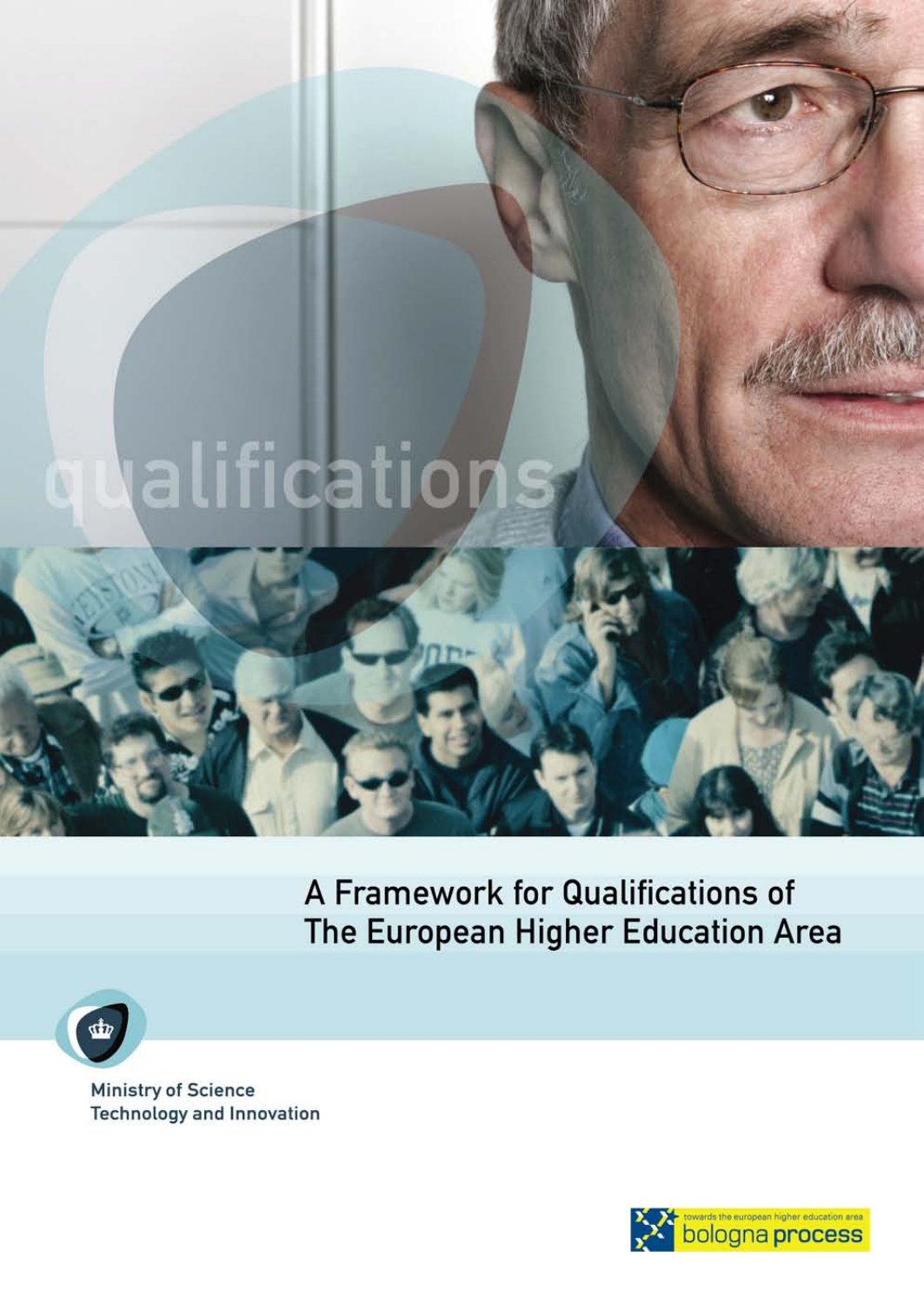A Framework for Qualifications of the European Higher Education Area

Bologna Working Group on Qualifications Frameworks

Published by: Ministry of Science, Technology and Innovation Bredgade 43 DK-1260 Copenhagen K

Tel: 3392 9700 Fax: 3332 3501 This publication may be obtained free of charge as long as copies are available. Please contact:

The National IT and Telecom Agency, Denmark danmark.dk Telephone: 1881 sp@itst.dk www.netboghandel.dk

The publication can also be downloaded from: http://www.vtu.dk ISBN (internet): 87-91469-53-8

Printet by: Grefta Tryk A/S Impression: 1,000 ISBN: 87-91469-54-6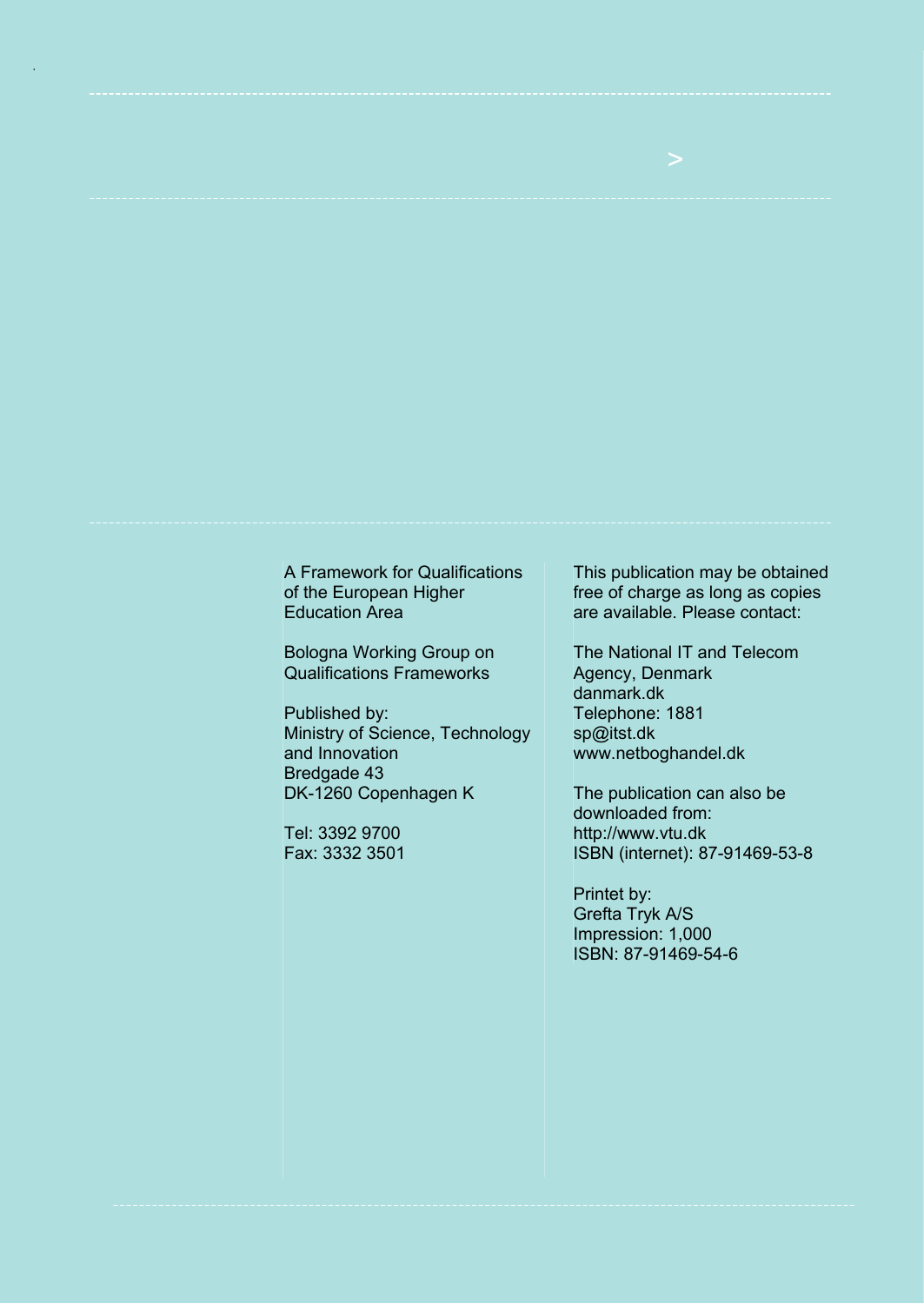# A Framework for Qualifications of the European Higher Education Area

Bologna Working Group on Qualifications Frameworks

Ministry of Science, Technology and Innovation February 2005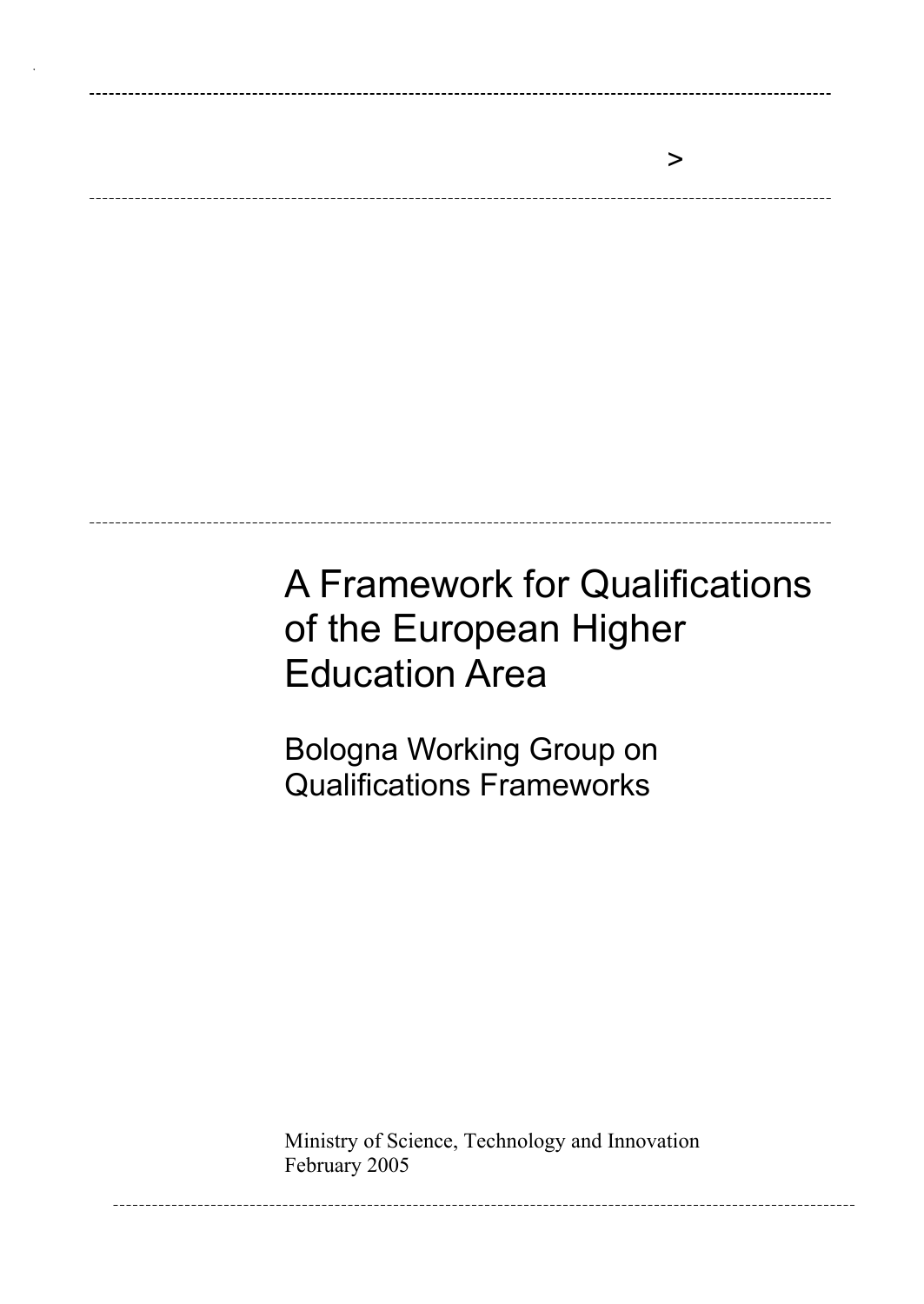# Contents >

| <b>Executive summary</b> |                                                                                                                                                    |                                                                                                                                                                                                                                                                                                                                                |                                  |  |  |
|--------------------------|----------------------------------------------------------------------------------------------------------------------------------------------------|------------------------------------------------------------------------------------------------------------------------------------------------------------------------------------------------------------------------------------------------------------------------------------------------------------------------------------------------|----------------------------------|--|--|
|                          | Introduction                                                                                                                                       |                                                                                                                                                                                                                                                                                                                                                |                                  |  |  |
| 1                        | Context – higher education qualifications in<br>Europe<br>1.1<br>The Bologna Process, European Higher<br>Education Area and qualifications systems |                                                                                                                                                                                                                                                                                                                                                |                                  |  |  |
|                          | 1.2<br>1.3                                                                                                                                         | Qualifications frameworks and the purposes of<br>higher education<br>Qualifications frameworks at national and<br>European levels and for different areas of                                                                                                                                                                                   | 22                               |  |  |
|                          |                                                                                                                                                    | learning                                                                                                                                                                                                                                                                                                                                       | 26                               |  |  |
| $\overline{2}$           | 2.1<br>2.2<br>2.3<br>2.4                                                                                                                           | National frameworks of qualifications in<br>higher education<br>Introduction<br>Systems of higher education and national<br>frameworks of higher education qualifications<br>The purposes of national higher education<br>frameworks of qualifications<br>Elements of national frameworks<br>2.4.1 Learning outcomes, including<br>competences | 29<br>29<br>31<br>32<br>36<br>37 |  |  |
|                          |                                                                                                                                                    | 2.4.2 Levels and typical/generic qualifications<br>2.4.3 Credits and workload<br>2.4.4 Profile                                                                                                                                                                                                                                                 | 42<br>44<br>47                   |  |  |
|                          | 2.5<br>2.6<br>2.7                                                                                                                                  | Quality assurance and national frameworks of<br>qualifications within national contexts<br>The role of stakeholders in national frameworks<br>Conclusions: good practice for the development                                                                                                                                                   | 48<br>52                         |  |  |
|                          |                                                                                                                                                    | of national frameworks of qualifications                                                                                                                                                                                                                                                                                                       | 54                               |  |  |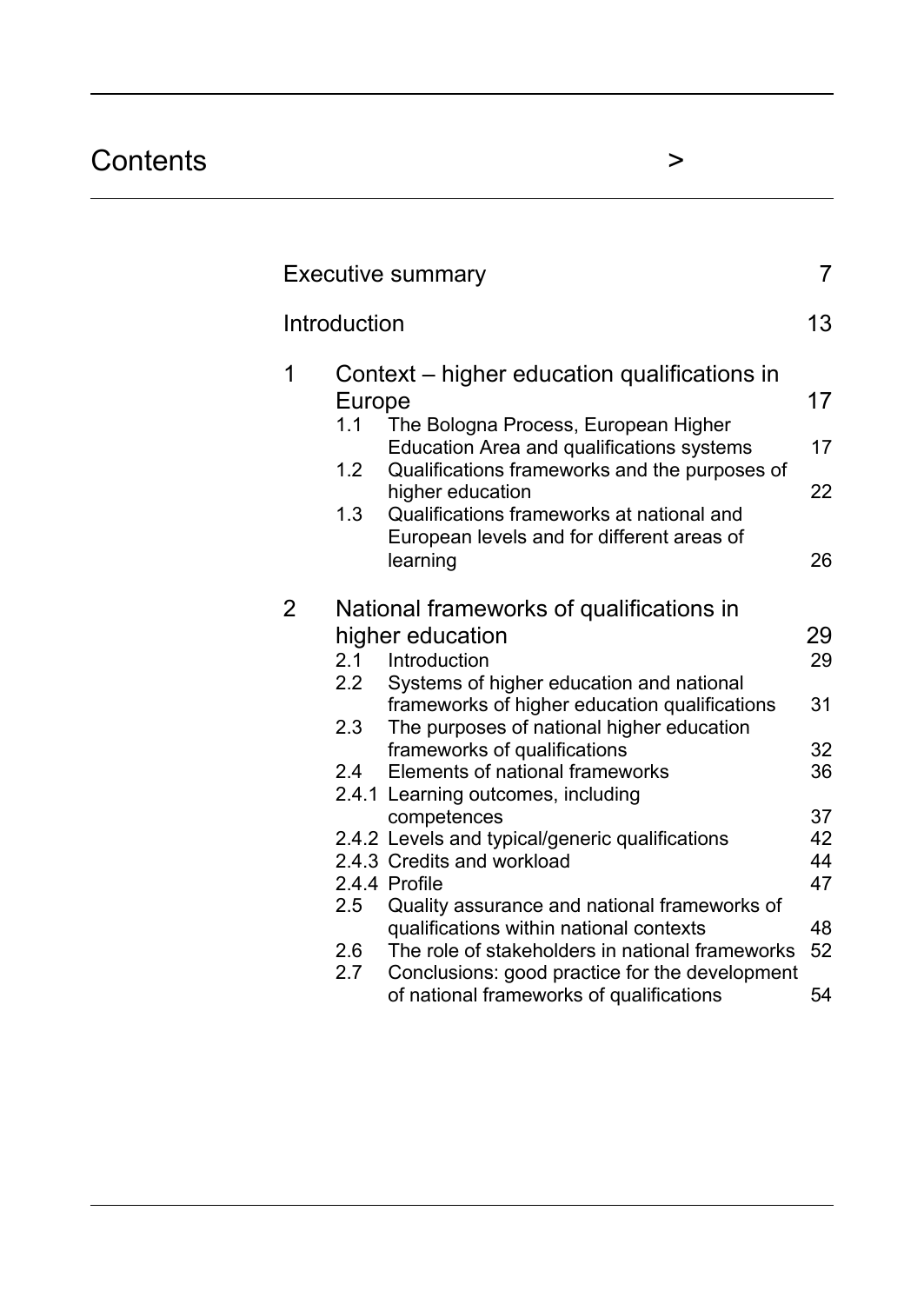$\begin{aligned} \mathcal{L}_{\text{max}}(\mathcal{L}_{\text{max}}) = \mathcal{L}_{\text{max}}(\mathcal{L}_{\text{max}}) \end{aligned}$ 

| 3  | The framework for qualifications of the |                                                  |     |  |  |
|----|-----------------------------------------|--------------------------------------------------|-----|--|--|
|    |                                         | <b>European Higher Education Area</b>            | 57  |  |  |
|    | 3.1                                     | Purposes and nature of the framework of          |     |  |  |
|    |                                         | qualifications of the EHEA                       | 57  |  |  |
|    | 3.2                                     | Cycles and levels                                | 59  |  |  |
|    | 3.3                                     | Descriptors of learning outcomes, including      |     |  |  |
|    |                                         | competences                                      | 63  |  |  |
|    | 3.4                                     | Credit and workload                              | 69  |  |  |
|    | 3.5                                     | Profile                                          | 72  |  |  |
|    | 3.6                                     | Further development                              | 73  |  |  |
|    | 3.7                                     | Conclusions and recommendations                  | 73  |  |  |
| 4  |                                         | Linking frameworks of qualifications in          |     |  |  |
|    |                                         | higher education                                 | 75  |  |  |
|    | 4.1                                     | Introduction                                     | 75  |  |  |
|    | 4.2                                     | Quality assurance and national frameworks of     |     |  |  |
|    |                                         | qualifications within the context of the EHEA    | 75  |  |  |
|    | 4.3                                     | Criteria and procedures for verifying the        |     |  |  |
|    |                                         | compatibility of frameworks with the framework   |     |  |  |
|    |                                         | for qualifications of the EHEA                   | 77  |  |  |
|    | 4.4                                     | National frameworks of qualifications and        |     |  |  |
|    |                                         | recognition and transparency instruments         | 83  |  |  |
|    | 4.5                                     | Conclusions and recommendations                  | 88  |  |  |
|    |                                         |                                                  |     |  |  |
| 5  | Frameworks for higher education and for |                                                  |     |  |  |
|    | other education areas                   |                                                  |     |  |  |
|    | 5.1                                     | Context - Lifelong Learning perspective          | 91  |  |  |
|    | 5.2                                     | Initiatives inside "Education and training 2010" |     |  |  |
|    |                                         | (the Lisbon Strategy)                            | 94  |  |  |
|    | 5.3                                     | Initiatives inside the Copenhagen Process        | 96  |  |  |
|    | 5.4                                     | Towards a European Qualifications                |     |  |  |
|    |                                         | Framework for the EU                             | 97  |  |  |
|    | 5.5                                     | Conclusion                                       | 99  |  |  |
|    |                                         |                                                  |     |  |  |
| 6. |                                         | Conclusions                                      | 101 |  |  |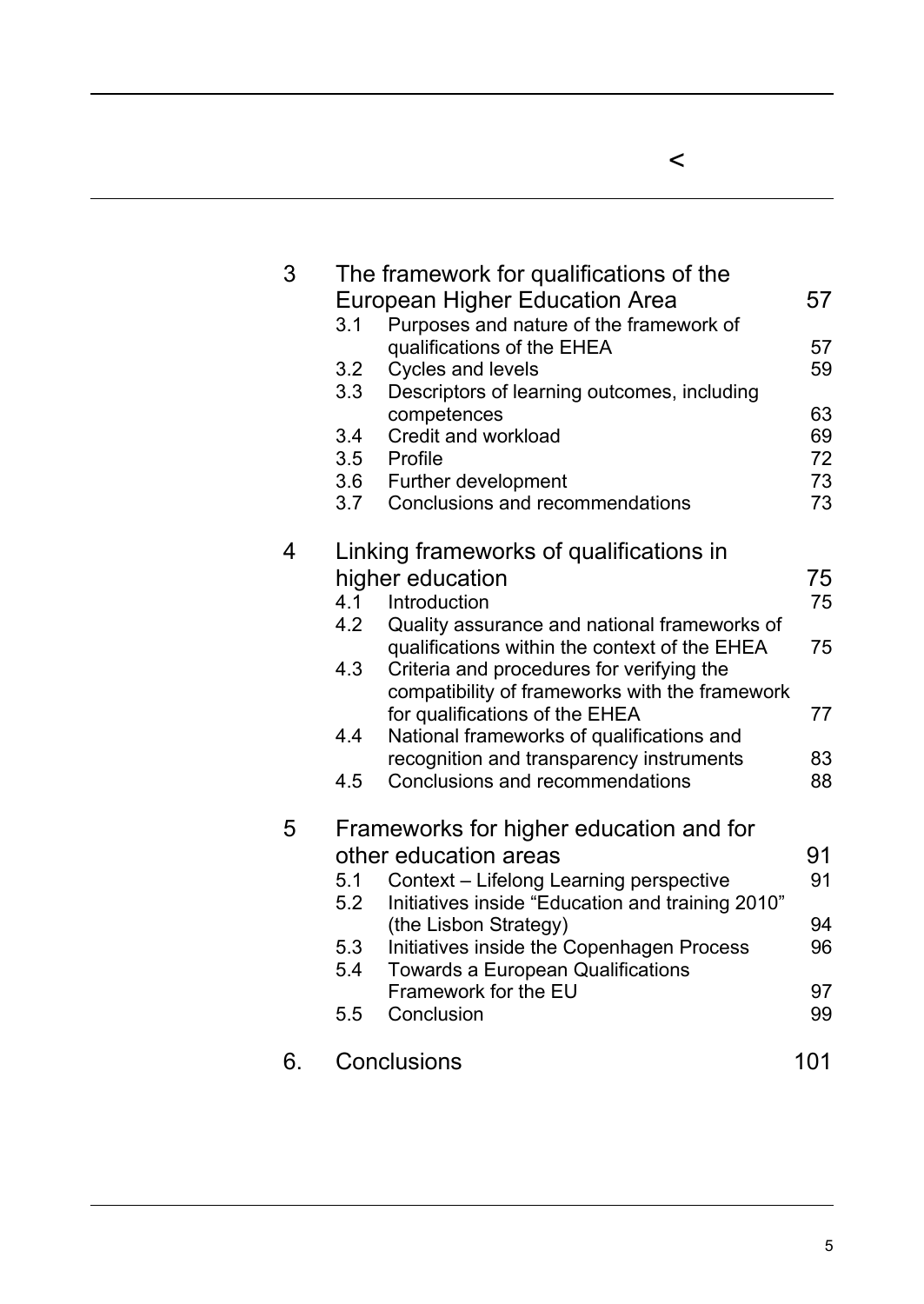# Contents >

| Appendices                                                                                                                                                                          | 107 |
|-------------------------------------------------------------------------------------------------------------------------------------------------------------------------------------|-----|
| Appendix 1<br><b>Working Group and experts</b>                                                                                                                                      | 109 |
| Appendix 2<br>Terms of Reference for Working Group on Overarching<br>Framework of Qualification for the EHEA                                                                        | 111 |
| Appendix 3<br>Bologna Seminar on Qualification Structures in<br><b>Higher Education in Europe</b>                                                                                   | 113 |
| Appendix 4<br>La validation des acquis de l'expérience<br>L'expérience Française: Présentation & Évaluation                                                                         | 117 |
| Appendix 5<br>Some national Qualification Frameworks in Europe                                                                                                                      | 141 |
| Appendix 6<br>From $1^{st}$ cycle (e.g. Bachelors) to $2^{nd}$ cycle<br>(e.g. Masters) to doctorates: the differences / 'step<br>changes' between the respective Dublin descriptors | 147 |
| Appendix 7<br>Bologna Conference on Qualification Frameworks<br>Report by the General Rapporteur                                                                                    | 151 |
| Appendix 8<br>The framework for qualifications of the European<br><b>Higher Education Area</b>                                                                                      | 193 |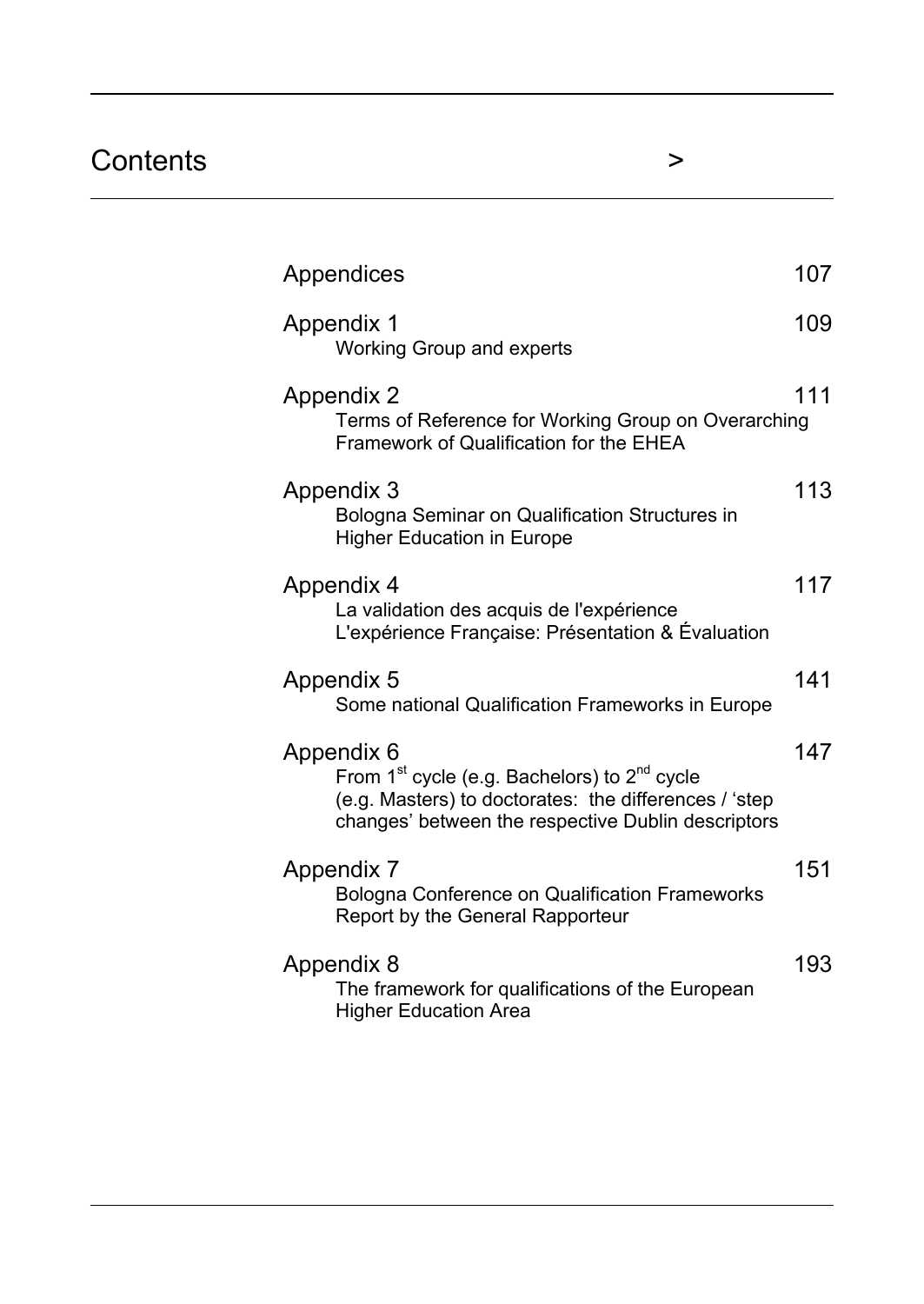## **Executive summary**

This report concerns the elaboration of qualifications frameworks as called for by ministers in the Berlin Communiqué; it makes recommendations and proposals for an overarching **Framework for Qualifications of the European Higher Education Area** (EHEA), and offers advice on good practice in the elaboration of national qualifications frameworks for higher education qualifications.

The report includes six chapters that cover:

- 1. The context higher education qualifications in Europe
- 2. National frameworks of qualifications in higher education
- 3. The framework for qualifications of the European Higher Education Area
- 4. Linking frameworks of qualifications in higher education
- 5. Frameworks for higher education and for other educational areas
- 6. Conclusions

**Chapter one** draws the lines from the Bologna declaration of 1999 to the Berlin Communiqué of 2003 in the development of describing qualifications and frameworks. It also demonstrates the impact of this development on the action lines of the Bologna Process. Finally it points to the underlying goals, priorities and assumptions of higher education, which have to be taken into account when developing qualifications frameworks, namely: preparation for the labour market, preparation for life as active citizens in a democratic society, personal development and the development and maintenance of a broad, advanced knowledge base.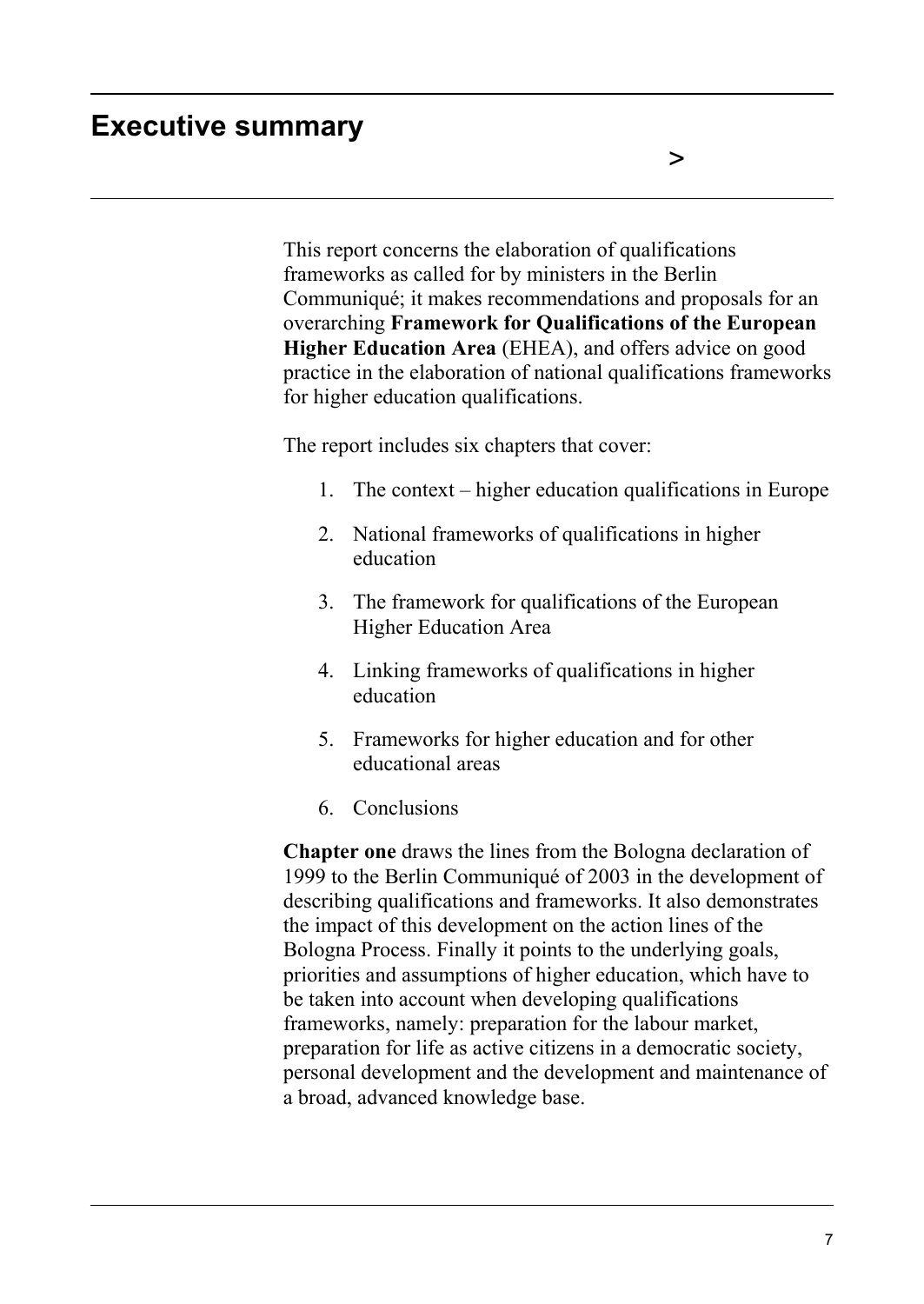**Chapter two** examines the nature, development and effectiveness of existing national frameworks for qualifications encompassing 'new style' higher education. It reveals a wide pattern of different experiences from which a number of good practice recommendations can be identified. Some useful aspects that can facilitate the creation of successful new national frameworks of qualifications are mentioned, including:

>

- > the development and review process for producing good national frameworks are most effective when they involve all relevant stakeholders both within and outside higher education.
- > a framework for higher education qualifications should identify a clear and nationally-agreed set of purposes. Frameworks for higher education qualifications benefit from the inclusion of cycles and /or levels, and articulation with outcome-focussed indicators and/or descriptors of qualifications. Higher education frameworks of qualifications can also benefit from being directly linked to credit accumulation and transfer systems
- > frameworks for higher education qualifications should explicitly link academic standards, national and institutional quality assurance systems, and public understanding of the place and level of nationally recognised qualifications. Public confidence in academic standards requires public understanding of the achievements represented by different higher education qualifications and titles.

**Chapter three** explores the possibilities for formulating a framework for EHEA and recommends that:

> the framework for qualifications in the EHEA should be an overarching framework with a high level of generality, consisting of three main cycles, with additional provision for a short cycle within or linked to the first cycle.

8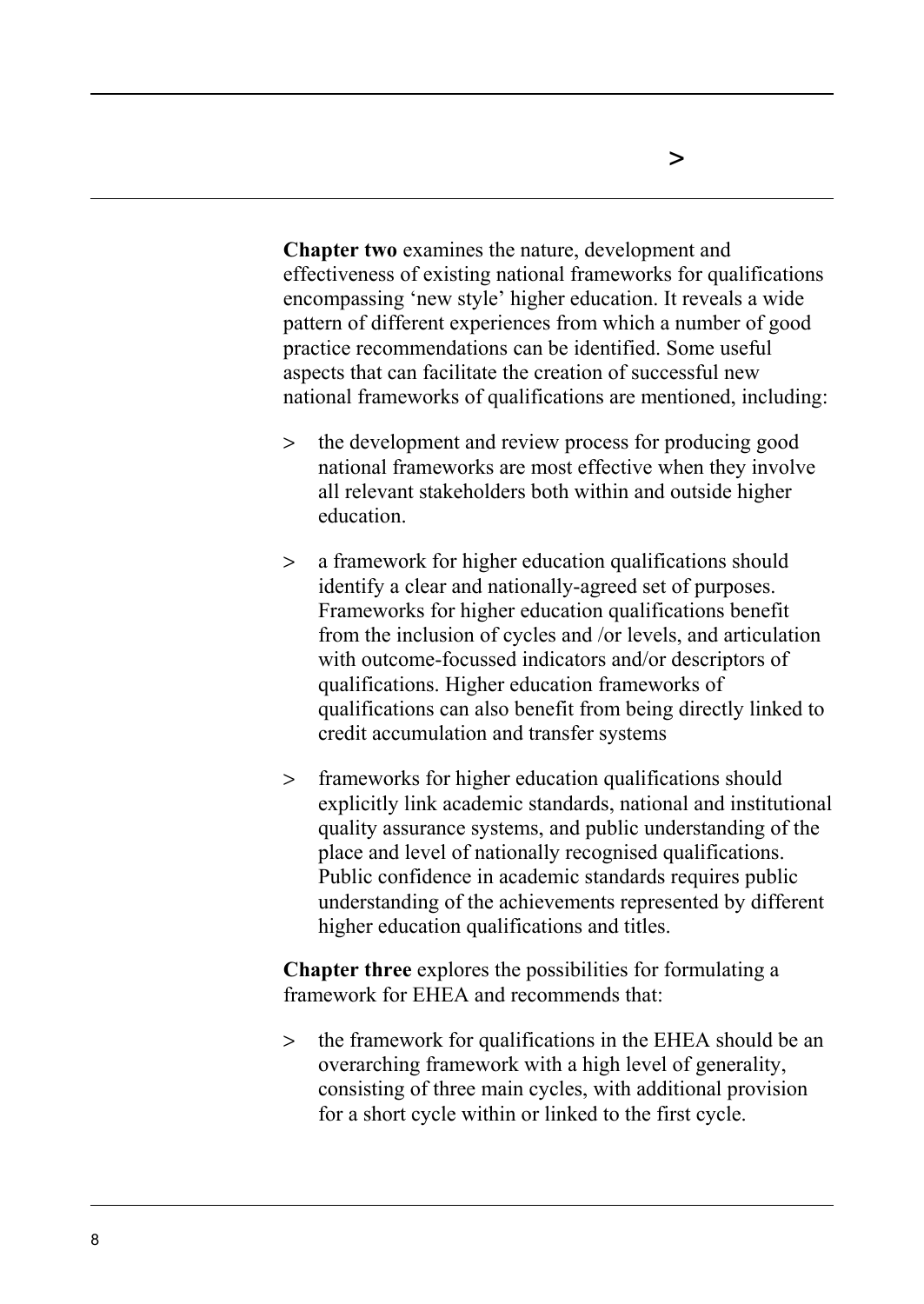- > the framework should include cycle descriptors in the form of generic qualification descriptors that can be used as reference points.
- > the Dublin Descriptors developed by the Joint Quality Initiative are proposed for adoption as the cycle descriptors for the framework for qualifications of the European Higher Education Area. They offer generic statements of typical expectations of achievements and abilities associated with awards that represent the end of each of a Bologna cycle.
- > responsibility for the maintenance and development of the framework rests with the Bologna Follow-up Group and any successor executive structures established by the ministers for the furtherance of the EHEA.

Chapter three also includes guidelines for the range of ECTS typically associated with the completion of each cycle:

- > Short cycle (within or linked to the first cycle) qualifications - approximately 120 ECTS credits;
- > First cycle qualifications 180-240 ECTS credits;
- > Second cycle qualifications 90-120 ECTS credits– the minimum requirement should amount to 60 ECTS credits at second cycle level;
- > Third cycle qualifications do not necessarily have credits associated with them.

**Chapter four** discusses how national frameworks of qualifications need to articulate in a transparent way with the overarching European framework for qualifications. The process of articulation should involve the careful mapping of national qualifications (their levels, learning outcomes and descriptors) with the cycle descriptors identified for the European overarching framework.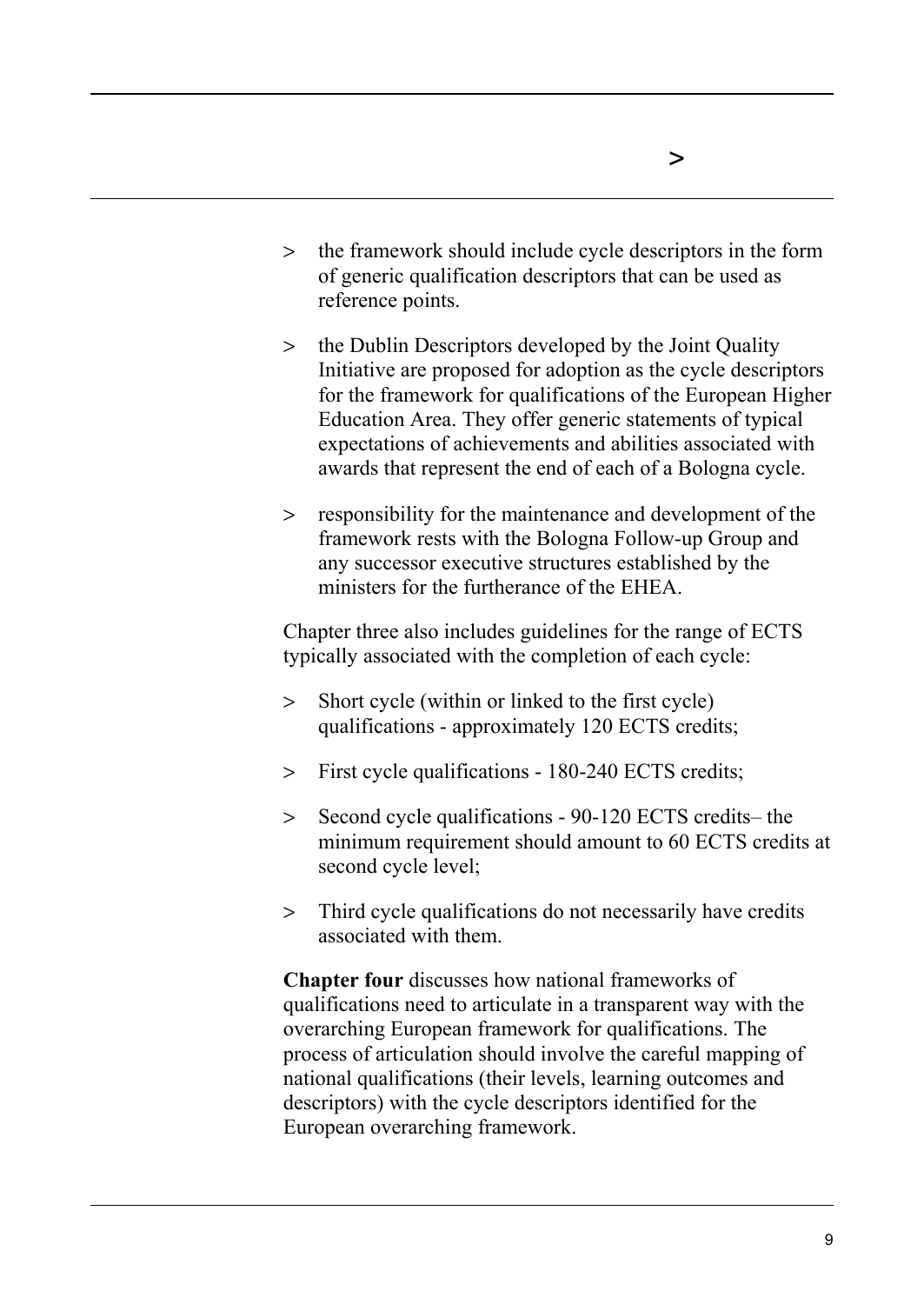The following criteria are proposed for the verification that national frameworks are compatible with the EHEA framework:

- > The national framework for higher education qualifications and the body or bodies responsible for its development are designated by the national ministry with responsibility for higher education
- > There is a clear and demonstrable link between the qualifications in the national framework and the cycle qualification descriptors of the European framework
- > The national framework and its qualifications are demonstrably based on learning outcomes and the qualifications are linked to ECTS credits
- > The procedures for inclusion of qualifications in the national framework are transparent
- > The national quality assurance system for higher education refer to the national framework for higher education qualifications and are consistent with the Berlin Communiqué and any subsequent Ministerial Communiqués in the Bologna Process
- > The national framework, and any alignment with the European framework, is referenced in all Diploma Supplements
- > The responsibilities of the domestic parties to the national framework are clearly determined and published

It is proposed that each country should certify the compatibility of its own framework with the overarching framework according to the following procedures

> The competent national body/bodies shall self-certify the compatibility of the national framework with the European framework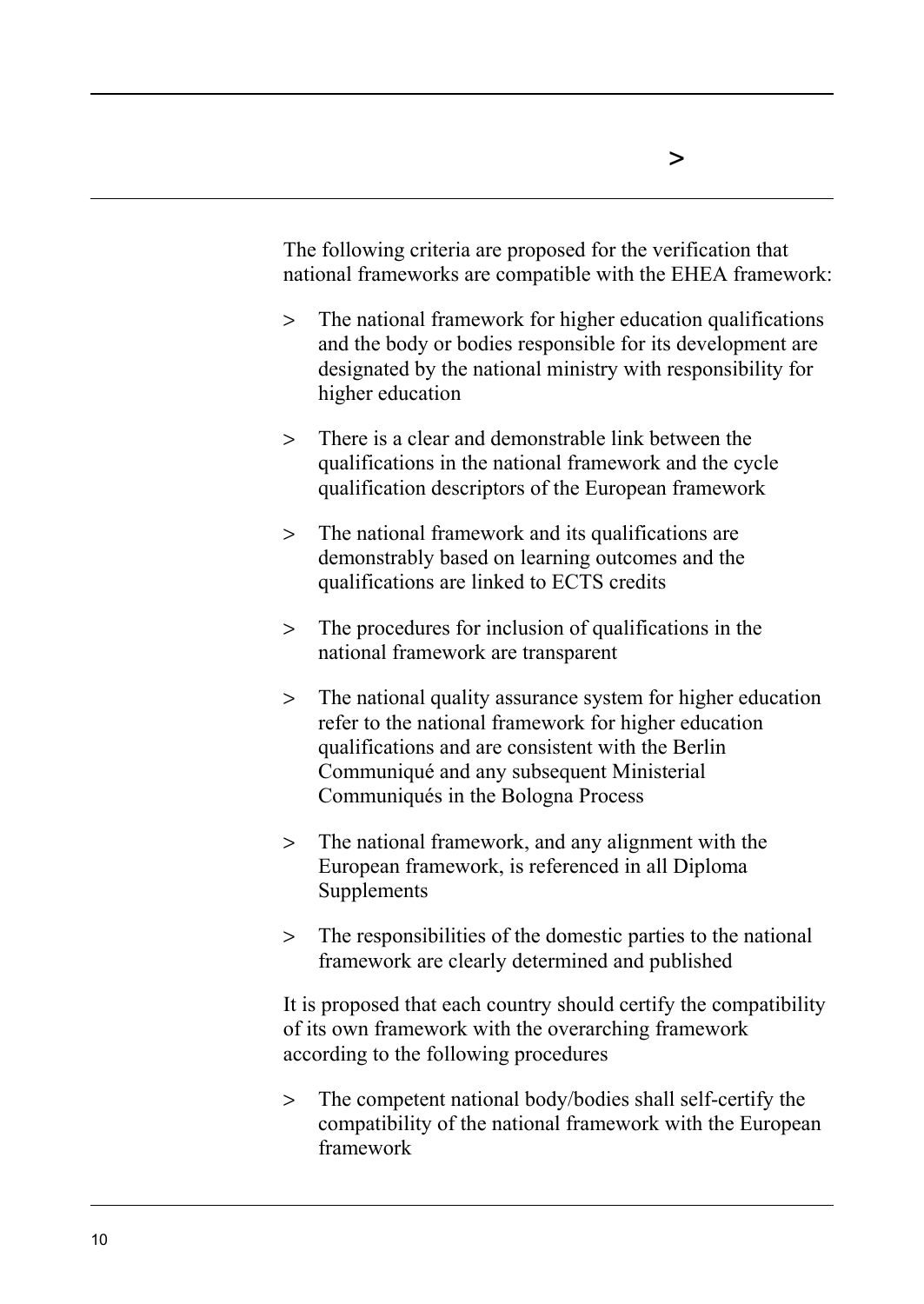- > The self-certification process shall include the stated agreement of the quality assurance bodies of the country in question recognised through the Bologna Process
- > The self-certification process shall involve international experts
- > The self-certification and the evidence supporting it shall address separately each of the criteria established and shall be published
- > The ENIC/NARIC network shall maintain a public listing of States that have completed the self-certification process
- > The completion of the self-certification process shall be noted on Diploma Supplements issued subsequently by showing the link between the national framework and the European framework

The frameworks of qualifications have been identified as a key tool for the realisation of the European Higher Education Area. Therefore it is recommended

that all signatories will complete the self-certification process by 2010.

**Chapter five** looks at the framework and related initiatives outside of higher education. It takes into account wider European developments in lifelong learning, of which higher education is an intrinsic part, developments in the Lisbon process and the linked future objectives process, as well as development in the Copenhagen process on increased European co-operation in vocational education and training.

The change agenda being advanced through much of this work relates closely with the sorts of changes required by the Bologna process, as reflected through the introduction of national frameworks of qualifications, and an overarching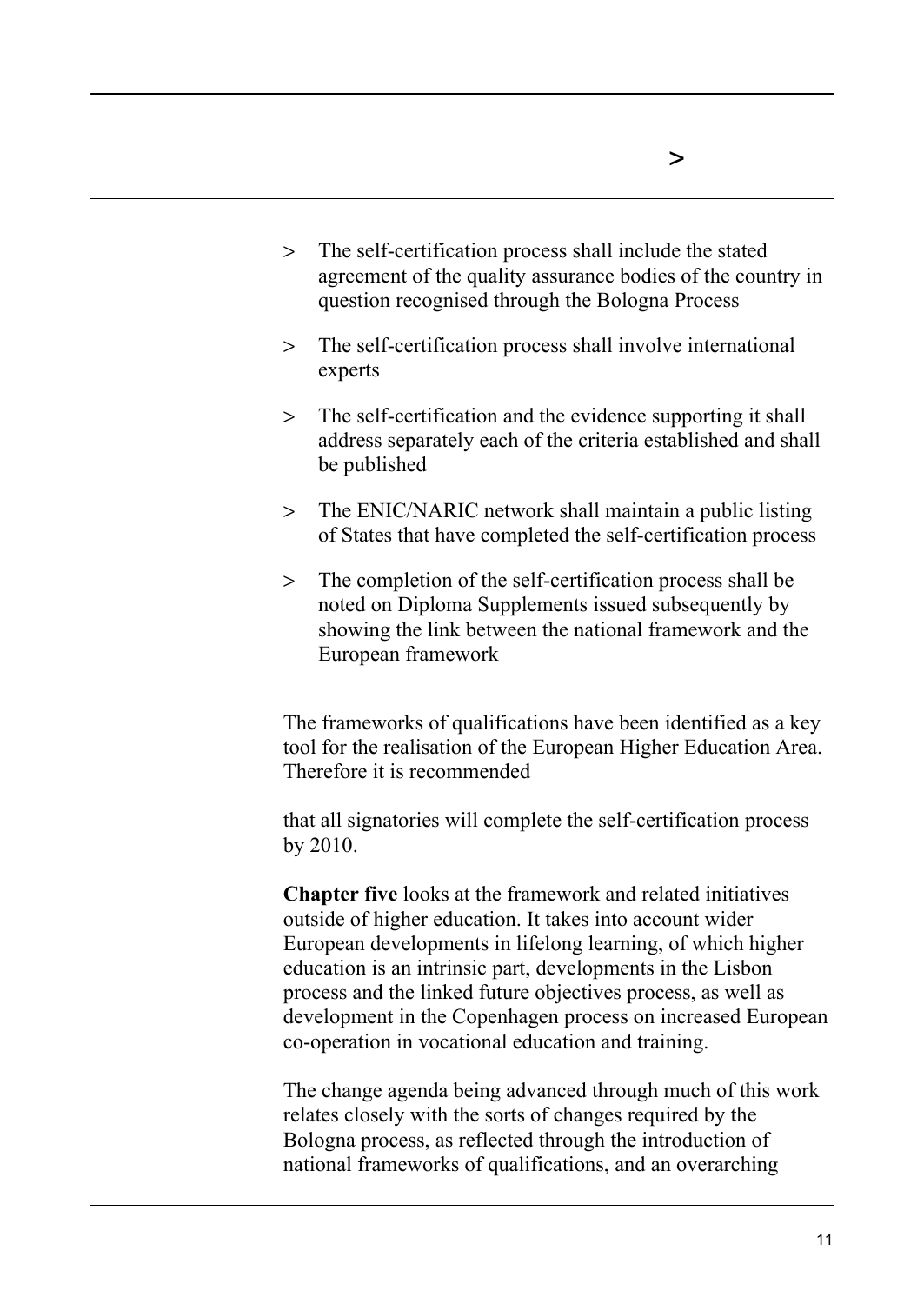framework for qualifications of the European Higher Education Area. It is proposed that:

> national frameworks should include awards that integrate recognition of non-formal and informal learning experiences.

This chapter also notes that an increasing focus on the individual learner rather than learning systems and institutions, which challenges the traditional boundaries within and between different levels of education and training, is also relevant.

The development of the plans of the European Commission towards a European Qualifications Framework is regarded as a helpful and important, and it is anticipated that the approaches developed in this report will support and be compatible with such a framework.

**Chapter six** provides a summary of conclusions of the report.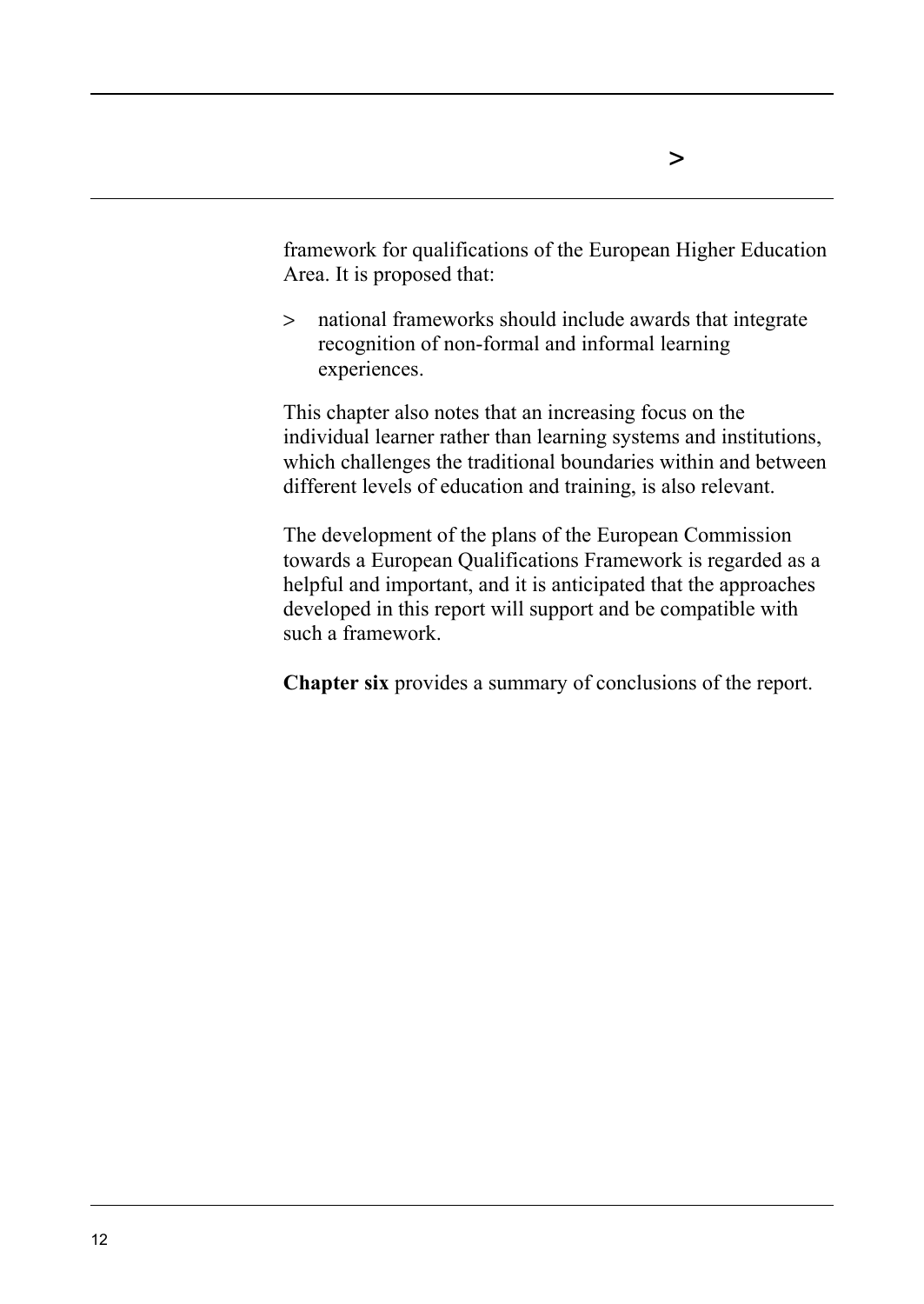## **Introduction**

The conclusions of the Berlin conference (September 2003) of the ministers in charge of higher education included:

*Degree structure: 'Ministers encourage the member states to elaborate a framework of comparable and compatible qualifications for their higher education systems, which should seek to describe qualifications in terms of workload, level, learning outcomes, competences and profile.* 

*They also undertake to elaborate an overarching framework of qualifications for the European Higher Education Area.* 

This report was commissioned by the Bologna Follow Up Group (BFUG) in furtherance of these undertakings.

The report includes five chapters that cover:

- > The context higher education qualifications in Europe
- > National frameworks of qualifications in higher education
- > The framework for qualifications of the European Higher Education Area
- > Linking frameworks of qualifications in higher education
- > Frameworks for higher education and for other educational areas

Meeting in Dublin in March 2004, the BFUG approved the establishment of a Working Group to coordinate the work on the development of an overarching framework of qualifications for the EHEA, and appointed the following to that Working Group: Mogens Berg (Denmark) as chair, the BFUG Chair (Ian McKenna (Ireland) until 1 July 2004, and Marlies Leegwater (The Netherlands) from 1<sup>st</sup> July), Jacque-Philippe Saint-Gerand (France), Éva Gonczi (Hungary), and Andrejs Rauhvargers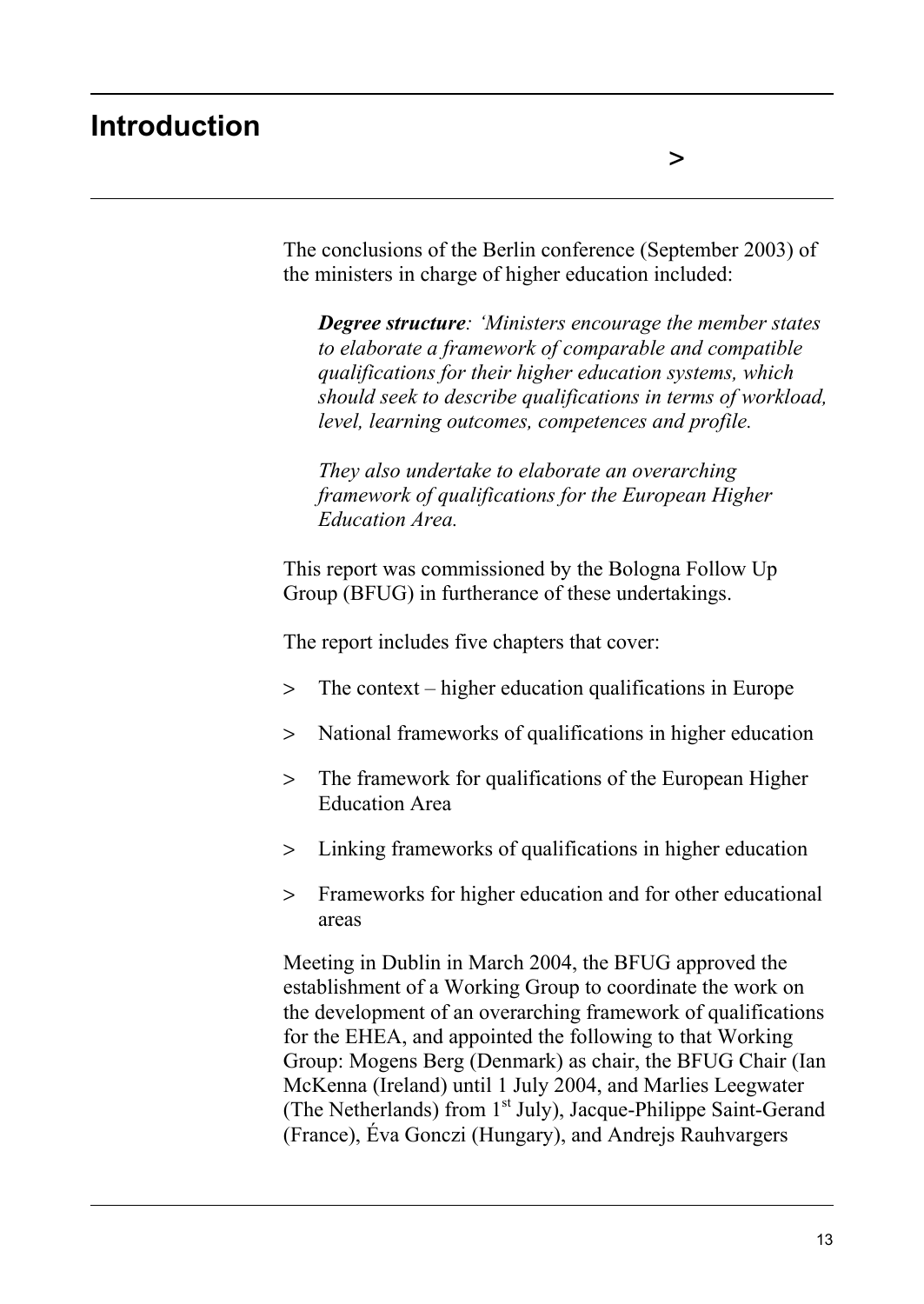(Latvia). The Working Group was joined by a number of experts (listed in Appendix 1 to this report).

The terms of reference BFUG (Appendix 2) provided for the Working Group were to:

- > identify reference points for national frameworks of qualifications (in terms of workload, level, learning outcomes, competences and profile), which may assist Member States in establishing their frameworks;
- > elaborate on an overarching framework of qualifications for the European Higher Education Area;
- > establish key principles for frameworks of qualifications, both at national and European levels.

The Working Group took into account other policy areas, including those within the Copenhagen Process and the wider Lisbon Agenda as articulated in "Education and training  $2010$ "<sup>1</sup>. The Working Group, with its experts, met 6 times; in Dublin, Copenhagen, Edinburgh, Stockholm, Budapest and Riga. Prior to this a preparatory group was set up by Denmark, Ireland, the UK (including Scotland), and the President of the Lisbon Recognition Convention Committee. This preparatory group undertook some coordinating work prior to the formal appointment of the Working Group.

The Working Group has drawn heavily upon work done by others, especially that of the Joint Quality Initiative<sup>2</sup> who formulated and further developed the 'Dublin Descriptors' and organised an introductory conference in London in January 2004. It has also drawn on experiences in countries that have already established qualifications framework for their national

<sup>1</sup> Title: www.europa.eu.int/comm/education/policies/2010/doc/

jir\_council\_final.pdf 2 www.jointquality.org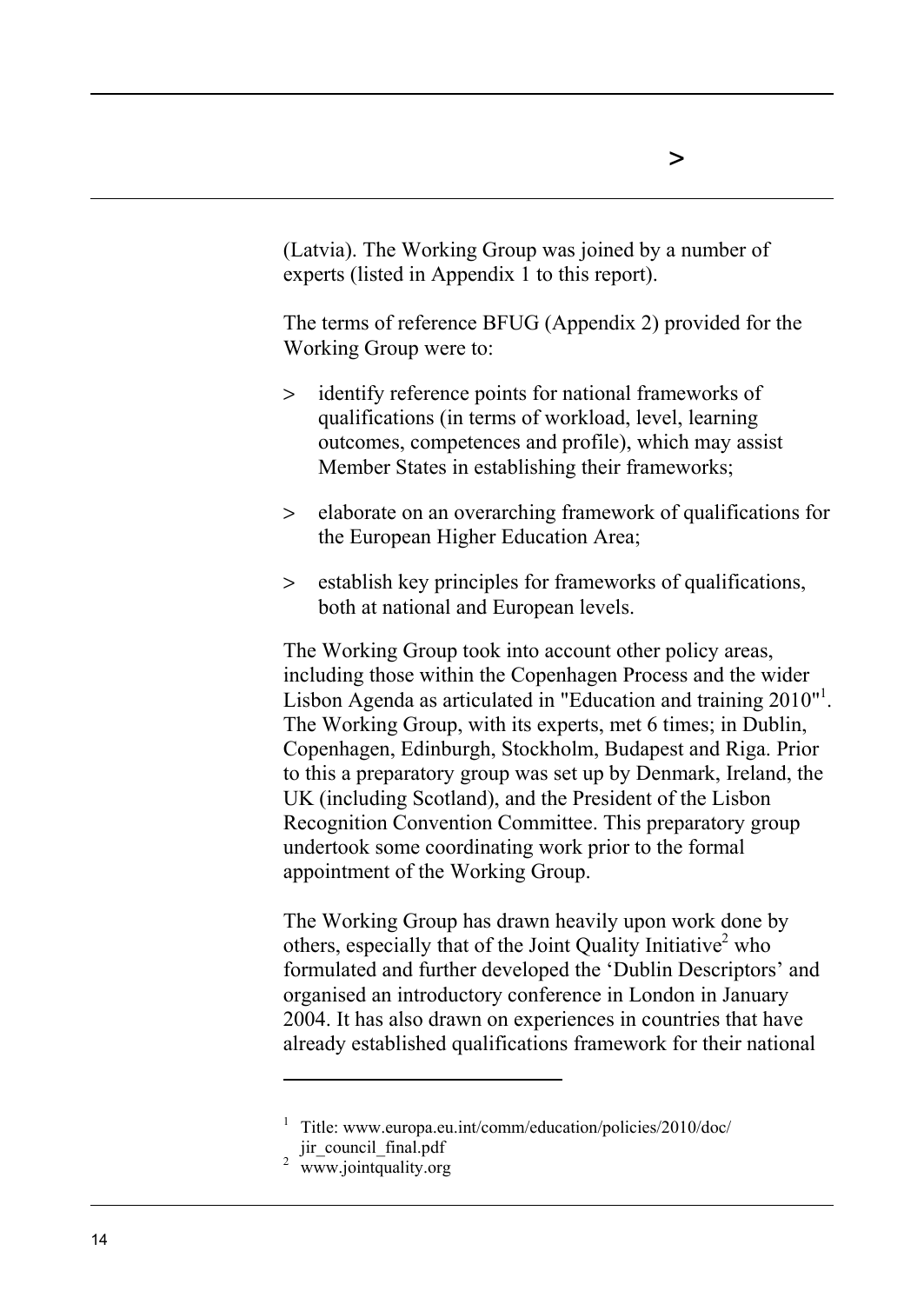higher education systems, and conducted a comparative study of existing national frameworks.

The Working Group has consulted other organisations and networks that have contributed to the discussions; these include the European University Association (EUA) (which has also acted as coordinator of the ECTS counsellors), the European Association of Institutions in Higher Education (EURASHE), the National Union of Students in Europe (ESIB), the European Network of Information Centres (ENIC) and the National Academic Recognition Information Centres (NARIC), and the European Consortium for Accreditation (ECA). The European Commission (EC) contributed both through their interests in the Bologna process and as coordinator of the Copenhagen process and of the Lisbon process as articulated in "Education and training 2010".

In widening input into the deliberations, the Chairman presented interim findings of the Working Group at various conferences of important European organisations and networks such as ESIB, EURASHE and the ENIC and NARIC. He also conducted a seminar in Vienna attended by Austrian officials and organisations with regard to their Bologna and EU Presidency (2006). Members of the Working Group have presented reports to Bologna seminars in Edinburgh, Santander and Riga, and attended the Closing Conference on "Tuning Educational Structures in Europe. Phase 2".

The report was discussed in detail at a Bologna seminar in Copenhagen<sup>3</sup> on 13-14 January 2005 and the report was revised following the comments at the seminar. The revised report, taking account of the conclusions and recommendations from the seminar, will be given to the BFUG, who commissioned the work. It will be available for the ministerial Bologna Conference in Bergen in May 2005.

<sup>&</sup>lt;sup>3</sup> Appendix 7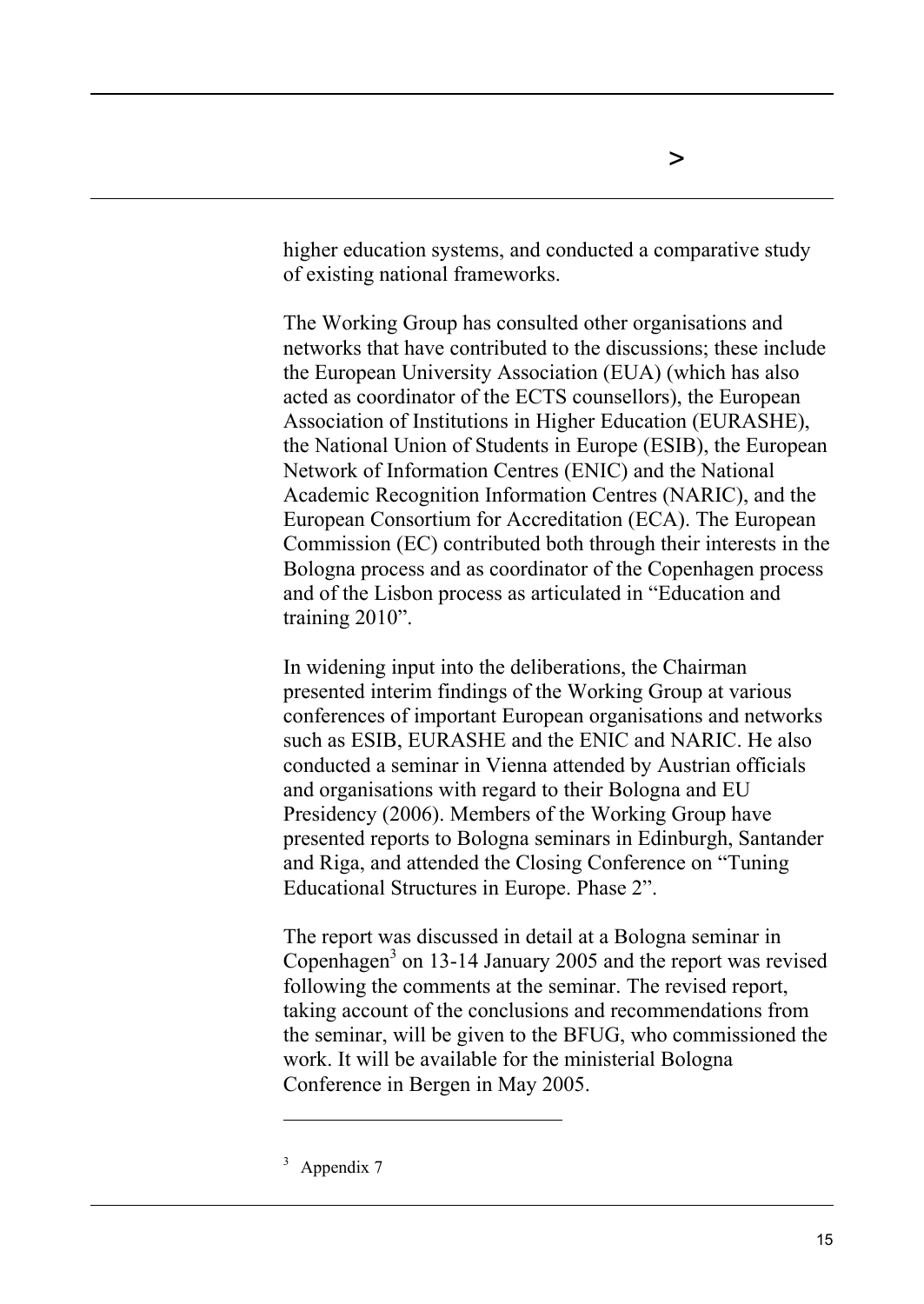The work was made possible thanks to financial support from the European Commission through the Socrates Programme. The Council of Europe has contributed to the work through the participation of the President of the Lisbon Recognition Convention Committee.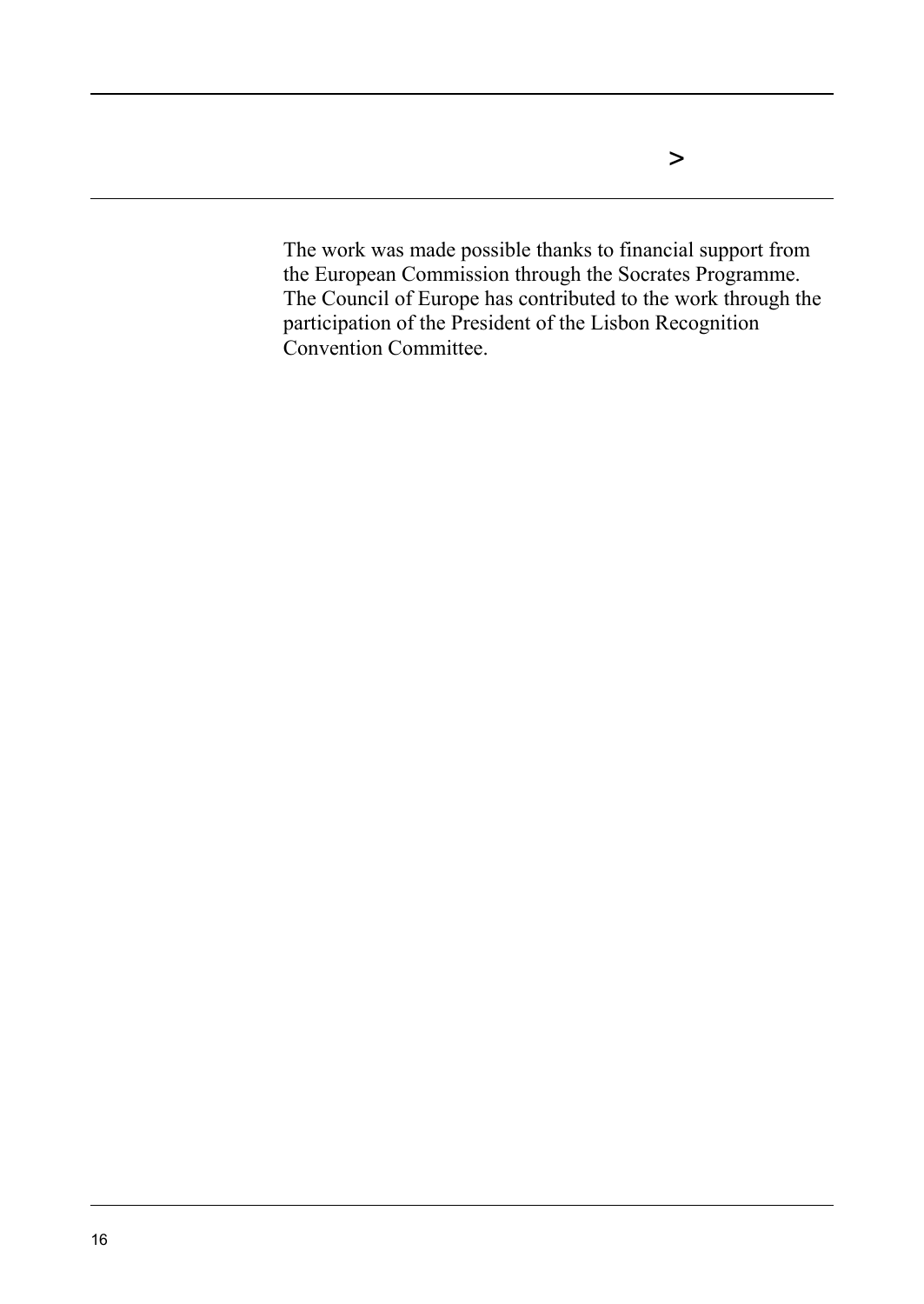$\overline{a}$ 

## **1.1 The Bologna Process, European Higher Education Area and qualifications systems**

The identification of first and second cycle studies, within the Bologna Declaration (1999), was the first step towards developing an over-arching qualifications framework for the European Higher Education Area (EHEA). By creating this initial division between cycles the first elements of a qualifications framework were established.

The next steps were several national and international initiatives, including the development by the Joint Quality initiative (JQI) of the 'Dublin descriptors', the Trans-European Evaluation Project (TEEP), the Tuning project, and developments in national qualification frameworks for example Denmark, Ireland, and the United Kingdom, with separate qualifications frameworks for Scotland and the rest of the UK. Various Bologna seminars, e.g. in Helsinki, Lisbon, and Zurich, also provided additional discussion of context and detailed information. These initiatives were followed by the Danish Bologna seminar on *Qualification Structures in European Higher Education*, held in Copenhagen on 27-28<sup>th</sup> March 2003. This seminar was informed by a background report<sup>4</sup> that explored alternative approaches for clarifying the cycles and levels in European higher education qualifications. The report and the seminar examined the issues and debates associated with concepts useful for describing qualifications. They also focussed on current European approaches to qualifications structures, alternative methodologies and their theoretical foundations for conceiving different educational levels for all higher education qualifications, including lifelong learning.

<sup>&</sup>lt;sup>4</sup> The report, Qualifications Structures in European Higher education – Consideration of alternative approaches for clarifying cycles and levels in European higher education qualifications can be downloaded from: http://www.bologna.dk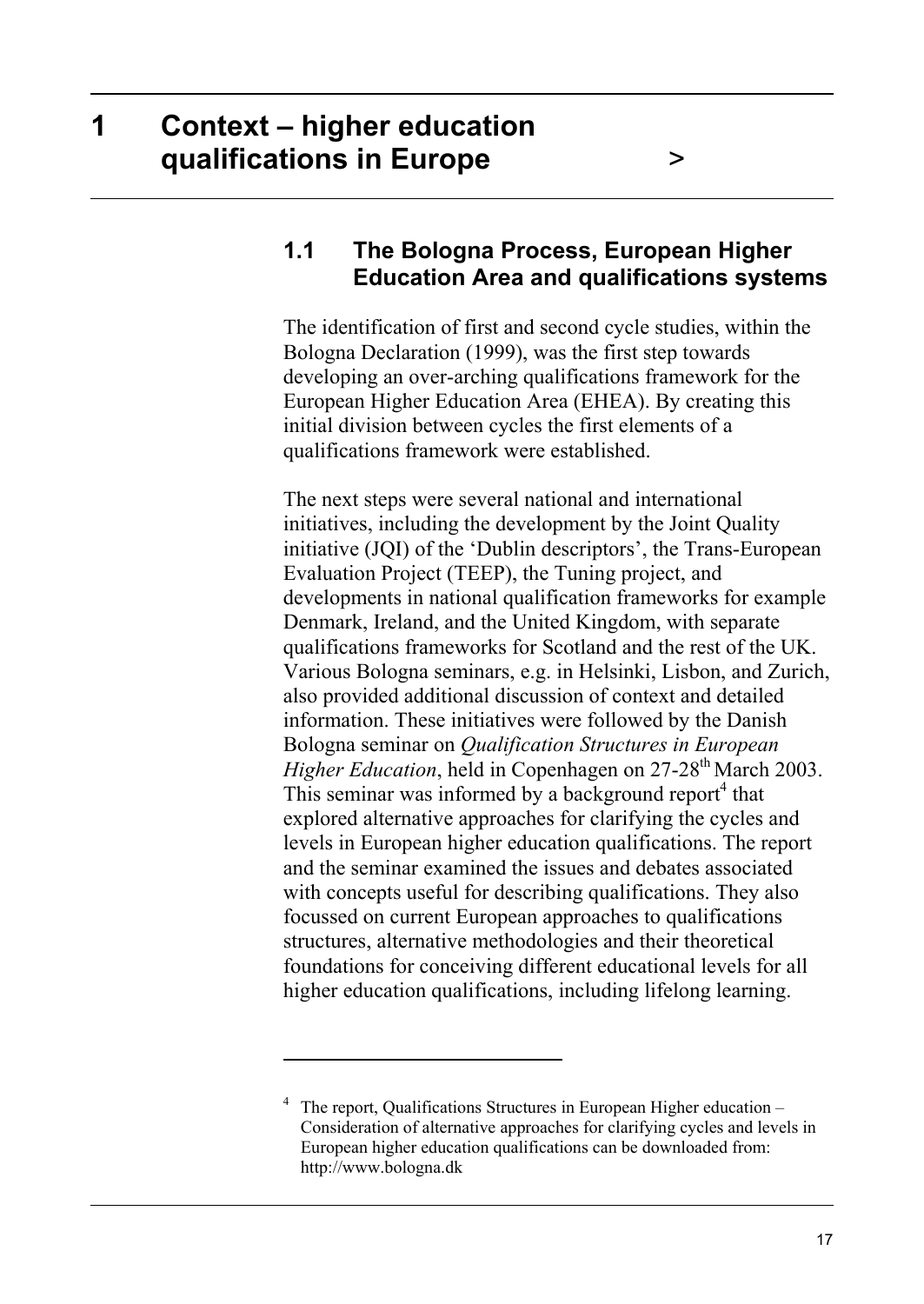The 2003 Danish seminar resulted in a series of detailed recommendations to higher education stakeholders that were taken up by the ministers at their meeting in Berlin; these are summarised in Appendix 3. Their Berlin Communiqué (2003) called for the creation of an overarching framework for the European Higher Education Area. The following statements are of particular importance in this connection:

*Degree structure: 'Ministers encourage the member states to elaborate a framework of comparable and compatible qualifications for their higher education systems, which should seek to describe qualifications in terms of workload, level, learning outcomes, competences and profile.* 

*They also undertake to elaborate an overarching framework of qualifications for the European Higher Education Area.* 

*Within such frameworks, degrees should have different defined outcomes. First and second cycle degrees should have different orientations and various profiles in order to accommodate a diversity of individual, academic and labour market needs. First cycle degrees should give access, in the sense of the Lisbon Recognition Convention, to second cycle programmes. Second cycle degrees should give access to doctoral studies.* 

*Ministers invite the Follow-up Group to explore whether and how shorter higher education may be linked to the first cycle of a qualifications framework for the European Higher Education Area'<sup>5</sup>*

*Lifelong learning: 'Ministers furthermore call those working on qualifications frameworks for the European Higher Education Area to encompass the wide range of flexible* 

<sup>5</sup> Berlin Communiqué 2003,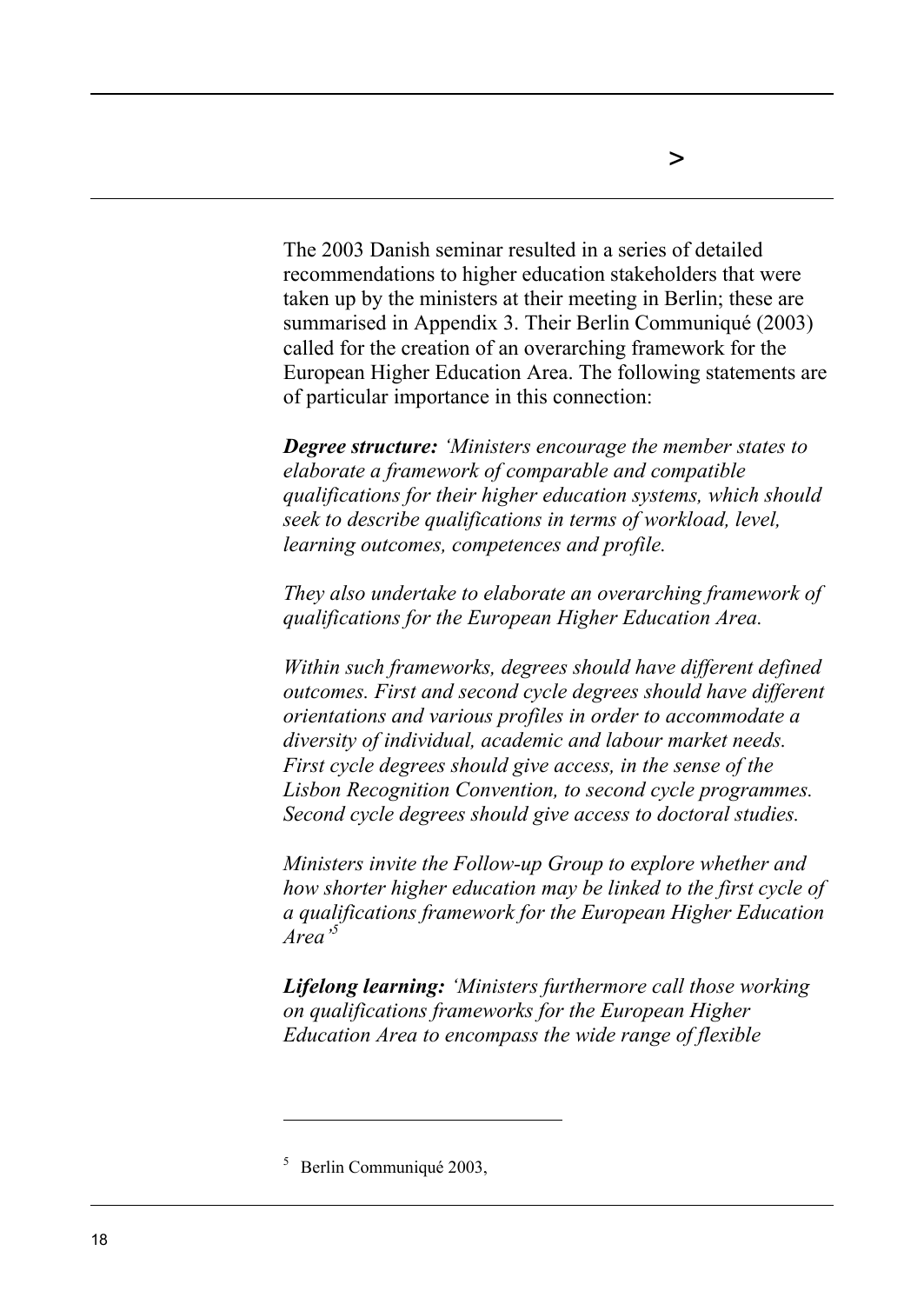*learning paths, opportunities and techniques and to make appropriate use of ECTS credits.'<sup>6</sup>*

*Additional actions: '…Ministers consider it necessary to go beyond the present focus on two main cycles of higher education to include a doctoral level as the third cycle in the Bologna process.'<sup>7</sup>*

The challenge was thus to create a European qualifications structure that facilitates the connection between national frameworks of qualifications, in order to provide the basis for introducing more precision to the relationship between different higher education qualifications with Europe. As qualifications originate and exist within national or related systems, the framework should more properly be called a Framework for Qualifications of the EHEA.

An effective overarching Framework for Qualifications of the EHEA is necessary for many reasons. Primarily it should help the Bologna Process establish real transparency between existing European systems of higher education through the development of a shared basis for understanding these systems and the qualifications they contain. This should improve the recognition of foreign qualifications, enhance the mobility of citizens and make credential evaluation more accurate. The overarching framework should also provide guidance to those countries developing their national frameworks. Last, but not least, it provides a context for effective quality assurance.

There are significant direct and indirect connections between the full Bologna agenda and the creation of effective systems for the description and location of qualifications in Europe. The overarching framework for qualifications should play a vital role in the EHEA. The majority of the ten action lines identified

<sup>6</sup> Berlin Communiqué 2003 7

Berlin Communiqué 2003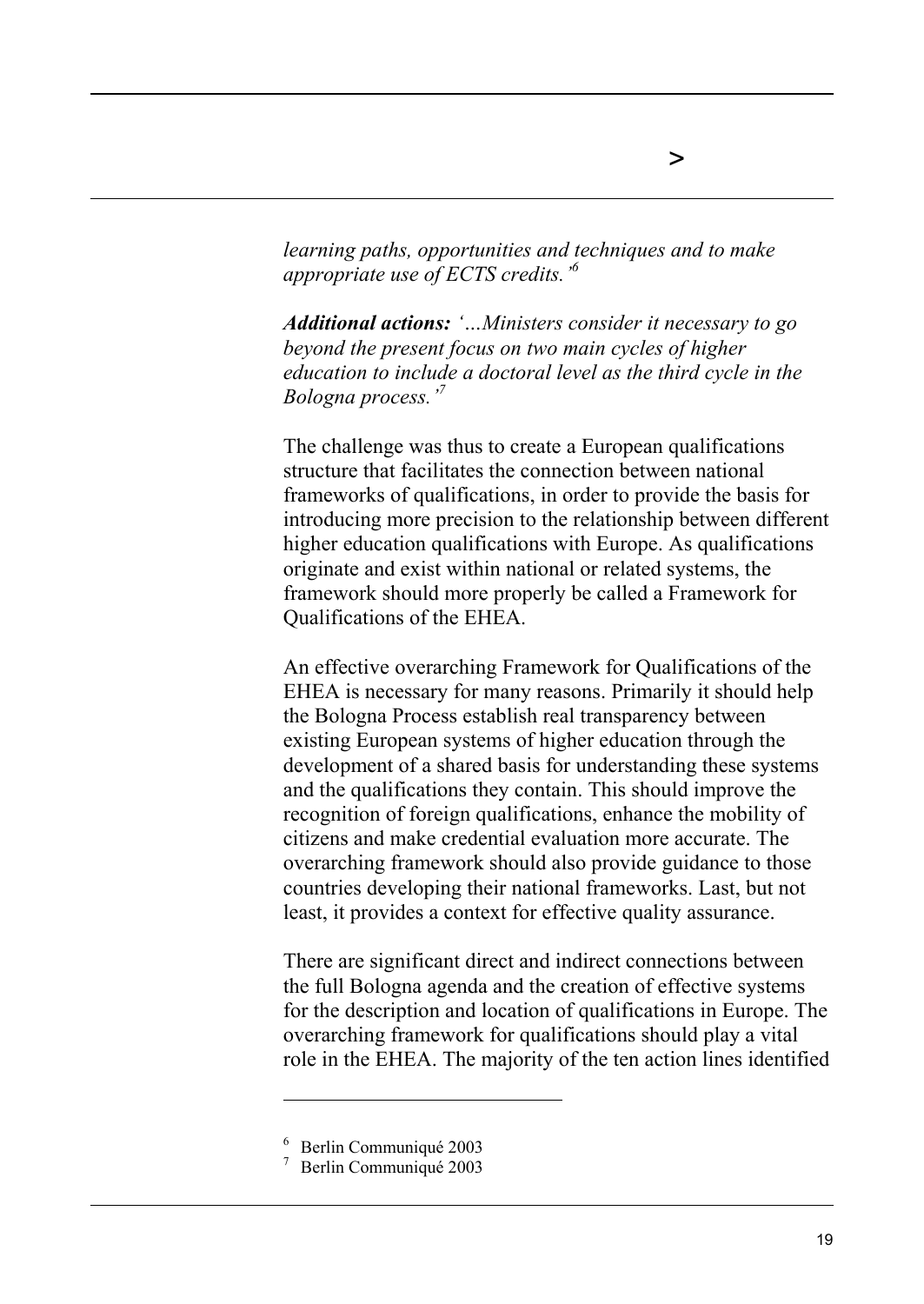in the policy documents of the Bologna Process will be affected fundamentally and positively by the development of clear, outcomes-focussed qualifications frameworks that share common methodological descriptors. The adoption of a system of easily readable and comparable degrees, that aids recognition, requires these common and clear descriptors. Links to the action lines are provided through:

>

- $>$  The adoption of a system essentially based on three  $\delta$  main cycles presupposes some agreement about the nature and role of degrees at different cycles/levels and is already the basis for such a framework.
- > The establishment of a system of credits is itself one approach to help describe and quantify qualifications and make them more transparent.
- > The promotion of mobility*,* of staff, students and researchers, can only be facilitated by a common understanding and the fair recognition of qualifications.
- > The promotion of European cooperation in quality assurance requires transparent and, if possible, common European approaches to the expression of qualifications, qualification descriptors and other external reference points for quality and standards.
- > The promotion of the European dimension in higher education, especially integrated study programmes and joint degrees, can be helped by more transparency between existing courses, curricula and 'levels'.
- > Regarding lifelong learning, any consensus for describing degrees and levels must have beneficial implications for

<sup>8</sup> The Bologna Declaration formulated this goal with regard to the first and second cycles; while the Berlin Communiqué added the doctoral degree as a third cycle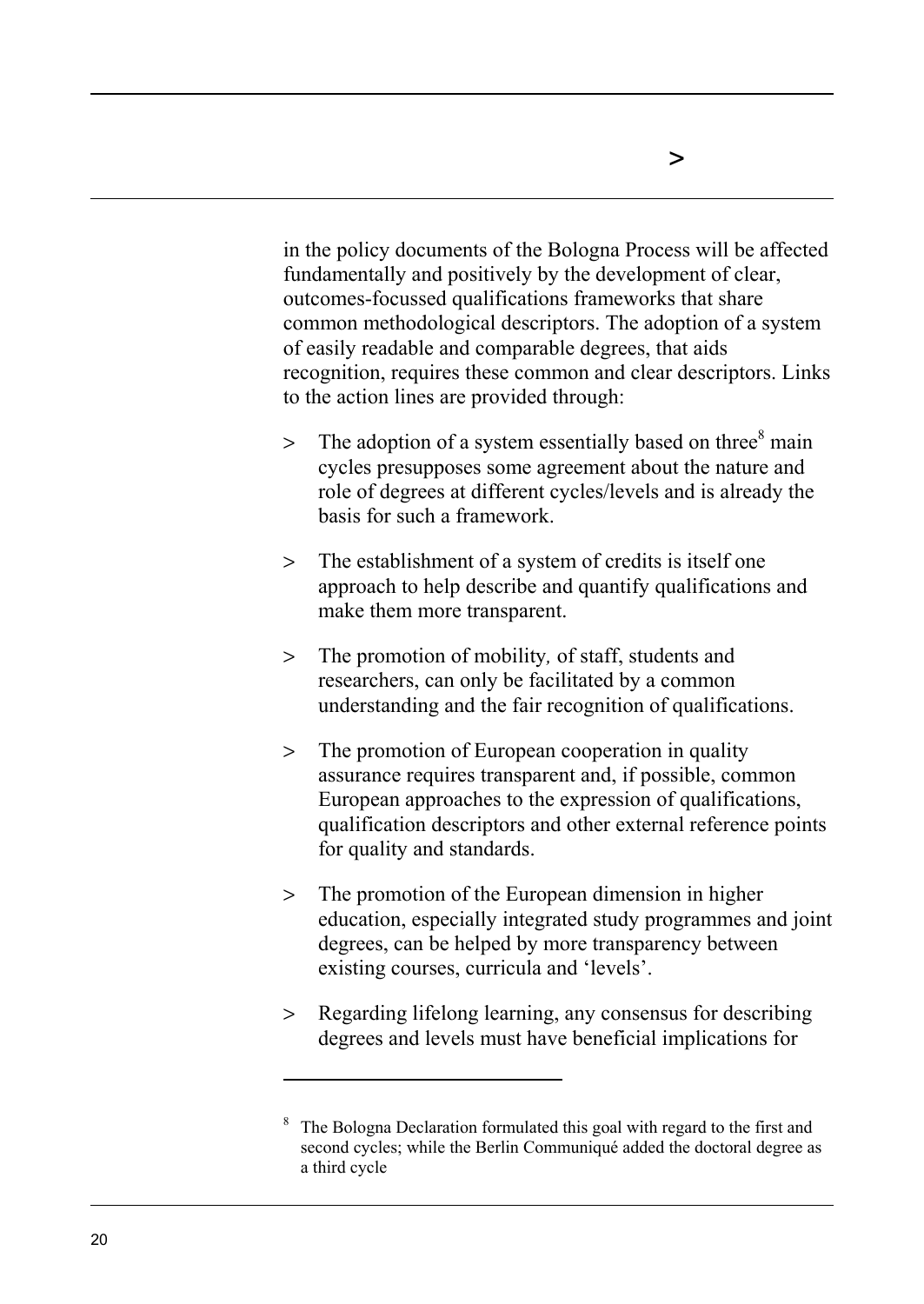qualification structures, other higher education qualifications, alternative pathways and degrees, and thus all stages and types of learning.

>

- > Higher education institutions and students are paramount stakeholders who gain by the creation of effective national and European frameworks. The autonomy of higher education institutions can be strengthened through qualifications frameworks that provide for enough flexibility and are not too rigid.
- > National and European frameworks that provide various transition points, facilitate access for non-traditional learners and thus promote greater social cohesion and strengthen the social dimension.
- > Promoting the attractiveness of the European higher education area would be made easier as the transparency and comparability of European higher education degrees is made real by the development of a common framework of qualifications. Refining of ways to describe degrees and levels in higher education is fundamental to the Bologna **Process**
- > A transparent and well-articulated overarching framework, supported by national frameworks, will also be of considerable importance to the recognition, in other parts of the world, of qualifications resulting from the Bologna reforms.

The development of conceptual approaches for describing qualifications is currently an important priority for many countries as they undertake educational reforms in the light of the Bologna process. These developments are not restricted to Europe, or indeed to higher education, and can be seen in other areas of education and training and in other parts of the world as shown by the experiences in, for example, Australia, New Zealand, and South Africa. Unfortunately, the situation is complicated by the existence of several alternative and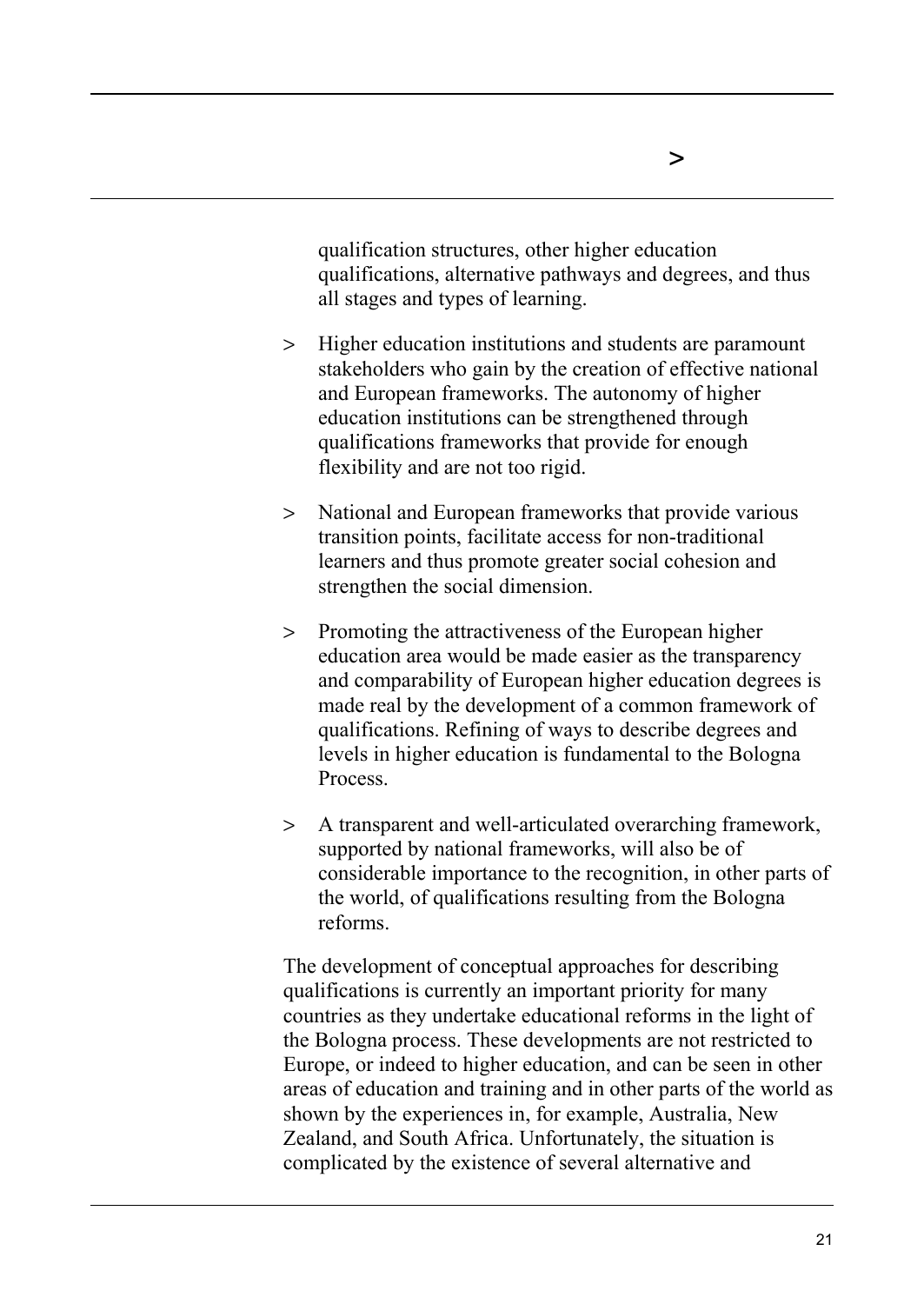competing approaches. Some stakeholders in the European higher education sector have been aware of the problems associated with the current situation and there are a number of ongoing national and international attempts<sup>9</sup> designed to resolve these problems and move towards a more common understanding.

>

There are different ways to express and measure study programmes, including time-based (years) approaches, credit points, identification of learning outcomes and competencies, qualifications and level indicators, subject benchmarks<sup>10</sup>.

Traditional models and methods of expressing qualifications structures are giving way to systems based on explicit reference points using learning outcomes and competencies, levels and level indicators, subject benchmarks and qualification descriptors. These devices provide more precision and accuracy and facilitate transparency and comparison. Without these common approaches, full recognition, real transparency and thus the creation of an effective European Higher Education Area, will be more difficult to achieve.

## **1.2 Qualifications frameworks and the purposes of higher education**

The elaboration of a qualifications framework, whether an overarching framework for the EHEA or a national framework, cannot be divorced from the underlying goals, priorities and assumptions of higher education. The Working Group has therefore found it both useful and necessary to briefly sketch the

<sup>&</sup>lt;sup>9</sup> For example, the Joint Quality Initiative (JQI), European Network of

Quality Assurance (ENQA), Tuning, etc.  $^{10}$  Subject benchmark statements is a UK approach that provides the academic community with a means for describing the nature, standards and characteristics of programmes in a specific subject. This approach has also been adopted by the '*Tuning educational structures in Europe'* project.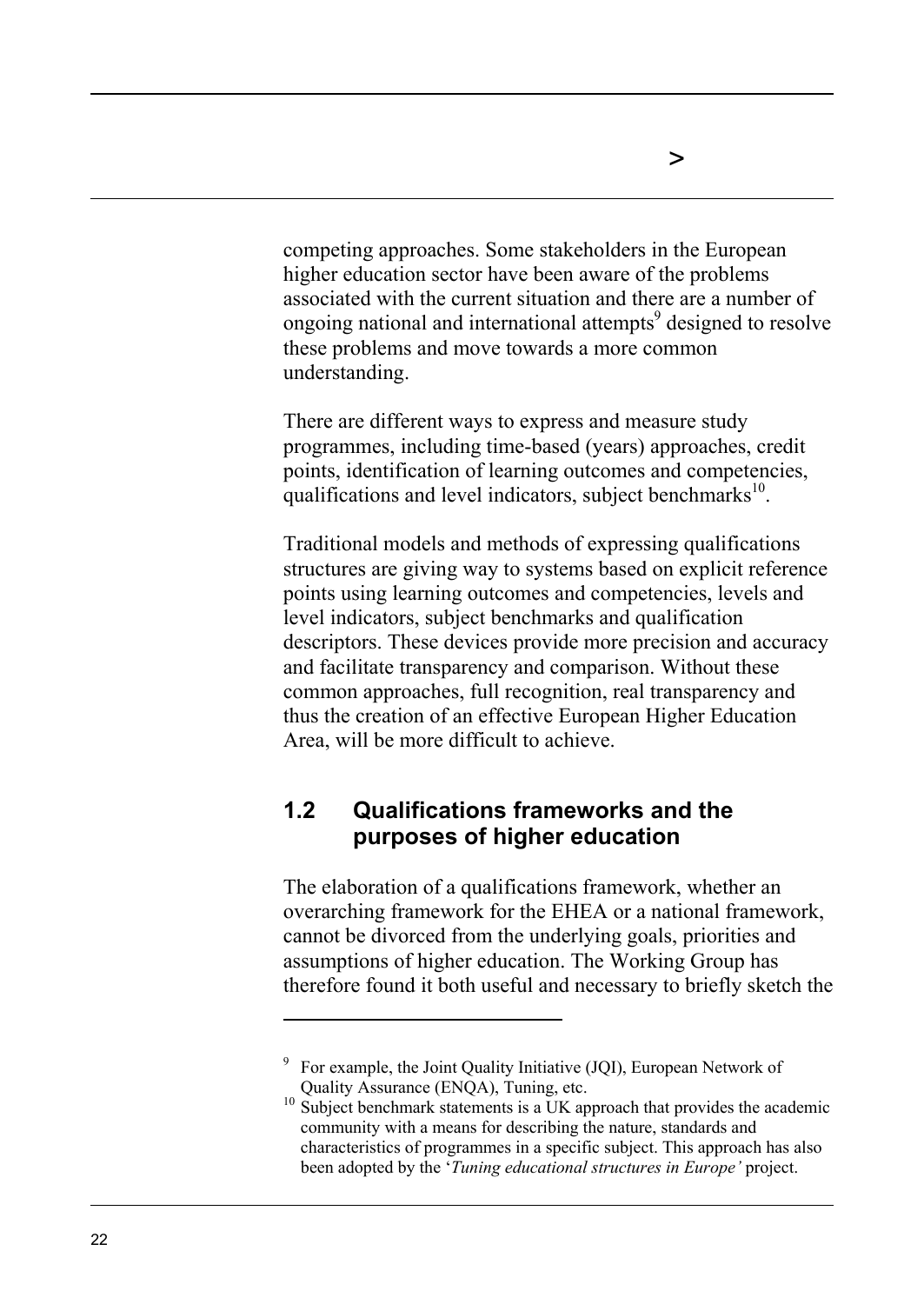assumptions on which it has based its work. The issues covered in this chapter have, at least to some extent, been addressed in the Bologna Declaration, as well as the Prague and Berlin Communiqués. They have also been addressed in a number of Bologna seminars, most prominently in the Greek seminar on the social dimension of higher education (February 2003), the Danish seminar on qualifications structures (March 2003), the Czech seminar on lifelong learning (June 2003), and the Council of Europe/Portuguese seminar on recognition (April  $2002$ <sup>11</sup>. They were also addressed by the Council of Europe seminar on the public responsibility for higher education and research (September 2004), and were considered at the Slovenian, EUA and ESIB seminar on employability (October 2004), and at the seminar on recognition organised by the Latvian authorities and the Council of Europe in Riga in December 2004<sup>12</sup>

As the Bologna Declaration has been implemented, there has been debate among various stakeholders at national and European levels, particularly within the Council of Europe, and a common understanding of the multiple purposes of higher education is emerging. Broadly speaking, one may identify four main purposes of higher education:

- > preparation for the labour market;
- > preparation for life as active citizens in a democratic society;
- > personal development;
- > the development and maintenance of a broad, advanced knowledge base.

<sup>&</sup>lt;sup>11</sup> For these seminars see<br>http://www.bologna-berlin2003.de/en/ bologna\_seminars/index.htm

 $h^{12}$  For these seminars see http://www.bologna-bergen2005.no/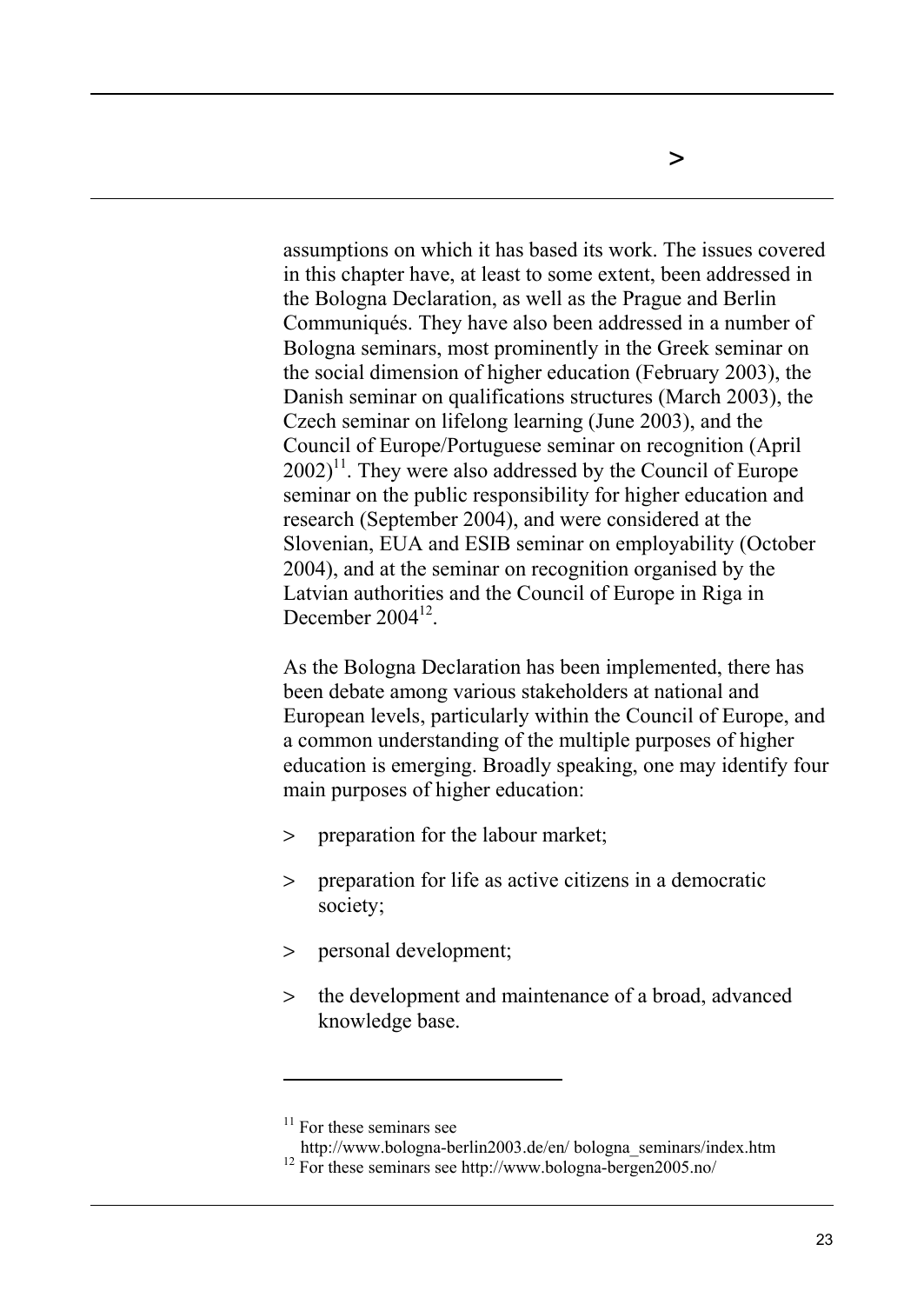For the purpose of discussion, it may be convenient to separate the four elements. It should nevertheless be underlined that the distinction between the elements is not clear-cut, and the four elements are interlinked. It may also be noted that while for the first three elements, the main emphasis will most likely be on the individual earning the qualification, for the fourth element emphasis may be at the level of society, not least in relating qualifications to employability and other social objectives. Nevertheless, all four elements have individual as well as societal dimensions.

#### **Preparation for the labour market**

>

Preparation for the labour market is the dimension that has over the past generation been most dominant in public discourse on education. Employers have complained that the current education systems of many European countries provide students with insufficient preparation for the labour market, and this concern was one of the driving forces behind the Bologna Process.

#### **Preparation for life as active citizens in a democratic society**

While democratic institutions and laws are indispensable to democratic societies, they can only function in societies marked by a democratic culture that is tolerant and accepts diversity and open debate. Democracy ultimately depends on the active participation of educated citizens. Education at all levels thus plays a key role in developing democratic culture. In addition to transferable (transversal) skills, the active participation of citizens requires a broad education in a variety of fields as well as the nurture of democratic attitudes and values and the ability to think critically. This aspect of higher education was referred to in the Bologna Declaration and brought much more explicitly into the Process through the Prague and Berlin Communiqués.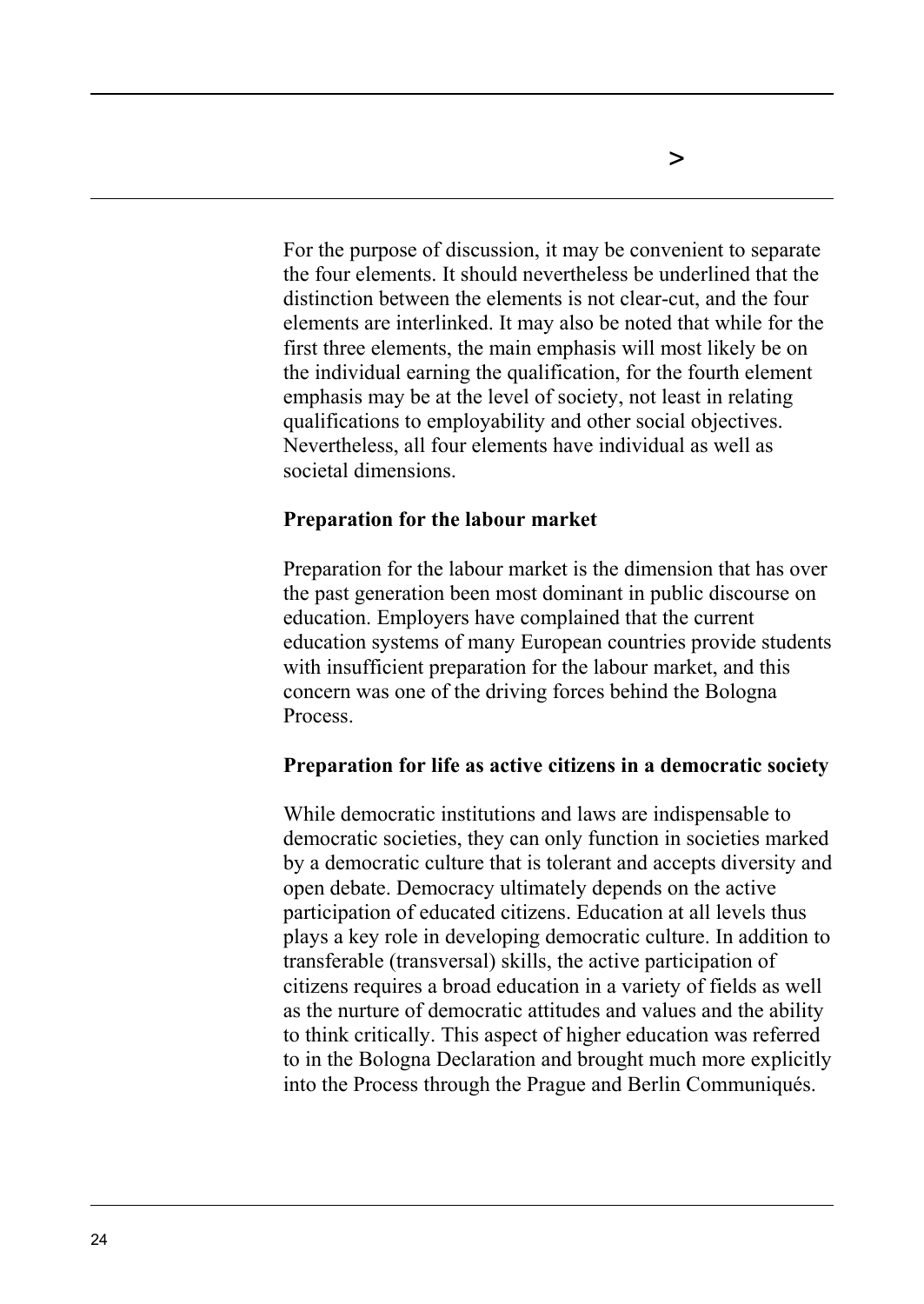#### **Personal development**

This aspect of higher education has not been explicitly addressed so far in the policy texts of the Bologna Process. While personal development may have been a more explicit goal of education and higher education in earlier generations, it is still an underlying assumption of education in Europe. The assumption may appear to have been challenged through the development of mass education, but it should nevertheless be made explicit that whilst preparation for the labour market is an important purpose of education, the aim of personal development has far from disappeared.

#### **The development and maintenance of a broad, advanced knowledge base**

For society as a whole, it is important to have access to advanced knowledge in a broad range of disciplines. At the most advanced levels of knowledge, this relates to research and research training. It is, however, not limited to research, as advanced knowledge and the transmission of such knowledge play important roles in a wide range of areas and at levels below that of research. Thus, whilst knowledge of advanced skills and methods of, for example welding, as well as the ability to develop them further, may not be characterised as 'research', these skills and their transmission are likely to be of considerable importance to a modern, technologically advanced society. This aspect of higher education was addressed by the Berlin Communiqué, in the context of the synergy between the EHEA and the European Research Area and the inclusion of the doctoral degree as the third 'Bologna cycle'.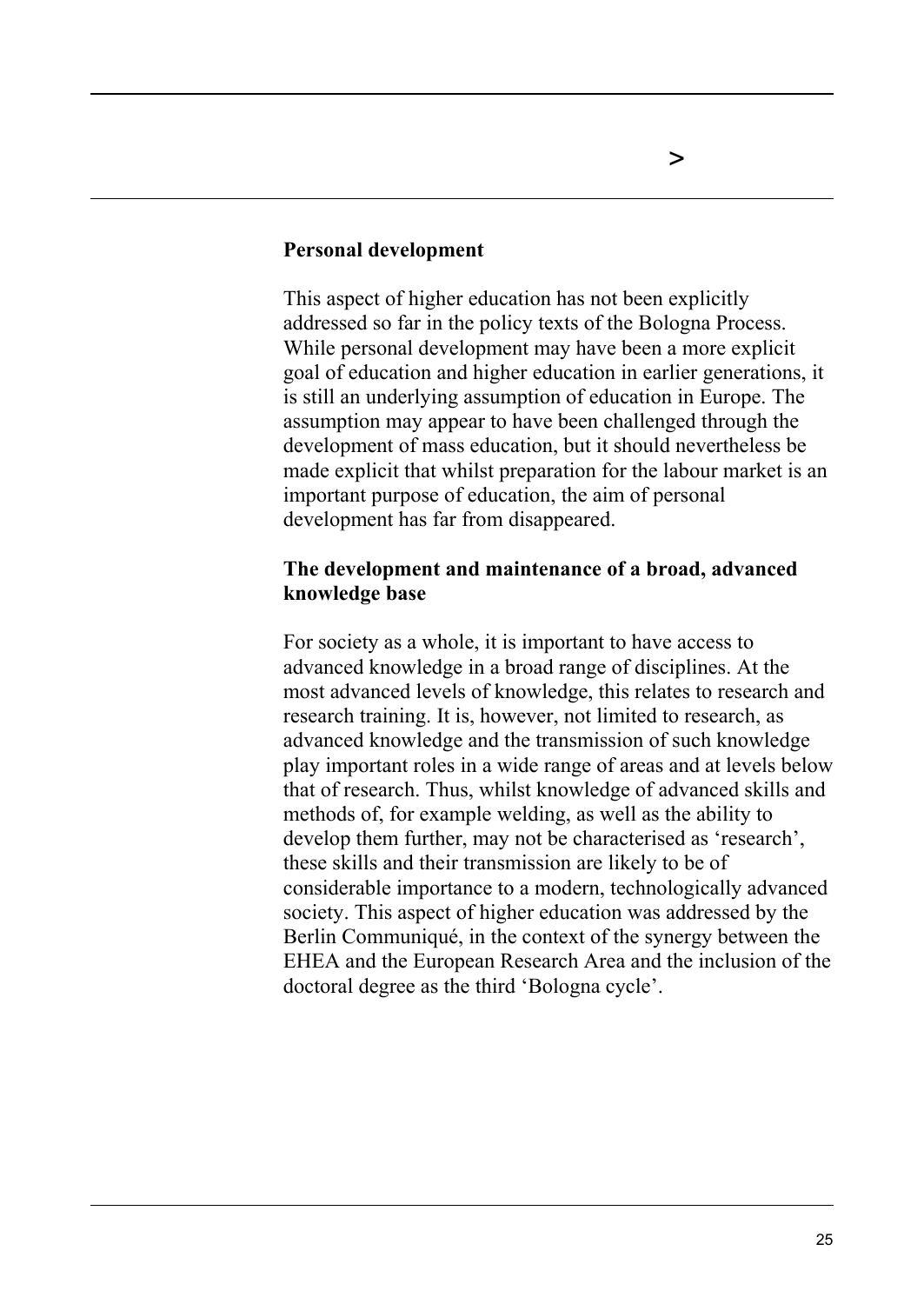#### **1.3 Qualifications frameworks at national and European levels and for different areas of learning**

A qualifications framework provides a systematic description of the full range of qualifications within a given education system, as well as the ways in which learners can navigate between them. Qualifications therefore have to be described in such a way as to cover the full purpose of education, so the framework must be multi-dimensional.

This is true for both national frameworks and the emerging framework for the EHEA. The latter will be less detailed than national frameworks, but one of its purposes will be to provide an overarching framework that will simplify mobility, transparency and recognition between national systems. At the same time, it is important to recognise that national frameworks will reflect the respective national discussions on the purposes of higher education and different agendas in higher education policy. To find the right balance between the diversities of national frameworks and the benefits of a close linkages between them is the main challenge for constructing an overarching framework.

Developing qualifications frameworks is a task not only for higher education and the Bologna process. The Copenhagen process aims to develop instruments to enhance the transparency of vocational qualifications and competences, and to increase co-operation in vocational education and training. This is to be promoted by developing reference levels, common principles for certification, and common measures, including a credit transfer system for vocational education and training.

Few countries have developed comprehensive frameworks covering both higher education and vocational education and training, and such a framework does not exist at the European level. The European Commission and the European Council of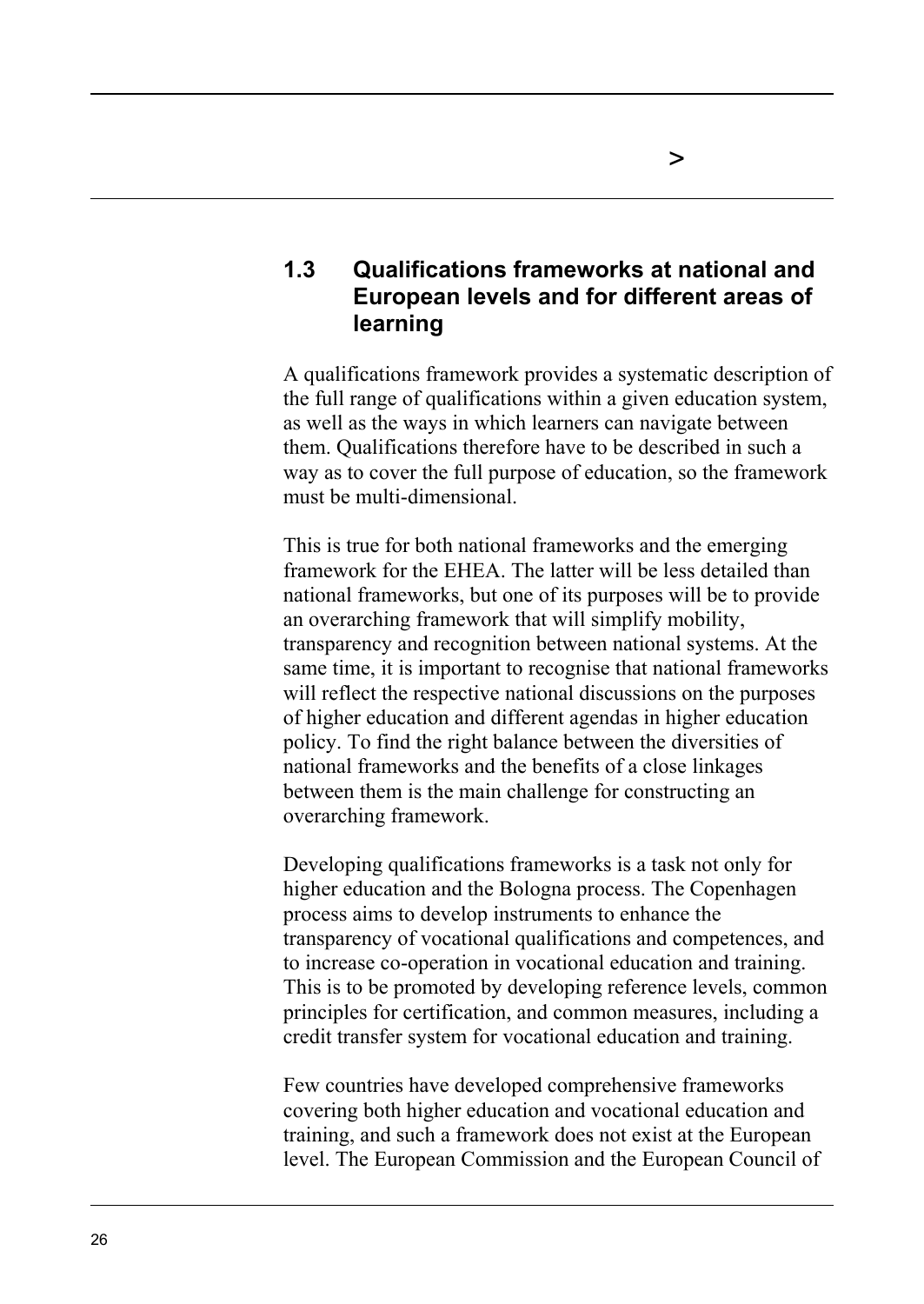Education Ministers have expressed the view that the European labour market cannot function effectively and smoothly without a European Framework to stand as a common reference for the recognition of qualifications. They call for the development of such a framework within the Lisbon process $13$ . These questions are dealt with in chapter 5.

<sup>&</sup>lt;sup>13</sup> Joint Interim Report: Education and Training 2010 (February 2004)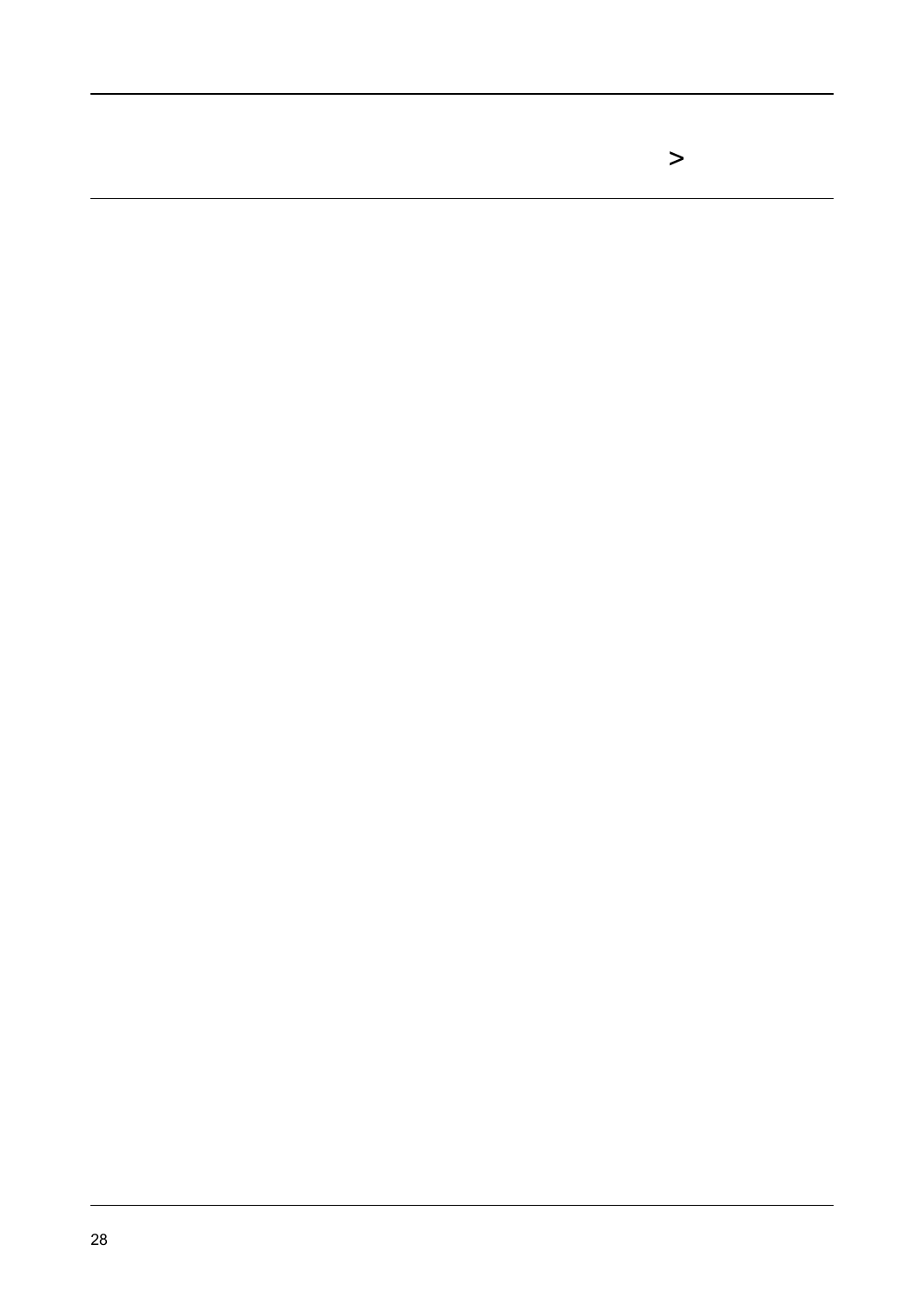# > **qualifications in higher education 2 National frameworks of**

#### **2.1 Introduction**

There are a number of concepts associated with and essential to an understanding of national frameworks of qualifications, but there is unfortunately no widespread international agreement on the accepted use of such terms as level, cycle, workload, learning outcome, qualifications framework, etc. Differences in the use of these terms makes an explanation of national frameworks and their co-ordinated development problematic. In order to overcome these difficulties the followings definitions (see box below) are employed in this chapter and throughout the whole report:

*Credit: a quantified means of expressing the volume of learning based on the achievement of learning outcomes and their associated workloads.* 

*Cycle: the three sequential levels identified by the Bologna Process (first cycle, second cycle and third cycle) within which all European higher education qualifications are located.* 

*Europe/European: Europe/European refers to those countries that are signatories to the Bologna Declaration, whilst 'national' is used to describe the contexts within each of those countries or education systems.* 

*Framework for Qualifications of the European Higher Education Area: an overarching framework that makes transparent the relationship between European national higher education frameworks of qualifications and the qualifications they contain. It is an articulation mechanism between national frameworks.* 

*Learning outcomes: statements of what a learner is expected to know, understand and/or be able to do at the end of a period of learning.*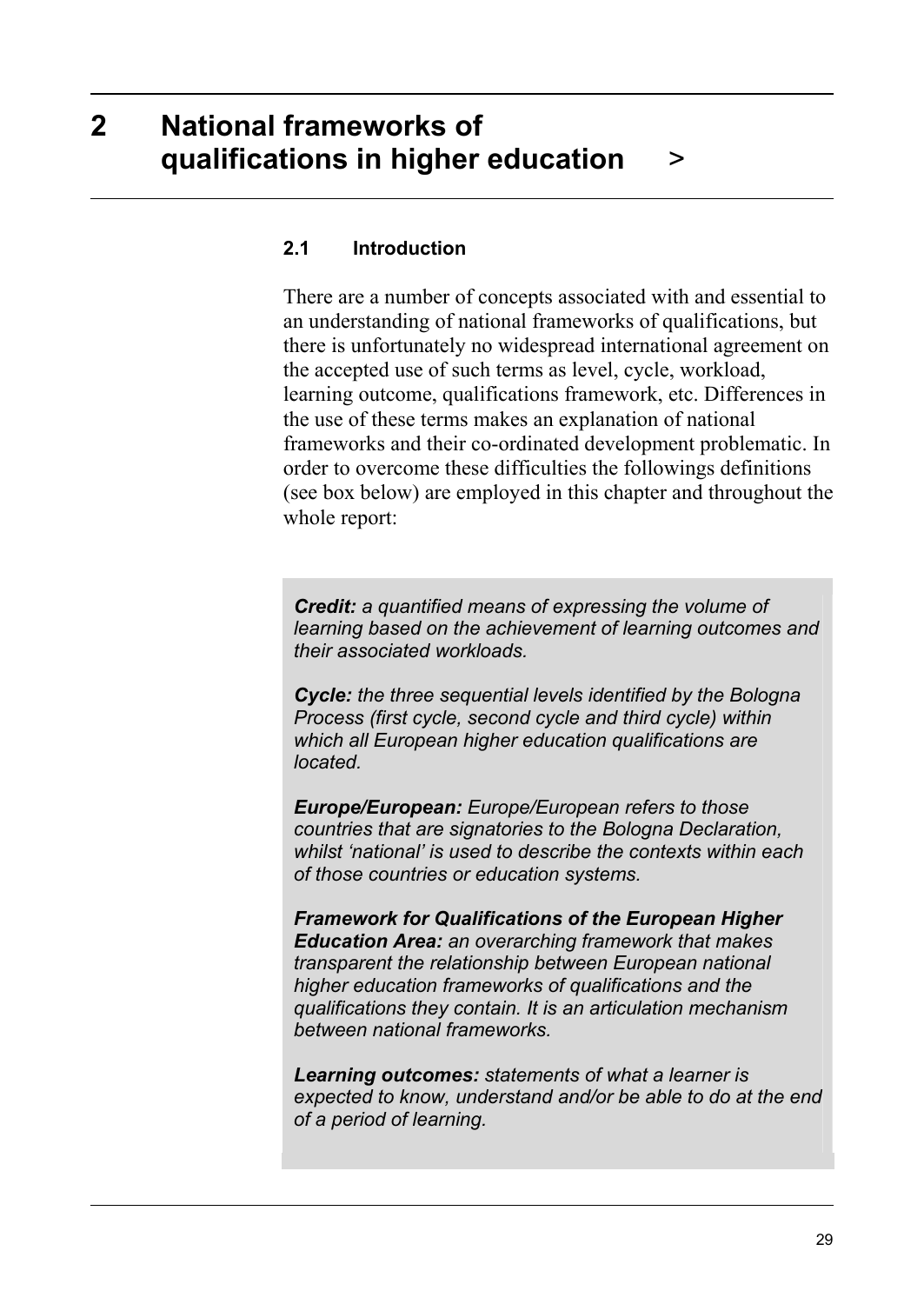*Levels: represent a series of sequential steps (a developmental continuum), expressed in terms of a range of generic outcomes, against which typical qualifications can be positioned.* 

>

*National framework of qualifications (higher education): the single description, at national level or level of an education system, which is internationally understood and through which all qualifications and other learning achievements in higher education may be described and related to each other in a coherent way and which defines the relationship between higher education qualifications.* 

*Profile: either the specific (subject) field(s) of learning of a qualification or the broader aggregation of clusters of qualifications or programmes from different fields that share a common emphasis or purpose (e.g. an applied vocational as opposed to more theoretical academic studies).* 

*Qualifications (higher education): any degree, diploma or other certificate issued by a competent authority attesting that particular learning outcomes have been achieved, normally following the successful completion of a recognised higher education programme of study.* 

*Qualification descriptors: are generic statements of the outcomes of study. They provide clear points of reference that describe the main outcomes of a qualification often with reference to national levels.* 

*Reference points: non-prescriptive indicators that support the articulation of qualifications, learning outcomes and/or other related concepts.* 

*Workload: a quantitative measure of the learning activities that may feasibly be required for the achievement of the learning outcomes (e.g. lectures, seminars, practical work, private study, information retrieval, research, examinations).*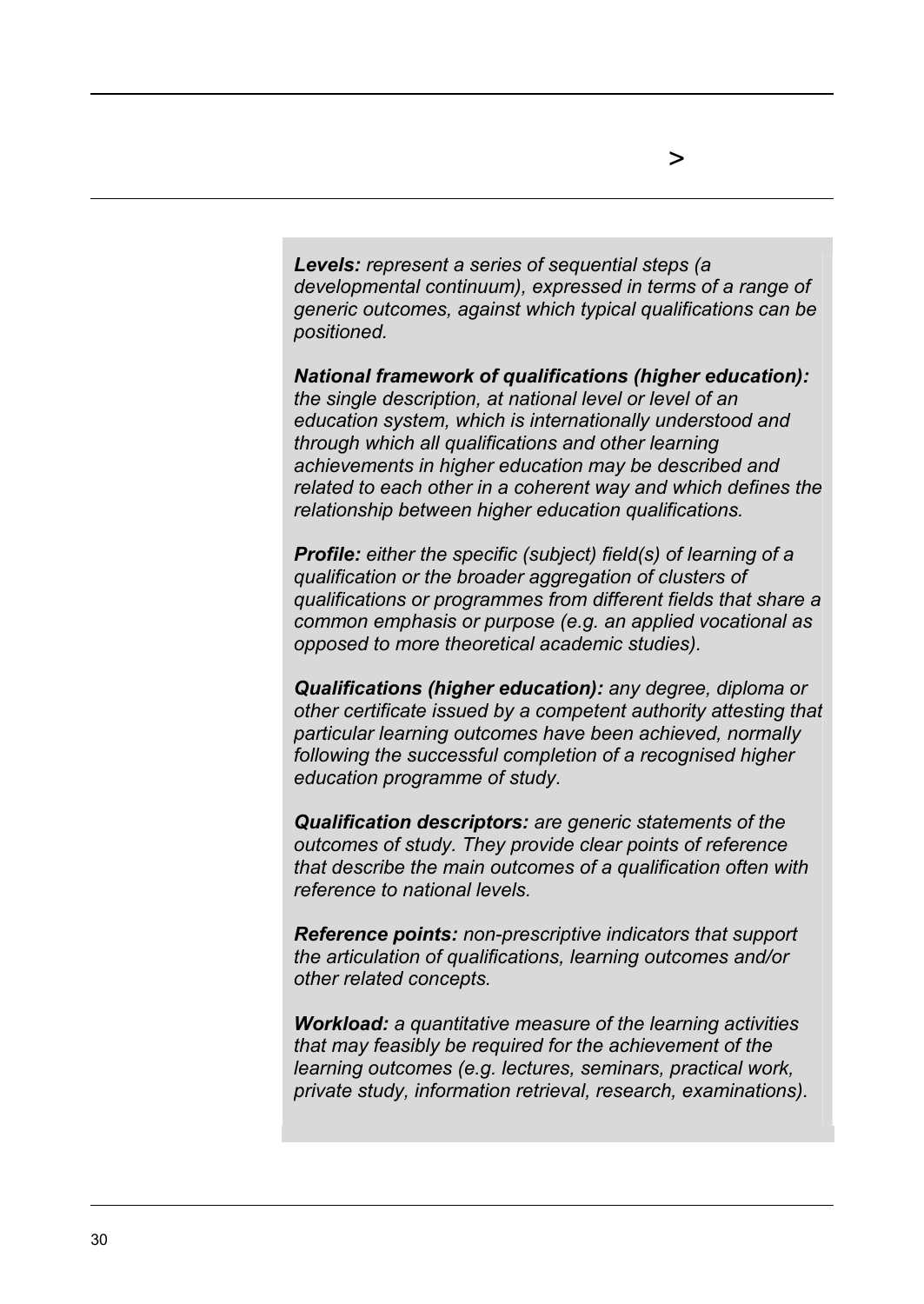#### **2.2 Systems of higher education and national frameworks of higher education qualifications**

All countries in the Bologna Process necessarily have a system of higher education that includes an understanding of the roles of higher education, of higher education institutions, and of various stakeholders, such as learners, staff in higher education institutions, and social partners. The elements of such national higher education systems are often formally defined, however there may be many aspects of higher education systems that are not precisely defined but are understood within the society in which they operate. Within higher education systems, higher education qualifications themselves are a key element and are often not clearly separated in their definition from the programmes of study leading to them.

In recent years, there has been an increasing national and international debate on higher education qualifications, and in particular how they are organised, recognised and related to each other on national and trans-national bases. In particular, the emerging developments within the Bologna Process have been key factors in stimulating such debates. The OECD has made some advances in this area with its project entitled *The Role of National Qualifications Systems in Promoting Lifelong Learning*. Emerging from this debate has been recognition of the need to have a specific policy focus on the higher education qualifications attained by learners who have successfully participated in programmes of various types.

In simple terms a national framework of higher education qualifications is defined here as:

> *the single description, at national level or level of an education system, which is internationally understood and through which all qualifications and other learning achievements in higher education may be described and related to each other in a coherent way and which*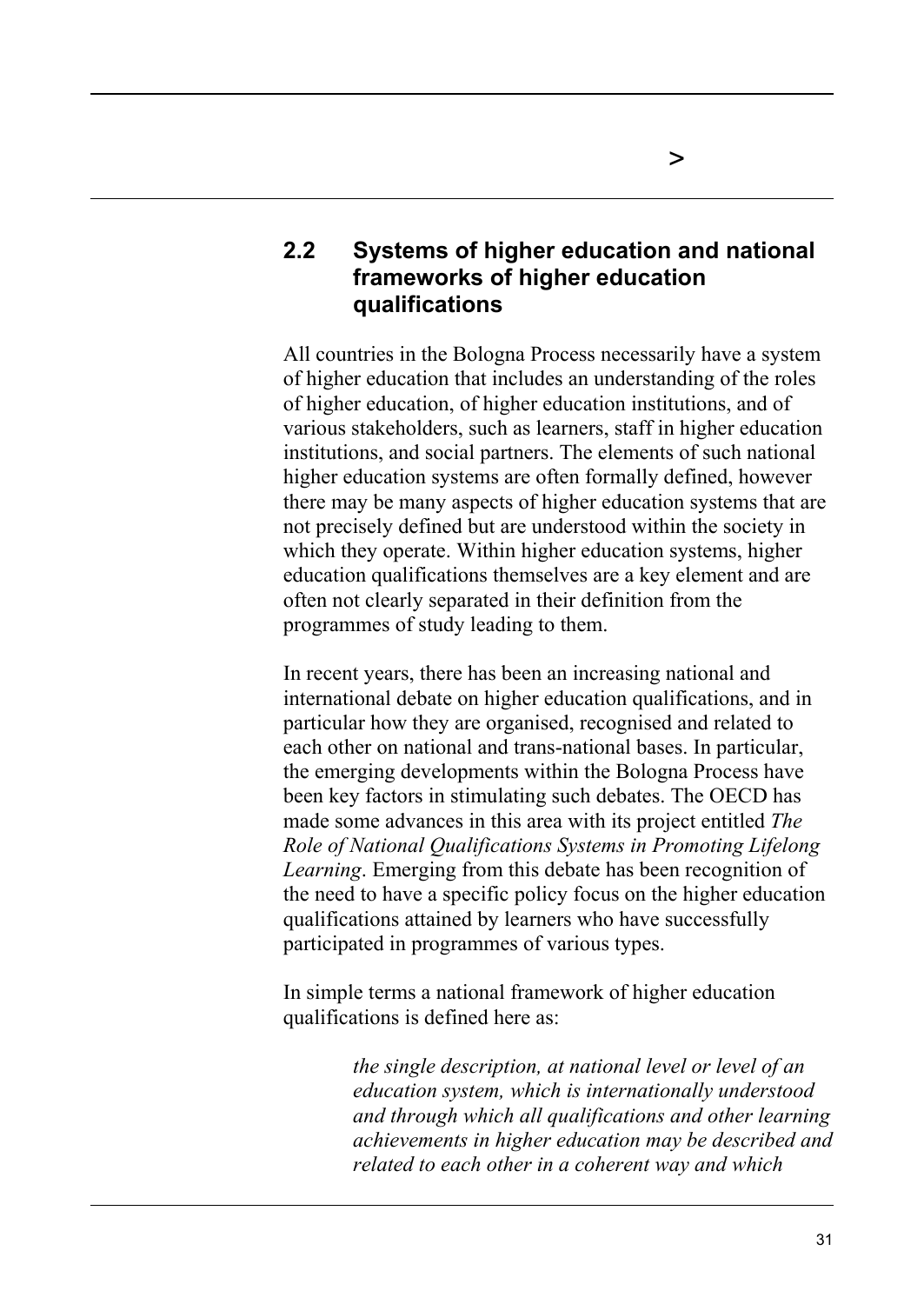*defines the relationship between higher education qualifications.* 

>

Such national frameworks typically have a number of elements; these are discussed in detail in this chapter, and include sets of specific framework criteria, levels of learning outcome and descriptors for qualifications. Some such frameworks encompass many areas of learning whilst others are confined to higher education. Some frameworks may have more design elements and a tighter structure than others; some may have a legal basis whereas others represent a consensus of view of social partners.

## **2.3 The purposes of national higher education frameworks of qualifications**

A comprehensive restructuring of the European landscape of higher education is underway, and qualifications themselves are becoming the focus of more attention as their meaning and relevance are being considered in relation to the realities of the  $21<sup>st</sup>$  century. Part of this process is a pronounced tendency to create more explicit systems that map and explain the purpose and relationship between different qualifications.

There are various forms of national qualification frameworks; some include all levels and types of qualifications whilst others, for example, specifically separate higher education qualifications from other types of qualifications. There are thus some national systems that employ a single framework whilst others have multiple frameworks that are generally integrated in a more or less formal way. Frameworks differ greatly in the detail of their purposes and components.<sup>14</sup>

 $14$  For example, some are credit-based using the ECTS system, some use other credit systems and some use no credits at all.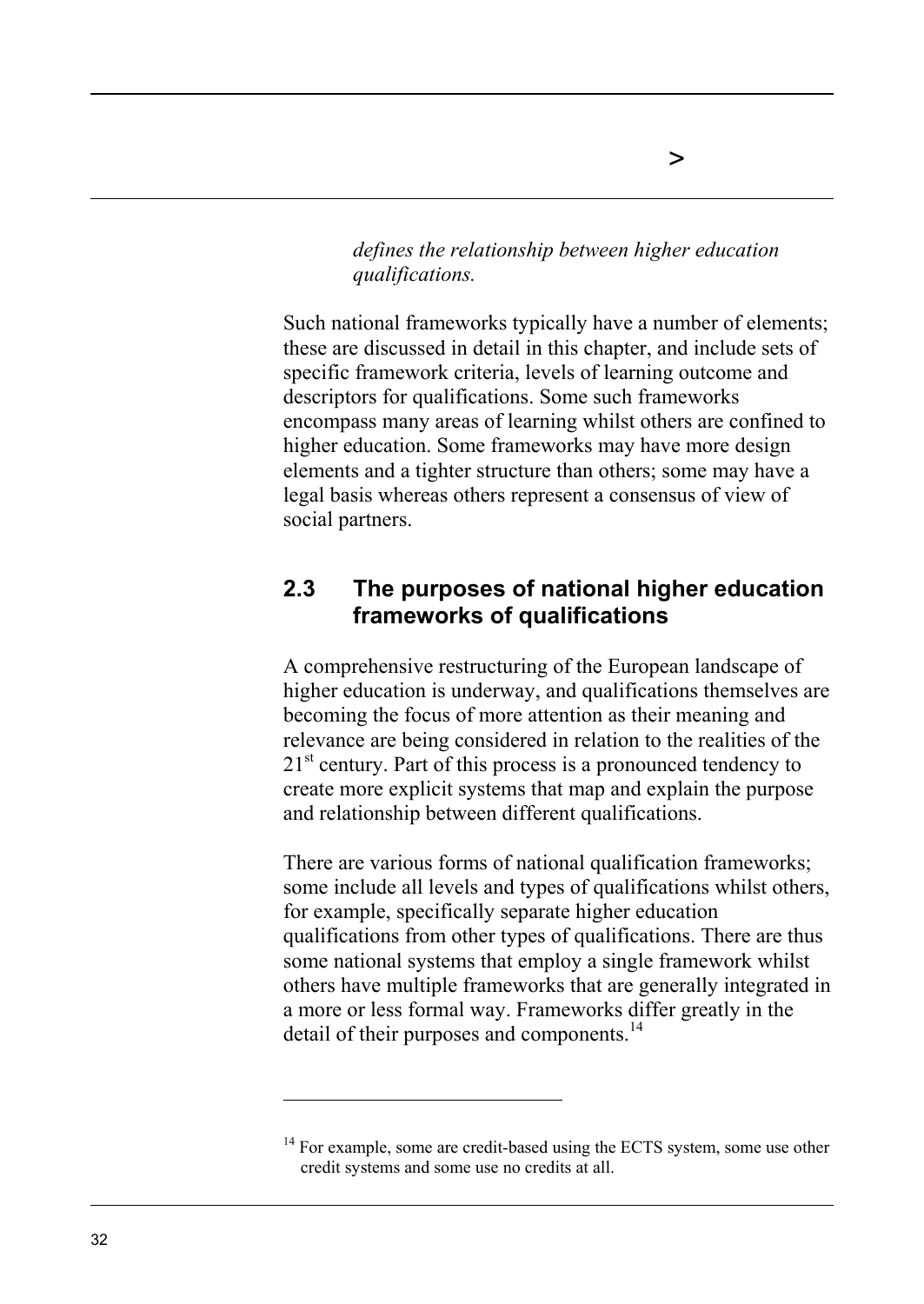Some frameworks have a strong regulatory function based in law, whilst others are descriptions and have evolved by agreement between stakeholders.15 Modern national qualification structures invariably involve much more than a simple distinction between two cycles and commonly include a range of qualifications, intermediate qualifications and levels. The development of any over-arching European model will need to be flexible enough to encompass such variations.

National frameworks of qualifications in higher education can act in two distinct ways: firstly, by directly achieving certain things; and secondly, by enabling and encouraging other developments. This latter role has been shown to be important as it helps to drive change and improvement within educational systems. These different dimensions can be illustrated by separating and identifying them. National frameworks of qualifications can achieve the following; they:

- > make explicit the purposes and aims of qualifications by their clear description through the articulation of the learning outcomes, and by clarifying any rights to professional practice and recognition associated with them;
- > delineate points of integration and overlap between different qualifications and qualification types - thereby positioning qualifications in relation to one another and showing routes (and barriers) for progression;
- > provide a nationally agreed framework that guides and reflects the agreement of stakeholders;
- > provide a context for the review, articulation and development of existing qualifications

<sup>15</sup> For example, in Scotland the Scottish Credit and Qualifications Framework (SCQF) is a detailed agreement between stakeholders that entails no legislation.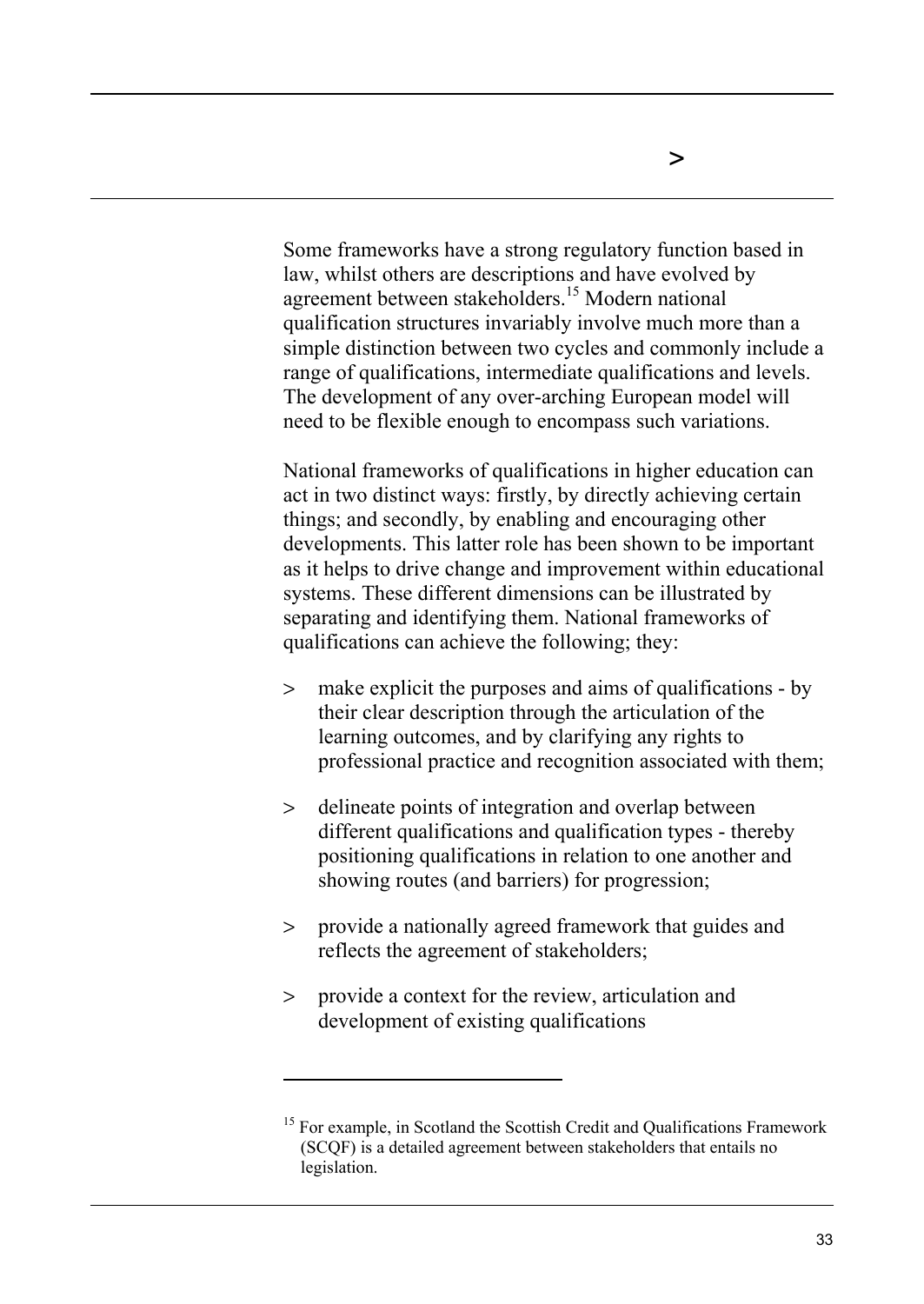> provide a context for the design of new qualifications.

National frameworks of qualifications can act as drivers of change in that they can help to:

- > promote the attainment of qualifications by indicating their role and benefits for citizens, employers and all members of society;
- > nationally and internationally, raise the awareness of citizens and employers in relation to qualifications - by clarification of the various national roles and relationships between qualifications and the opportunities, recognition and mobility that are possible;
- > facilitate and support learners and clarify all of the educational opportunities available to them - by encompassing all higher education qualifications and providing a comprehensive listing of all qualifications including intermediate qualifications and, where appropriate, their credit values;
- > improve access and social inclusion by creating a variety of alternative routes, with entry and exit points that acknowledge attainment;
- > influence the reform of qualifications to reflect changing societal needs, including the introduction of new qualifications;
- > facilitate curricular change;
- > support (autonomous) higher education institutions in meeting their responsibilities to learners and other stakeholders

promote the attractiveness of the higher education from outside of the country.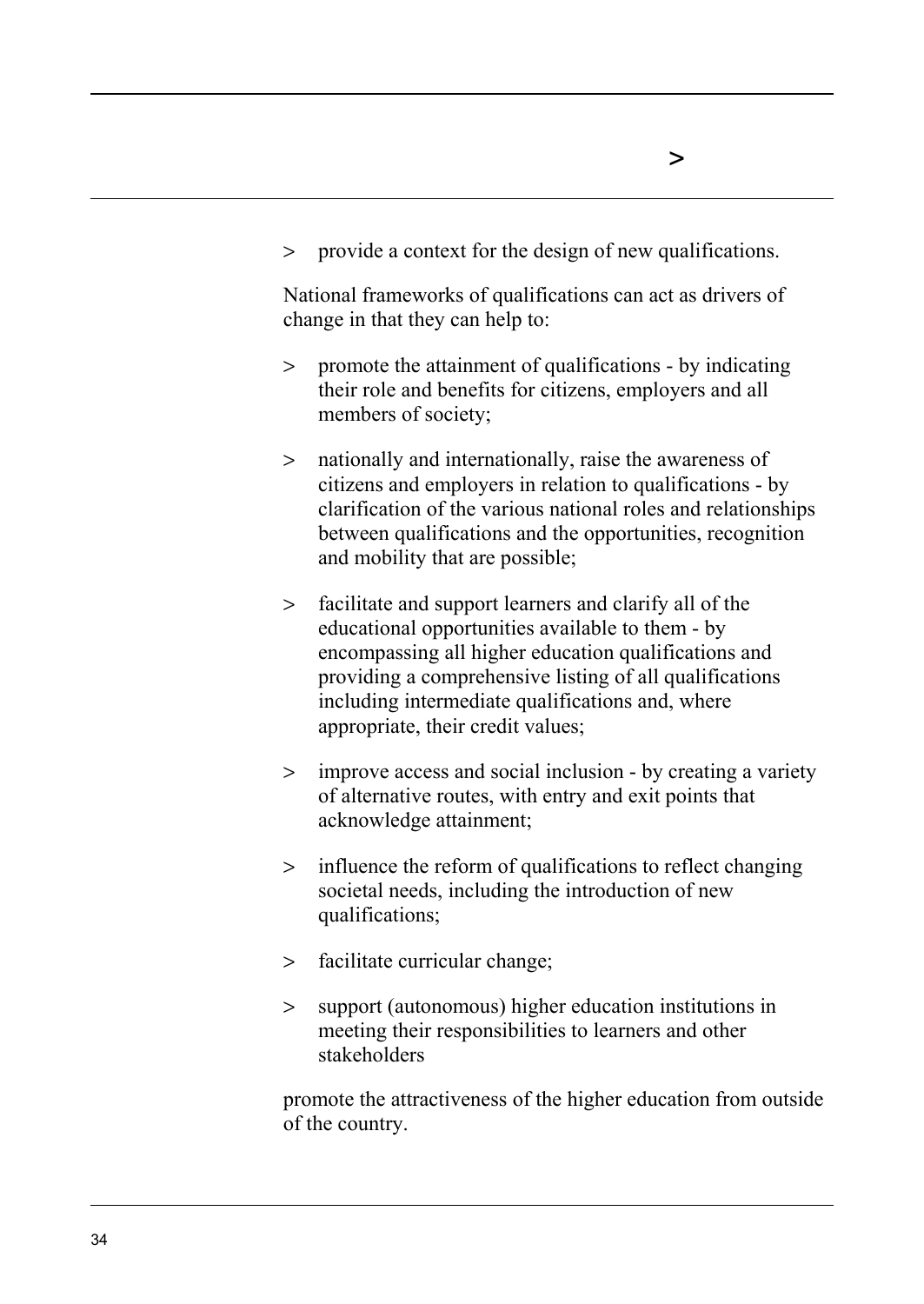There is no precise pattern to the way that national frameworks of qualifications develop. It is quite common for them to be created by bottom-up or top-down approaches or, a fusion of both. Their very development, by consultation between stakeholders (see section 2.6), is often a cathartic procedure which itself is a dynamic learning experience for all concerned. The ownership, control and development of national frameworks of qualifications do not follow a single pattern and this reflects the reality that such frameworks are, quite properly, an area of national autonomy and political decision- making. However, there is a need to explore the adoption of some elements of shared European methodologies and terminology to describe and express qualifications and frameworks of qualifications. This does not, and should not, mean that the content, purpose, organisation and delivery of qualifications should be standardised. Furthermore, it is essential to recognise that national frameworks of qualifications are dynamic structures that need to develop as the national situation and priorities change.

National frameworks of qualifications are important parts of the academic architecture within which autonomous higher education institutions can flourish and be supported. They facilitate the creation of academic independence within a system of responsibility and external reference points. Higher education institutions are provided with clear parameters for the development and validation of their own qualifications. They can thus be held responsible and accountable for their activities (by internal and external quality assurance processes) whilst retaining real ownership of their curricula. Autonomous higher education institutions can then demonstrate that each of their qualifications is allocated to the appropriate level in any national framework.

In Europe a number of countries have, as a means of reform, pioneered new outcomes-focussed approaches to their national higher education frameworks of qualifications as well as the qualifications they contain. They have gone beyond traditional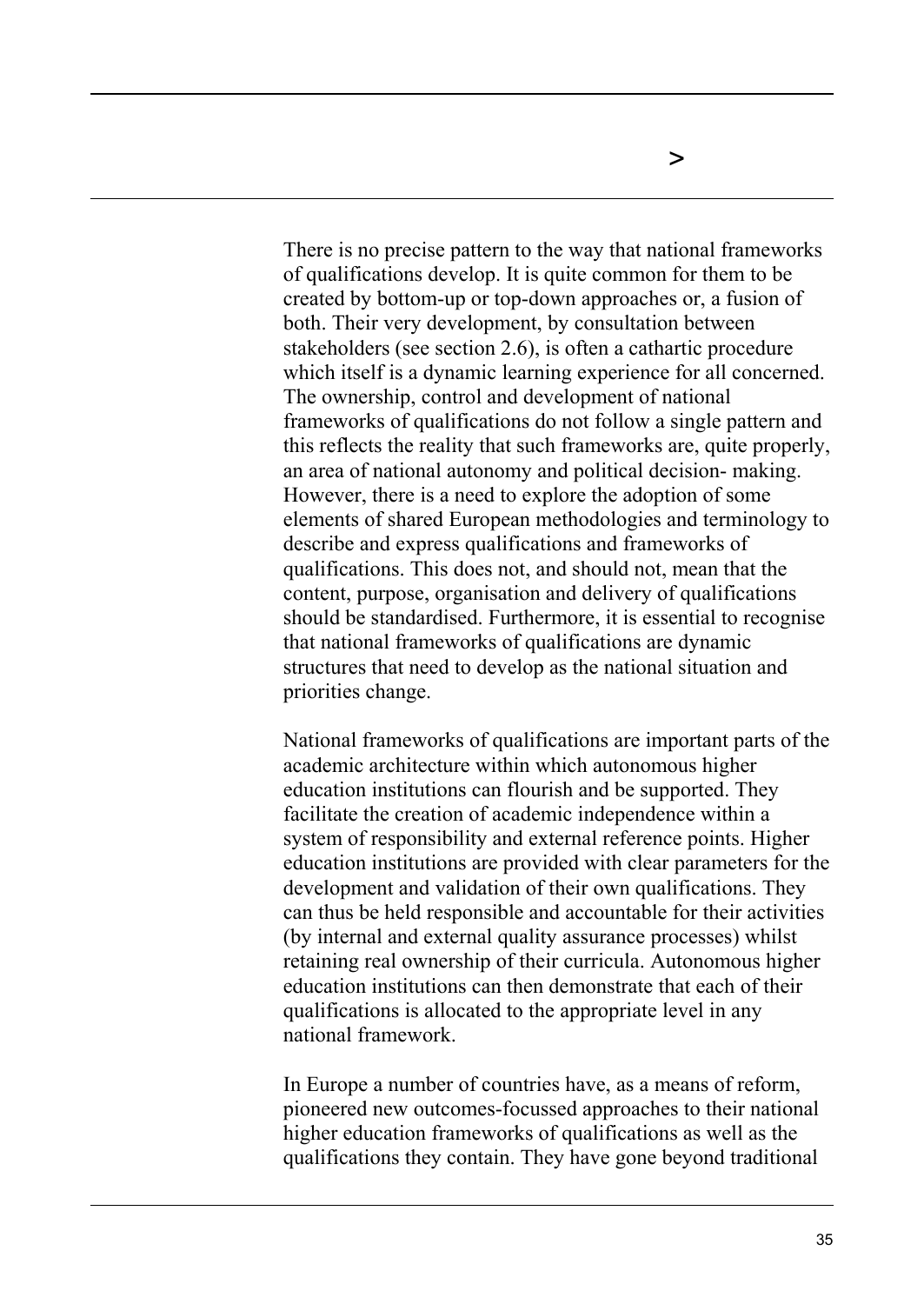systems by emphasising not only input factors and formal course characteristics but by also identifying output factors based on learning outcomes. These countries share similar tools and methodological approaches. It is this kind of approach that is important for the development of national frameworks and Framework for qualifications of EHEA. Such frameworks employ clear external reference points (learning outcomes, subject reference points/benchmark statements, levels/cycle descriptors, workload, qualification descriptors, etc.) and provide a context for qualifications that are themselves expressed with greater clarity and precision with regard to their nature, function and skills that they certify.

#### **2.4 Elements of national frameworks**

>

National frameworks of qualifications are typically constructed using similar elements to those indicated in the Berlin Communiqué. Qualifications themselves benefit from being described clearly, and are defined for this report as:

*any degree, diploma or other certificate issued by a competent authority attesting that particular learning outcomes have been achieved, normally following the successful completion of a recognised higher education programme of study.16*

The award of a qualification indicates that the student has completed a range of studies to a given standard and/or indicates a level of achievement by an individual who is deemed fit to perform a particular role, set of tasks or job. Qualifications are increasingly expressed in terms of what a learner is expected to know, understand and/or be able to demonstrate on the successful completion of the approved programme of learning.

 $16$ <sup>16</sup> This definition is adapted from article 1.1 of the Council of Europe/UNESCO Recognition Convention, Lisbon 1997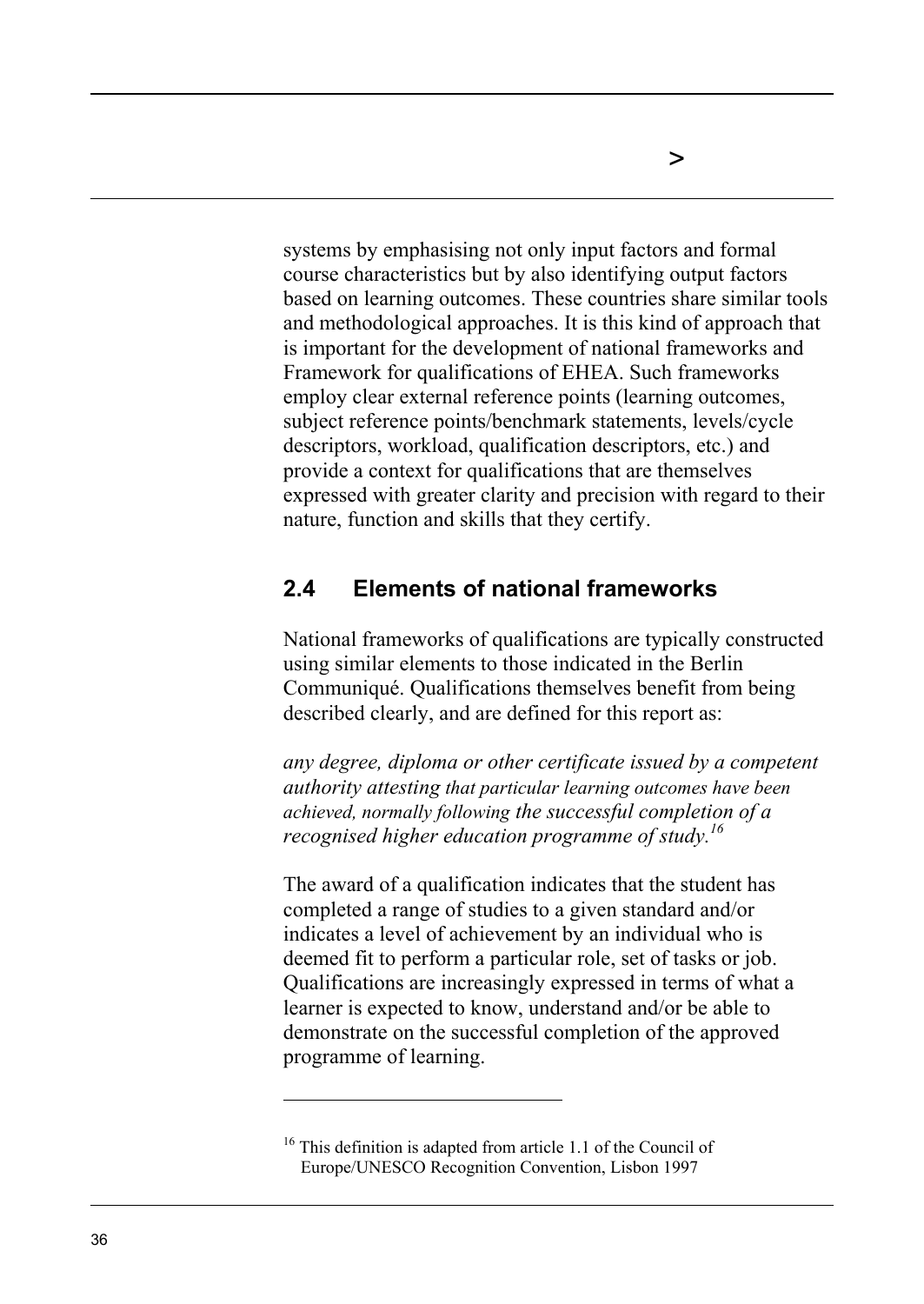Higher education qualifications benefit from detailed description that reflect their purpose and function and facilitate their international comparisons and recognition. In 'new style' qualifications frameworks, qualifications are typically described in terms of workload, cycle or level, learning outcomes, competence and profile. These elements are explored in the following sections. It is these elements that provide the transparency and ultimately the improved recognition required by the EHEA.

#### **2.4.1 Learning outcomes, including competences**

>

Learning outcomes represent one of the essential building blocks for transparency within higher education systems and qualifications; they were the subject of a Bologna Conference held in Edinburgh, 1-2 July 2004, where all aspects of their application were examined in the context of Bologna developments. A background study and the conference report provide detailed information on the implementation of learning outcomes across Europe. Learning outcomes have been defined above as:

> *statements of what a learner is expected to know, understand and/or be able to do at the end of a period of learning.17*

Learning outcomes have applications in many locations: (i) the individual higher education institution (for course units/modules and programmes of study<sup>18</sup>); (ii) nationally (for qualifications, qualifications frameworks and quality assurance

<sup>&</sup>lt;sup>17</sup> Source: the UK 'Using Learning Outcomes' background report for the Edinburgh 'Bologna seminar 1-2 July 2004, section 1.2. This section explores a number of definitions of learning outcomes. The use of the verb 'do' in the definition used above underlines the aspect of competence or

ability rather than the way in which this ability is demonstrated. 18 This includes all the study leading to a particular qualification.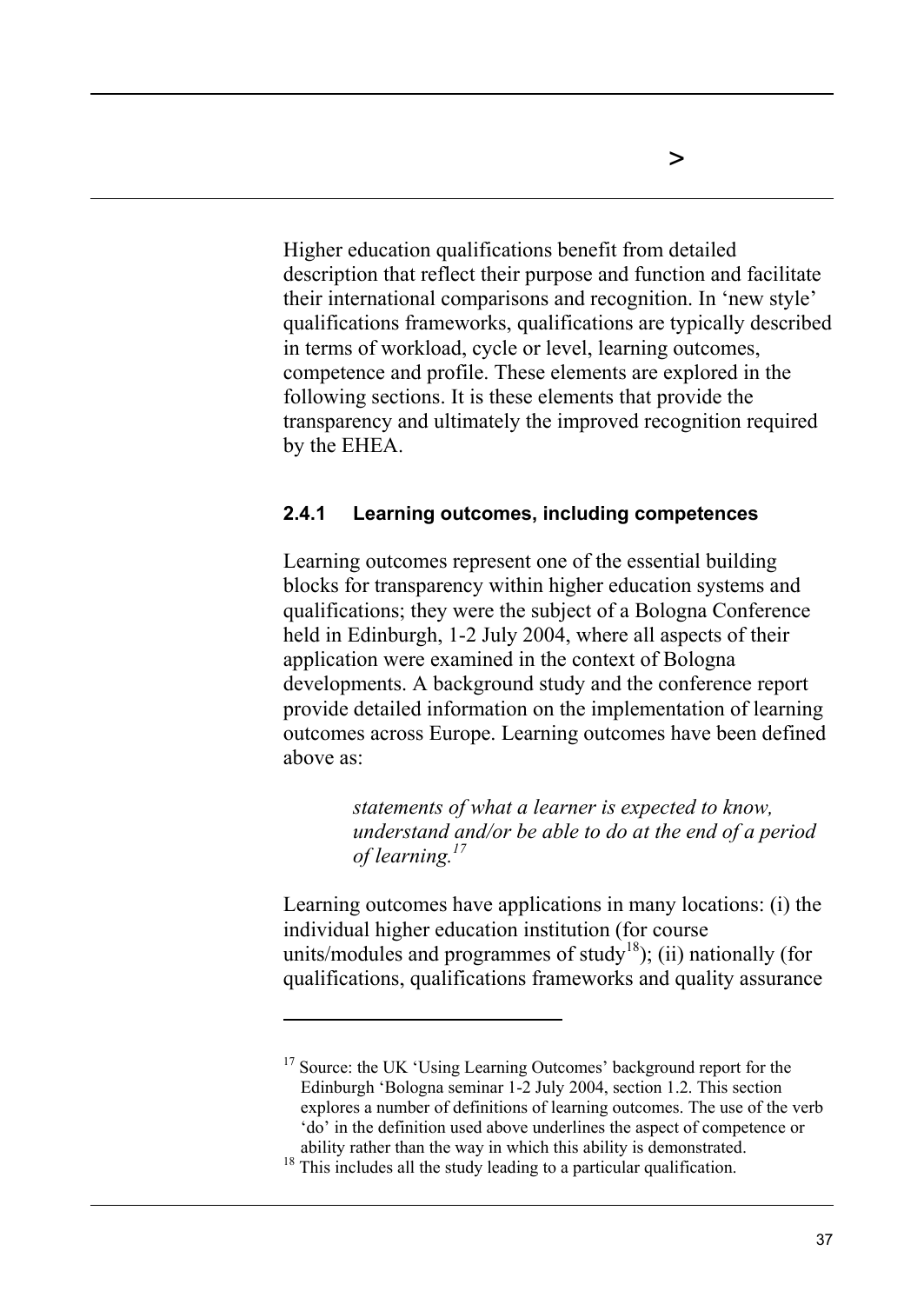regimes); and (iii) internationally (for wider recognition and transparency purposes). They are important for the understanding of qualifications in society, for example by learners and employers.

Learning outcomes statements are typically characterised by the use of active verbs expressing knowledge, comprehension, application, analysis, synthesis and evaluation, etc. With 'outcomes-based approaches', they have implications for qualifications, curriculum design, teaching, learning and assessment, as well as quality assurance. They are thus likely to form an important part of  $21<sup>st</sup>$  century approaches to higher education (and, indeed, to education and training generally) and the reconsideration of such vital questions as to what, whom, how, where and when we teach and assess. The very nature and role of education is being questioned, now more than ever before, and learning outcomes are important tools in clarifying the results of learning for the student, citizen, employer and educator.

In terms of curriculum design and development, learning outcomes are at the forefront of educational change. They place a focus on the coherence and aims of the qualification, the judgement of the designer and how the qualification fits within the traditions of the discipline. They represent a change in emphasis from 'teaching' to 'learning' typified by what is known as the adoption of a student-centred approach, as opposed to the more traditional, teacher-centred viewpoint. Student-centred learning produces a focus on the teaching learning - assessment relationships and the fundamental links between the design, delivery, assessment and measurement of learning.

Learning outcomes are not just an isolated tool at the level of curriculum design but also represent an approach that plays a significant role in a much wider context that includes: the integration of academic and vocational education and training (VET); the assessment of prior experiential learning (APEL);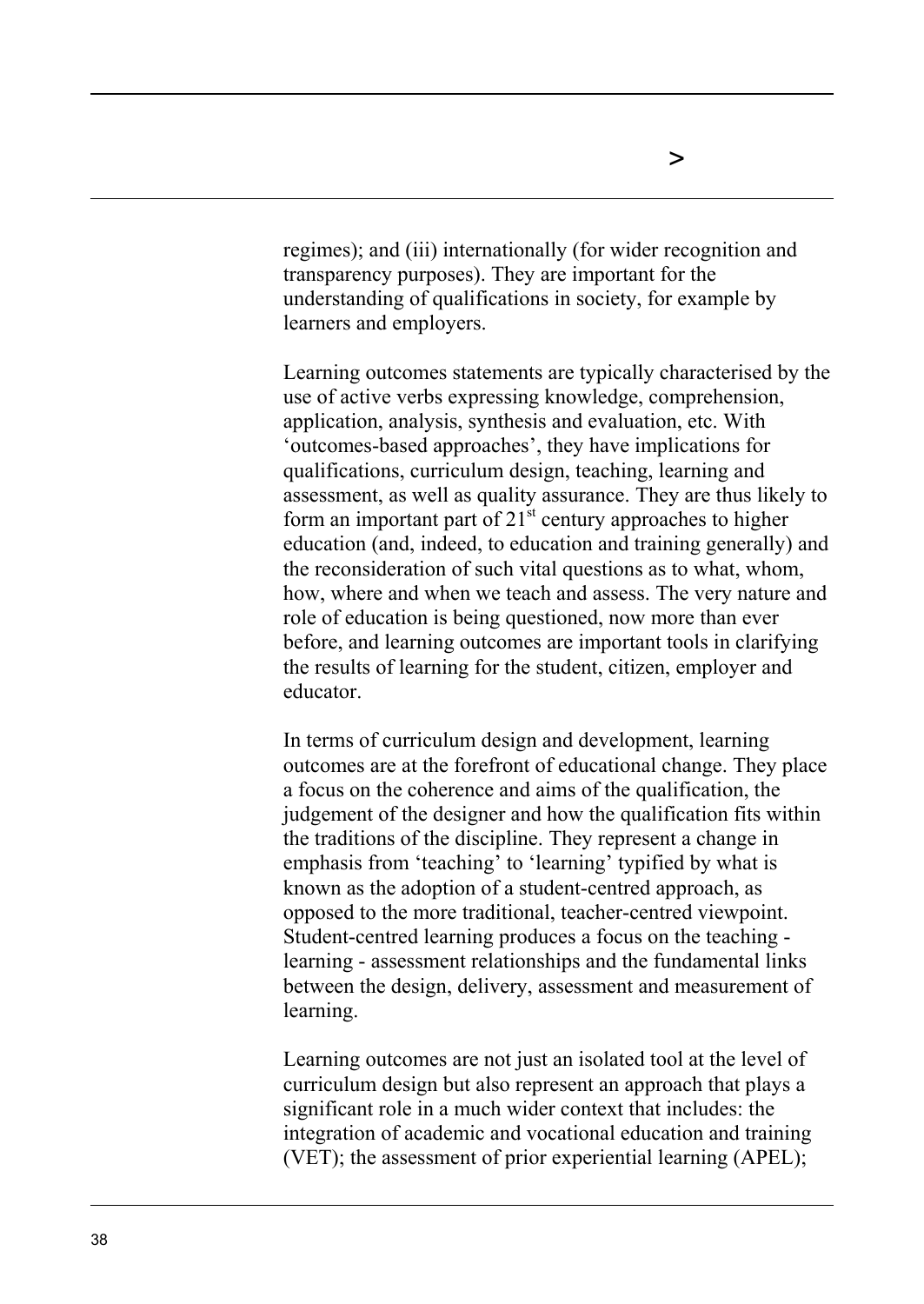the development of qualifications frameworks that accommodate lifelong learning; the development of credit transfer and accumulation systems.

#### **Achieving learning outcomes**

>

The concept of learning outcomes implies that the manner of the achievement of a qualification is not as important as the achievement of the qualification itself. This is very relevant to the recognition of prior learning, which is enhanced by the increased use of learning outcomes. A broad understanding of the recognition of prior learning in relation to qualifications is that this can be for the purposes of:

> entry to a programme leading to a qualification;

and also

 $\overline{a}$ 

- > allocation of credit towards an qualification, or exemption from some programme requirements
- > eligibility for a full qualification

 The recognition of prior learning can also be directly relevant in terms of facilitating employment. Making a full qualification on the basis of the recognition of prior learning is a relatively new concept. Many countries are seeking to encourage the continuation, expansion and further development of processes for the recognition of prior learning. In France, a national system has been in place for some time; this is explained in Appendix 4. Whilst many higher education institutions within the UK also recognise and accredit prior learning, national guidelines have only recently been published $19$ .

In June 2004 the Council of European Ministers, and the representatives of the Member States meeting within the

<sup>19</sup> http://www.qaa.ac.uk/public/apel/guidance.htm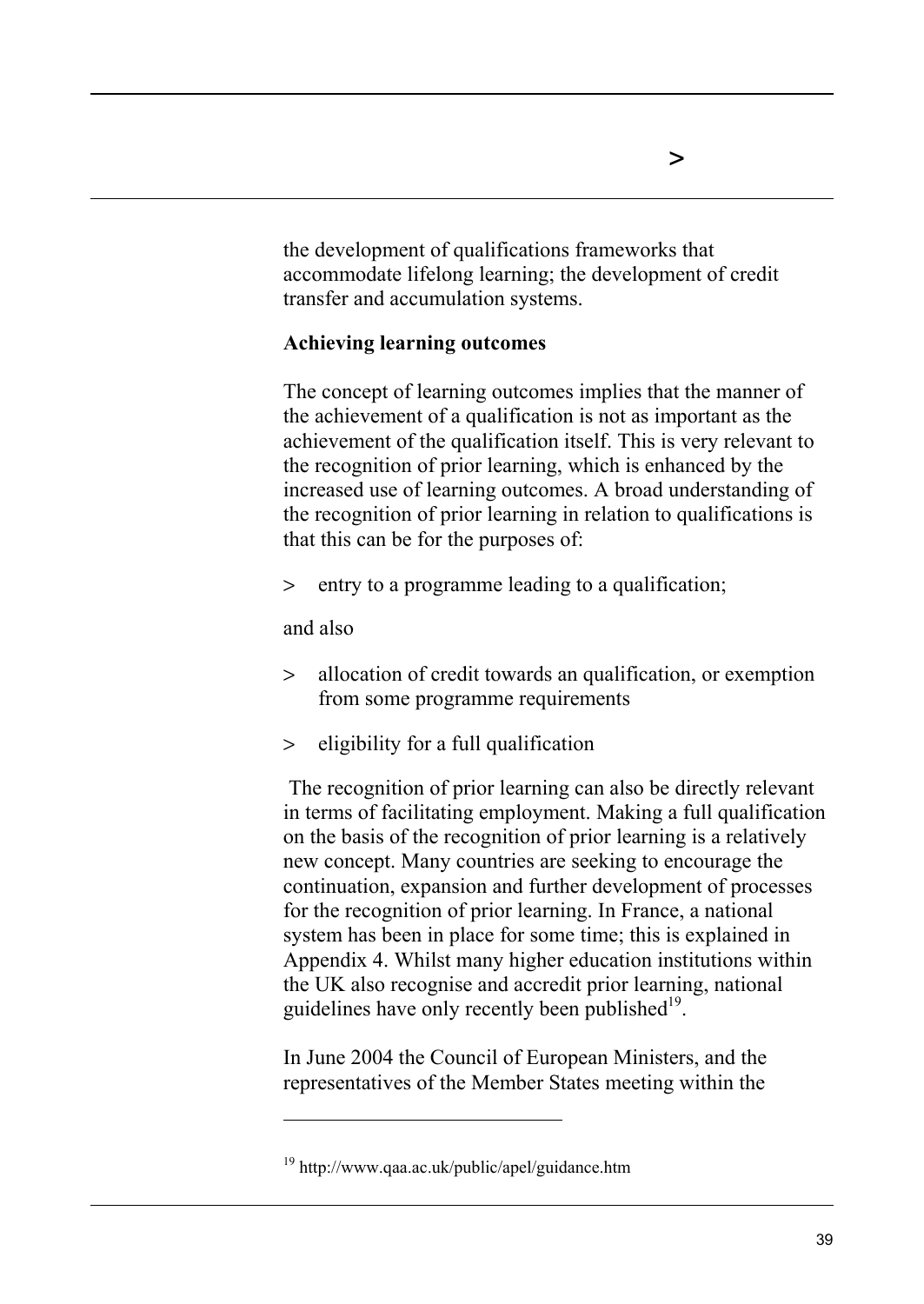European Council, adopted Common European Principles for the identification and validation of non-formal and informal learning<sup>20</sup>.

It is important to the development and implementation of a European framework that the broad connections between learning outcomes, levels, level descriptors and credits, and teaching, learning and assessment are recognised. Learning outcomes have been described as a basic educational building block and as such they have direct and powerful links with a number of other educational tools. They make possible much more than the simple identification of learning achievements. They have a direct relationship to levels and level indicators. When learning outcomes are written they are created in the context of the institutional/national/international reference points that aid the maintenance of standards and quality. The development of curricula in terms of learning outcomes does not, therefore, happen in a vacuum. Appropriate reference points guide the application of module/unit and programme learning outcomes.

#### **Descriptors of learning outcomes**

In the context of the above descriptor of learning outcomes (statements of what a learner is expected to know, understand, and/or be able to demonstrate at the end of a period of learning), there is a need to consider the extent to which common approaches to the understanding and definition of learning outcomes between countries should be explored.

In the Tuning project, the description of competences embraces three strands, 'knowing and understanding' (theoretical knowledge of an academic field, the capacity to know and understand), 'knowing how to act' (practical and operational application of knowledge to certain situations), 'knowing how

 $20$  Council 9600/04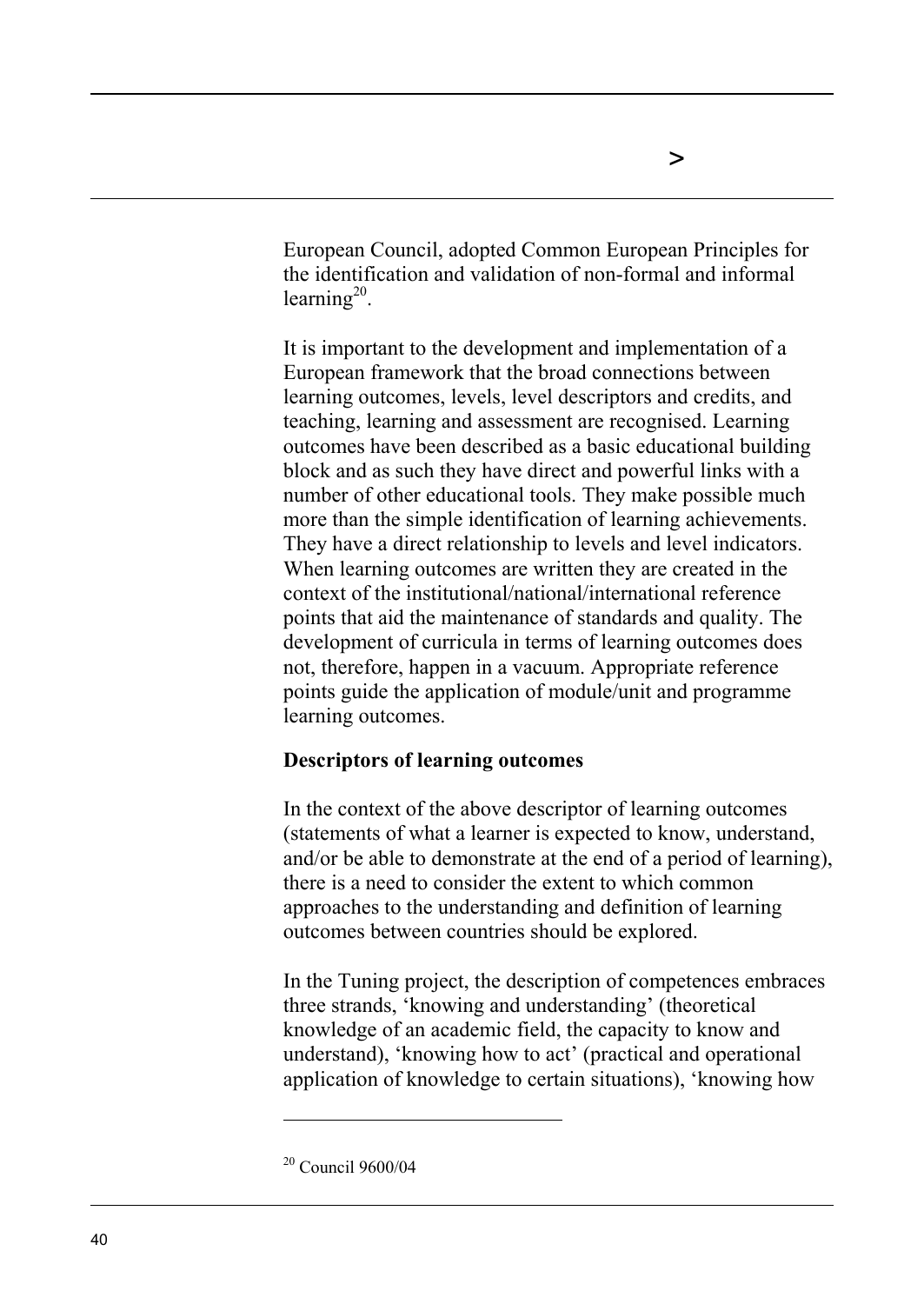to be' (values as an integral element of the way of perceiving and living with others and in a social context). Several countries, including Ireland<sup>21</sup> and Denmark<sup>22</sup> have subtle variations in their approaches to, and definitions of, learning outcomes.

Furthermore, a general distinction can be made between generic outcomes associated with all holders of an qualification and specific outcomes associated with disciplines and fields of learning and their particular qualifications. Both the Tuning project, and the shared qualification descriptors (Dublin descriptors) that were developed within the Joint Quality Initiative (JQI), include generic competences (skills and knowledge) and include attributes such as the capacity to learn, the capacity for analysis and syntheses etc. The Tuning project identified a list of 30 generic competences and has also identified specific outcomes in each of the fields of learning that it has examined.

There has been much discussion about the nature of learning outcomes in higher education and in education generally. So far, there is no agreed approach to describing them in a generic sense. For the purposes of this report, learning outcomes are understood in their broadest sense and, in the case of the Dublin Descriptors and the Tuning project, include competences. Within some discourses competences may have a more precise meaning, for example, in some assessment contexts they are associated with the performance of work-related tasks.

In developing frameworks of qualifications the associated descriptors of learning outcome statements need to be explicit about whether they are, for example, written to represent minimum threshold statements (showing the minimum requirements to obtain a pass), or written as reference points

 $21$  See annex 5

 $22$  See annex 5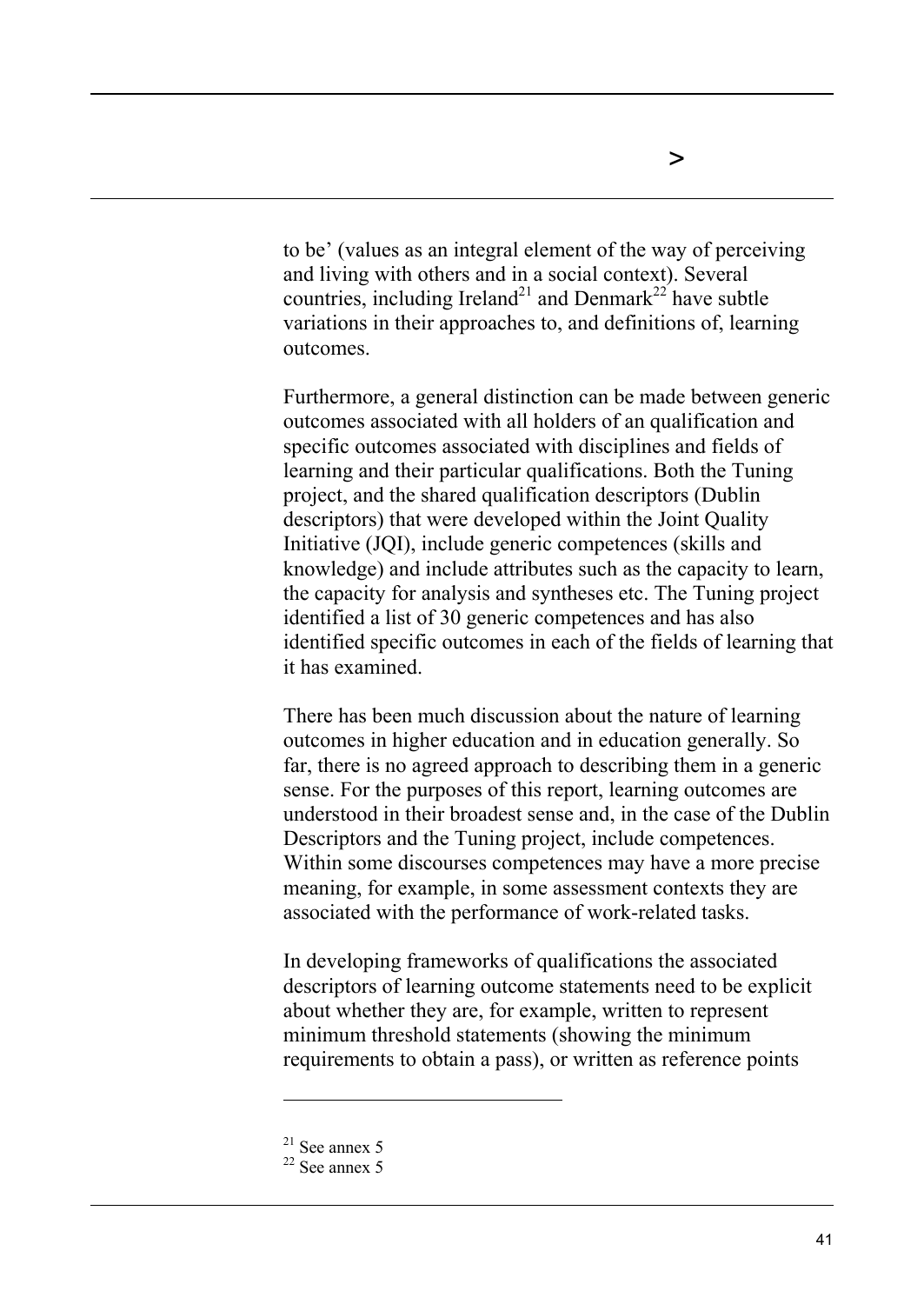describing the typical (showing the normal level of achievement of successful learners). Either approach is legitimate but it is important, for the purpose of national and international understanding, that each national framework makes its approach absolutely clear.

#### **2.4.2 Levels and typical/generic qualifications**

Levels are traditionally the key structural elements on which many national frameworks of qualifications are built. Levels can be understood as:

> *representing a series of sequential steps (a developmental continuum), expressed in terms of a range of generic outcomes, against which typical qualifications can be positioned.*

Levels are pragmatic constructs; they have been developed over the years. Different countries take different approaches in determining the number of levels, the ways in which levels are described, the range of outcomes spanned by levels, and the width and depth of levels.

Some national frameworks while having levels in which qualifications are placed, do not explicitly set out the range of outcomes specifically associated with a level (for example the framework for England Wales and Northern Ireland). Others have what are described as *level descriptors* or *level indicators* (for example Ireland) that set out the range of learning outcomes associated with each level. Where there are no indicators or descriptors these can be understood in the context of the typical qualifications contained within them.

The majority of national frameworks of qualifications employ their own systems of levels, within the broad Bologna cycles, in order to increase the understanding and transparency between their qualifications. These levels need not be directly related to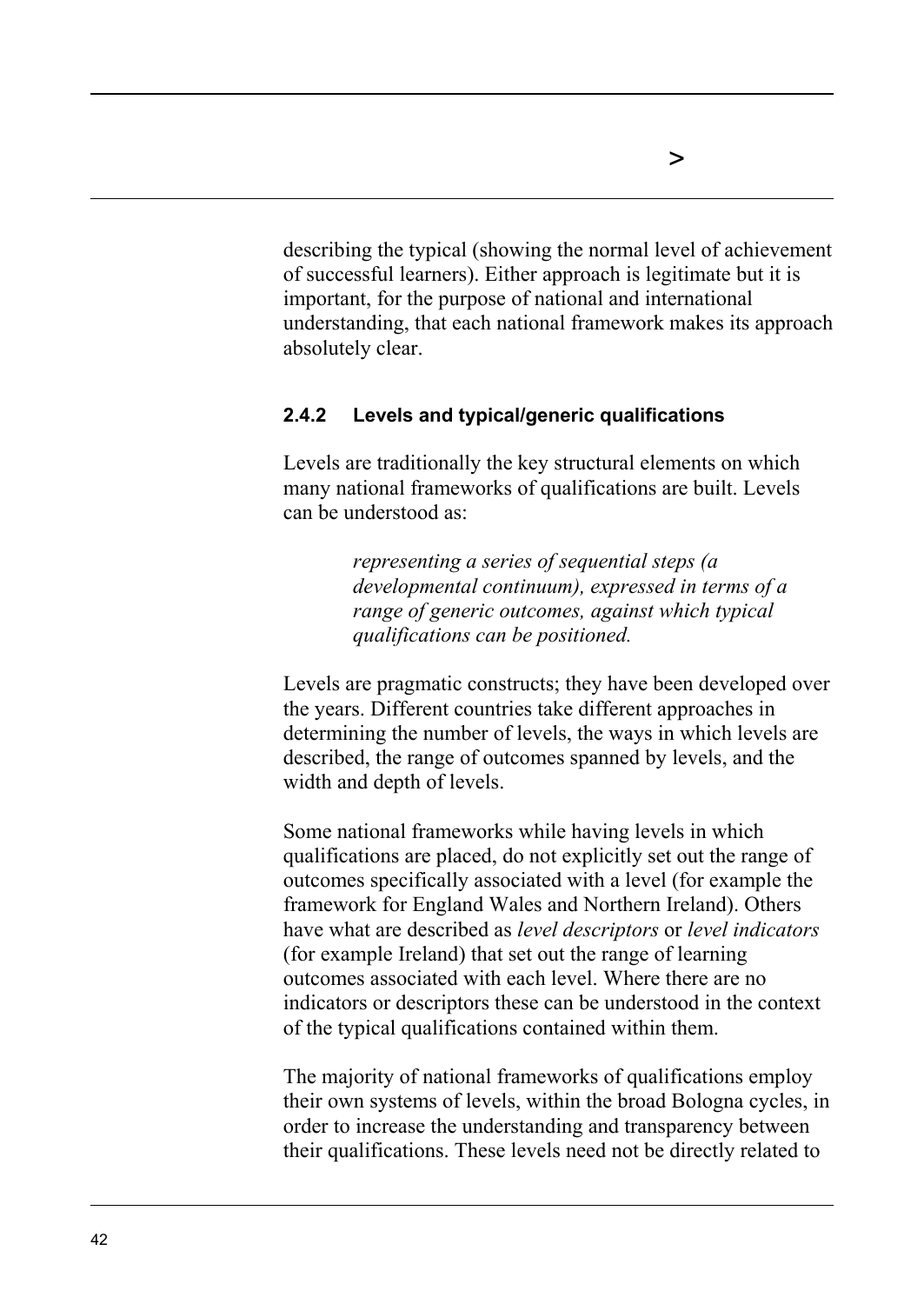years of full-time study, in either qualifications or/and credit frameworks e.g. in the Scottish Credit and Qualifications Framework (SCQF) each of the 12 identified levels across all learning is the location of one or more typical qualification and each level is distinguished in terms of the complexity and depth of knowledge and understanding, degree of independence and creativity involved, general cognitive skills, the range and sophistication of practice, etc. The expression of clear levels is an important feature of any qualifications frameworks. They directly facilitate the realisation of the common purposes that qualifications frameworks are created to achieve.

The concept of typical/generic types of qualifications is also one that is incorporated in many national frameworks. The level indicators/descriptors act to assist in the positioning of typical/generic qualifications at levels.

These typical/generic qualifications are the principal class of qualifications made within each level. For most levels, such typical/generic qualifications capture a typical range of achievements in a typical qualification at the level – there may be more than one such typical qualification. They include the learning outcomes as they have been defined in a national framework. For example, many national frameworks incorporate first, second and third cycle degrees, as typical/generic qualifications.

Typical/generic qualifications act as a guide (for curriculum designers and learners) as to the kinds of demand it is appropriate to make of learners. The generic qualifications themselves often have descriptors that define the learning outcomes associated with them; these are normally generic in nature and can be applied across subject disciplines and modes of learning. In higher education they are primarily used by: course designers (developing learning outcomes and assessment criteria); those involved in quality assurance (validating, reviewing and approving programmes of learning); credential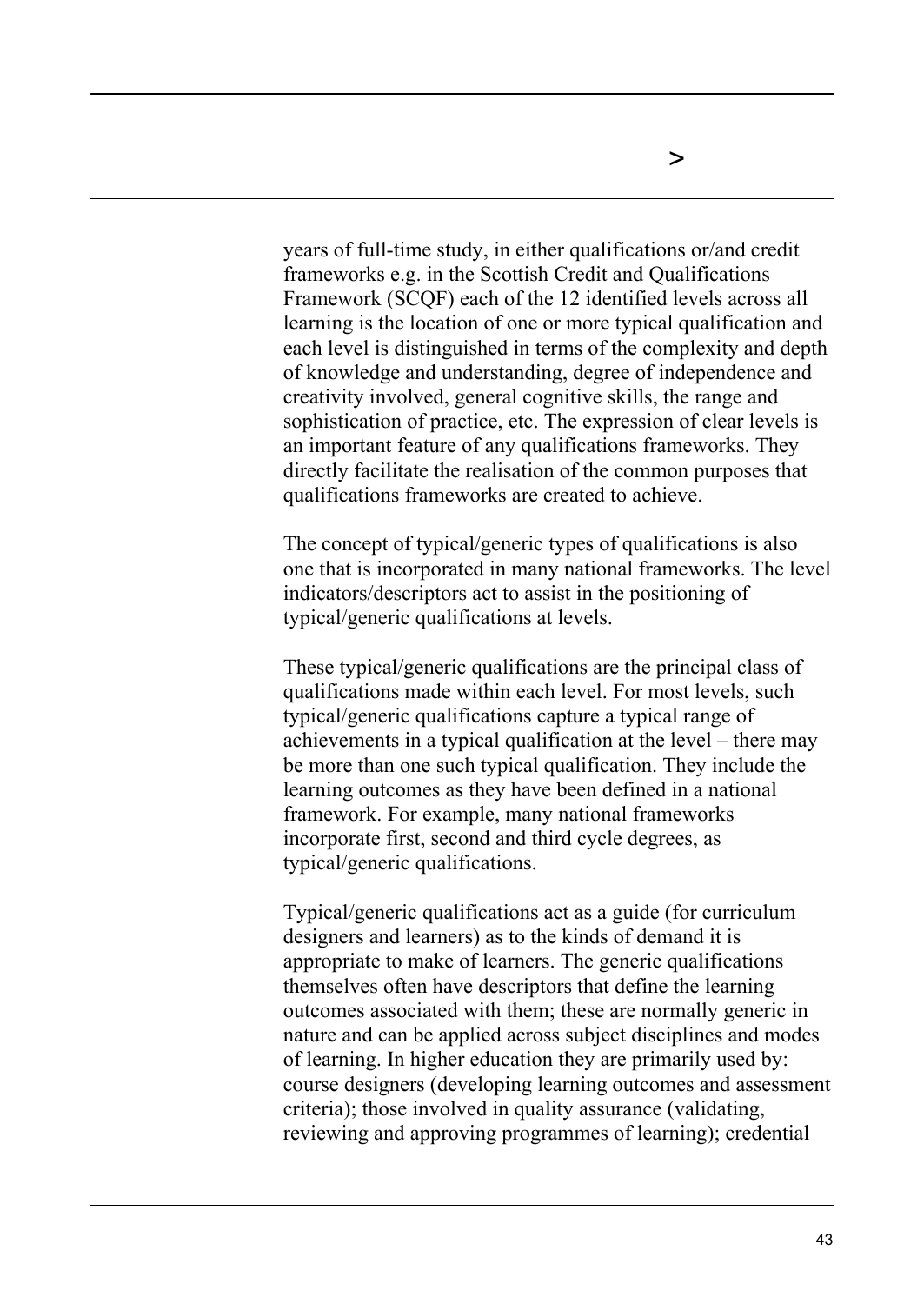evaluators (nationally and internationally, as reference points to help make accurate recognition judgements).

#### **2.4.3 Credits and workload**

The Bologna signatory states identified ECTS as an important component of the European Higher Education Area and encouraged states to employ 'a system of credits' to facilitate international student mobility and international curriculum development. A large number of countries have already adopted ECTS by law as an accumulation system. Furthermore, the Zurich Conference on credit transfer and accumulation, held by the European Universities Association (EUA) in October 2002, stressed the central role of ECTS in higher education, which was endorsed by the ministers in Berlin.

A credit framework is a way of valuing, measuring, describing and comparing learning achievement, and credits themselves are a quantified means of expressing the volume of learning based on the achievement of learning outcomes and their associated workload. Credits and levels are tools used to represent learning and measure learning volume. National credit frameworks can provide the broad underlying principles to be shared by higher education institutions and their stakeholders, whilst individual credit schemes can exist at the institutional level and detail the procedures and rules of progression established within them.

The drive to use credits is primarily because they support more flexibility within education systems. They can link diverse forms and types of education. The contribution of credits to national and the overarching European framework of qualifications is that they can provide an additional dimension, an added value, to further improve mobility (student, staff and programmes of learning), recognition and transparency.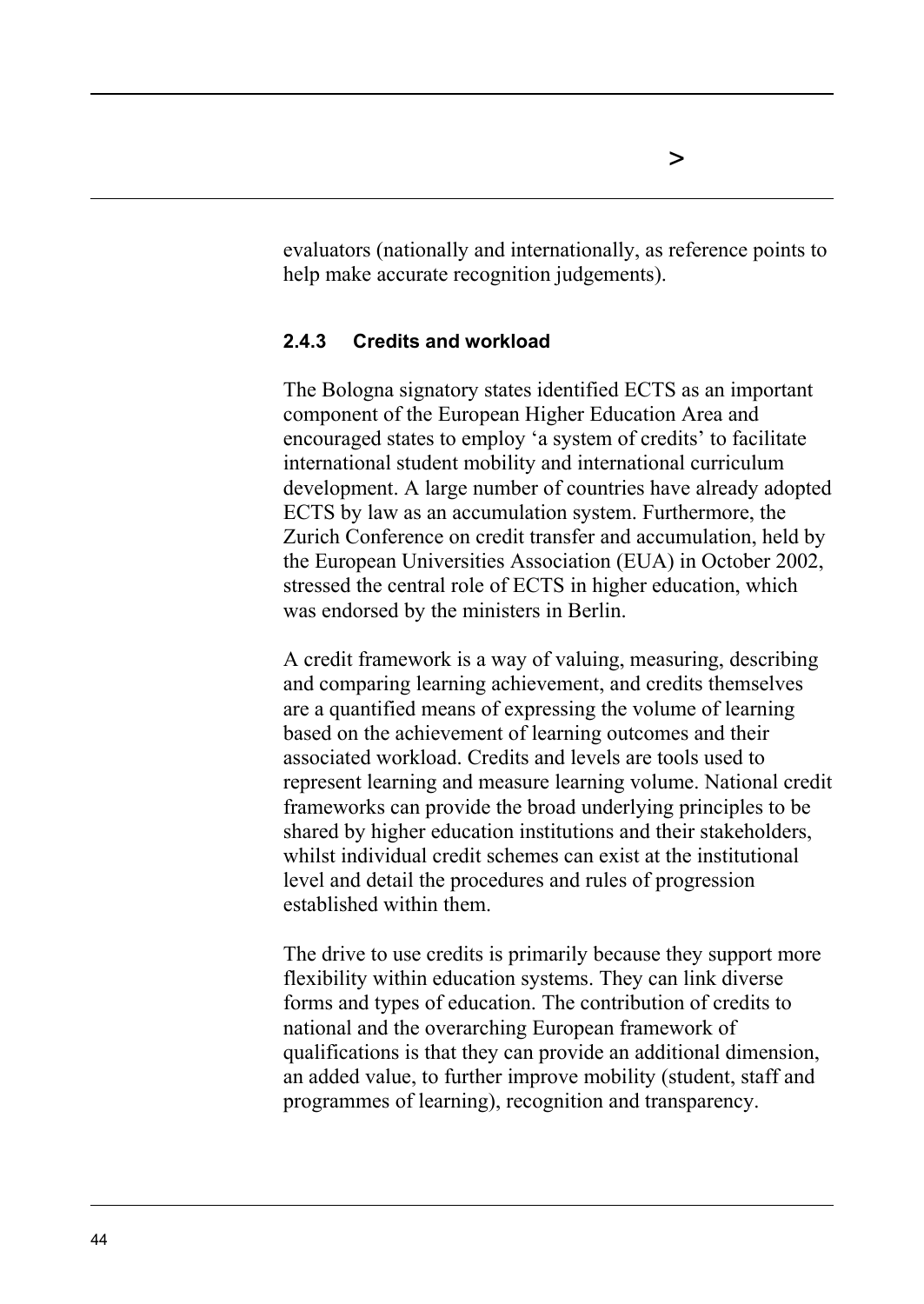The national role of credit frameworks varies between different countries just as their frameworks of qualifications and national systems of higher education vary. Similarly, the detailed nature, purpose and rules behind national credit framework are diverse, and matters of domestic concern and autonomy - as are national frameworks of qualifications. At the national level credits are introduced to achieve a range of objectives including any or all of the following:

> to promote student mobility (within and between institutions as well as internationally;

>

- > to improve curriculum design (and innovation) and encourage flexible routes and pathways within and between qualifications;
- > to facilitate the creation of diversity in national higher education qualifications and institutions;
- > to promote the development of multiple higher education entry and exit points;
- > to help encourage widening participation and lifelong learning;
- > to improve the recognition of learning achievements including different modes, locations and types of learning (e.g. distance education and work-based APEL approaches);
- > to provide a reference point for the purpose of quality assurance;
- > to provide a reference point for funding;
- > to assist in the clarification of information to all stakeholders;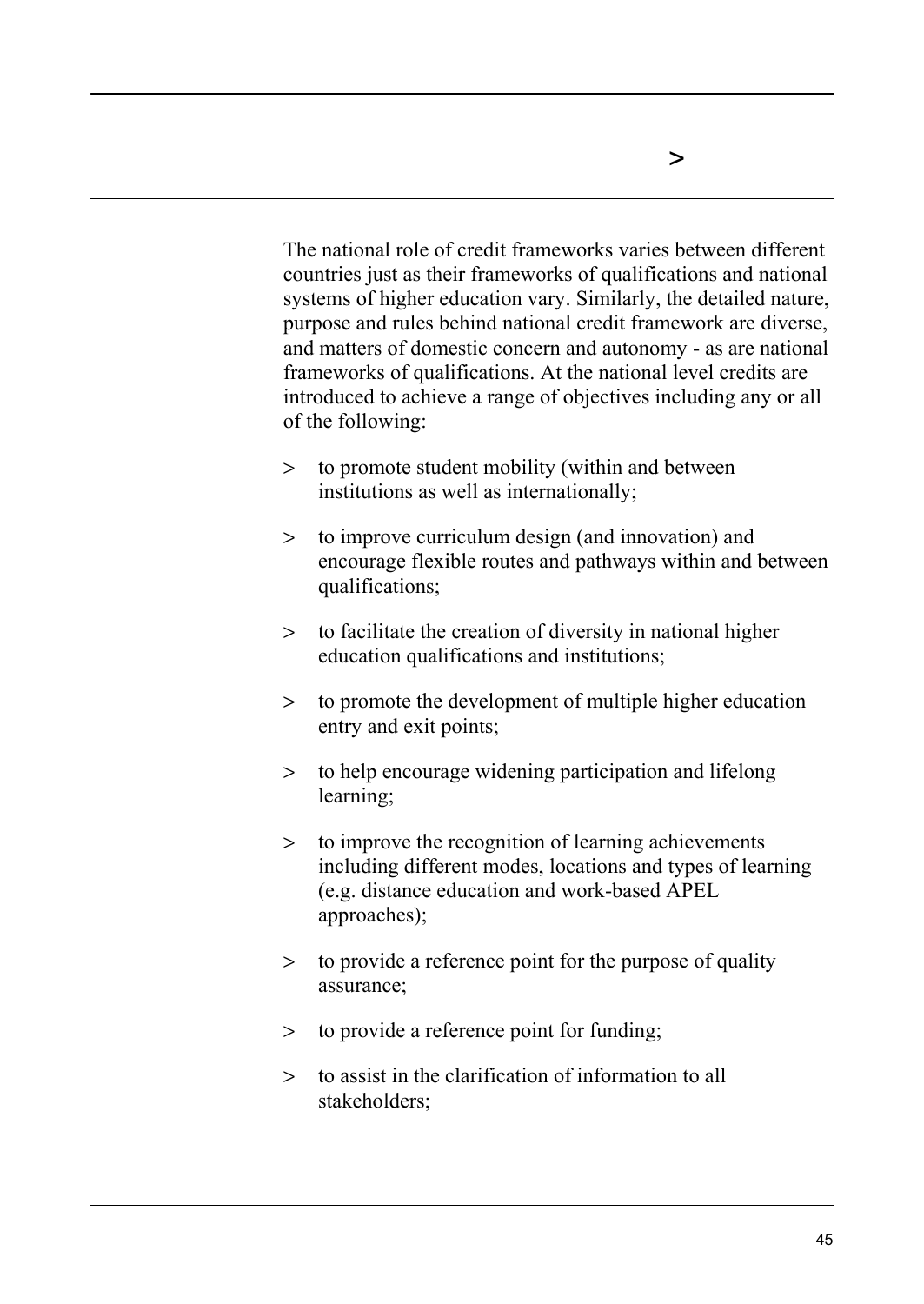> to prevent overloaded curricula and undue burden on learners.

>

Currently, many European countries are adopting, or have already adopted national, regional or local credit frameworks/schemes to facilitate the modernisation of their education systems. Increasing numbers of these are based on the European Credit Transfer and Accumulation System (ECTS) using a tariff of 60-credits per full time year. This development has resulted in a shift in ECTS from its traditional role as a credit transfer, mobility system primarily concerned with the recognition of periods of learning for students who take part of their studies in another country. It is now evolving into a wider pan-European credit accumulation and transfer system which impacts on all higher education programmes of learning.

In the development of national frameworks of qualifications there is a need to show that they are supported by credit systems which are compatible with ECTS and that credits and qualifications are described in terms of learning outcomes, levels and associated workloads. Workload is defined for this paper as:

> *a quantitative measure of all learning activities that may feasibly be required for the achievement of the learning outcomes (e.g. lectures, seminars, practical work, private study, information retrieval, research, examinations).*

The time required for an average student to undertake the workload should inform the national credit system. The feasibility of attaining the learning outcomes required for credit within programmes is important for the credibility of the framework and its helpfulness to learners. It is important, in order to avoid confusion, that there is consistent use of credits in both national and European contexts.

46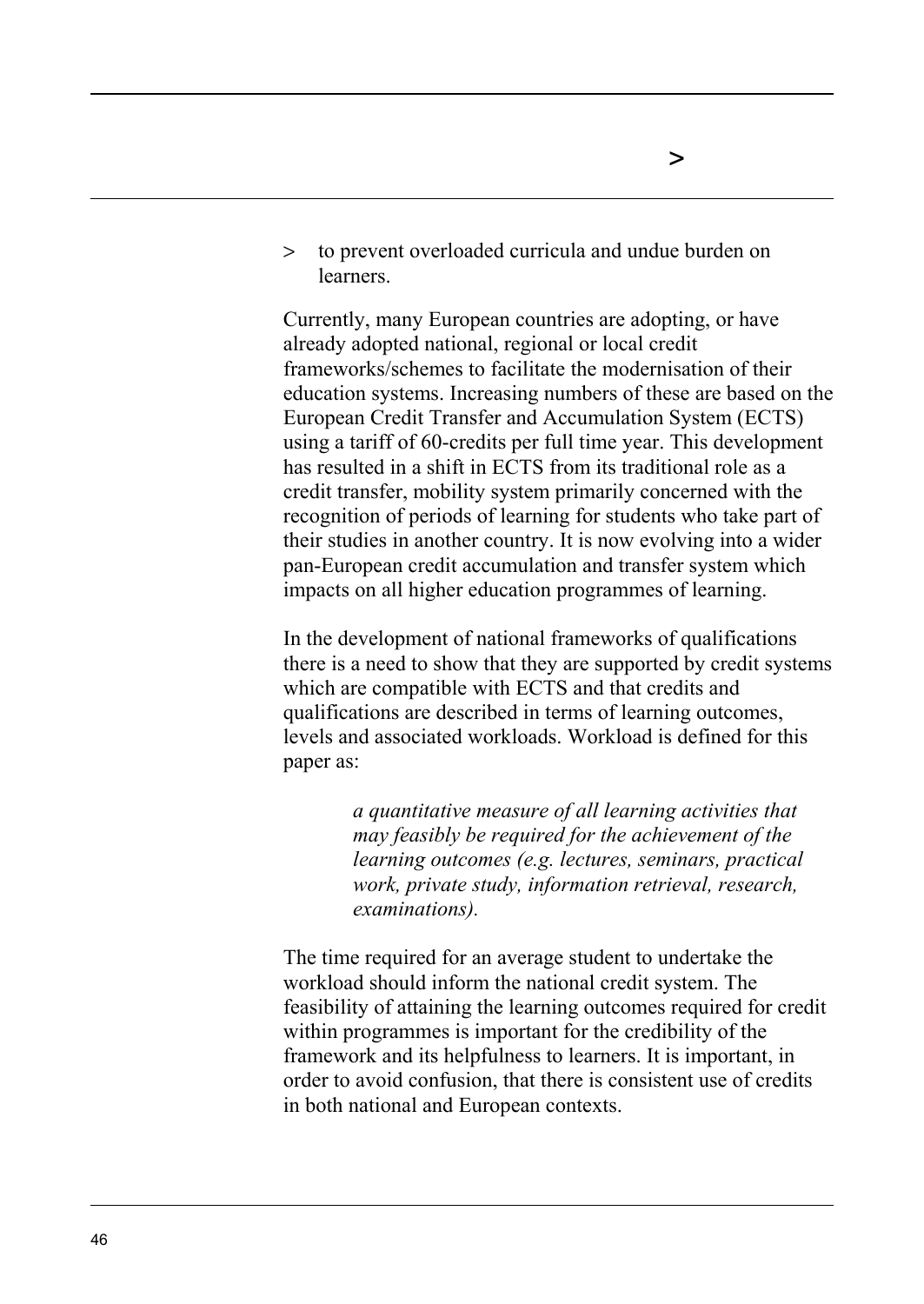# **2.4.4 Profile**

>

National frameworks typically include references to 'profile'; this is an important element for consideration when building any national framework of qualifications. Profile can refer either to the specific (subject) field(s) of learning of a qualification or to the broader aggregation of clusters of qualifications from different fields that share a common emphasis or purpose, for example on applied vocational as opposed to more theoretical academic studies.

Fields of learning are central to the European tradition of higher education. Students typically obtain a degree in some field. The work of the Tuning project has demonstrated how much common ground can be identified by trans-national collaborative efforts within fields of learning. This work will continue and inasmuch as higher learning is by definition always changing, the work is unending. Even the boundaries between fields are evolving. The level of detail with which the boundaries are drawn varies across fields. In some cases there are professional reasons for being quite precise about whether a qualification is or is not within a field, whereas for others some measure of ambiguity about which field a qualification belongs in may be acceptable. Various taxonomies of fields of learning exist. Recent years have also seen the development of a number of trans-disciplinary study programmes and it is recognised that, at least in many fields, a learner's competence and attractiveness to the labour market may be enhanced by supplementing a concentration or core competence in a given area (e.g. economics or political science) with more limited competence in other areas, such as foreign languages, law, statistics, history, etc.

Profile, in the sense of clusters of qualifications sharing a purpose, is a prominent feature of some qualifications systems and is absent in others. In many cases the origins of the distinctions are rooted in binary (or even more complex) systems of provision. In some cases these distinctions have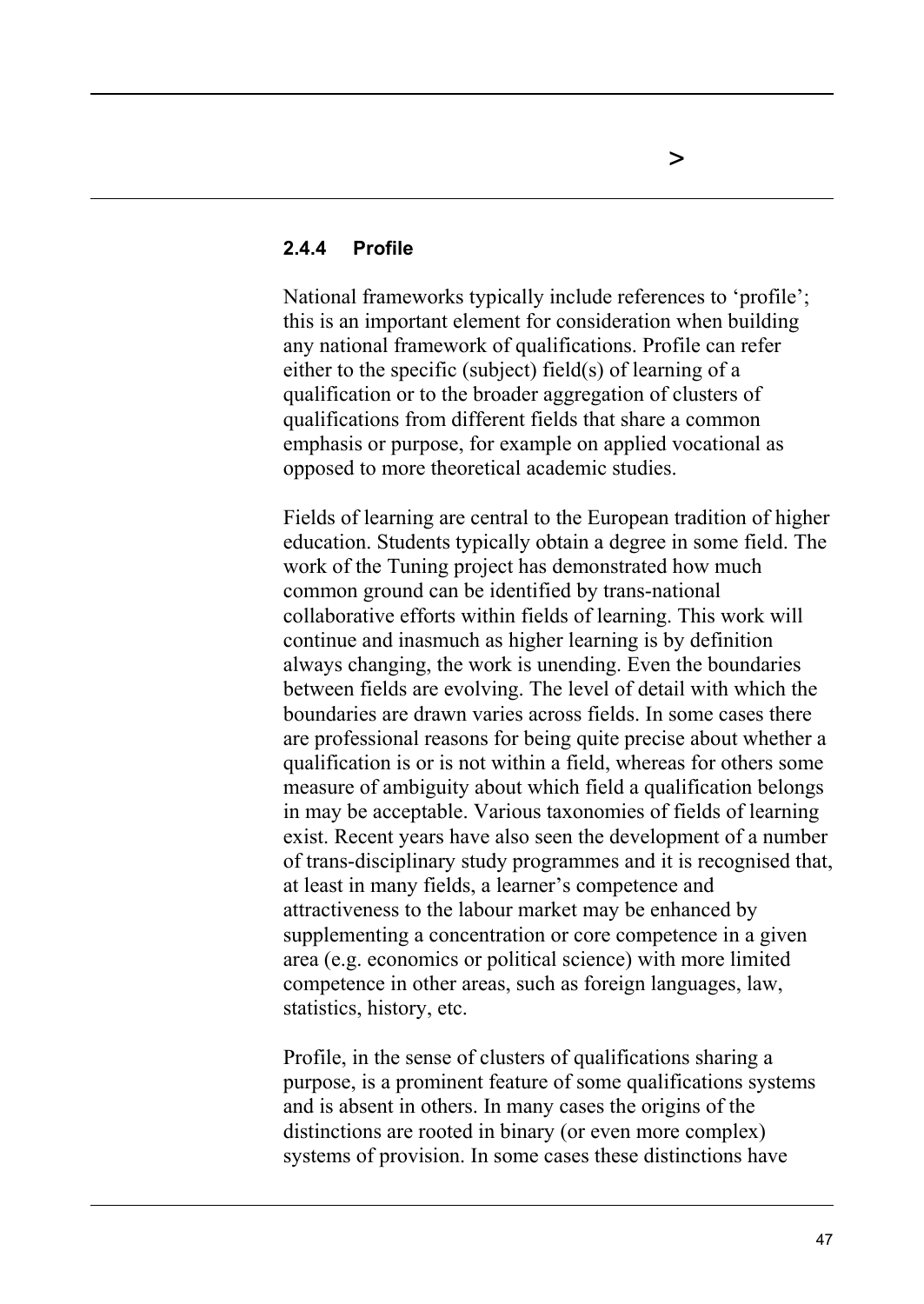been translated into outcomes terms and are a feature of the new post-Bologna system. Other systems have reduced or eliminated these distinctions. The existence of these differences in profile is relevant to the framework objectives as they sometimes influence mobility between cycles, even within countries.

## **2.5 Quality assurance and national frameworks of qualifications within national contexts**

Quality assurance has a double aspect: the internal quality assurance and development at higher education institutions and the external quality assurance undertaken by independent bodies.

In recent years there has been an increasing emphasis on the development and use of explicit criteria and processes for quality assurance that are open to external scrutiny, and the majority of Bologna countries now have quality assurance bodies linked to higher education. Within the Berlin Communiqué, the ministers committed themselves to supporting further development of quality assurance at institutional, national and European level. They stressed that 'consistent with the principle of institutional autonomy, the primary responsibility for quality assurance in higher education lies with each institution itself and this provides the basis for real accountability of the academic system within the national quality framework'. They committed themselves to have national quality assurance systems in place by 2005 meeting four minimum criteria<sup>23</sup>. At the European level they stressed the

 $^{23}$  National quality assurance systems should include: A definition of the responsibilities of the bodies and institutions involved. Evaluation of programmes or institutions, including internal assessment, external review, participation of students and the publication of results. A system of accreditation, certification or comparable procedures. International participation, co-operation and networking.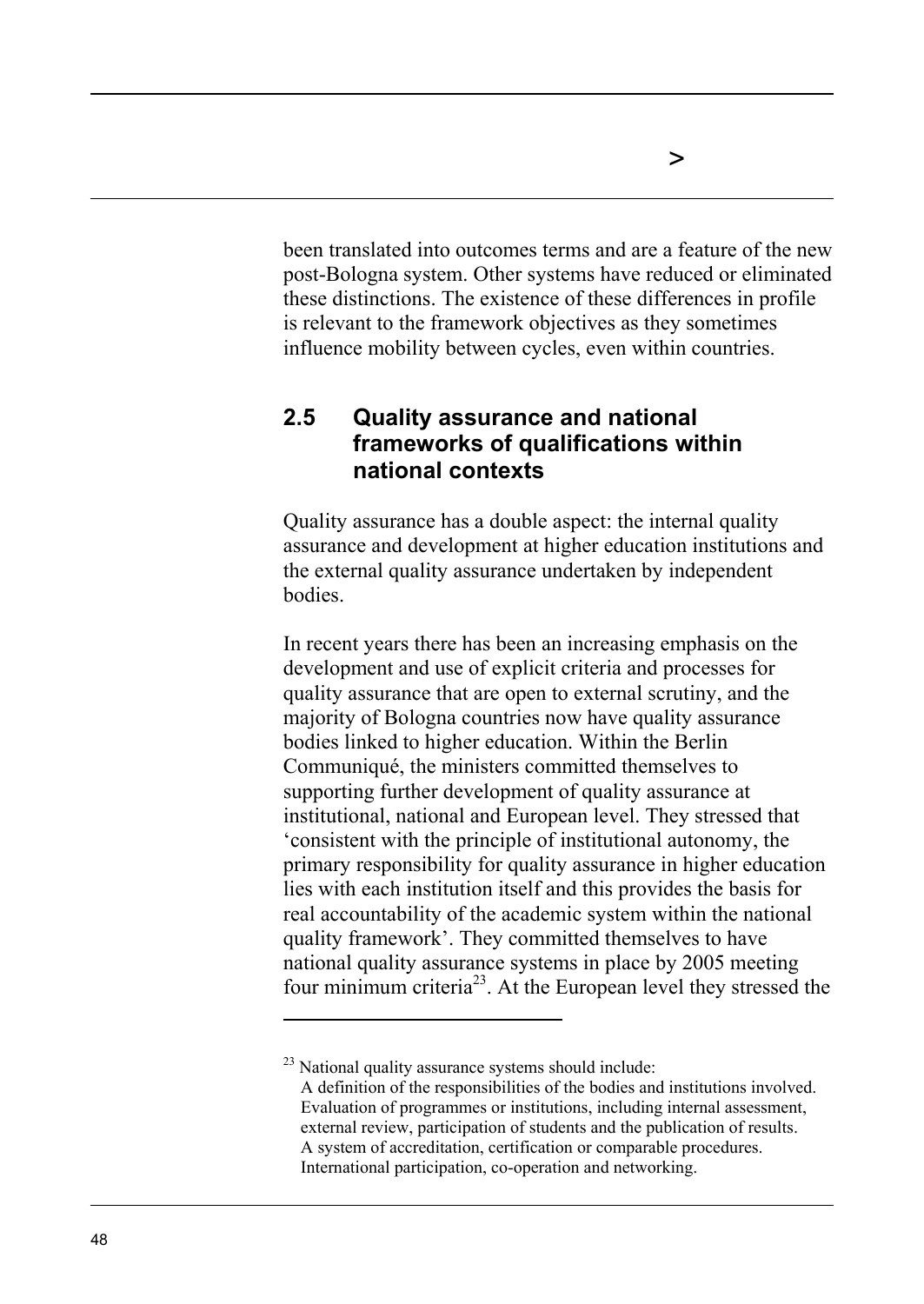need to develop mutually shared criteria and methodologies on quality assurance.

A set of common and shared principles for quality assurance is emerging; this is recognised as underpinning quality assurance irrespective of the various national approaches which must, if they are to be effective, reflect local context and culture in the detail of their application. These shared bases for quality assurance are described in detail within the 'standards and guidelines' being developed by the European Network for Quality Assurance in Higher Education (ENQA), and with EUA, EURASHE and ESIB under the mandate from the ministers in their Berlin communiqué.

Within the EHEA there are however significant differences in approach to quality assurance. Some countries include direct ministerial accreditation of individual programmes, whilst other systems accredit institutions. In yet others the quality assurance processes involve either the review of individual programmes and / or the audit of the institutions responsible for delivering the programmes of study. However, all systems include an element of 'externality', whether by external inspectors or by academic peers. There is also a general trend towards increasing the input of students and other stakeholders within quality assurance.

Increasingly, quality assurance involves procedures that are more clearly defined, and it thus relies upon the use of explicit criteria including, where they have been developed, national frameworks of qualifications. Greater transparency of quality assurance procedures is also being supported through inclusion of a wider range of external, and in some cases international, reference points.

In all cases where national frameworks of qualifications have been developed, whether for general, vocational, and/or higher education, they are primarily intended to provide information on qualifications and in particular their inter-relationships; but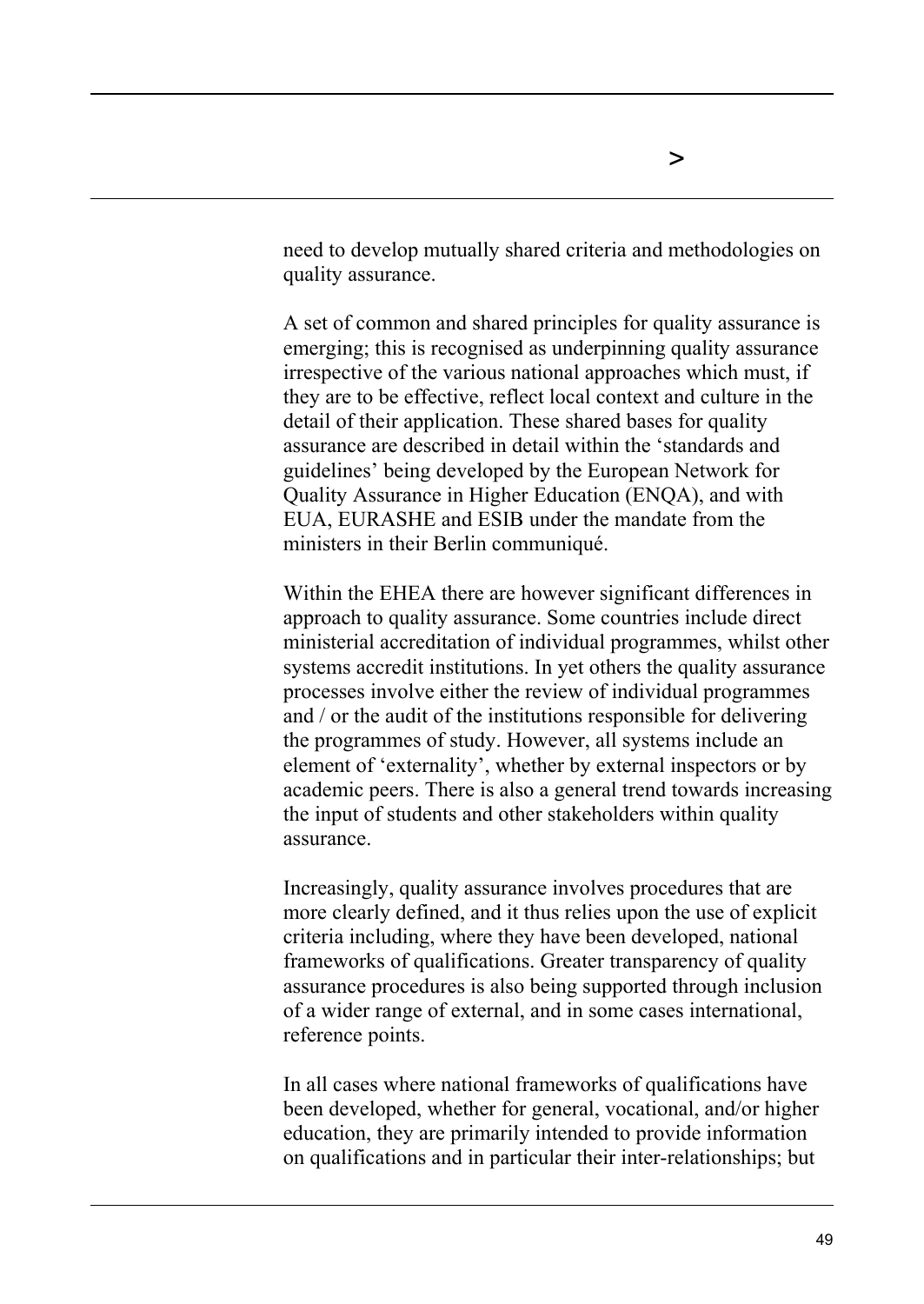they can be and are also used in quality assurance. There are, however, differences in the ways in which the frameworks are used, and intended to be used. Where the delivery of programmes is formally regulated, either by a ministry or other organisation external to the delivering institutions, the framework and its components may be used to establish and/or identify whether specified minimum standards have been met. Such can be the basis of accreditation, although regulation of programmes is not necessarily linked to minimum standards. Elsewhere, and in particular in those countries where the academic institutions have autonomous powers to design their own programmes and set academic standards themselves, qualification frameworks are used as a 'point of reference' for both general guidance and within a quality assurance system. In such cases the components of the framework tend to be expressed within a less prescriptive context.

'Externality' is increasingly recognised as an essential part of quality assurance, and so it should be within the development and application of new national qualifications frameworks. For such frameworks to be of benefit to stakeholders, including intending and current students, and their employers, the frameworks need to be expressed in terms that are understandable and relevant. These may not always sit comfortably with the precise and detailed language often used or thought to be necessary for regulation.

For pedagogical reasons and to address the needs of stakeholders, the descriptors used within national frameworks are increasingly concerned with identifying 'achievements', or the outcomes of learning, rather than referring primarily to 'input measures'. The inclusion of such an achievements/ outcomes based approach will be essential if national frameworks are to meet the needs of all stakeholders and interested parties. This shift in emphasis has a direct impact on quality assurance processes and provides both the rationale and the need to move away from the application of merely mechanistic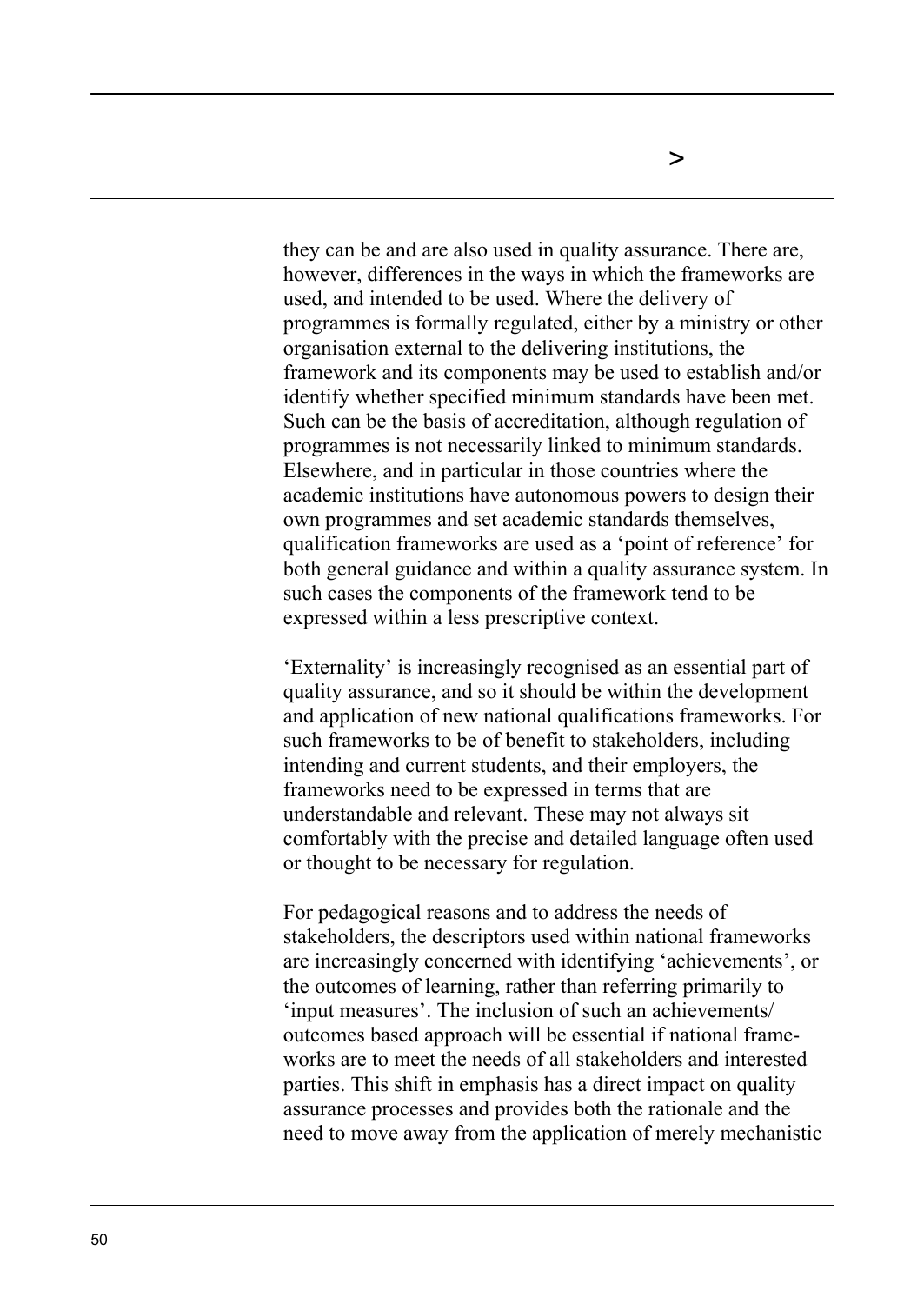approaches, particularly where these are based primarily on 'input measures' (e.g. delivered material, time, etc.).

Traditionally within higher education, and largely irrespective of national agendas, programmes have been predominantly planned by the provider(s), with the coherence of the programme setting the context for any quality assurance, whether this is based on implicit/subjective or explicit/objective criteria. With the aspirations of the lifelong learning agendas being promoted at national levels throughout the EHEA, there is increasing emphasis on the role of the stakeholder (student and employer) in programme planning. To accommodate such changes new approaches to quality assurance will be required, including some that can cope with a primary interest in units of study and their combination.

With different emphases in purpose, and marked diversity in quality assurance practices it is inevitable that the application of national frameworks within quality assurance will vary with regard to emphasis and detail of process. Nevertheless, all are essentially concerned with "trust building" and establishing mutual confidence both within national and international contexts. National frameworks have and can continue to provide the stimulus for greater clarity about qualifications and their quality assurance, and progression between them. There is no single model for the application of national frameworks of qualifications within quality assurance whether for assessing the standards of those qualifications or the quality of the provision that leads to them. Experience in those countries that have developed national frameworks has clearly demonstrated that they can be, and are a vital component of the quality assurance environment. It is important to recognise that for national frameworks to fulfil their roles most effectively in supporting effective confidence and "trust" in qualifications, their form, components and application will need to reflect the characteristics of the national context in which they work, including the 'quality culture' of the HE community and how it addresses the needs of stakeholders.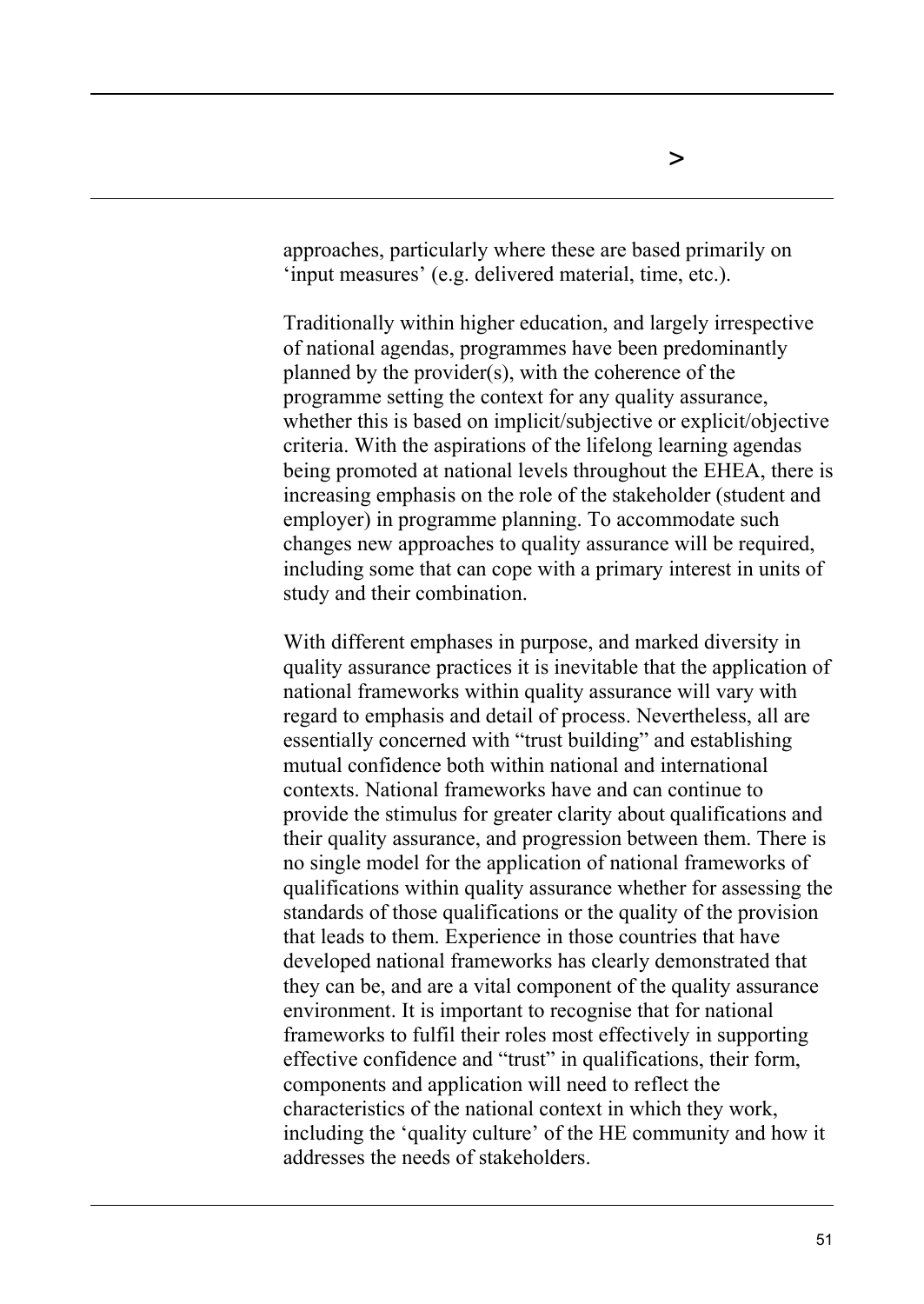## **2.6 The role of stakeholders in national frameworks**

Qualifications are tools for the promotion of trust between the various parties who use these qualifications. There are many elements that go into building up trust. Historically qualifications may have relied for their currency on trust built up among relatively narrow groups of users. For example, such groups include those within a single professional or occupational sector, or those concerned with certain stages of education or training. In the era of lifelong learning, the community of trust surrounding qualifications must be broadened without undermining the strength of the trust itself. There are mechanisms to support the development of trust, such as provisions for setting standards and assuring quality, but it is fundamentally a social and political process as well as a technical one.

The centrality of trust to qualifications was well expressed in the Report of the Study Team on the Implementation of the National Qualifications Framework in South Africa in April 2002.

*'The success of a qualifications framework may be measured by the extent to which its standards and qualifications are valued and used. Unless providers offer them, and unless committed employers understand and demand them, standards and qualifications per se will be inert and disregarded. Thus a qualifications framework cannot stand on its own but needs to be embedded in both the provider community and the communities of users. Trust, which is closely allied to credibility and acceptance, is an essential attribute of successful qualifications anywhere, whether conventional or otherwise. If outcomes-based qualifications are too far removed* 

>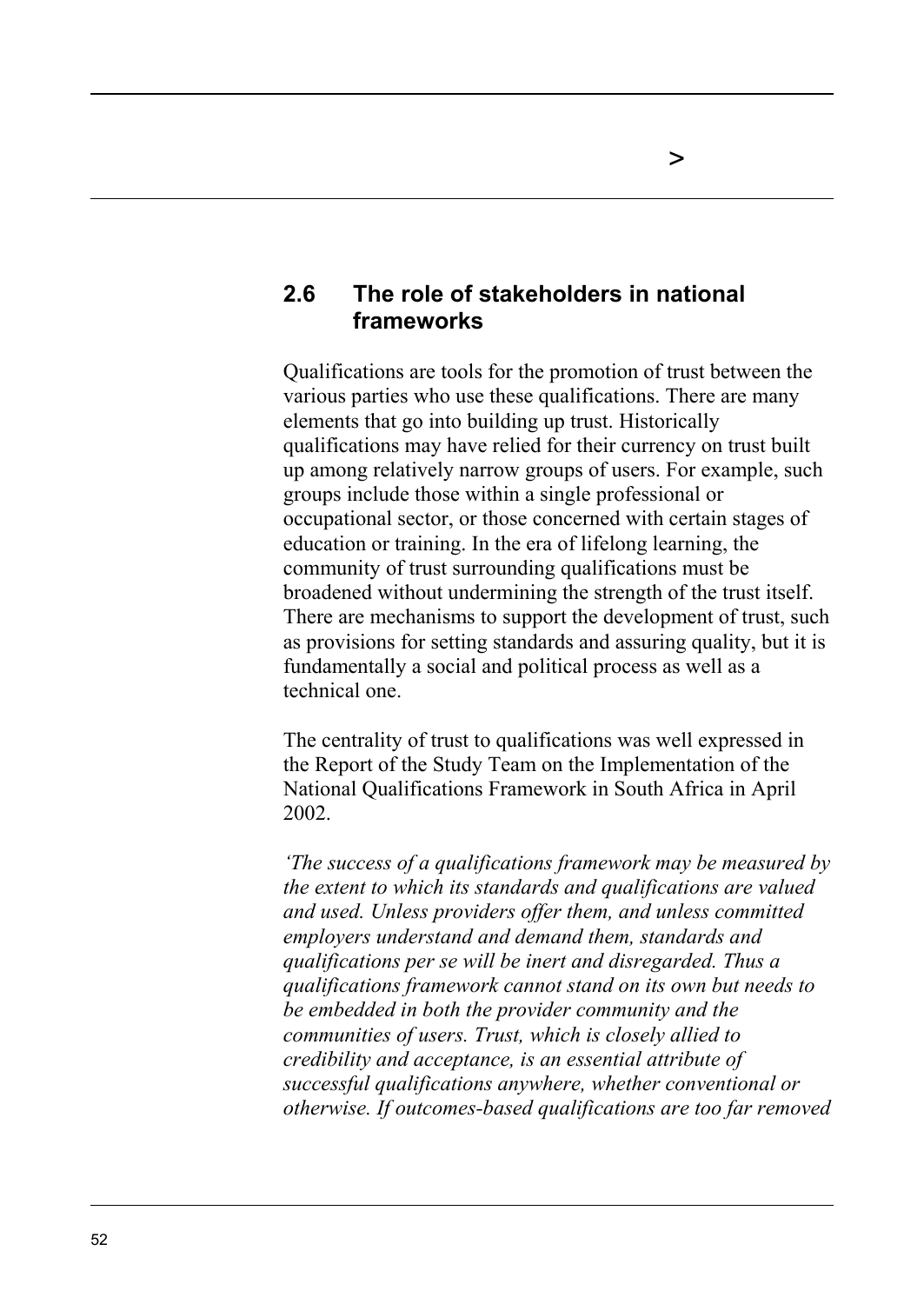*from the contexts where learning is done or where qualifications are put to use they will be rejected or ignored'.<sup>24</sup>*

The development of any framework of qualifications must take into account the need to develop trust among the various stakeholders and confidence in the integrity of the resultant framework.25. It is vital to identify the stakeholders and advance consensus-building mechanisms in framework development. An important way to build trust and acceptance is to ensure that any top-down approach is fused with a bottom-up process. There is no perfect way to achieve this and different states have adopted different techniques. Whatever the approaches adopted, it is important to include a variety of stakeholders and a number of ways to build a consensus.

The stakeholders may include: learners/students; providers of education and training; government and appropriate government agencies; awarding bodies; higher education professors/teachers; employers and the business sector; trade unions; community and voluntary organisations; professional bodies; etc. The cooperation of governments, higher education institutions and students based on partnership is an underlying principle of the Bologna Process. Consensus-building mechanisms in the development of national frameworks of qualifications may include a number of measures such as: the broad composition of any statutory body and its executive staff; a publicly advertised consultation phase; publication of papers and submissions, on the internet; international research and consultation; formal survey work with learners and employers; a broadly-based consultative group that meets regularly to

 $^{24}$  Report of the study team on the Implementation of the National Qualifications Framework in South Africa, April 2002, page 58.

 $^{25}$  The concept of 'zones of mutual trust' has also been considered extensively in a recent report for CEDEFOP carried out in support of Copenhagen process for VET: Mike Coles and Tim Oates: European reference levels for education and training, March 2004.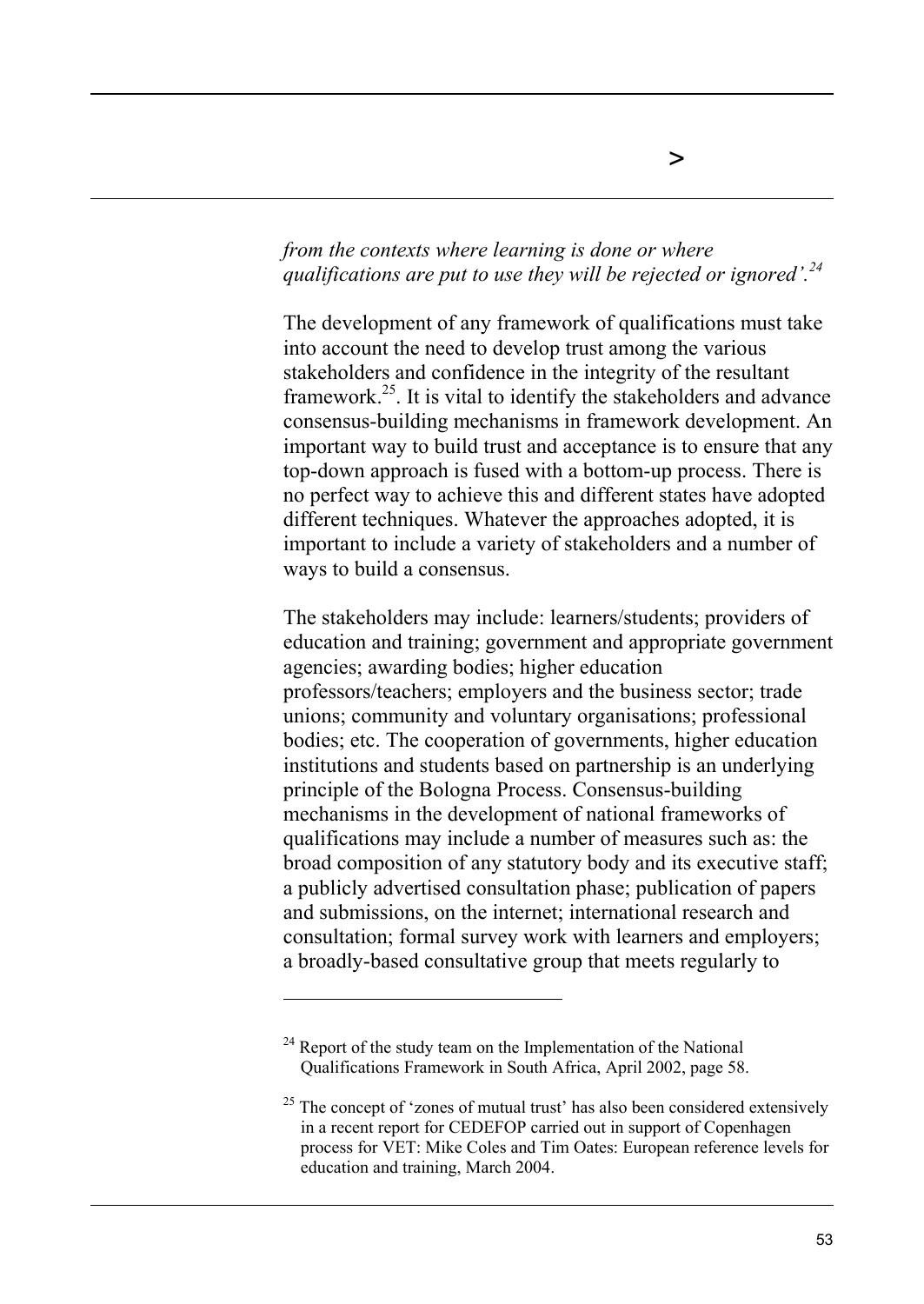produce extensive, supporting documentation; an open approach by all to questioning the purposes of qualifications and standards; sector meetings (e.g., to consider employment, community, and voluntary sector perspectives); bilateral meetings with stakeholder organisations; the securing of ongoing political support for the initiative; consultation outside the state, particularly with neighbouring jurisdictions; and participation in European and international organisations and meetings.

>

## **2.7 Conclusions: good practice for the development of national frameworks of qualifications**

An examination of the nature, development and effectiveness of existing 'new style' higher education national frameworks of qualifications reveals a wide pattern of different experiences from which a number of good practice recommendations can be identified. The following list indicates some of the most useful aspects that can facilitate the creation of successful new national frameworks of qualifications.

- > The development and review process for producing good frameworks is most effective when it involves all relevant stakeholders both within and outside higher education. Higher educations frameworks naturally link to VET and post-secondary education and as such are best viewed and treated as a national initiative. This also makes possible the inclusion of, or links to, other areas of education and training outside higher education.
- > The framework for higher education qualifications should identify a clear and nationally agreed set of purposes (section 2.3 of this report explores a range of possibilities).
- > Frameworks for higher education qualifications benefit from the inclusion of cycles and /or levels, and articulation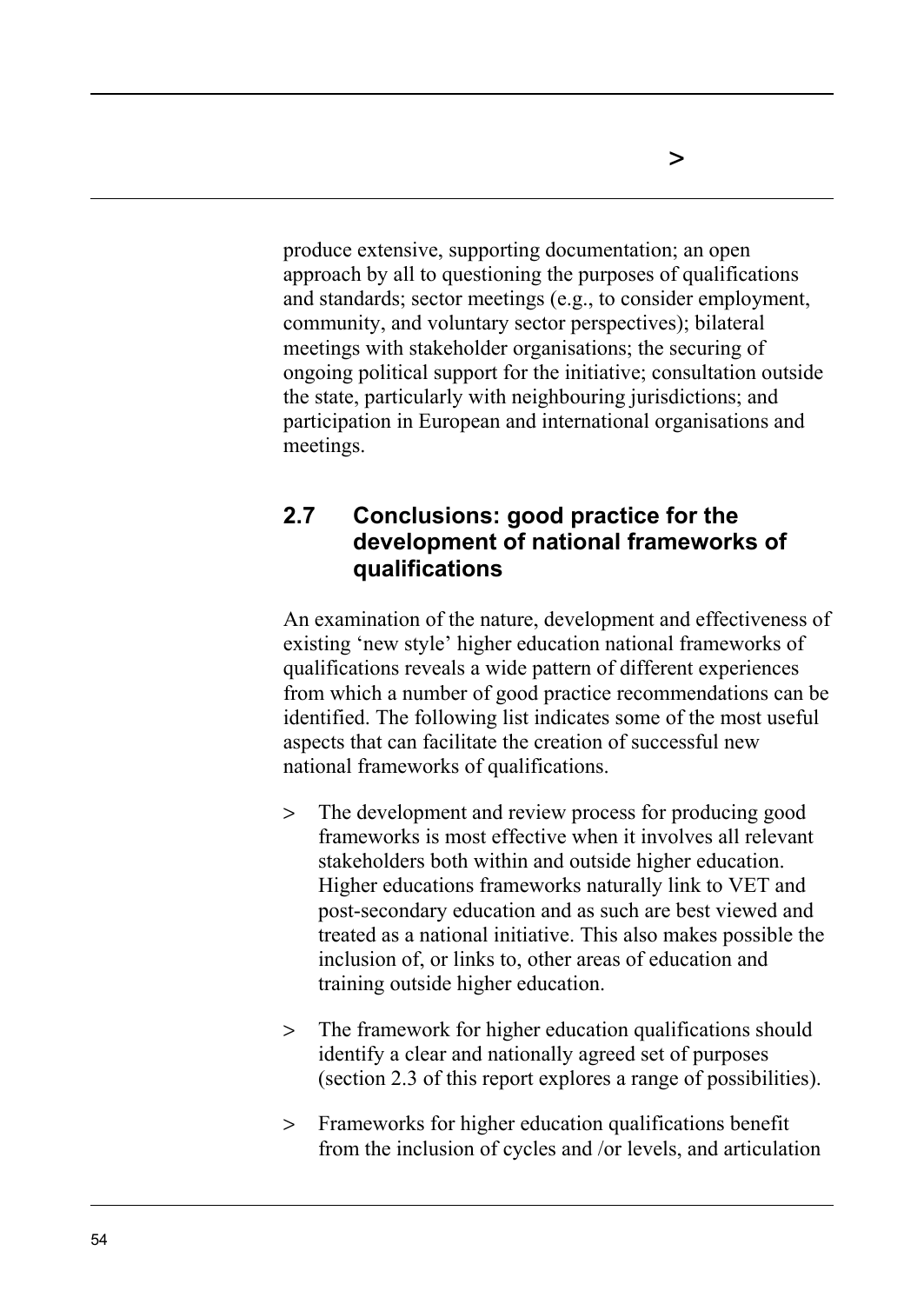with outcome-focussed indicators and/or descriptors of qualifications.

- > The use of learning outcomes in describing units, modules, and whole qualifications aids their transparency, recognition and subsequent student and citizen mobility. The identification of formal links to learning outcomes should play an important role in the development of national frameworks of qualifications.
- > More flexible higher education frameworks of qualifications have the benefit of promoting multiple pathways into and through higher education, and thus through encouraging lifelong learning and the efficient use of resources promote greater social cohesion.
- > Higher education frameworks of qualifications benefit from being directly linked to credit accumulation and transfer systems. Credits are student-centred tools that can enhance the flexibility, clarity, progression and coherence of educational systems when they are expressed in terms of learning outcomes, levels/cycles and workload. Credit systems facilitate bridges and links between different forms, modes, levels and sectors of education and can be instrumental in facilitating access, inclusion and lifelong learning.
- > Higher education frameworks of qualifications should explicitly link to academic standards, national and institutional quality assurance systems, and public understanding of the place and level of nationally recognised qualifications.
- > Public confidence in academic standards requires public understanding of the achievements represented by different higher education qualifications and titles. This confidence and understanding is enhanced by the publication of appropriate institutional audits and/or subject review reports.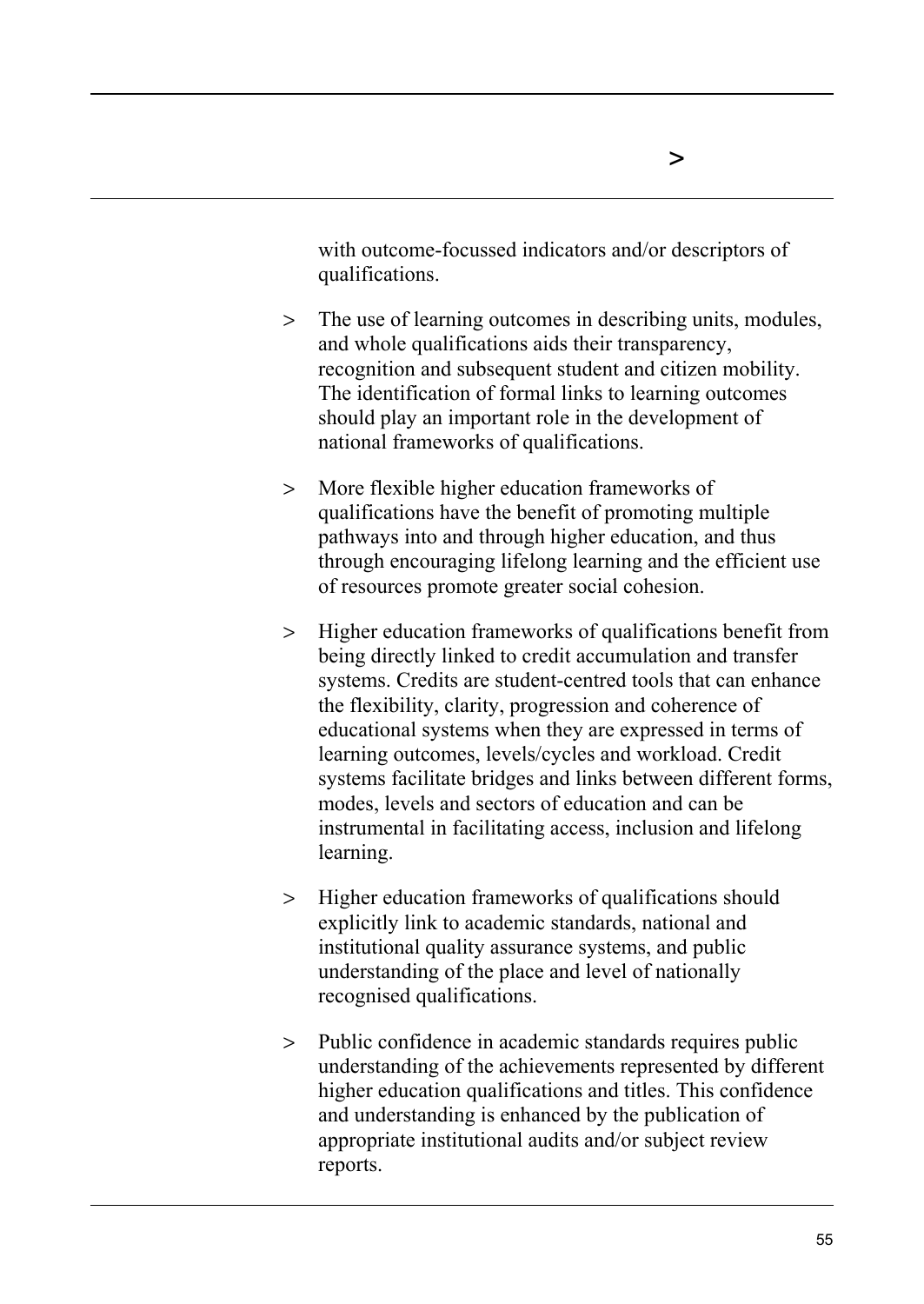- > The development and application of 'new style' national frameworks of qualifications facilitates the development of autonomous higher education institutions by creating clear external reference points that help to promote high quality, responsible and responsive institutions.
- > National frameworks of qualifications need to articulate in a transparent way with the overarching European framework for qualifications. The process of articulation should involve the careful mapping of national qualifications (their levels, learning outcomes and descriptors) with the cycle descriptors identified for the European overarching framework (see chapter four for a discussion of appropriate protocols).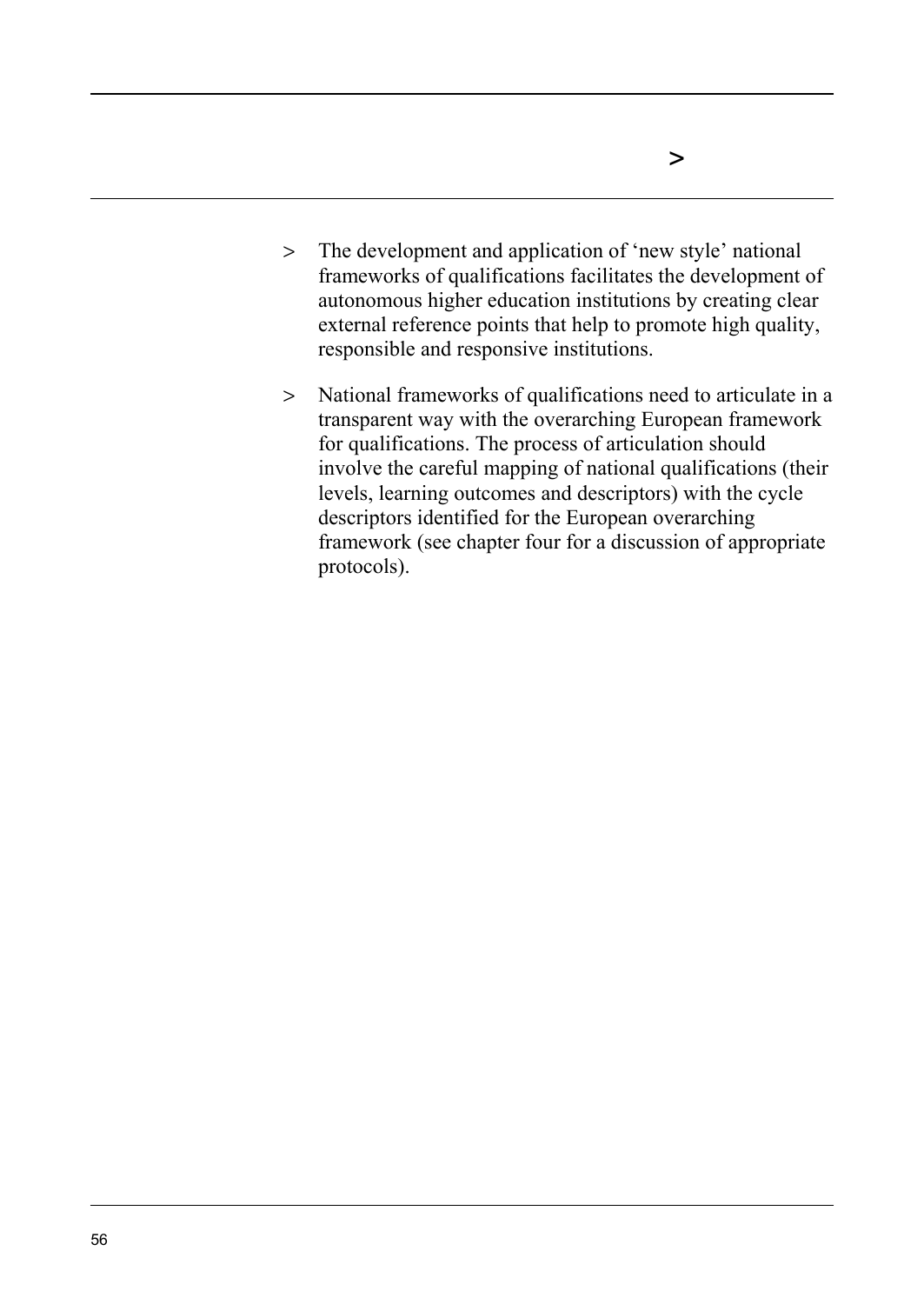# > **European Higher Education Area 3 The framework for qualifications of the**

## **3.1 Purposes and nature of the framework of qualifications of the EHEA**

A framework for qualifications can fulfil many purposes and the various national frameworks already in existence or development embody diverse purposes. The framework for the EHEA derives its distinctive purposes from the objectives expressed through the Bologna Process. The most directly relevant of these objectives are international transparency, recognition, and mobility.

- > International transparency is at the heart of the Bologna Declaration's call for a system of easily readable and comparable degrees. While other devices, such as the Diploma Supplement, also have a role to play in this objective, it will be difficult to ensure that qualifications can be easily read and compared across borders without a simplifying architecture for mutual understanding, through the construction of a framework,. Moreover the relatively rapid success in the introduction of the two-cycle model through much of the EHEA has in some ways already served to underline that comparable structure of qualifications is not in itself sufficient for genuine comparability and transparency. This realisation led to the call in the Berlin communiqué for an overarching framework to link the national frameworks together in a coherent way.
- > International recognition of qualifications builds on transparency. A framework, which provides a common understanding of the outcomes represented by a qualification rather than a mere assertion of comparability, will greatly enhance the usefulness of qualifications across the EHEA. There are a variety of purposes for the recognition of qualifications – including employment and access to continuing education – involving different stakeholders. The development of a common overarching framework through the collaborative efforts of stakeholders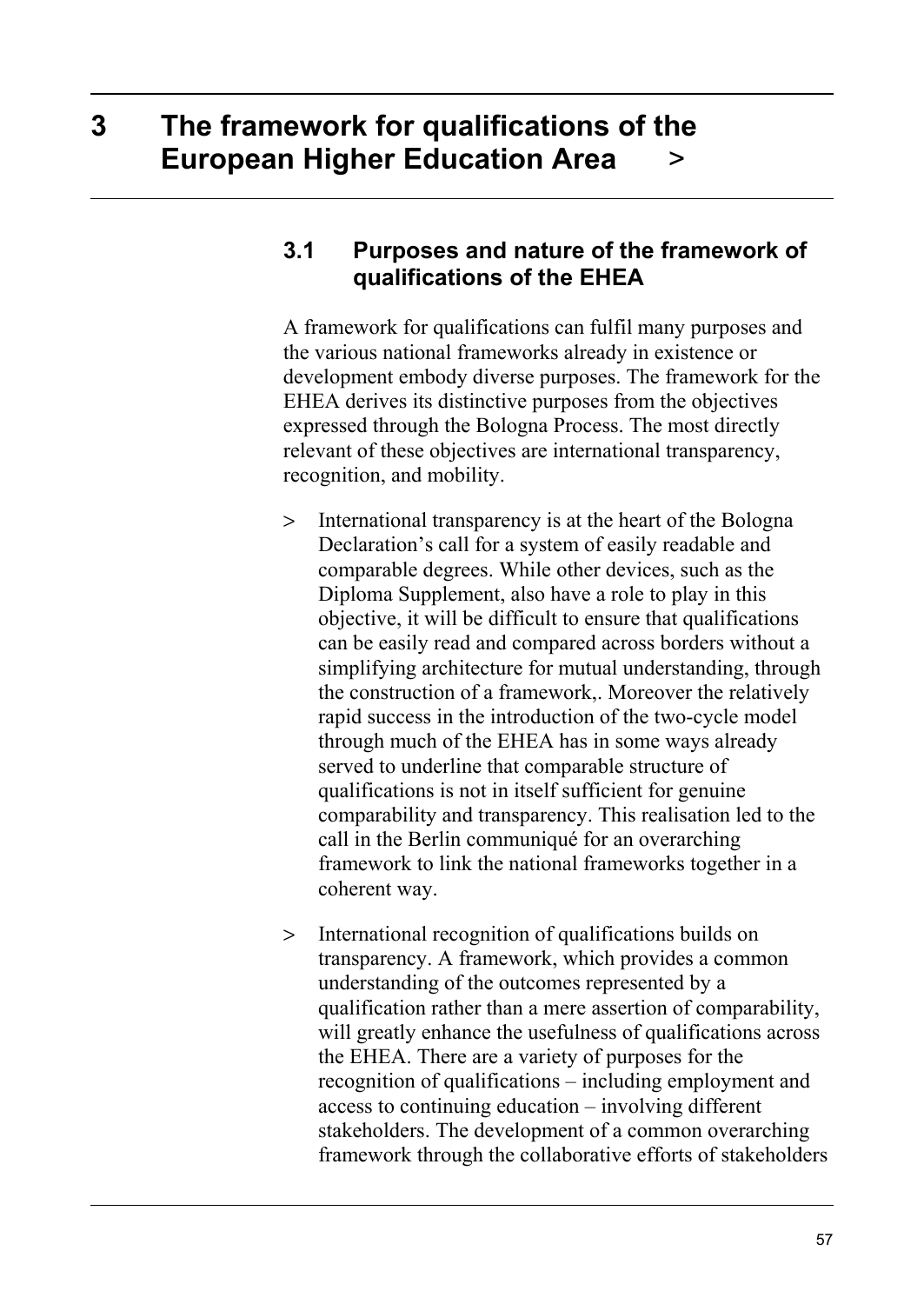across Europe will enhance the other actions being made to improve recognition for all of these purposes.

> International mobility of learners and graduates depends on the recognition of their prior learning and qualifications gained. Learners moving between qualifications or cycles require recognition in order to access more advanced programmes. Students moving within their studies, and their advisors, can benefit from the clarity that may be provided through the specification of the level and nature of the study programmes. These support mobility since learners can have greater confidence that the outcomes of study abroad will contribute to the qualification sought in their home country. A framework will be of particular help in supporting the development and recognition of joint degrees from more than one country.

An overarching European framework has some distinctive objectives, which differ from those of national frameworks. As a meta-framework, it is intended to assist in the identification of points of articulation between national frameworks. It also serves as a point of reference for those developing or reviewing national frameworks of qualification.

The framework for qualifications of the EHEA should be regarded as an overarching framework. That is to say, it provides a meta-framework within which to develop national frameworks and, in broad terms, it stipulates the outline and boundary of national frameworks, and is a device, which helps to provide clearer understanding of how the various qualifications made within the European higher education area, are related to each other and articulate with each other. It expresses how the qualifications systems of the various states in the area are related to each other, especially where these national systems have themselves been incorporated into formal national frameworks. It offers a common set of cycles and levels, with descriptors for those cycles. Much of the detail expressed in national frameworks is neither necessary nor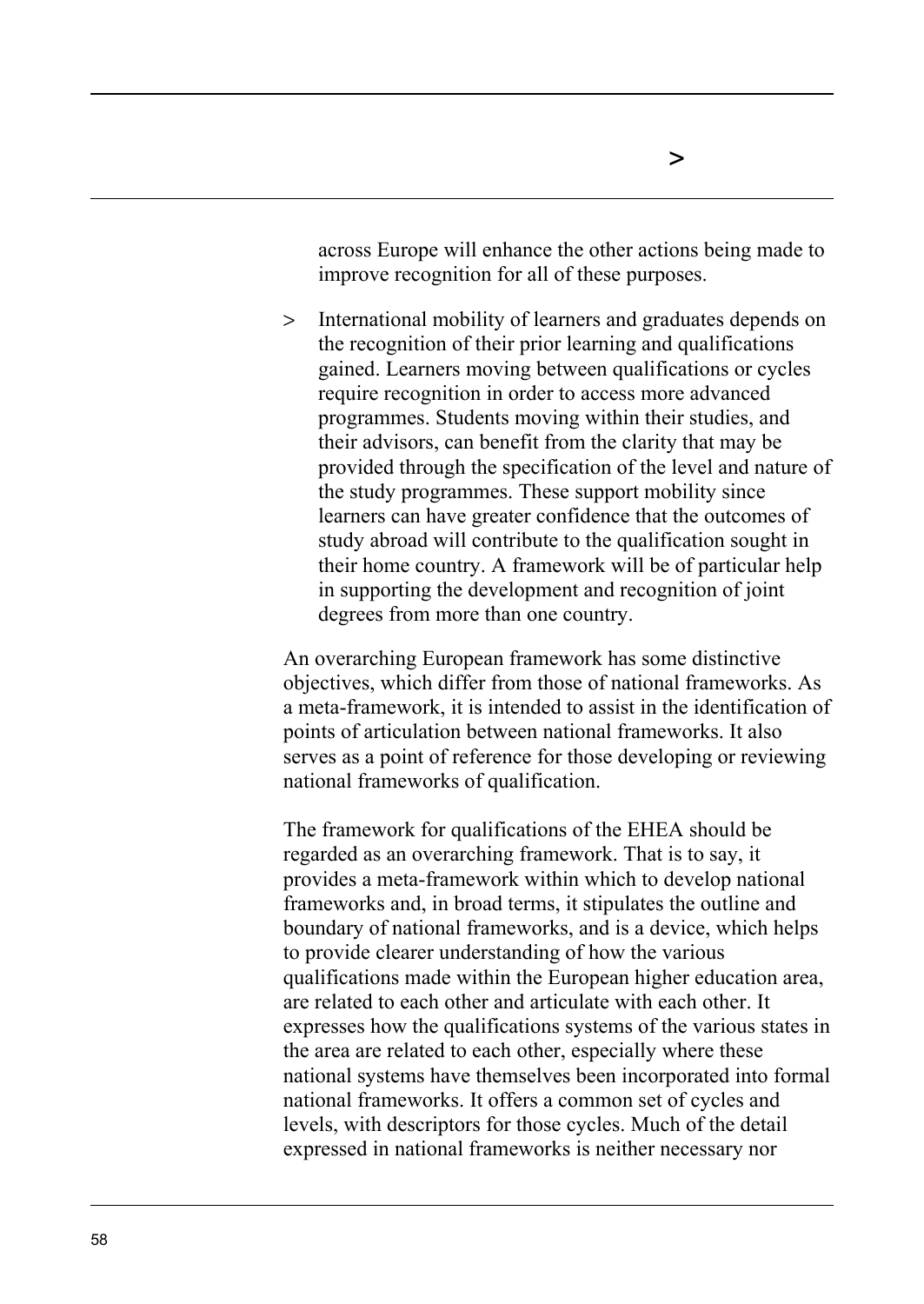desirable in an overarching framework. Indeed, one would expect that as national frameworks evolve they would introduce elements that reflect national needs. These may include qualifications for partial completion of cycles or attainment within a cycle. The framework for qualifications of the EHEA does not replace national frameworks. It augments them by providing a series of reference points whereby they can demonstrate their mutual compatibility.

The overarching framework does not prescribe the content or form of national qualifications systems. They are a matter for the competent national authorities and may be achieved through the specification of national frameworks of qualifications.

Not all qualifications included in national frameworks will necessarily correspond to the completion of one of the major cycles in the overarching European framework. Some qualifications fall within cycles. The framework will however also provide some implicit guidance for the assessment of such qualifications. There may also be specialised and minor qualifications, which do not correspond to one of the cycles.

The dimensions and features of some qualifications within national frameworks do not have counterparts in other countries. The overarching European framework will not refer to such features but neither will it exclude them from national systems. One example of such a feature is 'profile', as discussed in section 2.4.4, which is an important element in some national qualifications systems but not in others. The overarching framework will not refer to such features; it has no intentions or competence to influence inclusion/exclusion of such features from national frameworks.

## **3.2 Cycles and levels**

A fundamental question for any framework of qualifications concerns its structure and the number of divisions it contains.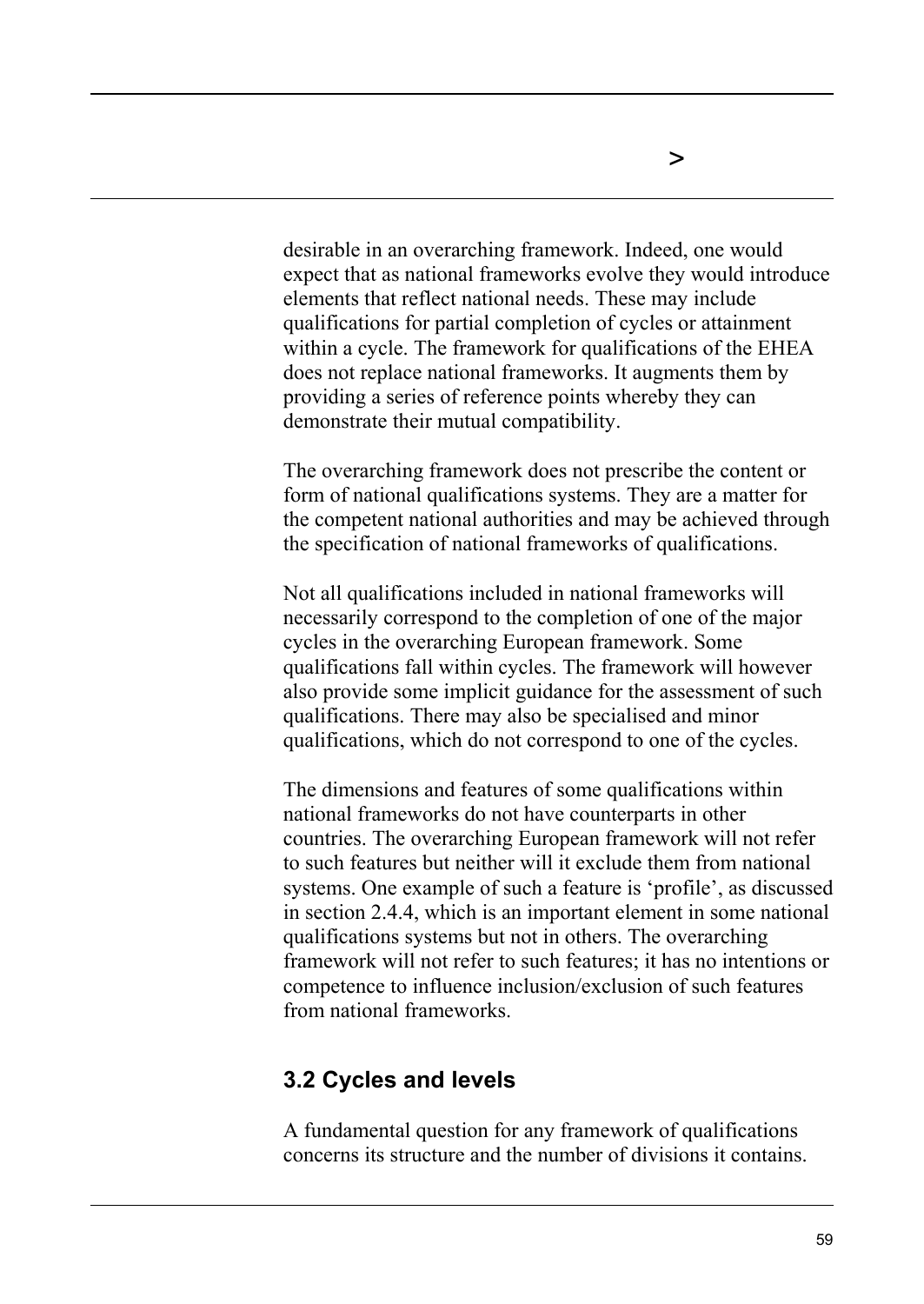For the EHEA framework this question is already largely answered. The Bologna Declaration asserts that there will be two main cycles and the Berlin Communiqué elaborates upon this to specify a third (doctoral) cycle linked to research. The successful completion of the first cycle gives access to programmes of the second cycle. The successful completion of the second cycle gives access to programmes of the third cycle. "Access" is used here in the same sense as in the Lisbon Recognition Convention, namely the right to apply and be considered for admission to a programme of higher education. It does not necessarily imply an automatic right of admission or entitlement to a place on a programme.

In addition, the Berlin communiqué requests that the Bologna Process Follow-up Group explore whether and how shorter programmes within higher education may be included. The short cycle qualifications of interest are those within or linked to the first cycle.

Some national frameworks include further sub-divisions within the three main Bologna cycles, but such sub-divisions are not widely shared across the area. The relationship of qualifications in such subdivisions to those corresponding to the main cycles within the respective national frameworks can and probably will be used informally to indicate their approximate position in relation to the EHEA framework. Such qualifications may also be awarded credit that can contribute towards qualifications of another cycle. The overarching framework of qualifications should play an important role in facilitating fair recognition of such qualifications within national frameworks that do not have similar qualifications by a process of partial recognition.<sup>26</sup>

 $26$  For Partial recognition see the Recommendation on the Criteria and Procedures for the Assessment of Foreign Qualifications, adopted by the Lisbon Recognition Convention Committee in 2001.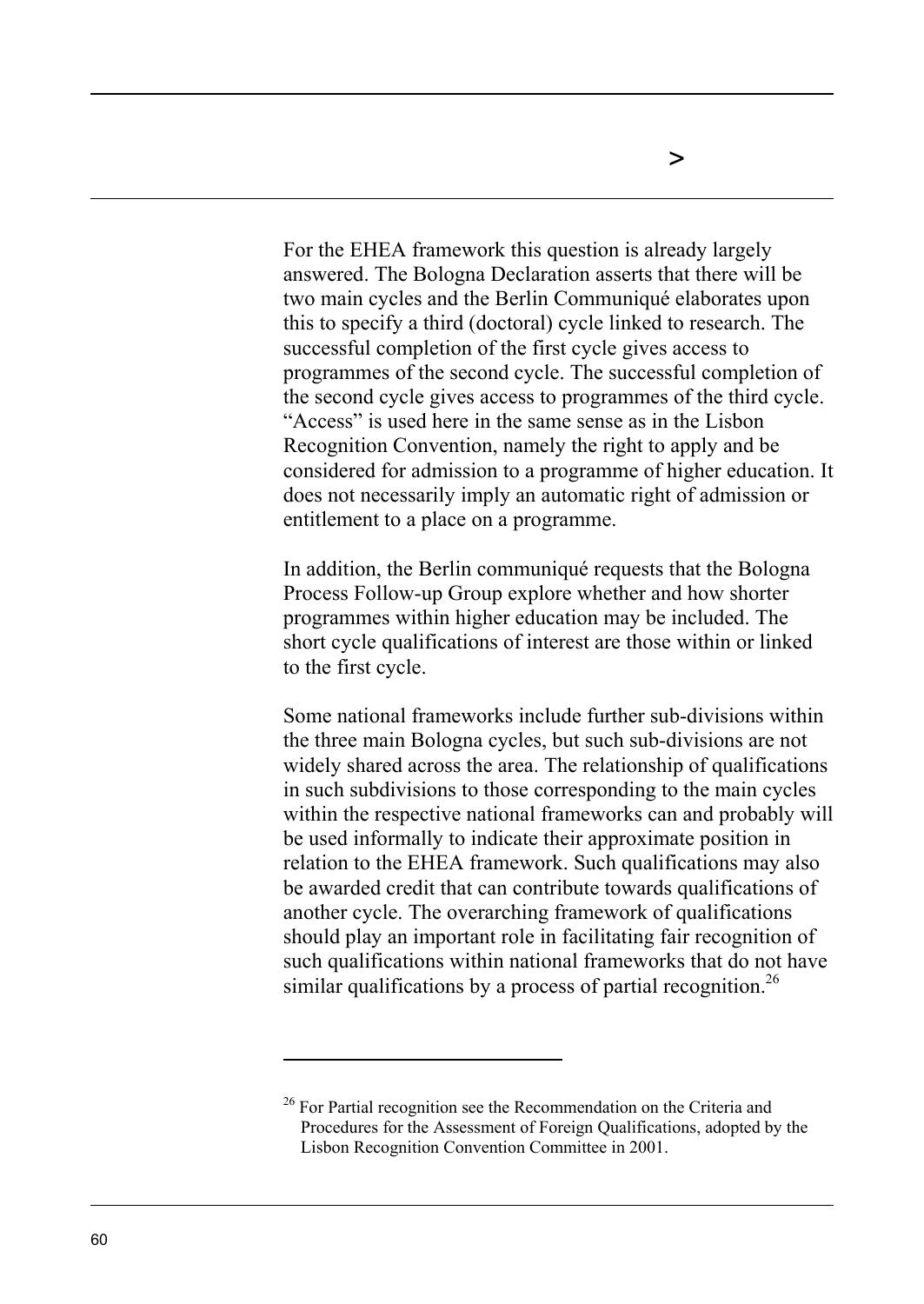The concept of "cycle" has been used in the Bologna Process to refer to stages in higher education, incorporating qualifications, programmes, and phases of learning. The term "level" is more commonly found in documentation on national frameworks of qualifications.

Level is also used to refer to the provision of education, for example in UNESCO's International Standard Classification of Education (ISCED). Unlike the framework, which has the variety of purposes already discussed, ISCED is primarily a tool for statistical classification.<sup>27</sup>

The Berlin communiqué refers to basing the framework on "levels". It is not intended that the EHEA framework would specify conventions on naming qualifications. It is unlikely that conventions such as "bachelor's level" or "master's level", which are used in some though by no means all national systems, would be acceptable. A simple numeric designation such as "level 1", "level 2" would risk confusion, especially where some national framework have numbered level systems starting well 'below' higher education. The link with study programmes suggested by "cycles" is however not inappropriate given that the specifications of the framework must take workload into account. Therefore it is proposed that the three principal divisions in the framework be identified by reference to qualifications corresponding to completion of the cycle:

<sup>&</sup>lt;sup>27</sup> ISCED 1997 recognises that while it is desirable to classify levels on the basis of educational content, the diversity of programmes, curricula and structure make this impossible to do on a worldwide scale without employing additional criteria such as entrance requirements, duration and national qualification structure. ISCED Level 5 and 6 refer to tertiary education. Level 5 is defined as tertiary education not leading to an advanced research qualification. It is further divided in 5A and 5B, using a set of subsidiary criteria. Level 6 refers to tertiary education leading to an advanced research qualification.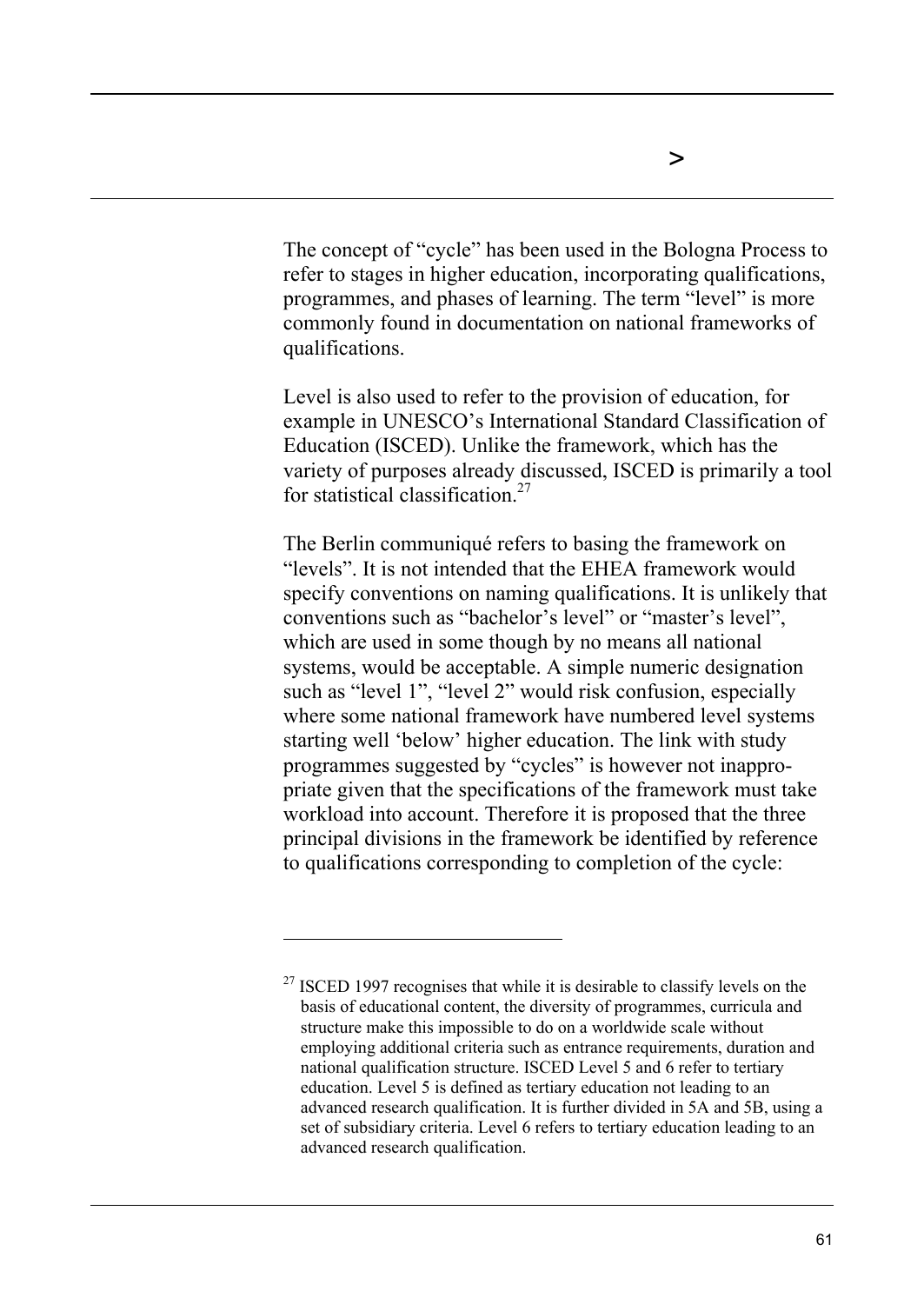- > First cycle (higher education) qualifications
- > Second cycle (higher education) qualifications
- > Third cycle (higher education) qualifications

The Berlin communiqué asked that shorter higher education linked to the first cycle be considered. For the purposes of this report this is referred to as the short cycle (within or linked to the first cycle). Qualifications corresponding to successful completion of the short cycle (within or linked to the first cycle) can be identified. Such short cycle (within or linked to the first cycle) qualifications are not universally employed, and comparable qualifications do not exist in all national systems. There is no intention to mandate the creation of such a qualification where the national system does not see fit to include it. However, since short cycle qualifications are found in many countries it is important to give them a place in the framework. This will help for the mutual recognition of the qualifications between those states that have them. It will also help to develop recognition of short cycle qualifications in those states which do not use them in their national systems but who receive holders of such qualifications. At the same time it is recognised that some states have a variety of qualifications in or about this level, with diverse purposes and structures. Some are part of higher education and some are classified as being outside of higher education. The short cycle descriptor is not intended to cover all of the diversity of qualifications that fall within, but do not complete, the first cycle.

Programmes leading to a first cycle qualification (or a short cycle within or linked to the first cycle where it is used) have a 'start point'. This is sometimes spoken of as an entry route. Strictly speaking this is not a qualification and is thus not part of the framework for qualifications of the EHEA. Moreover there are diverse pathways into the various forms of higher education within some states, which make it difficult to define a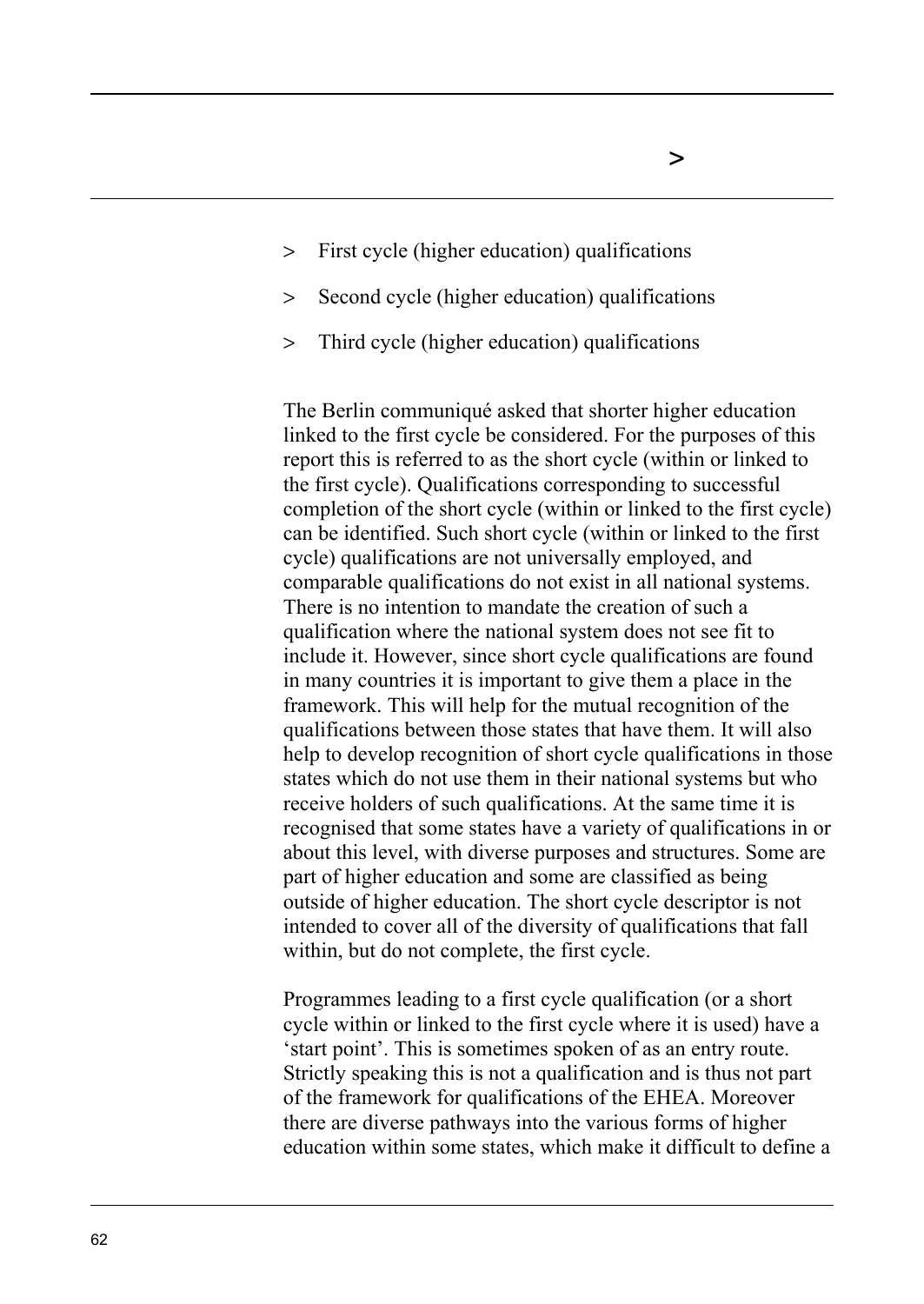'level' for entry in higher education; indeed, 'level' may not be the most appropriate concept to apply. However, it is thought useful that some reference is made to the starting point(s) for the framework. For the purposes of the EHEA framework it is generally considered sufficient to refer to Article IV of the Lisbon Recognition Convention concerning qualifications giving access to higher education:

*"Each Party shall recognise the qualifications issued by other Parties meeting the general requirements for access to higher education in those Parties for the purpose of access to programmes belonging to its higher education system, unless a substantial difference can be shown between the general requirements for access in the Party in which the qualification was obtained and in the Party in which recognition of the qualification is sought."* 

### **3.3 Descriptors of learning outcomes, including competences**

A key element in contemporary qualifications frameworks is the specification of outcomes. There are various ways in which the range of outcomes can be categorised and specified. Traditionally higher education was relatively explicit about the knowledge (outcomes) to be achieved, or at least the knowledge covered by the curriculum. It was however somewhat less explicit on the skills or competences required for the award a given qualification. Competences, such as those of critical evaluation, were and are embedded or implicit in the assessment values and practices. It is becoming increasingly widespread practice that as wide a range of the outcomes as possible are specified. Such explicit specification facilitates the comparison of qualifications.

The generic outcomes for a qualification, that is the learning outcomes common to all holders of a particular type of qualification, may be expressed in a 'qualification descriptor'.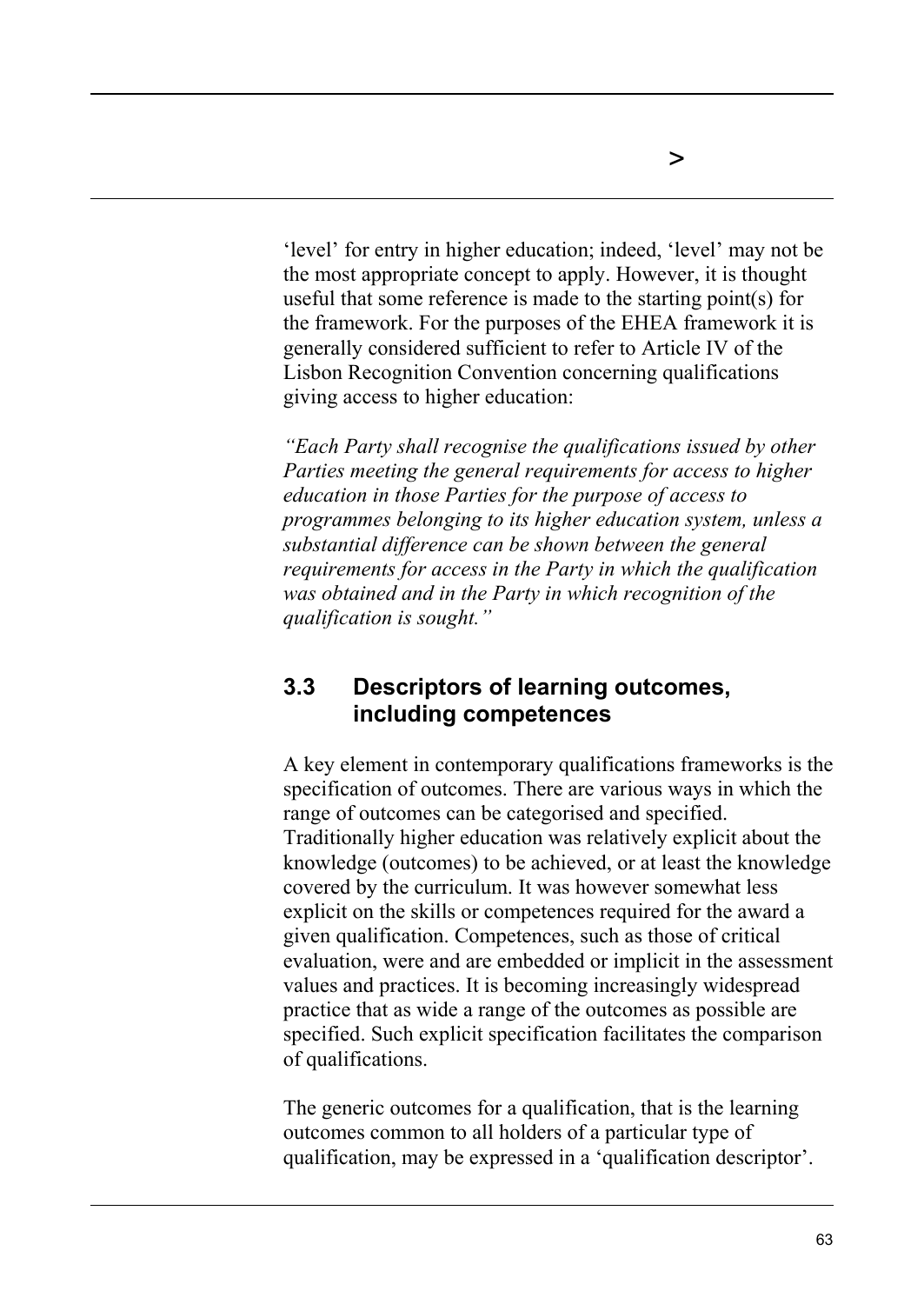The descriptors for a European framework must of necessity be quite general in nature. Not only must they accommodate a wide range of disciplines and profiles but they must also accommodate, as far as possible, the national variations in how qualifications have been developed and specified. For practical purposes, the descriptors should be short and easy to understand. They should avoid technical language, bearing in mind that they will be used in reference to national qualifications systems expressed in a variety of languages.

>

After the Prague Ministerial Conference (2001), it became increasingly clear that the structure of cycles introduced through Bologna would have to be supplemented by more detail on the outcomes of these cycles if the objectives of transparency, recognition and mobility were to be met. An informal group of higher education specialists from a variety of countries met under the umbrella of the Joint Quality Initiative (*www.jointquality.org*). This grouping developed a set of descriptors that have come to be referred to as the 'Dublin Descriptors'. The initial descriptors for the first and second cycle were commended to the ministers' meeting in Berlin by the Amsterdam Consensus. Subsequently the group has developed a descriptor for the third cycle. Recently, a descriptor for a short cycle (within or linked to the first cycle), following the pattern of the other three cycles, has also been produced. These descriptors (especially for the first and second cycles) have been found to be useful in various ways by national quality assurance agencies, developers of higher education standards, and designers of higher programmes. So far, no significant revisions have been proposed.

Qualification descriptors are usually designed to be read as general statements of the typical achievement of learners who have been awarded a qualification on successful completion of a cycle. The concept of typical qualification cycle descriptors was developed within the Joint Quality Initiative. This concept found wider acceptance and applicability than possible use of broader level descriptors. Level descriptors are typically more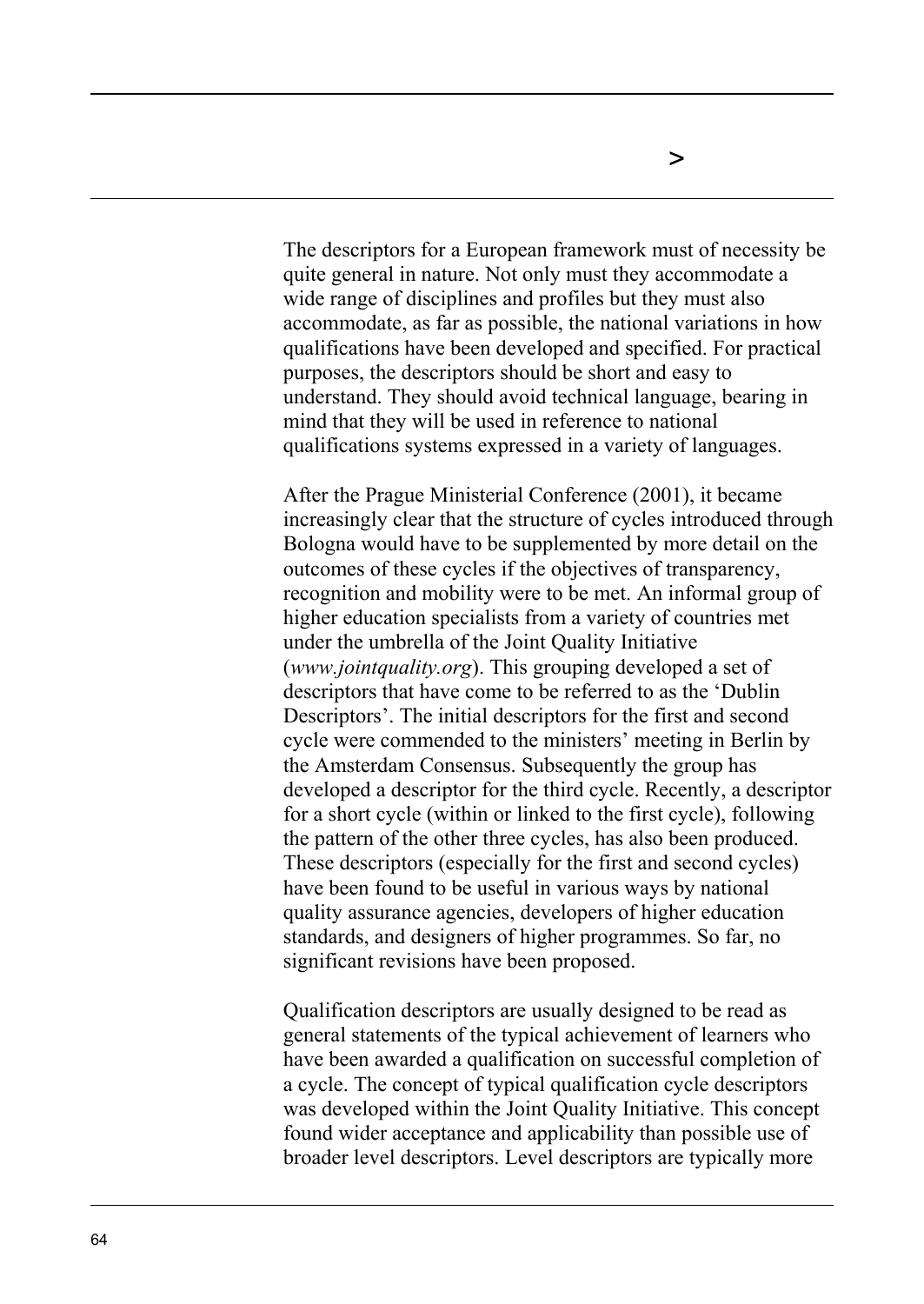comprehensive and attempt to indicate the full range of outcomes associated with a level.

The Dublin descriptors have been developed as a set and are intended to be read with reference to each other. They are primarily intended for use in the alignment of qualifications and hence national frameworks. National frameworks may themselves have additional elements or outcomes, and may have more detailed and specific functions.

The Dublin descriptors were built on the following elements:

- > knowledge and understanding;
- > applying knowledge and understanding;
- > making judgements;
- > communications skills;
- > learning skills.

The Dublin Descriptors offer generic statements of typical expectations of achievements and abilities associated with qualifications that represent the end of each of a Bologna cycle. They are not meant to be prescriptive; they do not represent threshold or minimum requirements and they are not exhaustive; similar or equivalent characteristics may be added or substituted. The descriptors seek to identify the nature of the whole qualification. The descriptors are not subject specific nor are they limited to academic, professional or vocational areas. For particular disciplines the descriptors should be read within the context and use of language of that discipline. Wherever possible, they should be cross-referenced with any expectations/competencies published by the relevant community of scholars and/or practitioners. In adopting the Dublin descriptors the Working Group recognise that further elaboration of the existing elements and/or introduction of new elements will be part of the evolution of them as reference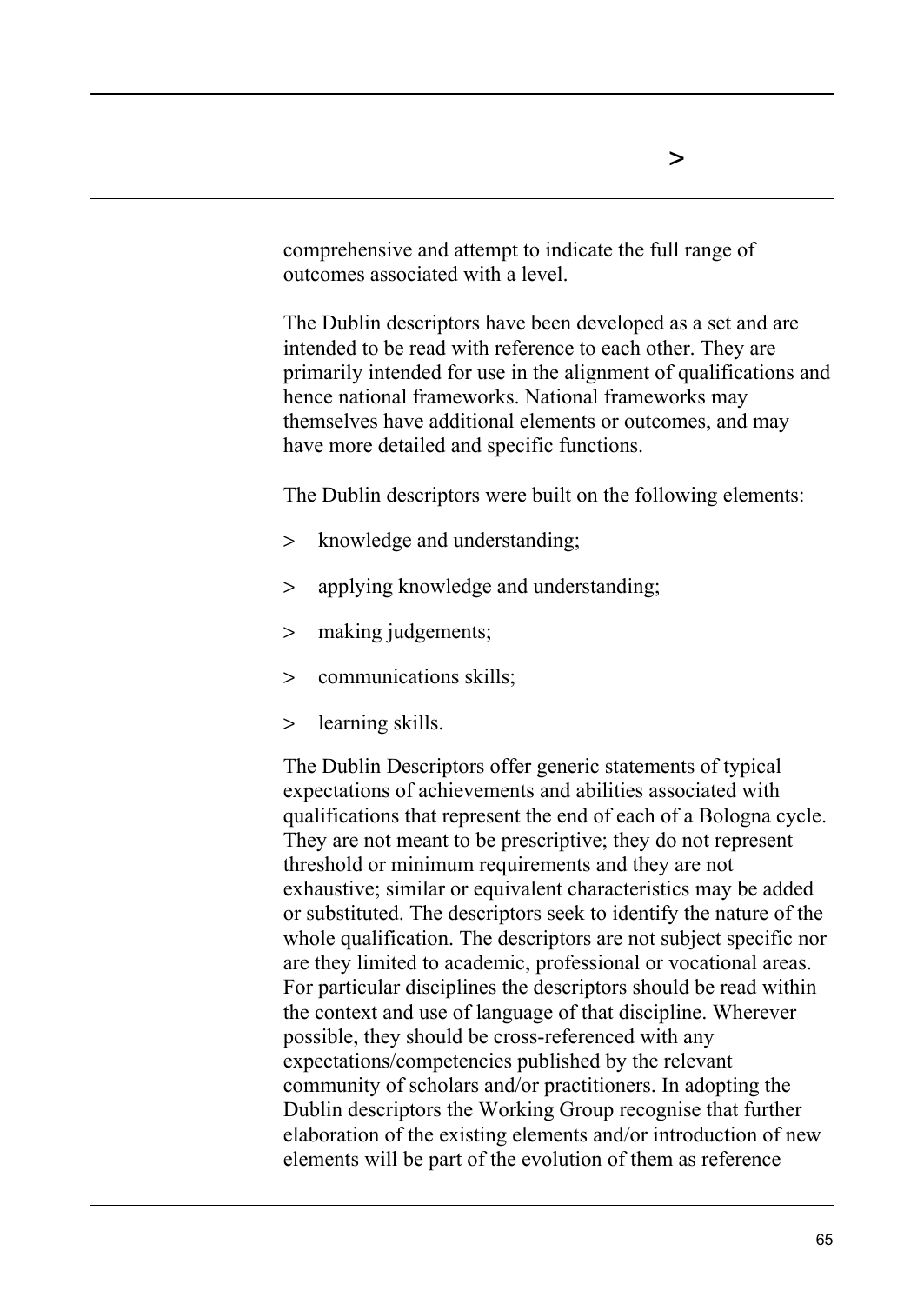points to the framework for higher education qualification of the EHEA.

#### **The Dublin descriptors (December 2004) include:**

*Qualifications that signify completion of the higher education short cycle (within or linked to the first cycle) are awarded to students who:* 

- > *have demonstrated knowledge and understanding in a field of study that builds upon general secondary education28 and is typically at a level supported by advanced textbooks; such knowledge provides an underpinning for a field of work or vocation, personal development, and further studies to complete the first cycle;*
- > *can apply their knowledge and understanding in occupational contexts;*
- > *have the ability to identify and use data to formulate responses to well-defined concrete and abstract problems;*
- > *can communicate about their understanding, skills and activities, with peers, supervisors and clients;*
- > *have the learning skills to undertake further studies with some autonomy.*

*Qualifications that signify completion of the first cycle are awarded to students who:* 

> *have demonstrated knowledge and understanding in a field of study that builds upon their general secondary education27, and is typically at a level that, whilst supported* 

General secondary education also includes vocational education with a sufficiently general component.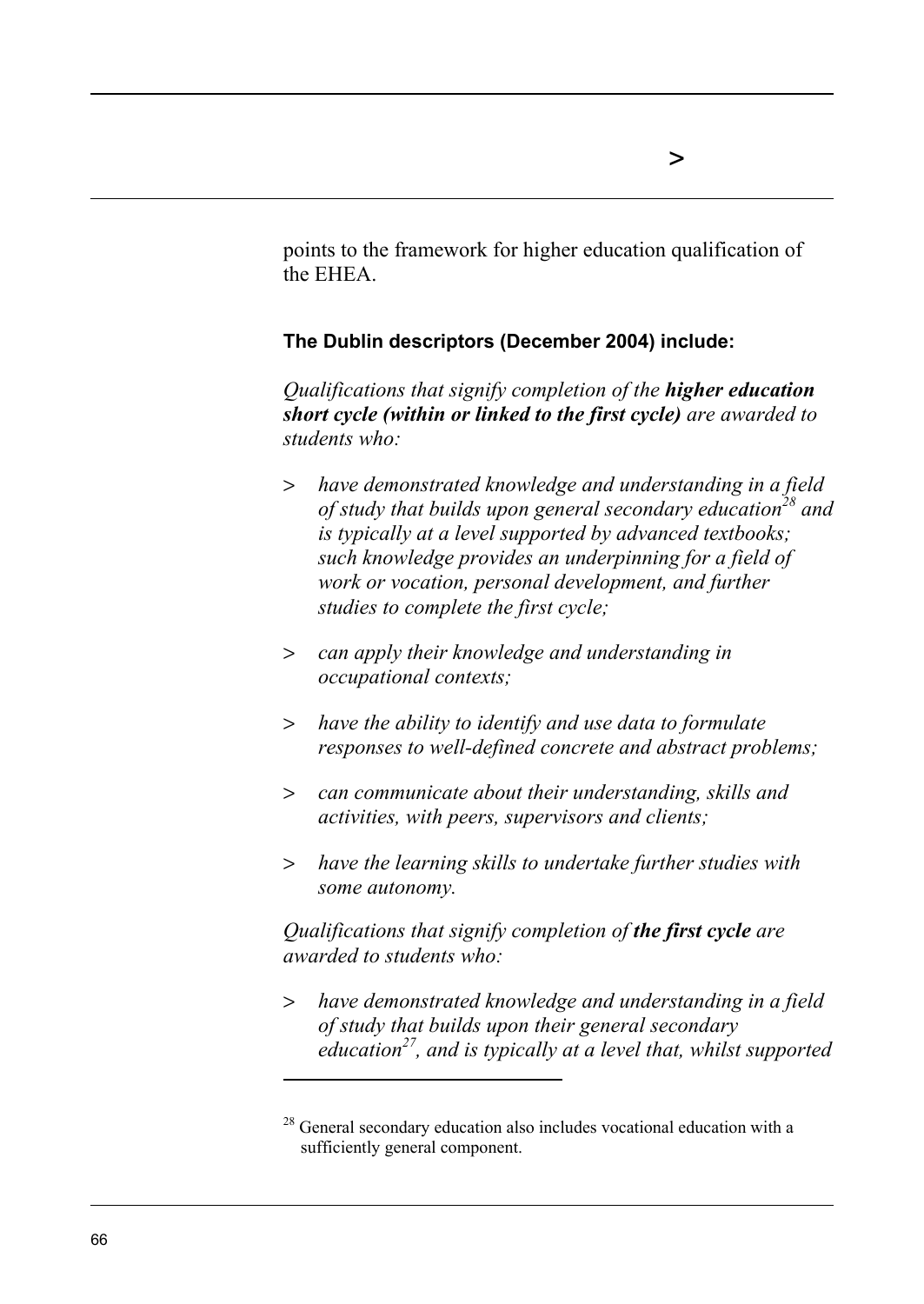*by advanced textbooks, includes some aspects that will be informed by knowledge of the forefront of their field of study;* 

- > *can apply their knowledge and understanding in a manner that indicates a professional29 approach to their work or vocation, and have competences30 typically demonstrated through devising and sustaining arguments and solving problems within their field of study;*
- > *have the ability to gather and interpret relevant data (usually within their field of study) to inform judgements that include reflection on relevant social, scientific or ethical issues;*
- > *can communicate information, ideas, problems and solutions to both specialist and non-specialist audiences;*
- > *have developed those learning skills that are necessary for them to continue to undertake further study with a high degree of autonomy.*

*Qualifications that signify completion of the second cycle are awarded to students who:* 

> *have demonstrated knowledge and understanding that is founded upon and extends and/or enhances that typically associated with the first cycle, and that provides a basis or* 

The word '**professional**' is used in the descriptors in its broadest sense, relating to those attributes relevant to undertaking work or a vocation and that involves the application of some aspects of advanced learning. It is not used with regard to those specific requirements relating to regulated professions. The latter may be identified with the profile / specification.

professions. The latter may be identified with the profile / specification. 30 The word '**competence**' is used in the descriptors in its broadest sense, allowing for gradation of abilities or skills. It is not used in the narrower sense identified solely on the basis of a 'yes/no' assessment.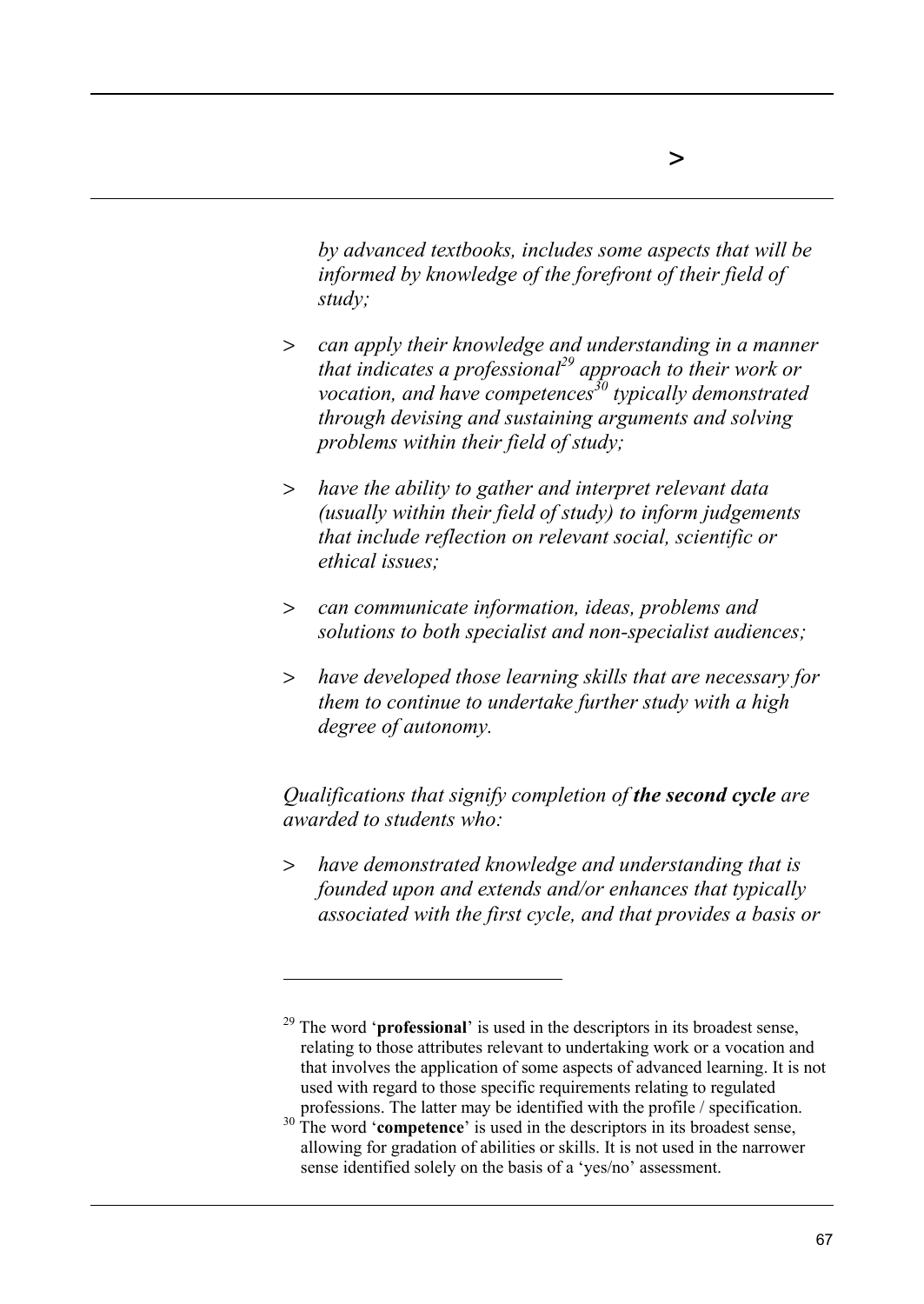*opportunity for originality in developing and/or applying ideas, often within a research31 context;* 

- > *can apply their knowledge and understanding, and problem solving abilities in new or unfamiliar environments within broader (or multidisciplinary) contexts related to their field of study;*
- > *have the ability to integrate knowledge and handle complexity, and formulate judgements with incomplete or limited information, but that include reflecting on social and ethical responsibilities linked to the application of their knowledge and judgements;*
- > *can communicate their conclusions, and the knowledge and rationale underpinning these, to specialist and nonspecialist audiences clearly and unambiguously;*
- > *have the learning skills to allow them to continue to study in a manner that may be largely self-directed or autonomous.*

*Qualifications that signify completion of the third cycle are awarded to students who:* 

> *have demonstrated a systematic understanding of a field of study and mastery of the skills and methods of research associated with that field;* 

<sup>&</sup>lt;sup>31</sup> The word '**research**' is used to cover a wide variety of activities, with the context often related to a field of study; the term is used here to represent a careful study or investigation based on a systematic understanding and critical awareness of knowledge. The word is used in an inclusive way to accommodate the range of activities that support original and innovative work in the whole range of academic, professional and technological fields, including the humanities, and traditional, performing, and other creative arts. It is not used in any limited or restricted sense, or relating solely to a traditional 'scientific method'.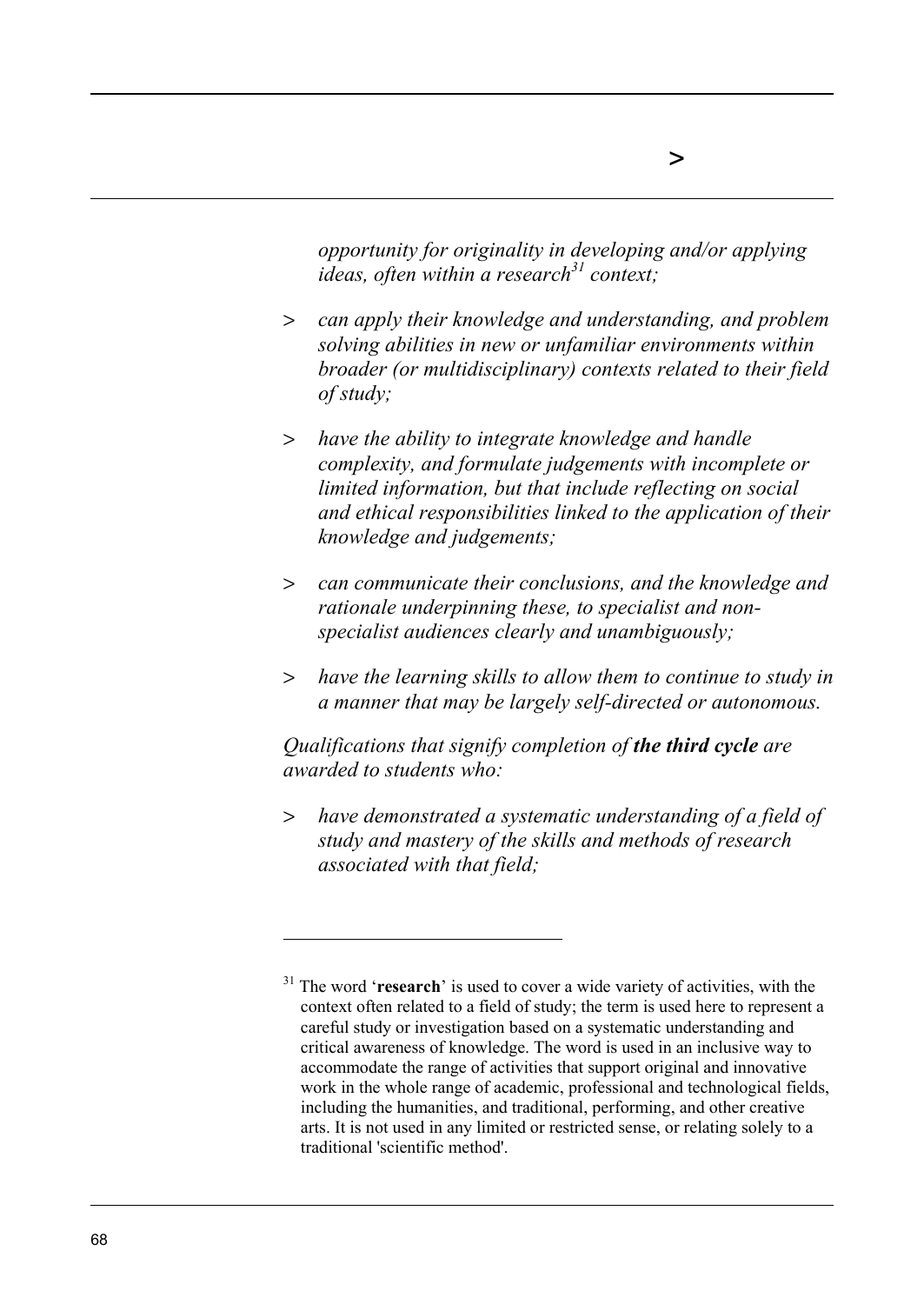- > *have demonstrated the ability to conceive, design, implement and adapt a substantial process of research with scholarly integrity;* 
	- > *have made a contribution through original research that extends the frontier of knowledge by developing a substantial body of work, some of which merits national or international refereed publication;*
	- > *are capable of critical analysis, evaluation and synthesis of new and complex ideas;*
	- > *can communicate with their peers, the larger scholarly community and with society in general about their areas of expertise;*
	- > *can be expected to be able to promote, within academic and professional contexts, technological, social or cultural advancement in a knowledge based society.*

The Joint Quality Initiative has also compared the descriptors and identified the step changes found between cycles in each of these elements. See Appendix 6.

## **3.4 Credit and workload**

>

The advantages associated with national credit systems can to some extent be replicated at the European level. Furthermore, there would be additional benefits in the adoption of a suitable common credit system that could support the qualifications framework and could potentially:

> provide national frameworks of qualifications with a common credit language (based on learning outcomes and student workload) for describing and locating diverse national qualifications;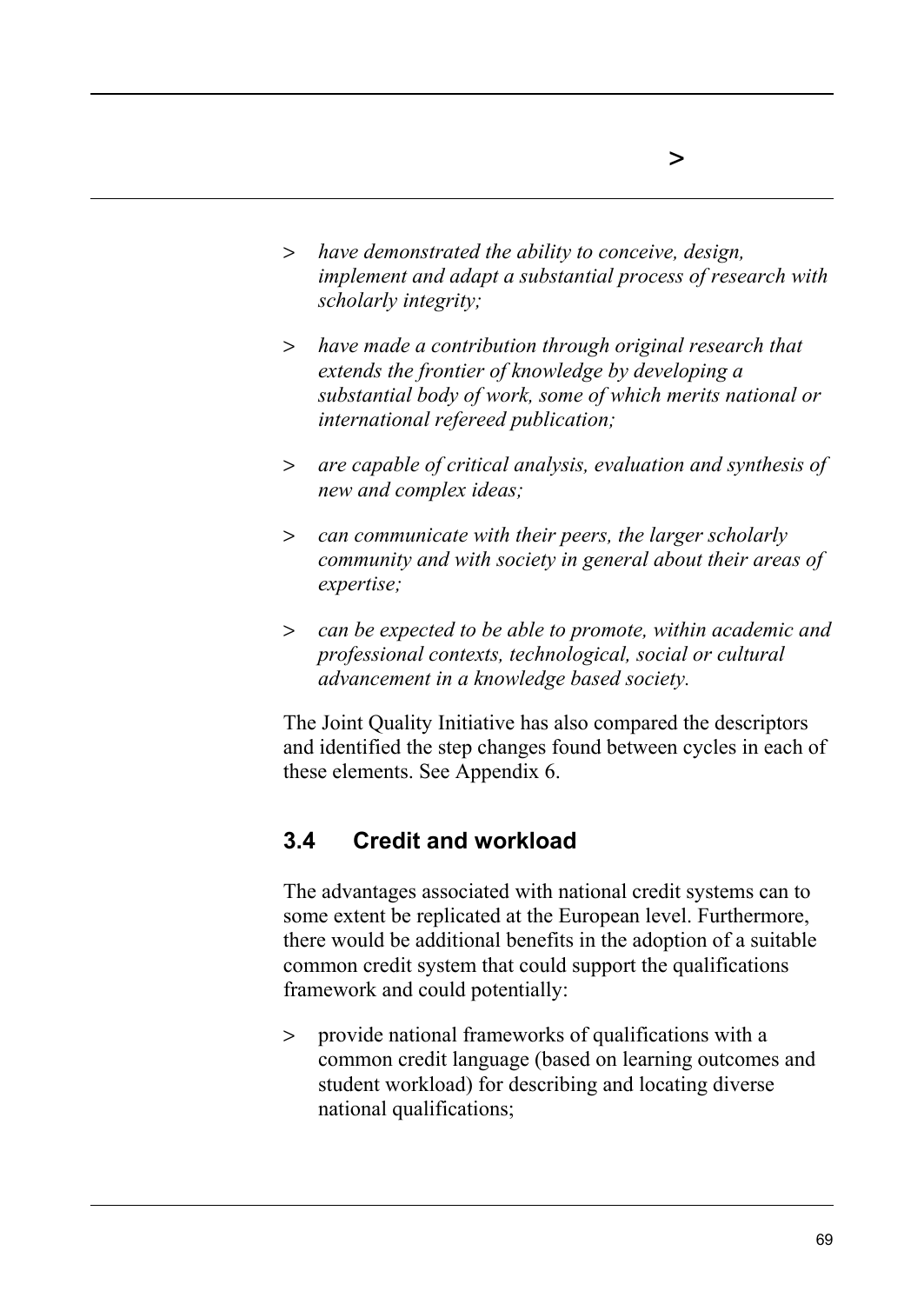> help promote the widespread development and implementation of learning outcomes and competences with credits used as a method of quantifying and expressing learning achievement;

>

- > build upon a wide existing European base of experience amongst institutions associated with the international credit developments;
- > facilitate the precise location of learning by linking credits to national systems of levels and the overarching Bologna cycle descriptors;
- > act as an additional set of reference points to facilitate Europe-wide quality assurance and the understanding of national frameworks of qualifications;
- > provide a seamless bridge between higher education and other education, particularly enabling the development of a consistent and common European framework for lifelong learning that integrates all forms and modes of learning;
- > aid the development and construction of international joint degree programmes and programme collaborations by facilitating flexible learning paths and a range of different qualification profiles;
- > facilitate the global articulation of the European Higher Education Area (and the recognition of its qualifications) with other credit-based systems.

The Berlin communiqué noted that "ECTS is increasingly becoming a generalised basis for the national credit systems." ECTS was initiated in 1989 as a credit transfer system but is now developing as a system for credit accumulation as well as for transfer. Additionally, and importantly, although ECTS was initially conceived of as a measure of work load, it has also been further developed to include the concepts of learning outcomes, and in some of the national implementations of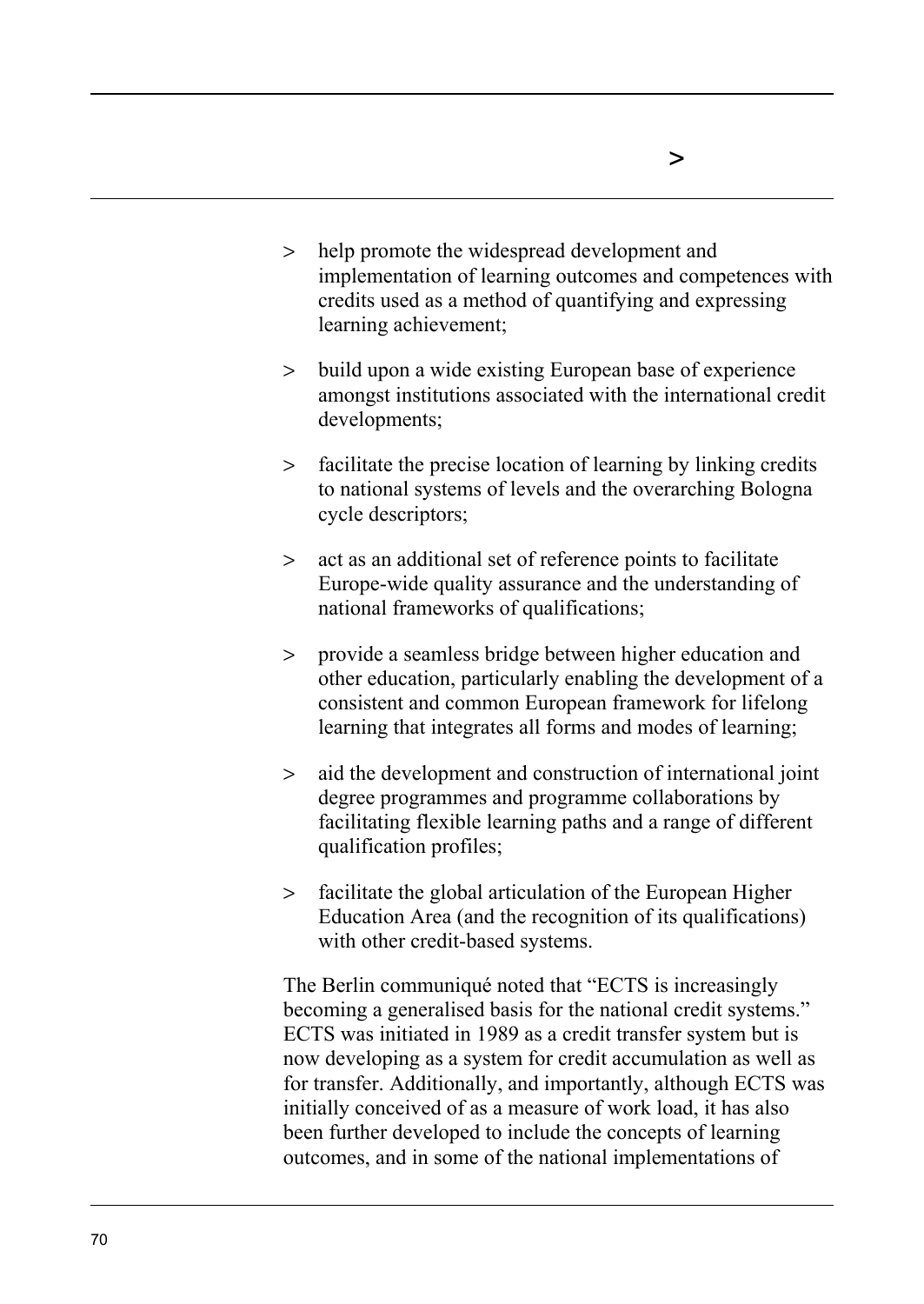ECTS there are examples of the use of 'notional learning time' to relate ECTS to volumes of learning outcomes.

While some national frameworks are styled as frameworks for credit and qualifications, in which it is possible to assign units of learning directly to the framework without regard to a specific qualification, such an approach is not necessary or feasible for an overarching European framework. The overarching framework for the EHEA is intended to facilitate the comparison of qualifications as awarded within national qualifications systems, or less frequently jointly between two or more national systems under a joint degree arrangement.

It is proposed that credits are assigned to qualifications within national systems, and credit systems developed and implemented within national qualifications frameworks should be compatible with the ECTS.

The discussions in recent years about the first and second cycle qualifications, notably the Bologna Process seminars of 2001 and 2003 in Helsinki, have discussed qualifications in terms of the range of ECTS credits associated with them. Approaches to ECTS weightings for the short cycle, were considered in the work of the JQI and EURASHE. There has not been any detailed consideration of ECTS and the third cycle. This topic was considered at the Austrian-German-EUA Seminar in Salzburg in February 2005 but a conclusion was not reached<sup>32</sup>.

Building on these discussions, the following are proposed as guidelines for the association of credits with qualifications within national frameworks:

 $32$  A joint statement by the Rector's Conferences in Austria, Germany and Switzerland indicates that an appropriate limit on the time to doctorate is, as a rule, three years. UK, France and Denmark have the same limit.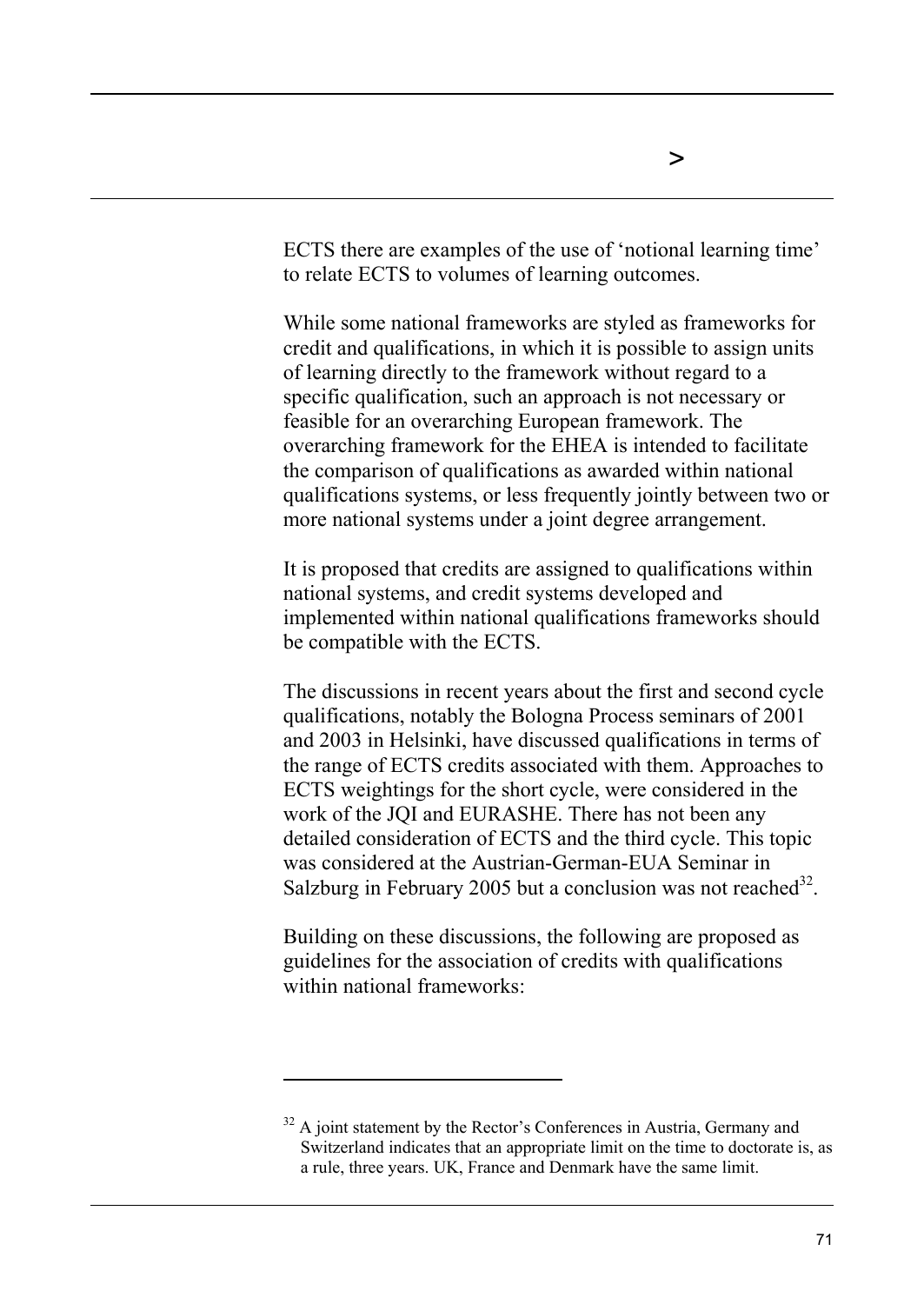- > Short cycle (within or linked to the first cycle) qualifications may typically include / be represented by approximately 120 ECTS credits;
- > First cycle qualifications may typically include / be represented by 180-240 ECTS credits;
- > Second cycle qualifications may typically include / be represented by 90-120 ECTS credits – the minimum requirement should amount to 60 ECTS credits at second cycle level;
- > Third cycle qualifications do not necessarily have credits associated with them.

## **3.5 Profile**

Profile is used here to refer to the specific field of learning of a qualification. Fields of learning are central to the European tradition of higher education, with learners typically obtaining their degree in a particular field. The work of the Tuning project has demonstrated how much common ground can be identified by trans-national collaborative efforts within various fields of learning. Such work will continue and, in as much as higher education is by definition always changing, the work is unending. Even the boundaries between fields are evolving, and the level of detail with which the boundaries are drawn in itself varies across fields. In some cases, there are professional reasons for being quite precise about whether a qualification is or is not within a field, whereas for others some measure of ambiguity about which field a qualification belongs in may be acceptable. Whilst various taxonomies of fields of learning are available, notably that of ISCED, it does not appear useful at this stage to specify that such a taxonomy should be a feature of the framework.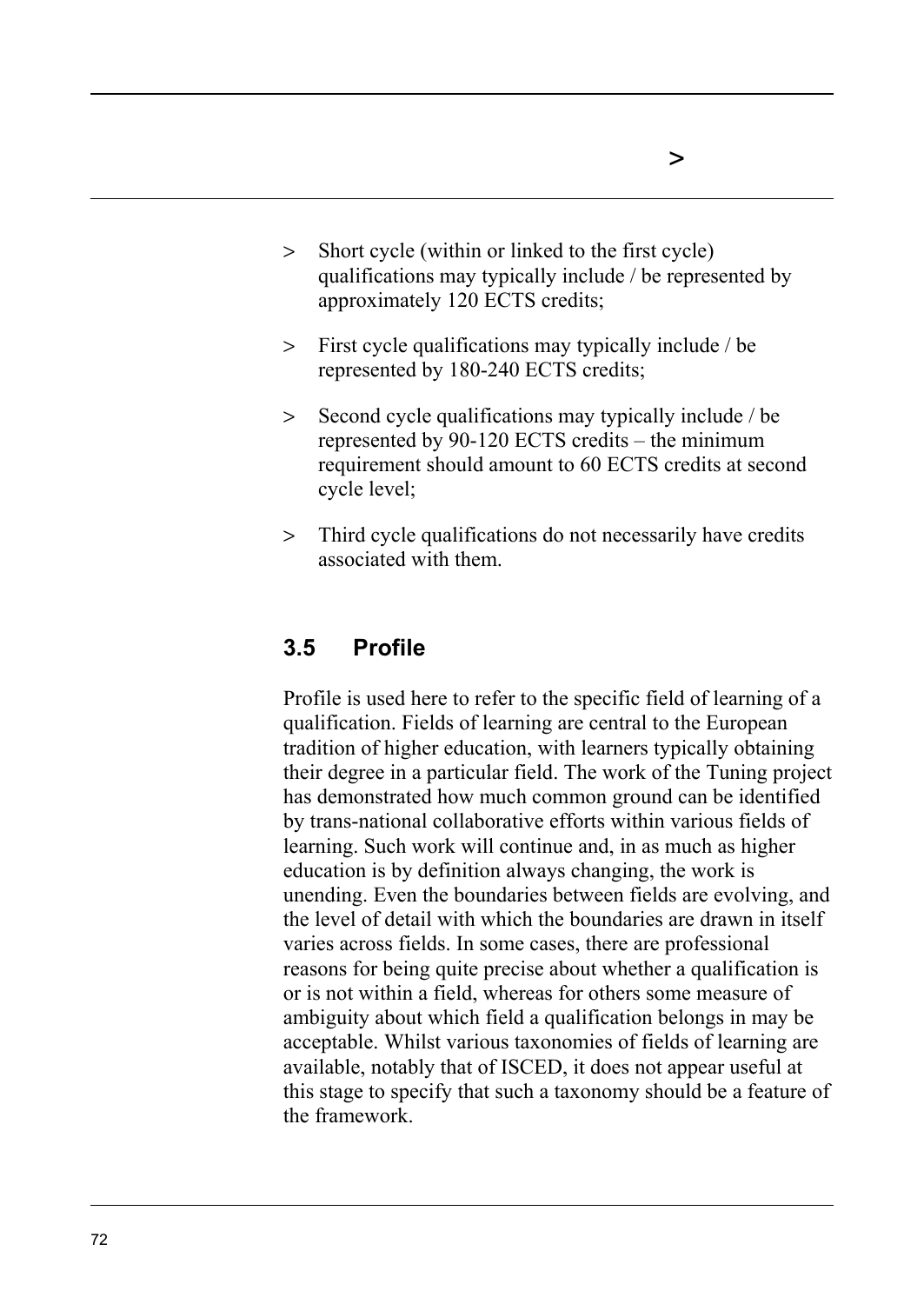There have been a number of developments within the EHEA, where academic and professional bodies have come together and shared expertise to 'tune' their curricula and in some cases harmonise them. While these developments can be helpful in promoting recognition and mobility, it must be noted that professional profile is a matter for national sovereignty. Developments within a discipline on a voluntary basis at European level cannot supplant the competent national responsibility for standard setting. The function of recognition is also a matter for each state and is facilitated through the ENIC/NARIC network.

### **3.6 Further development**

>

The ownership of the overarching framework rests collectively with the ministers of the signatory states. Responsibility for the maintenance and development of the framework rests with the Bologna Follow-up Group and any successor executive structures established by the ministers for the furtherance of the EHEA. Ongoing tasks following the establishment of the framework could include the development, monitoring and revision of the criteria and procedures to link national frameworks with the overarching framework, periodic review of the framework structure, including the descriptors, and liaison with groups working across Europe more widely on vocational education and training and (other) integrated frameworks.

# **3.7 Conclusions and recommendations**

This chapter has set out and supported the objectives of a framework for qualifications of the EHEA. It is important that all members recognise that such a framework will contribute to transparency and mobility but only if it is underpinned by commitment and trust. Whilst such a European framework is 'overarching' it must have the capacity to influence the developments of national frameworks. Compatible elements of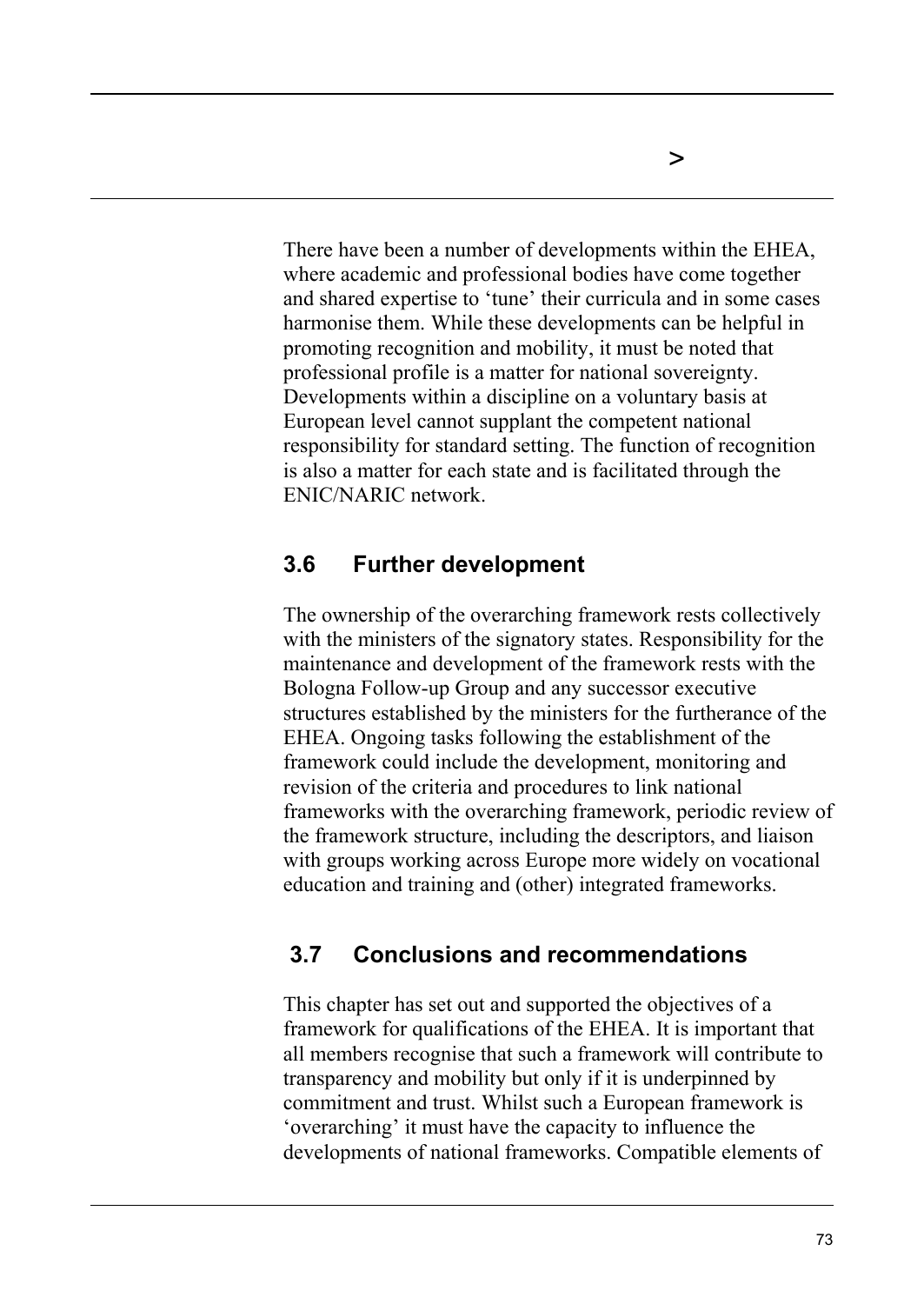good practice for the development of national frameworks are set out in section 2.7, and where national frameworks are built on such principles it will greatly facilitate the role of the European framework as an important element within the EHEA.

#### **Recommendations:**

*The framework for qualifications of the EHEA should be an overarching framework with a high level of generality, consisting of three main cycles, with additional provision for a short cycle within or linked to the first cycle.* 

*The framework should include cycle descriptors in the form of generic qualification descriptors to be used as reference points.* 

*The Dublin Descriptors are proposed for adoption as the cycle descriptors for the framework for qualifications of the European Higher Education Area. They offer generic statements of typical expectations of achievements and abilities associated with qualifications that represent the end of each of a Bologna cycle.* 

*Guidelines are proposed for the range of ECTS typically associated with the completion of each cycle.*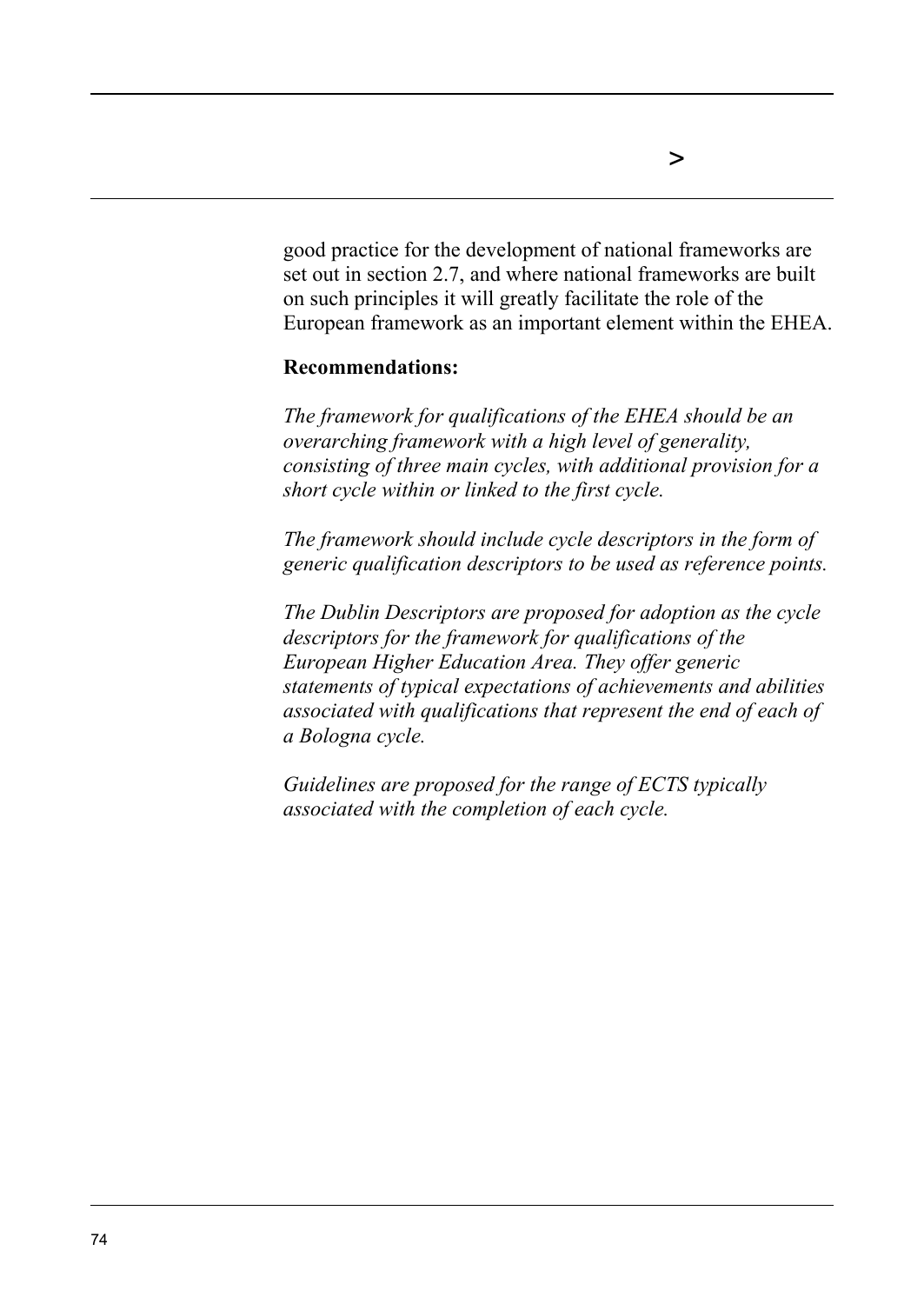# > **qualifications in higher education 4 Linking frameworks of**

# **4.1 Introduction**

Forty different independent national frameworks, which are not linked together in a coherent way, would not fulfil the learners' expectations of a European Higher Education Area of transparency and mobility where qualifications are easily recognised across borders. The way in which the national frameworks are aligned to the overarching framework is therefore of outmost importance.

In order to facilitate fair recognition it is necessary for foreign partners to trust that national qualifications also in practice correspond to the levels to which they are attached. In this context, the quality assurance system, however it is organised nationally, has a role to play.

There are already many transparency instruments at the disposal for learners, higher education institutions, employers and recognition centres. They might be rendered more effective by the introduction of qualifications frameworks nationally and internationally.

## **4.2 Quality assurance and national frameworks of qualifications within the context of the EHEA**

Although higher education has, to a large extent, historically reflected national cultural contexts it has also always included an international dimension in the establishment of its qualifications and their standards. Similarly, the mobility of staff and students has introduced an international element to quality assurance although again this is generally based predominantly on national contexts. In both areas the contribution of such an international element may have been somewhat implicit and there has until recently been little use of clear and explicit, internationally recognised criteria for supporting quality assurance processes or making objective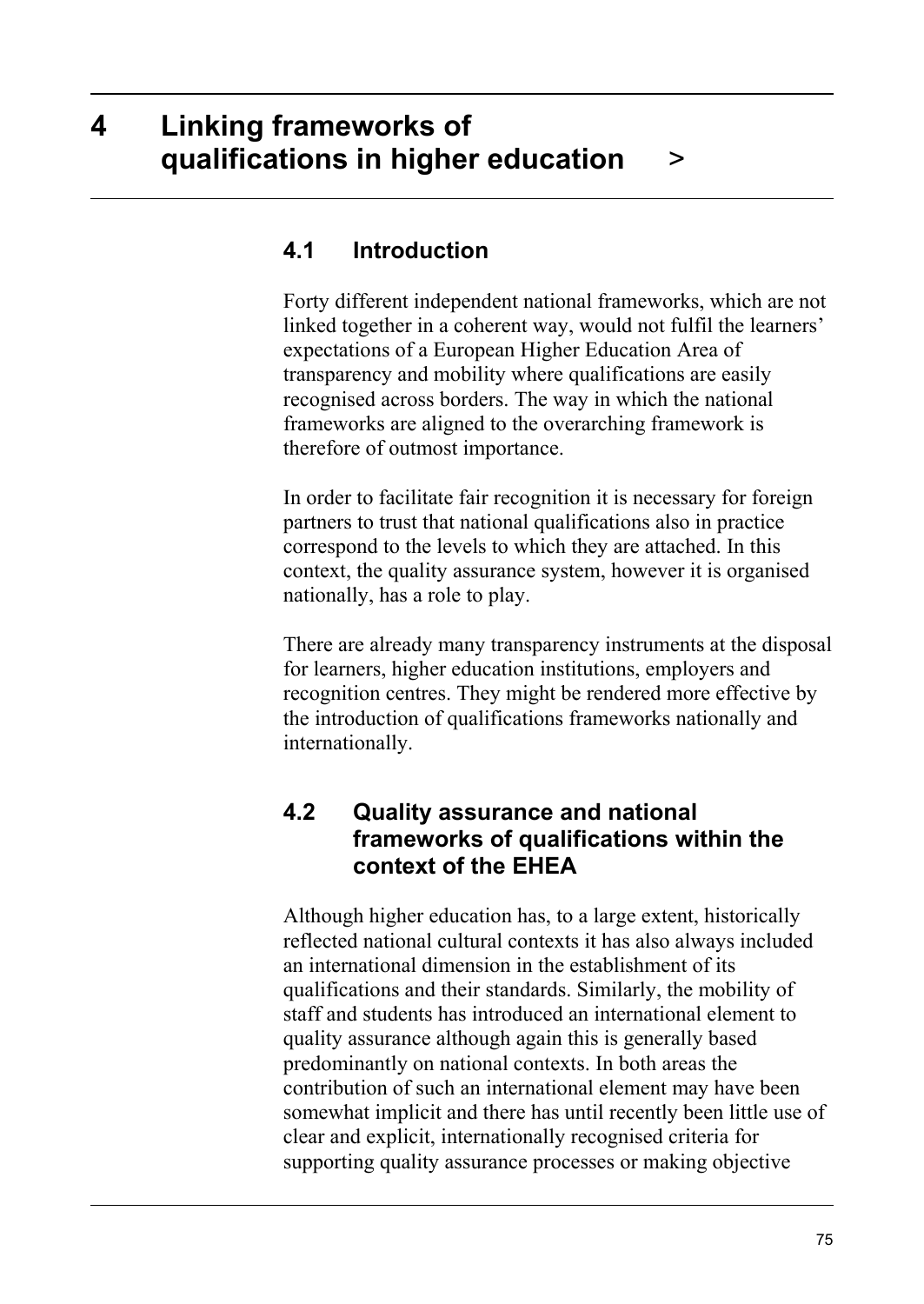assessments. 'Trust' has to a large extent been based on personal knowledge within a limited community and 'reputation'.

The development of the Bologna process brings with it increased expectations around an international 'marketplace' for students, employees and employers. If the process is to be successful it will inevitably need to address 'trust' within a much wider context, and particularly increased expectations of greater transparency about (national) qualifications, their standards and their quality assurance.

The roles of national frameworks for qualifications in the description and assurance of standards has been described above (chapter 2.5), but they can also have particular roles where there is international interest in the nature of qualifications. It is perhaps inevitable however that the greater international interest is likely to be in comparison *between* frameworks and the qualifications they include. Comparability is an important element particularly where students are seeking to utilise their qualifications within an international arena.

The Bologna process provides a platform for supporting such trust through improving knowledge and understanding; the national frameworks are integral and essential elements within this. Their value is reinforced through the establishment of an overarching European framework that can provide a reference point to establish comparabilities between national frameworks and their component qualifications.

Such an overarching European framework can provide a mechanism through which national frameworks and particularly their qualifications can, at a somewhat generic level, be compared. Neither a European framework nor indeed national frameworks can by themselves be expected to provide discipline specific detail, but they can provide a guide (and in some cases depending upon national contexts perhaps also a guarantee) of the range and extent of competencies that holders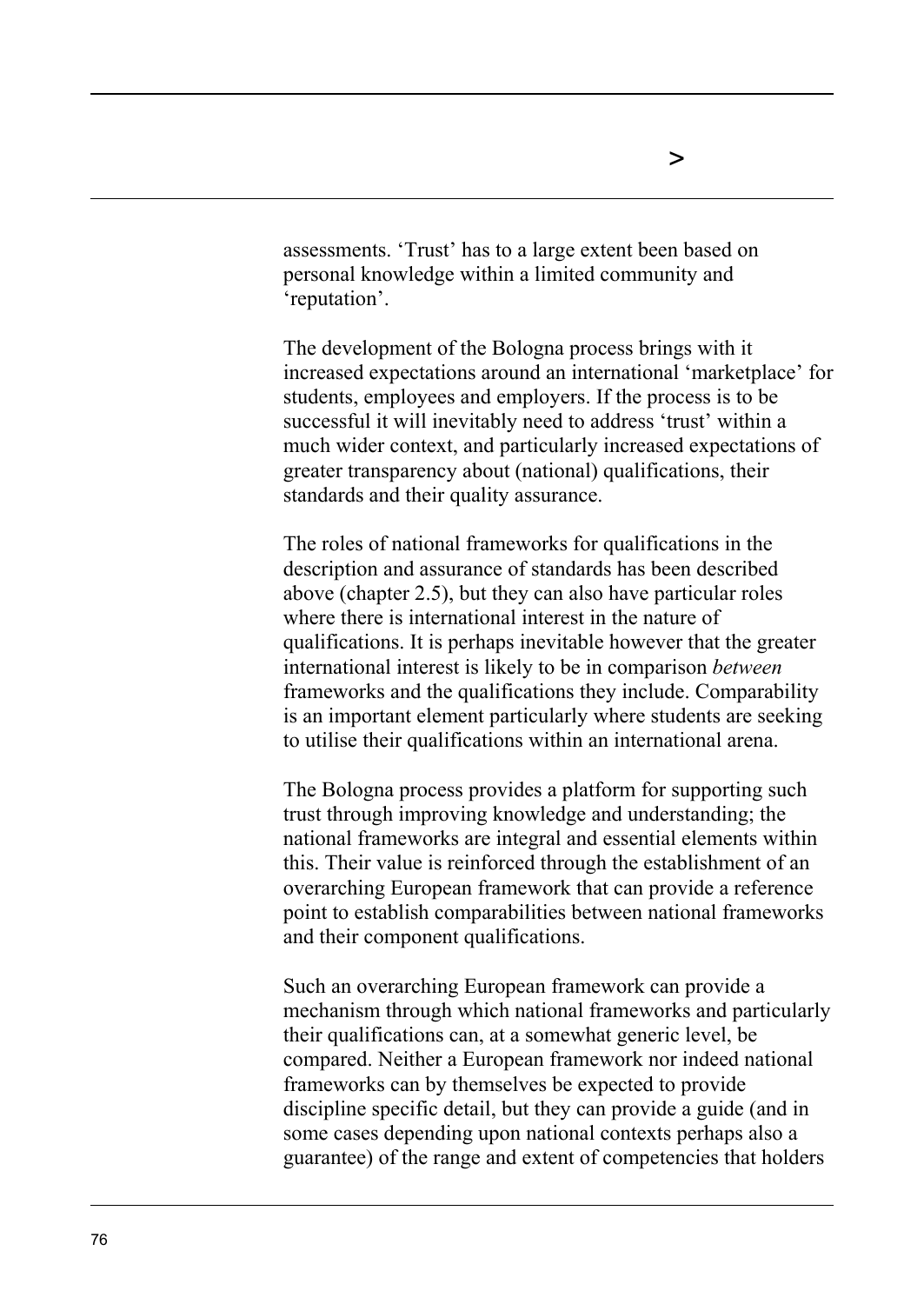of particular types of qualification can be expected to have. Qualifications frameworks help provide the basis for confidence in whether an applicant has the relevant skills for employment or further study at a particular level.

In addition to providing a template for national frameworks, a European framework can provide a means for building international confidence in the standards of qualifications by setting quality assurance within trans- and inter-national contexts. It is not possible for a qualifications framework to do this by itself. In addition this requires an understanding and application, perhaps only within a national context, of a series of principles for quality assurance that are agreed within an international context.

Such a set of common and shared principles is emerging within the Bologna Process. These principles are recognised as underpinning quality assurance irrespective of the various national approaches. These shared bases for quality assurance are described in detail within the 'standards, procedures, and guidelines' being developed by the European Network for Quality Assurance in Higher Education (ENQA), and with EUA, EURASHE and ESIB under the mandate from the ministers in their Berlin communiqué.

### **4.3 Criteria and procedures for verifying the compatibility of frameworks with the framework for qualifications of the EHEA**

The regulation of qualifications is linked to the education system within which the qualifications are issued. The EHEA framework is not a regulatory instrument. It serves as a reference point to help national authorities (and other agencies, institutions and individuals) in determining how their qualifications might be compared to others within the EHEA. The development or formalisation of national frameworks in a way that takes note of the overarching framework will greatly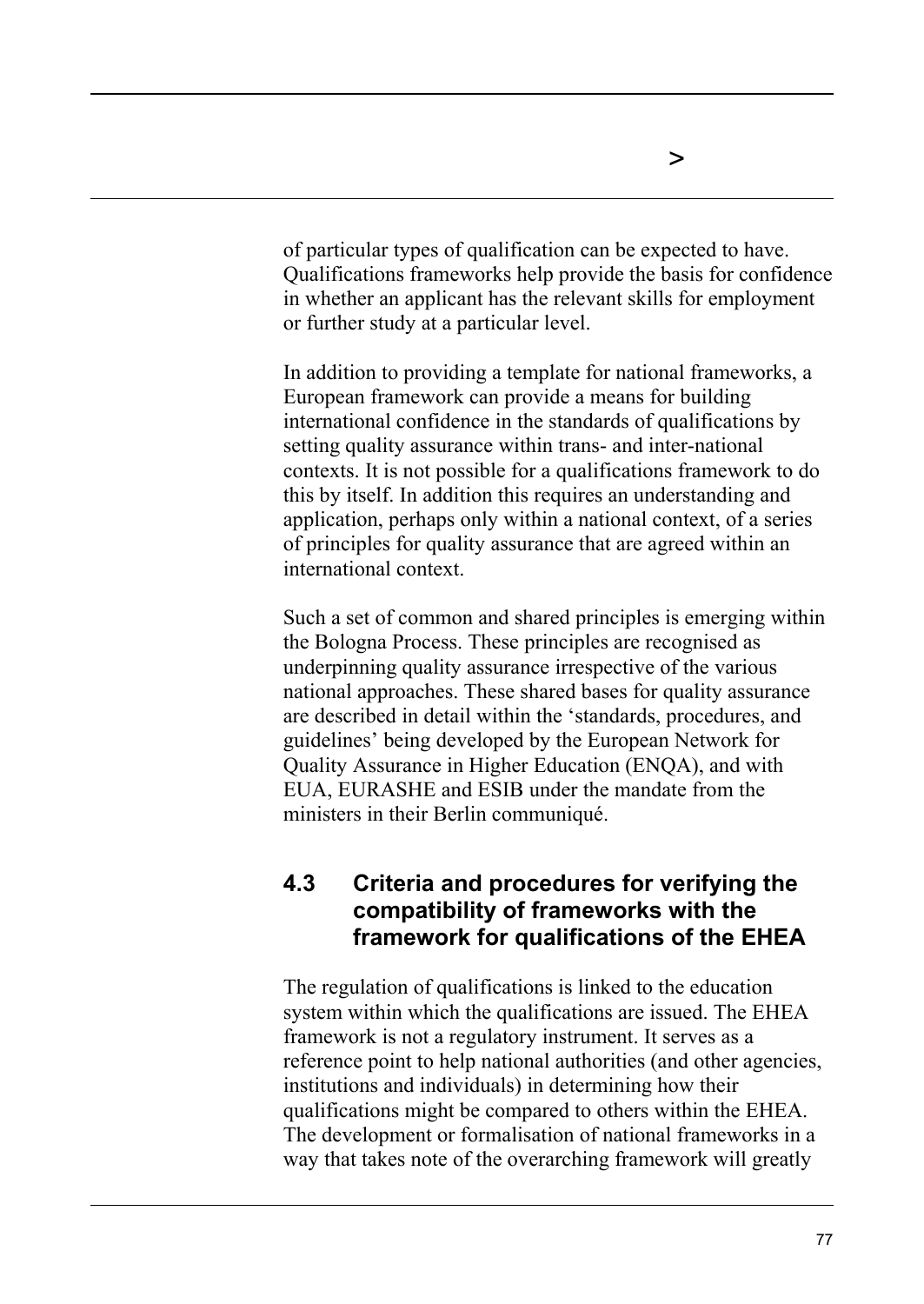facilitate the objectives of transparency, recognition and mobility in the future. It is for national authorities to determine which qualifications are included in national frameworks. While the linking of qualifications to Frameworks is a national matter, it is vital for the development of mutual trust on an international basis that the manner in which this happens at national level is rigorous and transparent. Furthermore, for the functioning and reputation of the Framework for the EHEA as a whole, it is also important that there will be a clear and demonstrable national process for aligning national frameworks within the European Framework. Thus, it is proposed that criteria should be put in place for the verification that national frameworks are compatible with the EHEA Framework. Furthermore it is proposed that the criteria adopted should set out the minimum requirements that a national framework must fulfil, before it is likely to be considered acceptable to its peers in other signatory states, by the other stakeholders for the European Higher Education Area. It is also important to note that section 2.7 of this report sets out a list of the most useful aspects identified by the working group to facilitate the creation of successful new national frameworks of qualifications and the review of existing such frameworks.

A number of criteria are proposed below for the verification process. A primary criterion is that the national ministry with responsibility for higher education must designate a body or bodies who are responsible for the development of the framework. This is important because it is necessary that the national ministry establishes who is responsible and that the framework development process can be initiated in this way. Furthermore, it is vital that there is a clear and demonstrable link between qualifications in national frameworks and the cycle qualification descriptors of the European Framework (Dublin descriptors). Another important element is that the framework and its qualifications are demonstrably based on learning outcomes and linked to ECTS or ECTS compatible credits. While it is recognised that it will take some time to fully implement a learning outcomes based approach for all higher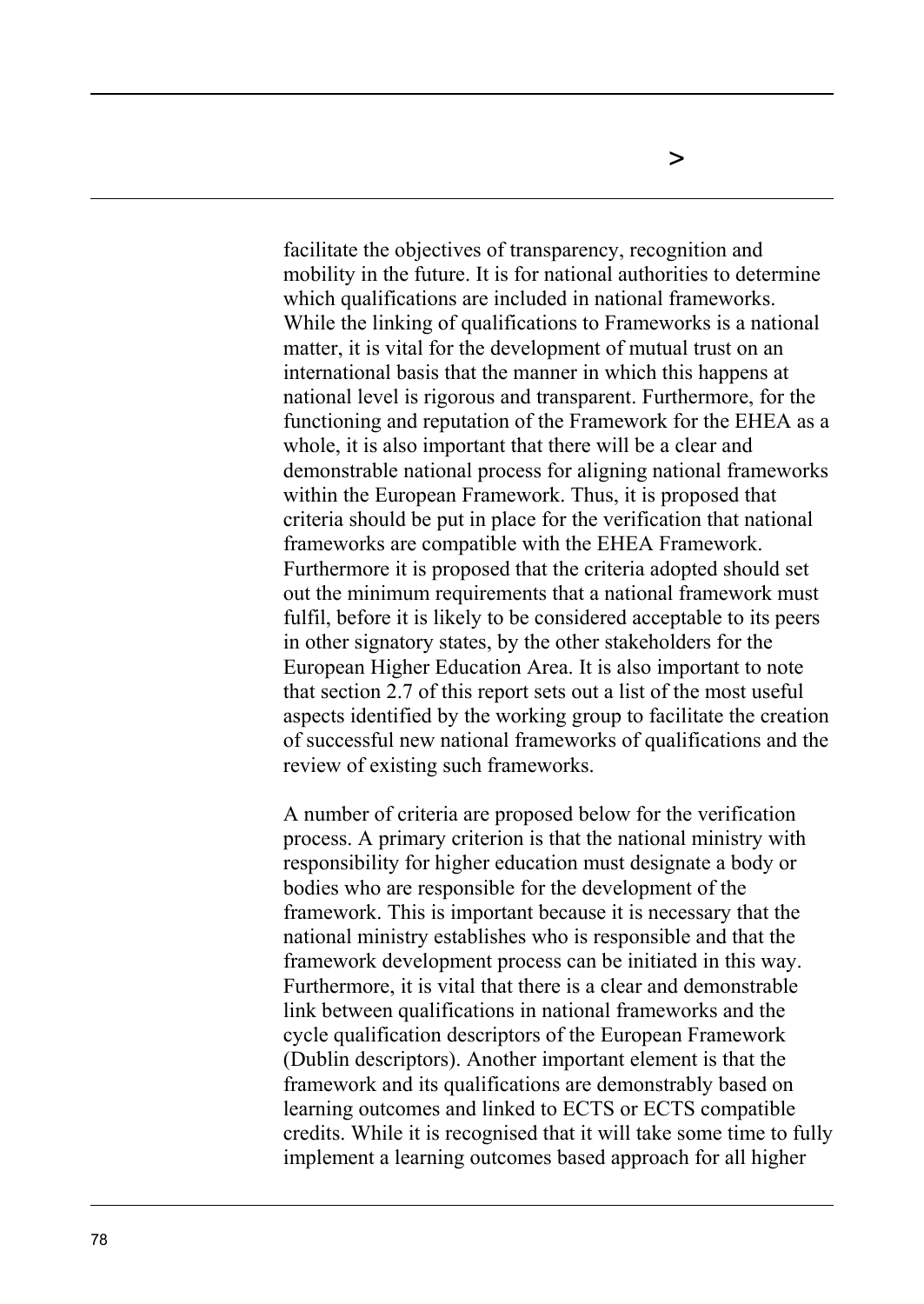education qualifications, it is considered necessary that the national framework itself will be demonstrably based on such learning outcomes and that there are links to credit arrangements. The manner in which qualifications are included in national frameworks will vary depending on the national arrangements and may, for example, involve an accreditation arrangement that in future should establish the compliance with the criteria mentioned below. It is important to note that the responsibilities with the various domestic parties to the National Framework need to be clearly determined and published and this will help in the transparency.

>

It is considered important that the National Framework refers to the national quality assurance system for higher education that is in place in the jurisdiction to which the Framework relates. At the time of the writing of the report, the advice of ENQA to the Bologna Follow-Up Group on the implementation of the quality assurance requirements in the Berlin Communiqué had not been  $made<sup>33</sup>$ . It is not the intention in this report to second-guess such advice, but rather to set out that there is a need to ensure that national quality assurance systems are consistent with the Berlin Communiqué and any subsequent ministerial communiqués in the Bologna Process. These arrangements will ensure the link between the Framework and quality assurance. It is also important that the Framework links with other instruments of the Bologna Process, such as the diploma supplement and that these are incorporated into the criteria for national frameworks.

Accordingly, building on this rationale, the following criteria are proposed for the verification that national frameworks are compatible with the EHEA framework:

> The national framework for higher education qualifications and the body or bodies responsible for its development are

 $\overline{a}$ 

<sup>&</sup>lt;sup>33</sup> See chapter 2.5 for Berlin Communiqué on quality assurance.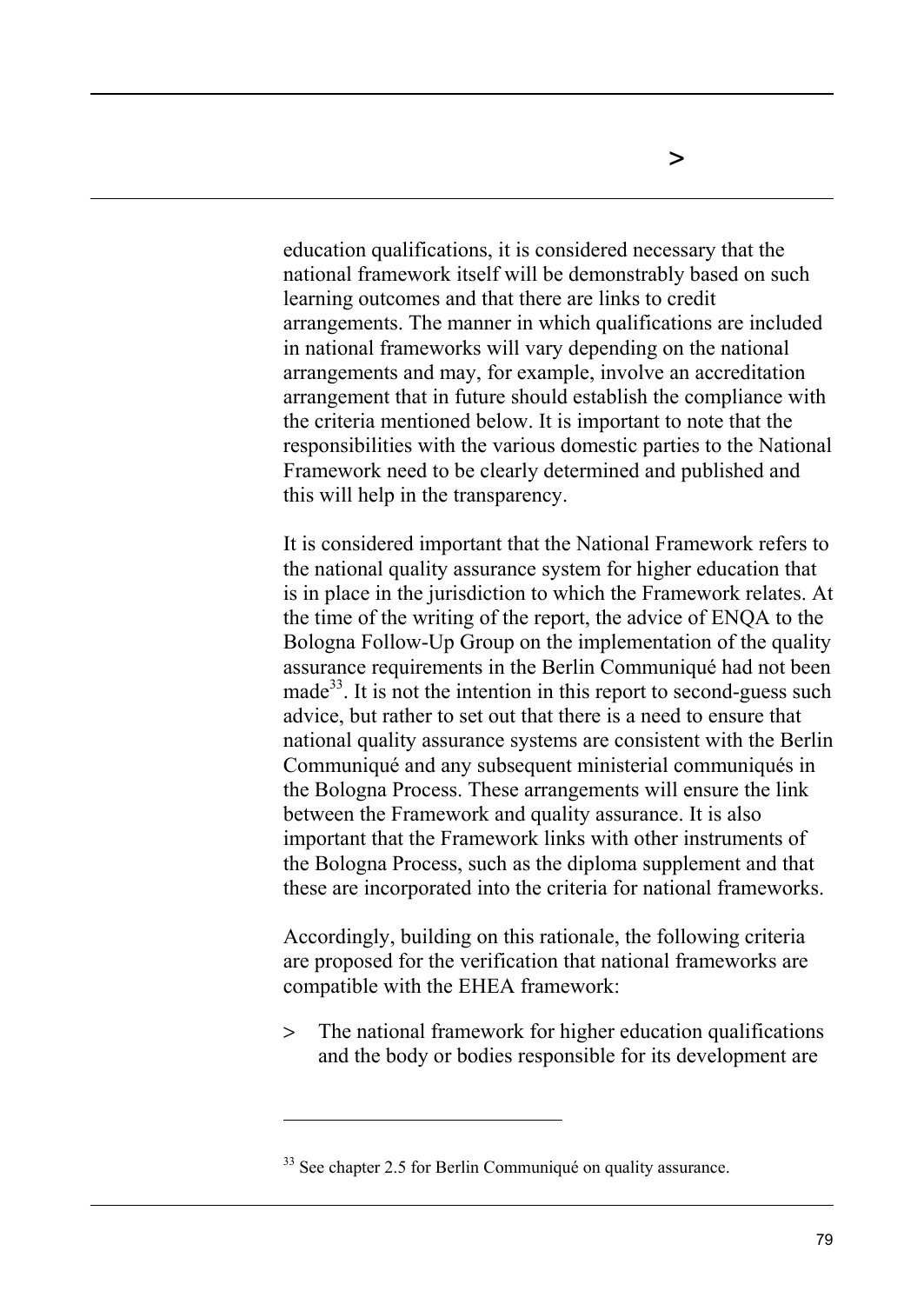designated by the national ministry with responsibility for higher education

- > There is a clear and demonstrable link between the qualifications in the national framework and the cycle qualification descriptors of the European framework
- > The national framework and its qualifications are demonstrably based on learning outcomes and the qualifications are linked to ECTS or ECTS compatible credits
- > The procedures for inclusion of qualifications in the national framework are transparent
- > The national quality assurance system for higher education refer to the national framework of qualifications and are consistent with the Berlin Communiqué and any subsequent communiqués agreed by ministers in the Bologna Process
- > The national framework, and any alignment with the European framework, is referenced in all Diploma Supplements
- > The responsibilities of the domestic parties to the national framework are clearly determined and published

It is considered that there is no necessity for the creation of a new trans-national agency to validate and certify the fulfilment of the compatibility of criteria listed above. Furthermore, from the consultation undertaken by the working group, there is no desire that any such arrangement be put in place. Indeed, the general view is that there should be as little additional administrative burden as possible on existing resources and networks should be used where possible, rather than to deploy new ones.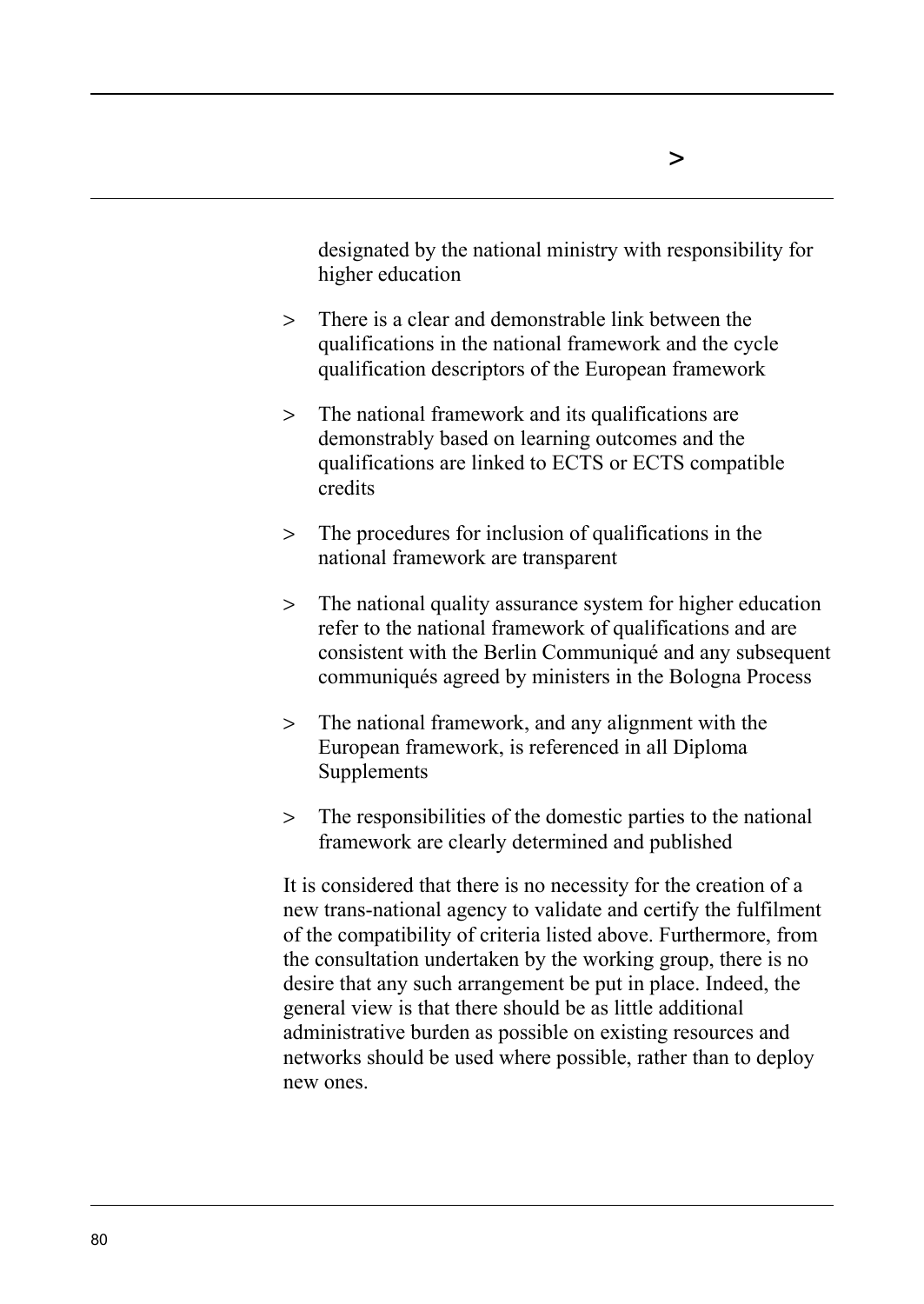It is important to consider the process by which each country will certify the compatibility of its own framework with the overarching framework. Furthermore, it is considered that the manner in which each country does this should be published. Accordingly, it is proposed that procedures of such compatibility will apply for self-certification by each country. A number of elements are proposed for such a self-certification of compatibility procedures.

A primary procedure, which is proposed is that the competent national body or bodies shall oversee the self-certification process. This parallels the recommendation that a criterion be established that national ministries will identify the body or bodies responsible for the development of a National Framework. It is also important that all national quality assurance agencies in the jurisdiction to which the Framework relates which are recognised through the Bologna Process will be involved in the self-certification of compatibility process. While the precise outcome of the ENQA work has yet to be determined, it is envisaged that a peer-review process will be put in place, which will identify national quality assurance bodies and that it is necessary that all such national bodies in any jurisdiction be involved in the self-certification process. A further key element is that the self-certification process should not only be a national one and should involve international experts.

It is also important that the evidence supporting the selfcertification process should identify each of the criteria proposed and that this should all be published. Where needed, translations of this evidence into English should be provided. It is through the publication of the evidence that greater trust can grow among countries about the developments. It is envisaged that the evidence will involve addressing each of the criteria in turn and will involve the inclusion of the formal record of the decisions and arrangements that are put in place in relation to the Framework. It is important that this will not result in a single short letter from a ministry signing off that all of the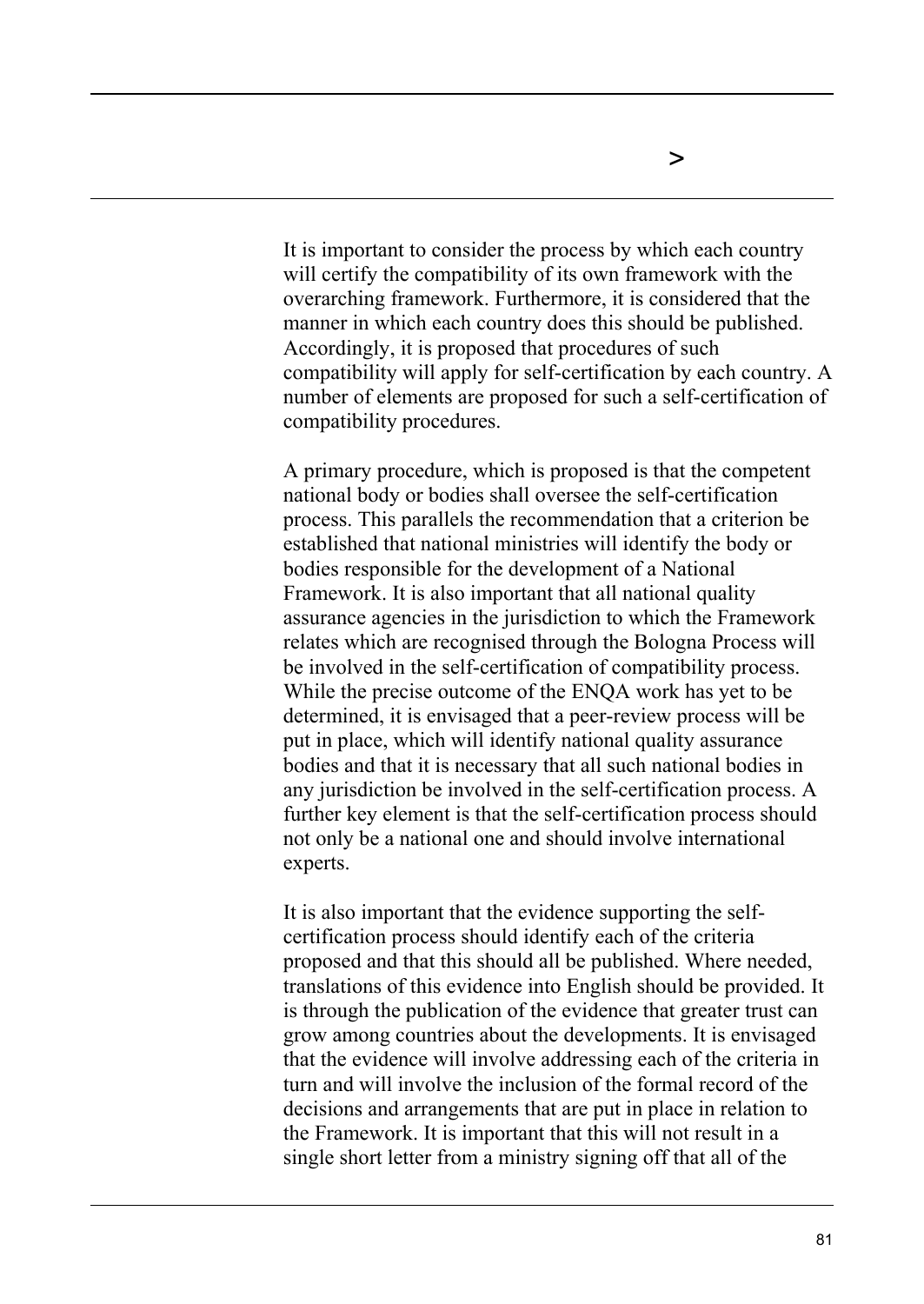arrangements be put in place. Rather, a much more detailed procedure is envisaged which will address each of the elements and give specific evidence in turn, for example, including templates for diploma supplements which reference the national framework and the alignment with the European Framework.

A further key element is that it is proposed that the ENIC and NARIC networks will maintain a public listing of states that have confirmed that they have completed the self-certification process. Also, paralleling the criteria for the verification that national frameworks are compatible with the EHEA framework, it is proposed that the completion of the self-certification process should be noted on diploma supplements by showing the link between the National Framework and the European Framework.

Accordingly, building on this rationale, the following procedures are proposed for self-certification of compatibility:

- > The competent national body/bodies shall self-certify the compatibility of the national framework with the European framework
- > The self-certification process shall include the stated agreement of the quality assurance bodies in the country in question recognised through the Bologna Process
- > The self-certification process shall involve international experts
- > The self-certification and the evidence supporting it shall be published and shall address separately each of the criteria set out
- > The ENIC and NARIC networks shall maintain a public listing of States that have confirmed that they have completed the self-certification process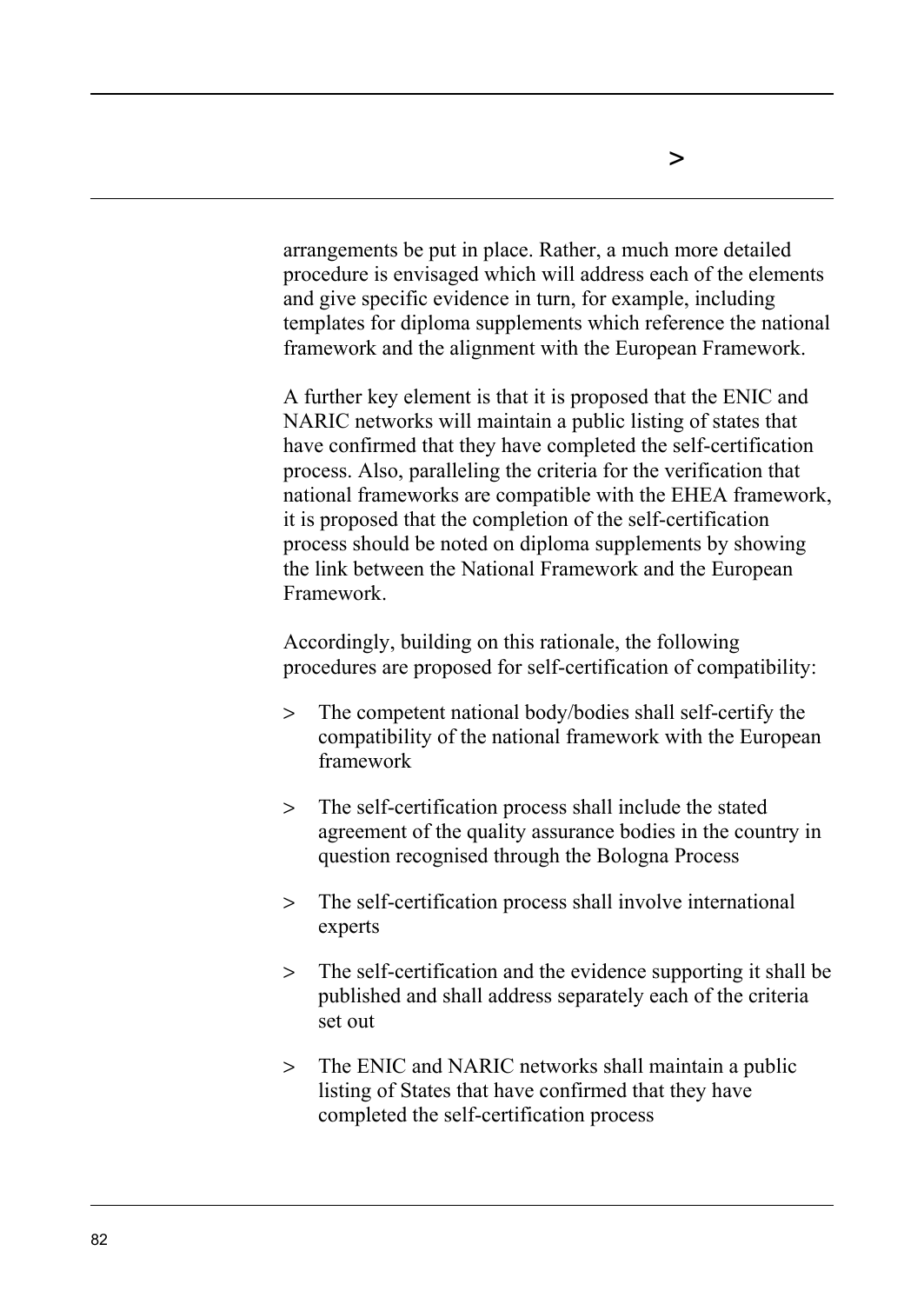> The completion of the self-certification process shall be noted on Diploma Supplements issued subsequently by showing the link between the national framework and the European framework.

Only following the self-certification process should any link be made between section 8 of the Diploma Supplement "information on the higher education systems" and the overarching framework for qualifications of the EHEA.

The framework of qualifications has been identified as a key tool for the realisation of the European Higher Education Area. Therefore it is recommended that all signatories will complete the self-certification process by 2010 and that ministers recommend this in their Bergen communiqué.

# **4.4 National frameworks of qualifications and recognition and transparency instruments**

National frameworks of qualifications obviously interface with the existing array of European instruments, which include legal instruments but which also serve the purpose of increasing transparency, in particular:

- > the Council of Europe / UNESCO Recognition Convention and its subsidiary texts
- > EU Directives

as well as transparency instruments such as the Diploma Supplement, ECTS, Europass, the ENIC and NARIC networks, and national recognition centres.

These tools differ in nature, application and impact but all share a common aim to promote good practice and improve the national and international recognition and understanding of study components, qualifications, higher education institutions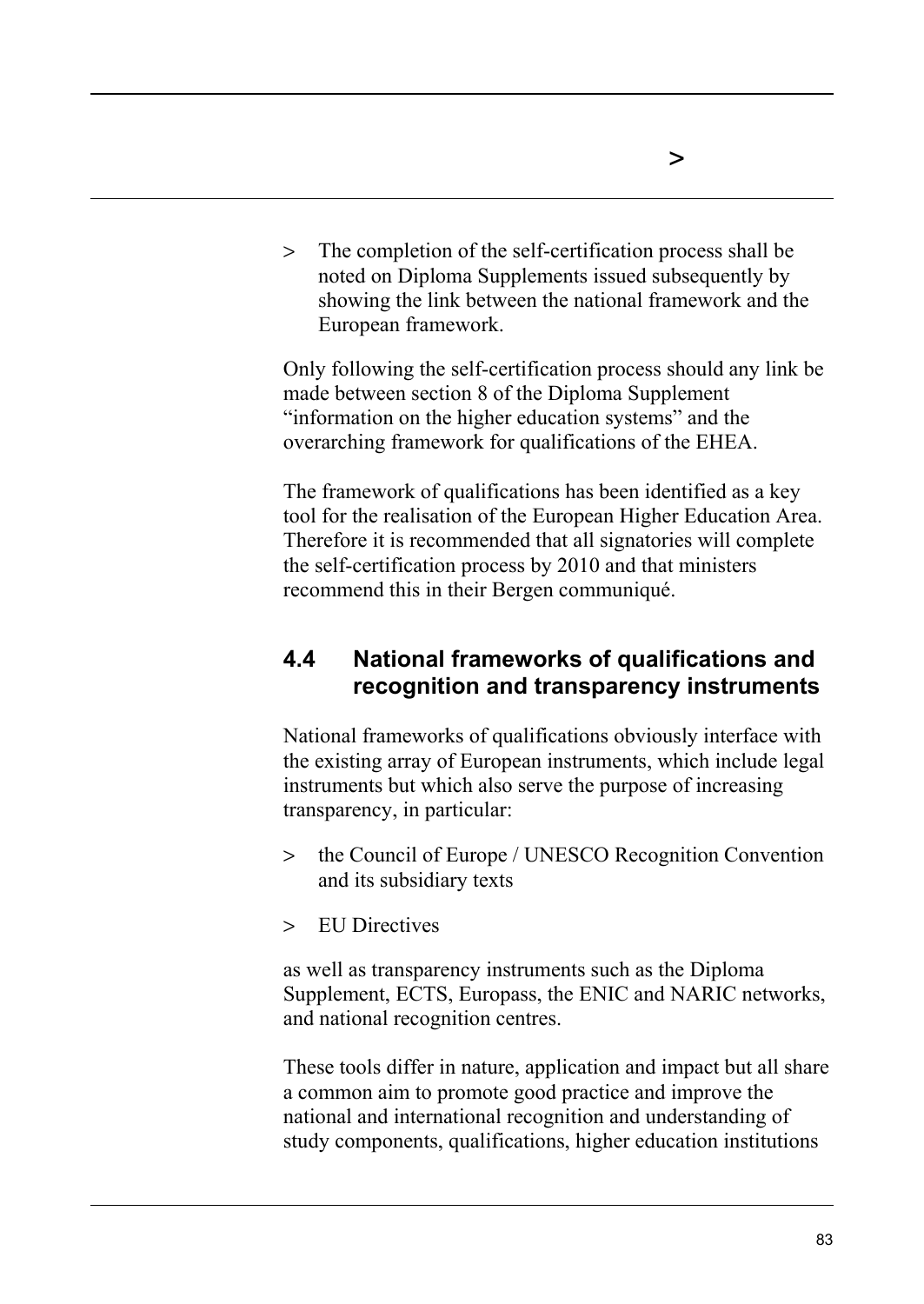and education systems. They are designed to advance transparency and improve the mobility of qualified citizens.

The interaction between transparency instruments and national frameworks of qualifications is complex. They are all designed directly and indirectly to help learners and holders of qualifications as well as all relevant stakeholders including employers, credential advisers, academics, civil servants, etc. The Bologna process has strongly supported the implementation and development of these instruments and it is useful to explore how they impact on new national frameworks of qualifications and the European framework of qualifications, and how they relate to the individual.

In any national system the individual learner (as well as employers, parents, prospective students, etc.) need to know, understand and judge the nature, achievements and attributes represented by different qualifications (and higher education institutions). The individual needs to make informed choices and feel confident that there is worth, value and subsequent recognition in what they study. In addition, detailed information is needed to assist the learner in identifying potential progression routes that they might utilise as they progress through a series of qualifications. In this way national frameworks of qualifications support learners by clarifying the learning opportunities available to them. Furthermore, once a qualification has been obtained the learner is aided, by reference to the frameworks, when they seek fair local, national or international recognition of their achievements.

The various transparency instruments play an important role as they interact with both national and the European Framework of Qualifications. The main role of transparency instruments is that they help:

> record and transmit detailed information about the individual's achievements (e.g. Diploma Supplement, Certificate Supplement);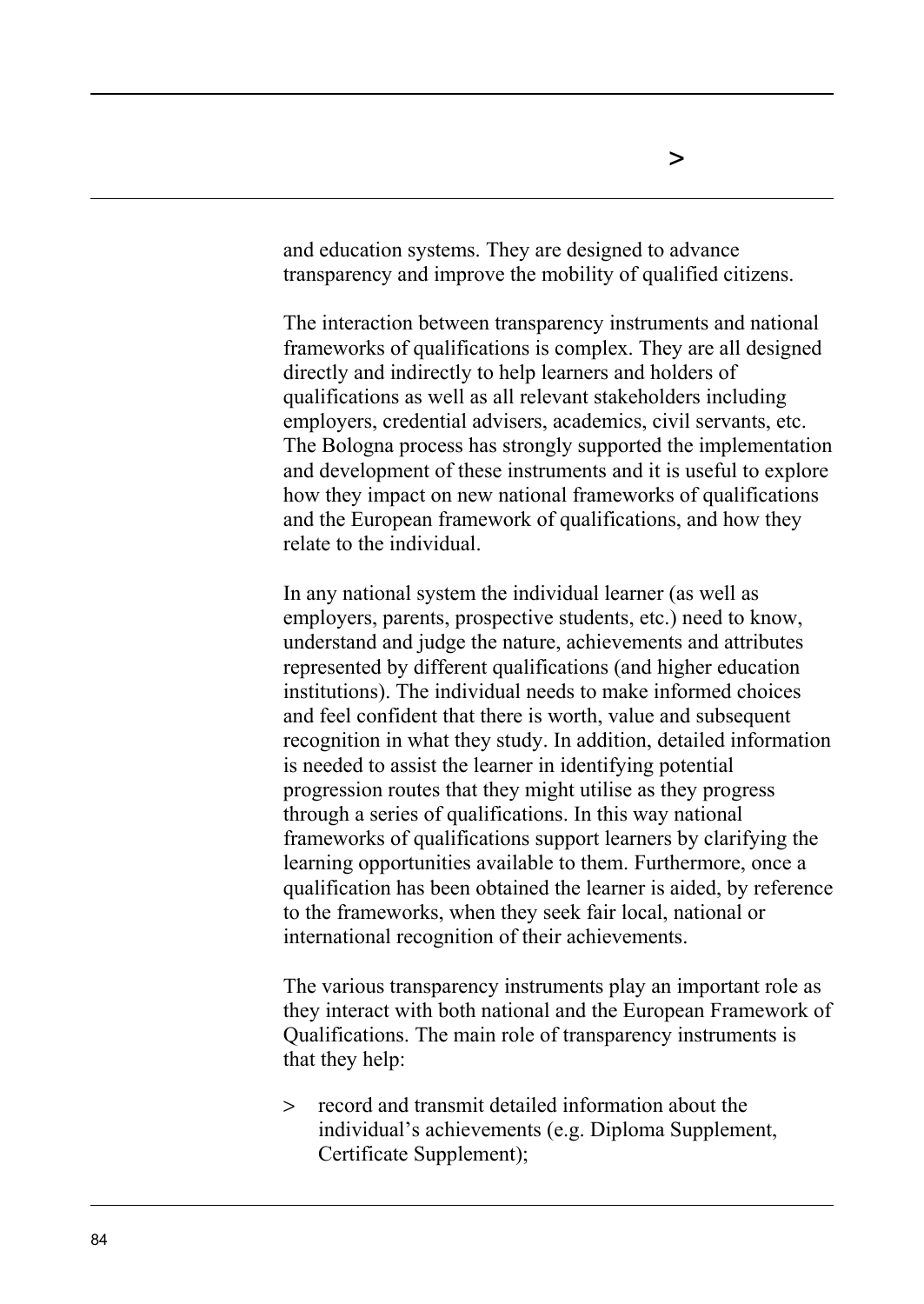- > interpret and explain the place and role of qualifications (e.g. NARICs, ENICs);
- > provide good practice to credential advisors and evaluators (e.g. Lisbon Recognition Convention);
- > identify where information and recognition advice can be obtained as well as act as a main source of information (e.g. NARICs, ENICs);
- > improve curriculum comparability in valuing, describing and comparing learning achievement by employing credits as a quantified means of expressing learning equivalence (e.g. ECTS);
- > aid the recognition and recording of learning wherever it takes place (e.g. Mobilipass).

In fulfilling such roles these tools often serve to empower the learner. They also have an important mediating role between the learner and often complex, and sometimes non user-friendly education systems.

New-style national frameworks of qualifications will strengthen existing transparency instruments by simplifying what they have to transmit. The value of Diploma Supplements will be reinforced, as they will be able to locate qualifications against precise national and European frameworks of qualifications. They will also be strengthened when they can refer to nationally and internationally understood learning outcomes, levels and qualifications descriptors. In this context the part of the Diploma Supplement describing the national education system is particularly important; it should describe the national or other relevant system in terms of its qualifications framework. Similarly, the ECTS Information Packages will become more transparent as modules, units and programmes of study are expressed in terms of outcomes.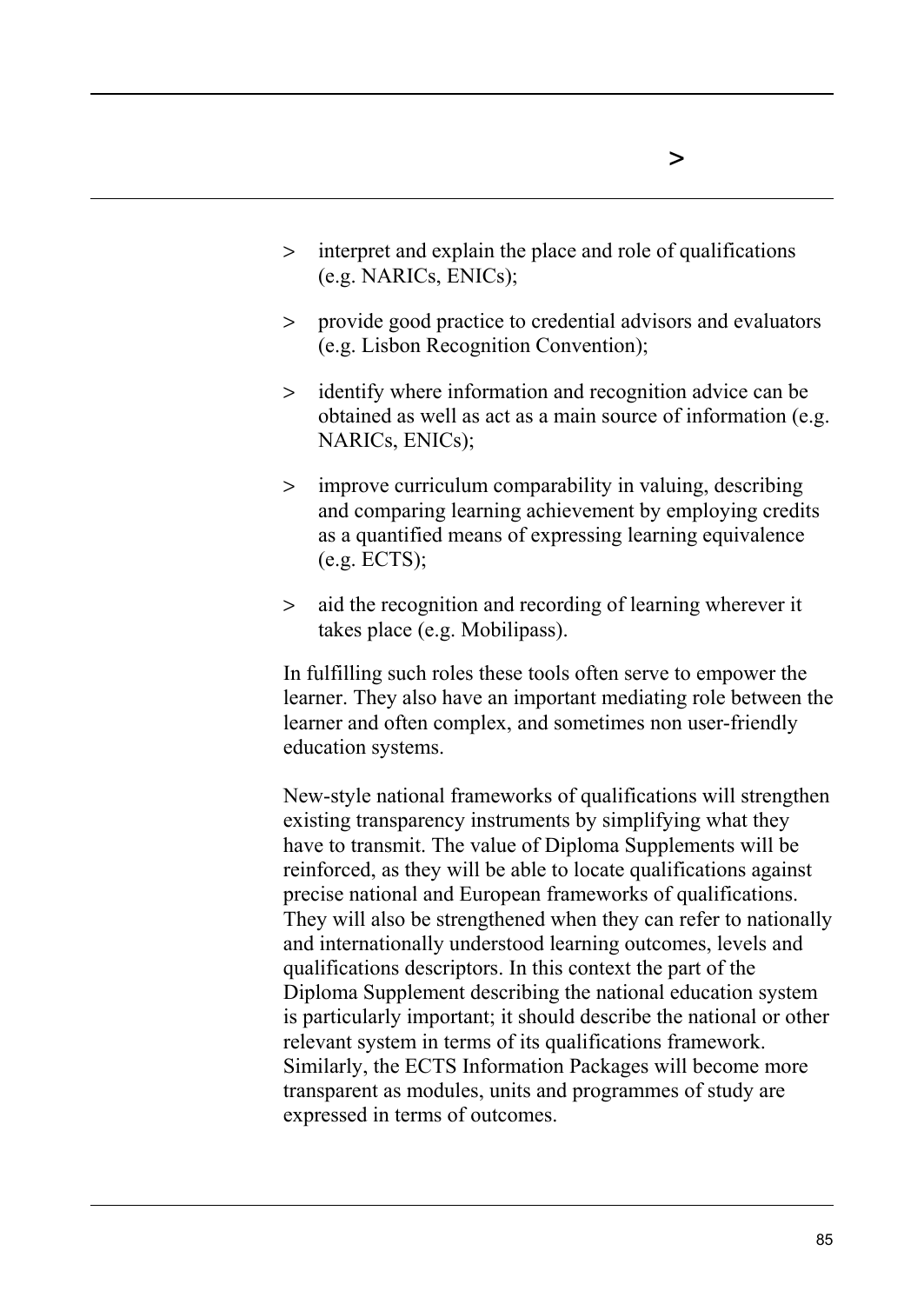The Diploma Supplement already requests issuing bodies to place the qualifications covered by the Diploma Supplement within the context of the 'the national higher education system' (section 8 of the Supplement). This information is designed to help guide credential evaluators. Obviously the creation of national frameworks of qualifications will provide a further context within which to place any qualification. Furthermore, following the self-certification process it is sensible that the national framework is directly cross referenced to the framework of qualifications for the EHEA – in particular to the Bologna cycles. The inclusion of such information can serve as evidence that the self-certification process has taken place. This is one concrete example of the way a transparency instrument can benefit from qualifications frameworks.

The use of a common language and approach to express frameworks of qualifications will improve mobility, transparency and recognition. Existing transparency tools, as well as qualifications frameworks, benefit from this mutually reinforcing process. This was recognised by the Riga recognition seminar 3-4th December 2004, 'Improving the recognition system of degrees and study credit points in the European Higher Education Area'34. This seminar explored a number of strong links between recognition, transparency and qualifications frameworks. The international recognition of qualifications builds on transparency. Frameworks, which provide a common understanding of the outcomes represented by a qualification rather than a mere assertion of comparability, will greatly enhance the usefulness of qualifications across the European Higher Education Area.

The international mobility of learners depends on the recognition of their prior learning and qualifications gained.

>

 $\overline{a}$ 

The full conference report and recommendation of the Riga seminar can be obtained from: http://www.bologna-bergen2005.no/ .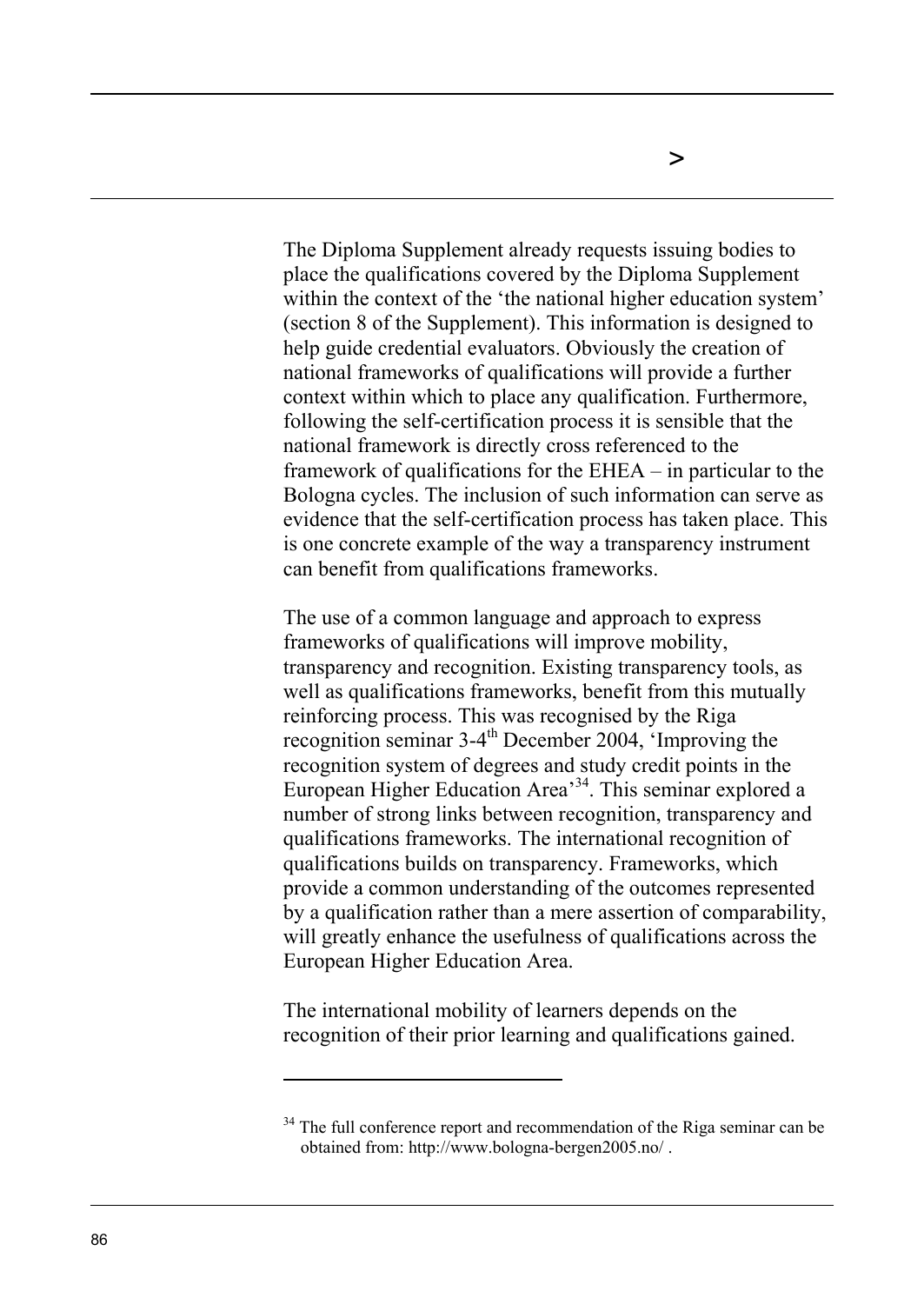Learners moving between qualifications or cycles require recognition in order to access more advanced programmes. Students moving within their studies, and their advisors can benefit from the clarity that may be provided through the specification of the level and nature of the study programmes. Learners can have greater confidence that the outcomes of study abroad will contribute to the qualification sought in their home country. A framework will be of particular help in supporting the development and recognition of joint degrees from more than one country. Improved international recognition has benefits for employment, access to further qualifications, exemptions from parts of study, access to continuing education, etc.

It is clear that qualifications frameworks are likely to have a large impact on existing recognition tools and practices. The potential benefits to recognition from qualifications frameworks can be summarised as follows. Qualifications frameworks:

- > improve the transparency of qualifications, make credential evaluation easier (for higher education institutions and other stakeholders) and judgements more accurate;
- > act as a common language/methodological approach that internationally can improve recognition and understanding between educational systems;
- > facilitate the recognition of prior experiential learning and lifelong learning between states;
- > simplify our understanding and improve the expression of the curriculum between countries through the use of common reference points;
- > facilitate the application of the 1997 Council of Europe/UNESCO Lisbon 'Convention on the Recognition of Qualifications Concerning Higher Education'.
- > ease the pressure of work on the ENIC-NARIC network;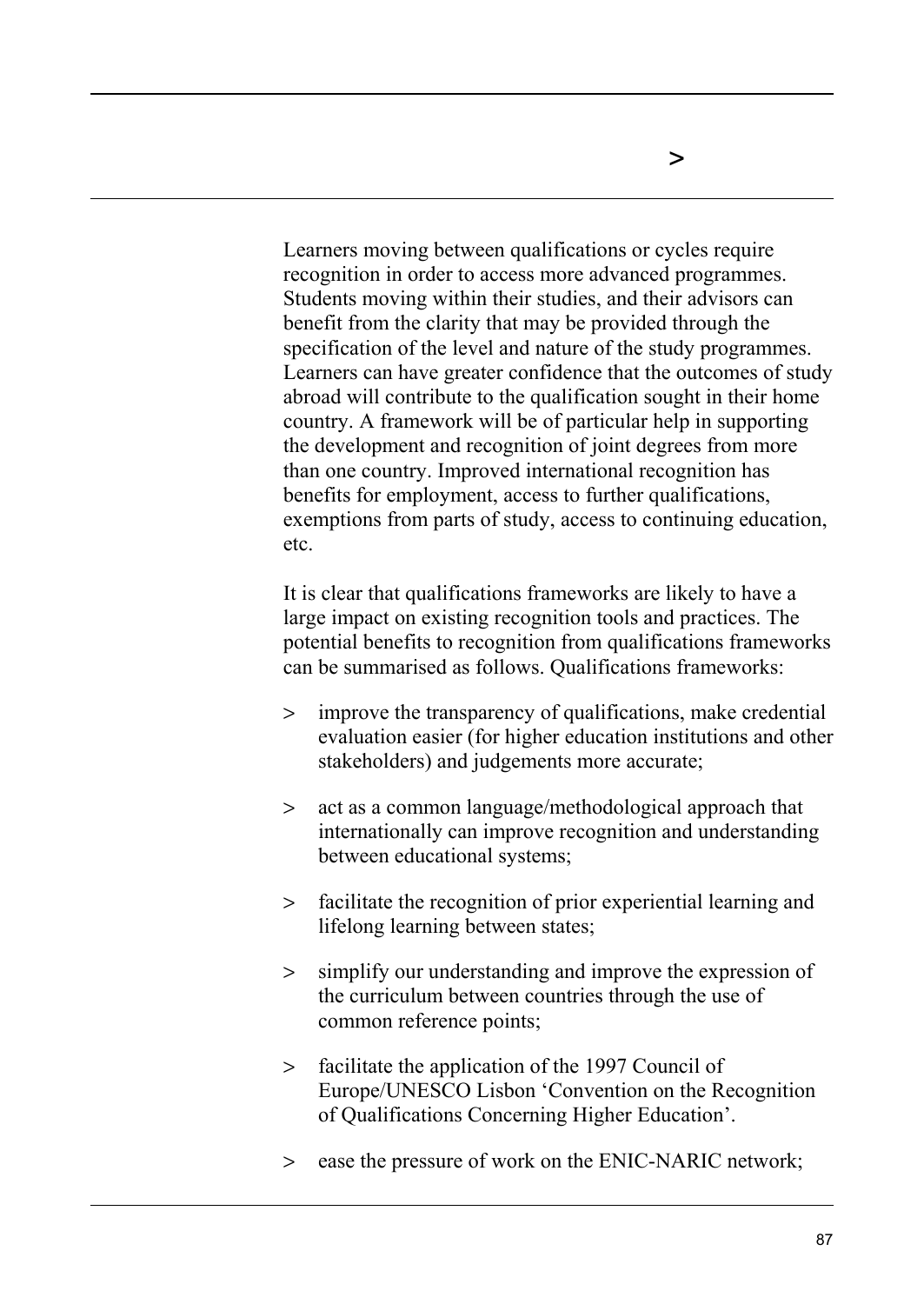- > make European Credit Transfer and Accumulation System (ECTS) based on learning outcomes and levels more effective;
- > allow higher education institutions and credential evaluators to move away from measurement indicators that focus on formal procedures (admissions criteria, length of studies, qualification titles, years/hours of study undertaken) to focus on the results of learning.

# **4.5 Conclusions and recommendations**

Criteria for verifying the compatibility of national frameworks with the overarching framework for qualifications of the European higher Education Area are recommended. A set of procedures for the transparent self-certification of compatibility by member states is recommended. It is proposed that all signatories will have completed this self-certification by 2010, the target date for the establishment of the European Higher Education Area.

#### **Recommendations:**

*The following criteria are proposed for the verification that national frameworks are compatible with the EHEA framework:*

- > *The national framework for higher education qualifications and the body or bodies responsible for its development are designated by the national ministry with responsibility for higher education*
- > *There is a clear and demonstrable link between the qualifications in the national framework and the cycle qualification descriptors of the European framework*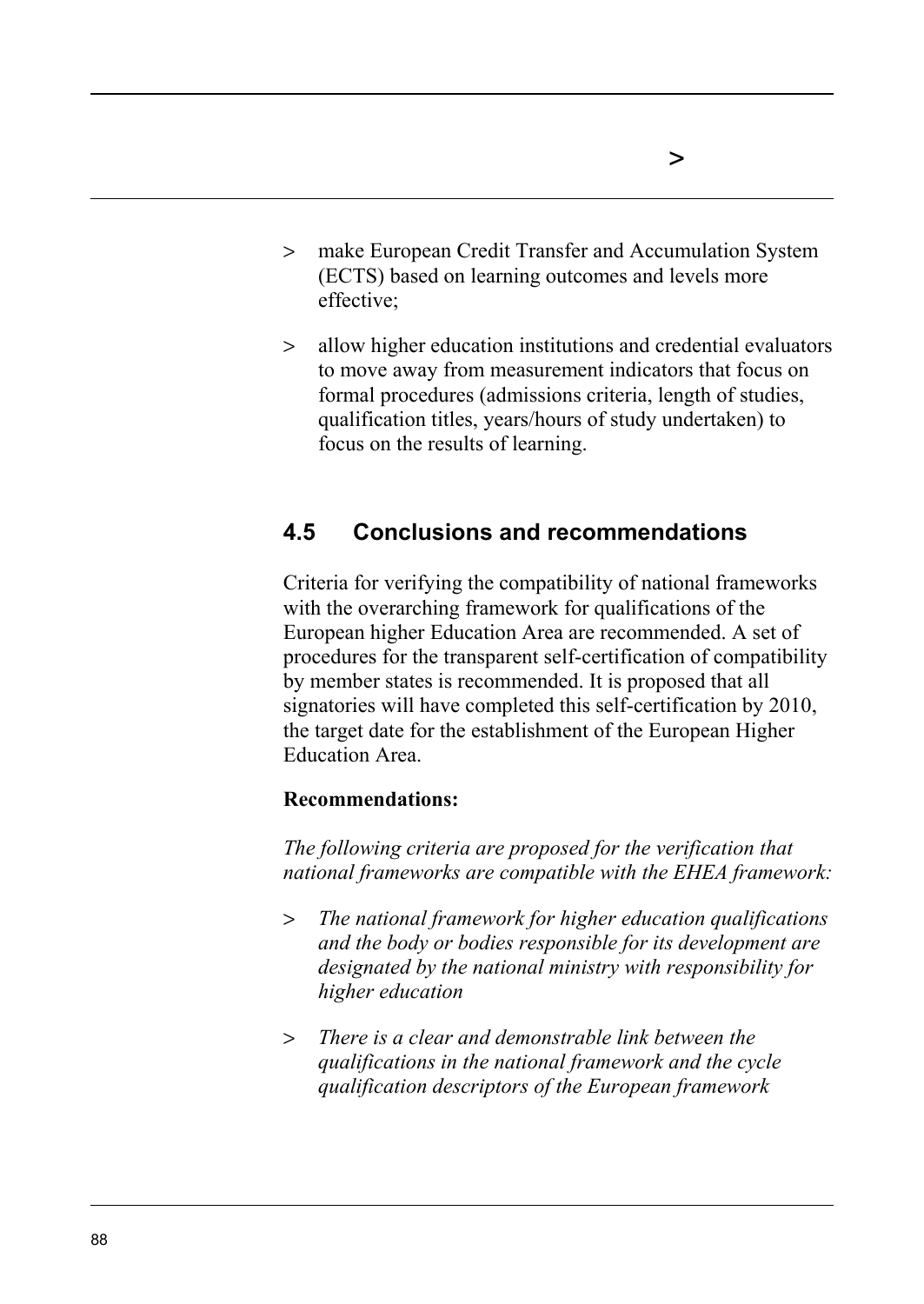- > *The national framework and its qualifications are demonstrably based on learning outcomes and the qualifications are linked to ECTS or ECTS compatible credits*
- > *The procedures for inclusion of qualifications in the national framework are transparent*
- > *The national quality assurance system for higher education refer to the national framework of qualifications and are consistent with the Berlin communiqué and any subsequent communiqués agreed by ministers in the Bologna Process*
- > *The national framework, and any alignment with the European framework, is referenced in all Diploma Supplements*
- > *The responsibilities of the domestic parties to the national framework are clearly determined and published*

*It is proposed that each country should certify the compatibility of its own framework with the overarching framework, and that details of this self-certification be published.* 

*The following procedures are proposed for self-certification of compatibility:* 

- > *The competent national body/bodies shall self-certify the compatibility of the national framework with the European framework*
- > *The self-certification process shall include the stated agreement of the quality assurance bodies of the country in question recognised through the Bologna process*
- > *The self-certification process shall involve international experts*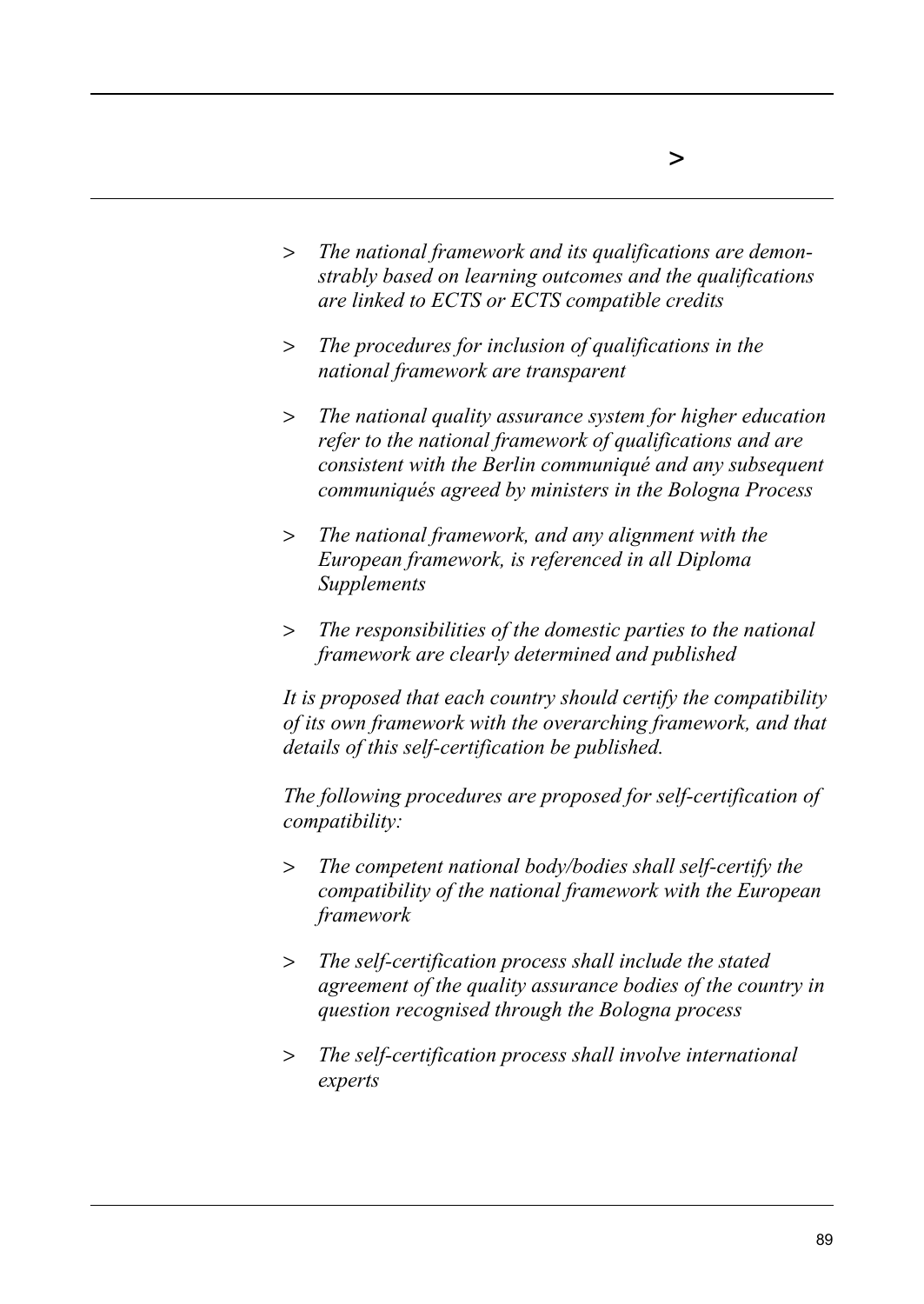> *The self-certification and the evidence supporting it shall be published and shall address separately each of the criteria set out* 

>

- > *The ENIC/NARIC network shall maintain a public listing of States that have completed the self-certification process*
- > *The completion of the self-certification process shall be noted on Diploma Supplements issued subsequently by showing the link between the national framework and the European framework.*

*The framework of qualifications has been identified as a key tool for the realisation of the European Higher Education Area. Therefore it is recommended that all signatories will complete the self-certification process by 2010.* 

*It is important that national frameworks be developed or revised to provide detail and clarity regarding the qualifications within national systems and how they correspond to the cycles described in the European framework.* 

*All qualifications should be subject to appropriate systems of quality assurance.* 

*The development and use of a shared and common language and approach is recommended for expressing frameworks of qualifications to improve mobility, transparency and recognition.*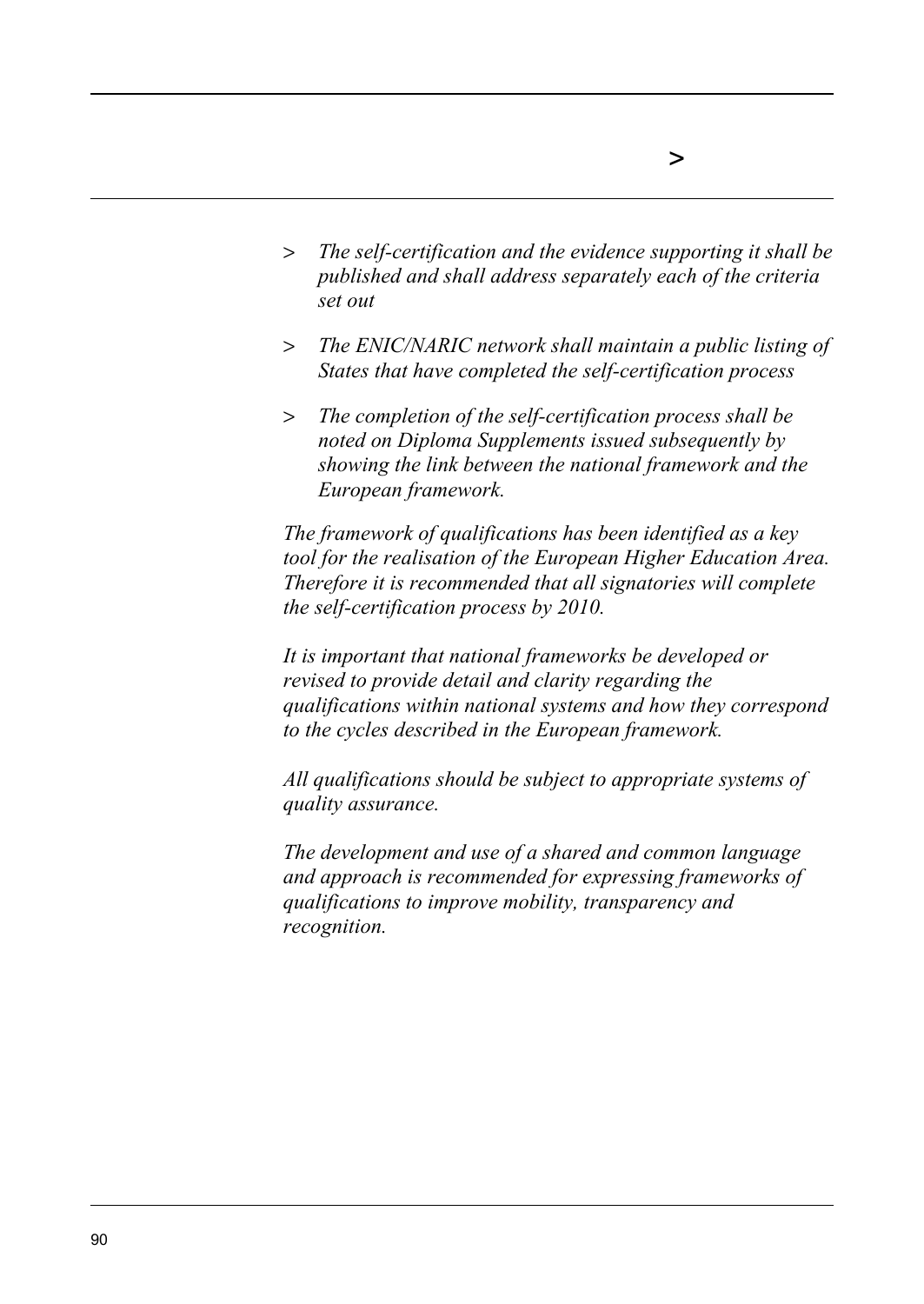### **5.1 Context – Lifelong Learning perspective**

Whilst lifelong learning was referenced in the Bologna Declaration, when Ministers met in Prague in 2001 they included a strong reference to lifelong learning in the communiqué that followed:

*Lifelong learning is an essential element of the European Higher Education Area. In the future Europe, built upon a knowledge-based society and economy, lifelong learning strategies are necessary to face the challenges of competitiveness and the use of new technologies and to improve social cohesion, equal opportunities and the quality of life.* 

At their subsequent meeting in Berlin (2003), the communiqué again stressed the relevance of lifelong learning:

*Ministers underline the important contribution of higher education in making lifelong learning a reality. They are taking steps to align their national policies to realise this goal and urge Higher Education Institutions and all concerned to enhance the possibilities for lifelong learning at higher education level including the recognition of prior learning. They emphasise that such action must be an integral part of higher education activity. Ministers furthermore call those working on qualifications frameworks for the European Higher Education Area to encompass the wide range of flexible learning paths, opportunities and techniques and to make appropriate use of the ECTS credits. They stress the need to improve opportunities for all citizens, in accordance with their aspirations and abilities, to follow the lifelong learning paths into and within higher education.* 

The concept of lifelong learning as set out in the two communiqués indicate the Ministers' view that lifelong learning is an inclusive way to define all learning activity and, within this, that higher education has a vital role. This understanding is very much in line with developing thinking within the European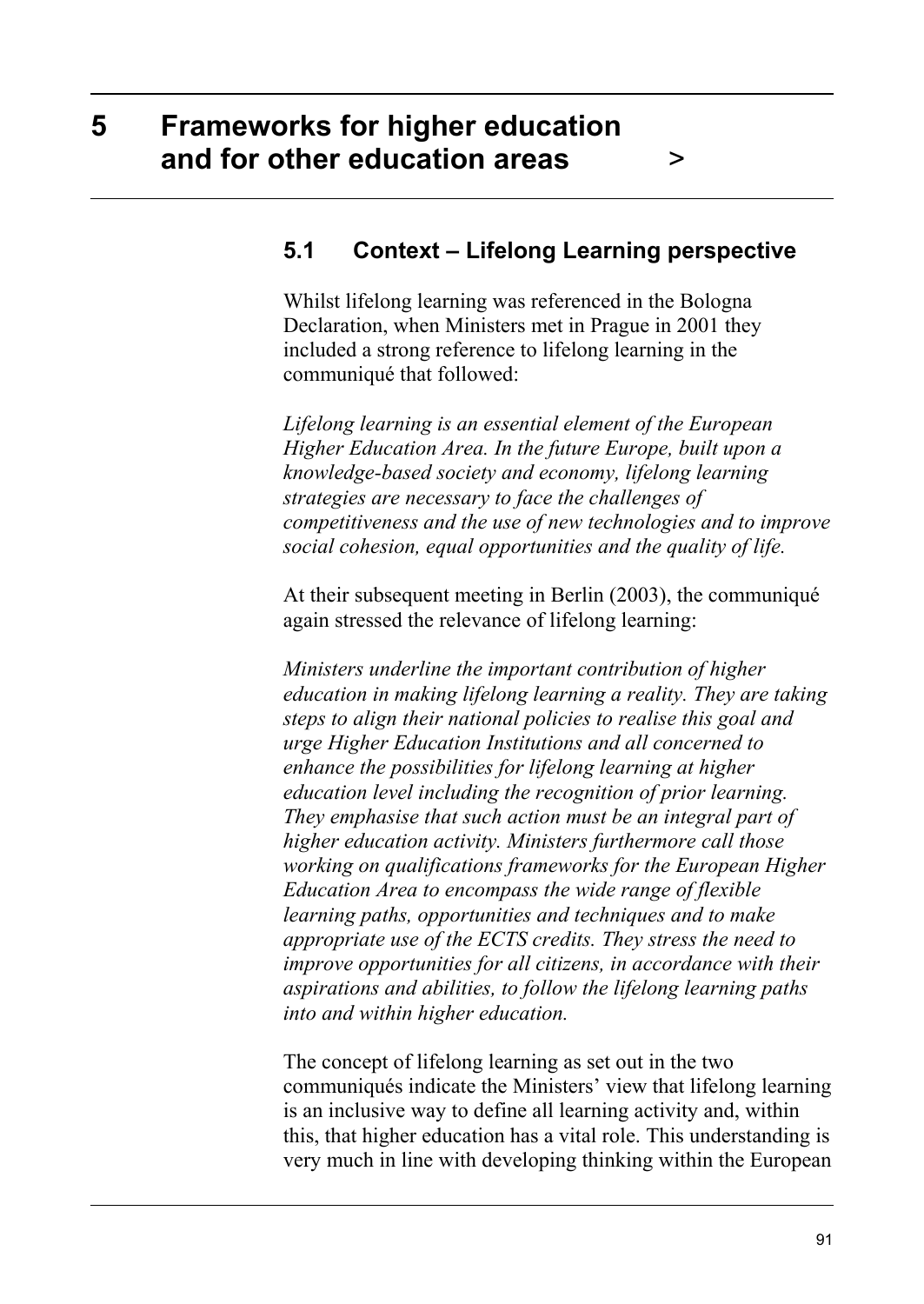Union. Whilst looking at European Union developments, it should be noted that 15 countries, which participate in the Bologna process are not members of the European Union. There are currently forty countries participating in the Bologna process, including the 25 member-states of the European Union. It is further noted that an additional five countries party to the European Cultural Convention have applied for accession to the Bologna Process, and that the Bergen Ministerial meeting will decide whether to accept these applications.

In the mid 1990s there was, within the European Union, a revival of the concept of a continuum of lifelong learning; first mooted in the 1970s, the EU designated 1996 as the European Year of Lifelong Learning. Despite separate legal bases for education and vocational training in the EU Treaty, distinctions between parts of the education and vocational education and training systems were, by this stage, becoming more blurred. There was greater integration between general and vocational curricula, and provision and increased "bridging" between education and vocational education and training pathways. In addition, there were emerging approaches to training and competences in economic sectors, for example in the information and communications technology.

The EU definition of lifelong learning covers learning from preschool age to post-retirement and includes formal, non-formal and informal learning. It encompasses all activities in life that improve knowledge, skills and competences, regardless of where and how they are acquired. The concept of lifelong learning places the focus on the individual learner rather than learning systems and institutions. This challenges the traditional boundaries within and between different levels of education and training. It also challenges the principles underlying the development, packaging, delivery and evaluation of knowledge and know-how, the nature of institutions, the teaching and learning processes and how learning is valued. The concept of qualifications is precisely that which links peoples' learning achievements with the recognition of these in a formal way for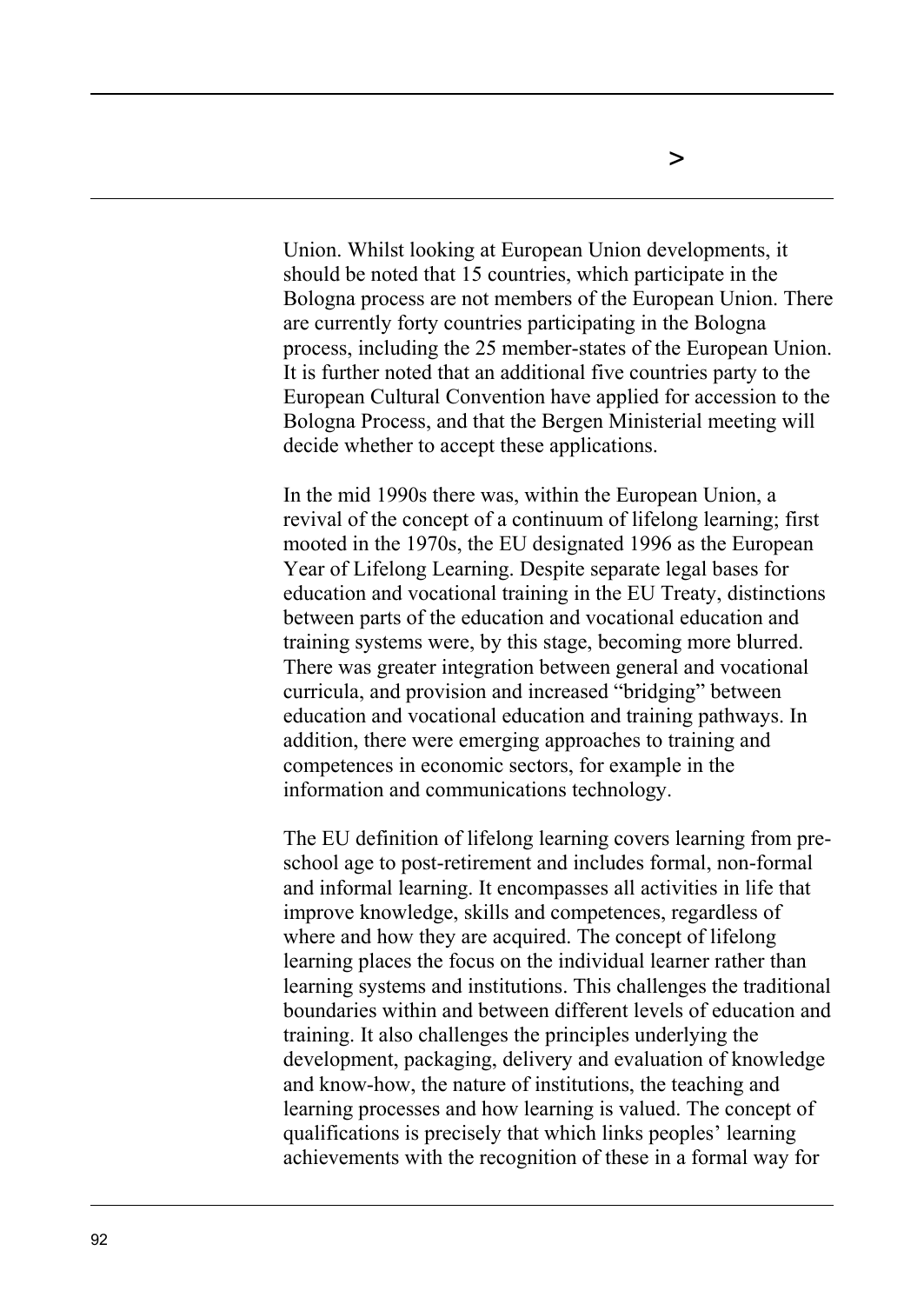society and all of its dimensions. This might mean that there is a need for some re-thinking of the nature of qualifications. While we must broaden our understanding of the range of qualifications and the variety of learning outcomes associated with these, it is important that there is a need for a sign-off on behalf of society that such learning outcomes have been attained and this is the value-added that having a qualification brings.

The focus on lifelong learning began to influence systemic reform processes, mainly due to its relevance to the changing profile and needs of learners. It also gave rise to the emergence of new sub-sectors at the interfaces between basic education and vocational education and training, and between higher education and vocational education and training. This was accompanied by a growing trend to recognise learning which had taken place in less formalised environments, creating new challenges concerned with how learning is assessed and validated and by whom. It also increased the need for improved learner support mechanisms, including the provision of information about learning opportunities, and guidance and counselling to assist learners to make suitable choices. In the late 1990s EU Member States recognised the necessity to develop and support the principles of lifelong learning and began the process of introducing the necessary reforms to help make it a reality.

This report has been drafted from a lifelong learning perspective. National Frameworks of Qualifications have a key role in encouraging lifelong learning within countries. Indeed, National Frameworks, and their related features such as the links to credit accumulation and transfer, moving towards a learning outcomes based approach and the recognition of nonformal and informal learning that is enabled by a real learning outcomes approach, all facilitate and encourage increased lifelong learning and international research shows that these are important elements of many countries approaches to encouraging lifelong learning. Bringing all of the frameworks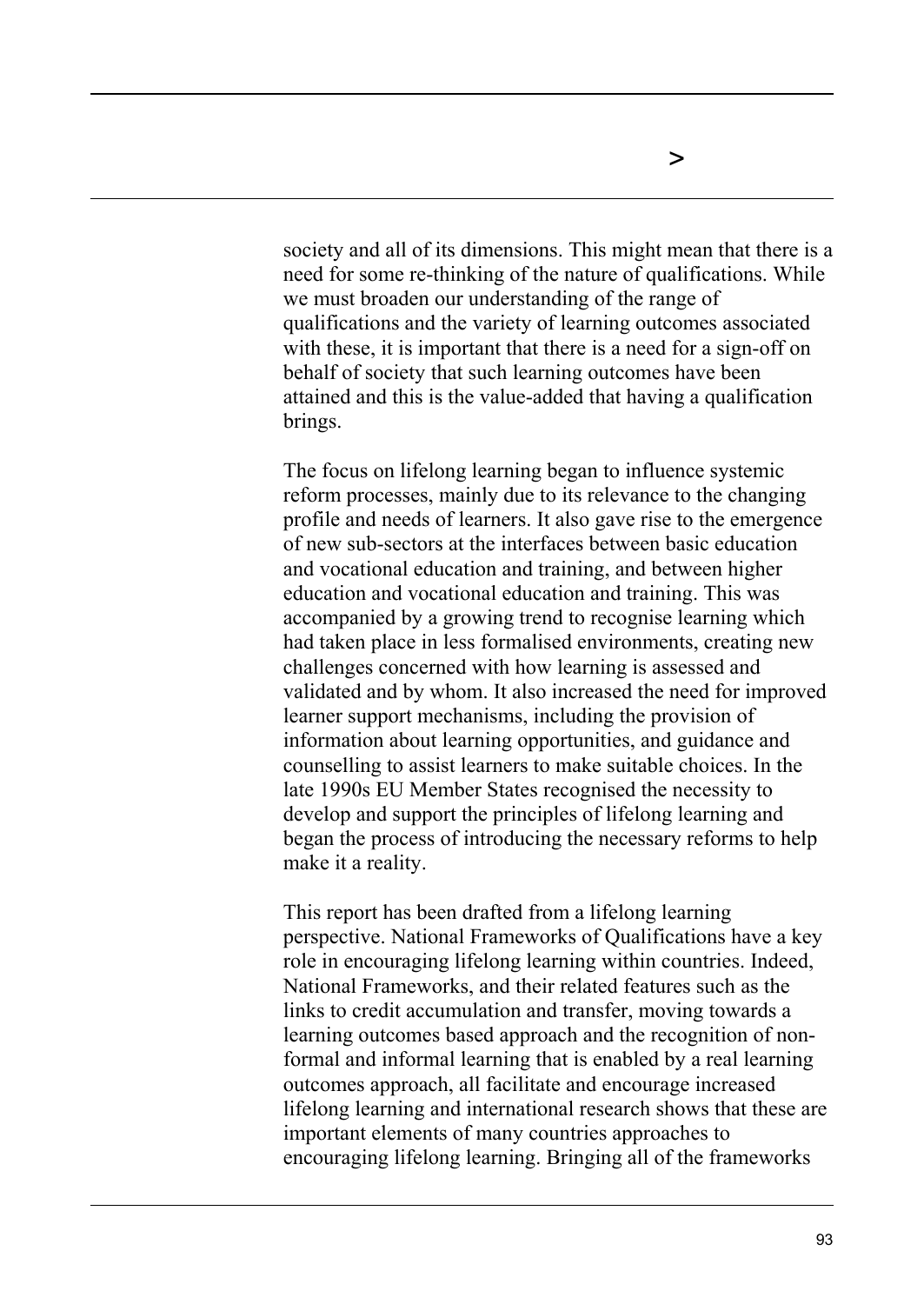together within the Framework for the EHEA, brings all of these developments together on a European basis and enables countries' qualifications systems to relate to each other.

#### **5.2 Initiatives inside "Education and training 2010" (the Lisbon Strategy)**

In the Lisbon conclusions of March 2000, the EU Heads of State and Governments set out the strategic goal that the European Union should, by 2010, have become the world's most competitive and dynamic knowledge-based economy, capable of sustainable economic growth with more and better jobs and greater social cohesion. Education and training are considered to be key factors in achieving this goal. In order to develop, sustain and benefit from this evolving economic and social order, and to become a world-class workforce, EU citizens needed to acquire and update, on an ongoing basis, the requisite knowledge, competences and skills. As part of its strategy the EU aims to make its education and training systems a world quality reference by 2010 and has undertaken a commitment to provide access to new and enhanced learning opportunities throughout life for all of its citizens.

Responding to the challenge set at Lisbon requires major efforts to strengthen co-operation on education and training policy. At the request of the Stockholm European Council in 2001, a set of future objectives for education and training systems was defined, and a work programme agreed, the fulfilment of which will constitute a large step towards the Lisbon goal. The Barcelona European Council in March 2002 underlined these ambitions by pointing out that education was one of the bases of the European "social model" and that Europe's education systems should become a "world quality reference" by 2010. An important part of the objectives process is the definition of indicators and benchmarks which can measure the progress of each country and of Europe as a whole towards the objectives set for 2010.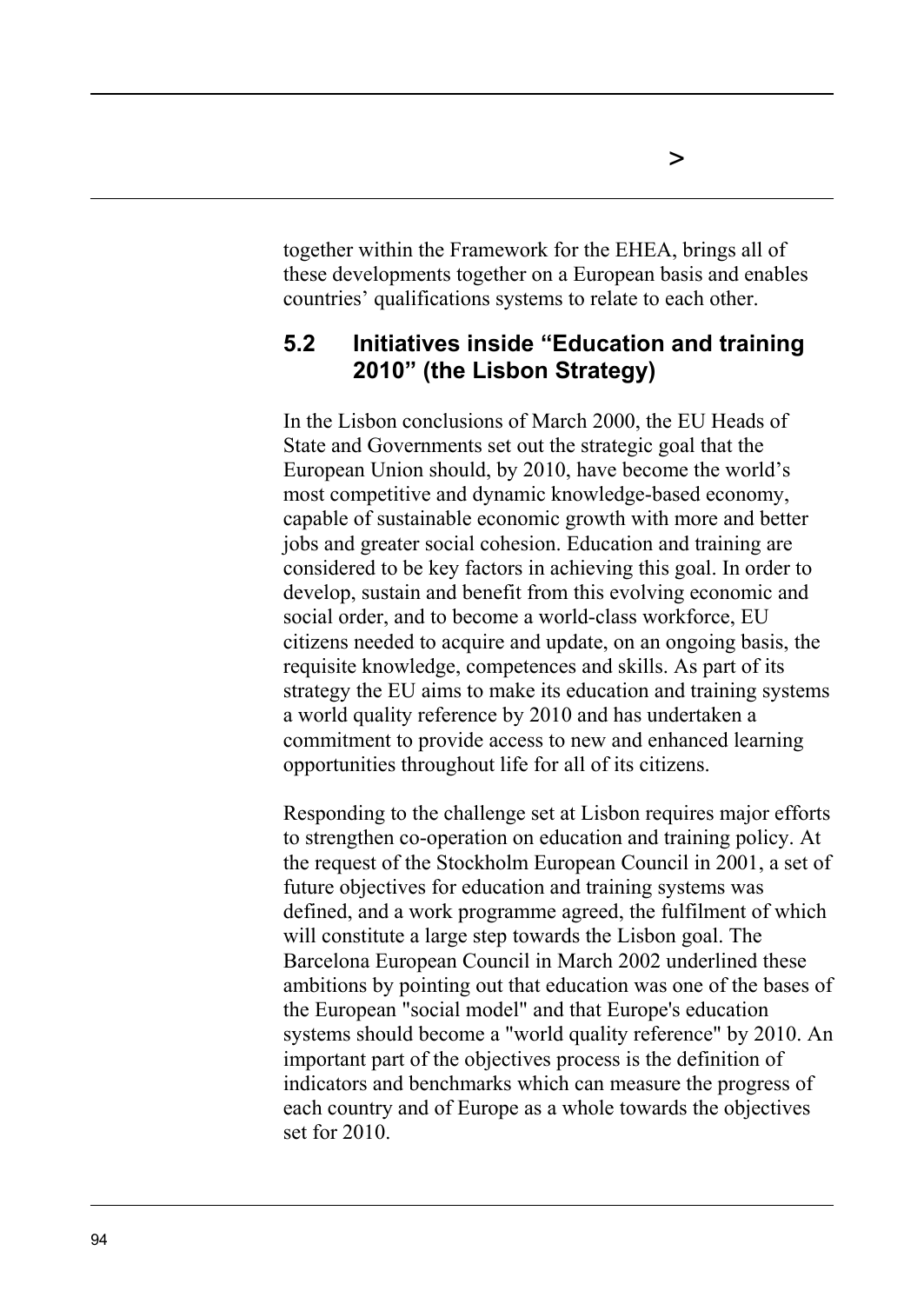The Council of EU Education Ministers and the European Commission agreed a Joint Interim Report on 26 February 2004; 'Education and Training 2010' reviewed progress in implementing the working programme on the future objectives and set out a number of priority areas for future work. The report called for the establishment of a European framework to stand as a common reference for the recognition of qualifications. The Report further indicated that, given the diversity across Europe in structures and organisation, it is the learning outcomes and competences acquired through the programmes or training periods that should be regarded as important reference levels for the description of qualifications. The report also indicated that a framework of this kind for Europe should naturally be based on national frameworks, which themselves must be coherent and cover higher education and vocational education and training.

While elements of the Bologna Process are broader than the Lisbon strategy, and the Bologna process involves many countries outside the European Union, there are many parallels between the two processes. Furthermore, the Lisbon Strategy has had regard to developments in the Bologna Process in its own development. The Lisbon goals of making European Union education and training systems a world quality reference by 2010 very much parallel the goals of the Bologna Process for all countries within the process by 2010. There has already been extensive reform within the Bologna process, notably quality assurance initiatives, transparency developments, developments in relation to the recognition of international awards, the setting up of National Frameworks of Qualifications and now the establishment of an overarching Framework of Qualifications. These will do much to enhance the European labour marked across all countries in the Bologna Process. In many ways, it could be argued that the Bologna process has been a major contribution to the implementation of the Lisbon agenda on a broader basis than just within the European Union.

>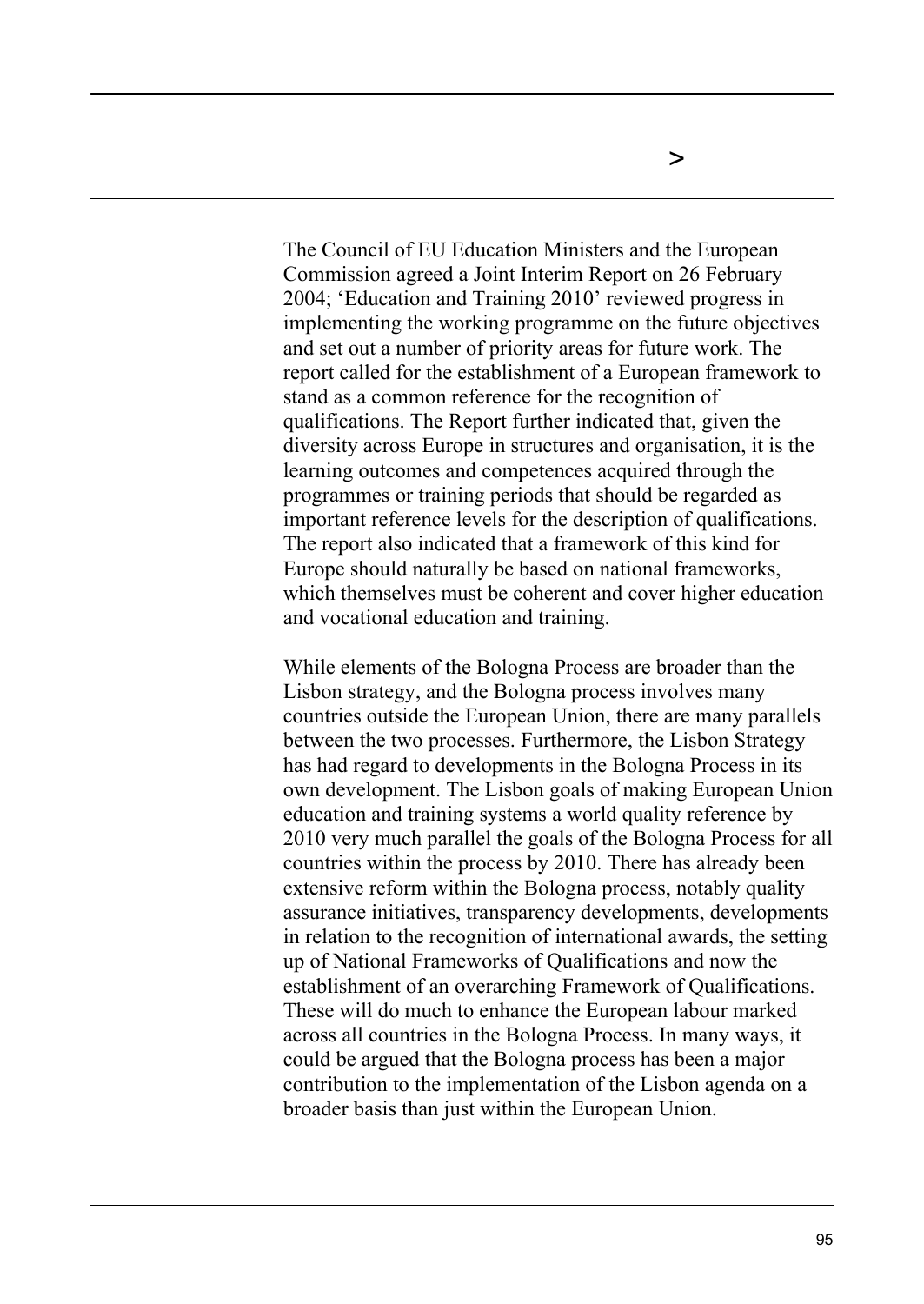#### **5.3 Initiatives inside the Copenhagen Process**

At the European Union political level, the Education Council adopted, on 12 November 2003, a Resolution on the promotion of enhanced European cooperation in vocational education and training. In addition, the Copenhagen Declaration was adopted at the informal ministerial meeting on 29-30 November 2003, taking up the same principles and priorities for enhanced cooperation as the Resolution. The Declaration commits the 31 countries and the Social Partners to giving priority to

*Investigating how transparency, comparability, transferability and recognition of competences and/or qualifications, between different countries and at different levels, could be promoted by developing reference levels, common principles for certification, and common measures, including a credit transfer system for vocational education and training* 

In addressing this priority, a technical working group on credit transfer in vocational education and training was set up in November 2002. The group was, inter alia, asked to make proposals on common reference levels for vocational education and training. The group has developed a number of important concepts in relation to the reference levels as follows:

- > a vertical dimension of eight levels each divided into three sub-levels. The sub-levels seem to be designed as an operational tool to allow for an assessment of the extent of compliance of an qualification with a reference level to support a pragmatic "best-fit" approach;
- > a horizontal dimension, which will be occupied by prototype descriptors of knowledge, skills and competences, linked to broad occupational profiles or work processes, which are in the process of being developed;
- > general descriptors in relation to existing qualifications structures.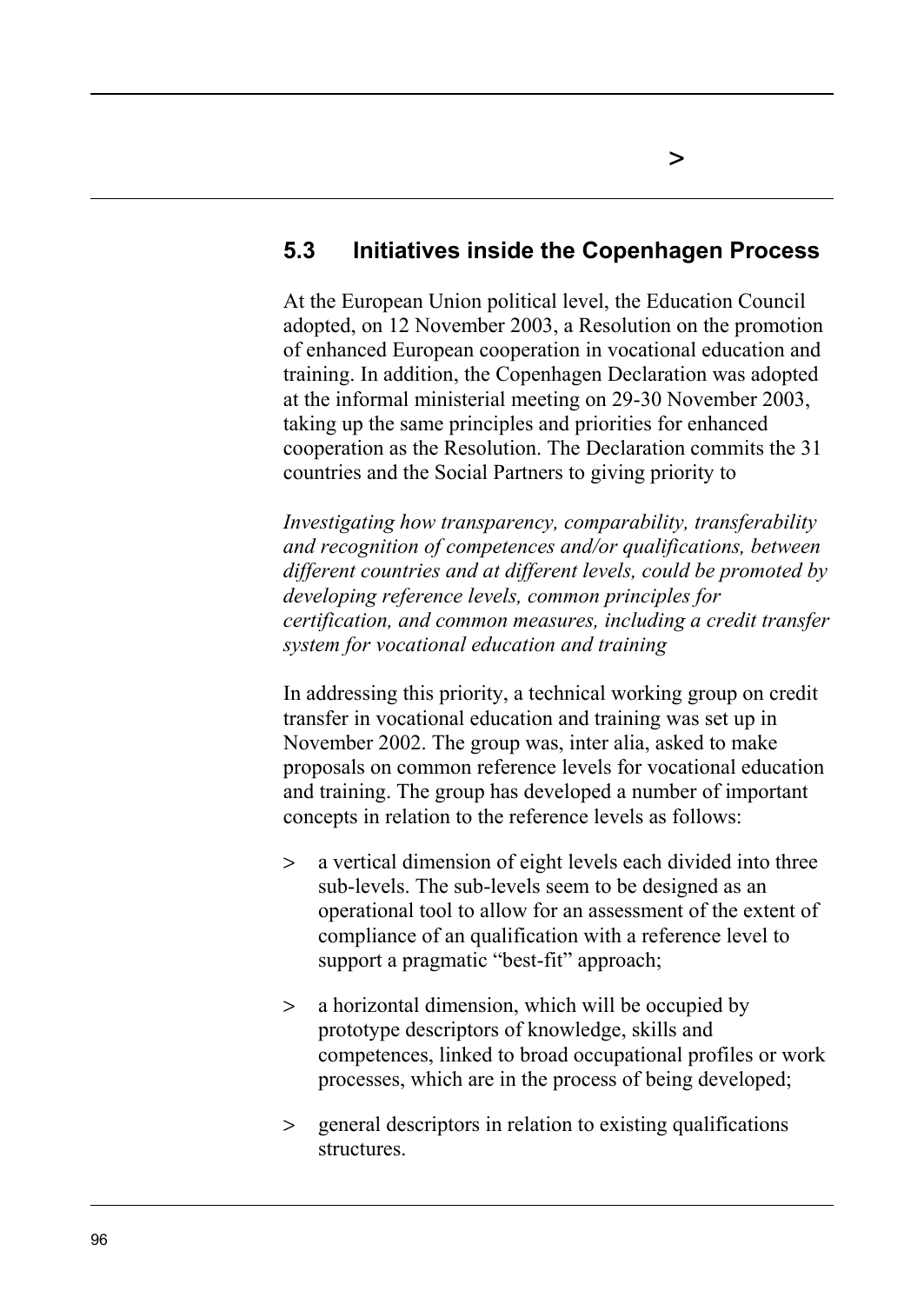It is of note that the reference levels incorporate a broad understanding of vocational education and training which includes many people's understanding of higher education qualifications, expressed from a vocational perspective.

A major stock taking review of the Copenhagen process took place in autumn 2004 and was completed before the Ministers of the states involved met in Maastricht in December 2004. The stocktaking report includes progress reports of national, vocational and education training systems towards Lisbon objectives, and covers innovations in teaching and learning and progress towards building competences for a European labour market. When meeting in Maastricht, the Ministers issued a communiqué that reviewed progress and indicated the areas to which priority should be given in the next two years. Among these, the Ministers agreed to give priority to the development of an open and flexible European Qualifications Framework, founded on transparency and mutual trust. Furthermore, the ministers agreed to prioritise the development and implementation of the European Credit Transfer System for Vocational Education and Training.

### **5.4 Towards a European Qualifications Framework for the EU**

The call of the Council and Commission, in its Joint Interim Report, 'Education and Training 2010', for the development of a European framework to stand as a common reference for the recognition of qualifications, is referenced above.

In addition, the Irish Presidency conference (March 2004) on "common themes in higher education and vocational education and training" recommended that a European Qualifications Framework be taken forward within the framework of the 'Education and Training 2010' work programme, with a view to linking together the common reference levels framework for vocational education and training and the Qualifications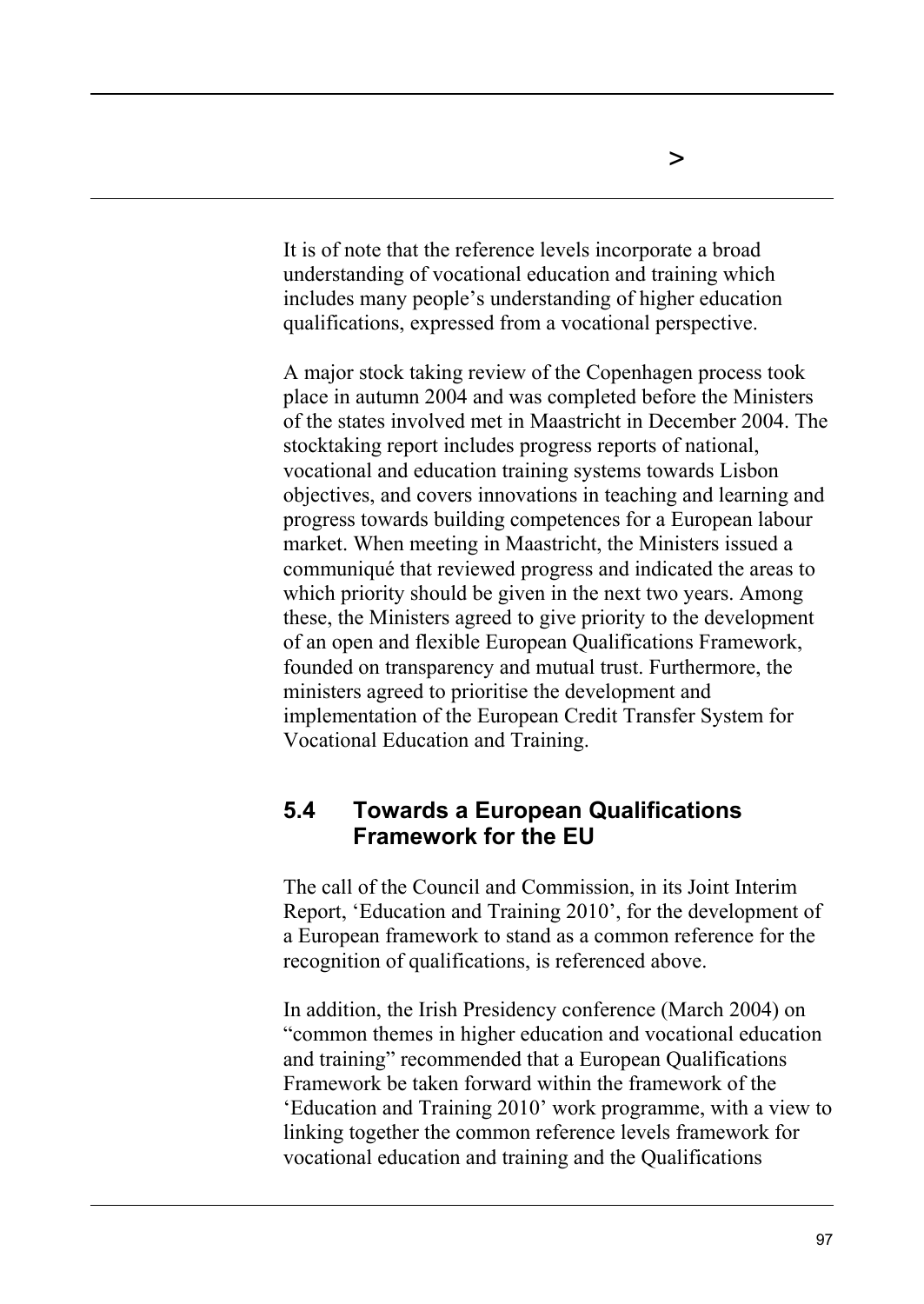Framework currently being developed for the European higher education area.

On the basis of the mandate in the Joint Interim Report, in November 2004 the European Commission established an expert group on a European Framework for Qualifications (EFQ) which is to build on the results of the Bologna process in higher education and the Copenhagen process in vocational education and training, and to take into account existing qualification and competence frameworks at national, European and international levels with a view to:

- > clarifying the conceptual basis for a EFQ;
- > assisting the Commission in the collection and analysis of information relevant to the development of a EFQ;
- > identifying the main components of a EFQ, and in particular address the functions and links between common reference levels, learning outcomes, guiding principles and supporting instruments;
- > supporting the Commission in formulating a draft proposal by mid-April 2005 for a EFQ, to be used as a basis for an extensive consultation of relevant stakeholders throughout Europe;
- > assisting the Commission in the planning and organising of a consultation process on a EFQ to be carried out in 2005.

The establishment of this expert group with a view to assisting the Commission in preparing a European Framework for Qualifications is seen as a very helpful development. It is anticipated that the broad and deep consensus represented in this report will be reflected in the approaches that are developed by the European Commission in its proposals for the European Framework for Qualifications. This report intends to make an important and valuable contribution to these developments, and should serve as a model for the European Commission's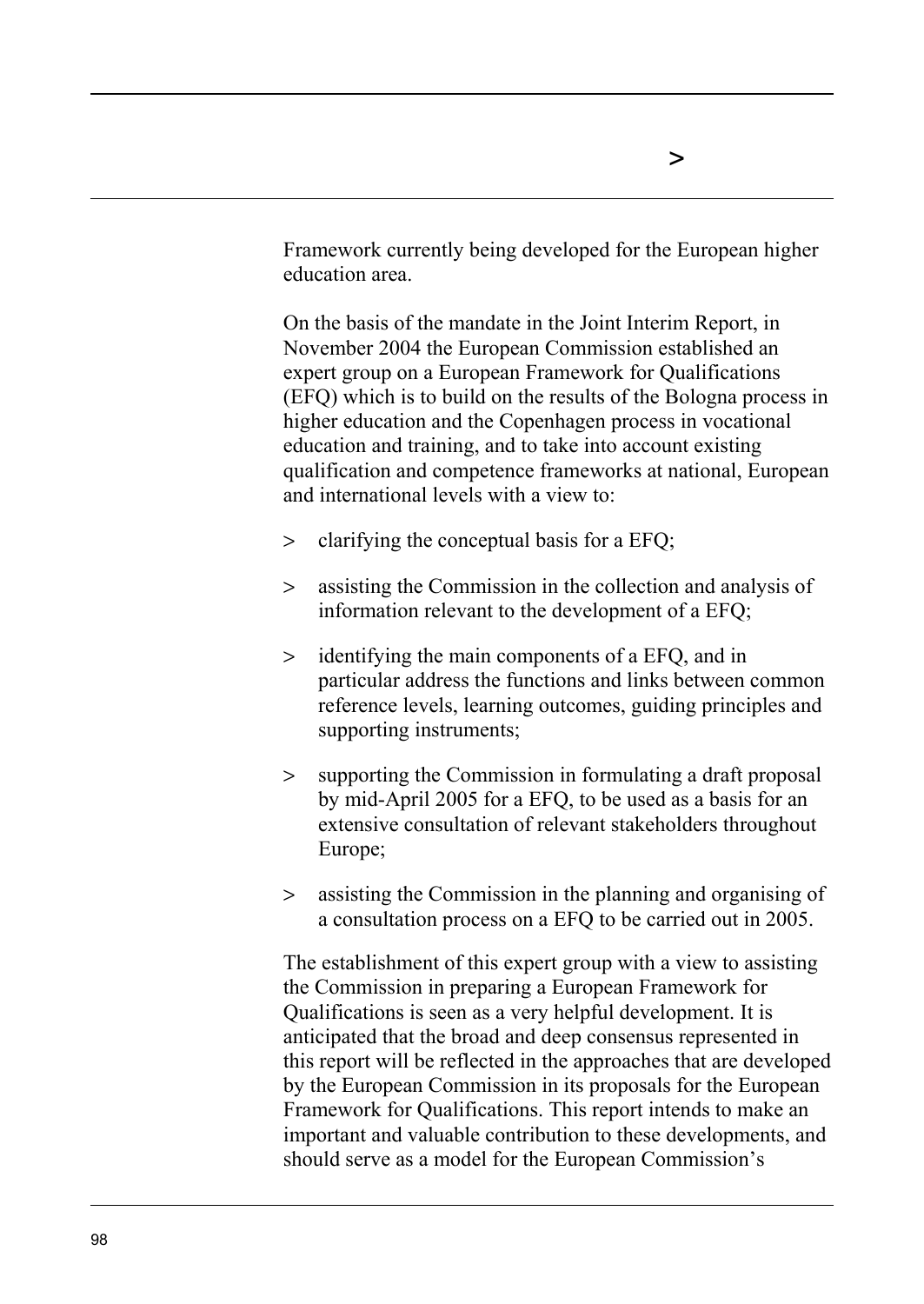proposals. It is important that this synergy continues as the European Commission continues its work in this area. At this stage, an initial proposal from the Commission is anticipated in advance of the Ministers' meeting in Bergen. The plans of the Commission are that there would be an extensive consultation process prior to the establishment of the European Framework for Qualifications in 2007.

## **5.5 Conclusion**

In the drafting of this report the working group has taken into account wider European developments in lifelong learning, of which higher education is an intrinsic part, developments in the Lisbon process and the linked future objectives process, as well as development in the Copenhagen process on increased European co-operation in vocational education and training. The change agenda being advanced through much of this work inter-relates closely with the sorts of changes required by the Bologna process and reflected through the introduction of national frameworks of qualifications, and an overarching framework for qualifications of the European Higher Education Area. The change agenda also gives rise to the need for national frameworks to include qualifications that result from the recognition of non-formal and informal learning experiences. In addition, the increasing focus on the individual learner rather than learning systems and institutions, which challenges the traditional boundaries within and between different levels of education and training, is also relevant.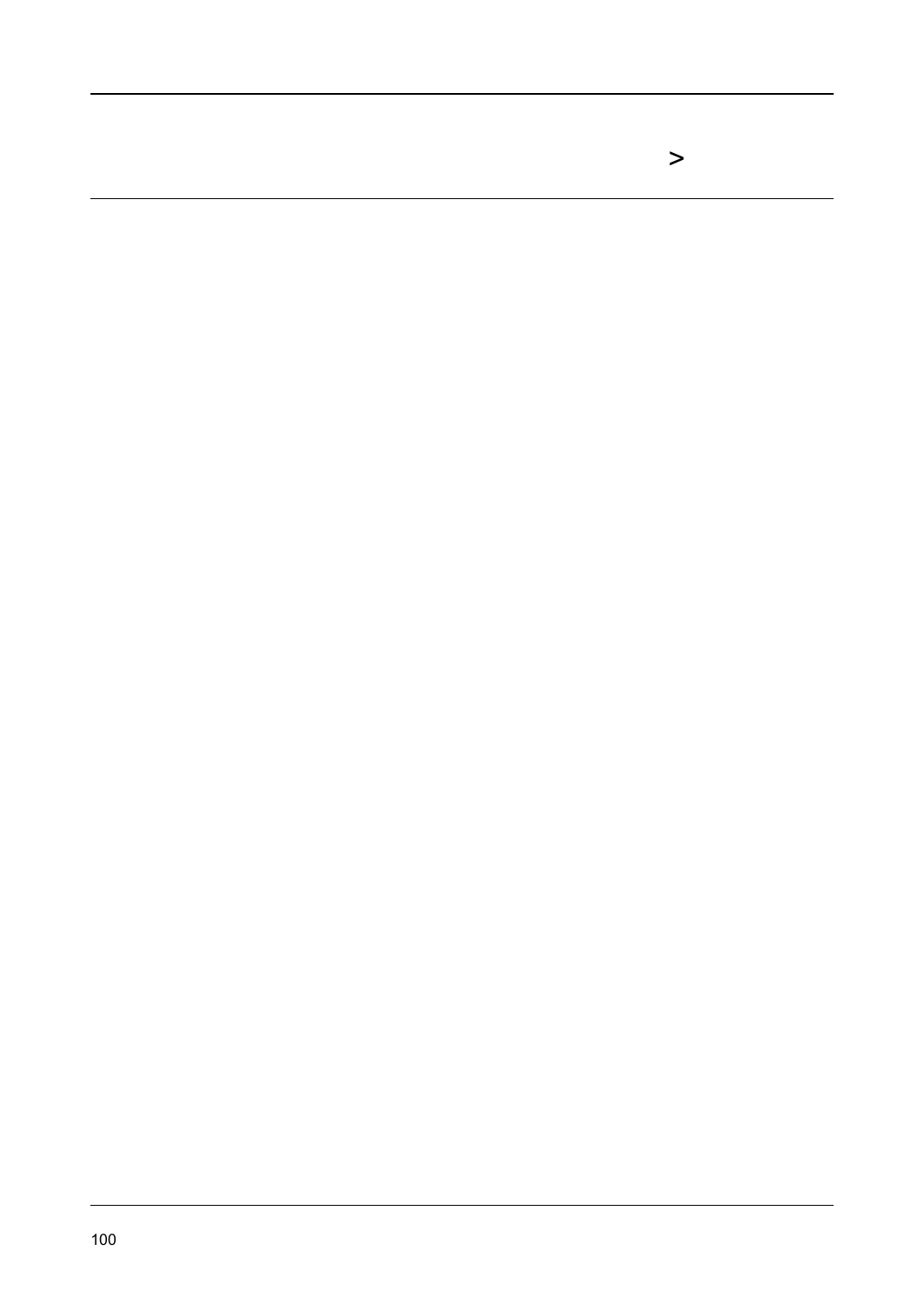# **6. Conclusions**

This report concerns the elaboration of an overarching framework for qualifications of the European Higher Education Area (EHEA). It builds on the assumption that qualifications are primarily a matter of national concern and articulated in national qualifications frameworks and that such national frameworks can be inter-connected through linkage to the overarching framework of EHEA.

The Working Group and its expert panel, who were invited by the Bologna Process Follow-up Group to undertake the work, provide a series of recommendations and proposals regarding the framework for qualifications of the EHEA, and advice on good practice in developing national (or equivalent) frameworks.

#### **It is recommended that:**

- > the framework for qualifications in the EHEA should be an overarching framework with a high level of generality, consisting of three main cycles, with additional provision for a short cycle within or linked to the first cycle;
- > the framework should include cycle descriptors in the form of generic qualification descriptors that can be used as reference points. It is *proposed that*:
	- > the Dublin Descriptors are adopted as the cycle descriptors for the framework for qualifications of the European Higher Education Area. They offer generic statements of typical expectations of achievements and abilities associated with awards that represent the end of each of a Bologna cycle.
- > responsibility for the maintenance and development of the framework rests with the Bologna Follow-up Group and any successor executive structures established by the ministers for the furtherance of the EHEA.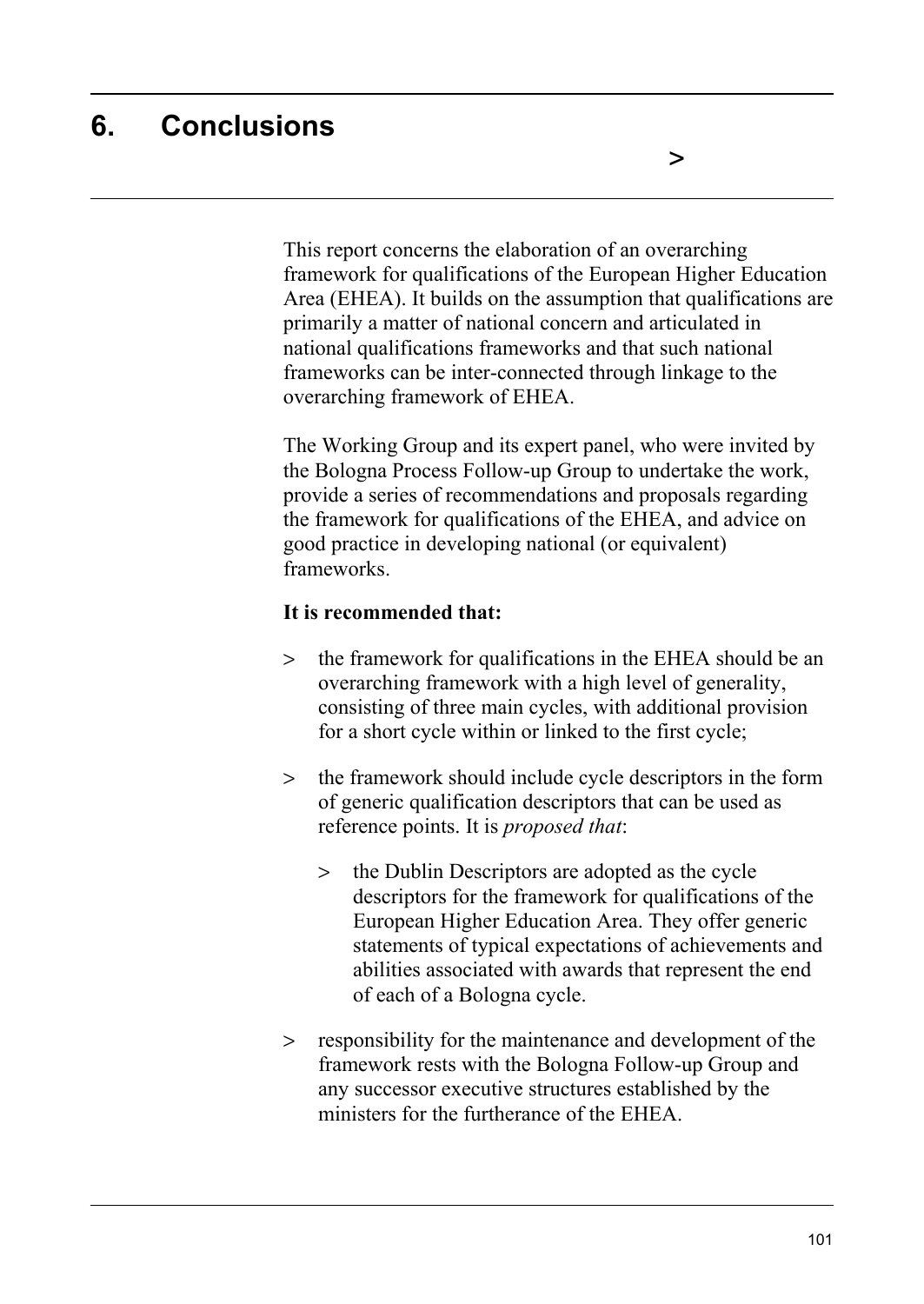> all signatories will complete the self-certification process by 2010.

#### **It is proposed that:**

- > *guidelines* for the range of ECTS typically associated with the completion of each cycle include:
	- > Short cycle (within or linked to the first cycle) qualifications may typically include / be represented by approximately 120 ECTS credits;
	- > First cycle qualifications may typically include / be represented by 180-240 ECTS credits;
	- > Second cycle qualifications normally carry 90-120 ECTS credits -- the minimum requirement should amount to 60 ECTS credits at second cycle level;
	- > Third cycle qualifications do not necessarily have credits associated with them.
- > *criteria* for the verification that national frameworks are compatible with the EHEA framework include:
	- > The national framework for higher education qualifications and the body or bodies responsible for its development are designated by the national ministry with responsibility for higher education
	- > There is a clear and demonstrable link between the qualifications in the national framework and the cycle qualification descriptors of the European framework
	- > The national framework and its qualifications are demonstrably based on learning outcomes and the qualifications are linked to ECTS credits
	- > The procedures for inclusion of qualifications in the national framework are transparent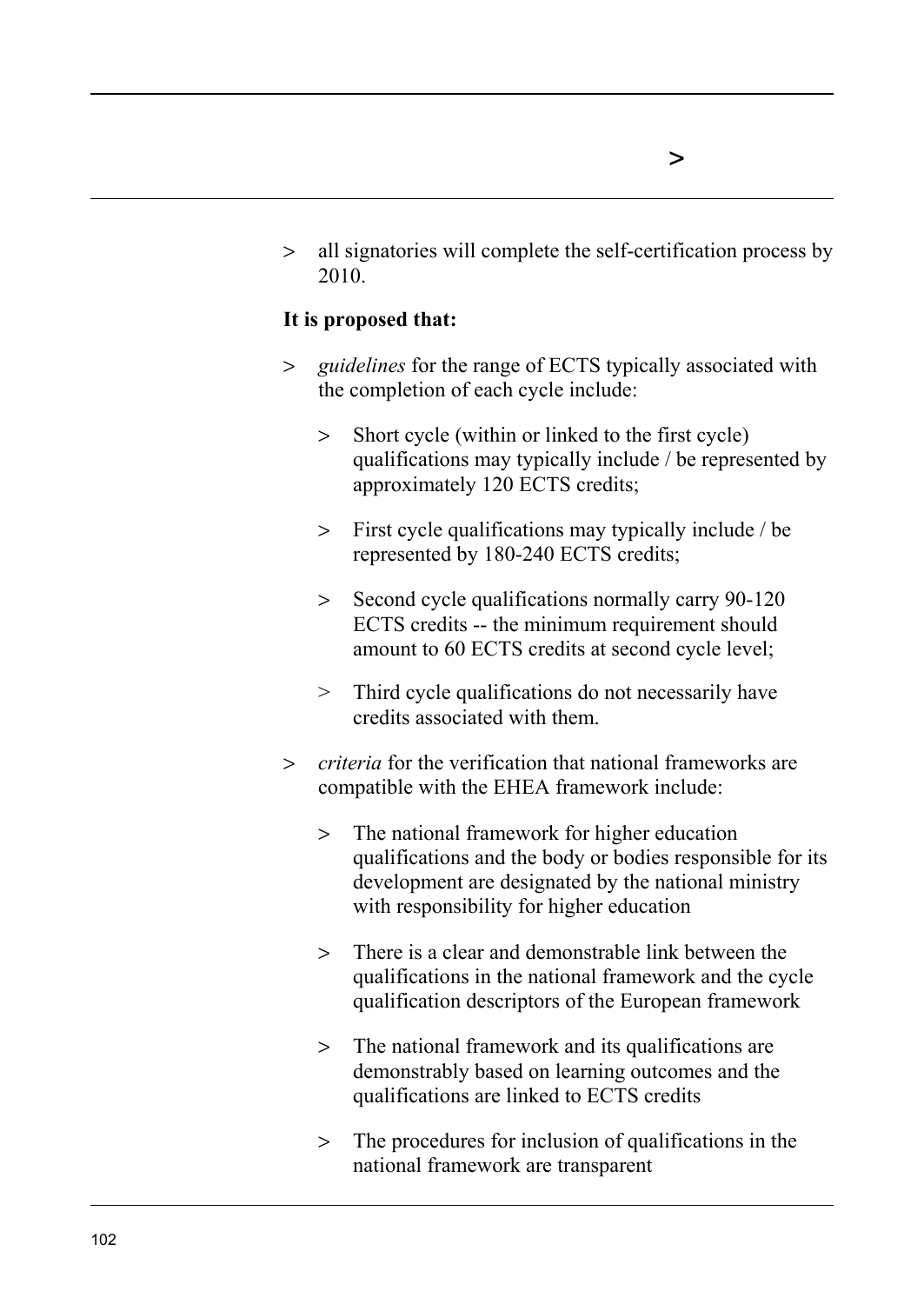- > The national quality assurance system for higher education refer to the national framework of qualifications and are consistent with the Berlin Communiqué and any subsequent communiqués agreed by ministers in the Bologna Process
- > The national framework, and any alignment with the European framework, is referenced in all Diploma Supplements
- > The responsibilities of the domestic parties to the national framework are clearly determined and published
- > each country should certify the compatibility of its own framework with the overarching framework, and that details of this self-certification be published, with the following *procedures* used for self-certification of compatibility:
	- > The competent national body/bodies shall self-certify the compatibility of the national framework with the European framework
	- > The self-certification process shall include the stated agreement of the quality assurance bodies in the country in question recognised through the Bologna **Process**
	- > The self-certification process shall involve international experts
	- > The self-certification and the evidence supporting it shall be published and shall address separately each of the criteria set out
	- > The ENIC/NARIC network shall maintain a public listing of States that have completed the selfcertification process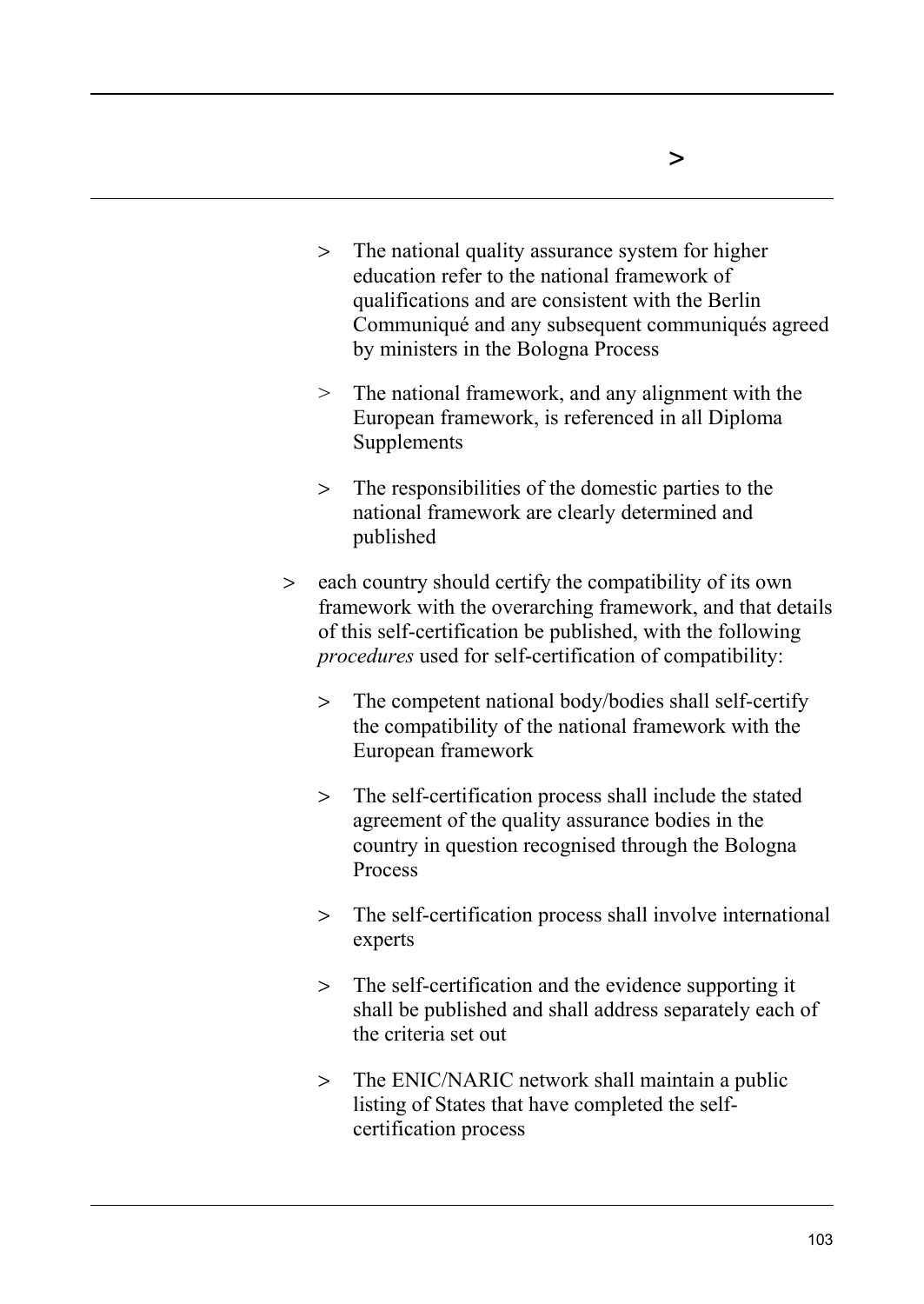- > The completion of the self-certification process shall be noted on Diploma Supplements issued subsequently by showing the link between the national framework and the European framework
- > national frameworks should include awards that integrate recognition of non-formal and informal learning experiences.

**Advice on good practice** to facilitate the creation of successful new national frameworks of qualifications includes:

- > the development and review process for producing good national frameworks are most effective when they involve all relevant stakeholders both within and outside higher education. Higher educations frameworks naturally link to vocational education and training and post-secondary education and as such are best viewed and treated as a national initiative. This also makes possible the inclusion of, or links to, other areas of education and training outside higher education.
- > a framework for higher education qualifications should identify a clear and nationally-agreed set of purposes. Frameworks for higher education qualifications benefit from the inclusion of cycles and /or levels, and articulation with outcome-focussed indicators and/or descriptors of qualifications. Higher education frameworks of qualifications can also benefit from being directly linked to credit accumulation and transfer systems.
- > frameworks for higher education qualifications should explicitly link academic standards, national and institutional quality assurance systems, and public understanding of the place and level of nationally recognised qualifications. Public confidence in academic standards requires public understanding of the achievements represented by different higher education qualifications and titles.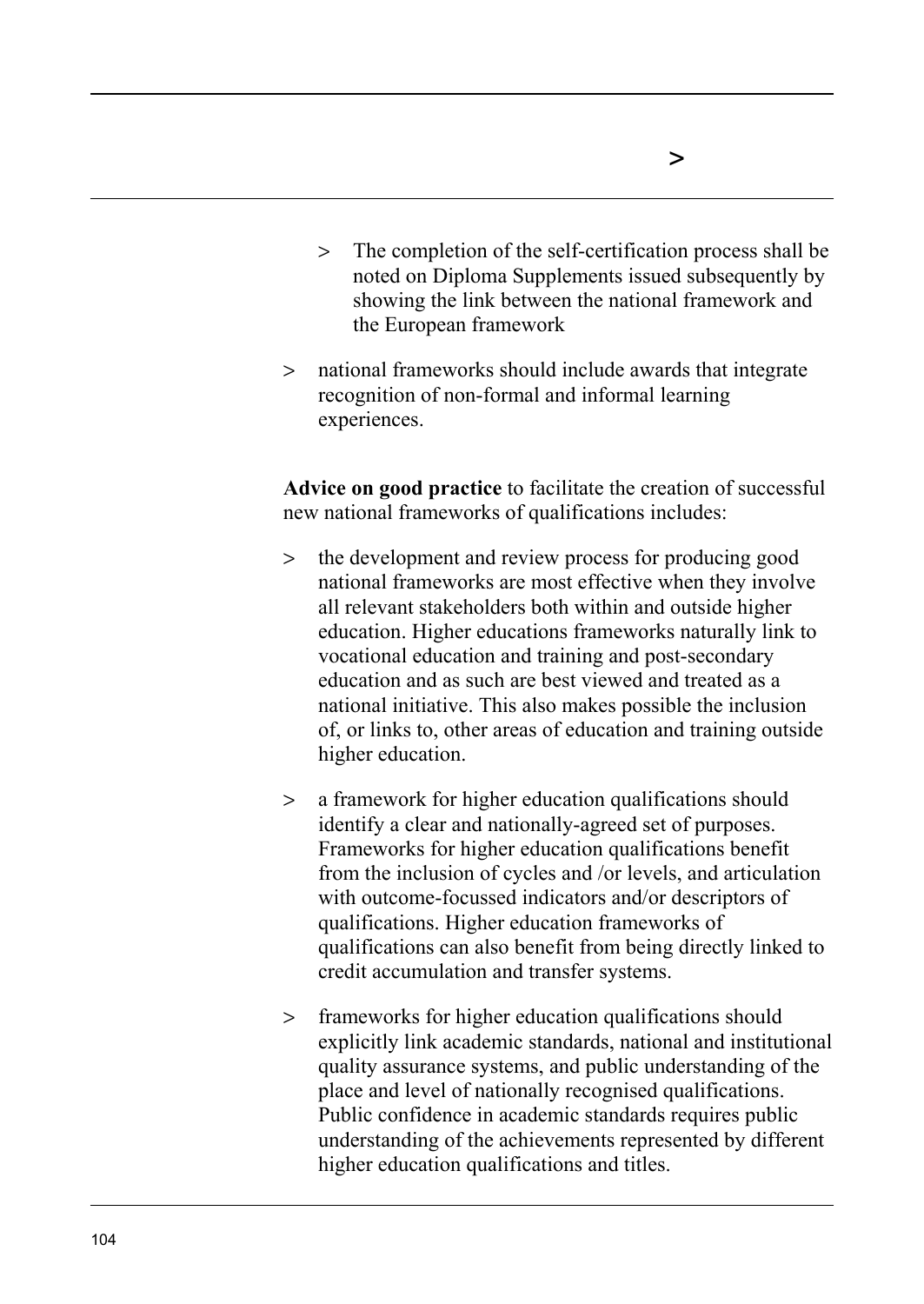The report stresses the importance of national authority in the development of national frameworks and their associated instruments, and the importance of considering the EHEA framework, the Dublin descriptors, and the guideline ranges on ECTS credits as *'reference points'*.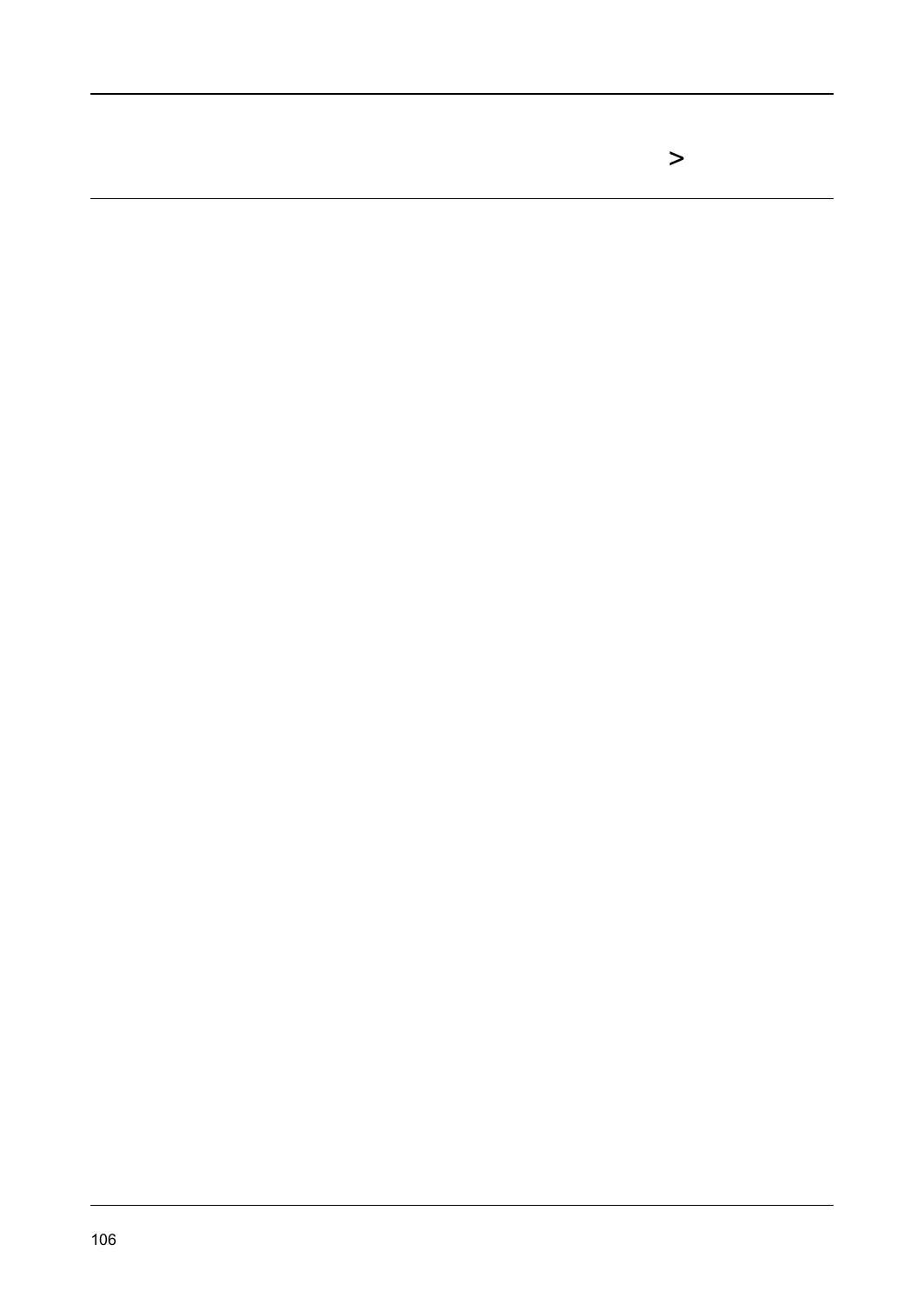# **Appendices**

- 1. Working Group and experts
- 2. Terms of reference
- 3. Bologna Seminar on Qualification Structures in Higher Education in Europe, 27-28 March 2003, Copenhagen Denmark: Recommendations
- 4. La validation des aquis de l'expérience. L'expérience française (with a summary in English)
- 5. Some National Qualification Frameworks in Europe
- 6. Dublin Descriptors ("step changes")
- 7. Bologna Conference on Qualifications Frameworks, Copenhagen 13 – 14 January 2005. Report by the General Rapporteur
- 8. The Framework for Qualifications of the EHEA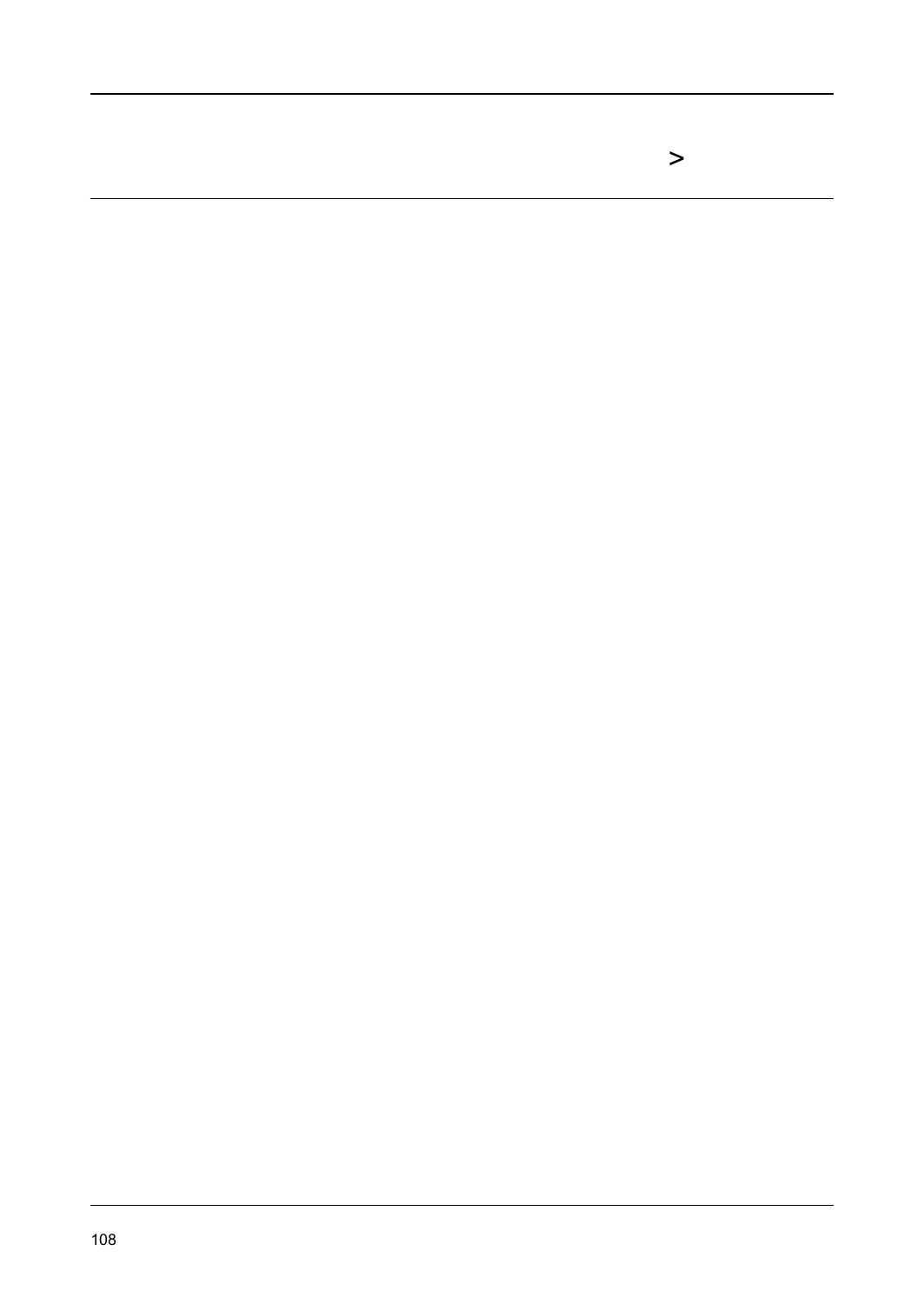#### Working Group and experts **being the Strong Appendix 1 Working Group and experts**

| ×                  |
|--------------------|
| ۰.<br>v<br>v<br>۰. |

| Denmark<br>Latvia<br>Hungary<br>Ireland<br>France<br>Bologna Presidency<br>(NL) |  |
|---------------------------------------------------------------------------------|--|
|                                                                                 |  |
| Authority of Ireland<br><b>Higher Education</b><br>and Training Awards          |  |
| <b>Quality Assurance</b><br>Agency for Higher                                   |  |
| Universities UK                                                                 |  |
| QAA, Scottish Office                                                            |  |
| Universities Scotland                                                           |  |
| Danish Centre for                                                               |  |
|                                                                                 |  |
|                                                                                 |  |
|                                                                                 |  |
| Danish Evaluation                                                               |  |
|                                                                                 |  |
|                                                                                 |  |
|                                                                                 |  |
|                                                                                 |  |
| Council of Europe                                                               |  |
|                                                                                 |  |
| <b>Commission EAC</b>                                                           |  |
|                                                                                 |  |
| Westminster, UK                                                                 |  |
| Laoghaire, Ireland                                                              |  |
|                                                                                 |  |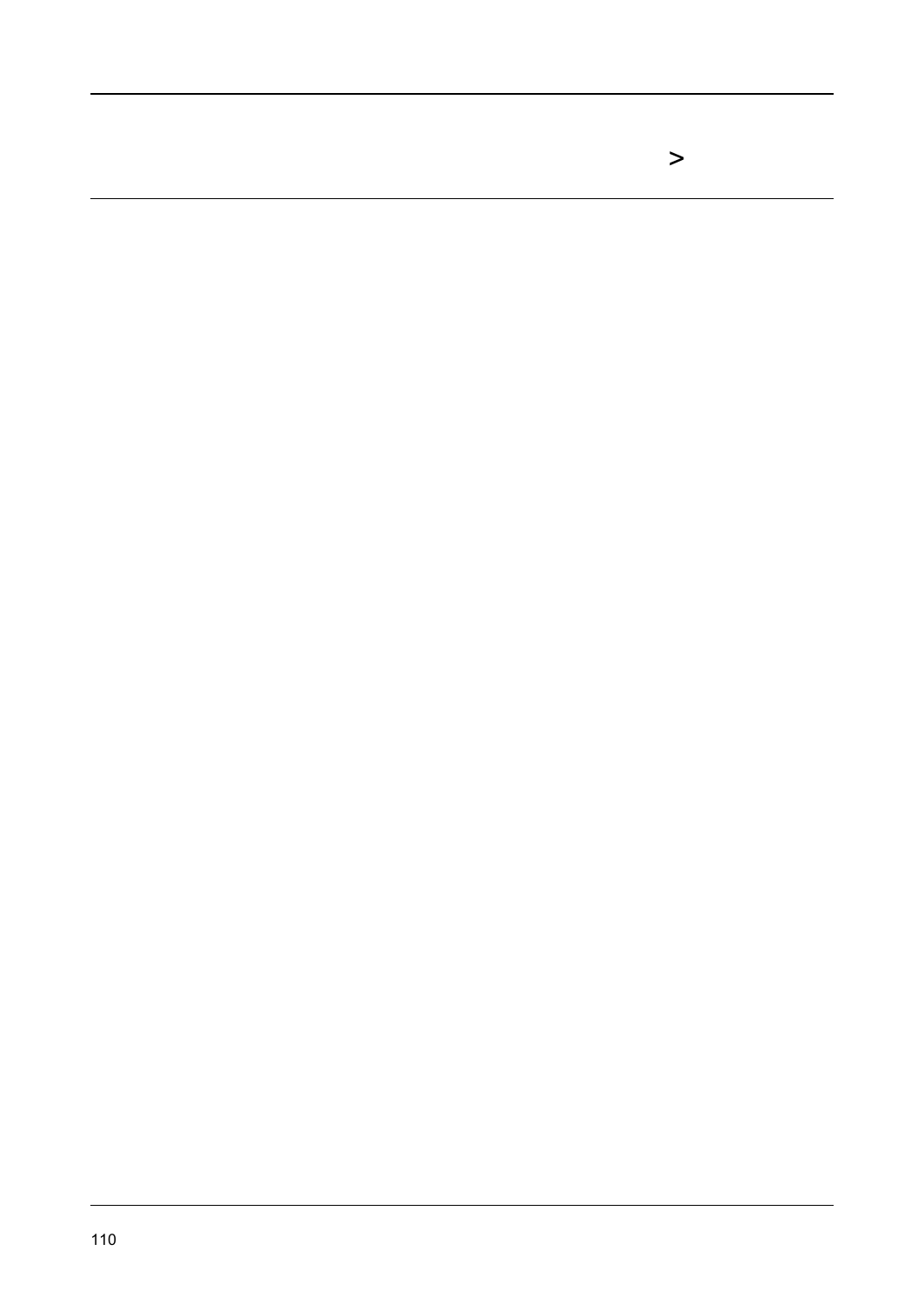# **Appendix 2**

# **TERMS OF REFERENCE FOR WORKING GROUP ON OVERARCHING FRAMEWORK OF QUALIFICATION FOR THE EHEA**

### **Introduction**

>

In Berlin,  $19<sup>th</sup>$  September 2003, Ministers with responsibility for Higher Education decided to "encourage the member States to elaborate a framework of comparable and compatible qualifications for their higher education systems, which should seek to describe qualifications in terms of workload, level, learning outcomes, competences and profile. They also undertake to elaborate an overarching framework of qualifications for the European Higher Education Area.

Within such frameworks, degrees should have different defined outcomes. First and second cycle degrees should have different orientations and various profiles in order to accommodate a diversity of individual, academic and labour market needs. First cycle degrees should give access, in the sense of the Lisbon Recognition Convention, to second cycle programmes. Second cycle degrees should give access to doctoral studies.

Ministers invite the Follow-up Group to explore whether and how shorter higher education may be linked to the first cycle of a qualifications framework for the European Higher Education Area".

In the context of Life Long Learning, Ministers furthermore called "those working on qualifications frameworks for the European Higher Education Area to encompass the wide range of flexible learning paths, opportunities and techniques and to make appropriate use of the ECTS credits."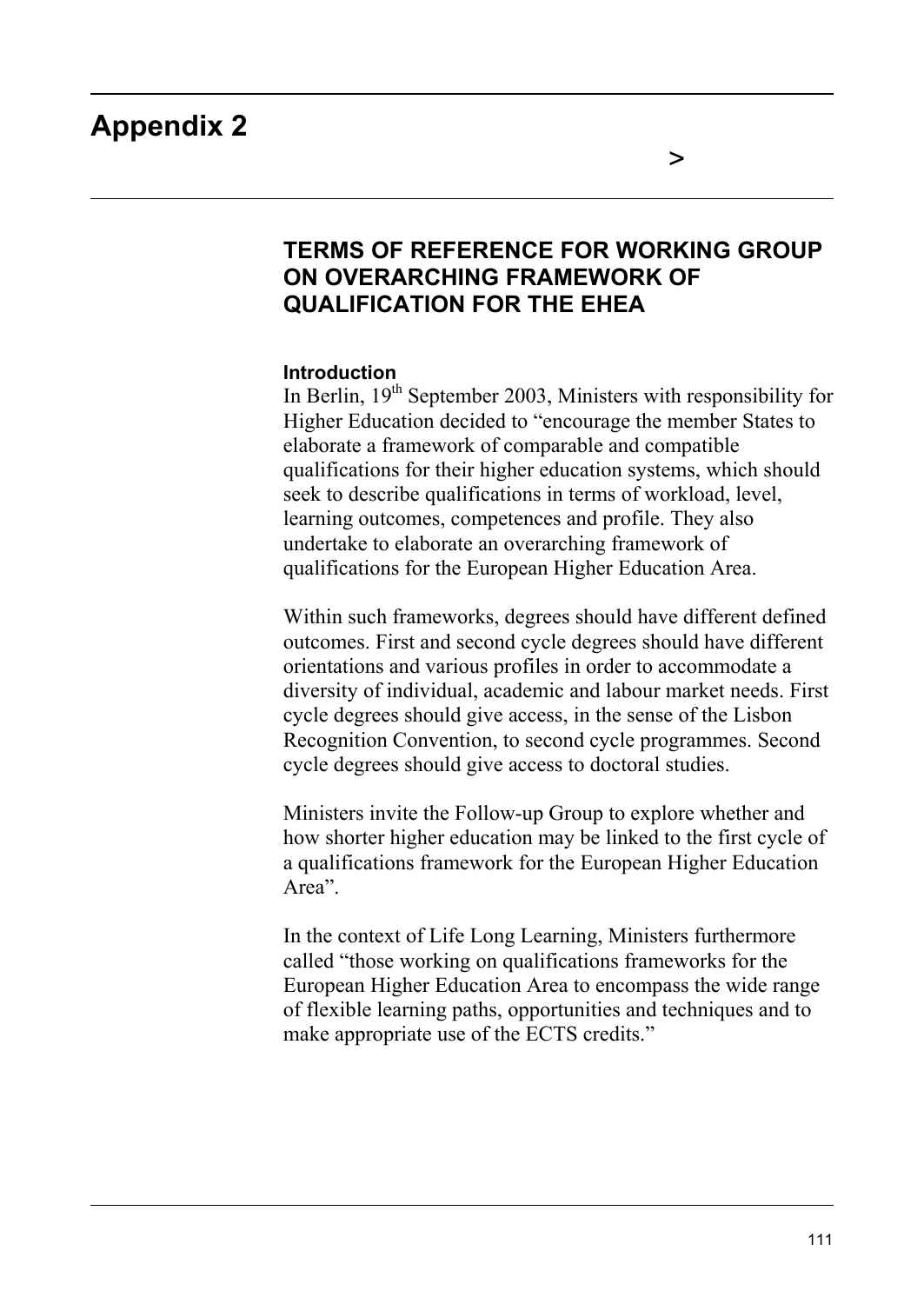#### **Terms of Reference**

>

In order to realise the objectives set by the Ministers, the Working Group shall:

Identify reference points for national frameworks of qualifications (in terms of workload, level, learning outcomes, competences and profile), which may assist member States in establishing their frameworks Elaborate on an overarching framework of qualifications for the European Higher Education Area; Establish key principles for frameworks of qualifications, both at national and European levels.

The Working Group must take into account other policy areas, including those within the Copenhagen Process and the wider Lisbon Agenda as articulated in "Education and training 2010"

The Group will submit reports to the BFUG, and have its working papers accessible for all BFUG members on the web.

# **MEMBERS OF WORKING GROUP**

The members of the Working Group are:

Mogens Berg, Denmark (chair), BFUG Chair Ian McKenna, Ireland (after 1 July) Jacque-Philippe Saint-Gerand, France Éva Gonczi, Hungary Andrejs Rauhvargers, Latvia.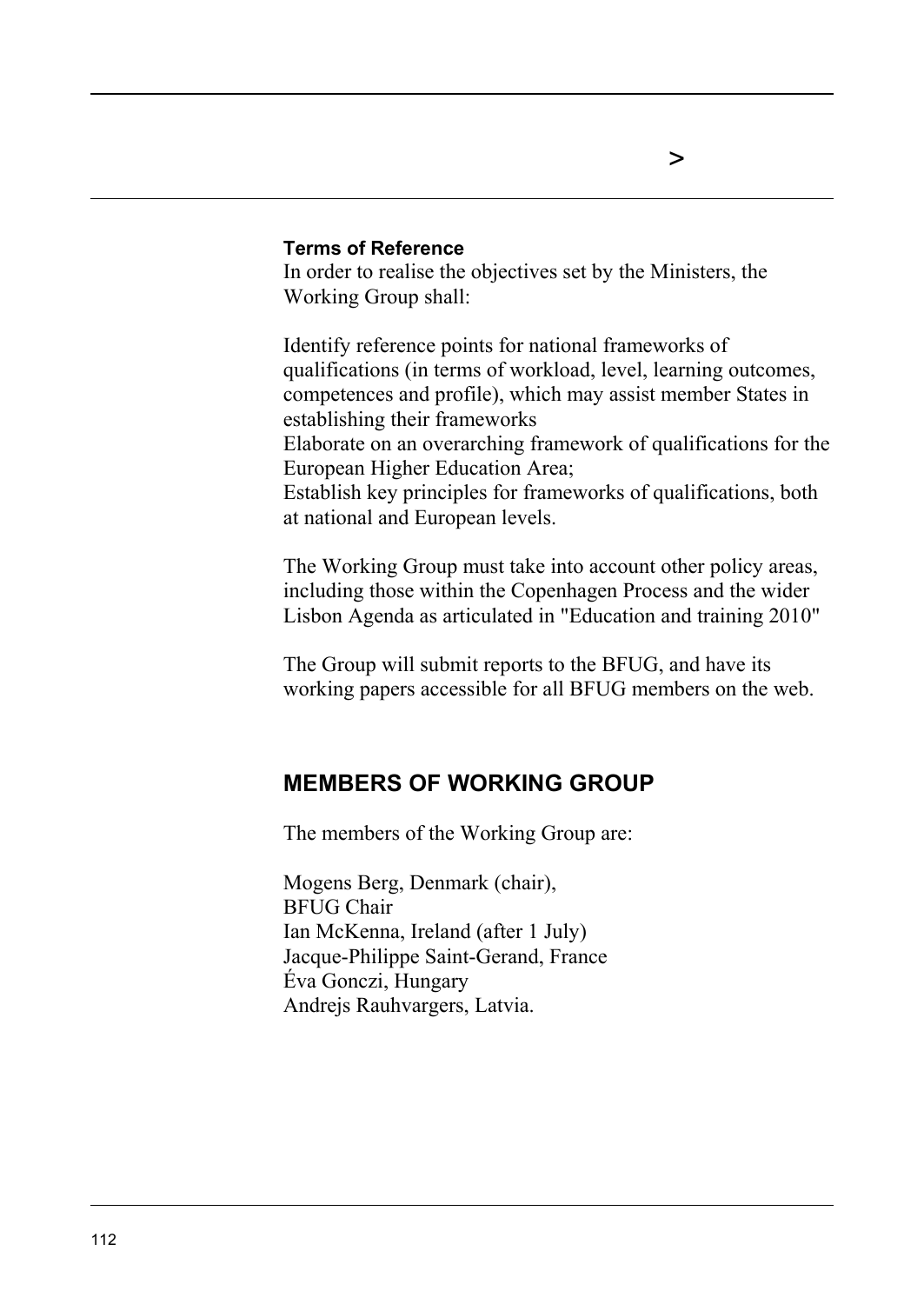# **BOLOGNA SEMINAR ON**

QUALIFICATION STRUCTURES IN HIGHER EDUCATION IN EUROPE

27-28 March 2003

Copenhagen Denmark

# **RECOMMENDATIONS**

The participants in the conference on Qualification Structures in European Higher Education, organized by the Danish authorities in Copenhagen on March 27 – 28, 2003 recommend:

- 1. The Ministers meeting in Berlin in September 2003 should encourage the competent public authorities responsible for higher education to elaborate national qualifications frameworks for their respective higher education systems with due consideration to the qualifications framework to be elaborated for the European Higher Education Area.
- 2. The Ministers' meeting should also be invited to launch work on an overarching qualifications framework for the European Higher Education Area, with a view to providing a structural framework against which individual national frameworks could articulate with due regard to the institutional, historical and national context.
- 3. At each appropriate level, qualifications frameworks should seek to describe the qualifications making up the framework in terms of workload, level, quality, learning outcomes and profile. An EHEA framework should seek to describe qualifications in generic terms (e.g. as first or second cycle degrees) rather than in terms specific to one or more national systems (e.g. Bachelor or Master)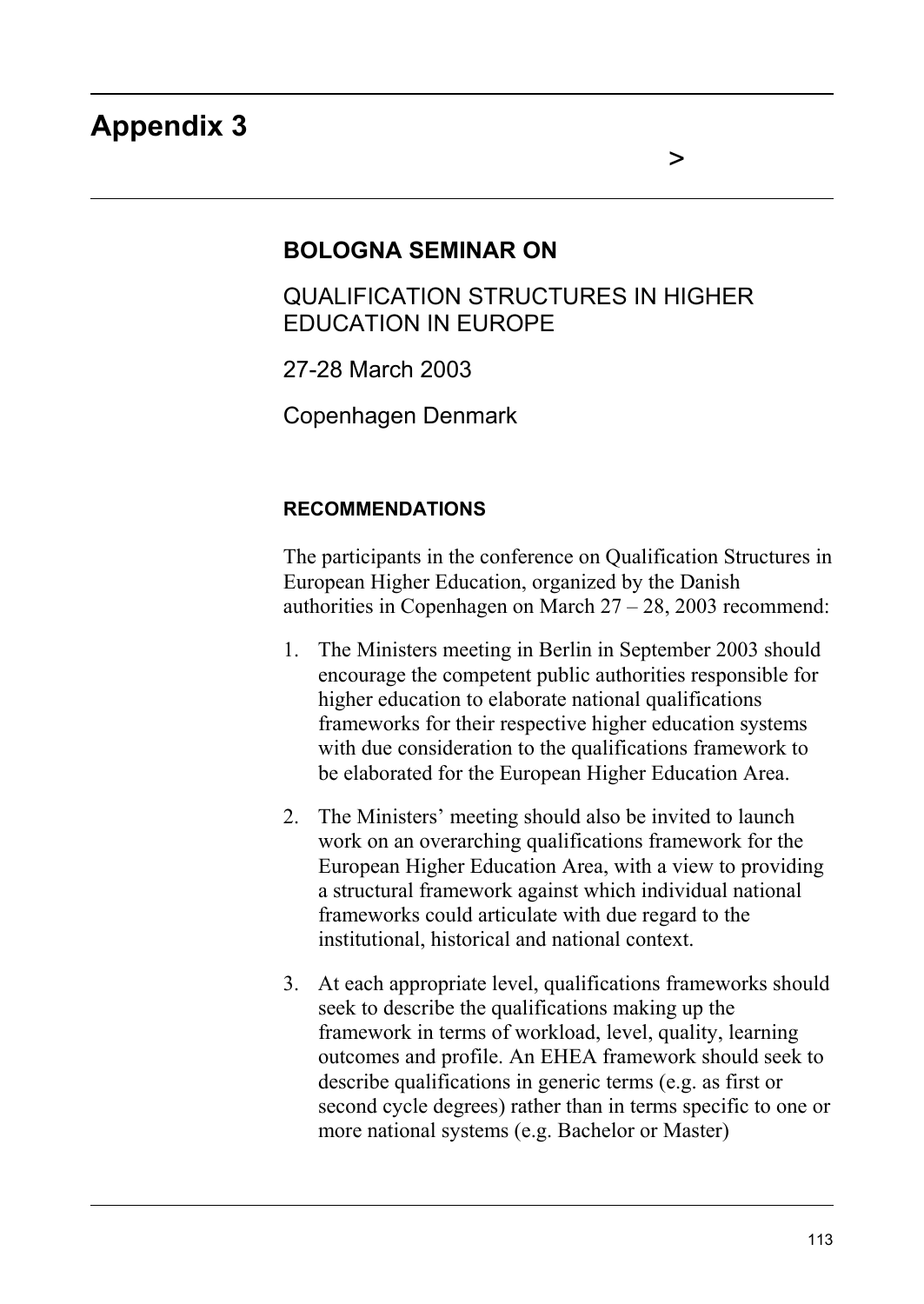- 4. Qualifications frameworks should also seek to describe these qualifications with reference to the objectives or purposes for higher education, in particular with regard to four major purposes of higher education:
	- (I) preparation for the labor market;
	- (II) preparation for life as active citizens in democratic society;
	- (III) personal development;
	- (IV) development and maintenance an advanced knowledge base.
- 5. While at national level, qualifications frameworks should as far as possible encompass qualifications at all levels, it is recommended that, at least as a first step, a framework for the European Higher Education Area focus on higher education qualifications as well as on all qualifications giving access to higher education. As far as possible, an EHEA framework should also include qualifications below first-degree level.
- 6. Within the overall rules of the qualifications frameworks, individual institutions should have considerable freedom in the design of their programs. National qualifications frameworks, as well as an EHEA framework, should be designed so as to assist higher education institutions in their curriculum development and design of study programs. Qualifications frameworks should facilitate the inclusion of interdisciplinary higher education study programs.
- 7. Quality assurance agencies should take the aims of the qualifications frameworks into account in their assessment of higher education institutions and/or programs and make the extent to which institutions and/or programs implement and meet the goals of the qualifications framework of the country concerned, as well as an EHEA framework, an important element in the overall outcome of the assessment exercise. Higher education institutions should also take account of the qualifications frameworks in their internal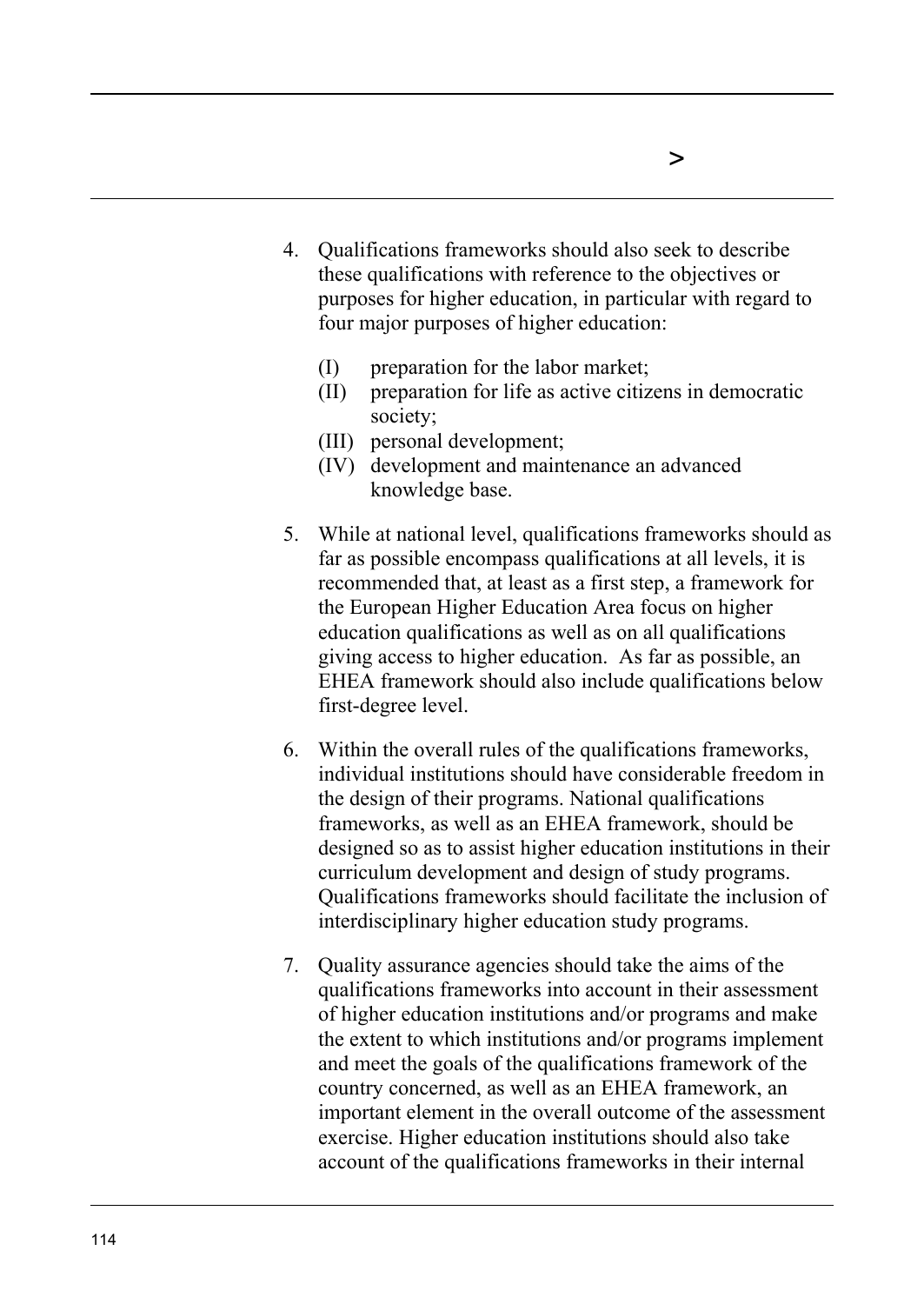quality assurance processes. At the same time, the qualifications frameworks should define their quality goals in such a way as to be of relevance to quality assessment.

- 8. While an EHEA qualifications framework should considerably simplify the process of recognition of qualifications within the Area, such recognition should still follow the provisions of the Council of Europe/UNESCO Recognition Convention. The Ministers meeting in Berlin in September 2003 should therefore invite all states party to the Bologna Process to ratify this Convention as soon as possible.
- 9. The main stakeholders in higher education within the EHEA should be invited to contribute to a dialogue on a qualifications framework for the European Higher Education Area as well as give consideration to how such a framework could simplify the process of recognition of qualifications within the framework. Considerations of national frameworks could benefit from taking into account experience with other frameworks.
- 10. Transparency instruments such as the Diploma Supplement and the ECTS should be reviewed to make sure that the information provided is clearly related to the EHEA framework.
- 11. Whether at national level or at the level of the European Higher Education Area, qualifications frameworks should make provision for the inclusion of joint degrees and other forms of combination of credits earned at the home institution and other institutions as well as credits earned through other relevant programs or experiences.
- 12. Qualifications frameworks, at national level as well as at the level of the European Higher Education Area, should assist transparency and should assist the continuous improvement and development of higher education in Europe.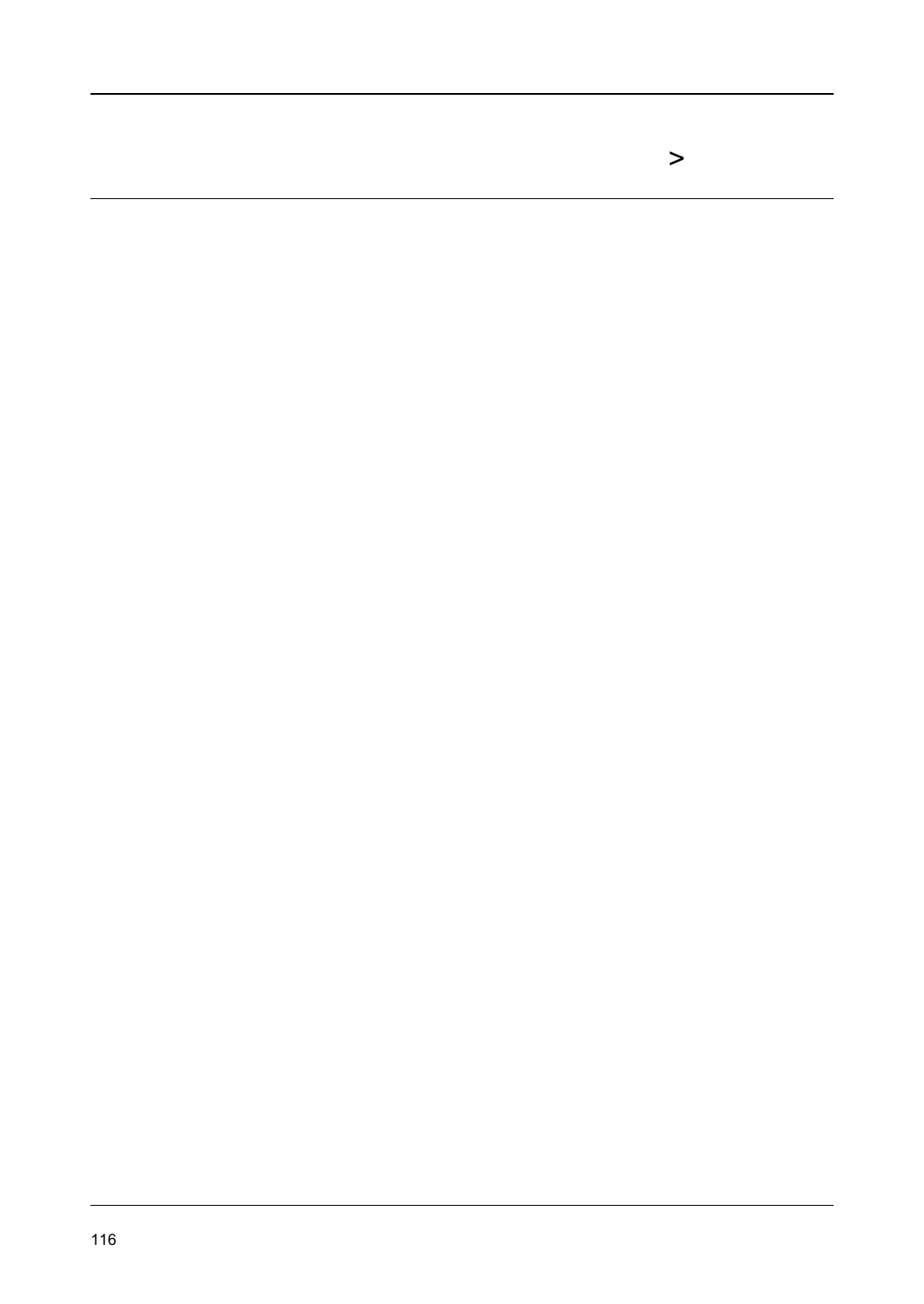# **Appendix 4**

# **LA VALIDATION DES ACQUIS DE L'EXPÉRIENCE L'EXPÉRIENCE FRANÇAISE PRÉSENTATION & ÉVALUATION**

>

### **1. AVANT LA LOI DU 17 JANVIER 2002 EXISTAIT LA VALIDATION DIPLOMANTE DES ACQUIS PROFESSIONNELS**

La validation des acquis professionnels, instituée par la loi n° 92-678 du 20 juillet 1992 qui complétait d'autres dispositions propres à l'enseignement supérieur et fixées par des décrets de 1985, figure à l'article L 335-5 du *Code de l'éducation*. Avant la *loi de modernisation sociale*, un diplôme ne pouvait être obtenu par la seule validation des acquis professionnels. Or, il existe deux modes d'attribution de diplôme :

- > l'un *par l'État*, par exemple par le Recteur, du CAP au BTS,
- > et l'autre *au nom de l'État* par des établissements habilités à cet effet.

Dans l'enseignement supérieur, le diplôme est délivré *au nom de l'État* par le président de l'université ou le directeur de l'école qui a été habilité pour le faire pour un diplôme donné.

Dans les faits, la validation existe dans l'enseignement supérieur depuis 1934 avec le titre d'ingénieur diplômé par l'État (*Commission du titre d'Ingénieur*). Actuellement, il est délivré environ une centaine de titres par an.

### **2. LA VALIDATION DES ACQUIS DE L'EXPÉRIENCE DANS LA LOI DE MODERNISATION SOCIALE**

Fort de l'expérience acquise depuis 1994-1995, principalement par l'Éducation nationale, la loi n° 2002-73 du 17 janvier 2002,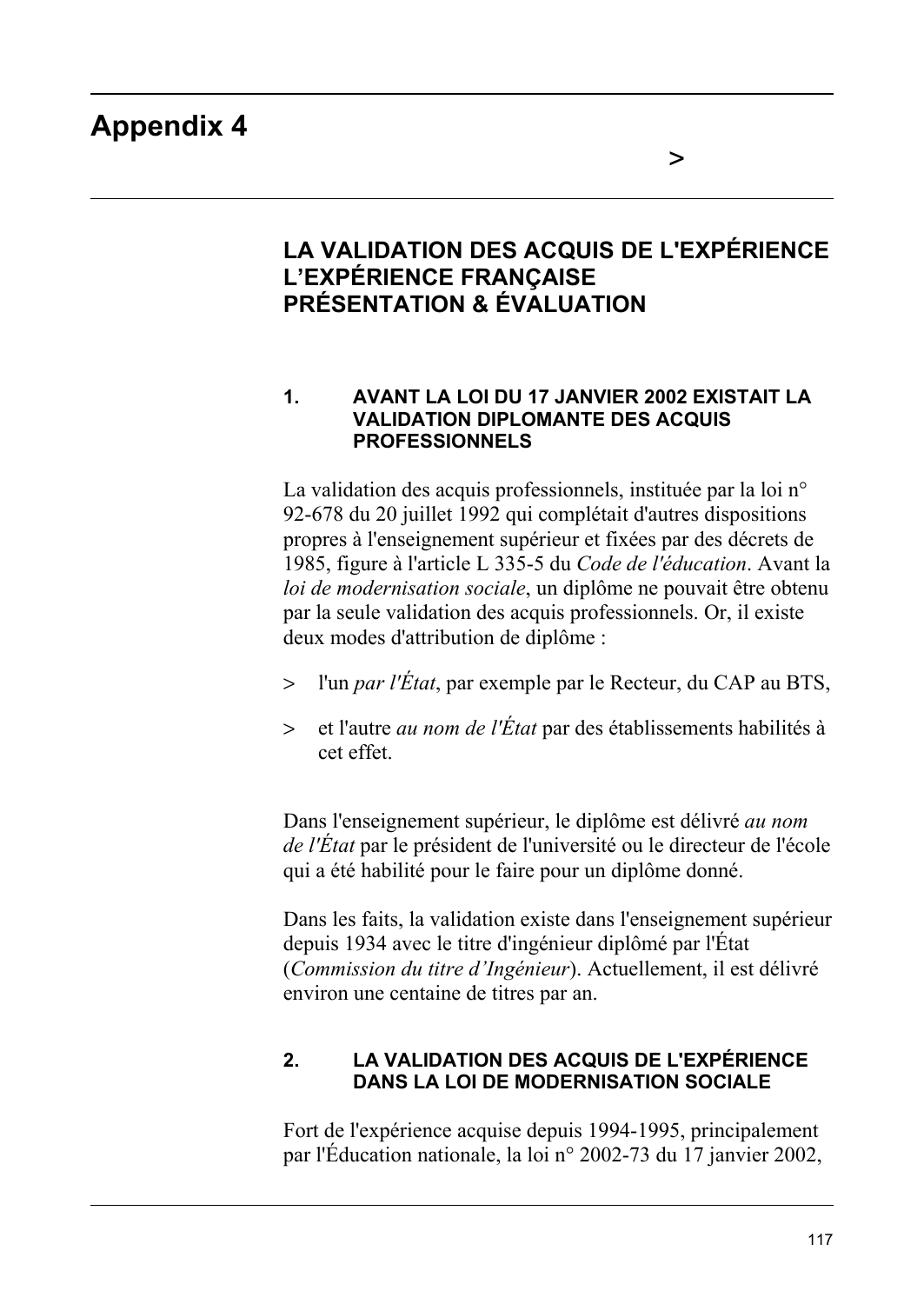dite de *modernisation sociale* et le décret n° 2002-590 du 24 avril 2002, visent d'une part à instituer le droit pour tous, d'une part à demander la validation des acquis de son expérience et à en étendre le principe à tous les titres et diplômes, d'autre part à aménager certains aspects de la procédure.

La validation des acquis est prononcée par un jury spécifique, particulier pour chaque diplôme, au vu d'un dossier réalisé par le candidat et à l'issue d'un entretien complémentaire.

Les candidats peuvent bénéficier, s'ils le souhaitent, d'un accompagnement proposé par les dispositifs universitaires de formation continue. Il s'agit d'une aide apportée aux personnes pour leur permettre :

- > de mieux entrer dans la démarche,
- > de déterminer plus sûrement le diplôme adapté à leur parcours et à leur expérience professionnelle, et
- > d'identifier les points forts de leur expérience, avant l'entretien avec le jury qui reste souverain en matière de validation.

La nouvelle loi reprend donc les principes fondamentaux de la loi du 20 juillet 1992 mais en modifie nettement certains aspects, et notamment les suivants :

- > La durée d'activité exigible pour prétendre à la validation des acquis professionnels est réduite de cinq à trois ans;
- > Est ouverte la possibilité de faire reconnaître des compétences professionnelles acquises dans des activités salariées, non salariées, ou bénévoles. Les activités sociales devraient également être prises en compte.
- > Un diplôme peut être obtenu en totalité par la seule validation des acquis de l'expérience;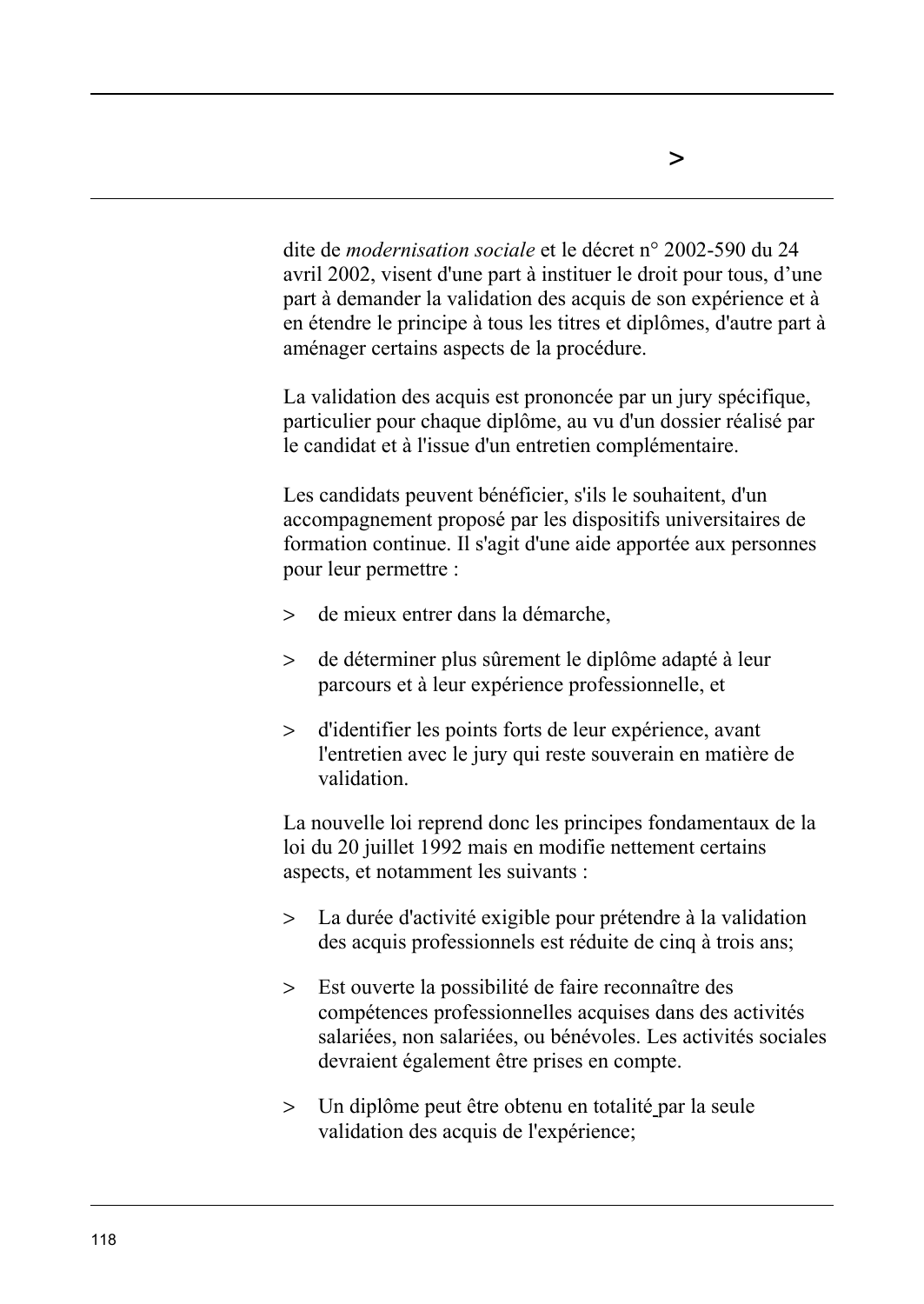- > Pour l'enseignement supérieur, l'entretien avec le candidat est obligatoire et permet d'analyser l'activité professionnelle du demandeur tant en fonction de la branche professionnelle de l'entreprise dans laquelle il travaille que de l'organisation du travail de cette entreprise. Ceci est très important pour les métiers transverses.
- > Le jury détermine les épreuves complémentaires auxquelles le candidat devra se soumettre s'il n'a pas obtenu la totalité du diplôme postulé.

Ces modifications donnent un nouveau souffle à la validation des acquis de l'expérience. Elles ont, d'ores et déjà, des conséquences importantes à divers niveaux pour l'éducation nationale, notamment en ce qui concerne :

- > La mise en oeuvre des diplômes, puisque celle-ci devra intégrer totalement ce nouveau mode délivrance,
- > Les modes de constitution et de délibération des jurys, puisque ces derniers pourront délivrer un diplôme à partir de la seule expérience d'un candidat et hors de toute épreuve d'examen;
- > La méthodologie même des examens qui permet de prendre en compte d'autres expériences que professionnelles *stricto sensu*, dans le processus de validation,
- > Les instruments et supports qui fournissent aux candidats le moyen de présenter leur expérience (travaux réalisés, dossiers analytiques, etc.)
- > L'organisation pratique et la mise en acte de la procédure, dans la mesure où la demande est rapidement devenue importante.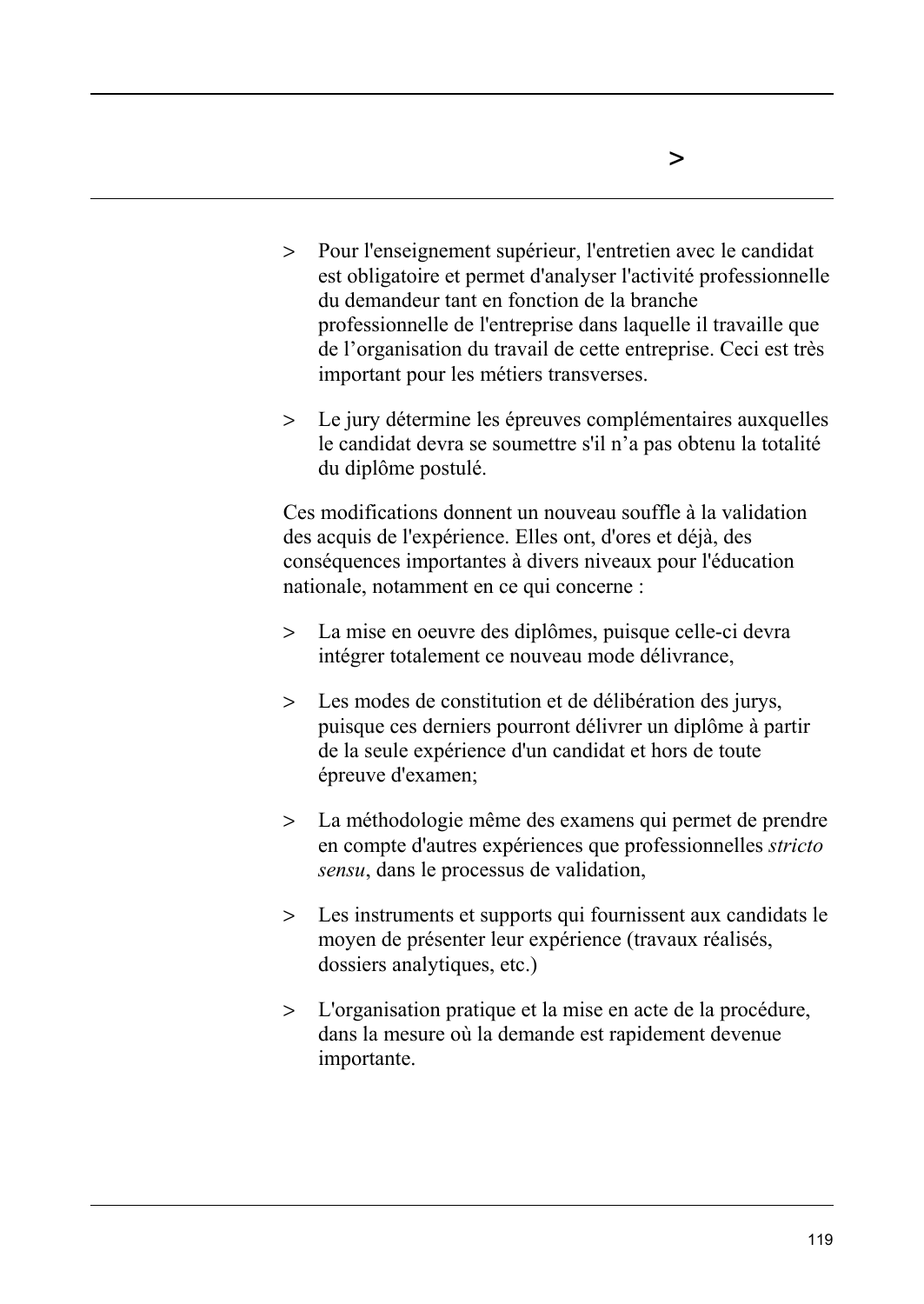## **3. AXES PRIORITAIRES DE LA PROCÉDURE**

La validation des acquis des acquis de l'expérience figure dans le *Code de l'éducation* et constitue une avancée majeure pour les systèmes de formation et de certification. Elle permet :

- > De rendre visibles et lisibles les acquis, compétences, aptitudes et connaissances issus du parcours de chacun, dans sa diversité et sa singularité,
- > De valoriser le rôle formateur que peut revêtir l'activité professionnelle,
- > D'articuler en un *continuum* l'indispensable formation initiale, la formation continue et les apprentissages issus de l'expérience, dans le cadre de la formation tout au long de la vie (*lifelong learning*);
- > D'éviter de mettre des adultes expérimentés en situation d'apprentissage de savoirs et savoir-faire qu'ils maîtrisent déjà,
- > De placer des adultes dans une situation plus adaptée à leurs parcours personnels que ne peuvent l'être des épreuves d'examen,
- > D'accroître et étendre les possibilités et les chances d'accès au diplôme et à la certification,
- > De réduire les durées, donc les coûts des formations conduisant à un diplôme.

Dans de nombreux établissements d'enseignement supérieur, des dispositifs susceptibles d'ouvrir à tous la validation des acquis de l'expérience ont *été* conçus, dans le but de :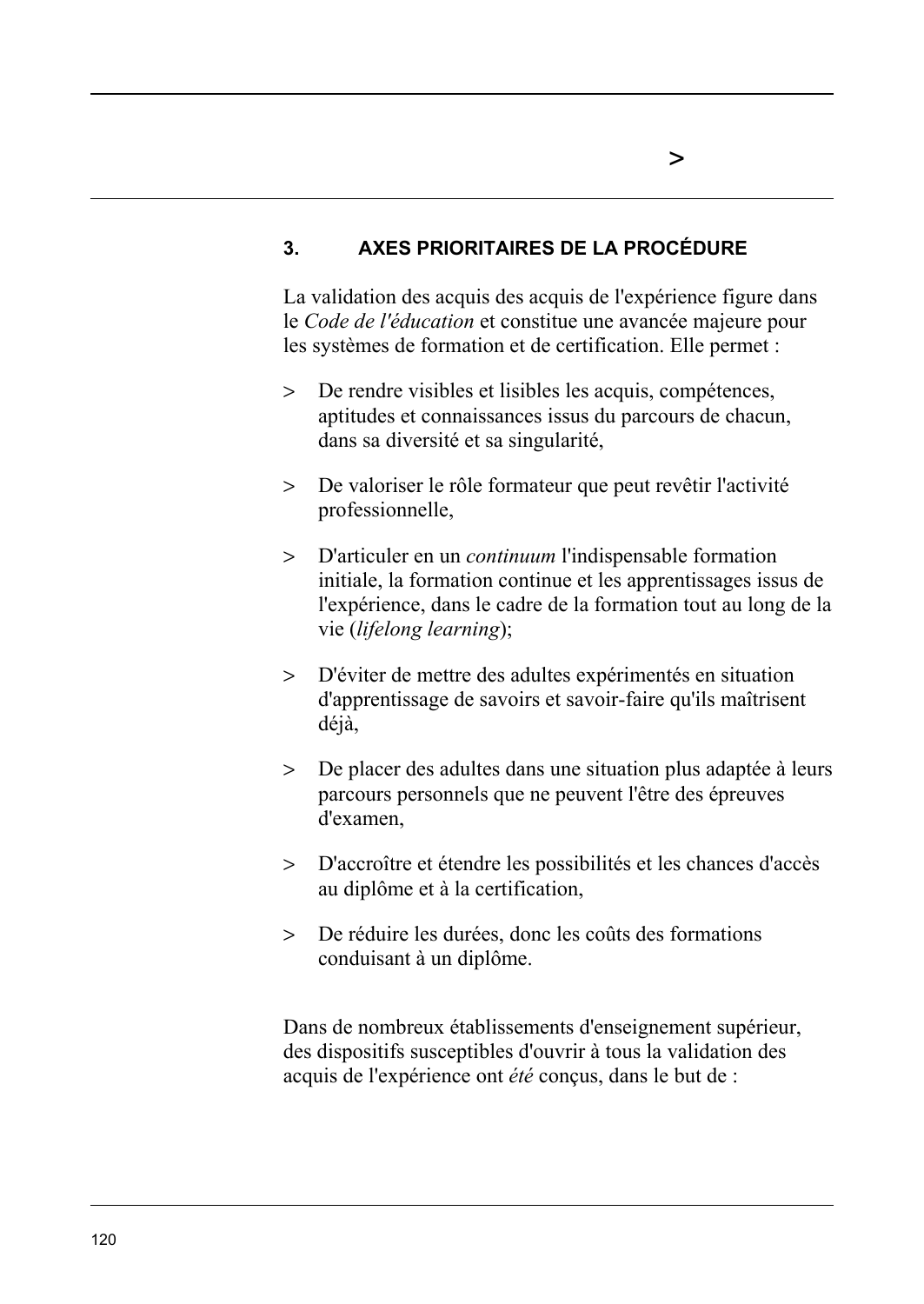- > Développer des systèmes de certifications lisibles et crédibles sur le marché du travail dans le cadre du LMD (licence, master, doctorat) ;
- > Inscrire les acquis de l'expérience dans la conception des dispositifs de qualification et de certification;
- > Assurer l'accessibilité aux études supérieures à des publics qui ne possèdent pas nécessairement le baccalauréat (premier grade de l'enseignement supérieur français, et non pas simple diplôme de sortie de l'enseignement secondaire);
- > Concevoir des processus qui conjuguent souplesse et fiabilité avec le système des crédits (ECTS) dans l'enseignement supérieur;
- > Concevoir des méthodologies et des instruments qui répondent à la diversité des situations;
- > Développer l'information en direction des publics potentiellement bénéficiaires;
- > Développer les partenariats avec les branches professionnelles et avec les entreprises;

Pour l'enseignement supérieur, les textes sont interministériels et concernent aussi bien les universités que les écoles d'ingénieurs et d'une manière général l'ensemble des établissements, tant les écoles vétérinaires pour le ministère de l'agriculture par exemple que celles relevant des autres ministères.

## **4. PRATIQUE DES DIFFERENTES PROCEDURES DE VALIDATION D'ACQUIS**

Les procédures dites de *validation des acquis professionnels* (VAP) permettent d'être dispensé :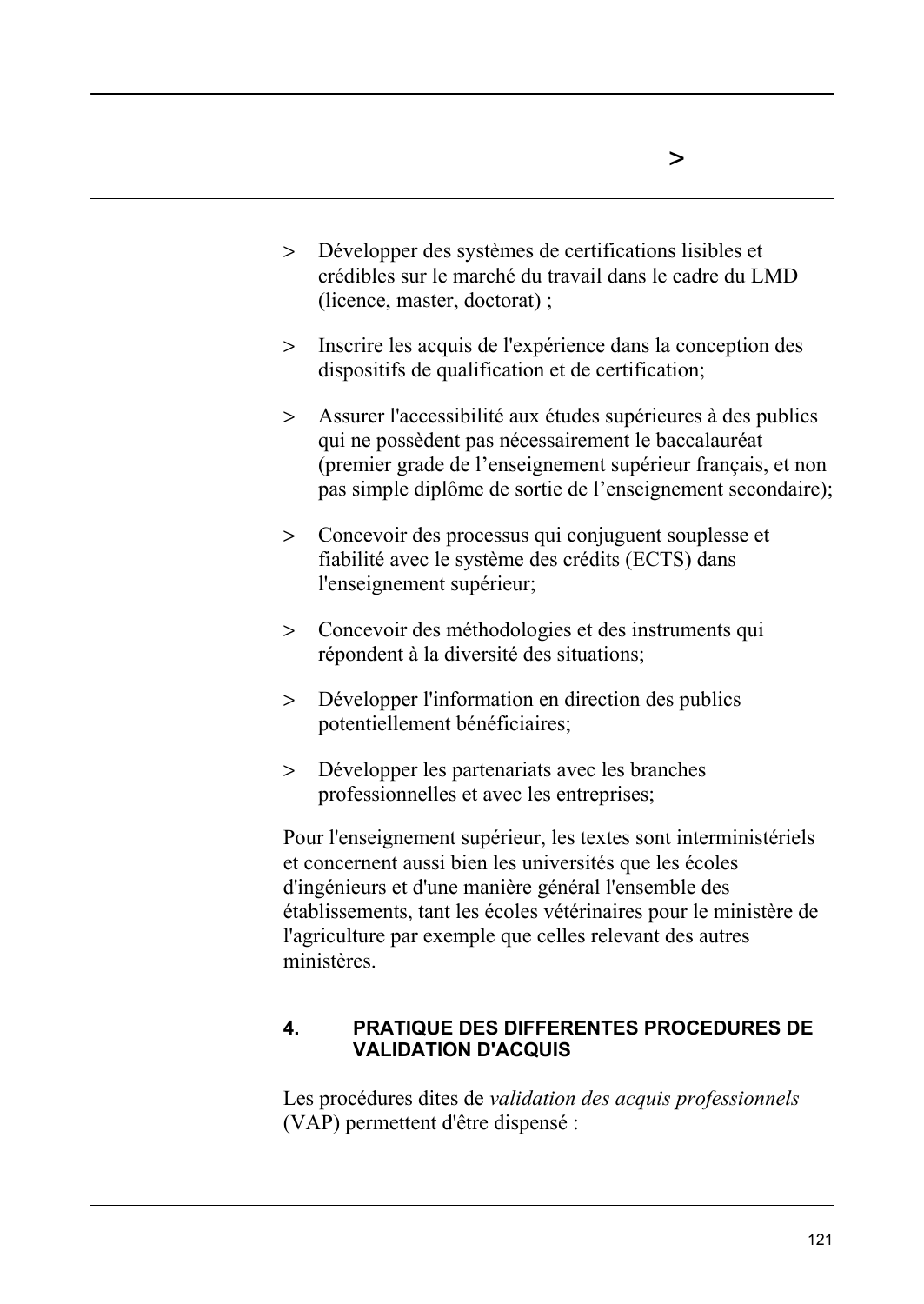- > soit du diplôme normalement requis pour s'inscrire dans une formation (décret 1985),
- > soit d'une partie des épreuves pour obtenir un diplôme ou un titre (décret 1993).

Le dispositif de validation des acquis de l'expérience (VAE), mis en place en 2002, ouvre la possibilité de se voir octroyer tout ou partie d'un diplôme par validation des acquis de son expérience (professionnelle ou bénévole).

Ainsi, à l'université et au *Conservatoire National des Arts et Métiers*, 18 600 personnes environ ont bénéficié, en 2002, d'une procédure de validation de leurs acquis (dont 16 363 au titre du dispositif 1985 (VAP), et  $1\ 171 + 1140$  au titre des dispositifs de 1993 et 2000 (VAE).

La validation des acquis professionnels dans le cadre du dispositif de 1993, sous la forme d'une dispense d'une partie des épreuves aux examens, ne représente plus que 6,2% des validations du fait du passage à la VAE. Les validations délivrées au titre des acquis de l'expérience pour obtenir tout ou partie d'un diplôme, qui s'y substituent, ont représenté dès la première année d'application 6% des validations.

Quatre demandes sur cinq ont fait l'objet d'une décision favorable. La progression du nombre de validations accordées par les universités depuis plusieurs années se poursuit : + 16,4% en 2002 contre 19,6% en 2001.

La dispense d'un diplôme pour s'inscrire à une formation et améliorer sa qualification ou développer ses connaissances (VAP) reste la procédure la plus utilisée notamment par les femmes, soit près de neuf cas de validation sur dix. Malgré le temps nécessaire à l'organisation et à la mise en œuvre des différentes phases de la nouvelle procédure de la validation des acquis de l'expérience, plus d'un établissement sur deux s'est déjà engagé dans la démarche.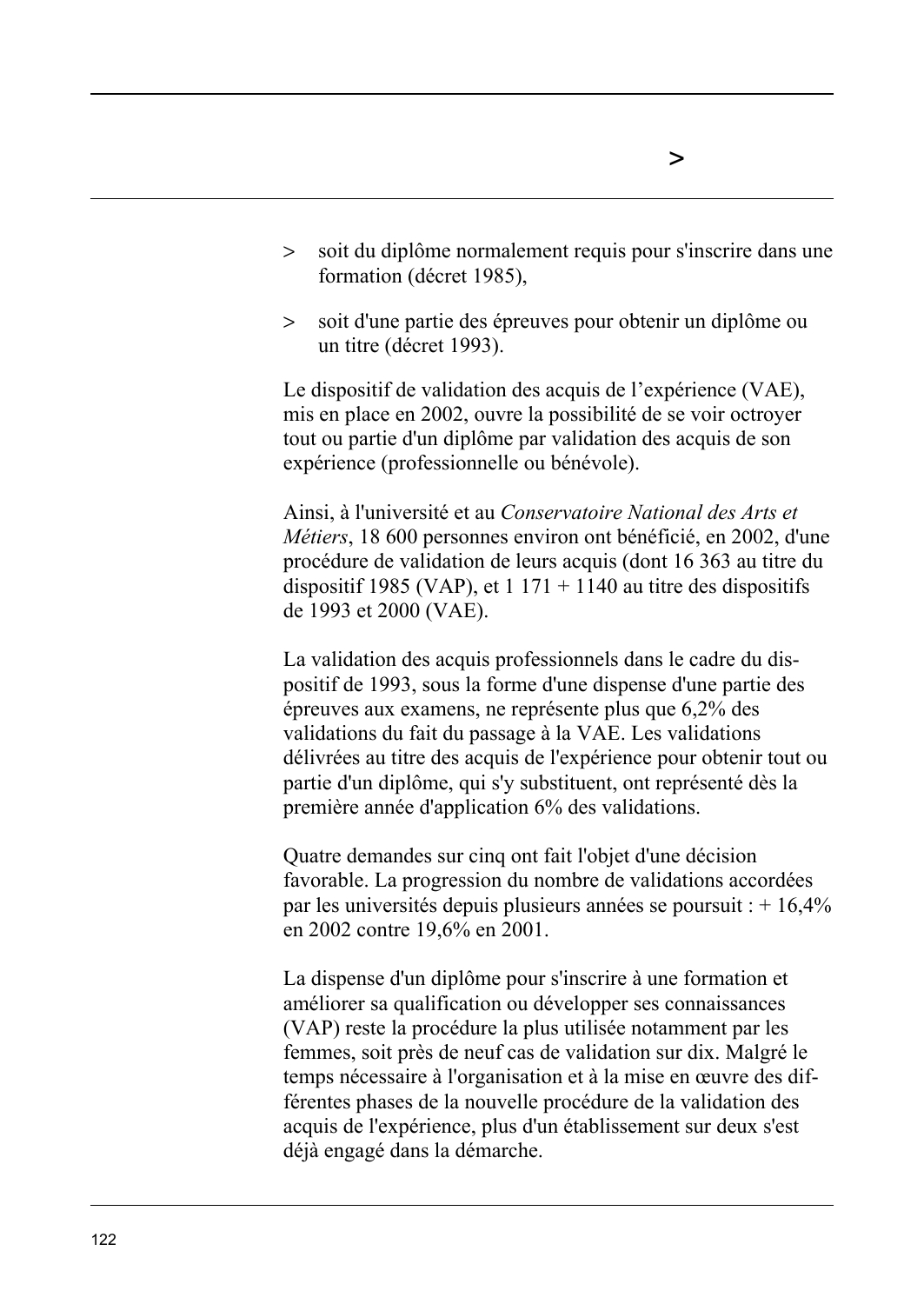Ainsi la part des actifs en emploi parmi les bénéficiaires se renforce avec la VAE.

68,3% des dispenses de diplôme pour accéder à une formation, 79,1% de dispenses d'épreuves pour accéder à un diplôme, et 83,5% des dispenses délivrées par validation des acquis de l'expérience concernent des actifs ayant un emploi.

Si les professions intermédiaires constituent la majorité des bénéficiaires, le passage de la VAP à la VAE pour l'obtention d'un diplôme semble davantage bénéficier aux cadres. Les professions intermédiaires, dont font partie les techniciens, représentent 55,5% des bénéficiaires d'une dispense d'épreuves pour obtenir un diplôme dans le cadre de la VAP, mais seulement 49,4% des bénéficiaires de validations dans le cadre de la VAE et 44,3% de ceux d'une dispense de diplôme poursuivre une formation*.* 

Les cadres sont largement représentés parmi les bénéficiaires d'une dispense de diplôme pour suivre une formation puisqu'ils regroupent 31,1% des actifs concernés mais sont un peu moins nombreux (27,8%) parmi les bénéficiaires de l'attribution de tout ou partie d'un diplôme (VAE). Cependant, ils y occupent une place plus importante (23,8%) que parmi les bénéficiaires d'une dispense d'épreuves (VAP).

En revanche, ce n'est pas le cas pour les femmes qui sont un peu moins nombreuses parmi l'ensemble des bénéficiaires de la VAE. Les employés et surtout les ouvriers restent très peu nombreux (au regard de leur poids dans la population active) quel que soit le dispositif de validation d'acquis

Majoritaires parmi les bénéficiaires de la validation des acquis, les 30-45 ans représentent plus de la moitié des candidats à la validation. Ils sont relativement plus nombreux dans les formations suivies dans le cadre de la dispense d'épreuves pour obtenir un diplôme (décret 1993) que dans celui de la dispense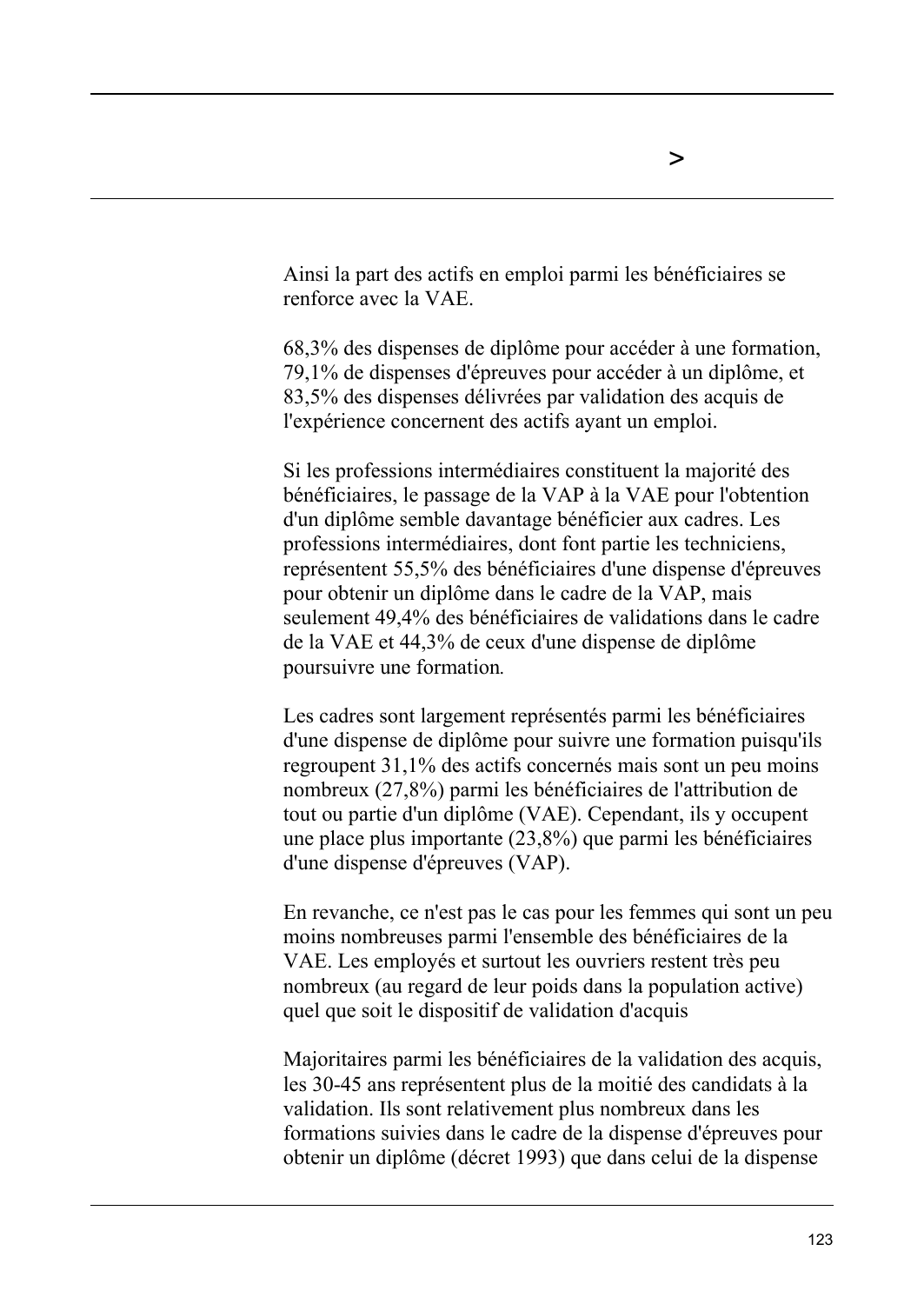de diplôme pour suivre une formation (69,5% contre 56,6%). La prise en compte de l'expérience (VAE) dans sa globalité (y compris personnelle et bénévole) renforce légèrement leur poids (59,5%). comme celui des moins de 30 ans. La part des moins de 30 ans est en effet légèrement plus importante dans le cadre de l'attribution de diplôme par la VAE (19,5%) que dans l'ancien dispositif de la dispense d'épreuves (18,5%).

### **5. QUELQUES ENSEIGNEMENTS ISSUS D'UNE ENQUÊTE DE SATISFACTION**

Des disparités de mise en œuvre sont observables selon les établissements.

Le développement de la validation des acquis reste inégal au sein des universités. La dispense de diplôme pour l'accès aux formations (décret 1985) continue de se développer. En 2002, seulement quatre universités françaises ont délivré moins de dix validations dans ce cadre contre une dizaine en 2000. À l'autre extrême, une quinzaine d'universités ont accordé plus de 300 dispenses de diplôme pour suivre une formation. Elles n'étaient qu'une douzaine en 2001 et six en 1998.

La VAP dans le cadre du décret de 1993 est en nette diminution avec le passage à la VAE.

Près d'une université sur trois a utilisé ces deux procédures et une quinzaine d'universités n'ont fait appel à aucune des deux.

La VAE n'a été instituée dans les universités qu'en 2002. Dans les cinquante-deux établissements qui l'ont mise en place, la moyenne des dossiers déposés est de trente, avec de grandes disparités d'un établissement à l'autre. On trouve plusieurs types d'universités, celles dont les décisions favorables attribuant tout ou partie d'un diplôme ont été plus nombreuses et ont moins donné lieu à la délivrance d'un diplôme dans sa totalité et, à l'opposé, celles dont les décisions favorables ont été moins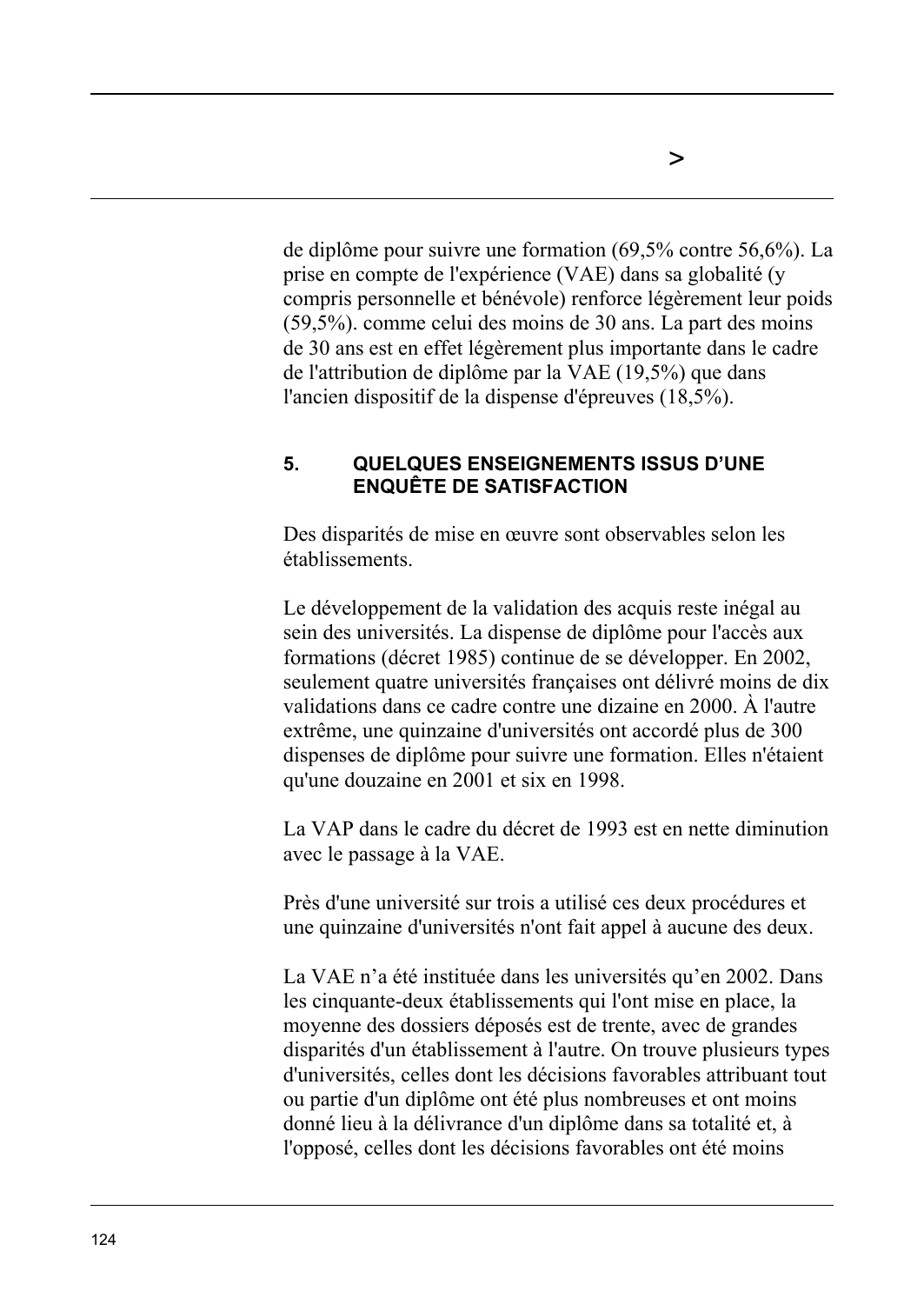importantes mais qui ont permis plus souvent d'octroyer un diplôme dans sa totalité. Cependant, l'analyse des décisions favorables, par rapport d'une part aux dossiers déposés et d'autre part au pourcentage de diplômes attribués dans leur totalité, est très délicate en raison du faible nombre de dossiers concernés et d'autant plus que l'on manque d'informations sur la qualité des dossiers déposés *.* 

Les formations suivies sont diversifiées.

Au total quatre demandes de validation sur cinq ont fait l'objet d'une décision favorable. Les bénéficiaires d'une dispense de diplôme pour accéder à une formation dans l'enseignement supérieur suivent majoritairement une formation en licence classique: ils sont 29% dans ce cas. Mais les formations spécialisées sont également très recherchées : 23% de ceux qui bénéficient de dispense de diplôme préparent un DESS ou un **DEA**.

Ces diplômes sont également très demandés dans le cadre de l'attribution d'un diplôme par validation des acquis de l'expérience : 22% des bénéficiaires de la VAE ont pu obtenir grâce au dispositif tout ou partie d'un DESS ou d'un DEA. Il sera intéressant de voir ce que la procédure donnera dans le cadre actuel des *Masters*, puisque ceux-ci opposent les diplômes à orientation *recherche* et ceux à orientation *professionnelle*, bien qu'à terme l'on s'oriente vers un seul type de *Master*, compte tenu de l'adossement inaliénable de la formation et de la recherche dans les études supérieures.

Parmi les 1131 bénéficiaires d'une dispense d'épreuves délivrée pour préparer un diplôme (VAP dispositif de 1993), 17,4% préparent un Diplôme Universitaire de Technologie, Diplôme d'Étude Universitaire de Sciences et Technologie ou un Diplôme National de Technicien Supérieur. Ils n'étaient que 16% en 2001.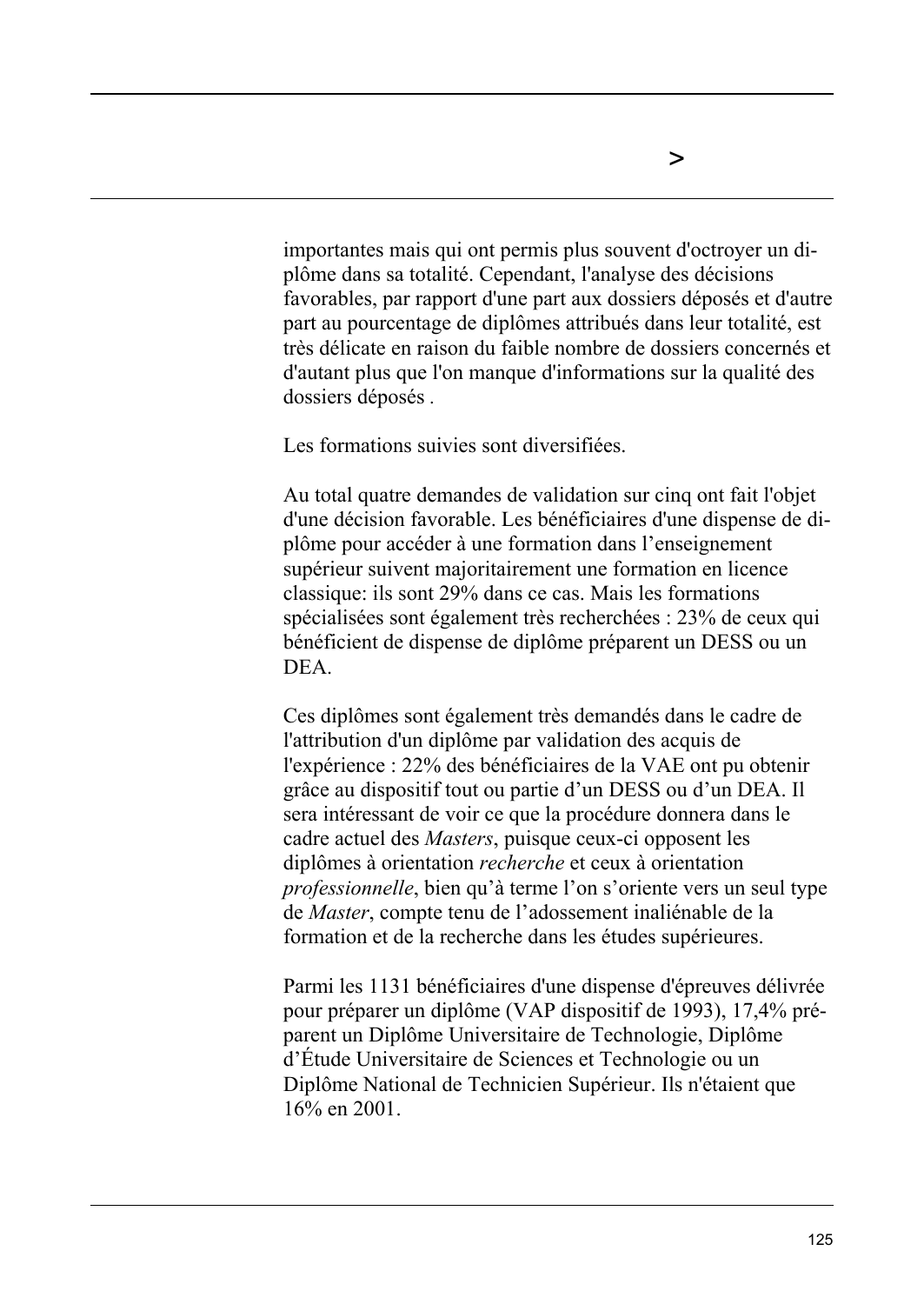L'unanimité se réalise ainsi sur le principe de la validation des acquis de l'expérience.

Les universités voient généralement d'un bon œil le système de validation des acquis professionnels tels qu'ils sont définis dans les textes de 1984-1985, largement mis en œuvre : *un système simple, efficace* , note l'université Paris XI - Orsay. Elles sont souvent plus critiques sur la VAP de 1992, *beaucoup plus difficile car elle exige une analyse précise des compétences des candidats* en *termes de modules de formation*, analyse Paris IX - Dauphine. Paris XI - Orsay se montre à ce sujet encore plus sévère : *La VAP 1992 est difficile et rebutante à mettre en œuvre car les études et diplômes ne sont pas identiques* au *niveau national ce qui rend la certification d'un diplôme guère négociable d'une université à l'autre et enlève toute portée* au *dispositif.* 

Quelques établissements, comme Lille III - Charles de Gaulle, reprochent également à la VAP d'avoir été *détournée de son but premier, la validation des études l'emportant sur la validation*  de *l'expérience professionnelle.* Et d'ajouter que *la procédure reste encore fortement liée aux "cultures pédagogiques.*

Le principe de reconnaissance professionnelle demeure cependant plébiscité : pour l'université Rennes II, la VAP *a permis de rapprocher le monde universitaire* du *monde professionnel et de démocratiser l'accès* au *savoir en ouvrant une autre voie à l'université et à ses diplômes.* 

Un autre établissement pense que le bénéfice a été important pour les enseignants, confrontés à un nouveau public, celui des adultes en reprise d'études. L'Université de Cergy-Pontoise insiste sur l'amélioration des relations avec le monde professionnel : *En interne, la construc*tion du *dispositif avec les enseignants a permis d'échanger sur les métiers et* sur *l'organisation* du *monde* du *travail.* En externe, l'expérience de la VAP a encouragé le développement de partenariats avec des *organisations socio-économiques, mais aussi avec des*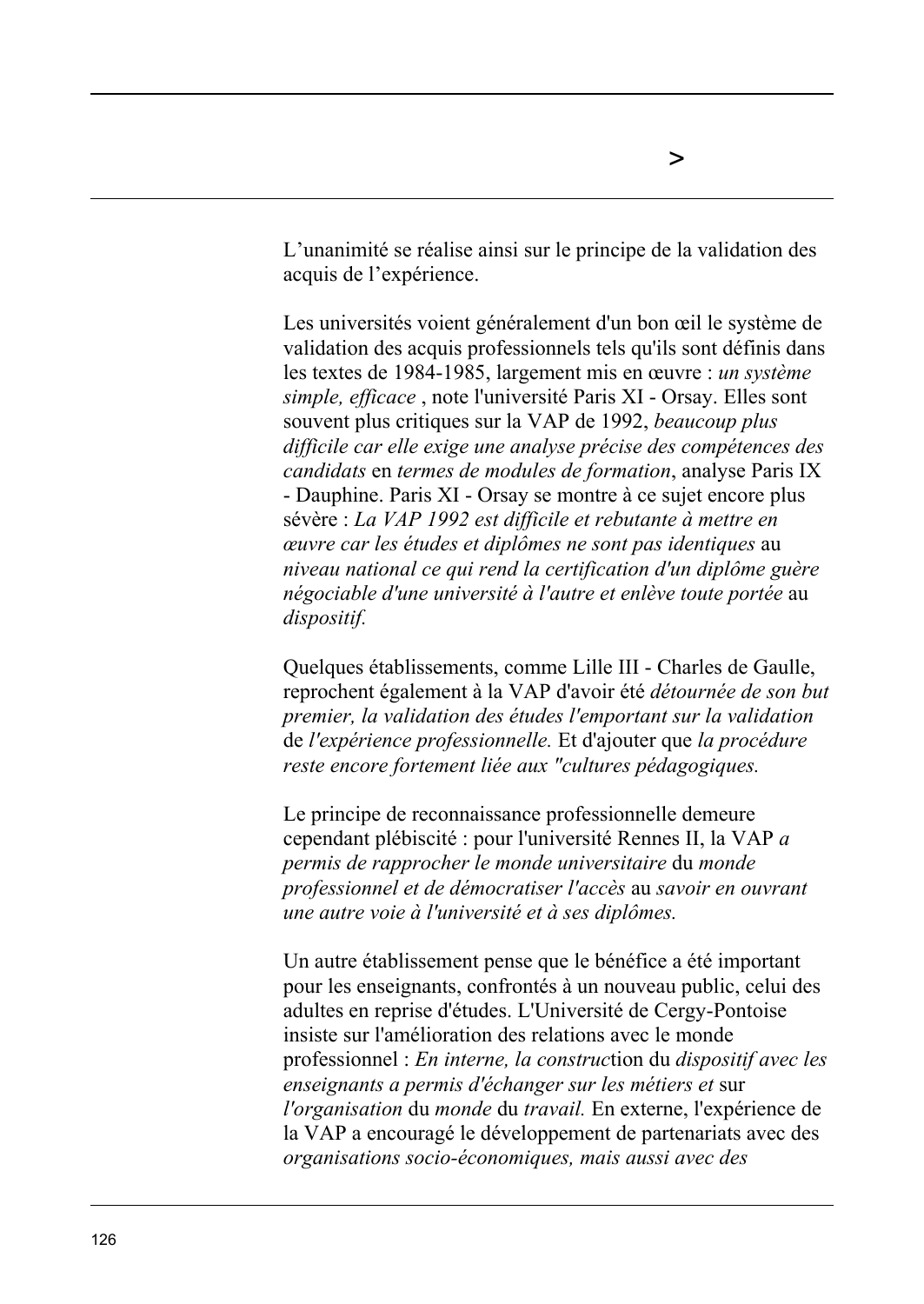*employeurs intéressés par la gestion prévisionnelle des emplois et des compétences.* Finalement, ajoute l'université, *cette connaissance approfondie du monde du travail a aussi facilité l'insertion ultérieure des étudiants, qu'ils soient ou non passés par un dispositif de validation des acquis*...

Paris XIII - Villetaneuse (Paris - Nord) insiste sur le rôle privilégié de la validation des acquis (professionnels ou de l'expérience) au sein de son organisation : *Un énorme travail a été effectué pour la constitution progressive d'un service à part entière et le président en a fait un axe majeur dans le contrat d'établissement.* 

Une organisation stratégique réfléchie se met donc peu à peu en place dans les universités.

Dans la quasi-totalité des réponses à une enquête lancée en 2003, les services VAE des universités, lorsqu'elles existent, gèrent l'ensemble des Unités de Formation et de Recherche (UFR). Certains établissements comme Paris XI - Orsay ont adopté une organisation à deux niveaux, avec une mission centrale définissant les grandes orientations et une cellule auprès de chaque composante pour assurer l'accueil, le conseil et le montage des dossiers.

La mission VAE se situe généralement, mais pas systématiquement, dans le prolongement de la cellule VAP existante. Sa responsabilité incombe le plus souvent à la direction de la formation continue (dans une quinzaine de cas sur quarante-cinq), mais aussi à un enseignant (une douzaine de réponses), certaines universités prônant l'instauration d'un binôme enseignant-administratif.

Presque tous les établissements (deux seulement répondent par la négative) ont prévu de former leur personnel à la VAE. Les formations proposées par la *Conférence des Directeurs de Service Universitaire de Formation Continue* sont les plus fréquemment citées. Accueil, accompagnement pour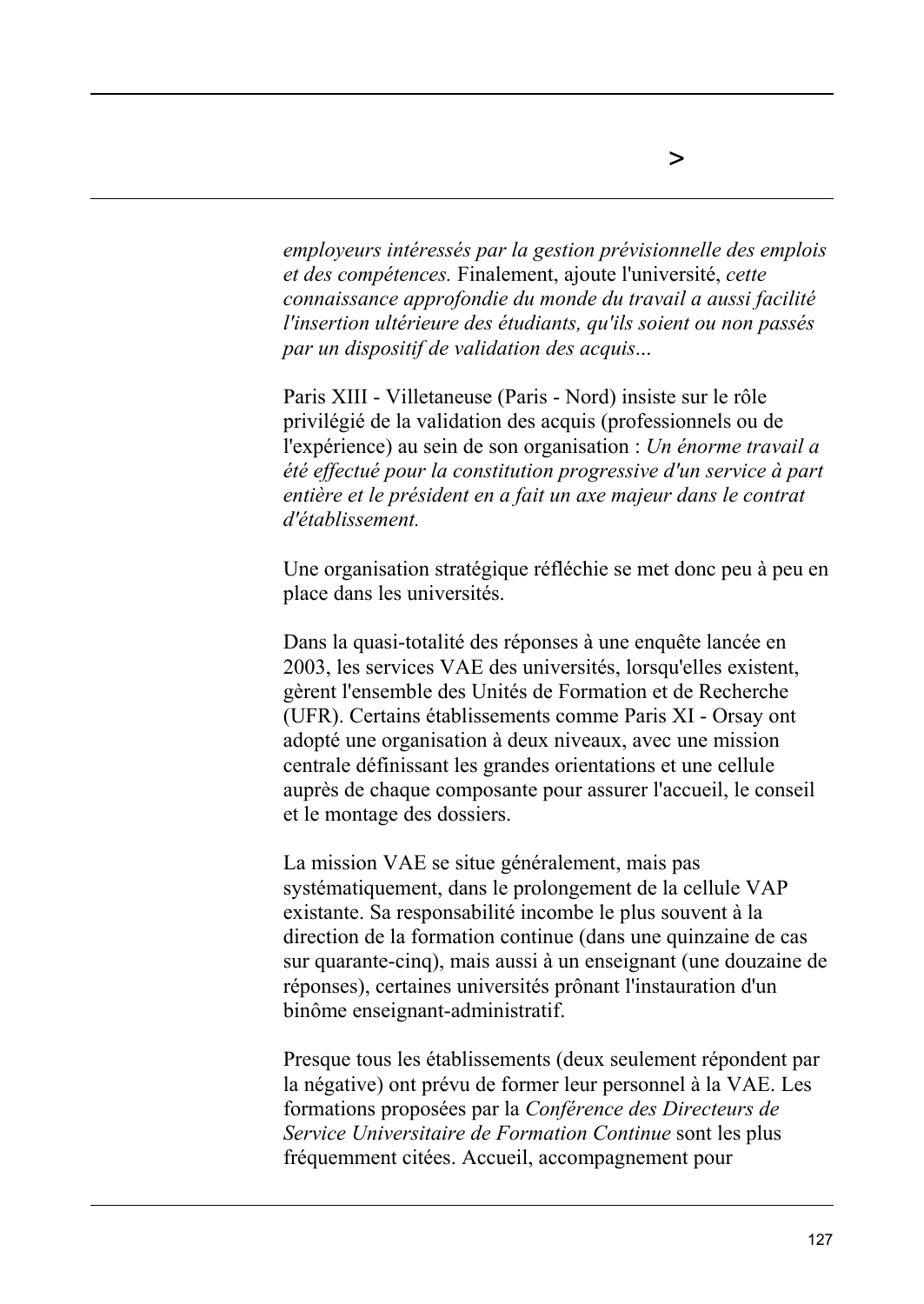l'élaboration du dossier, formation pour les membres du jury... l'ensemble du dispositif universitaire est concerné. La majorité des établissements a déjà mis sur pied un dispositif d'accueil et de traitement des dossiers. Cette nouveauté fait apparaître la nécessité d'une solidarisation des différentes composantes administratives, pédagogiques, scientifiques des établissements pour répondre aux demandes de candidats souvent désorientés.

>

Dans le cadre d'un projet accompagné par le *Fond Social Européen* (FSE), Paris XII – Val de Marne (Créteil), Paris XIII - Villetaneuse (Paris Nord) et l'Université de Marne-la-Vallée ont rédigé des documents communs et organisé des journées communes d'information pour ce public. Certaines autres universités ont pris les devants et disposent déjà de *référentiels métiers* ou de *compétences* outils indispensables à l'évaluation des dossiers, mais encore rares. L'Université de La Rochelle développe actuellement *une méthodologie de reformulation des diplômes en termes de "capacité à faire"*.

L'intention générale est de poursuivre l'expérience et de la développer.

Les projets évoqués par les universités s'inscrivent principalement dans la droite ligne des réalisations déjà effectives*.* Il s'agit d'une part de développer les outils de référence indispensables, d'autre part, et c'est le cas le plus fréquemment rencontré, d'amplifier le flux de bénéficiaires par une meilleure communication. L'Université de Cergy-Pontoise mentionne la nécessité de *nouer des partenariats avec les acteurs économiques et institutionnels pour informer les salariés, avoir une veille sur le monde de l'emploi, trouver des membres du jury*. L'Université de Reims projette d'étendre la VAE à tous les diplômes, *sans exception*.

Laconiquement, Paris XI - Orsay indique pour seul projet : *continuer..*. Certains établissements voient plus loin et tentent d'imaginer les solutions les mieux adaptées à ce public nouveau.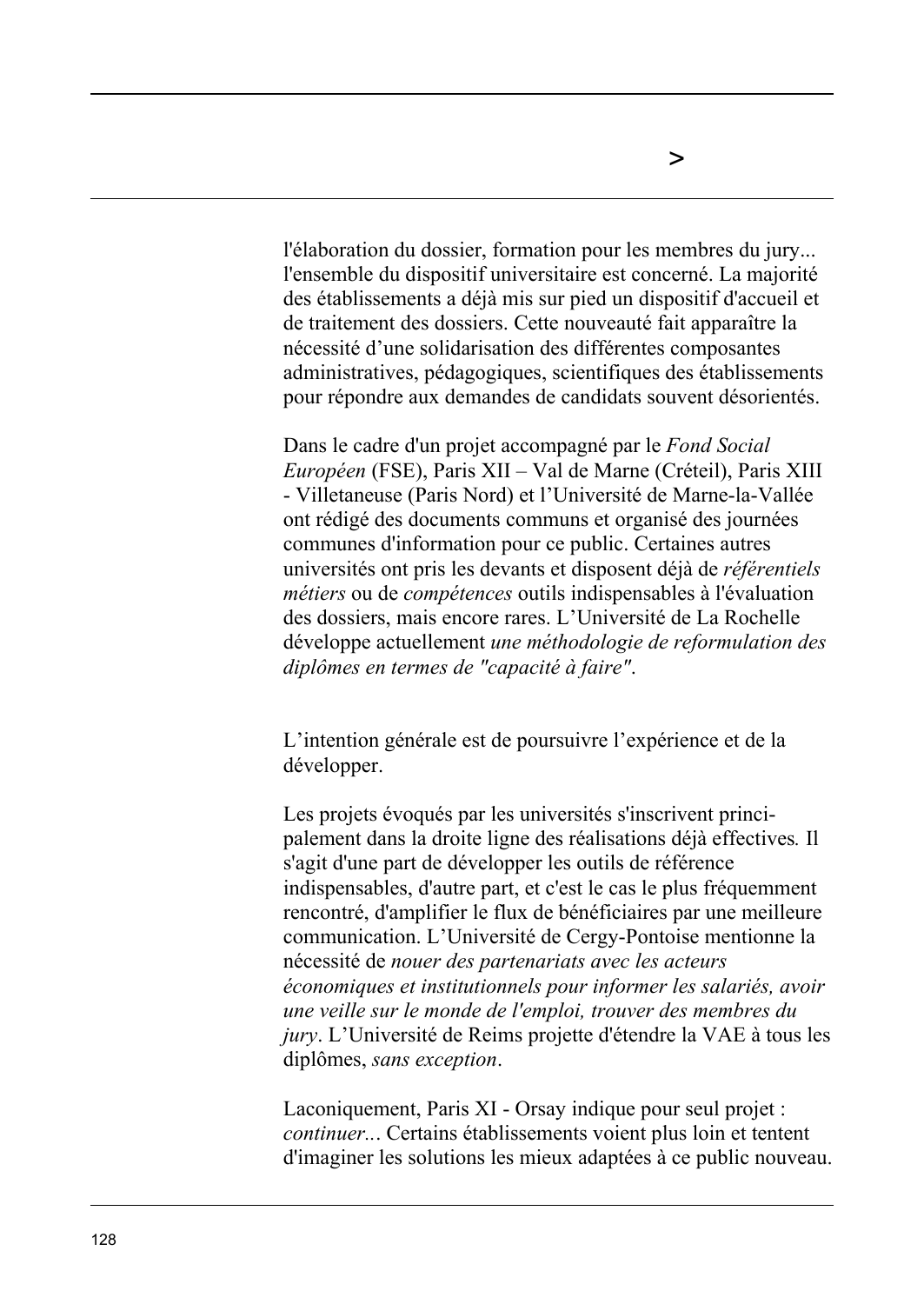L'Université de La Rochelle s'interroge ainsi sur la possibilité d'abandonner *l'épreuve pour la preuve,* en validant les acquis du candidat *via* des outils plus proches du monde professionnel : projet à mener, mémoire, soutenance...

Seule université à mentionner la formation à distance, Aix - Marseille III envisage de développer de tels modules afin de favoriser les parcours individualisés après la validation.

Cependant, les moyens logistiques et financiers ne sont pas toujours au rendez-vous…

Sans surprise, nombre de difficultés mentionnées par les universités concernent une insuffisance de moyens : pour certaines, il s'agit du manque de personnel formé, pour d'autres, d'une pénurie de personnel tout court! Un des établissements de l'enquête déplore la précarité des personnels employés pour la VAE, puisqu'il s'agit essentiellement d'emplois-jeunes et de contractuels...

Sur quarante-cinq établissements ayant répondu à l'enquête, moins d'une dizaine disent avoir pu recruter du personnel spécifique pour le nouveau dispositif, l'ensemble représentant moins d'une vingtaine de postes.

Pourtant, l'Université de La Rochelle note que *l'accompagnement administratif des candidats et des jurys devient essentiel. On assiste à l'émergence d'une fonction indispensable et qui demande des compétences techniques, organisationnelles et relationnelles.* 

Pour Paris II – Panthéon-Assas, *l'obligation d'entendre chaque postulant alourdit démesurément la procédure.* Les appréhensions sur la charge de travail sont récurrentes; .la plupart des établissements notent un fort accroissement de la demande, à l'instar de l'Université de Tours qui parle même d'une véritable *explosion* avec une hausse des demandes de près de 100%, touchant l'ensemble des disciplines.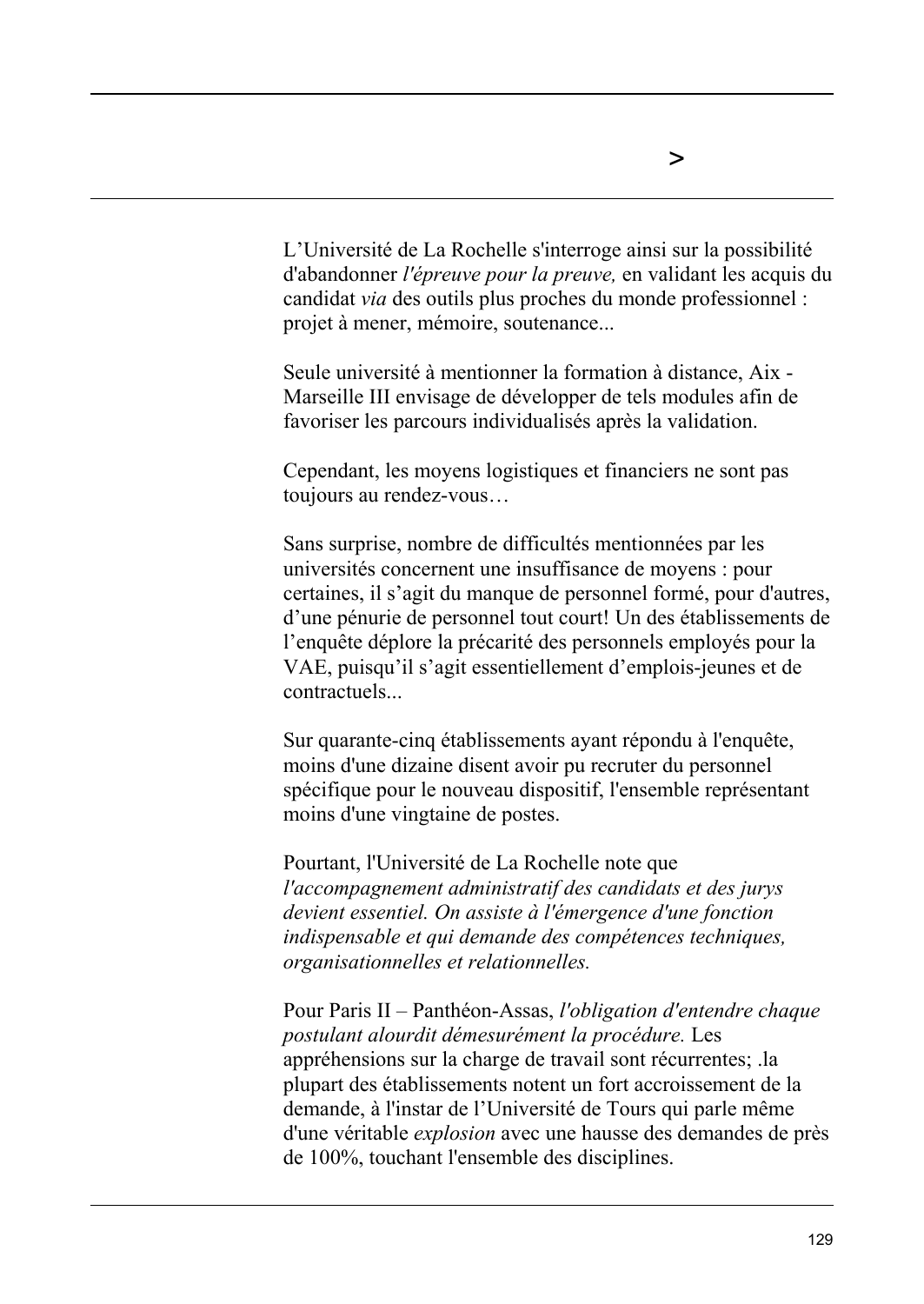Seule l'Université Paris VI – Pierre et Marie Curie avoue sa déception : *Le nombre de demandes est relativement faible par rapport à nos ambitions*, et l'explique par un *manque d'attrait pour les filières scientifiques*.

D'autres critiques concernent davantage l'organisation : la VAE rend nécessaire la collaboration des différents métiers au sein de l'université. Or, les enseignants sont parfois *indifférents*, voire *réticents* devant une procédure qui remet en cause l'exclusivité de la validation académique.

Paris 6 – Pierre et Marie Curie prône les vertus de la rencontre pour résoudre la difficulté : *Les échanges entre enseignants et Professionnels dans les jurys contribuent beaucoup à l'acceptation du dispositif.* Cette concertation, clé de voûte de la VAE, pourrait aussi être la solution à l'une des autres difficultés rencontrées par les universités: la complexité d'analyser des compétences professionnelles et de définir des critères d'évaluation. *Les critères d'évaluation des candidats ne sont pas simples à déterminer*, témoigne ainsi l'Université Jean Monnet (Saint-Étienne).

Subsiste le danger de faire naître de faux espoirs de reconnaissance et de certification.

Entre candidats et universités, la rencontre autour de la VAE ne se fait donc pas toujours simplement. Certes, le public a été informé par voie de presse et y a répondu très favorablement puisque les universités notent un accroissement de la demande. Mais cette campagne, jugée *démagogique* par un établissement, aurait fait naître de *faux espoirs*. Les candidats se montrent parfois naïfs, convaincus que la délivrance du diplôme est quasi automatique. Mais *l'université n'est pas un supermarché aux diplômes!* Déclare l'Université de Bretagne Occidentale (Brest). Pour l'Université de Franche-Comté (Besançon), l'accueil a été *très (trop) favorable : les candidats croient souvent qu'il suffit de demander et que le diplôme leur est dû !*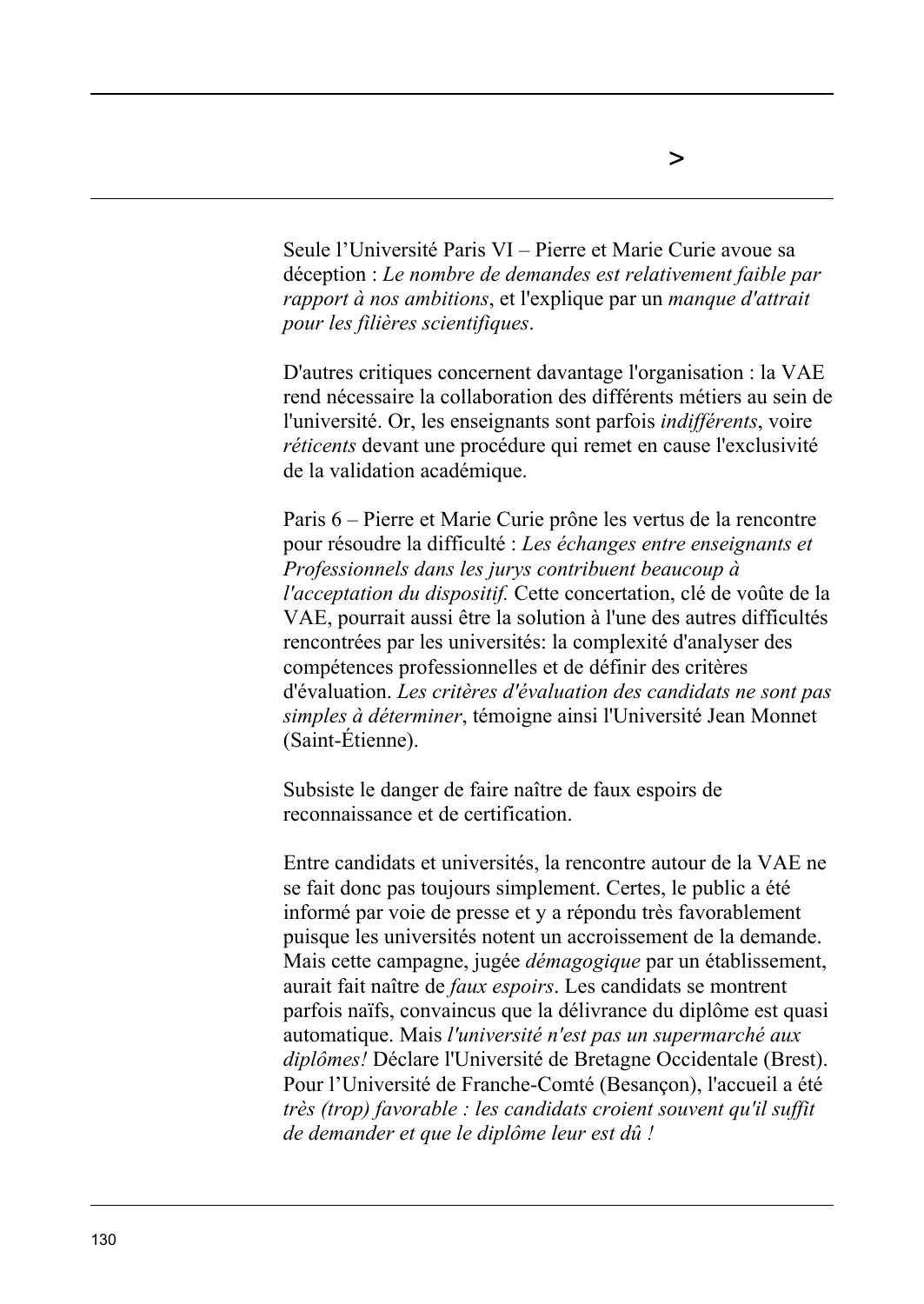Les universités de Clermont-Ferrand I et II (Auvergne et Blaise Pascal) renchérissent : *Beaucoup de candidats pensaient qu'en donnant un simple CV ils allaient recevoir un diplôme!* Un simple CV... ou même une carte de visite d'après Paris IX - Dauphine, qui reconnaît tout de même que les démarches s*érieuses,* existent également Ces anecdotes ont le mérite de mettre en lumière une certaine incompréhension qui peut aller jusqu'à l'abandon de la procédure lorsque le candidat en découvre la complexité (sans parler du coût !). L'Université de La Rochelle parle d'un *intérêt touristique* et note que *seuls 10*% *des candidats vont jusqu'au bout*. Une estimation confirmée par d'autres établissements qui constatent le fort décalage entre demandes initiales et dossiers effectivement déposés.

Face à la complexité du dispositif, l'accompagnement du public semble donc indispensable. Pour Paris XIII – Villetaneuse (Paris Nord), c'est *le seul moyen de recadrer et de faire aboutir des demandes parfois farfelues, au départ.* Cette mission d'accompagnement, très régulièrement mentionnée parmi les tâches du service VAE, est de deux sortes :

- > un accueil initial pour expliquer les grandes lignes du dispositif,
- > puis, lorsque le candidat a décidé de se lancer dans l'aventure, un accompagnement plus poussé est alors nécessaire pour l'aider à définir son projet et à remplir son dossier.

Ainsi, Paris XIII – Villetaneuse (Paris Nord) développe actuellement un projet d'accompagnement en ligne et d'organisation d'ateliers axés sur l'écriture et la connaissance des métiers. L'Université de Tours, quant à elle, estime à vingtquatre heures la durée de l'accompagnement individuel nécessaire, un chiffre qui dit bien l'ampleur du dispositif à adopter.

Il en résulte un coût parfois dissuasif pour les deux parties.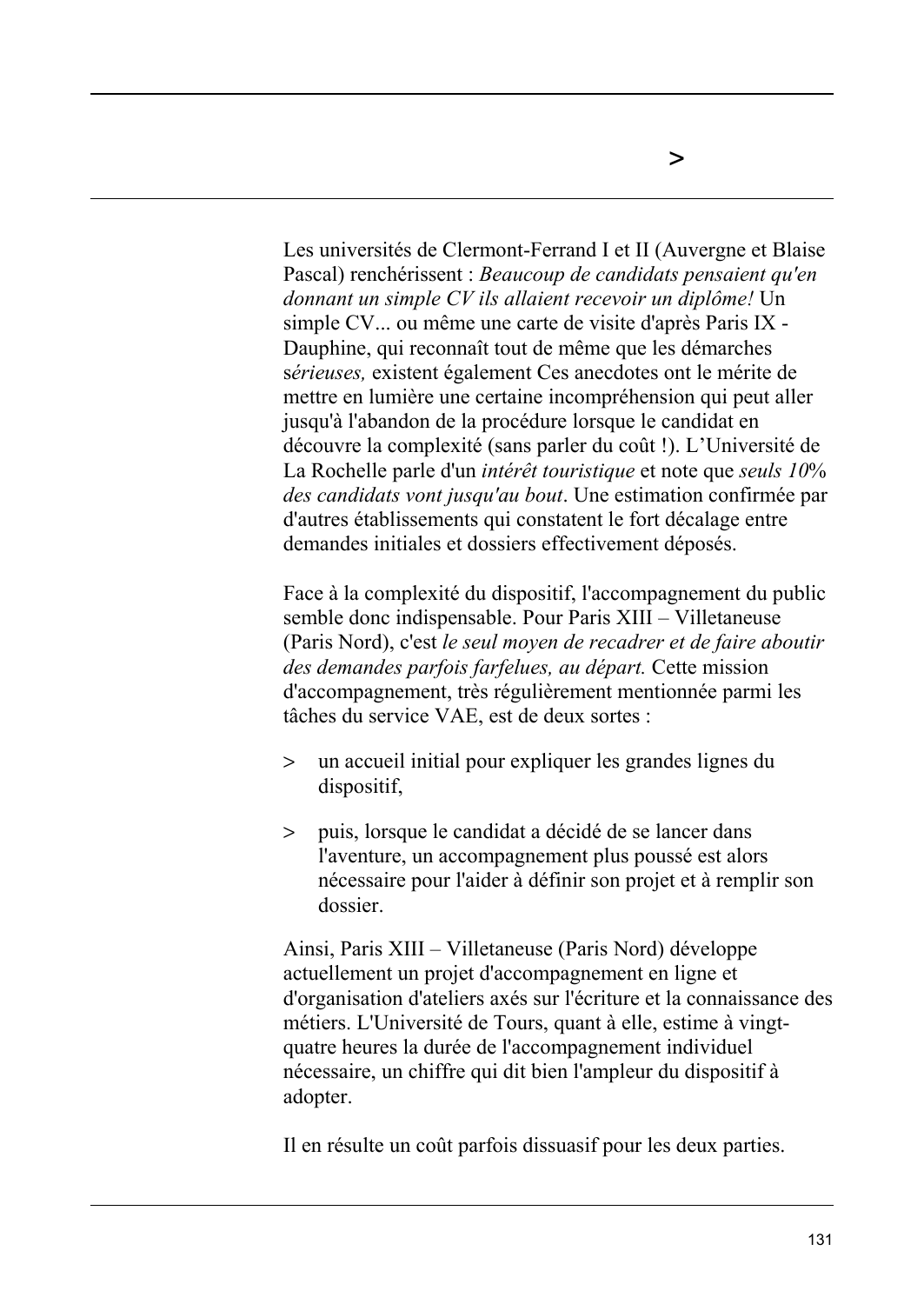Cet accompagnement a comme contrepartie une augmentation quasi générale de la participation financière du candidat. Pour les précédentes validations des acquis, elle se chiffrait en quelques dizaines d'euros, alors que le coût moyen de traitement d'un dossier est désormais estimé entre 500 et plus de 1 000 €. L'Université de Franche-Comté (Besançon) juge même cette somme *astronomique dans la période de mise* en *place.* Fort heureusement, ces montants ne sont pas toujours répercutés au candidat : les plus chanceux ne déboursent pas un centime, les frais pouvant être couverts par le *Fonds Social Européen*, par l'employeur ou par un *Organisme Paritaire Collecteur Agréé*. Mais cette situation pourrait fort bien être transitoire : nombre d'universités manifestent en effet leur projet de passer au système payant une fois la période de rodage terminée.

En sens inverse, certaines universités répercutent dès maintenant la totalité des frais sur le candidat : une somme qui peut se révéler dissuasive en cas de motivation incertaine... L'aspect financier représenterait ainsi un obstacle au-delà même de la phase de validation. Certaines universités insistent sur la difficulté à trouver des sources de financement en cas de reprise d'études : le recours à des emprunts bancaires, s'il s'avère nécessaire, pourrait alors freiner fortement la logique d'apprentissage tout au long de la vie

Ces procédures ont toutefois un impact indéniable sur la formation.

Plusieurs universités ont déjà délivré des diplômes directement, sans formation complémentaire. Seize sur quarante-cinq d'entre elles disent l'avoir fait au moins une fois. Les premiers diplômés VAE arrivent donc sur le marché de l'emploi. Quelques établissements déclarent douter de cette possibilité, peu crédible à leurs yeux, ainsi qu'à ceux des candidats et des entreprises. L'Université de La Rochelle préfère ainsi ne pas donner d'emblée un diplôme, mais opte pour *des épreuves de validation proches des situations professionnelles*. Car, explique-t-elle, *cela rassure les candidats, les entreprises et l'université*.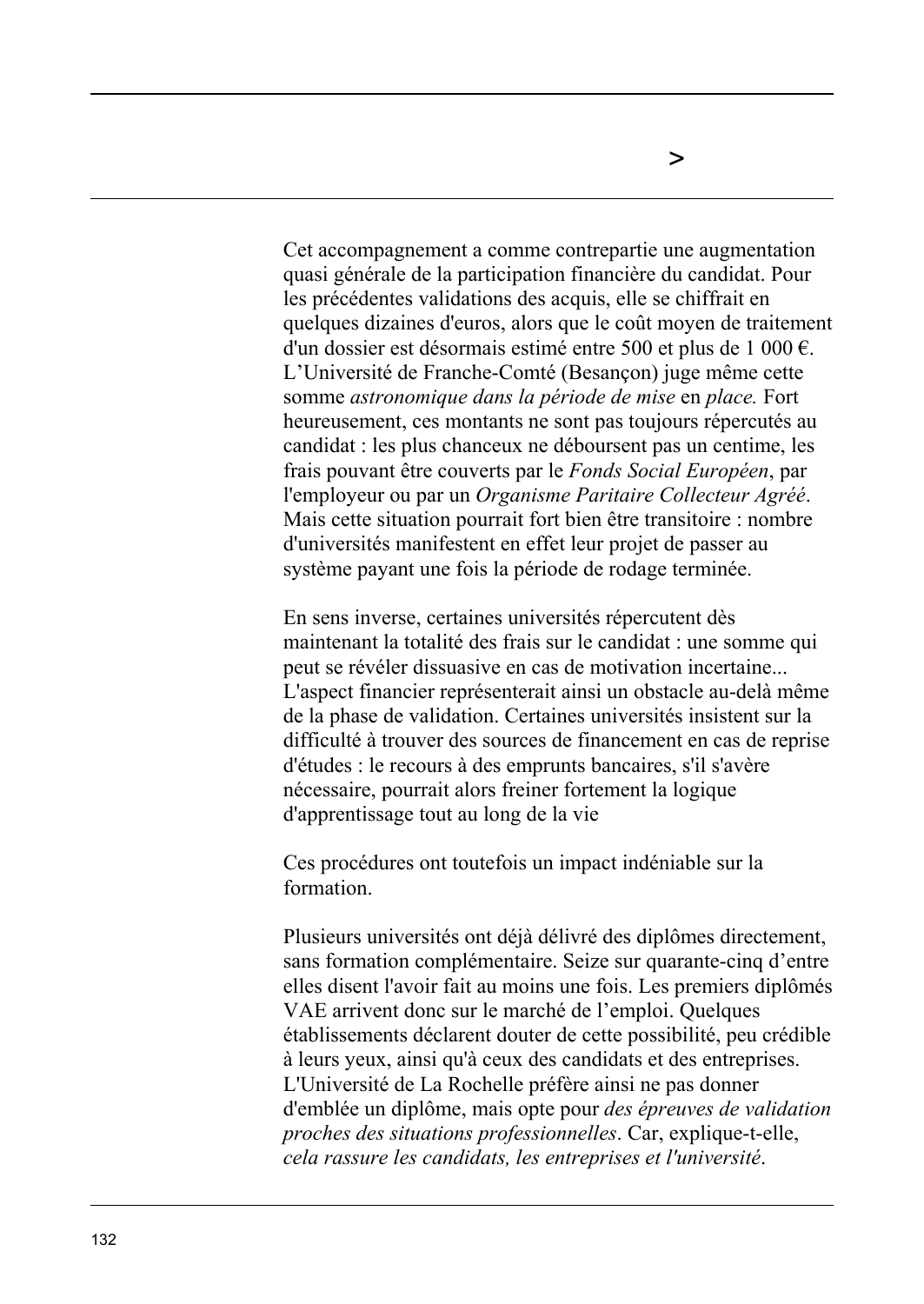Les universités s'accordent davantage sur l'impact de la VAE sur leur offre de formations. Une université pose ainsi une question pertinente : est-il envisageable de pouvoir accueillir les candidats à tout moment de l'année?

A terme, la VAE devrait entraîner un profond bouleversement dans la définition des diplômes. L'individualisation des parcours doit conduire à une modularisation des programmes prenant en compte les *référentiels* métiers et compétences utilisés par les jurys VAE. Cette refonte répond en fait à un double objectif, celui de la VAE en tant que telle, mais aussi celui de l'harmonisation européenne des diplômes qui exige des descriptions sous forme d'unités de valeur capitalisables (dans le cadre de l'European *Credit Transfer System*) afin de favoriser la mobilité intracommunautaire des étudiants.

*L'introduction des ECTS aura sûrement plus d'impact que la VAE sur l'organisation interne des universités et des parcours de formation*, note l'Université de La Rochelle. L'Institut National Polytechnique de Grenoble (INPG) mentionne pour sa part la difficulté de faire coïncider les deux logiques: *Comment faire le lien avec la notation ECTS en cas de validation partielle?* s'interroge l'établissement

En dépit des nombreuses questions soulevées par la VAE, le dispositif, cependant, est très indiscutablement lancé.

# **6. DÉVELOPPEMENTS RECENTS**

À l'université et au Conservatoire National des Arts et Métiers, 17 710 personnes ont bénéficié, en 2003, d'une procédure de validation de leurs acquis: 14 930 au titre du dispositif de 1985 qui permet d'accéder à une formation par dispense du titre normalement requis pour s'y inscrire, et 2 780au titre de la validation des acquis de l'expérience (VAE) mise en place en 2002.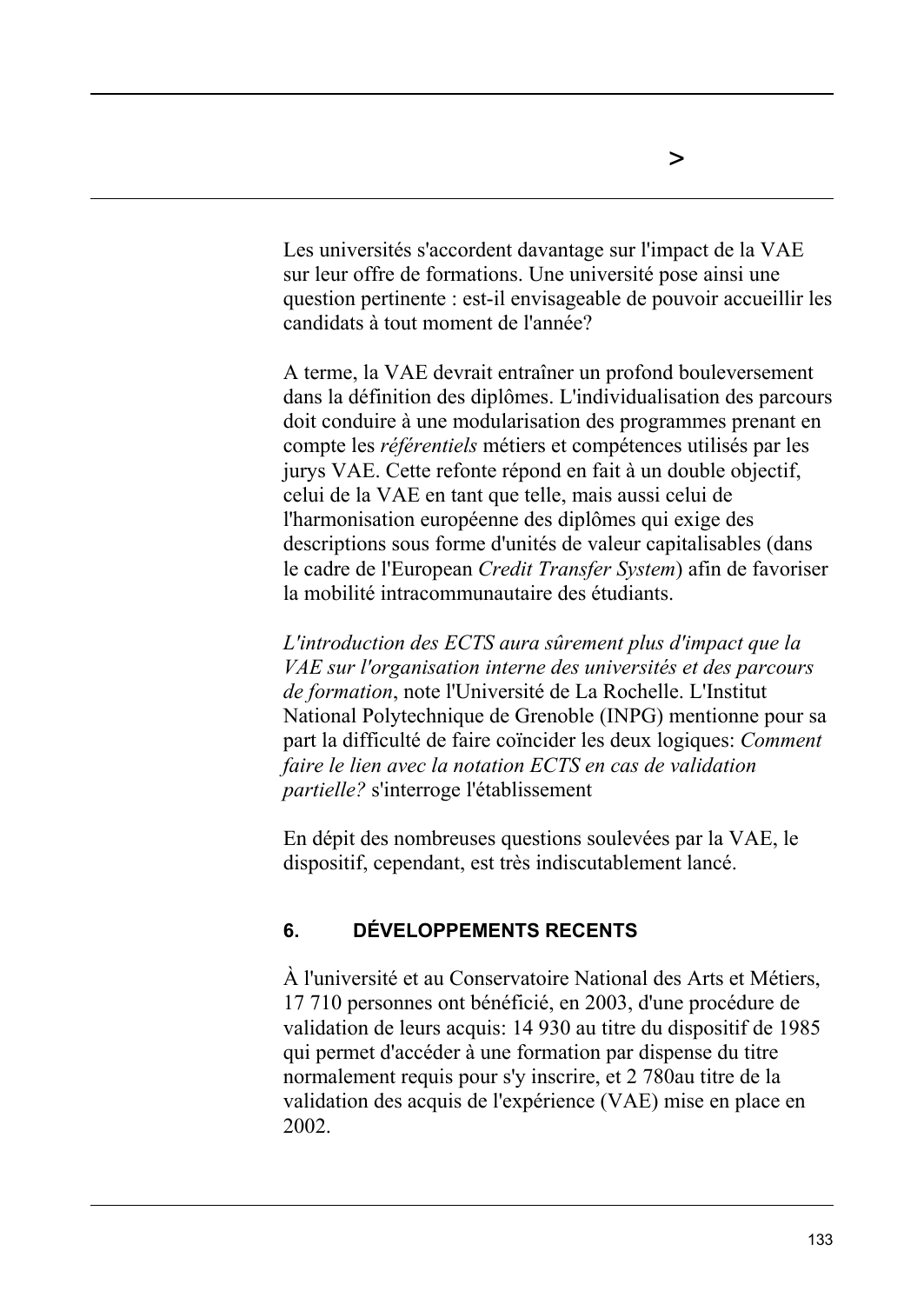Si les validations délivrées au titre des acquis de l'expérience pour obtenir tout ou partie d'un diplôme 1 progressent fortement. représentant 15.7% des validations en 2003 contre 6% l'année précédente, les validations délivrées dans le cadre de la dispense de diplôme pour suivre une formation (VAP, décret 1985) enregistrent. Quant à elles, leur première baisse depuis 1998 (- 8,8% en 2003 par rapport à 2002). Au total, le nombre de validations d'acquis accordées dans l'enseignement supérieur diminue.

La validation des acquis dans le supérieur touche avant tout les actifs ayant un emploi et non les chômeurs, 68,5% des bénéficiaires sont dans ce cas, ce qui correspond à 66% des dispenses de diplôme pour accéder à une formation et 82% des diplômes ou parties de diplômes délivrés par validation des acquis de l'expérience.

Les cadres et les professions intermédiaires constituent la grande majorité (7%) des bénéficiaires de la validation des acquis ayant un emploi. encore plus dans le cadre de la VAE. Les cadres regroupent en effet 41% des actifs qui, ayant un emploi, cherchent à acquérir un diplôme universitaire validant les compétences acquises dans leur activité professionnelle. Ils sont un peu moins représentés parmi les bénéficiaires d'une dispense de diplôme pour suivre une formation (35%). Les professions intermédiaires, dont font notamment partie les techniciens, occupent, en revanche, la première place parmi les bénéficiaires d'une dispense de diplôme pour suivre une formation.

Les employés restent très peu nombreux (au regard de leur poids dans la population active) quel que soit le dispositif de validation d'acquis: un sur quatre dans le cadre du dispositif de 1985 et un sur cinq pour la V AE. Les ouvriers sont à peine 1%.

Parmi les candidats ayant déposé un dossier de validation des acquis de l'expérience dans le but d'obtenir tout ou partie d'un diplôme, les candidats de sexe masculin sont majoritaires (près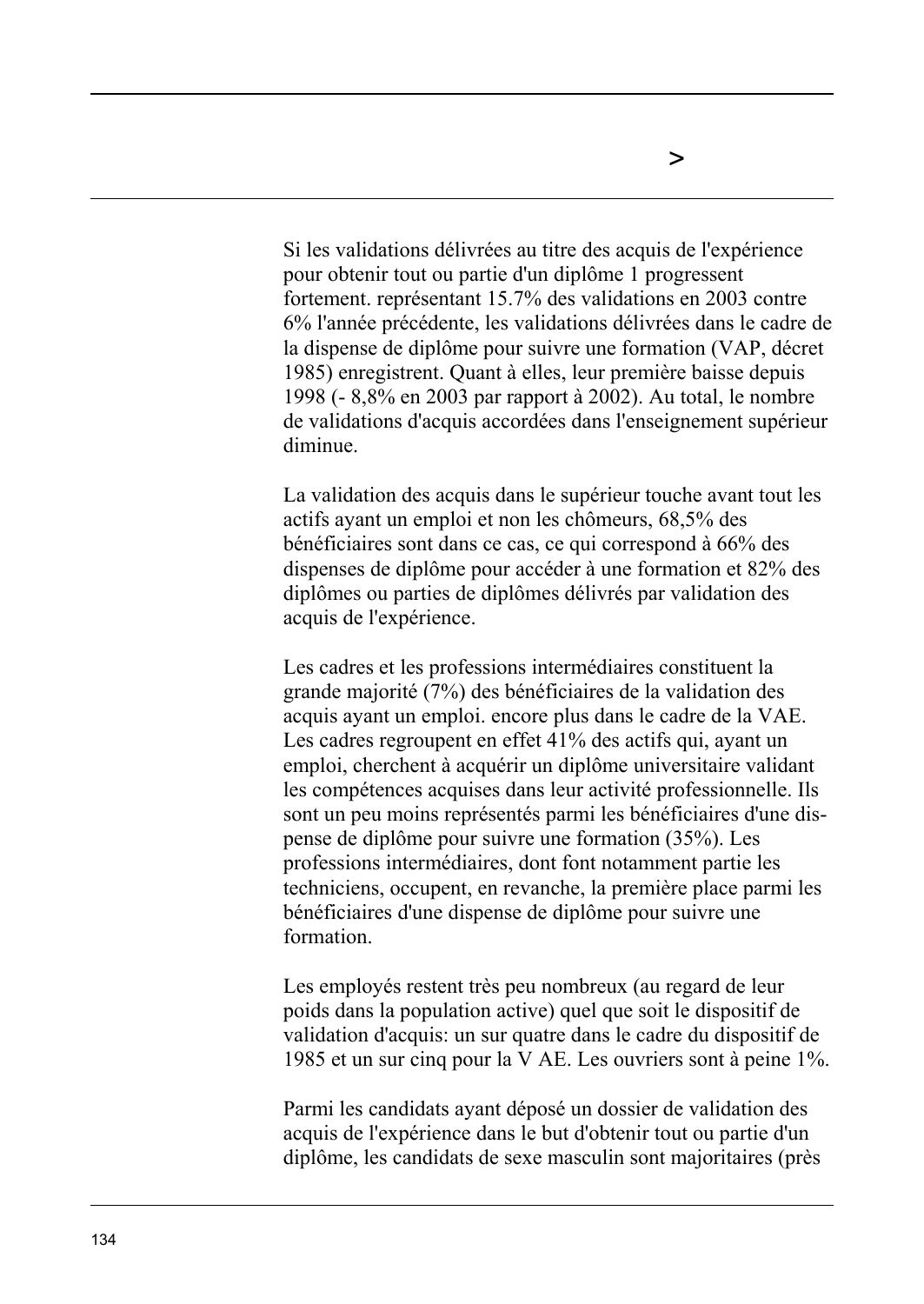de trois sur cinq) mais ils ne représentent que 47% des candidats ayant déposé un dossier pour dispense(s) de diplôme.

Majoritaires parmi les bénéficiaires de validation des acquis, les personnes de 30-45 ans sont relativement plus nombreuses dans le cadre de l'attribution de diplôme par la VAE que dans le cadre du décret de 1985 (66% contre 55%).

Le développement de la validation des acquis reste contrasté dans les établissements d'enseignement supérieur. Dans le cadre du décret de 1985, c'est-à-dire sous la forme de dispenses de diplôme pour accéder à une formation, le nombre de validations délivrées varie fortement d'une université à l'autre. Toutefois, la baisse constatée dans le nombre de validations accordées dans le cadre de ce dispositif est quasi générale: en 2003, onze universités (auxquelles il faut ajouter le Conservatoire National des Arts et Métiers) ont accordé plus de 300 dispenses de diplôme pour suivre une formation. Elles étaient quatorze en 2002. À l'autre extrême, deux universités ont délivré moins de dix validations (contre quatre en 2002).

La validation des acquis de l'expérience, quant à elle, progresse : 74 établissements de l'enseignement supérieur (hors le CNAM) ont mis en place la VAE en 2003, contre 52 en 2002.

Quarante-neuf dossiers ont été déposés en moyenne par université contre trente en 2002.

On observe cependant de grandes disparités d'un établissement à l'autre, puisque dans treize universités moins de dix dossiers ont été déposés alors que dans huit universités et au CNAM le nombre de dossiers déposés est supérieur à 100. Dans certaines universités, les décisions favorables attribuant tout ou partie d'un diplôme ont été plus fréquentes mais ont moins souvent donné lieu à la délivrance d'un diplôme dans sa totalité. Dans d'autres, au contraire, les décisions favorables ont été plus rares mais le pourcentage de diplômes attribués dans leur totalité est plus élevé.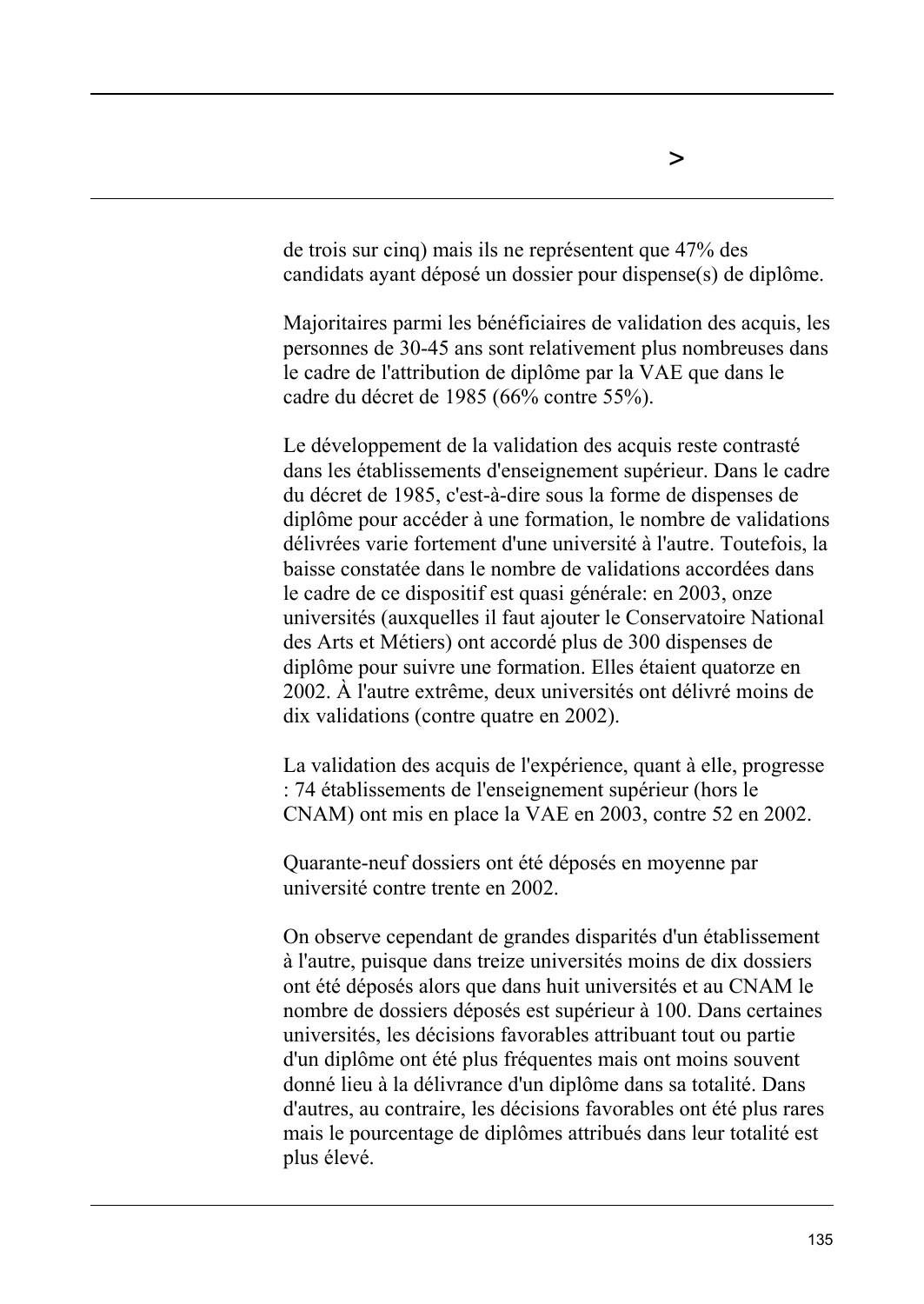Seuls six établissements n'ont accordé aucun diplôme dans sa totalité. L'analyse des décisions favorables par rapport aux dossiers déposés demeure toutefois très délicate en raison du décalage dans le temps entre le dépôt de dossier et son examen par un jury qui peut intervenir l'année suivante. De même, le pourcentage de diplômes attribués dans leur totalité porte encore sur un nombre trop modeste de dossiers pour en tirer des conclusions sur des politiques propres à telle université en matière de VAE.

>

Avec les DESS ou DEA, les licences «classiques» ou professionnelles sont les diplômes les plus demandés. Les bénéficiaires d'une dispense de diplôme pour accéder à une formation dans l'enseignement supérieur suivent une formation en licence «classique» dans 30% des cas. Mais les formations spécialisées progressent, notamment les DESS ou DEA (+ 4,9 points par rapport à 2002) : 28% de ceux qui bénéficient d'une dispense de diplôme préparent un DESS ou un DEA.

Ces diplômes sont également très demandés dans le cadre de l'attribution d'un diplôme par validation des acquis de l'expérience : 22,5% des bénéficiaires de la VAE ont obtenu tout ou partie d'un DESS ou d'un DEA. De même, les licences professionnelles, dont l'offre de formation se développe, se révèlent attractives. 13% des bénéficiaires de la VAE ont obtenu tout ou partie d'une licence professionnelle.

Le DEUG est, en revanche, de moins en moins recherché. La part de cette formation parmi les bénéficiaires d'une validation des acquis professionnels dans le cadre du décret de 1985 diminue de 3.4 points entre 2002 et 2003.

Comme on l'aura noté, VAE et VAP travaillant sur les acquis du passé d'expérience ou de profession des personnes, c'est l'ancienne terminologie française des diplômes qui est encore utilisée ici. Néanmoins, au fur et à mesure que se généralisent en France la mise en place du processus de la Sorbonne-Bologne et la mise en œuvre de la réforme du L-M-D, ce vont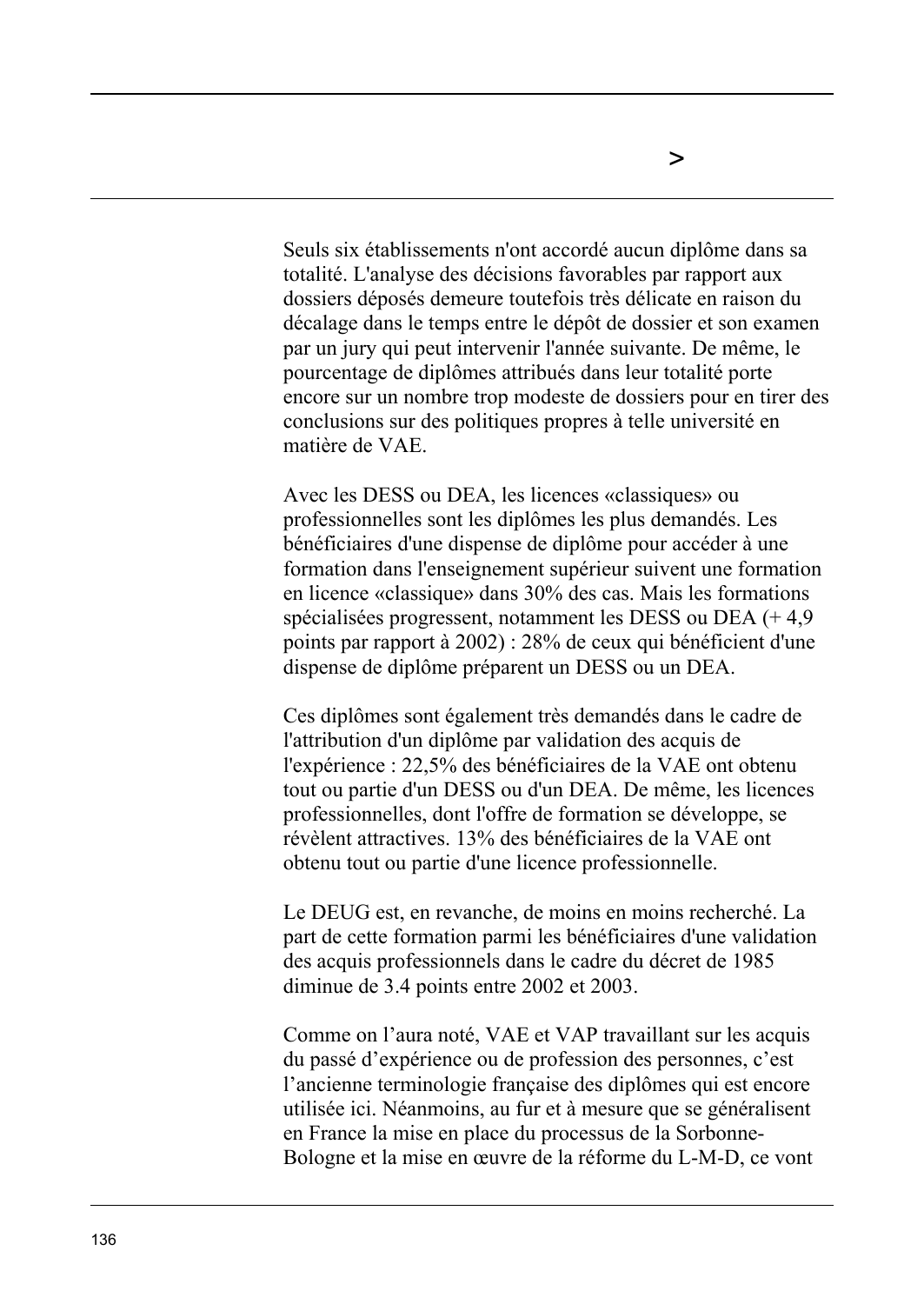être les nouveaux niveaux de sortie diplômante qui vont être sollicités. On comprend, dans ces conditions que l'ancien DEUG ait fait l'objet de très peu de demandes et que les DEA et DESS se transforment en Masters, soit d'orientation professionnelle (le plus hautement prévisible), soit d'orientation recherche, pour être conformes aux lignes de conduite définies par la France en matière d'enseignement supérieur.

Les formations suivies par les bénéficiaires de la dispense de diplôme (décret 1985) varient selon l'âge : parmi les moins de 30 ans, 37% préparent une licence «classique» alors que ce n'est le cas que de 27% des plus de 30 ans. Ces derniers ont obtenu une dispense pour préparer un DESS ou un DEA dans plus de un cas sur trois (35%). Pour les bénéficiaires de la validation des acquis de l'expérience, les différences selon l'âge pour les diplômes demandés sont moins importantes.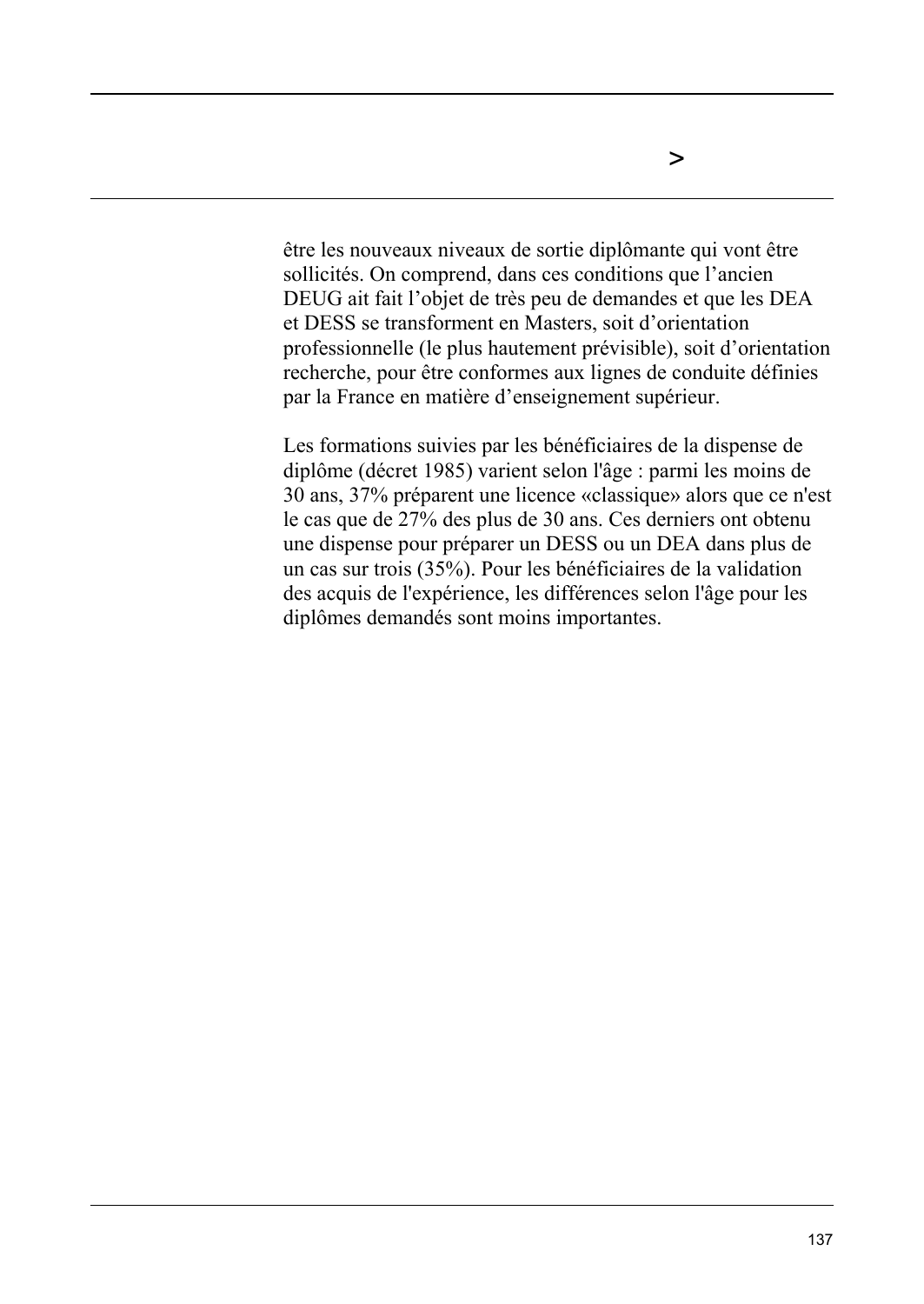# **VALIDATION OF PRIOR LEARNING OUTCOMES**

#### **PRINCIPLES**

The validation of prior learning outcomes is now a legal right, registered in the  $I\tilde{X}^{th}$  book of the Labour Law and in the Education Statute Book.

It is an official Act, which acknowledges the results of a professional experience (VAP), or of another type of human experience (VAE), as an authorized part of a diploma in the higher education system. In some cases, this experience can be totally acknowledged and gives right to the whole delivery of a certification and diploma.

This proceedings states on a regular and prescribed apparatus :

1° The ordinance 85-906 (23 $^{rd}$  August 1985) authorizes the free access to higher education even if the applicant does not possess the corresponding legal diploma, in as far this applicant is able to validate a professional experience, acquired during a salary or non-salary activity. In some cases, a personal experience — acquired independently of any kind of schooling or learning — can be substituted to a professional experience.

The university checks globally the knowledge, the methods and the skills of the applicant in terms of compatibility and requirements with his own academic aims.

 $2^{\circ}$  The law n° 2003-73, adopted on 17<sup>th</sup> January 2002 — which is known as *the law for social modernisation* and the ordinance  $n^{\circ}$  2002-590, published on 24<sup>th</sup> April 2002, makes officially possible to deliver part of a diploma or a total diploma to candidates giving proof of a minimum of three years of professional experience related tot the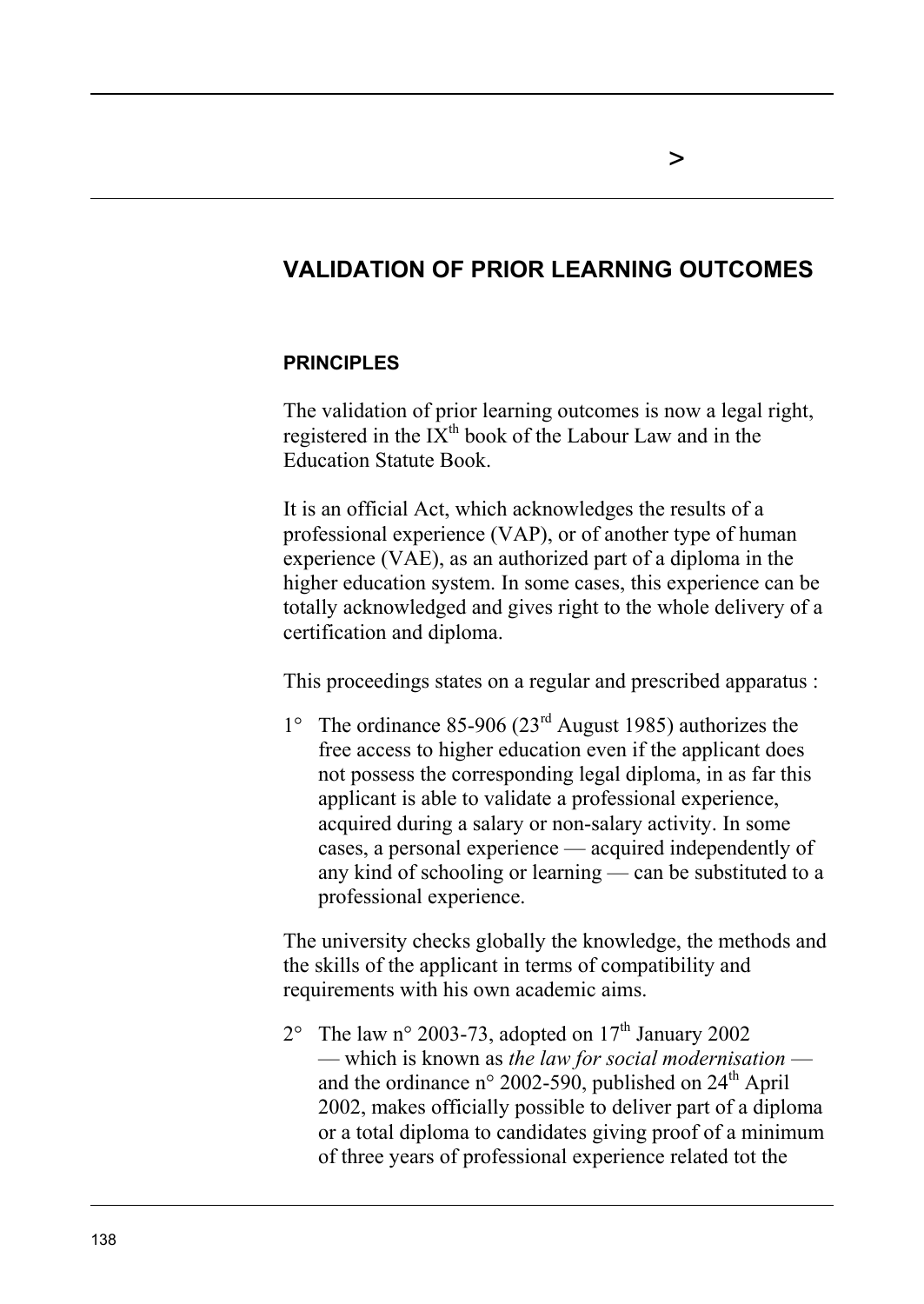content of the expected diploma. Moreover, the ordinance  $n^{\circ}$  2002-529, on  $16^{th}$  April 2002, allows to validate higher education studies followed in France or abroad.

Those two legal devices can be jointly used in view of reducing at most the course of studies.

At last,

> The ordinance n° 2001-274 and the decree in date on  $30<sup>th</sup>$ march 2001, establish a special proceedings in the field of engineer studies for validating the professional outcomes of some applicants. The engineer titles is normally delivered after a five year course in a specific school; it is guaranteed in France by the State and the Commission du titre d'ingénieur gives its label to this delivery of a diploma. Applicants that have not been at school in such schools are nevertheless able to get the title of State engineer if they are at least 35 years old and can justify of a five year professional activity as « engineer » in a public or state enterprise

# **OBJECTIVES**

The legal and political mechanism described above is intended:

- 1° To give the workers that have been obliged to enter early the active life a new opportunity of accessing to the diplomas and titles of the higher education system.
- 2° To avoid to learn again already assimilated knowledge for applicants who are starting again studies, so that they can spare time and efforts.
- 3° To better and more efficiently provide to the needs and wants of people, enterprises and society.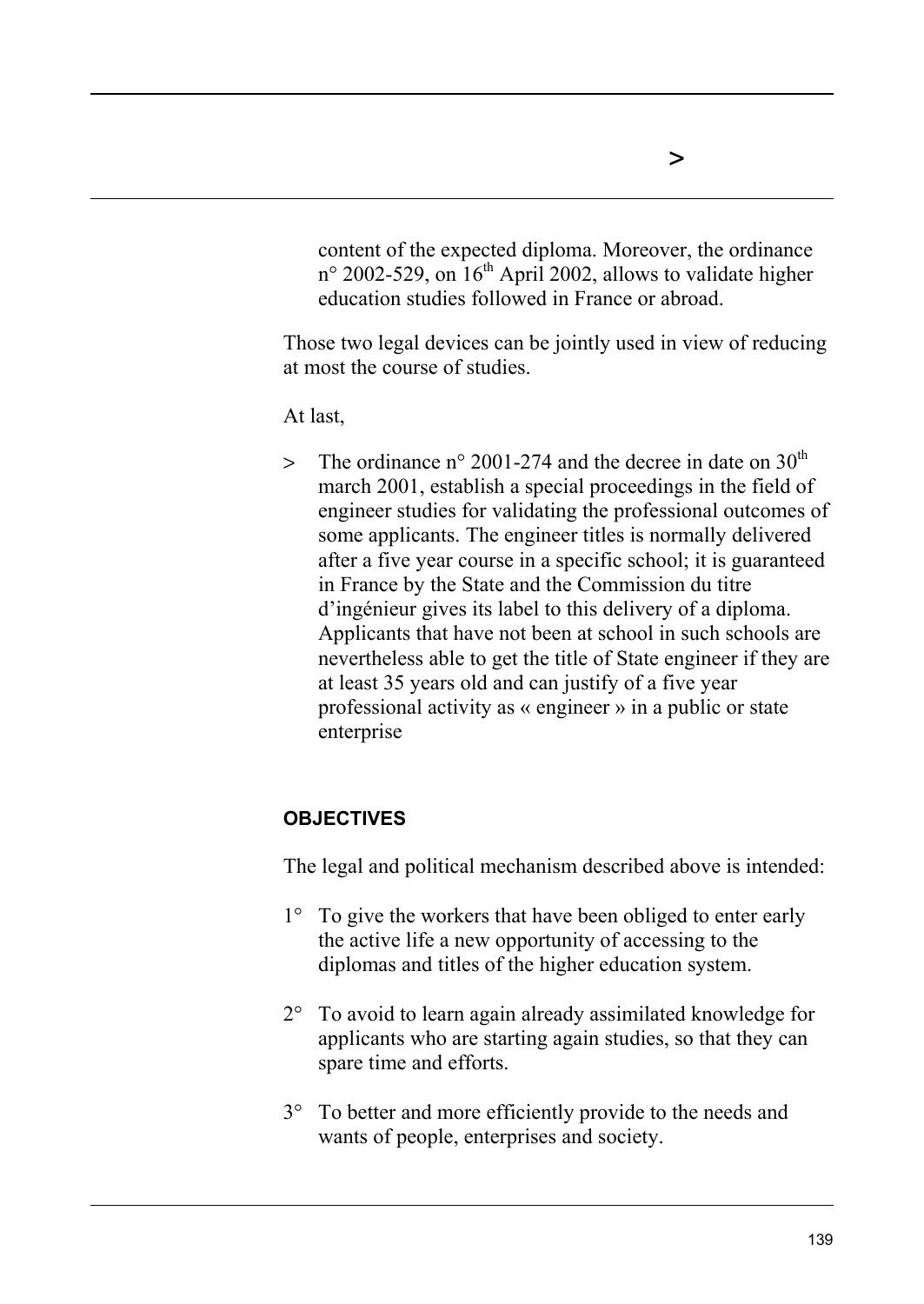4° To promote a closer linkage between academic and professional teaching and learning.

As such, this device is a tool.

## **A TOOL FOR PUBLIC AND PRIVATE ENTERPRISES**

The validation of prior learning outcomes acknowledges the formative role of the professional enterprises and it valorises the knowledge and skills induced by work, independently of any kind of traditional education.

The validation of prior learning outcomes is therefore a tool for adapting the management of the human resources to individual competences.

The validation of prior learning outcomes is a way to identify and valorise individual competences in the frame of a more global professional framework.

The validation of prior learning outcomes gives individuals an assistance to follow, promote or reorientate a professional course.

The validation of prior learning outcomes allows gaining time and efficiency in the personal and economic efforts that are necessary when individuals want to valorise in a professional perspective their practical human experience as workers.

© J.-Ph. Saint-Gérand **MENESR**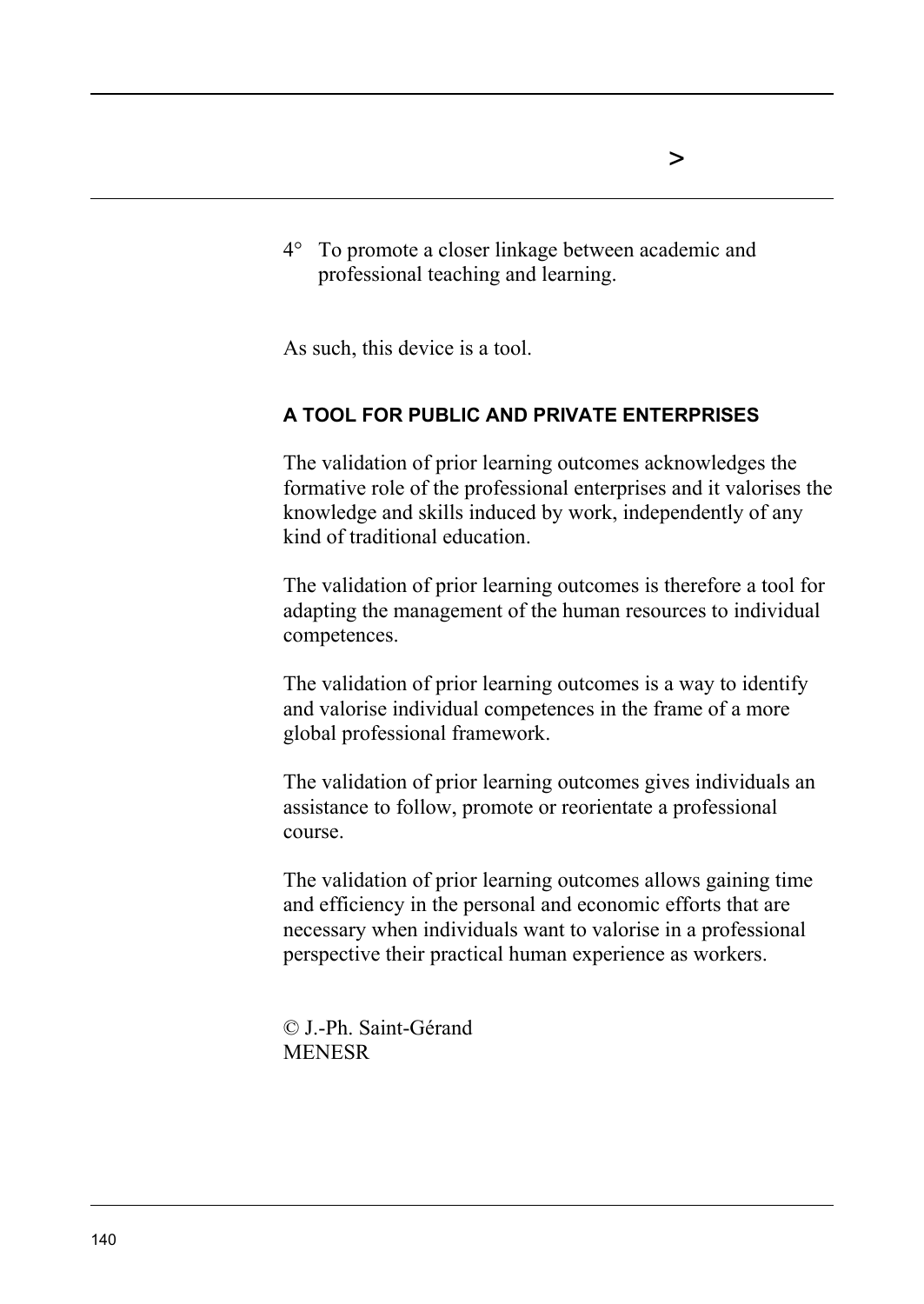# **Appendix 5**

# **Some national Qualification Frameworks in Europe**

Four European countries/areas have developed qualifications frameworks (QF) with a methodology based explicitly on competencies and learning outcomes. These are Ireland, Scotland, England, Wales and Northern Ireland (EWNI) and Denmark. Hungary is in the process of developing a QF, and Sweden has conducted a review of degrees awarded by HEI. The Swedish review is not included in the analysis.

The purpose of this analysis is to identify similarities and differences between the four national qualification frameworks. It will focus on the background and purpose of the frameworks, their scope, the structure and the elements used to build the frameworks such as cycles, levels, credits and descriptors.

#### **Background**

In EWNI and in Scotland the drive for developing a framework came from an inquiry into higher education in 1997. In Ireland the development of a qualifications framework was initiated by an act of parliament. And in Hungary and Denmark, the Bologna process has directly inspired the development of QFs.

As mentioned before, the Irish framework is established under the Qualifications (Education and Training) Act 1999. The Hungarian framework is intended to be included in a new Higher Education Act. The other frameworks do not have a legal basis.

#### **Stakeholders**

In all countries/areas educational institutions have been involved in developing the frameworks. In most countries other stakeholders have been involved as well. Stakeholders such as awarding bodies, learners, quality assurance and accreditation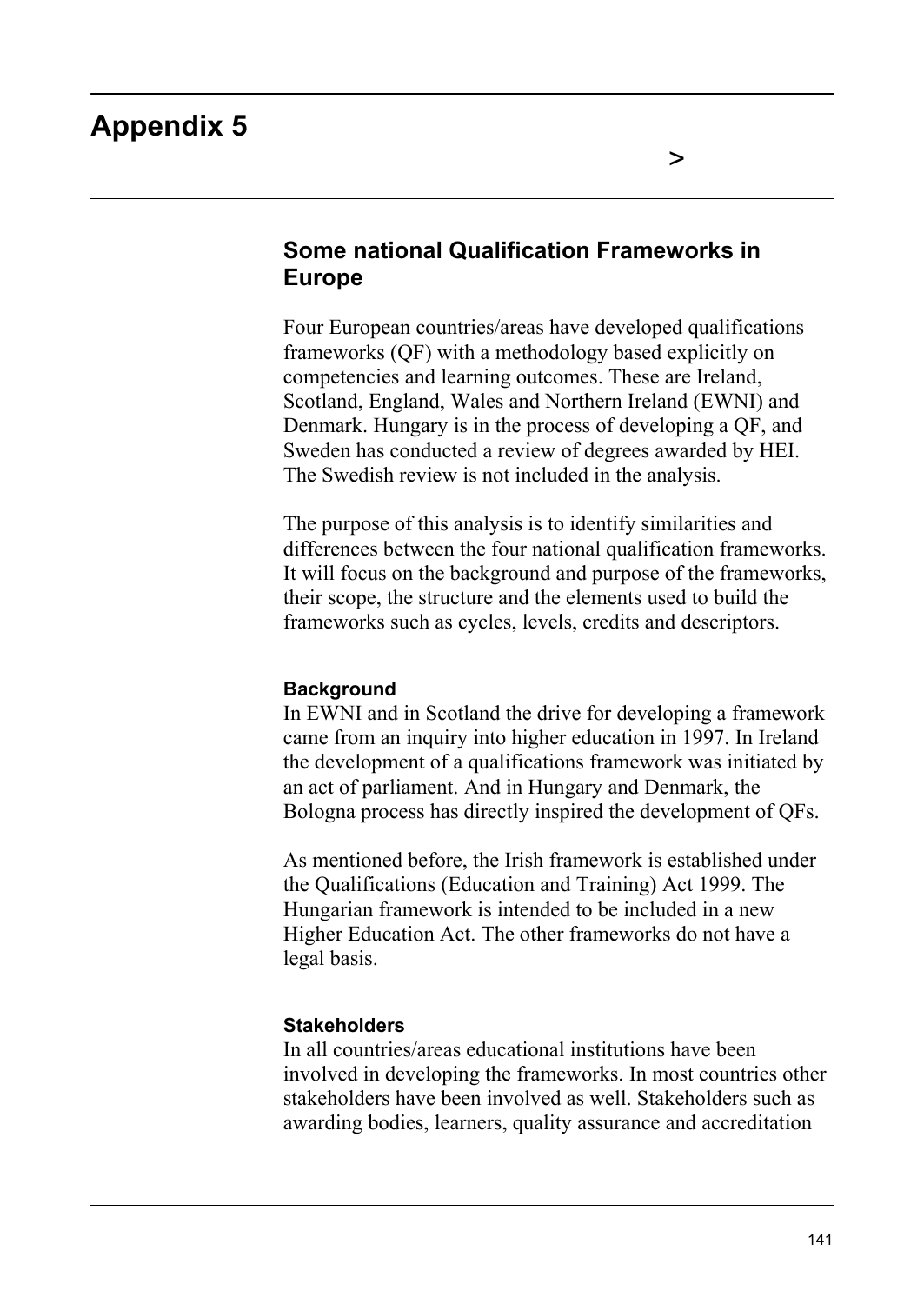agencies, university associations, social partners and ministries have to different extent been involved.

### **Purpose**

The frameworks state a number of purposes as their raison d'etre:

- > Information to employers and the general public, e.g. about award structure and graduates' competencies.
- > Guidance to learners, e.g. about pathways and progression in the educational system.
- > Recognition of former learning, e.g. in connection with credit transfer and Life Long Learning.
- > Tool for educational institutions, e.g. in curriculum planning and programme development.
- > International comparability and mobility, e.g. in recognition of qualifications from foreign HEI.
- > Quality assurance, e.g. as points of reference in evaluations.

### **Scope**

The Irish and the Scottish frameworks cover the whole educational sector from school education to Ph.D.-degrees. The other NQFs do not encompass qualifications outside the HE sector. Hungary intends to extend the current system to all qualifications that can be gained across the education system in the country.

There are also differences as to what types of qualifications are included in the frameworks. The Danish and the EWNIframework include only qualifications leading to a degree or an award. The Irish framework includes all learning achievements from education and training, and the Scottish framework also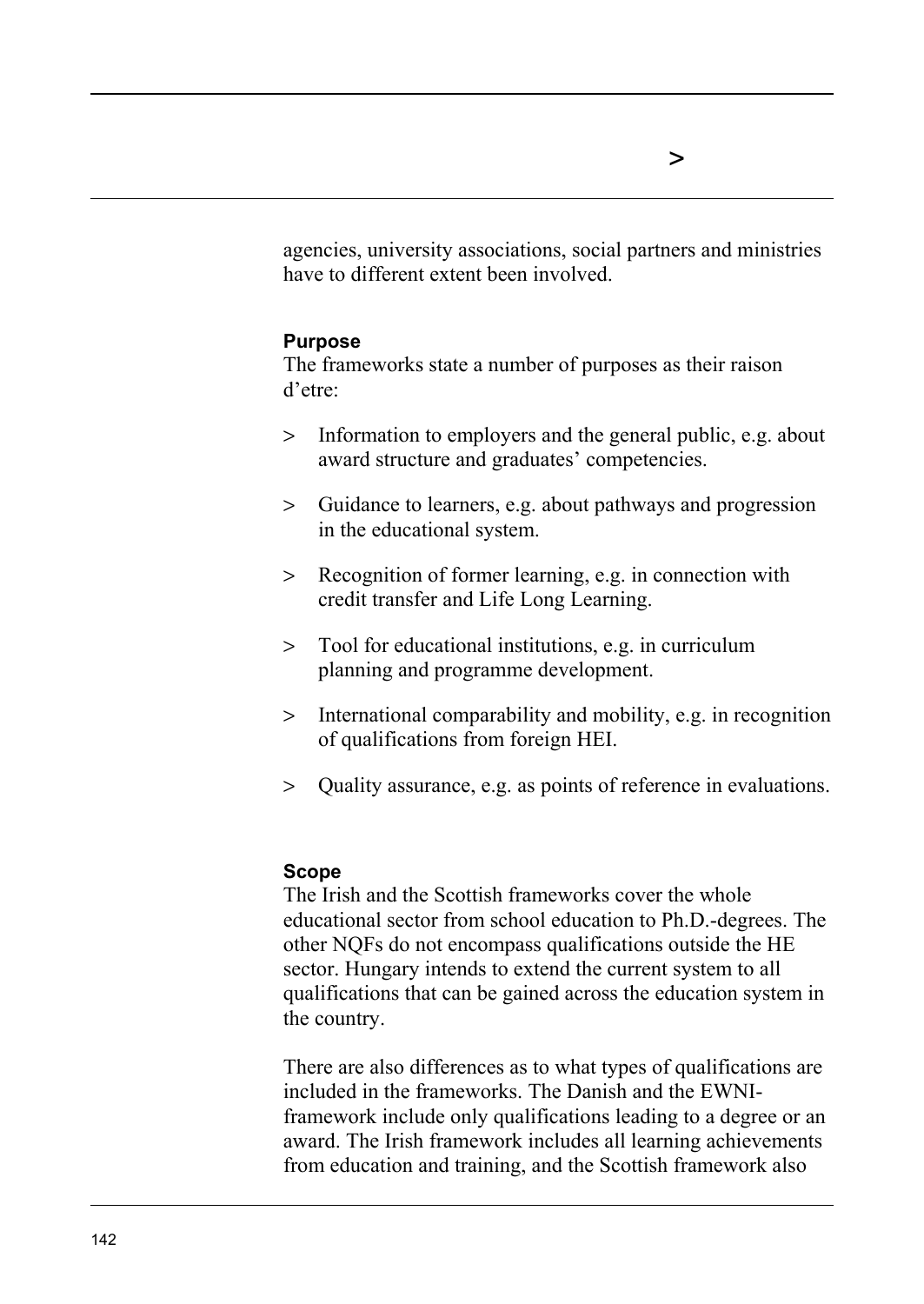aims at recognising outcomes of learning not leading to a degree. The Hungarian framework may provide points of reference for placing qualifications gained through further professional education schemes, but at the current stage only qualifications leading to a degree are taken into account.

### **Structure**

All frameworks are divided into levels, with growing demands to learning outcome at each level. Differences in the frameworks scope and in educational structure influence the number of levels. Frameworks, which include qualifications from schools, VET, FE and HE have more levels than those only including HE. Levels within HE differ from 4 to 6 (see table below).

|                                       | <b>Denmark</b> | <b>EWNI</b>    | Hungary        | <b>Ireland</b> | Scotland |
|---------------------------------------|----------------|----------------|----------------|----------------|----------|
| Non-                                  |                | 0              |                | 5              | 6        |
| HE                                    |                |                |                |                |          |
| levels                                |                |                |                |                |          |
| 1 <sup>st</sup>                       | 2              | 3              | $\overline{2}$ | 3              | 4        |
| cycle                                 |                |                |                |                |          |
| $\frac{\text{levels}}{2^{\text{nd}}}$ |                |                |                |                |          |
|                                       |                |                |                |                |          |
| cycle                                 |                |                |                |                |          |
| levels                                |                |                |                |                |          |
| 3 <sup>rd</sup>                       |                |                |                |                |          |
| cycle                                 |                |                |                |                |          |
| levels                                |                |                |                |                |          |
| Total                                 |                | $\overline{5}$ |                | 10             | 12       |

**Table 1, number of levels in national frameworks of qualifications** 

The Hungarian and the Danish frameworks relate levels to the cycles defined in the Bologna Process (first, second and third cycle). In the Hungarian framework the four levels are related to the three Bologna cycles. The original Danish framework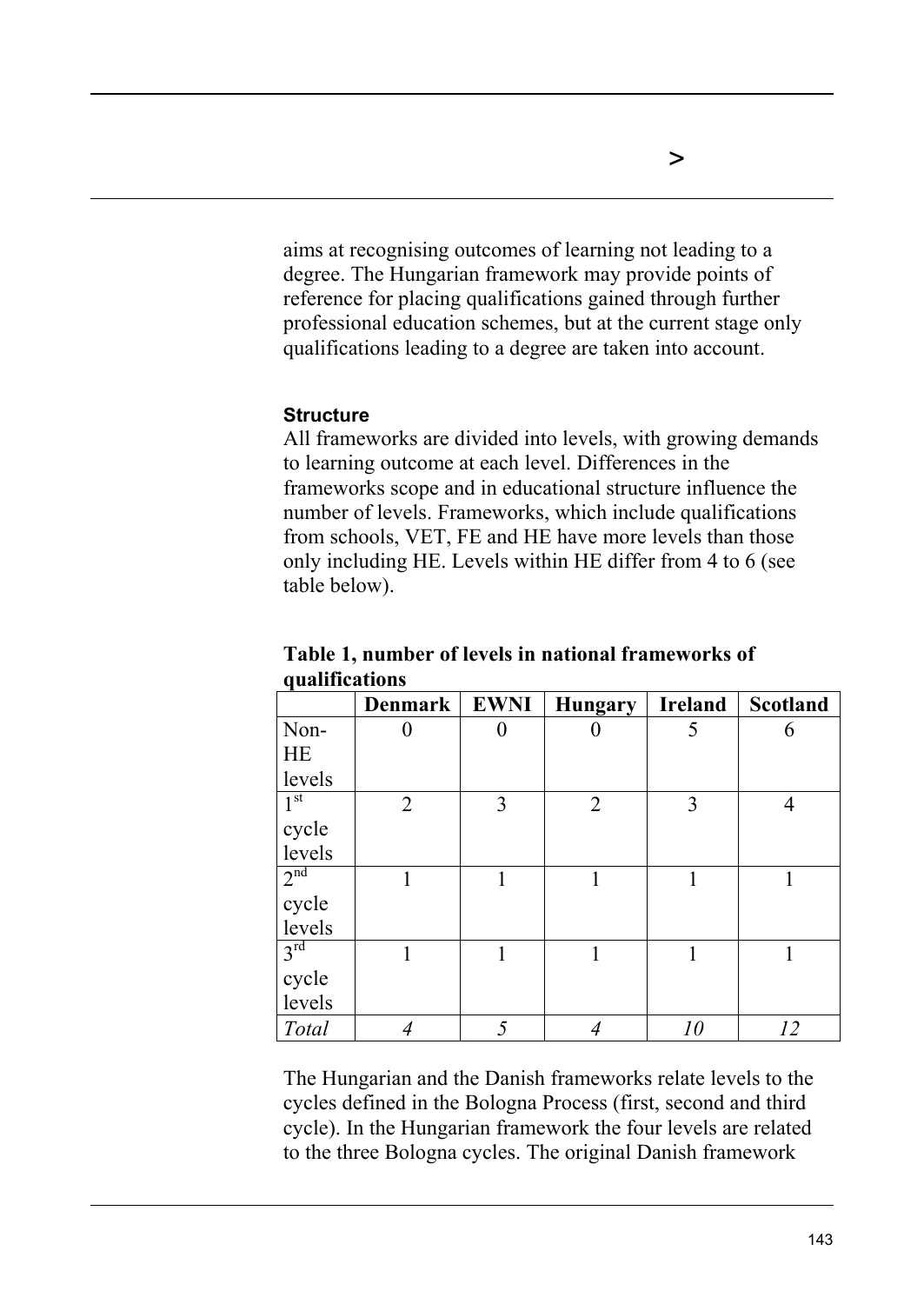only operates with two cycles, as the doctoral level had not yet been identified as an independent third cycle when the framework was first developed. For the purpose of table 1, the Danish doctorate level has been placed at the 3<sup>rd</sup> cycle. As shown in table 1 it is possible to align all frameworks with the Bologna Cycles.

### **Level descriptors**

Most frameworks have identified level descriptors, which describe expected outcomes of qualifications at this level. Some level descriptors function as common denominators for qualifications at the particular level i.e. as minimum standards. Other level descriptors describe a whole range of outcomes and it is not envisaged that every qualification will, or should, have all of the characteristics set out in the level descriptor.

In the Scottish framework each level is described in terms of its characteristic general outcomes under five broad areas: Knowledge and understanding; practice; generic cognitive skills; communication, numeracy and IT skills; and finally autonomy, accountability and working with others.

In the Irish framework, level indicators are also broad descriptors of learning outcomes. The descriptors are a range of standards of knowledge, skill and competence. 8 sub-strands have been defined: Breadth and kind (knowledge); range and selectivity (know-how and skill); context, role, learning to learn, and insight (competence).

The Hungarian framework will apply generic descriptors on the basis of the Dublin descriptors for each level. The descriptors are of two types: learning outcomes and general competencies.

#### **Awards**

All five frameworks associate one or more awards with each level in the framework. In general, most awards are associated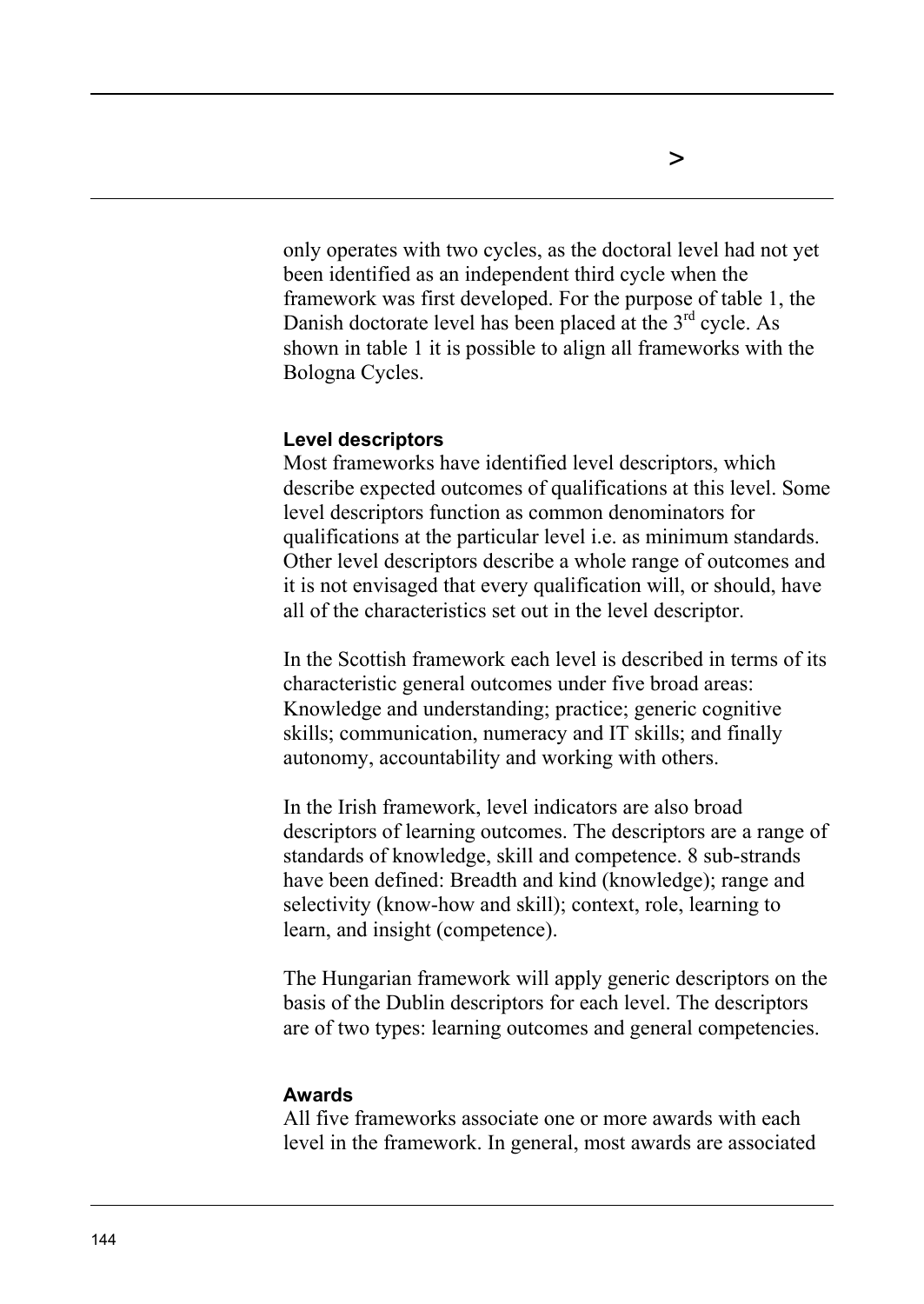with  $1<sup>st</sup>$  cycle levels, fewer with  $2<sup>nd</sup>$  cycle levels and one award with the level corresponding to the 3<sup>rd</sup> cycle. The difference in number of awards, are shown in table 2 below.

**Table 2, number of awards in national frameworks of qualifications** 

|        | Denmark   EWNI | Hungary         | <b>I</b> reland | <b>Scotland</b> |
|--------|----------------|-----------------|-----------------|-----------------|
|        |                | None yet* $ 15$ |                 |                 |
| awards |                |                 |                 |                 |
|        |                | None            |                 |                 |
| awards |                | $Yet*$          |                 |                 |

\*Award-types have not yet been identified and described in the ongoing Hungarian process.

Most frameworks contain generic award-type descriptors. These are a combination of learning outcome descriptors and fact and input oriented descriptors, e.g. related to the programme of study. Some frameworks only describe the main qualification at each level and others describe all award types included in the framework.

In Ireland, descriptors have been determined and published for each of the 15 major award-types. In addition to the 8 substrands used to define knowledge, skill and competence at each level, award-types are described by title, class of award-type, purpose, level, volume, progression and transfer, and articulation.

In Denmark, the descriptors of learning outcomes are divided in 3 sub-strands of competencies: Intellectual competencies; professional and academic competencies; and practical competencies. In addition to the 3 sub-strands, a competency profile and formal aspects describe each award-type.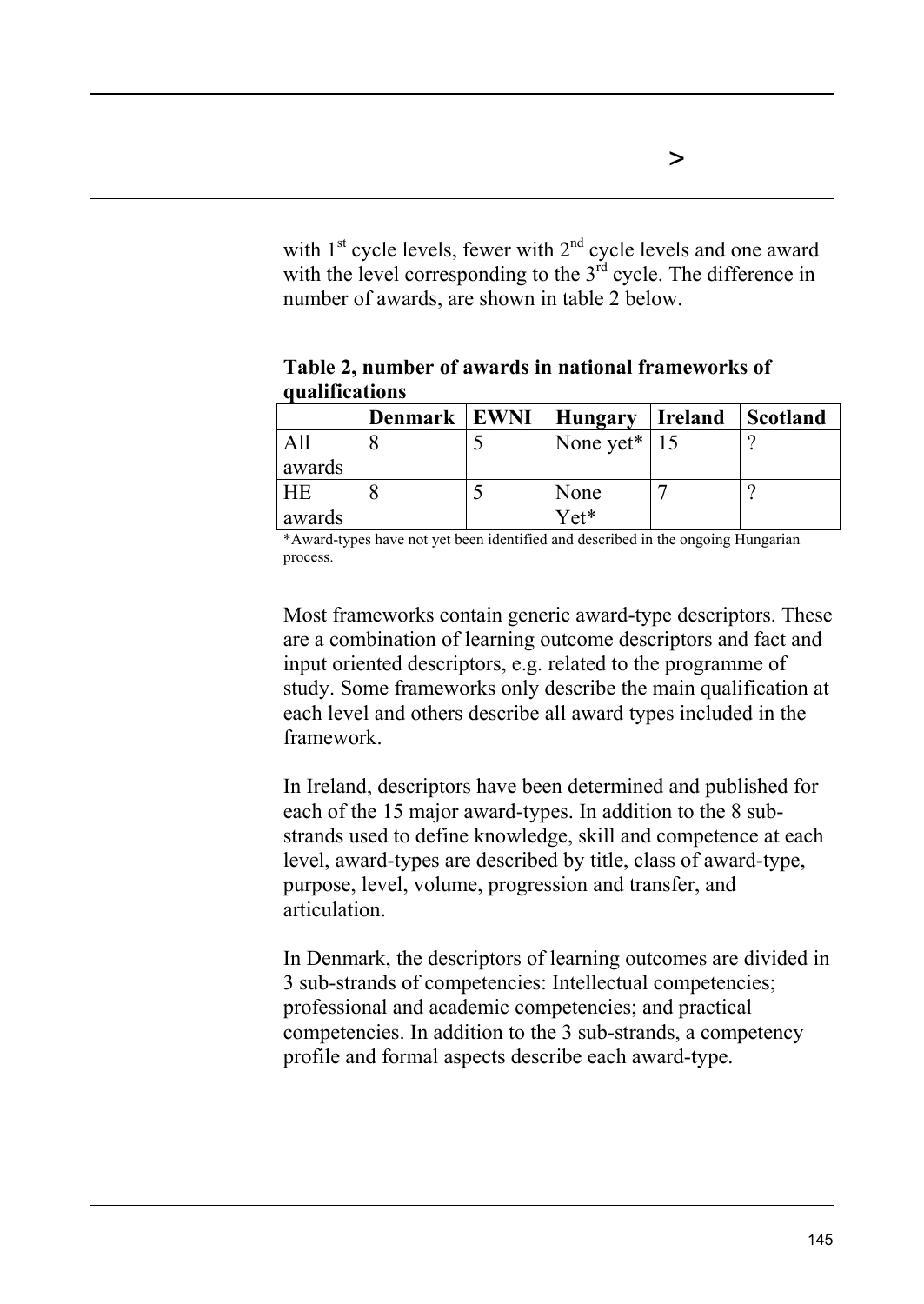The Irish framework has a special feature with four different types (classes) of award-types:

- > Major award-types (principal class of awards);
- > Minor award-types (recognition for learners who achieve a range of learning outcomes, but not the specific combination of learning outcomes required for a major award);
- > Special-purpose award-types (for specific, relatively narrow qualifications, e.g. a Safe Pass certification);
- > Supplemental award-types (for learning which is additional to a previous award).

This detailed structure is supposed to allow for recognition of all learning, including qualifications achieved through experience in the workplace or other non-formal settings.

The other four NQFs only operate with what is called major award-types in the Irish terminology. In Scotland, plans are underway to map the qualifications of other bodies to the framework, e.g. employers' professional and statutory bodies.

*Named awards in specific fields of study are not integrated into any of the national qualifications frameworks.* 

## **Progression and credits**

Only the Scottish Credit and Qualifications Framework integrates credit transfer values into the QF. The Scottish QF not only describes the level of outcomes, but also describes the volume of these outcomes in terms of credit points. Credits can be used to assist learners to transfer between programmes, but it is the responsibility of the awarding bodies to determine how much credit can be transferred into their programmes.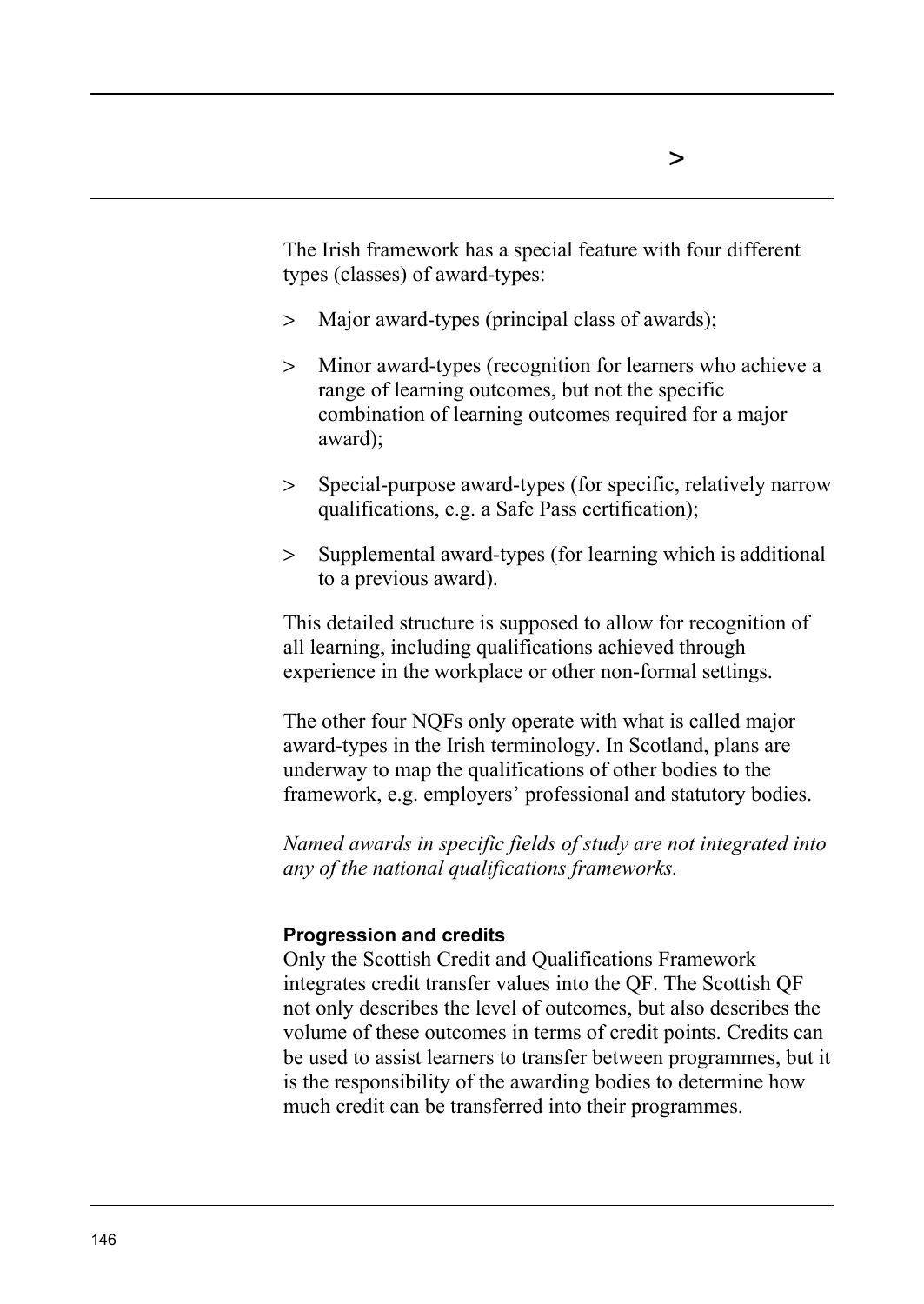# **Appendix 6**

**From 1st cycle (e.g. Bachelors) to 2nd cycle (e.g. Masters) to doctorates: the differences / 'step changes' between the respective Dublin descriptors**<sup>35</sup>**.** 

## **[and including 'sort cycle' qualifications within the 1st cycle]**

The Dublin Descriptors offer generic statements of typical expectations of achievements and abilities associated with awards that represent the end of each of a Bologna cycle.

They are not meant to be prescriptive; they do not represent threshold or minimum requirements and they are not exhaustive; similar or equivalent characteristics may be added or substituted.

The Descriptors seek to identify the nature of the whole qualification.

The Descriptors are not subject specific nor are they limited to academic, professional or vocational areas. For particular disciplines the Descriptors should be read within the context and use of language of that discipline. Wherever possible, they should be cross-referenced with any expectations/competencies published by the relevant community of scholars and/or practitioners.

<sup>&</sup>lt;sup>35</sup> See: www.jointquality.org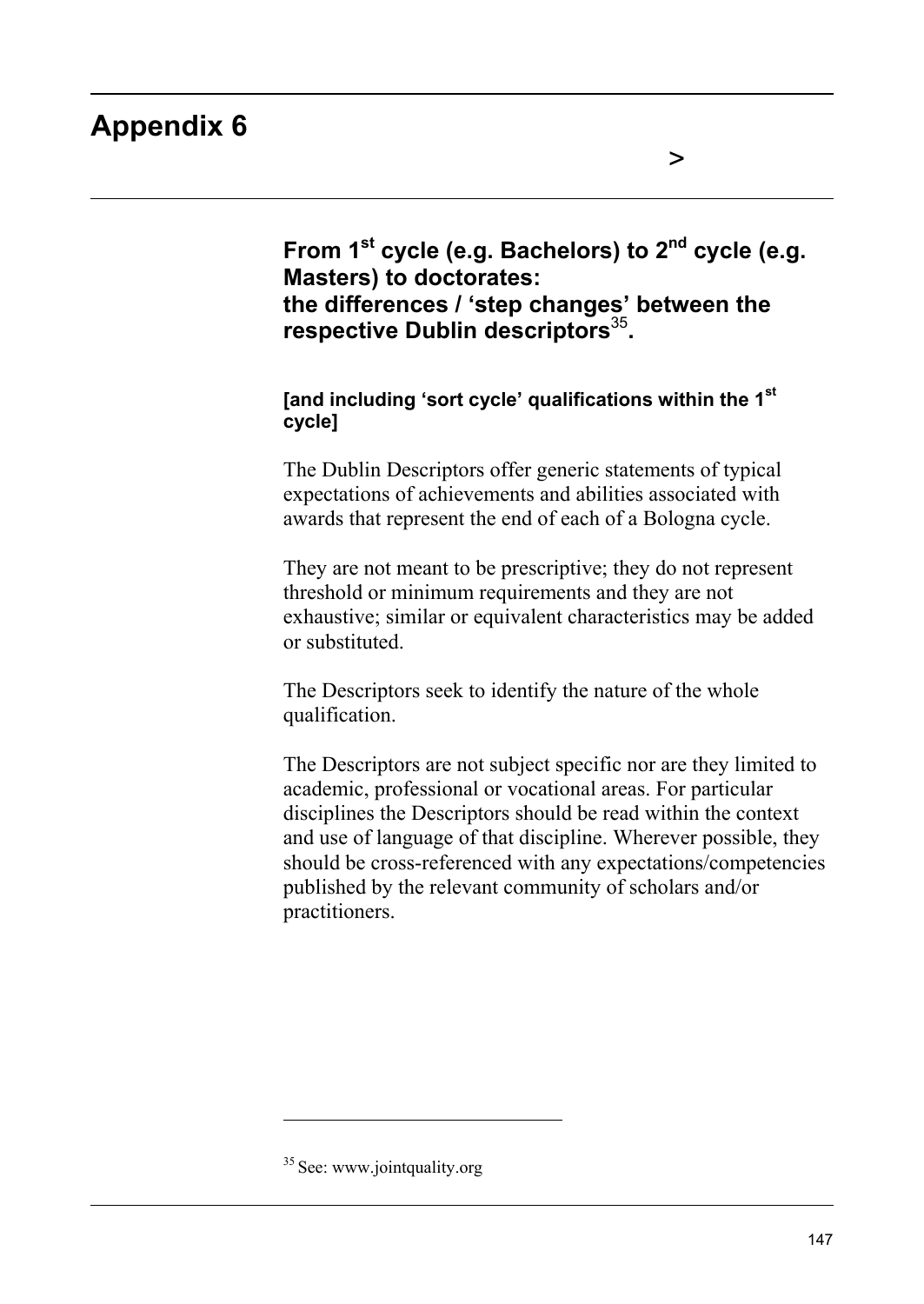# **At completion of the cycle students will have / can demonstrate:**

#### **knowledge and understanding ..**

|             | [short cycle <sup>36</sup> in a field of study that builds upon general |
|-------------|-------------------------------------------------------------------------|
|             | secondary education and is typically at a level                         |
|             | supported by advanced textbooks ]                                       |
| $1st$ cycle | [that is] supported by advanced text books                              |
|             | [with] some aspects informed by knowledge at                            |
|             | the forefront of their field of study                                   |
| $2nd$ cycle | provides a basis or opportunity for originality                         |
|             | in developing or applying ideas  often in a                             |
|             | research <sup>37</sup> context                                          |
| Doctorates  | [includes] a systematic understanding of their                          |
|             | field of study and mastery of the methods of                            |
|             | research* associated with that field                                    |

#### **application of knowledge and understanding ..**

 $\overline{a}$ 

[short cycle *.. often in occupational context* ] 1st cycle .. *[through] devising and sustaining arguments*

<sup>37</sup> *research*: the term is used in an inclusive way to accommodate the range of activities that support original and innovative work in the whole range of academic, professional and technological fields, including the humanities, and traditional, performing and other arts. It is not used in any limited or restricted sense, or relating solely to traditional 'scientific method'.

<sup>36</sup> *Short cycle*: there are some awards that are made to students who have completed a programme of study within the Bologna first cycle, but which do not represent the full extent of this cycle. Such awards may prepare the student for employment, while also providing preparation for, and access to, studies to completion of the first cycle. These awards are referred to as higher education short cycle (within the first cycle). National systems may have various qualifications within the first cycle. This descriptor is intended for a commonly found type and which often approximates to 120 ECTS credits or equivalent.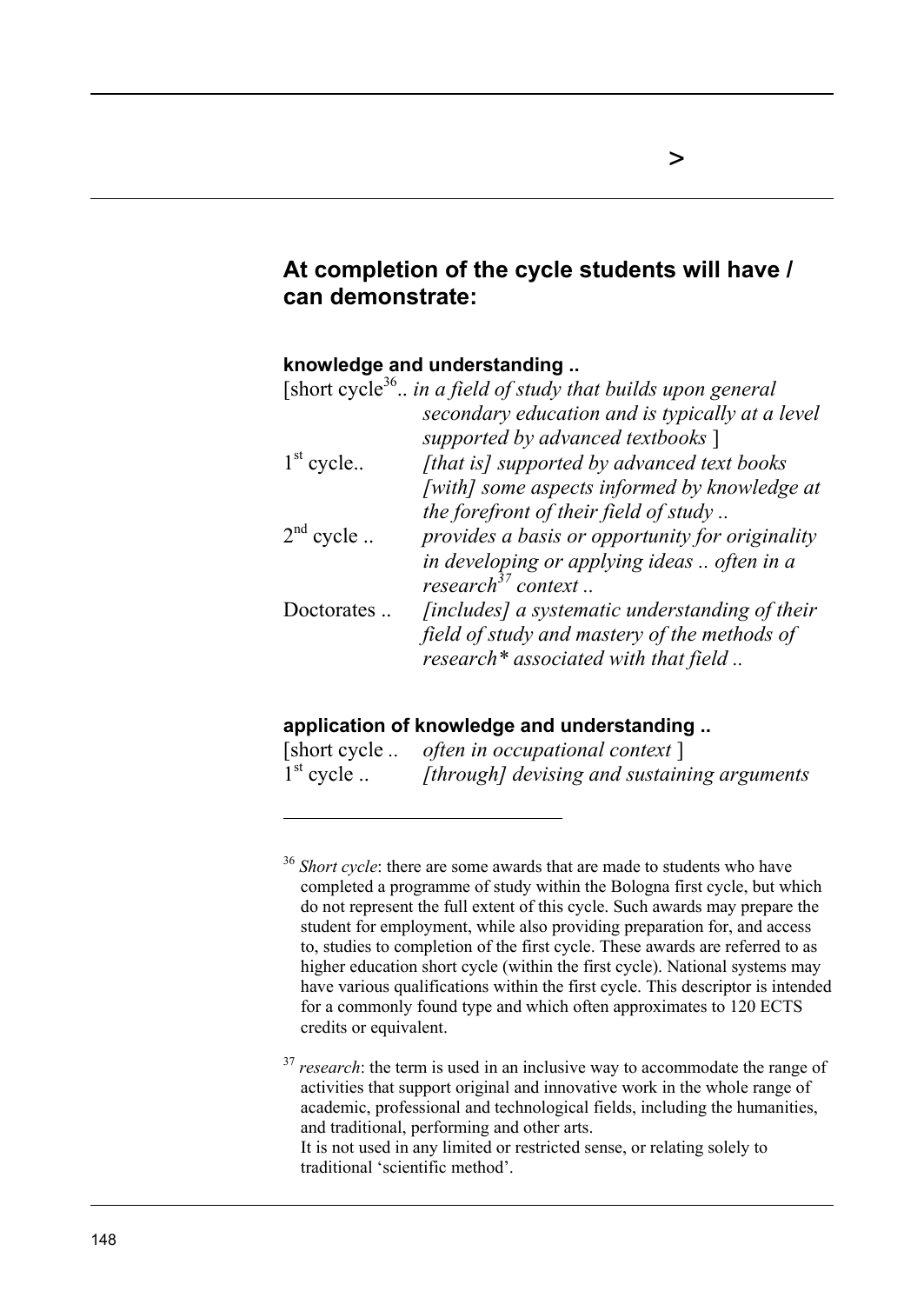2nd cycle .. *[through] problem solving abilities in new or unfamiliar environments within broader (or multidisciplinary) contexts ..* Doctorates.. *[through the] ability to conceive, design, implement and adapt a substantial process of research\* with scholarly integrity ..* 

*[that has] made a contribution that extends the frontier of knowledge by developing a substantial body of work some of which merits national or international peer-reviewed publication .*

## **ability to make judgements ..**

>

|             | [short cycle  to identify and use data to formulate responses to |
|-------------|------------------------------------------------------------------|
|             | well-defined concrete and abstract problems]                     |
| $1st$ cycle | [through] gathering and interpreting relevant                    |
|             | $data$                                                           |
| $2nd$ cycle | the ability to integrate knowledge and handle                    |
|             | complexity, and formulate judgments with                         |
|             | incomplete data                                                  |
| Doctorates  | [through] critical analysis, evaluation and                      |
|             | synthesis of new and complex ideas                               |

#### **ability to communicate ..**

| [short cycle  their understanding, skills and activities, with                                                    |
|-------------------------------------------------------------------------------------------------------------------|
| peers, supervisors and clients]                                                                                   |
| information, ideas, problems and solutions                                                                        |
| their conclusions and the underpinning                                                                            |
| knowledge and rationale to specialist and non-<br>specialist audiences                                            |
| with their peers, the larger scholarly<br>community and with society in general about<br>their areas of expertise |
|                                                                                                                   |

#### **learning skills ..**

[short cycle .. *to undertake further studies with some autonomy*  ]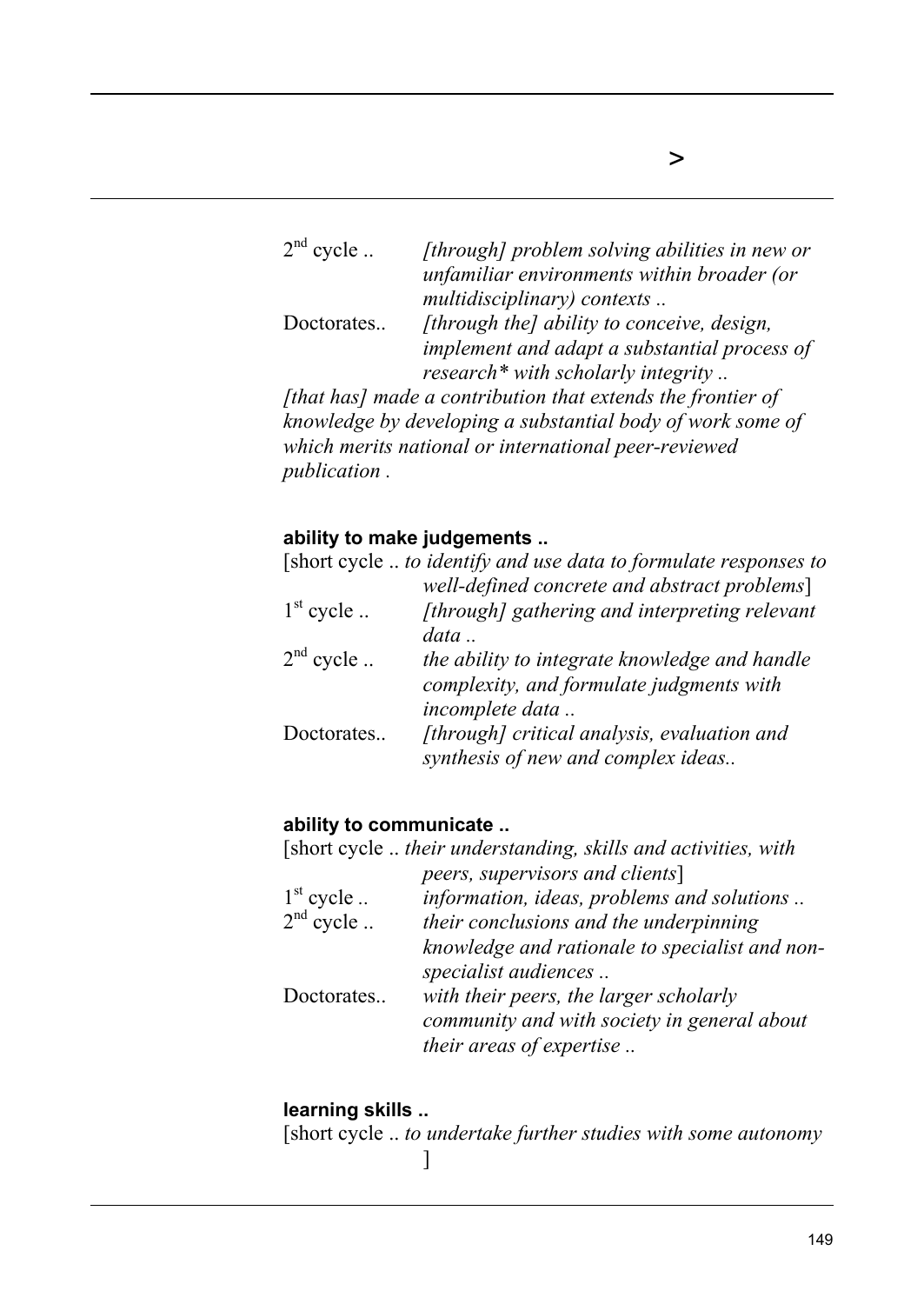| $1st$ cycle | needed to study further with a high level of               |
|-------------|------------------------------------------------------------|
| $2nd$ cycle | autonomy<br>to study in a manner that may be largely self- |
|             | directed or autonomous                                     |
| Doctorates  | expected to be able to promote, within                     |
|             | academic and professional contexts,                        |
|             | technological, social or cultural advancement              |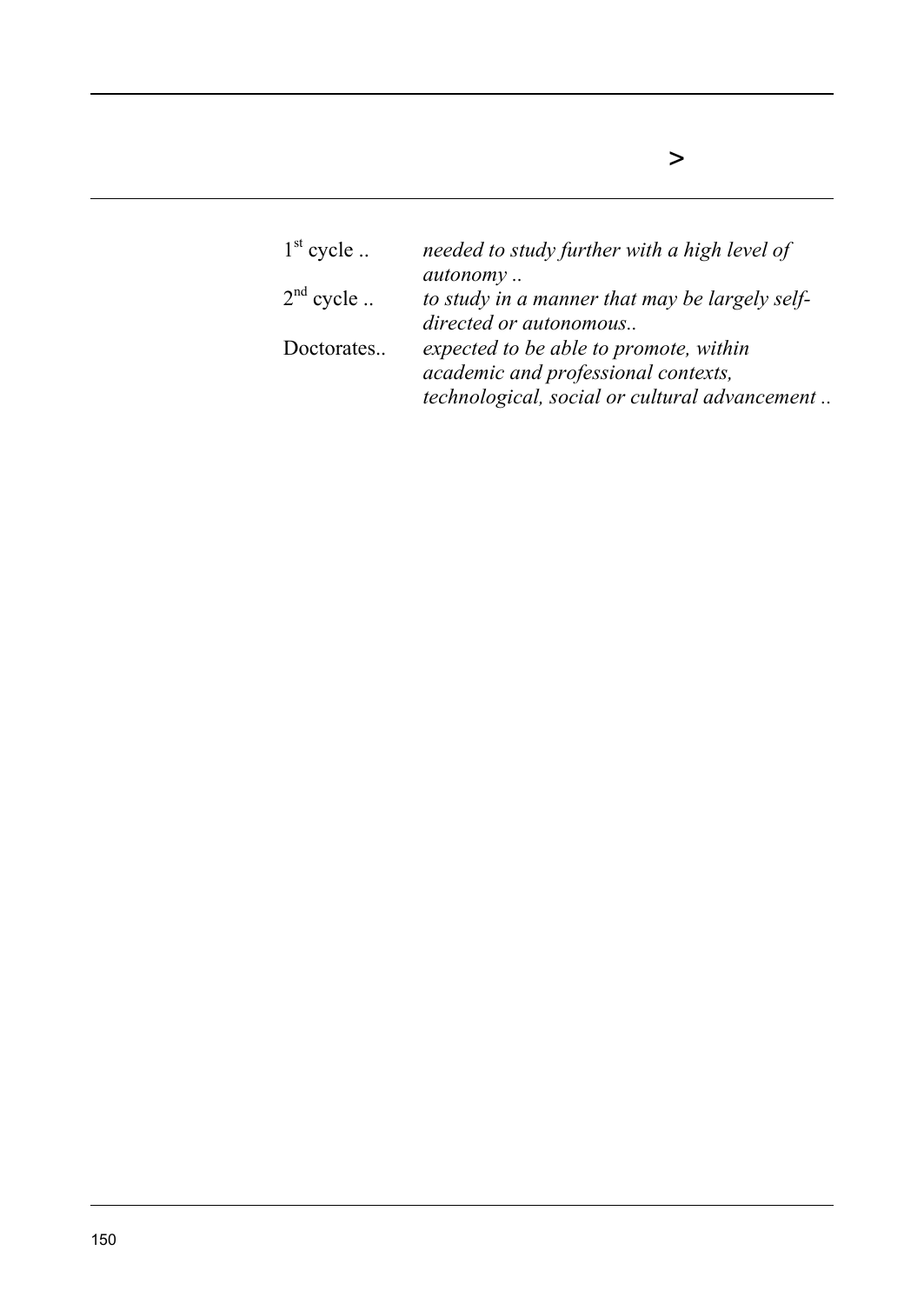København/Strasbourg, January 18, 2005

# **BOLOGNA CONFERENCE ON QUALIFICATIONS FRAMEWORKS**

Danish Ministry of Science, Technology and Innovation

København, January 13 – 14, 2005

## **REPORT BY THE GENERAL RAPPORTEUR**

Sjur Bergan

Council of Europe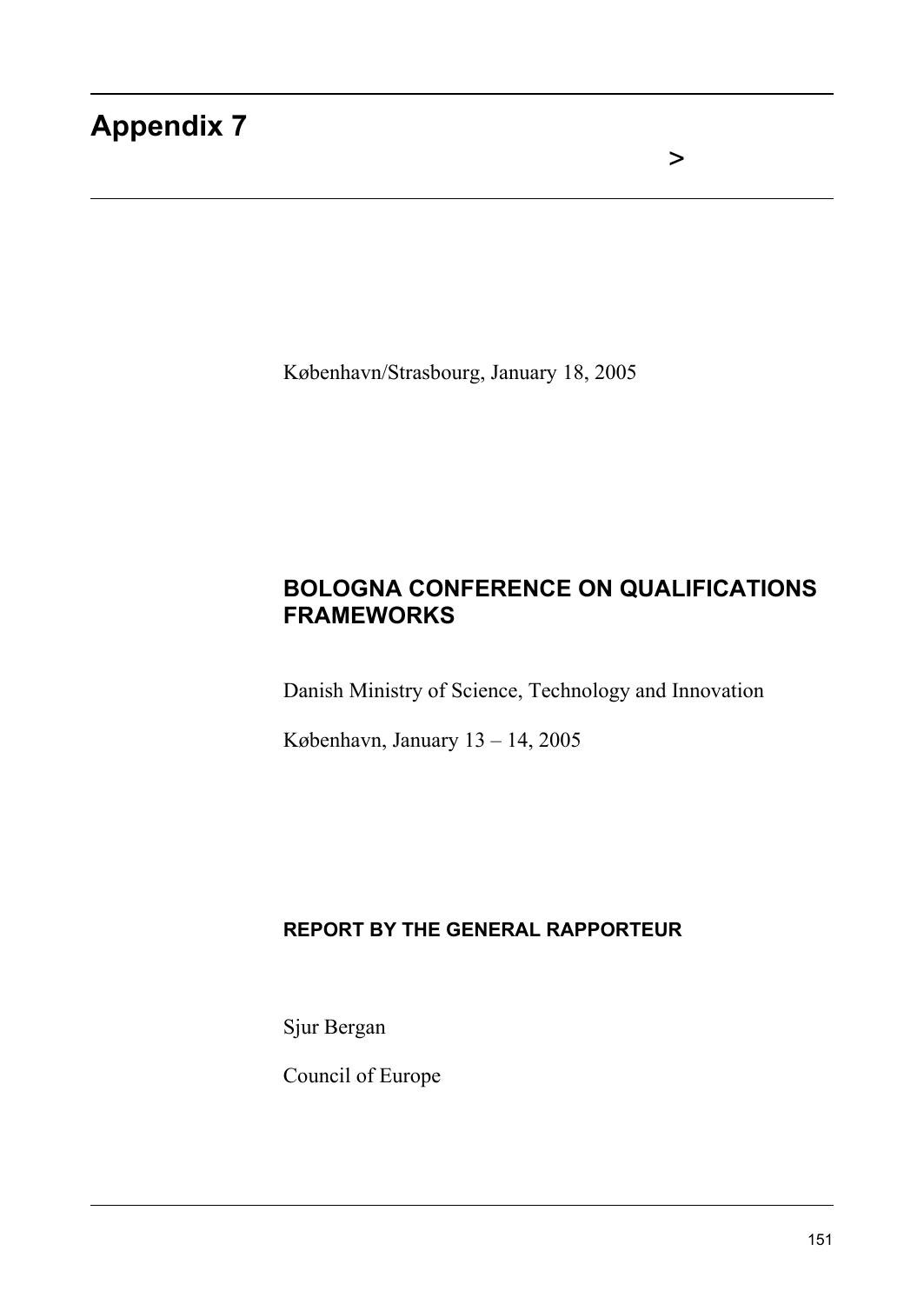# **A PRELIMINARY NOTE**

>

I am reminded of the student newspaper at my home university $38$ , which many years ago presented the typical thank you's and caveats included in academic publications and provided translations into the vernacular. One of these generic statements was "Thanks are due to Smith for assistance and Jones for valuable discussions", which was translated as "Smith did the work and Jones explained to me what it was all about". I will certainly not try to play the role of Jones, but I will seek to adopt an analytical approach that will hopefully clarify the major issues and also outline any points on which there may be important differences of opinion. I also do not pretend to give anything like a complete overview of the presentations and the discussions at this conference, which gathered some 140 participants from 14 countries. Notwithstanding, a set of recommendations from the conference will also be proposed.

The report, then, will not enable readers who were unable to attend the conference to know all that happened there. It is, however, hoped that it will present the main outcomes of the conference in such a way that these readers will get a good understanding of the main issues, that they will want to explore the background documents and maybe that they will even regret not being present $39$ .

<sup>&</sup>lt;sup>38</sup> *Universitas*, the student newspaper at the University of Oslo. <sup>39</sup> Two editorial notes may also be in order. The present report adopts the US standard, as the variety with which the Rapporteur feels most comfortable. It is, of course, a personal choice and not a value judgment, any more than the choice of any other variety of English would be. Quotes are given in their original spelling. Secondly, in the belief that proper names translate no better than the names of individual qualifications, all place names are given in their original form.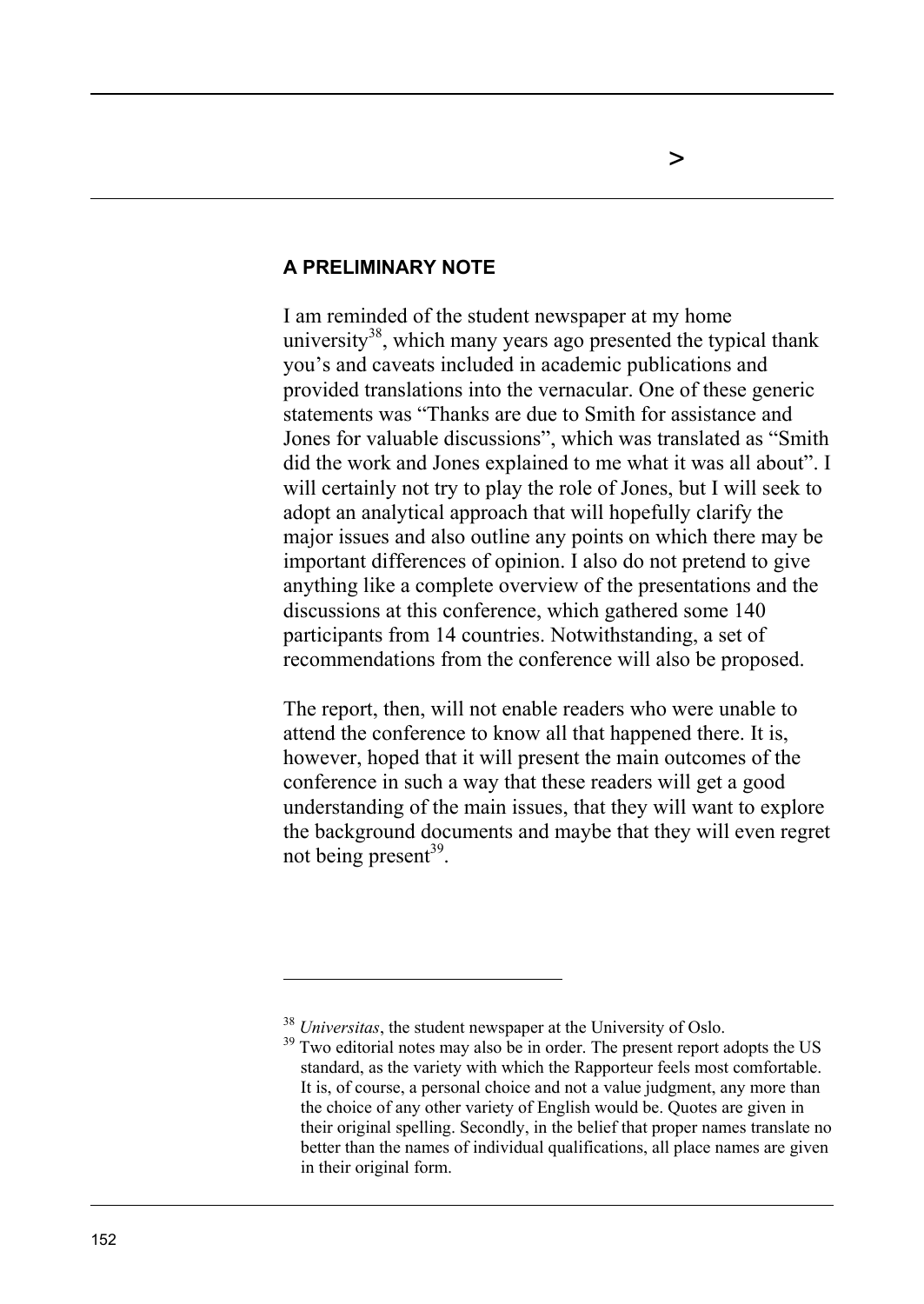#### **WHY WE ARE HERE**

 $\overline{a}$ 

Like so many things in modern life, this all began with a conference. Nearly two years ago, on March 27 – 28, 2003, many actors in the Bologna Process gathered in København for a conference on Qualifications Structures in Europe.

That conference was, of course, not the first mention of the concept of qualifications frameworks<sup>40</sup>. As Stephen Adam's excellent background report for that conference showed, qualifications frameworks were already operational in Denmark, Ireland and the United Kingdom. In the latter case, there were even two separate frameworks: one for Scotland and one for England, Wales and Northern Ireland.

For many participants, however, the "first København conference" was their introduction to qualifications frameworks, and it set a lot in motion. It must certainly have convinced many participants that qualifications frameworks are a fruitful concept, because within a year of the conference, other countries like Germany, Hungary and Finland had set out to establish their own national qualifications frameworks. Indeed, European higher education gained a new acronym, as QF became almost as commonly referred to as QA, often on the assumption that neither requires further explanation.

Secondly, the "first København conference" set things moving at the level of the European Higher Education Area. The recommendations from the conference were well received by the Bologna Follow Up Group, and they gave rise to the following statement by Ministers in the Berlin Communiqué:

 $40$  This report will use the term "qualifications framework". Some of the participants in the conference expressed a preference for the term "framework of qualifications", whereas others, including the present author, believe there is no real difference between the two terms and prefer the shorter version.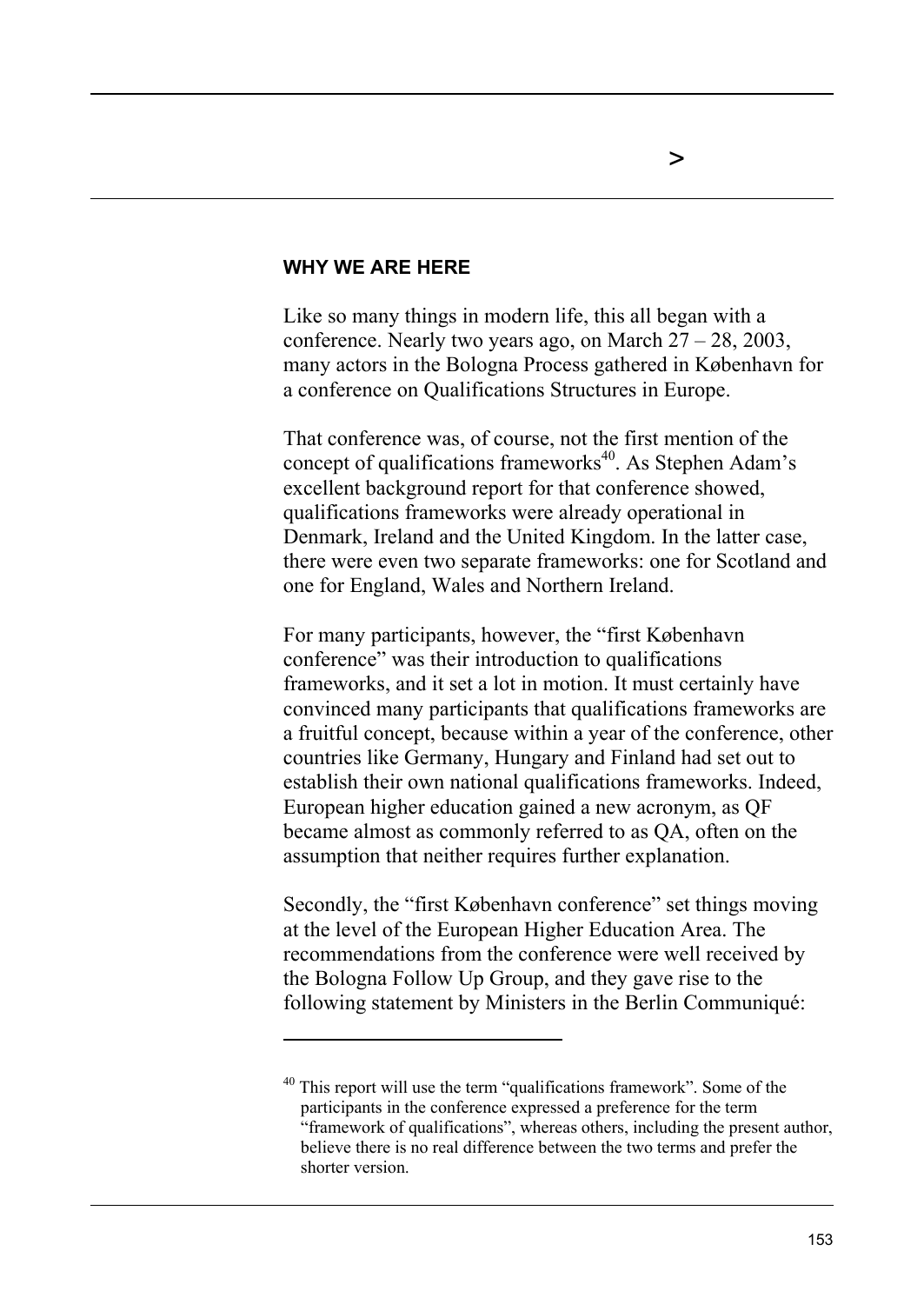"*Ministers encourage the member States to elaborate a framework of comparable and compatible qualifications for their higher education systems, which should seek to describe qualifications in terms of workload, level, learning outcomes, competences and profile. They also undertake to elaborate an overarching framework of qualifications for the European Higher Education Area.* 

*Within such frameworks, degrees should have different defined outcomes. First and second cycle degrees should have different orientations and various profiles in order to accommodate a diversity of individual, academic and labour market needs. First cycle degrees should give access, in the sense of the Lisbon Recognition Convention, to second cycle programmes. Second cycle degrees should give access to doctoral studies.* 

*Ministers invite the Follow-up Group to explore whether and how shorter higher education may be linked to the first cycle of a qualifications framework for the European Higher Education Area*".

In other words, the Ministers committed to two distinct but interlinked tasks: to elaborate an overarching framework of qualifications for the European Higher Education Area and to set up frameworks in each of their own countries. Their first commitment is the main reason why we again find ourselves in København to discuss qualifications frameworks. As René Bugge Bertramsen reminded us in his opening remarks, delivered on behalf of the Danish Minister of Science, Technology and Innovation, Helge Sander, this conference also fulfills a promise made at the Berlin Conference in 2003. At this meeting, which was a great step forward in giving the Bologna Process more focused content, the Danish Minister promised his colleagues that Denmark would, to use the Minister's words, "offer a special effort to bring forward developments in the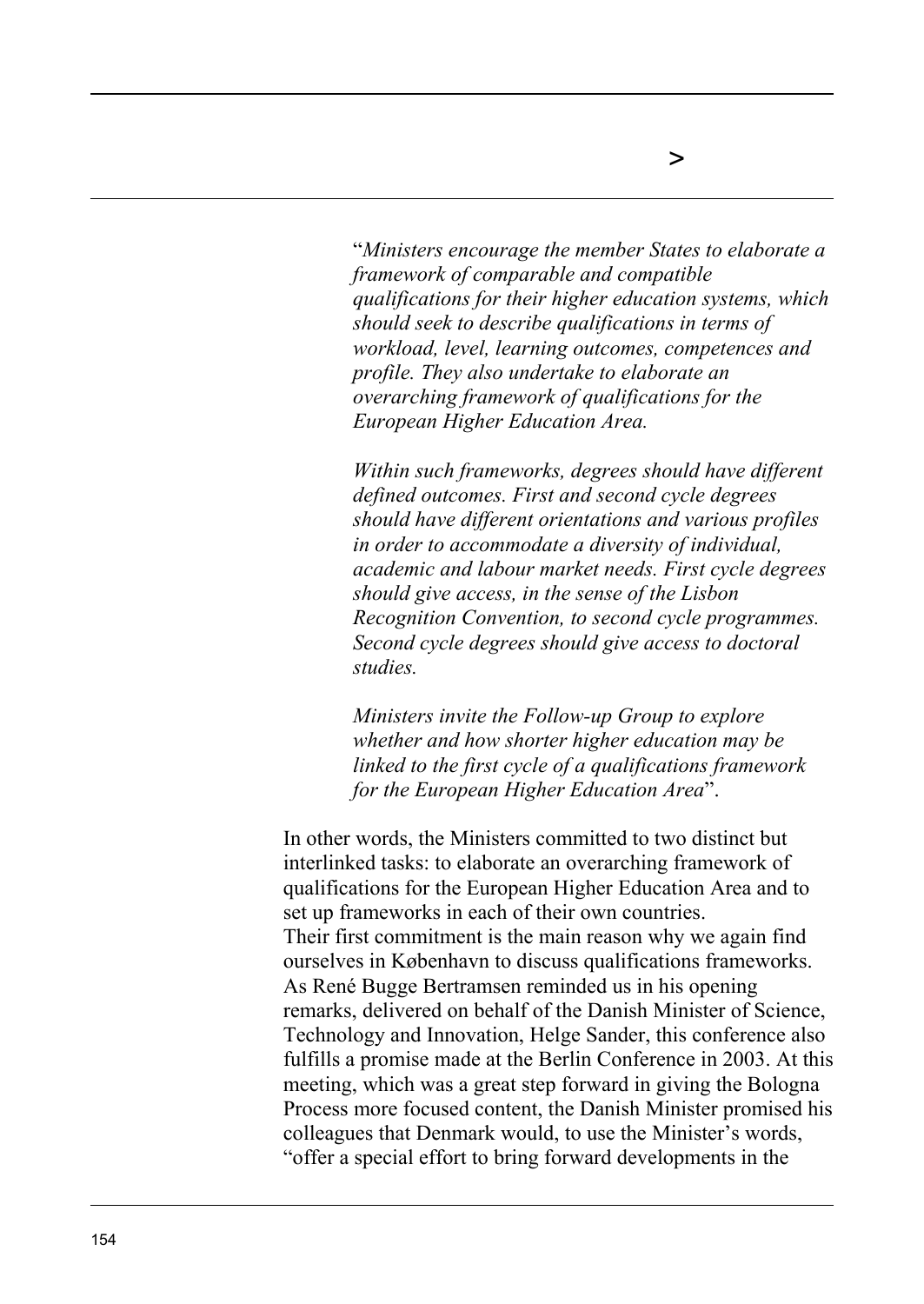theory and practice of qualifications frameworks". The present conference and the report elaborated under the leadership of Mogens Berg certainly fulfill the promise the Danish Minister made to his colleagues.

The Bologna Follow Up Group, which is the faithful interpreter and executor of the Ministerial will, appointed a working group to elaborate a proposal for an overarching framework of qualifications. The group was chaired by Mogens Berg of the Danish Ministry of Science, Technology and Innovation, who presented the report as the main document for this conference. This gets us into the heart of the matter.

While underlining the fundamental importance of the "first København conference", it is also important to emphasize that the development of qualifications frameworks is entirely in line with and contributes to the realization of several of the action lines of the Bologna Process, and that it also builds on the outcomes of a number of other "Bologna seminars" held before and after the March 2003 conference. These include:

- > the two Helsinki seminars on Bachelor and Masters degrees, organized by the Finnish authorities in 2001 and 2003, respectively;
- > the seminar on recognition issues in the Bologna Process, organized by the Council of Europe and the Portuguese authorities in Lisboa in 2002;
- > the seminar on ECTS- a Challenge for Institutions, organized by the European University Association and the Swiss authorities in Zürich in 2002;
- > the seminar on Recognition and Credit Systems in the Context of Lifelong Learning, organized by the Czech authorities in Praha in 2003;
- > the two seminars on joint degrees, organized by the Swedish authorities in Stockholm in 2002 and 2004, as well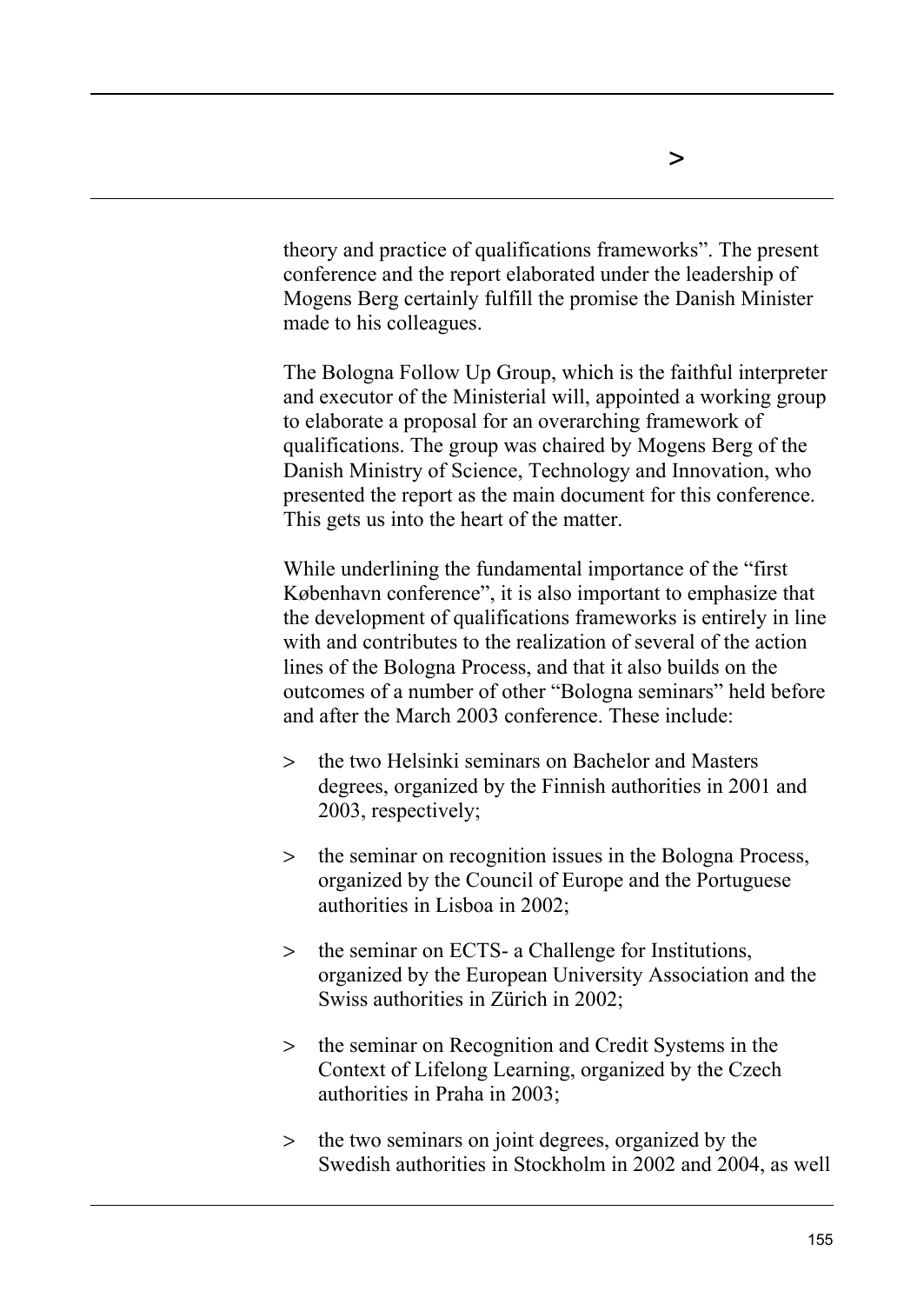as the seminar on integrated programs organized by the Italian authorities in Mantova in 2003;

- > the seminar on learning outcomes, organized in Edinburgh in 2004;
- > the Russian seminar on "Bachelor's Degree: What Is It?", organized in Sankt Peterburg in November 2004;
- > the seminar on Improving the Recognition System of Degrees and Periods of Studies, organized by the Latvian authorities and the Council of Europe in Rīga in 2004;
- > the seminar on the Public Responsibility for Higher Education and Research, organized by the Council of Europe in Strasbourg in 2004.

It is further important to acknowledge the contribution of a series of other conferences and initiatives, including the Joint Quality Initiative and TUNING, as well as of the countries that have already elaborated a national qualifications framework or that are in the process of doing so.

## **ON FRAMEWORKS AND FRAMEWORK**

One cannot easily discuss an overarching framework for qualifications of the European Higher Education Area without reference to national frameworks, and it is worth making the point here. National frameworks are in many ways those closest to the operational reality, and they are "owned" by the national systems responsible for them. They are the frameworks that will ultimately determine what qualifications learners will earn and how they will move between the different qualifications within a system. Incidentally, I deliberately use the term "move" rather than "progress" since the latter tends to be associated with "upward movement" only. Within a qualifications framework, however, learners may increase their competence by earning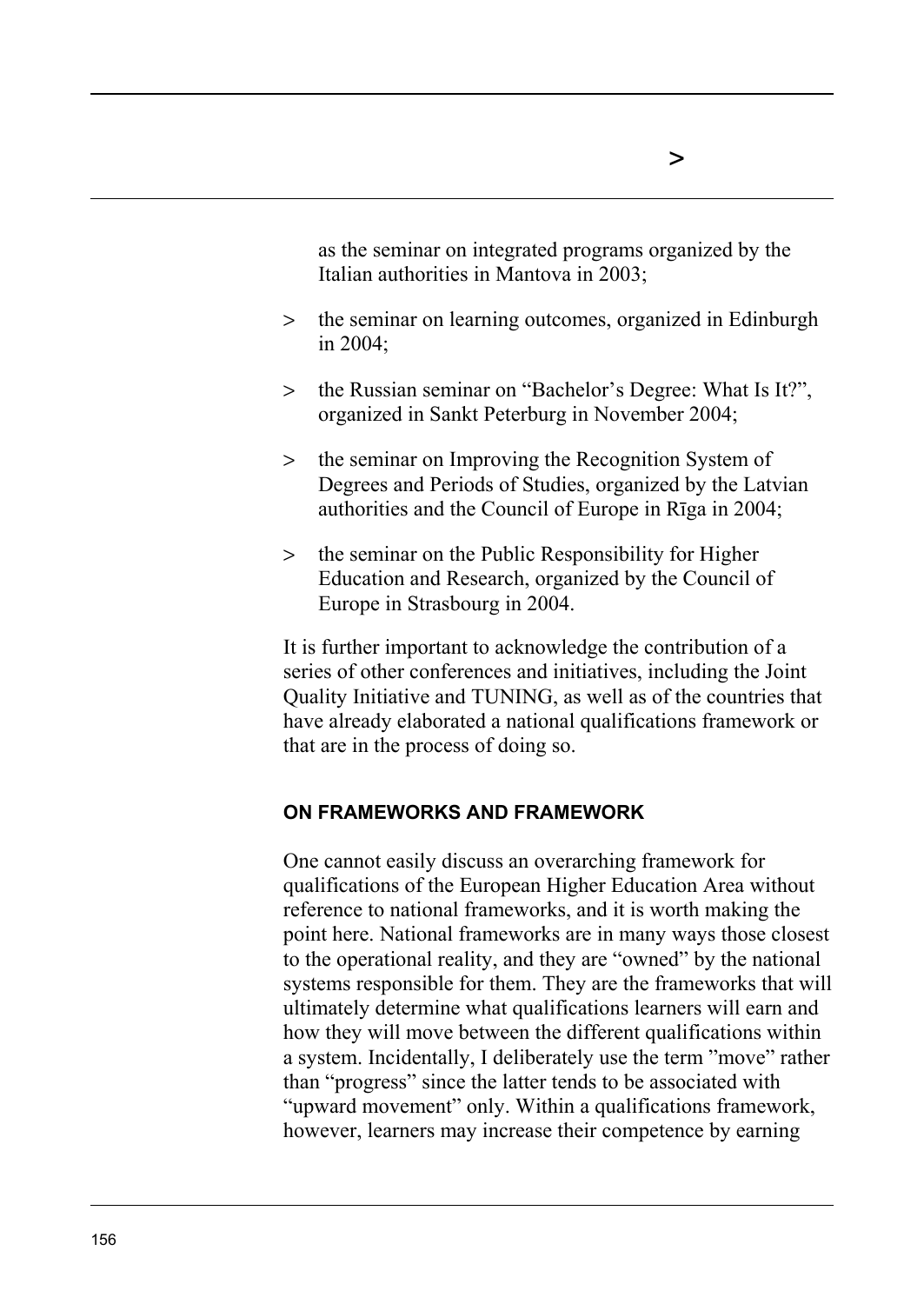another qualification at the same level or even at a lower level as well as by earning one at a higher level.

The Working Group defines a national framework of qualifications (higher education) as follows:

> *The single description, at national level or level of an education system, which is internationally understood and through which all qualifications and other learning achievements in higher education may be described and related to each other in a coherent way and which defines the relationship between higher education qualifications*<sup>41</sup>.

National frameworks therefore describe the qualifications within a given education system and how they interlink. As described in the report by the working party and mentioned already at the "first København conference", they will include considerations of:

- > Learning outcomes, including competences
- > Level
- > Workload and credits
- > Profile

 $\overline{a}$ 

> Quality and quality assurance

The overarching framework of qualifications for the European Higher Education Area may be less immediately operational for

<sup>41</sup> Bologna Working Group on Qualifications Frameworks: *Report on a Framework for Qualifications of the European Higher Education Area* (December 2004), chapter 2.1., p. 14. References in this report will be to the "seminar version" of the report, which contains paragraph numbers. A version without paragraph numbers has also been published.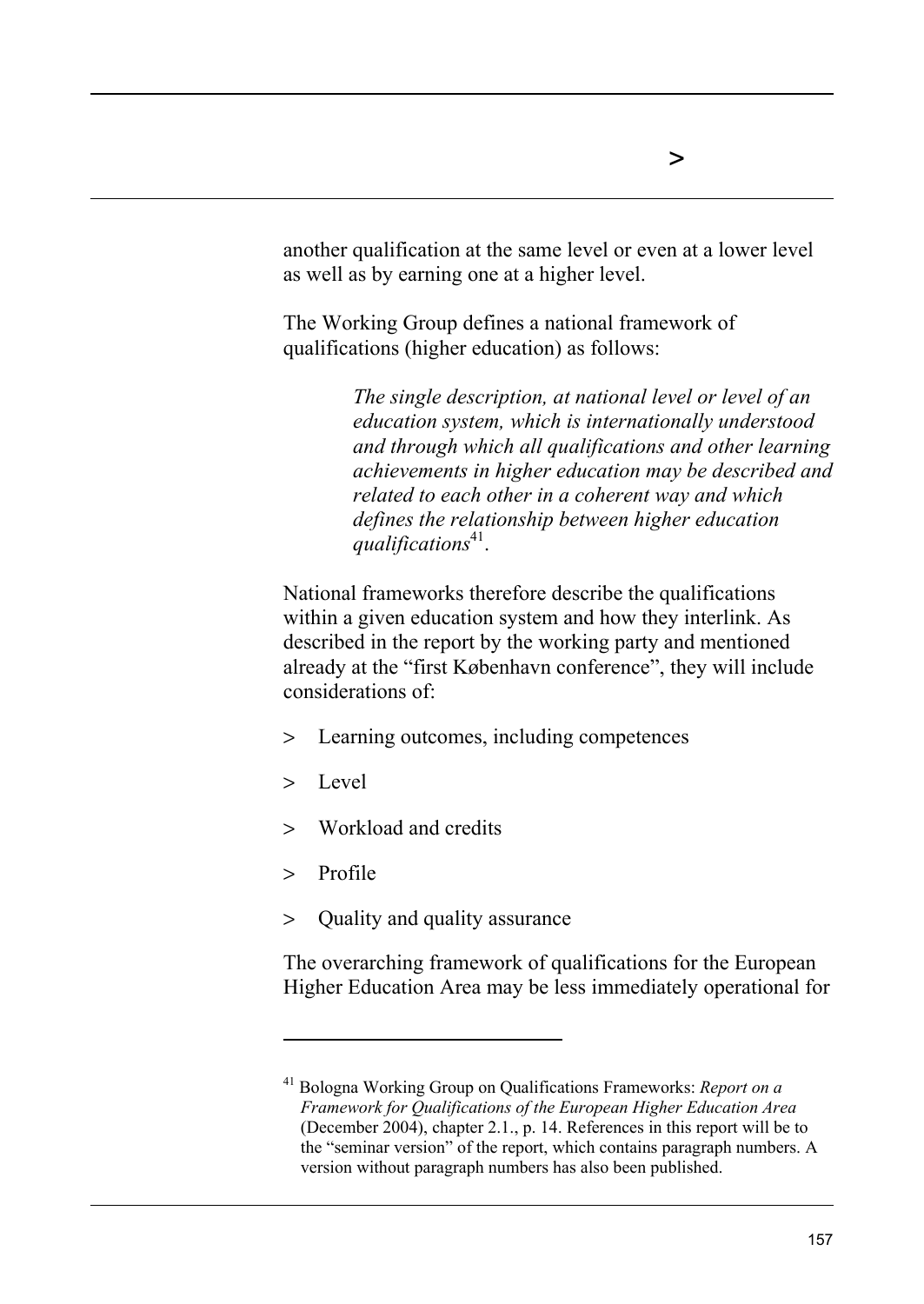most learners than the national frameworks, but it is not less important. It is the second layer in what Mogens Berg in his presentation of the Report of the Working Group described as a two-tier architecture. This is the framework that will facilitate movement not only between different qualifications within a single system, but also between systems<sup>42</sup>. As Per Nyborg, Head of the Bologna Secretariat, pointed out in the plenary discussion, students will not move from a national education system to a European one, but between national systems. Not least, the overarching framework for qualifications of the European Higher Education Area is likely to be the "face" of "Bologna qualifications" to the rest of the world. This aspect was, alas, somewhat underdeveloped at the conference, as it is in the Bologna Process in general.

At this point, it may be worth quoting the definition of the framework for qualifications of the European Higher Education Area given by the Working Group:

> *An overarching framework that makes transparent the relationship between European national higher education frameworks of qualifications and the qualifications they contain. It is an articulation mechanism between national frameworks43*.

Not least, the overarching EHEA framework provides the broad structure within which future "new style" national qualifications frameworks will be built up<sup>44</sup>. It is, of course, perfectly possible

 $42$  On the recognition of qualifications and the impact of qualifications frameworks on recognition, see Stephen Adam's report from the Bologna seminar on Improving the Recognition System of Degrees and periods of Studies, organized by the Latvian authorities and the Council of Europe in Rīga on December  $3 - 4$ , 2004, cf. *http://www.aic.lv/rigaseminar/*.

<sup>&</sup>lt;sup>43</sup> *Ibid.*, chapter 2.1., p. 14. <sup>44</sup> It appears that at least the existing "new style" frameworks that have been published so far would not need to be amended as a consequence of the overarching framework.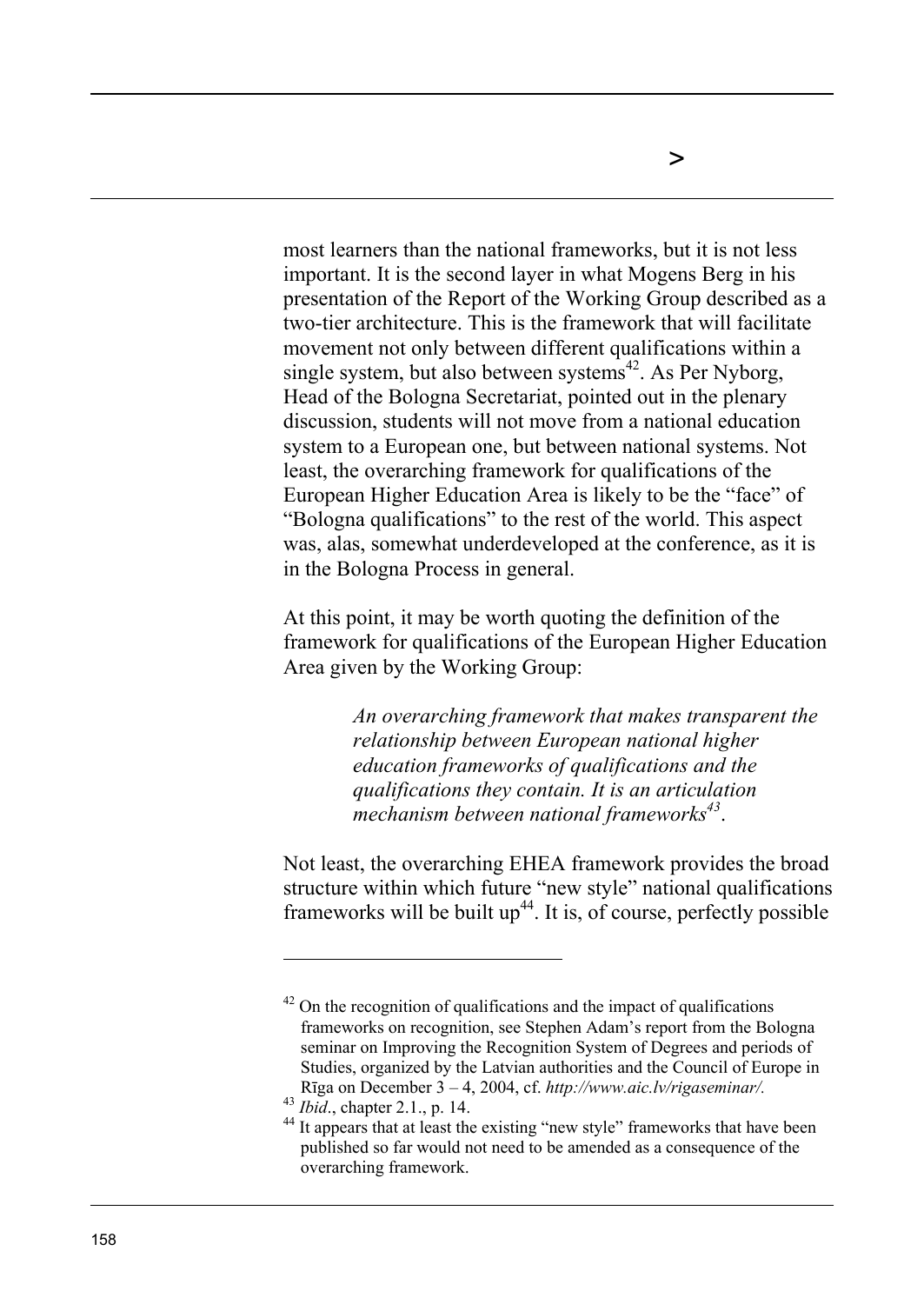to elaborate a national framework that makes no reference to credits, uses years of study as the only reference to workload, is vague on learning outcomes and stipulates one long university degrees that requires ten years of study, five of which are spent in self-study. It would, however, be a far cry from the EHEA framework, and any country establishing such a framework would be unlikely to be accepted into the "Bologna family".

It is equally possible to design a less caricatured qualifications framework that is still vague on learning outcomes, that still expresses workload in terms of years of study rather than credits, and that stipulates five years of study for a first degree. That, until quite recently, was indeed the dominant model in what is to become the European Higher Education Area, even if the term "qualifications framework" was rarely if ever used to describe such a construct. It is, however, no more in line with "Bologna policies" than the caricature we outlined in the preceding paragraph.

The working group makes the point that the overarching framework is descriptive rather than prescriptive, and this is to a large extent true. The EHEA framework will not oblige countries - or rather education systems - to follow a certain set model.

Nevertheless, as was argued by Jürgen Kohler in the plenary debate, a framework cannot be entirely devoid of norms. The overarching framework sketches the broad outlines within which an informed observer would reasonably expect to find all the national frameworks of the 40 or more members of the European Higher Education Area. In a sense, it draws the broad outlines of qualifications frameworks within the EHEA, while allowing for considerable variations within those outlines, with flexible learning paths and various entry and exit points, something that was also underlined by Nina Arnhold in the stakeholders debate on behalf of the EUA. It also includes the use of common tools, techniques and methodologies for describing qualifications, levels and learning outcomes.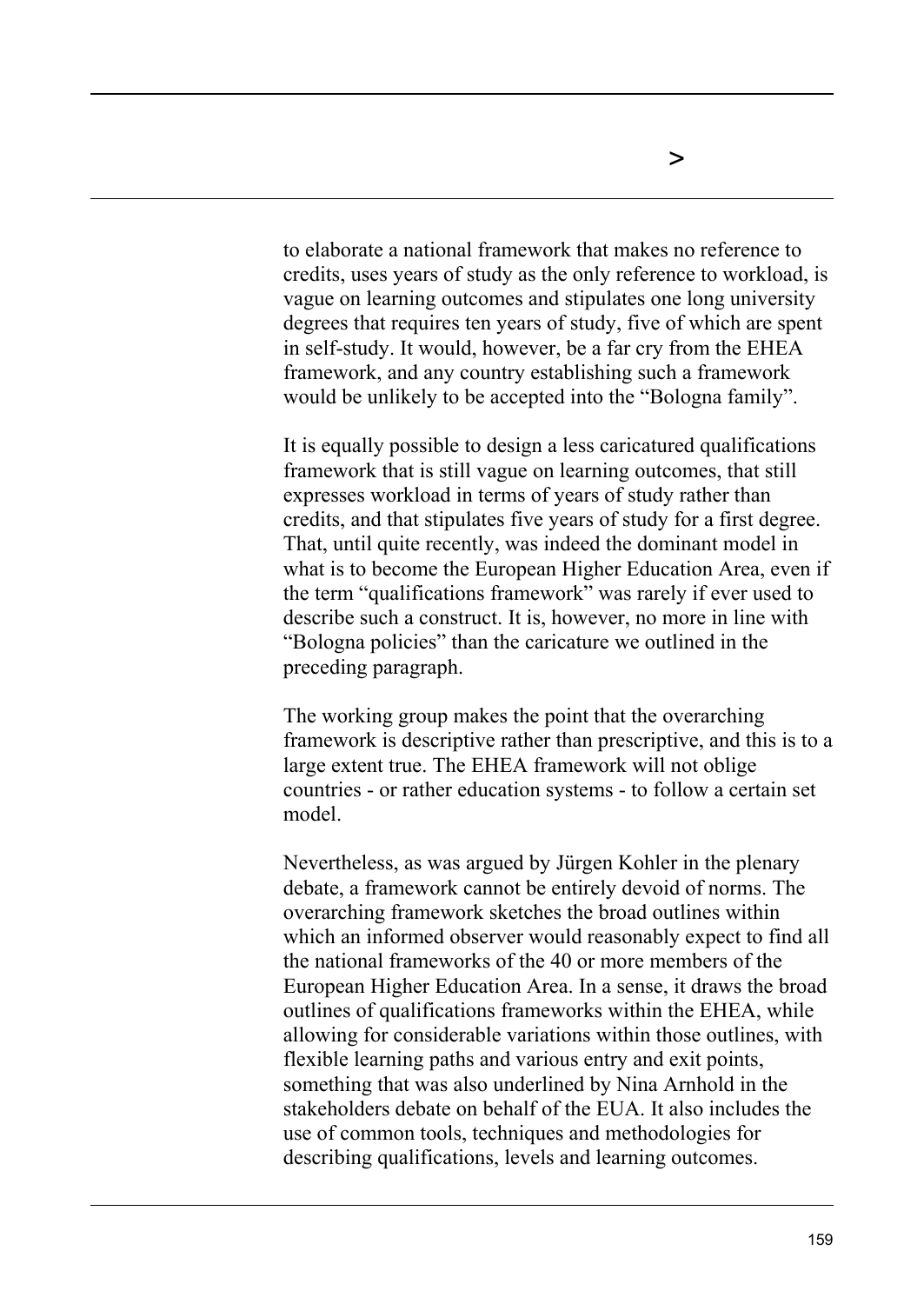The EHEA framework, therefore, will not tell Ministers exactly what to do, but it will tell them quite a lot about what *not* to do. Diversity is one of the great strengths of Europe, and one of the key functions of the overarching framework of the EHEA is to make sense of that diversity.

It may also be worth bearing in mind the recommendation of one of the working groups to the effect that at whatever level, frameworks should be as simple as possible to fulfill their purposes.

## **WHY QUALIFICATIONS FRAMEWORKS?**

Another question that will probably pop up in many people's minds is "what is all the fuss about"? Needless to say, it will often be phrased in much more academic terms, and it will probably often be implied that qualifications frameworks add more in terms of bureaucracy than in terms of knowledge. Academics, after all, know best the requirements of their own disciplines.

This is undoubtedly true, but academics also know that the value of knowledge is considerably enhanced if it is analyzed and given explanatory force through a coherent framework.

A qualifications framework helps in the analysis, presentation and understanding of what constitutes a qualification. This is important, because it helps shift the focus from procedures to content. In this, it supports a movement that has been underway for some time, and it provides an invaluable tool. Qualifications frameworks are perhaps a logical consequence of a number of developments. One of these is mass education, which has not only dramatically increased participation in education and higher education but also considerably broadened the scope and purpose of higher education. Another is the rapid development of knowledge and hence the rapid outdating of knowledge. If higher education was ever a once in a lifetime experience, this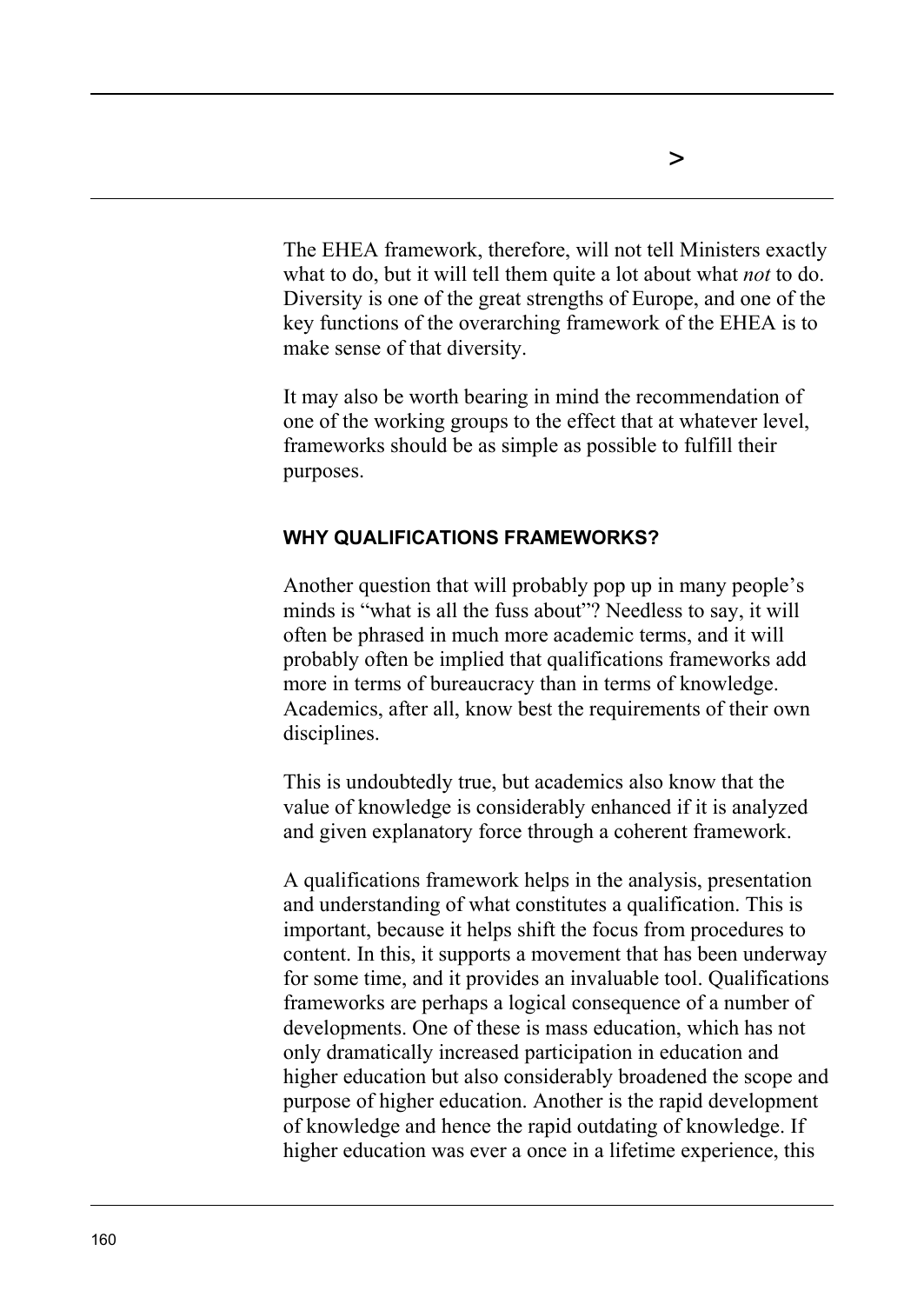time is past. Other developments include globalization, the very creation of the EHEA, and the increasing understanding of the need for precision concerning the nature and function of qualifications.

Qualifications frameworks, then, provide the tools that make it easier for people to earn qualifications in a variety of ways, at different ages, and often in alternation between work and study – as learners become earners and *vice versa* - and to have these qualifications recognized for what they are worth. To hark back to the Bologna seminar on Recognition and Credit Systems in the Context of Lifelong Learning held in Praha in June 2003, qualifications frameworks provide the tools for taking account of the different learning paths that may all lead to similar qualifications. For higher education to further social cohesion it is important that qualifications be recognized regardless of the learning paths through which they have been earned. As Seámus Puirséil phrased it in the plenary discussion, our task is not to guard the gates of access, but to test what people have when they leave.

Qualifications frameworks are, ultimately, an expression and systematization of the aims and purposes of higher education, or at least of what higher education seeks to convey to those individuals who benefit from it. They should become a fundamental part of the structures of the European Higher Education Area, but higher education does not live from structures alone. As the Working Group reminds  $us^{45}$ , a successful qualifications framework should encompass and contribute to the four main purposes of higher education:

- > Preparation for the labour market;
- > Preparation for life as active citizens in a democratic society;

<sup>45</sup> *Ibid*., chapter 1.2, p. 11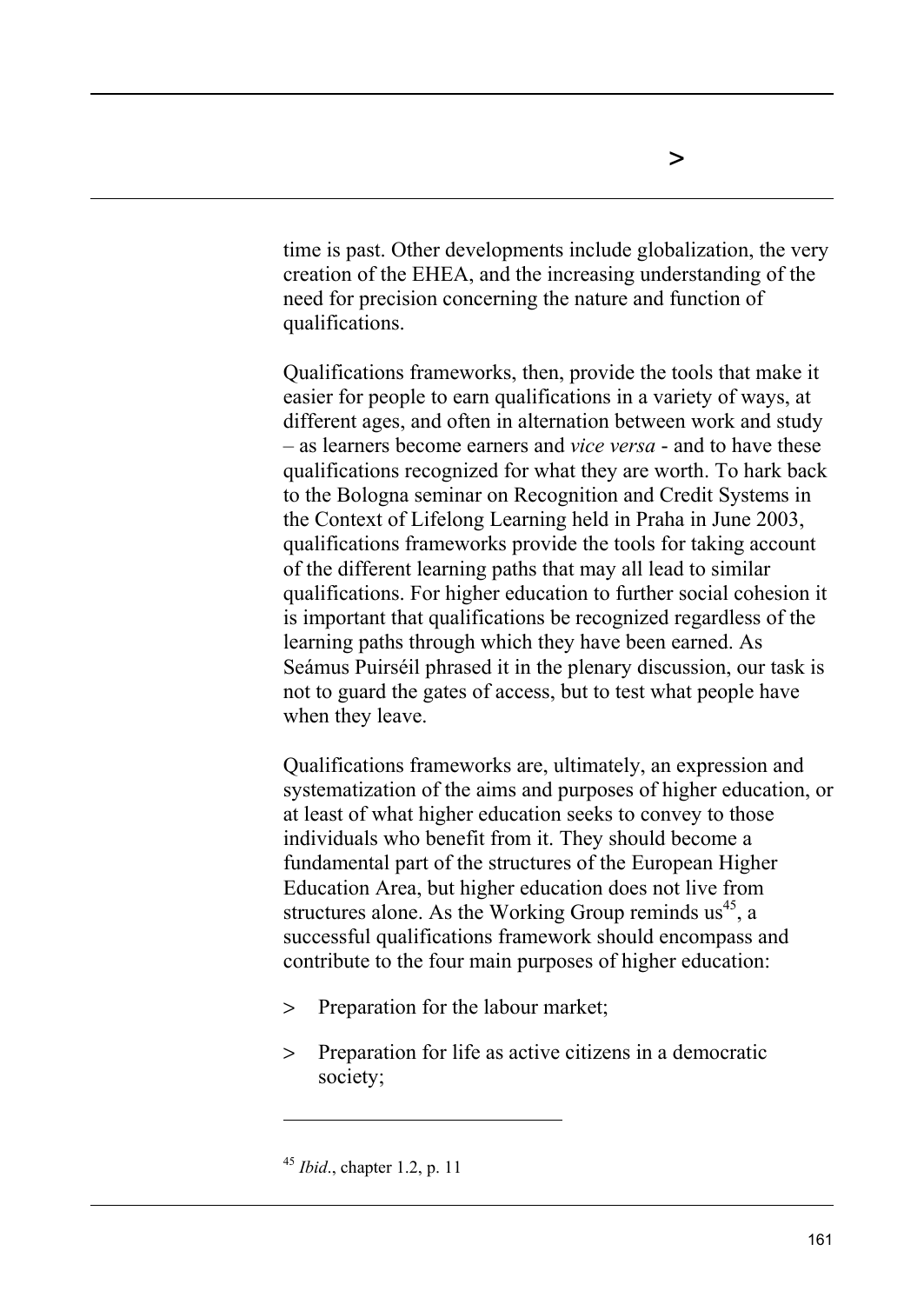- > Personal development;
- > The development and maintenance of a broad, advanced knowledge base.

René Bugge Bertramsen, in his opening remarks on behalf of the Danish Minister, particularly underlined the importance of qualifications frameworks in preparing students for employment; in bridging the world of higher education and the world of work. As René Bugge Bertramsen rightly said, a study program should no longer just be a collection of academic disciplines but rather a coherent program leading to an agreed purpose for the program and the qualification it confers. The planning process should start with defining the purpose of the program before it enters into the details of disciplines. To use the words of the Danish Director General, if graduates do not know what they can do when they leave higher education, they will have problems presenting themselves to employers. He also underlined the importance of the other purposes of higher education.

Germain Dondelinger, Chair of the Bologna Follow Up group, in his opening remarks also underlined the need to take adequate account of dimensions like personal development and the social dimension of higher education in addition to the employment aspects. On behalf of ESIB, Bastian Baumann strongly underlined that qualifications frameworks are not just about employment, and he in particular underlined the role of higher education in promoting social cohesion. This was further echoed by Roland Vermeesch, speaking in the stakeholder panel on behalf of EURASHE, who emphasized the goal of creating an open, inclusive EHEA.

In the stakeholder panel, Helle Otte of the Danish ENIC/NARIC speaking on behalf of the ENIC and NARIC Networks, emphasized that new needs for recognition have already developed, and that they focus in large part on recognition for the non-regulated part of the labor market. The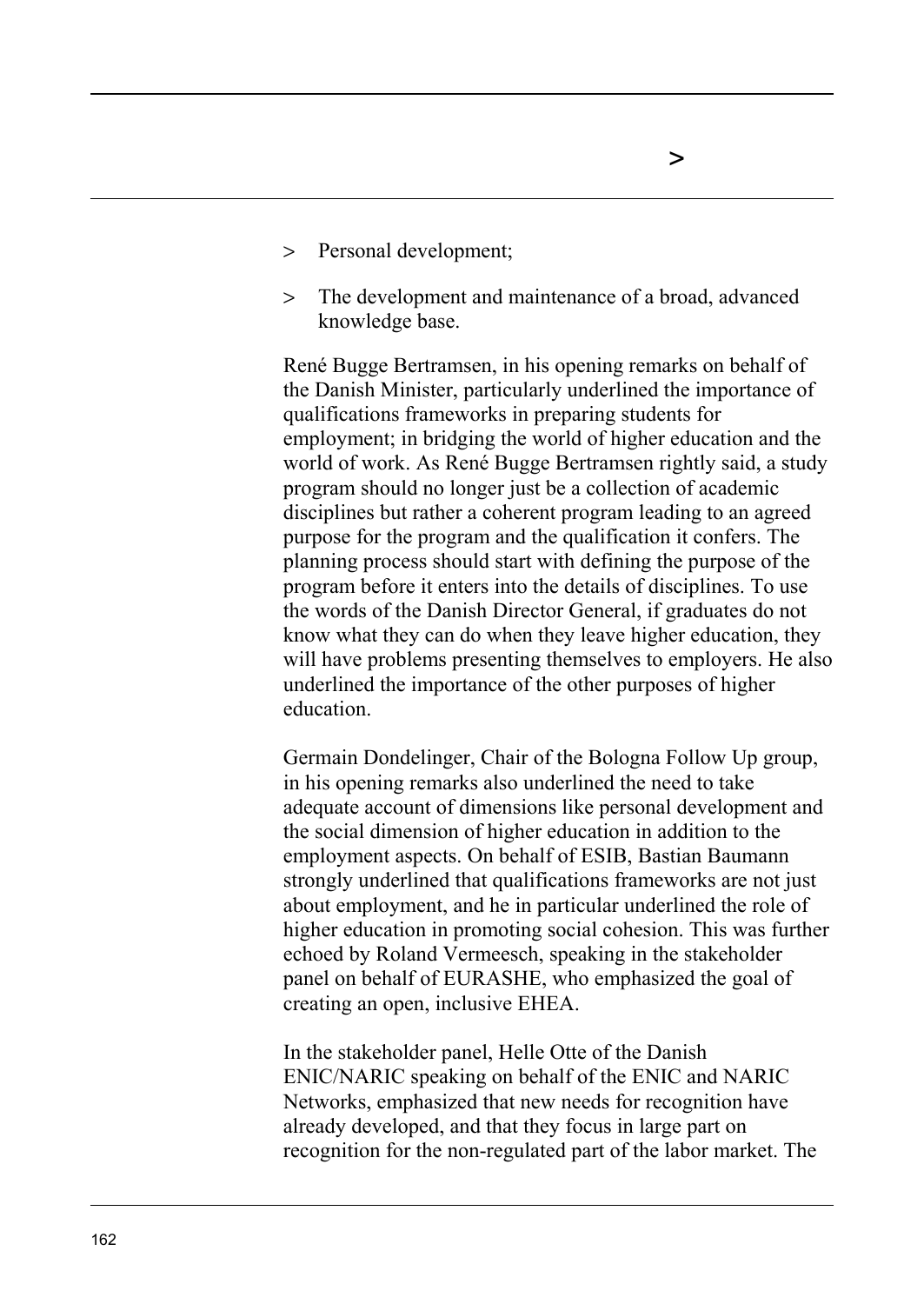focus on outcomes rather than procedures is particularly important in this respect, and, as Helle Otte also reminded us, these principles are already embodied in the Council of Europe/UNESCO Recognition Convention as well as in the EU Directives on professional recognition, which state as their basic rule that foreign qualifications should be recognized unless the competent recognition authority can demonstrate a basic difference between the qualification for which recognition is sought and similar qualifications in their own country.

Yet, it may also be worth emphasizing that even though qualifications frameworks should greatly facilitate the recognition of qualifications within the European Higher Education Area, such recognition is unlikely to be automatic. Someone will still have to ascertain that the qualification actually fits into the framework where it is claimed that it fits in.

## **NATIONAL FRAMEWORKS**

>

As was already underlined at the "first København conference", all education systems have qualifications frameworks; otherwise they would not be able to function or at least to certify the achievements of their learners. However, most education systems have not been explicit about their frameworks, and to the extent that they have, they have tended to:

- > describe individual qualifications in isolation rather than within a coherent system, including the interaction between qualifications;
- > conceive of movement from one qualification to another overwhelmingly as progress from a lower to a higher level with little consideration of possibilities for movement between qualifications at similar level;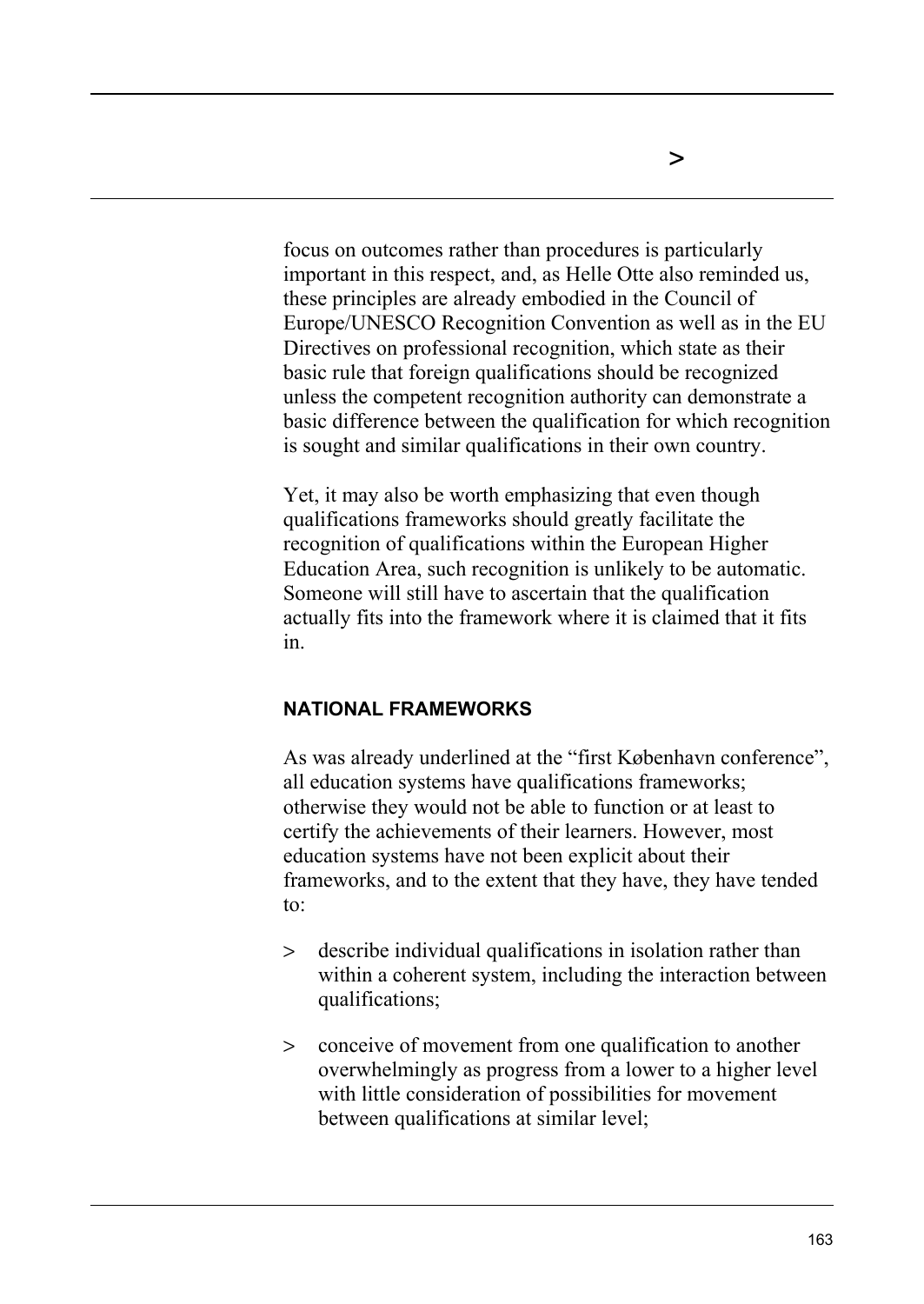> and, perhaps most importantly, characterize qualifications more in terms of procedures and formal requirements than in terms of outcomes.

What will be described as qualifications frameworks in this report – and what is sometimes referred to as "new style qualifications frameworks" – represent a significant shift in focus. They:

- > describe individual qualifications *as well as* the interaction and articulation between them;
- > describe possibilities for movement among qualifications in all directions – upward, sideways or even downward – and recognize that a qualification may be obtained in more ways than one through different learning paths;
- > focus on outcomes and describe what a learner may be expected to know, understand and be able to do with a given qualification;
- > recognize that qualifications are complex and encompass subject specific as well as generic skills and competences or, in the words of the TUNING project: "knowing and understanding", "knowing how to act" and "knowing how to be";
- > have implications for the relationship between institutions and public authorities in that institutions will take on increased autonomy as well as increased responsibilities, whereas the role of the Ministry will also change with the use of external reference points and independent external and internal quality assurance arrangements;
- > have implications for recognition, in that considerations of "substantial differences", in the words of the Lisboa Recognition Convention, should refer to qualifications frameworks and in particular to learning outcomes and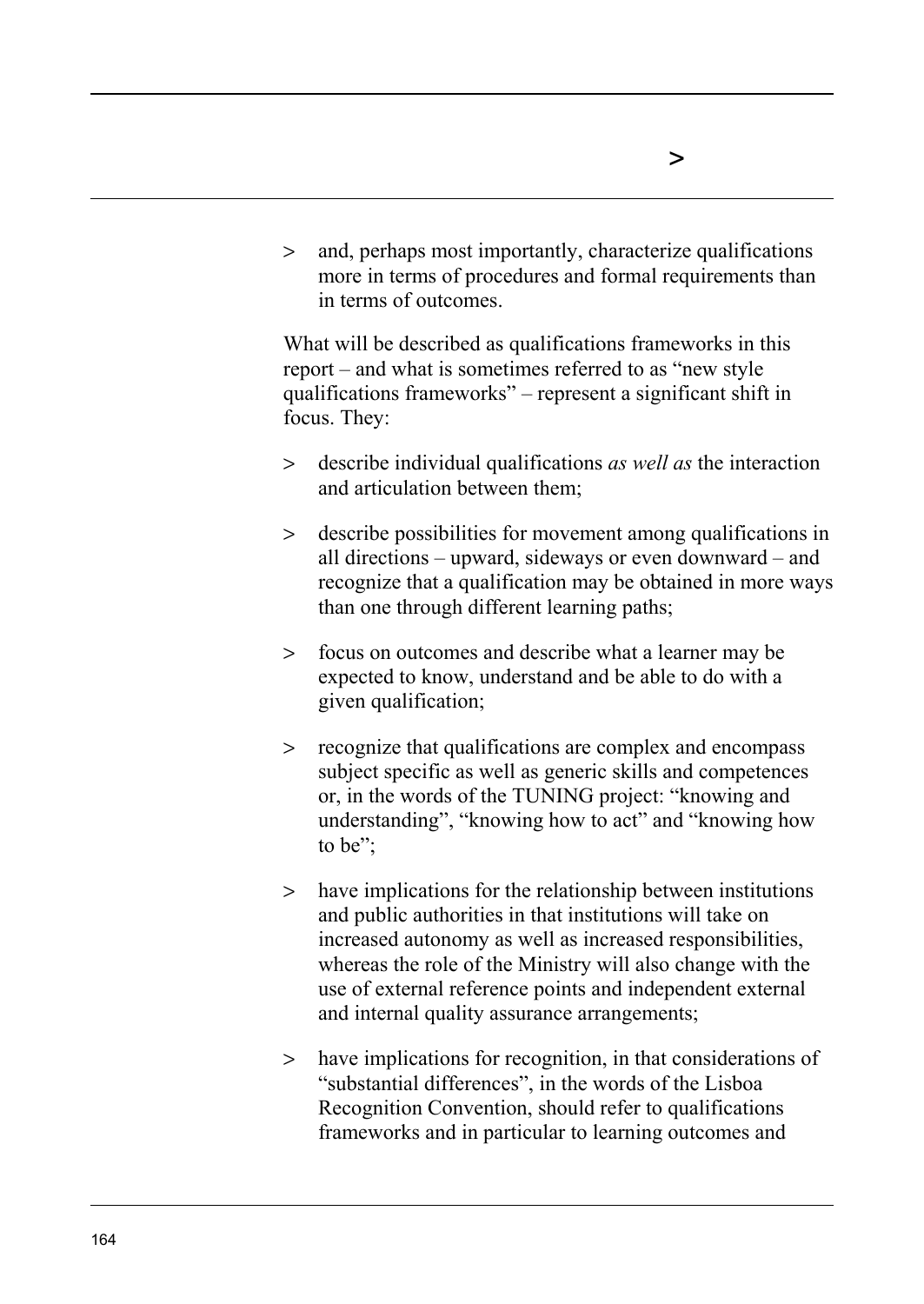achievements rather than to education structures and procedures.

To quote the report of the Working Group again:

*Such frameworks employ clear external reference points (learning outcomes, subject reference points/benchmark statements, levels/cycle descriptors, workload, qualifications descriptors, etc.) and provide a context for qualifications that are themselves expressed with greater clarity and precision with regard to their nature, function and skills that they certify*46.

And further:

*The award of a qualification indicates that the student has completed a range of studies to a given standard and/or indicates a level of achievement by an individual who is deemed fit to perform a particular role, set of*  tasks or *job*<sup>47</sup>.

As referred to above, national qualifications frameworks consist of a number of elements. These are described in detail in the report of the working group, and I will therefore only give a brief summary here.

<sup>46</sup> *Ibid*., chapter 2.3., p. 17. 47 *Ibid*., chapter 2.4., p. 18.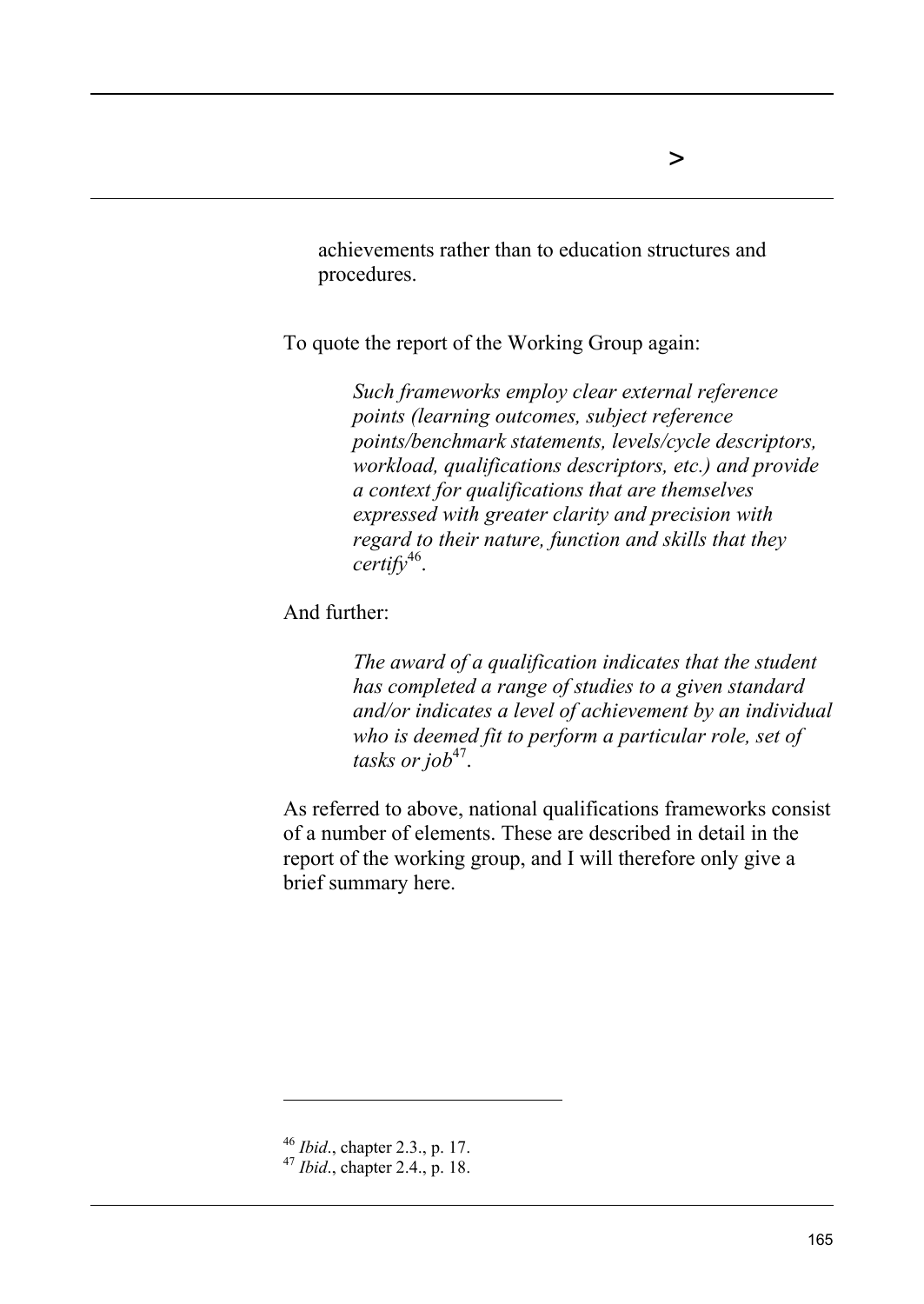#### **Learning outcomes**

>

Learning outcomes have been defined as

*statements of what a learner is expected to know, understand and/or be able to do at the end of a period of learning*48.

In referring to this definition, the working group makes the point – as did the background report for the Edinburgh seminar on Learning Outcomes, from which the definition is taken – that the use of the verb "do" in the definition underlines the aspect of competence or ability rather than the way in which this ability in demonstrated. Nevertheless, it is also important that learning outcomes, once and in whatever way achieved, must be described and attested in such a way that they may be considered for recognition. A clear description of learning outcomes is particularly important in recognizing prior and/or non-formal learning.

Germain Dondelinger in his introductory remarks rightly said that he was looking forward to a conference that would focus on "sense and meaning rather than structure". It may, however, be worth noting that in spite of the emphasis the Working Group has put on assessing outcomes rather than procedures, Christoph Anz of UNICE, speaking on behalf of European employers, still found that the report focuses too much on the type of institutions at which qualifications are earned and too little on the competences of learners. He also felt that there was insufficient emphasis on the practice-oriented parts of higher education. On behalf of EURASHE, Roland Vermeesch, on the other hand, welcomed what he saw as a paradigm shift from a

166

<sup>48</sup> *Ibid*., chapter 2.4.1, p. 18. This definition is, however, taken from the United Kingdom "Using Learning Outcomes" background report for the Bologna seminar on Learning Outcomes (Edinburgh, July  $1 - 2$ , 2004), section 1.2.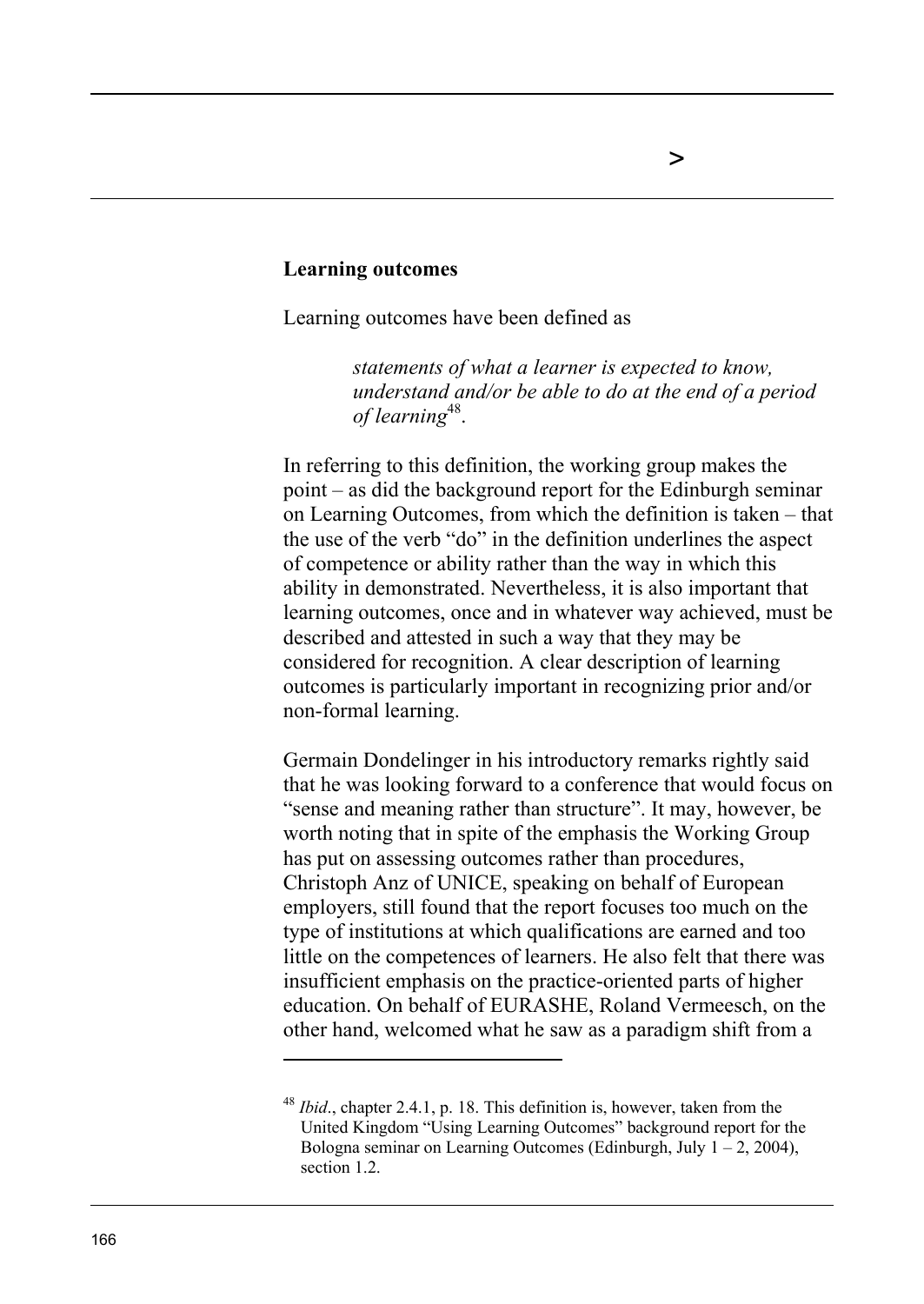focus on education systems to individual learners. Helle Otte, for her part, emphasized that qualifications frameworks described in terms of learning outcomes should greatly facilitate the recognition of transnational education and prior learning.

## **Level**

The report defines levels as

*representing a series of sequential steps (a developmental continuum), expressed in terms of a range of generic outcomes, against which typical qualifications can be positioned*<sup>49</sup>.

There is little uniformity among even the limited number of existing "new style" frameworks in the number and description of levels, as each national framework uses its own system of levels. However, national frameworks may also relate their levels to what the report of the Working Group refers to as typical or generic types of qualifications, which will facilitate comparison between national frameworks.

For higher education, it may be expected that the three cycles outlined in the overarching framework of the EHEA – with the inclusion of short cycle higher education within the first cycle where such education exists - will become the generic qualification descriptors to which national frameworks will relate. It is important that the description of all national qualifications be explicit about

- > the further qualification(s) to which that particular qualification gives access;
- > the relationship of the qualification in question to the three main levels of the overarching framework.

<sup>49</sup> *Ibid*., chapter 2.4.2, p. 121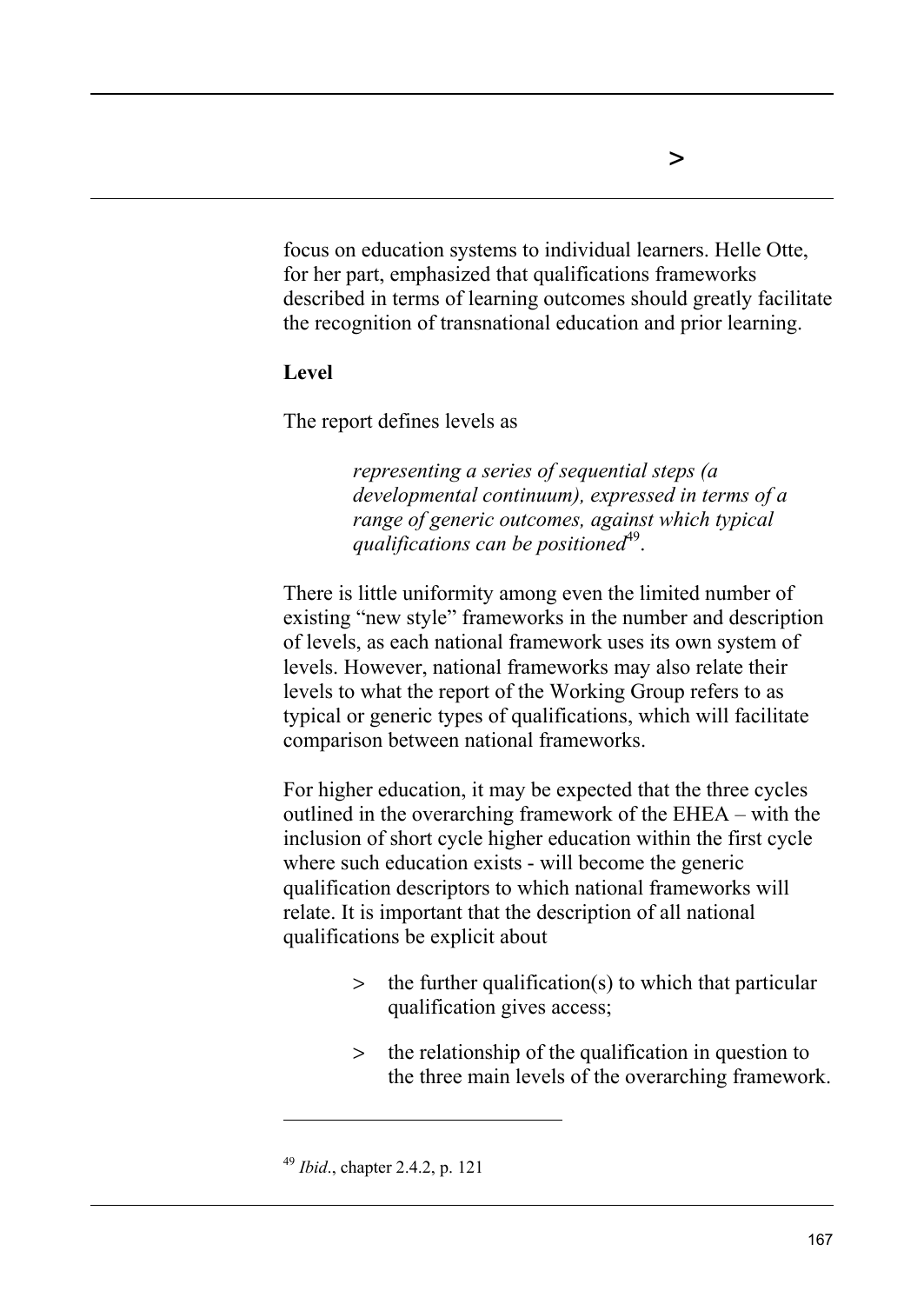As Mogens Berg rightly pointed out in his presentation, not all national qualifications will correspond to the completion of all of the generic cycles. Where they do not, it is particularly important that the competent national authorities describe what graduates can do with this qualification, how they can move within the national qualifications framework and how the qualification relates to the generic cycles.

In other words, the description of a first degree within a national framework should explicitly state that this is a first degree, as well as whether it gives access to a program leading to a second level qualification and whether this access is given to all second degree programs or only to certain strands. This is important for all national frameworks, but it is particularly important where a country has several qualifications at or within the same level, e.g. several different second degrees, or degrees situated between the generic levels, e.g. a degree situated between the first and the second degree.

## **Credits and workload**

The shift away from considering the rather imprecise concept "years of study" or even "time of study" as the basic unit for measuring learning has been underway for quite some time and is, if not completed, at least well advanced. This is fully acknowledged in the report, which considers workload as the relevant element and defines this as

> *a quantitative measure of all learning activities that may be feasibly required for the achievement of the learning outcomes (e.g. lectures, seminars, practical work, private study, information retrieval, research, examinations)*50.

<sup>50</sup> *Ibid*., chapter 2.4.3, p. 23.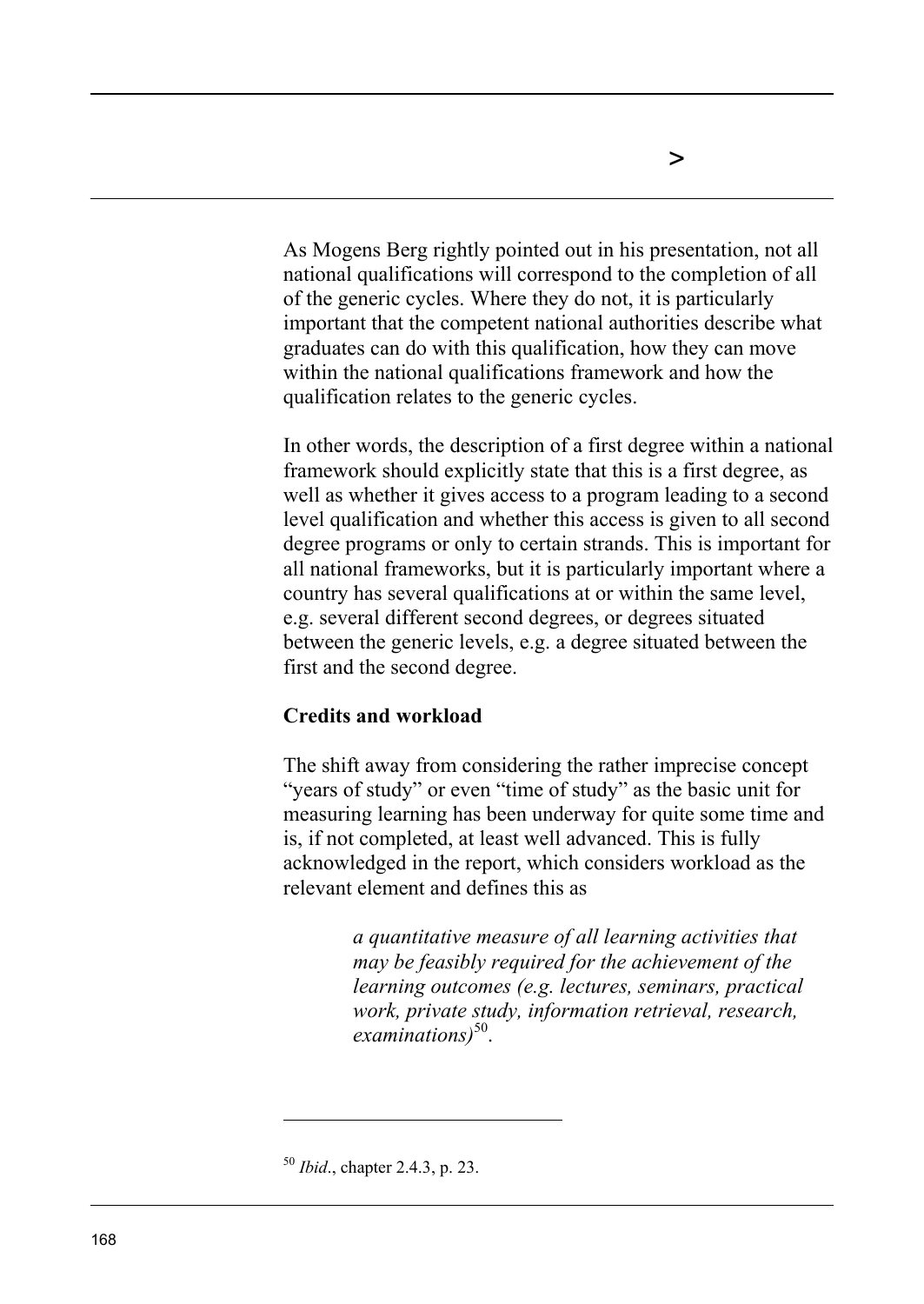Workload is now most commonly expressed in terms of credits, which is, in the words of the report,

> *a quantified means of expressing the volume of learning based on the achievement of learning outcomes and their associated workload*<sup>51</sup>.

Time is of course not absent from considerations of workload, in that the definition of workload and credits rests on an assumption of the amount of work an average full time student will be able to do in an academic year. However, a credit system takes account of the fact that students work at unequal speed and intensity, and that different learners will complete a similar workload in different time.

The report recognizes that the European Credit Transfer System (ECTS) is the only widely accepted system for credit transfer within the EHEA, and that the ECTS is now developing into a credit transfer *and* accumulation system of potential use to many more than the mobile student. As underlined in the discussion, the ECTS is entering a period of rapid evolution in which institutions will have to express courses and modules in terms of levels and learning outcomes.

## **Profile**

 $\overline{a}$ 

The Working Group defines profile as

*either the specific (subject) field(s) of learning of a qualification or the broader aggregation of clusters of qualifications or programmes from different fields that share a common emphasis or purpose (e.g. an applied vocational as opposed to more theoretical academic studies)*52.

<sup>51</sup> *Ibid*., chapter 2.4.3, p. 22. 52 *Ibid*., chapter 2.1, p. 14.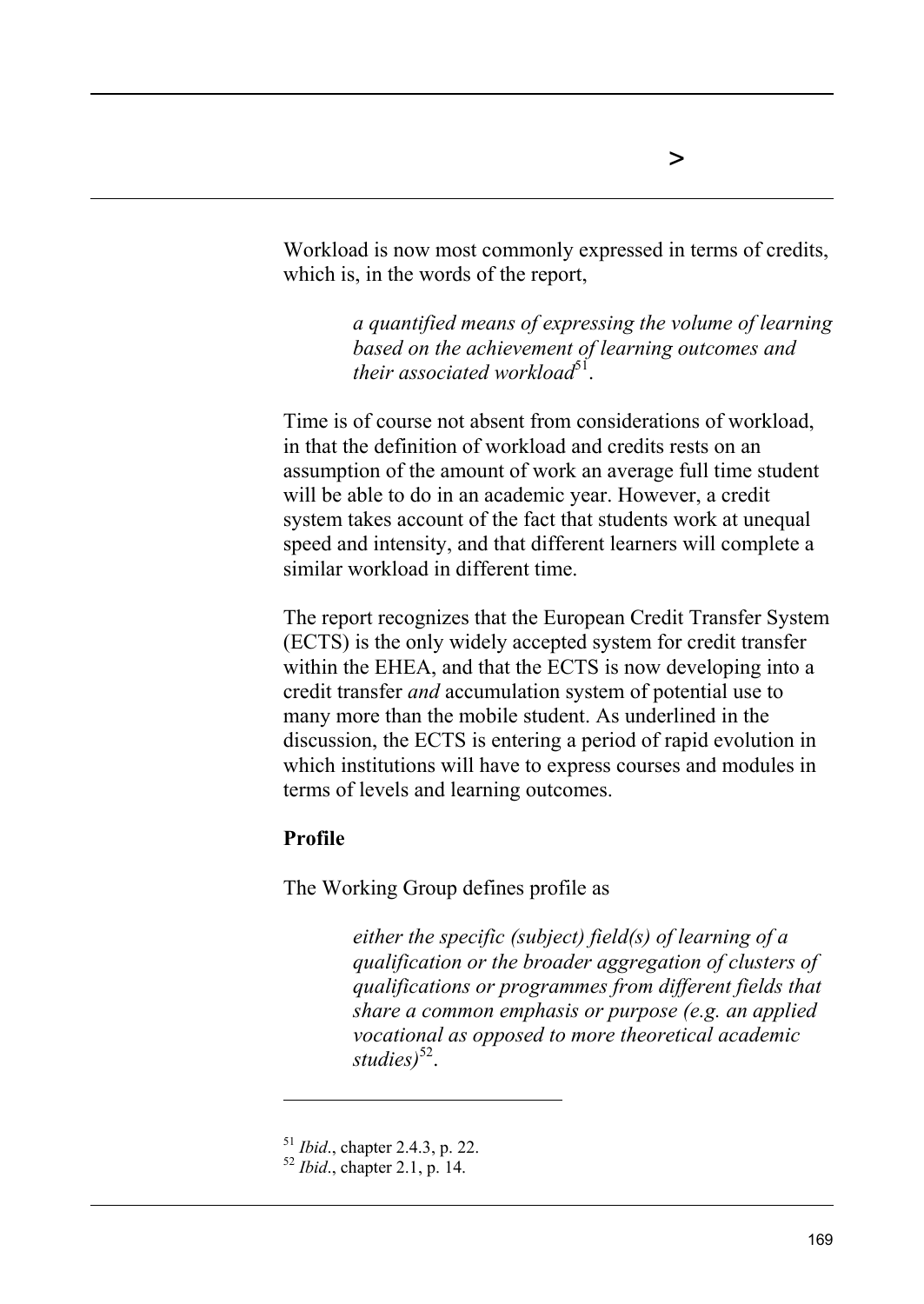The profile of a qualification will often be a consideration in assessing it for the purpose of access to further study as well as for employment. For instance, while a given qualification may be given recognition as a second degree, there may be additional, more specific requirements as to the profile of a qualification for access to a specific doctoral program, for example in history or mathematics. Likewise, an employer looking to hire a linguist is unlikely to hire someone with a doctoral qualification in organic chemistry. Not least, to really qualify as a higher education degree, a qualification must have a minimum of depth – an eclectic selection of 10 credits from each of a variety of subject areas will not qualify.

>

Therefore, profile may be an important consideration also in the elaboration of national qualifications framework. This is indeed the case in some national frameworks, whereas it is absent from others. In either case, it is important to take account of the fact that academic disciplines may be defined somewhat differently in different countries as well as over time, and that the boundaries between disciplines are less than crystal clear. In many cases, a learner's attractiveness in the labor market as well as his or her personal development may be enhanced by combining a concentration within one field with lesser learning achievements in other fields, such as a degree with a concentration in economics supplemented by a working knowledge of one or more foreign languages and an introductory course in ecology.

The issue of quality and quality assurance in the context of qualifications frameworks is considered separately, please see "Qualifications frameworks and quality", below.

## **THE OVERARCHING FRAMEWORK**

The overarching framework for qualifications of the European Higher Education Area will have much in common with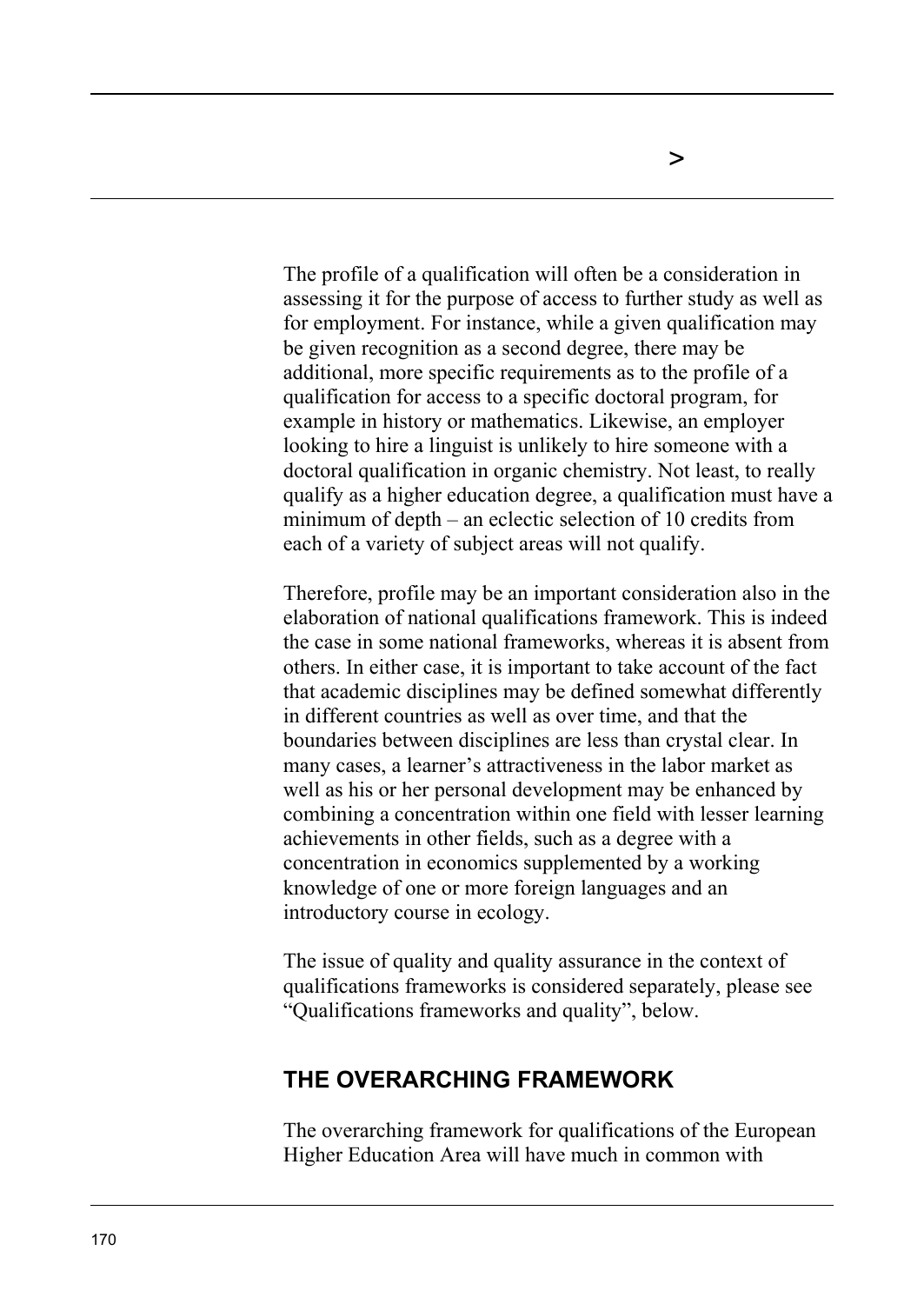national frameworks. Like national frameworks it will describe – at least in broad terms – typical higher education qualifications and the articulation between them, and it will focus on outcomes rather than procedures.

In the same way that national frameworks are the building blocks of individual education systems, the overarching framework will be one of the most important factors in establishing a coherent European Higher Education Area by 2010. As Nina Arnhold of the EUA reminded us in the stakeholder debate, the overarching framework builds on existing elements and patterns, but it also allows for significant new developments. She referred to the preliminary results of Trends IV, which show that European universities are implementing the Bologna Process, even if their practice and also the speed with which they implement the Bologna policies show significant variations.

This function also determines some of the distinctive features of the overarching framework. In the words of the report by the Working Group:

> *The framework for the EHEA derives its distinctive purposes from the objectives expressed through the Bologna Process. The most directly relevant of these objectives are international transparency, recognition and mobility*.

and further:

*An overarching European framework has some distinctive objectives, which differ from those of national frameworks. As a meta-framework, it is intended to assist in the identification of points of articulation between national frameworks. It also*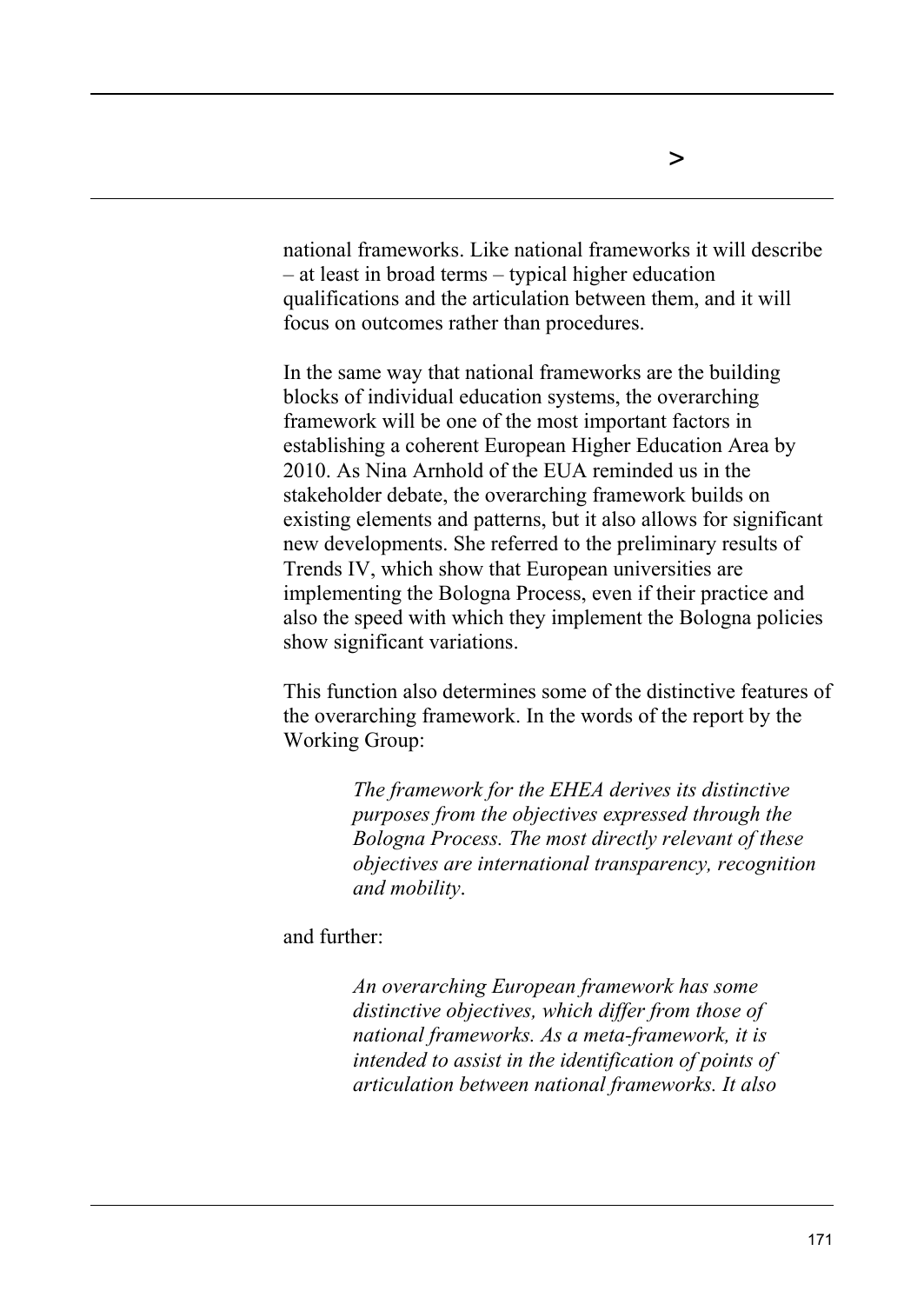*serves as a point of reference for those developing national frameworks of qualification[s]* 53.

The overarching framework will have the same components as national frameworks, with one exception: while acknowledging that the concept of profile may be important in national frameworks, the Working Group does not propose to include a description of profile in the overarching framework. For the other elements that make up a qualifications framework, the description will be less detailed for the overarching framework. The national and overarching frameworks will, however, have different functions, and the responsibility for quality assurance and qualifications will remain at national level. As Nina Arnhold very usefully reminded us on behalf of the EUA, any qualifications framework will ultimately have to be implemented by individual higher education institutions.

Two points of terminology should also be clarified. The term "level", as used above, is most commonly used in the context of national frameworks. However, since the term "cycle" has been used both in the Bologna Declaration and subsequently in discussions within the Bologna Process, the working group uses this term for the overarching framework. One could also see "cycle" as describing a structure and "level" as describing the content of that structure. Secondly, while terms like "bachelor" and "masters" are commonly used also in the international discussion, the Working Group makes the point that the overarching framework should avoid terms that are specific to some – but far from all – national frameworks, and it therefore suggests that generic terms be used in the overarching framework.

<sup>53</sup> Both quotations *ibid*., chapter 3.1, p. 29.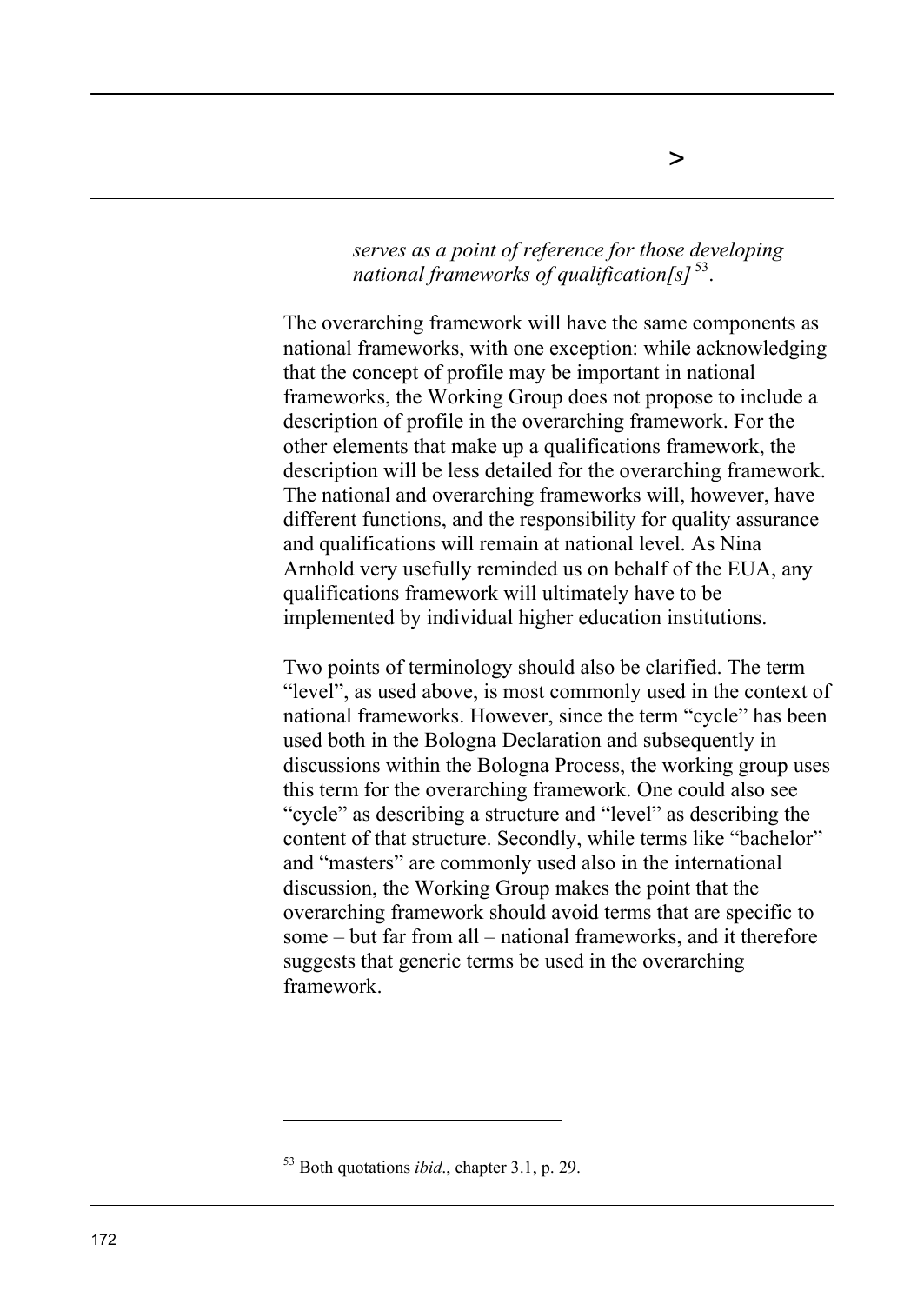While much discussion within the Bologna Process has come to focus on three cycles<sup>54</sup> – which is also one of the three areas identified for the stock taking process prior to the Bergen Conference of Ministers in 2005 – an overarching qualifications framework requires a more detailed consideration, and the working group suggests that the Dublin Descriptors developed by the Joint Quality Initiative be used. The discussion at the conference showed broad support for this solution, and some participants reported that these had been successfully implemented in their countries. These, in the words of the report,

> *offer generic statements of typical expectations of achievements and abilities associated with qualifications that represent the end of each Bologna cycle. They are not meant to be descriptive; they do not represent threshold or minimum requirements and they are not exhaustive; similar or equivalent characteristics may be added or substituted. The descriptors seek to identify the nature of the whole qualification*<sup>55</sup>.

In view of the importance, in many countries, of short higher education qualifications, the Working Group asked the Joint Quality Initiative to develop a similar Dublin Descriptor for short higher education, which it suggests be included in the overarching framework, within the first cycle.

A complete overview of the descriptors for each cycle within the overarching framework is provided in chapter 3 of the report by the Working Group. At the risk of oversimplification, it may be summarized as follows:

 $54$  As of the Berlin Conference in 2003 with the inclusion of doctoral qualifications; the emphasis in the Bologna Declaration was on the first and second cycles which, strictly speaking, are the focus of the current stock taking.<br><sup>55</sup> The report of the working group, chapter 3.3, p. 33.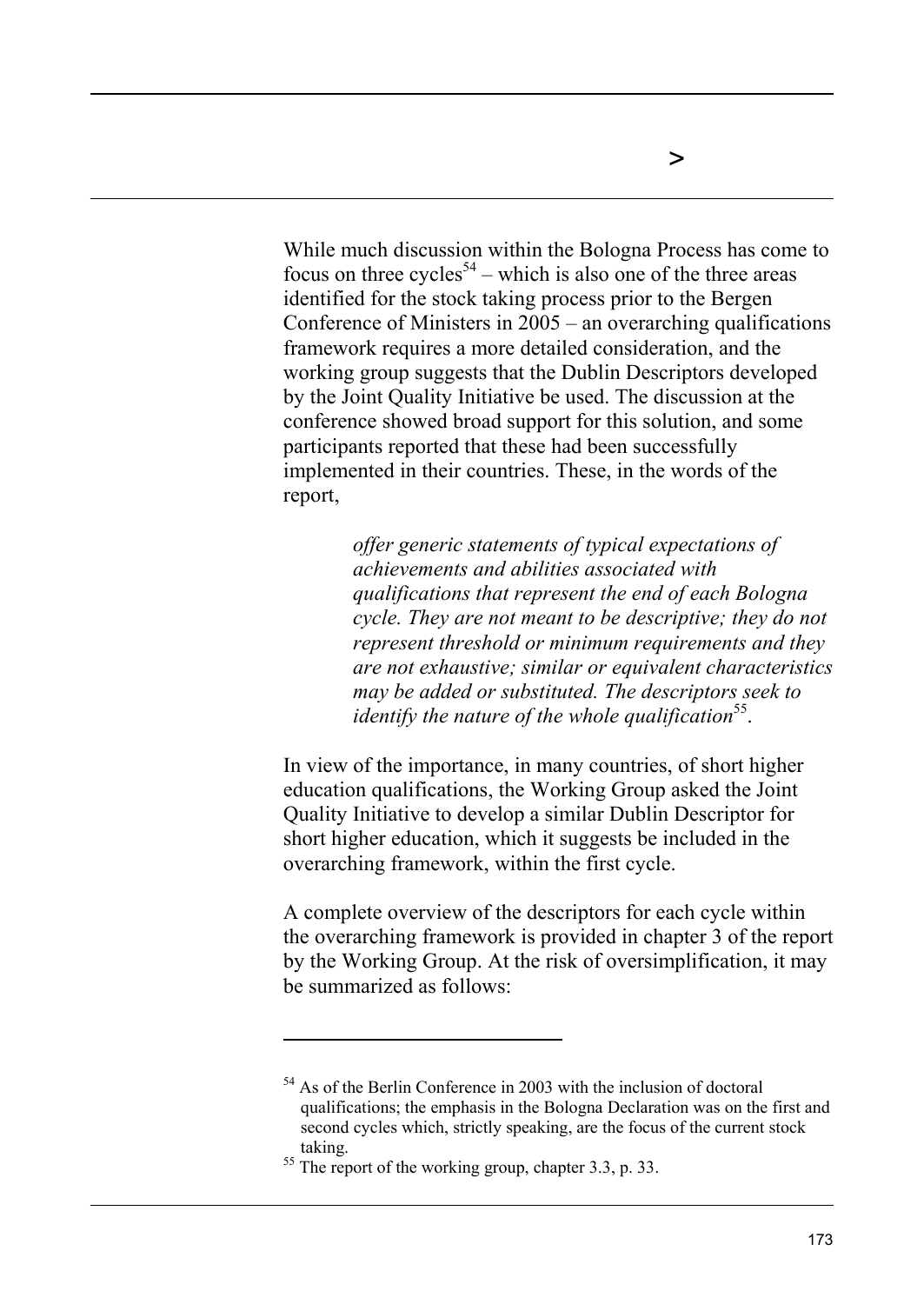The overarching framework for qualifications of the European Higher Education Area will consist of three cycles, for which the association of credits with qualifications are offered as guidelines for national frameworks:

- > first cycle (higher education) qualifications, typically including or represented by 180 – 240 ECTS credits;
- > within the first cycle, short cycle higher education qualifications typically including or represented by approximately 120 ECTS credits (but see the paragraph below for the discussion around this proposal);
- > second cycle (higher education) qualifications, typically including or represented by 90 – 120 ECTS credits beyond the first cycle, with a minimum of 60 credits at the level of the second cycle;
- > third cycle (higher education) qualifications. No proposal has been made for associating credits with third cycle qualifications, but proposals for a description of such qualifications – in terms of credits or otherwise – may be made by the Bologna seminar on "Doctoral Programmes for the European Knowledge Society", to be organized by the Austrian and German authorities and the European University Association in Salzburg on February 3 – 5, 2005. In the stakeholder panel, Christoph Anz stated that ECTS credits should be assigned to the third cycle as well as to other learning achievements, and one of the discussion groups made the same point.

The discussions showed broad overall agreement with these genetic cycles. While all discussions underlined the need to endorse the concept of shorter higher education programs, there were, however, discussions of whether the short cycle within the first cycle should indeed be termed a "cycle". The Working Group may wish to consider the issue of terminology in this sense. The main argument in favour of referring to short cycle higher education is perhaps that short higher education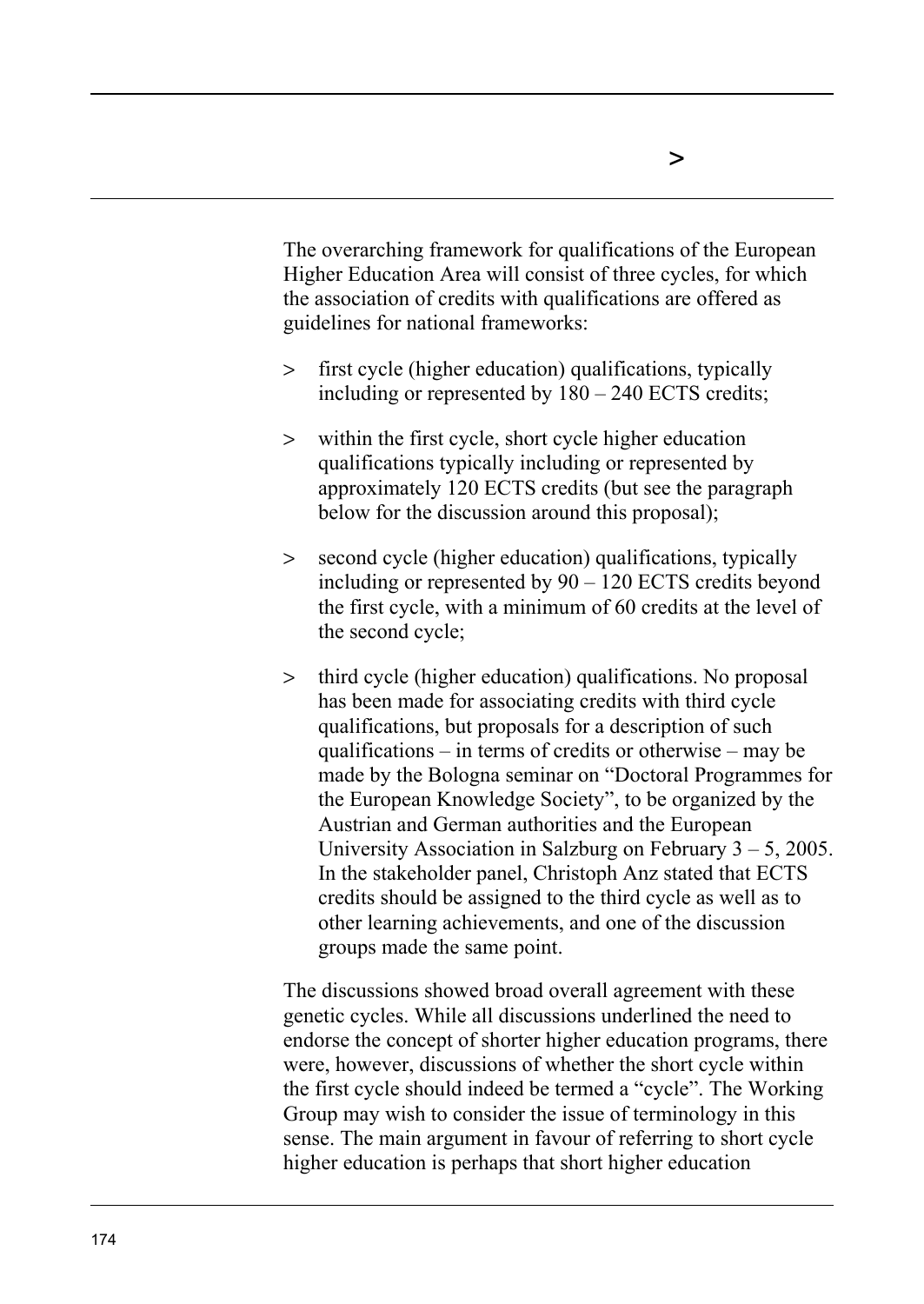qualifications will enable their holder either to enter the labour market with a valued qualification or to continue their education, whereas the main argument against is that referring to a short cycle within the first cycle could cloud the view of an overall EHEA structure consisting of three main cycles. Whatever solution is in the end preferred, we must not lose sight of the fact that the conference strongly supported the reality of short higher education as an option chosen by at least 2 million students in Europe and one that corresponds to the needs of learners as well as of employers.

Some participants also felt that the description of the second cycle proposed by the Working Group goes beyond the recommendation of the Helsinki seminar on Masters' Degrees. While that recommendation may be open to some interpretation, the majority of conference participants seemed to be comfortable with the proposal by the Working Group.

In summarizing the proposal for an overarching framework for qualifications of the European Higher Education Area, it would be difficult to improve upon Mogens Berg's elegant summary in his presentation:

- > the EHEA framework should consist of three main cycles, with additional provision for a short cycle – or short higher education - within the first cycle;
- > the Dublin Descriptors are adopted as the cycle descriptors;
- > there are guidelines for the range of ECTS credits associated with the completion of each cycle,
- > responsibility for the maintenance and development of the framework rests with the Bologna Follow Up Group.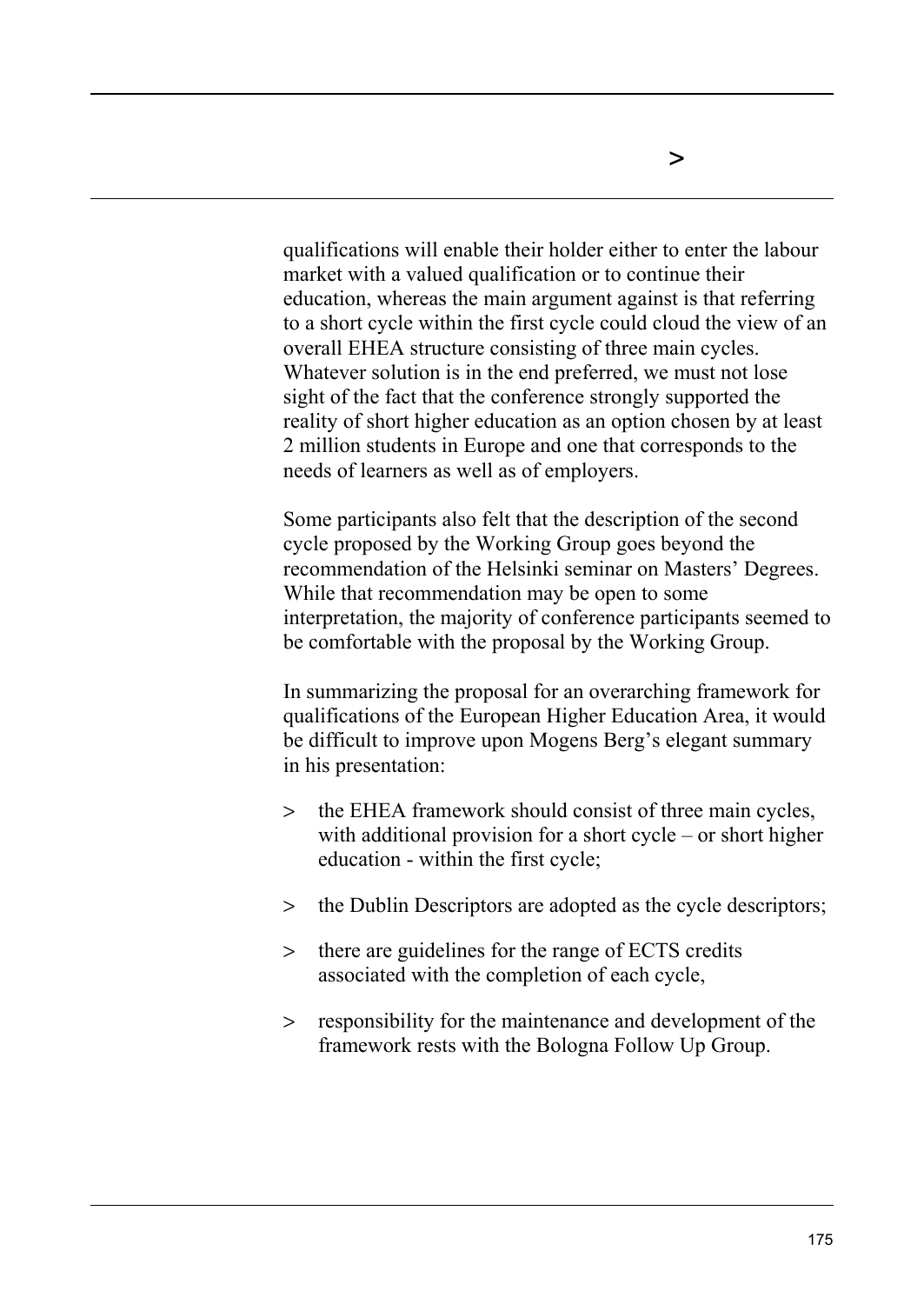## **QUALIFICATIONS FRAMEWORKS AND QUALITY**

To become a reality, the European Higher Education Area will need national qualifications frameworks that articulate well with each other within an overarching framework as outlined in the report by the Working Group. In addition to structures that are sufficiently coherent to be compatible, the EHEA will also require that all parties trust each other's qualifications. Not least for this reason, quality and quality assurance are key elements of national qualifications frameworks as well as of the overarching framework for the EHEA. The need for transparent and reliable quality assurance was also emphasized by Christoh Anz in the stakeholder panel.

The Working Group has not gone into great detail as concerns quality assurance, in large part because another working group made up of representatives of the European Network for Quality Assurance in Higher Education (ENQA), the EUA, EURASHE and ESIB are elaborating a proposal for "an agreed set of standards, procedures and guidelines on quality assurance, [and] ways of ensuring an adequate peer review system for quality assurance and/or accreditation agencies or bodies."56 This work is being carried out in parallel to the report of the working group, and the final report by ENQA and partners is expected in late February.

It therefore seems premature to go into great detail on the quality assurance component of qualifications frameworks, but on the other hand, it is important to clearly make the point that there must be such a component. An education system that would not have provision for transparent external quality assurance, as well as provision for internal quality development and assurance at its higher education institutions, would most

<sup>56</sup> Berlin Communiqué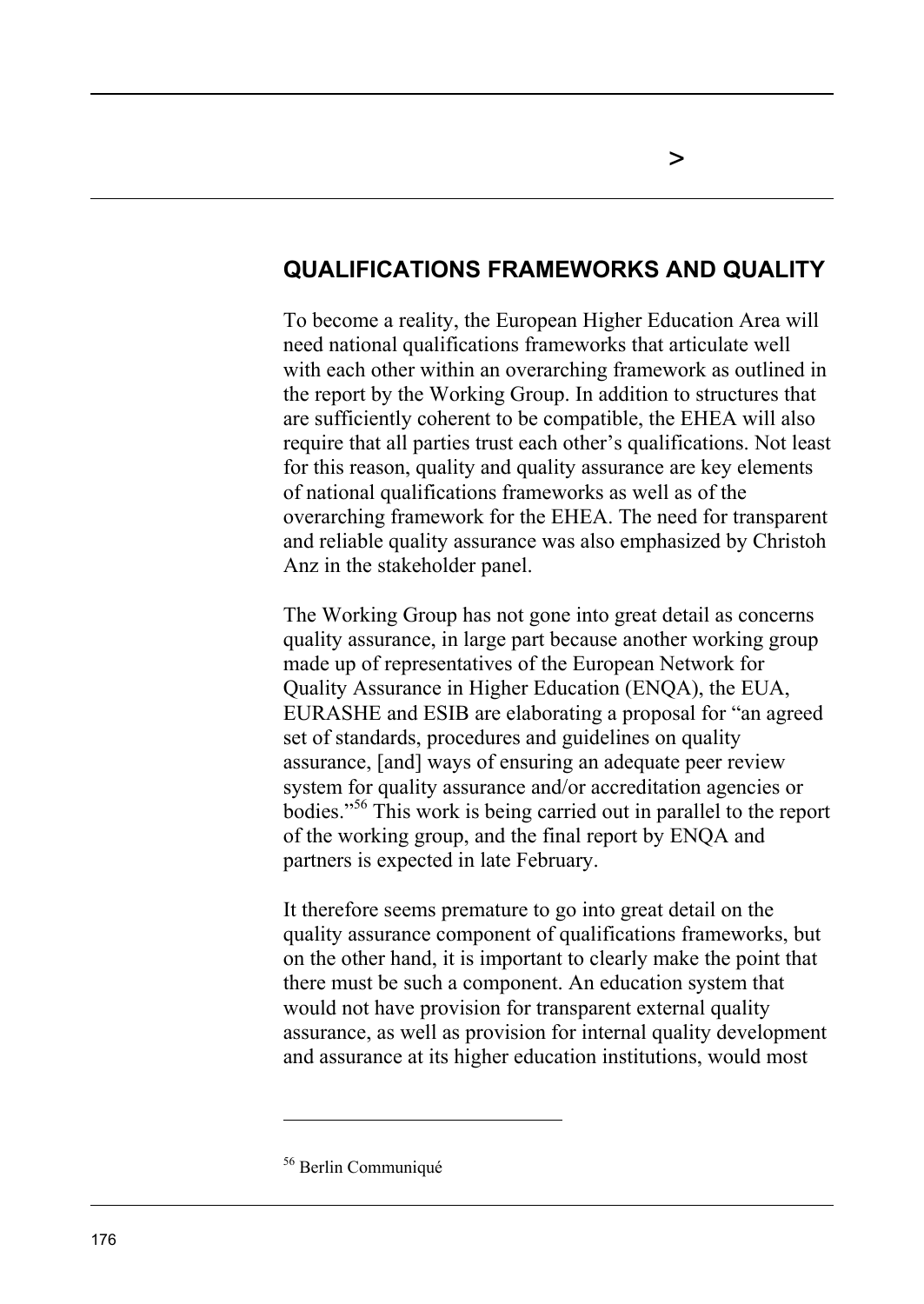likely face severe problems in having its qualifications framework valued by other partners within the EHEA.

The Working Group makes it clear that provisions for quality assurance will differ at national level and implies that this situation is likely to continue also after the Ministerial conference in Bergen. Nevertheless, it makes the point that, in the context of building trust in a qualifications framework, provision for some form of external quality assurance seems especially important. In the words of the report:

> *All systems include an element of "externality", whether by external inspectors or by academic peers. There is also a general trend towards increasing the input of students and other stakeholders within quality assurance.*

And further:

 $\overline{a}$ 

*"Externality" is increasingly recognized as an essential part of quality assurance, and so it should be within the development and application of new national qualifications frameworks. For such frameworks to be of benefit to stakeholders, including intending and current students, and their employers, the frameworks need to be expressed in terms that are understandable and relevant. These may not always sit comfortably with the precise and detailed languages often used or thought to be necessary for regulation*57.

In the discussion, the point was made that national frameworks as well as the overarching framework of the EHEA will have implications for how quality assurance is carried out as well as for the tools it uses.

 $57$  Both quotes from the report of the Working Group, chapter 2.5, pp. 24 – 25.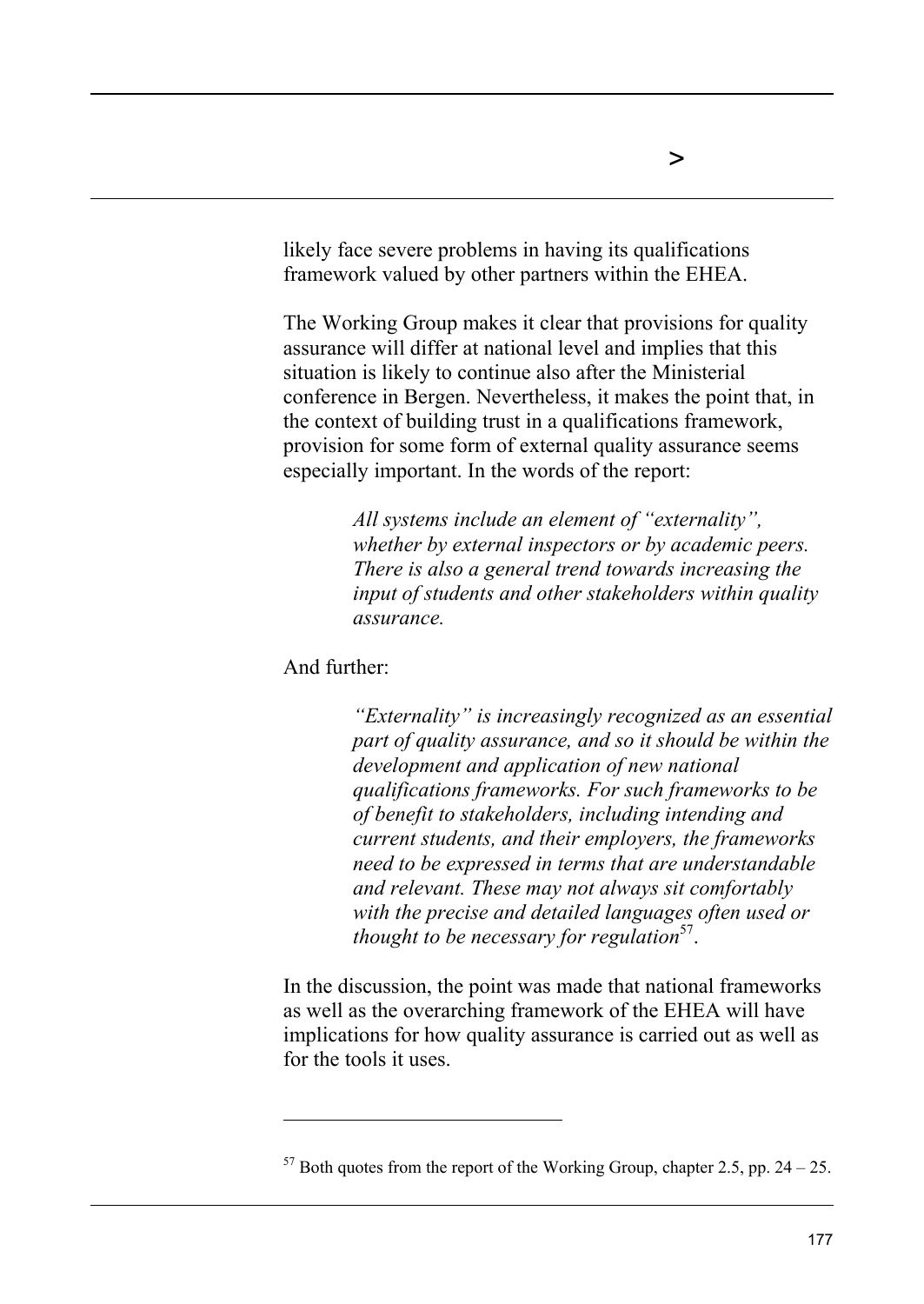# **WHO IS RESPONSIBLE FOR THE FRAMEWORK?**

At first sight, determining responsibility for a qualifications framework should not be difficult. If a qualifications framework is an essential element of an education system, it would seem obvious that responsibility for the framework rests with the public authority responsible for the education system in question. This is certainly true in a legal sense, and it is also true as concerns the ultimate *de facto* responsibility.

However, reality is often more complex than what can be expressed in a single sentence, and qualifications frameworks are no exception. In particular, four issues need to be addressed:

- > What is the involvement of stakeholders in developing and maintaining qualifications frameworks?
- > How are qualifications frameworks adopted or implemented?
- > In the absence of a "European education system" and hence of public authority responsible for it, how is the overarching framework for qualifications of the European Higher Education Area adopted, developed and maintained?
- > Who decides whether a given national framework is compatible with the policies of the EHEA (i.e. with the overarching framework), and how?

## **Stakeholders**

Answering the first question requires clarifying who the main stakeholders in higher education are. Mogens Berg referred to stakeholders in his presentation of the report, and some of them were represented in the stakeholder panel at this conference: the students (or, in more general terms, the learners), the higher education institutions, the employers and those who work with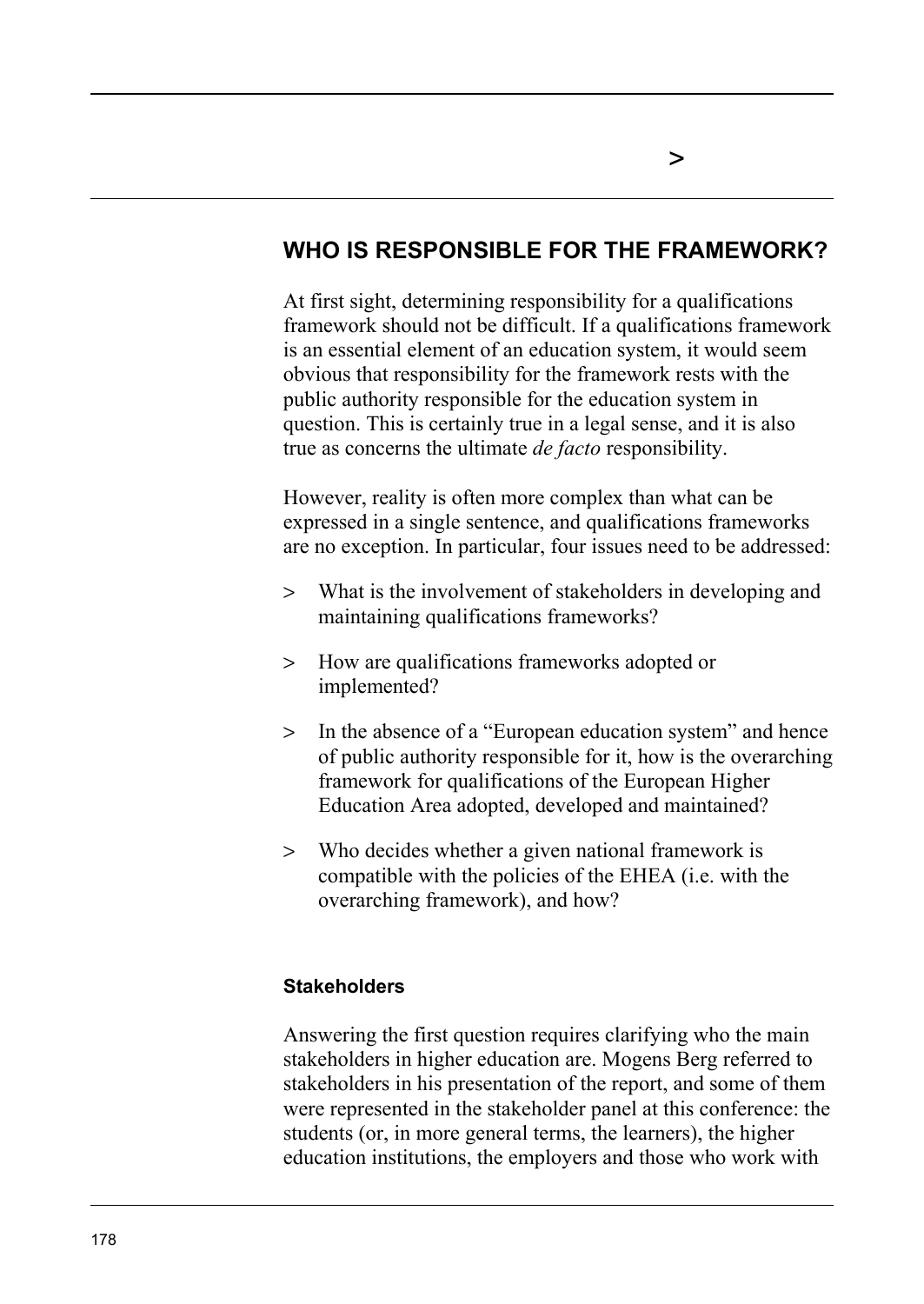recognition and quality assurance issues on a professional basis. In addition, stakeholders include employees and those who seek employment as well as their organizations, higher education staff, professional organizations and community and voluntary organizations. Not least – and the point is worth making – the stakeholders include public authorities, and in particular those responsible for education.

Mogens Berg also made the very valid point that the responsibilities of the domestic parties to the national qualifications framework should be clearly determined and published. Of course, some stakeholders may be "more equal than others", and views on who these are will of course differ. It is hardly surprising that Bastian Baumann in the stakeholders' panel made the point that ESIB supports qualifications frameworks as long as they are student centred. That, however, is not "just" a student view – it is at the core of the work on qualifications frameworks.

Qualifications frameworks, then, should be elaborated in cooperation between at least the most important groups of stakeholders, and this seems to be a lesson from all the different national frameworks that have been developed so far. This requires a measure of consensus building as well as a balance between a top down approach and a bottom up approach. Exactly which stakeholders will be involved in what way, and what is seen as the proper balance of top down and bottom up will vary from one country to another, on the background of cultural, educational and civic traditions as well as the current involvement of different stakeholders in the education system. However, no successful qualifications framework has been elaborated by one group in isolation or been implemented only by decree.

>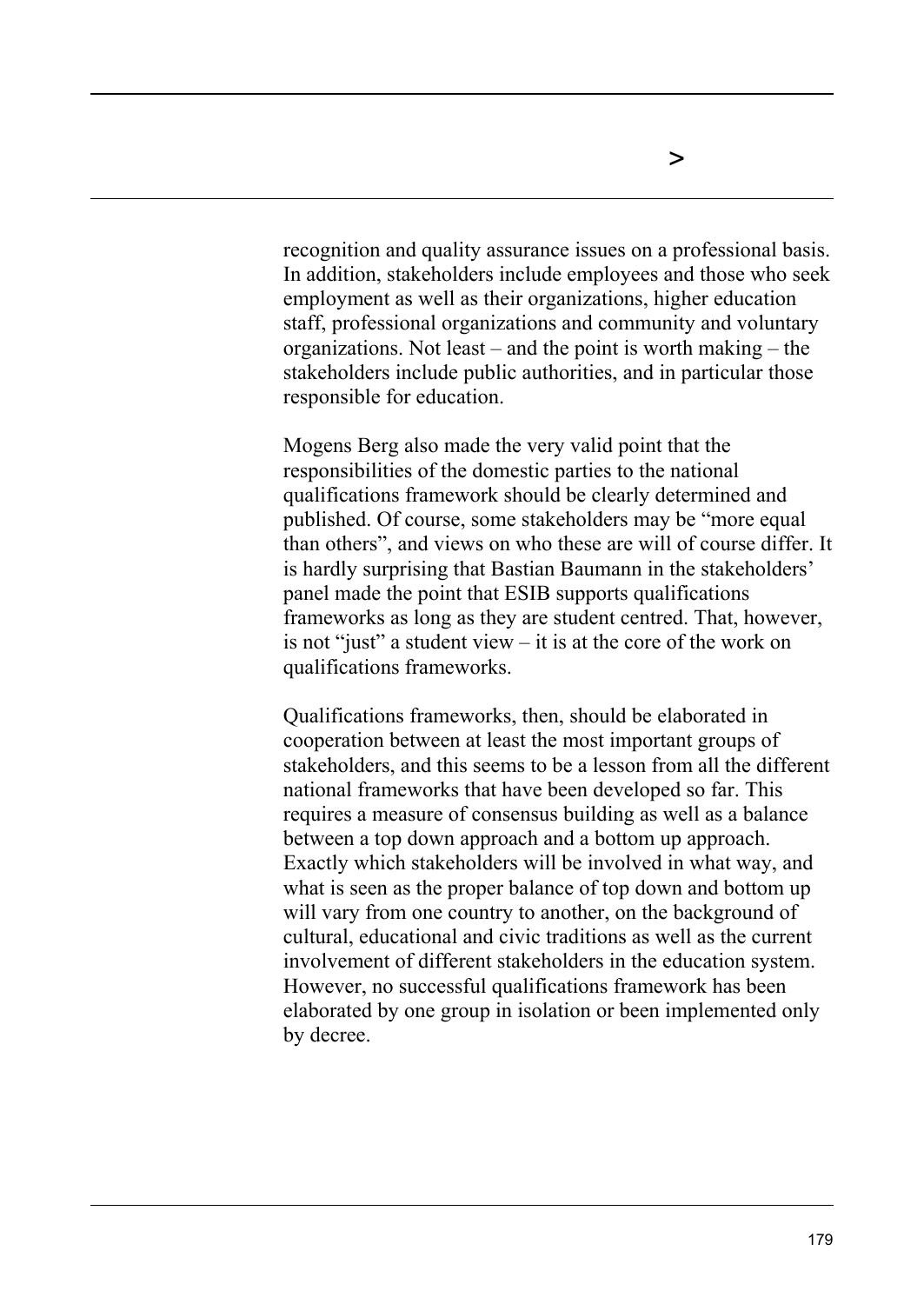#### **Adoption/implementation**

The second question, then, is how a qualifications framework, once elaborated, is actually put into practice. Again, practice varies from one country to another. In some systems, a legally binding decision by a competent authority – Ministry or even the national assembly – may be required, whereas in others, such as the two frameworks of the United Kingdom, the qualifications framework has no legal status but is efficiently implemented by the main stakeholders.

Whatever the form and legal status of the individual national framework, it may also be worth bearing in mind the words of Christian Thune, speaking on behalf of ENQA in the stakeholder debate: realism is at least as important as excessive idealism and enthusiasm in implementing qualifications frameworks.

## **Adopting and implementing the EHEA framework**

The third question has to do with the nature of the European Higher Education Area, which is based on close cooperation and interaction between the member states and their higher education systems. Currently there are 40 member states, but a further five<sup>58</sup> have applied for accession, and these applications will be decided by the Ministers in Bergen. There is no provision for one common education system, and there is no authority that can enforce a common qualifications framework. As described in the report by the Working Group and discussed at the conference, the overarching framework will provide guidance for the elaboration of national frameworks and will not constitute a legally binding framework nor be a regulatory instrument. Nevertheless, the overarching framework will need

<sup>58</sup> Armenia, Azerbaijan, Georgia, Moldova and Ukraine.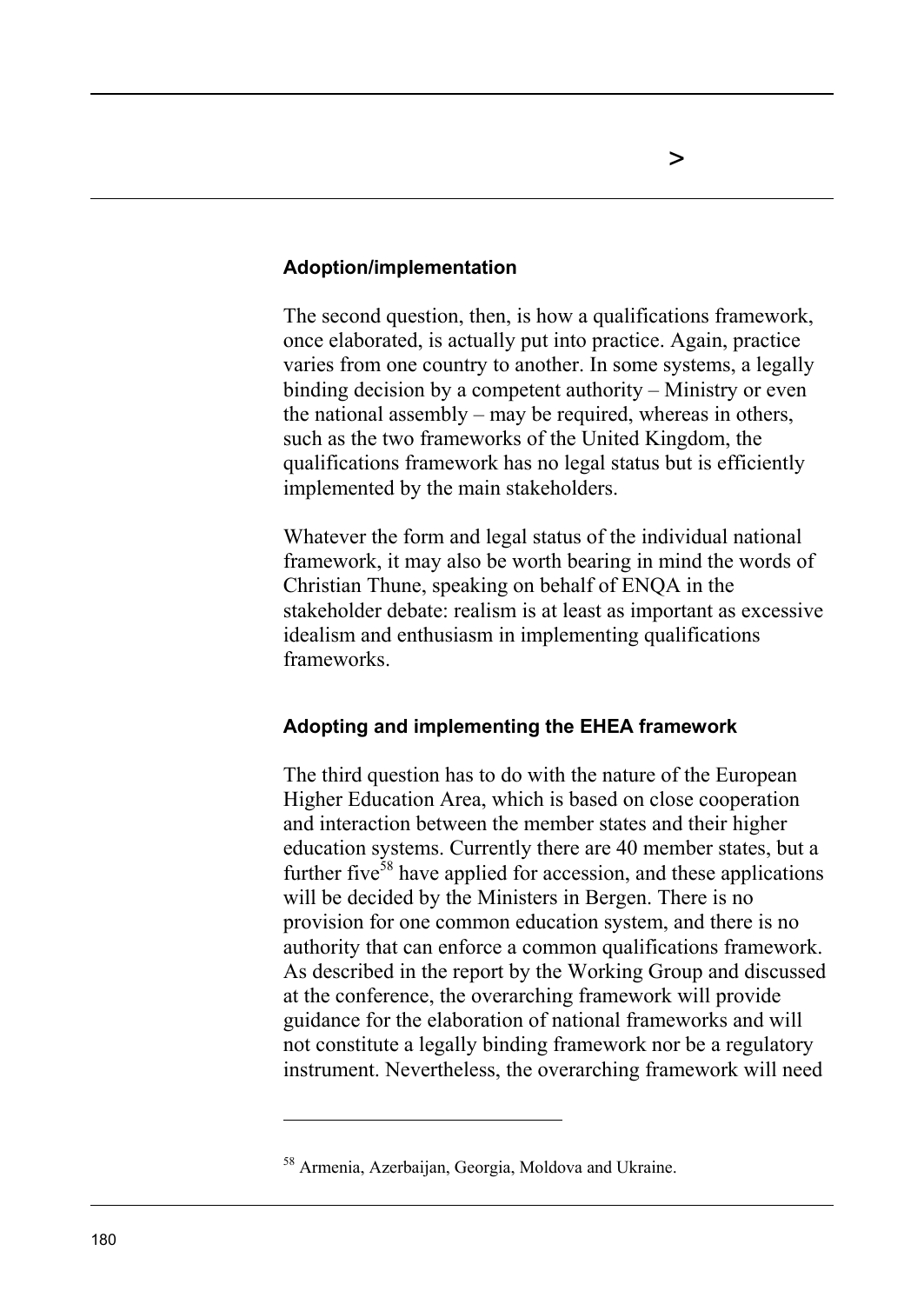to be validated and maintained, and at some time in the future, it may need to be revised.

If it is to be effective, the overarching framework for qualifications of the European Higher Education Area must be accepted by the parties to the Bologna Process, and they must take ownership of the framework. Therefore, the Working Group suggests that the framework be adopted by the Ministers in Bergen and the Ministers take responsibility for maintaining and – as needed – updating the framework. As a practical measure, the Working Group suggests that the Ministers delegate this task to the Bologna Follow Up Group and to whatever structure might replace it once the EHEA is in place. As needed, the Bologna Follow Up Group might wish to associate other stakeholders with the process of building, maintaining and updating the framework.

At this stage, it may be useful to keep in mind what Helle Otte said in the stakeholder panel: paradise is not created out of conference reports and Ministerial communiqués. Nor can qualifications frameworks be all things to all people or, as Bastian Baumann formulated it, "*eierlegende Wollmilchsau*" – an egg laying pig that produces wool and milk. Like conventions and laws, qualifications frameworks are only as their implementation. This conference is an important milestone, but the end goal is that what we have discussed here is actually put into practice.

### **Validating national frameworks as "EHEA compatible"**

Even if the EHEA framework is not regulatory or binding, it does outline what is required for national frameworks to be considered as falling within the broad policies of the European Higher Education Area. It therefore seems necessary to establish a way to verify whether individual national frameworks are in fact compatible with the overarching framework. The Working Group proposes that this be done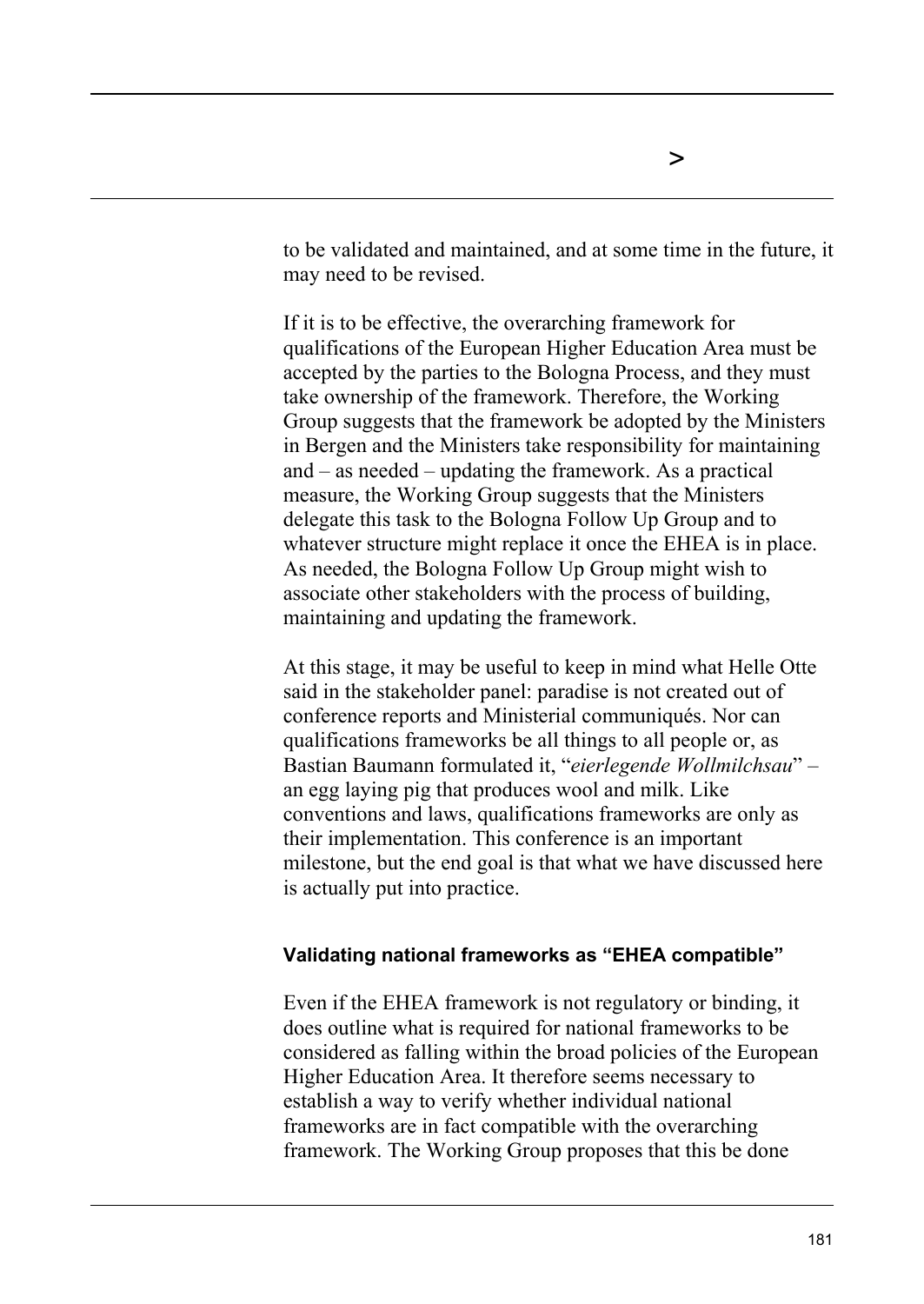through self-certification by the country concerned rather than by peer review or a European body or agency, for which there is no mandate and that does not seem necessary<sup>59</sup>. Since the effective acceptance of national frameworks within the EHEA will require mutual trust, it is, however, essential that:

>

- > the self-certification be transparent and that it address the criteria proposed by the Working Group;
- > that the self-certification and the evidence supporting it be public, and that an easily accessible public listing of the countries that have confirmed that they have completed the self-certification process be maintained. The Working Group suggests this be done by the ENIC and NARIC Networks;
- > the self-certification be completed by the time the EHEA is to be established, i.e. by 2010;
- > that adequate links be established to provisions for quality assurance, to the Council of Europe/UNESCO (Lisboa) Recognition Convention and EU Directives on professional recognition and to transparency instruments for recognition, such as the Diploma Supplement, ECTS, Europass, the ENIC and NARIC Networks and individual recognition centers.

In general, there was agreement on the principle of selfcertification. However, several participants expressed doubts as to whether the process as outlined in the report was sufficient and would want to see this strengthened with regards to criteria, procedures and the link to quality assurance. Thus, in the plenary discussion, Jan S. Levy, Vice Chair for the Bologna a Follow Up Group, also raised the issue of a possible link to quality assurance, through a requirement that the self certification rest on an accepted quality assurance system in the country

<sup>&</sup>lt;sup>59</sup> Report by the Working Group, para.  $4.2$ , pp.  $39 - 40$ .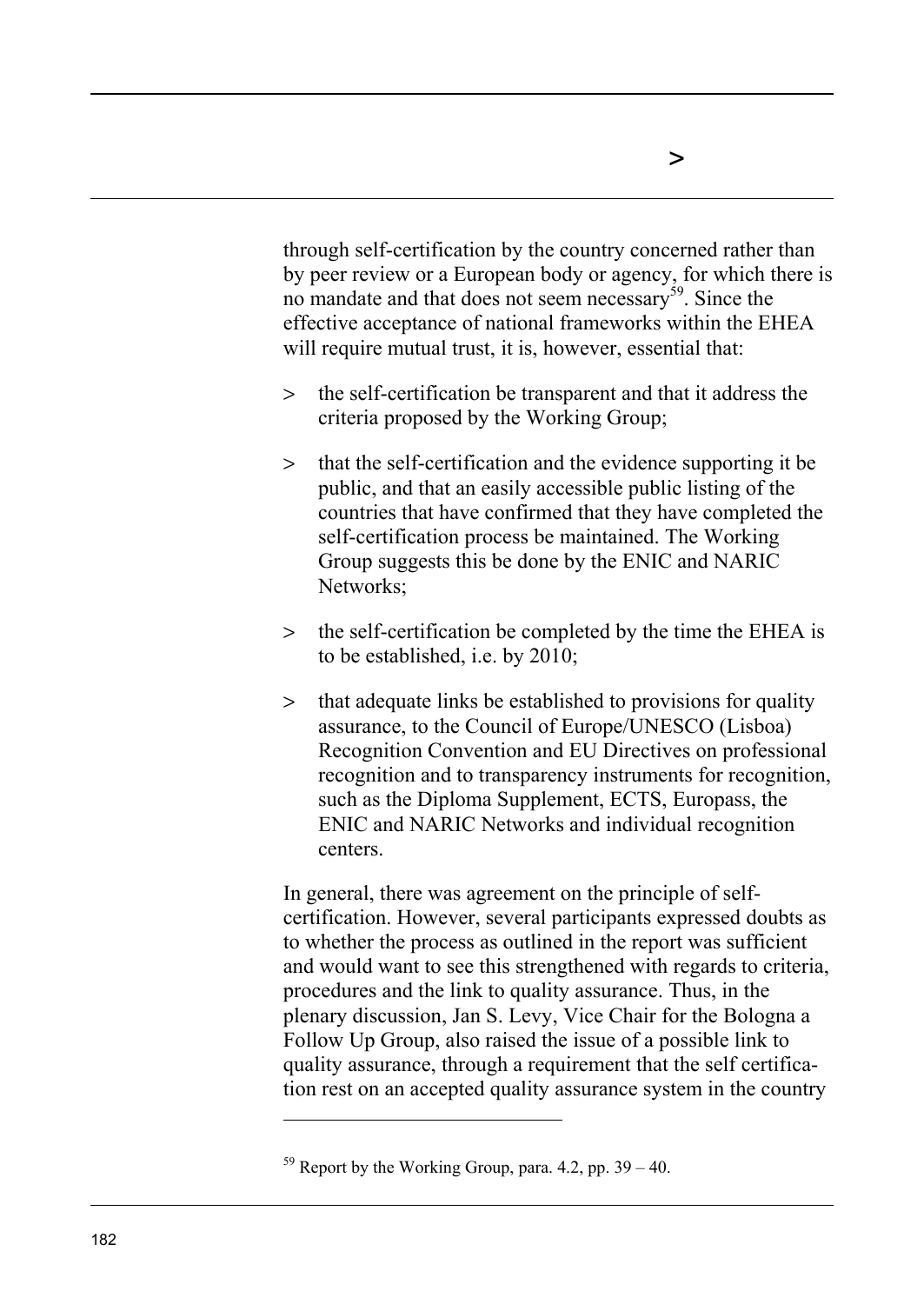in question. Not surprisingly, Christian Thune echoed this view in the stakeholders' panel on behalf of ENQA. He also hinted that self-certification would require a level of trust within the EHEA that may in some cases be excessively optimistic. One of the working groups made many of the same points, and in particular underlined the need to involve foreign experts in the elaboration and implementation of national qualifications frameworks, to include an element of peer review already in the development of frameworks, to describe learning outcomes at module and unit level as well as at generic level and to reflect further on the link between quality assurance and qualifications frameworks.

>

Ministers in Bergen could therefore ask the Bologna Follow Up Group to submit a proposal for criteria and procedures for a self-certification system for national qualifications frameworks where quality assurance is included in time for the Ministerial meeting in 2007. The Working Group, meeting after the conference to assess whether further work on the report is required in the light of the outcomes of the conference, felt, however, that postponing the decision on the self-certification for another two years would be unfortunate and resolved to elaborate a more detailed proposal for inclusion in the final version of the report. This model should, in keeping with the recommendations of the conference, contain further considerations of criteria and procedures for a self-certification system for national qualifications frameworks where quality assurance is included. The Working Group is aware that this must be done by mid-February, and that, were there to be no agreement in the Bologna Follow Up Group on the proposal put forward, continued work would require a new mandate by Ministers in Bergen.

One working group suggested that the transparency instruments be reviewed to verify whether they are compatible with the development of qualifications frameworks.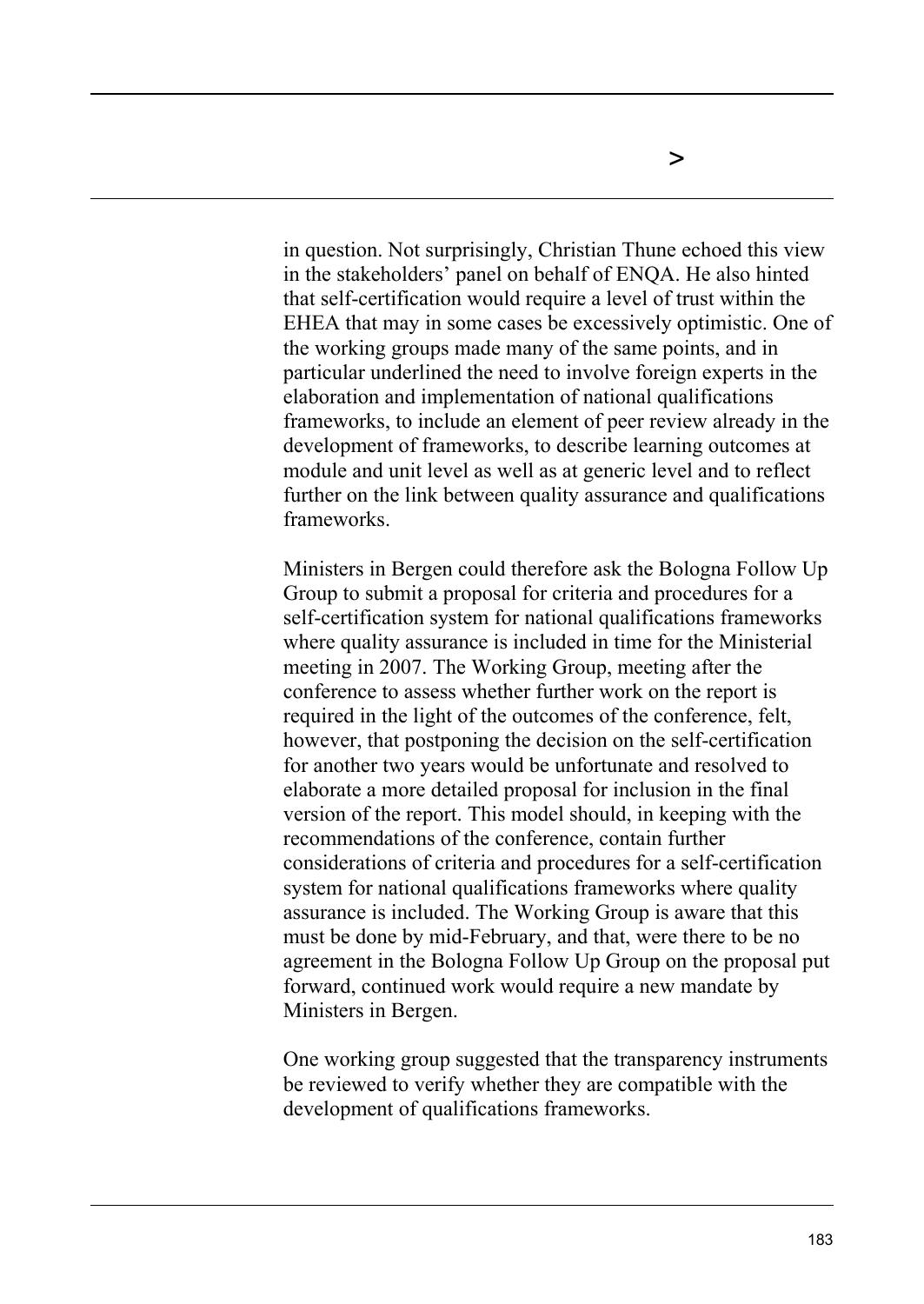#### **THE EHEA FRAMEWORK AND OTHER FRAMEWORKS**

The Bologna Process encompasses all kinds of higher education, as does the mandate of the Working Group. It is, however, clear that, one the one hand, the need for transparent qualifications frameworks extends to all parts of the education system and, on the other hand, that it would be highly unfortunate and counterproductive if each part of the education system – at national or European level – would develop their own qualifications frameworks in isolation and without taking adequate account of each others' concerns.

One issue is of course that of entrance qualifications to higher education, but as Mogens Berg pointed out, the current labour market as well as other developments challenge the traditional boundaries of education, as well as those between education and the world of work. The issue of whether entrance qualifications should be a part of the overarching framework for the EHEA was, incidentally, one on which participants expressed quite divergent views, ranging from those who very strongly in favour of including entrance qualifications in this framework to those who were vehemently opposed. On behalf of the employers, Christoph Anz also emphasized the need to develop a common credit system – and, presumably, by extension a common qualifications framework – for higher education and vocational education and training.

The national frameworks that have been developed so far may serve as examples of good practice, since they encompass all parts of the education system of the country concerned. As an example, the Scottish framework comprises 12 levels from achievements by learners with severe learning disabilities through the various parts of primary and secondary education, vocational education and training and the first and second higher education degrees to doctoral qualifications. National frameworks will also reflect the different priorities of countries and will be designed accordingly. As is the case of national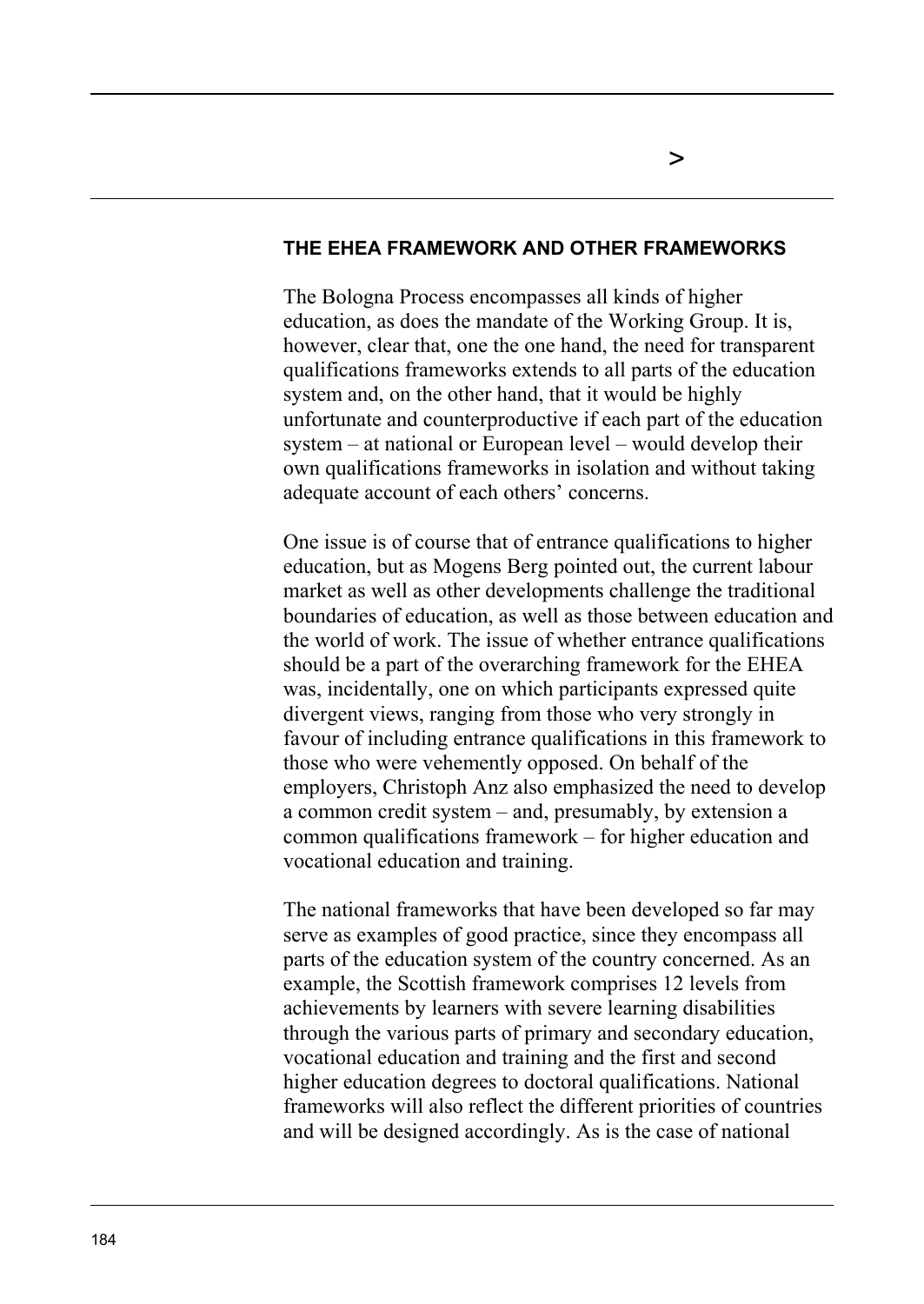legislation, national frameworks may also be of different complexity because of different national traditions as to how much needs to be explicitly regulated and what can be assumed on the basis of shorter, more general provisions $60$ . The wider context has also been underlined by the Ministers of the Bologna Process, who in the Praha and Berlin Communiqués emphasized the important contribution of higher education in making lifelong learning a reality $^{61}$ .

At European level, cooperation has, it would seem, advanced further in higher education than in other parts of the education system, and the geographical context is resolutely pan-European in that the Bologna Process currently encompasses 40 countries, whereas cooperation within vocational education and training (VET) is more closely tied to the EU/EEA framework $^{62}$ . One of the working groups noted the need to broaden understanding of all ongoing processes, and it also suggested the proposed overarching framework for qualifications of the EHEA is an excellent starting point that should be taken into account in a broader context.

David Coyne reminded us that the European Union has placed lifelong learning squarely on the political agenda through its Lisboa Strategy (Education and Training 2010), and it has launched the København Process comprising vocational education and training. In particular, the Commission has recently established an expert group on a European Framework

 $60$  Three higher education laws adopted in Western European countries between 1995 and 2001 encompass between 5 and 13 chapters, whereas in two recent draft laws from South East Europe, provisions for staff alone ran to 26 and 27 paragraphs respectively. See Sjur Bergan: "A Tale of Two Cultures in Higher Education Policies: the Rule of Law or a Excess of Legalism?" *Journal of Studies in International Education*, Volume 8, Issue

<sup>2,</sup> Summer 2004.<br><sup>61</sup> The wording is from the Berlin Communiqué, but similar wording is found in the Praha Communiqué.<br><sup>62</sup> These developments are covered by Chapter 5 of the Report by the Working

Group.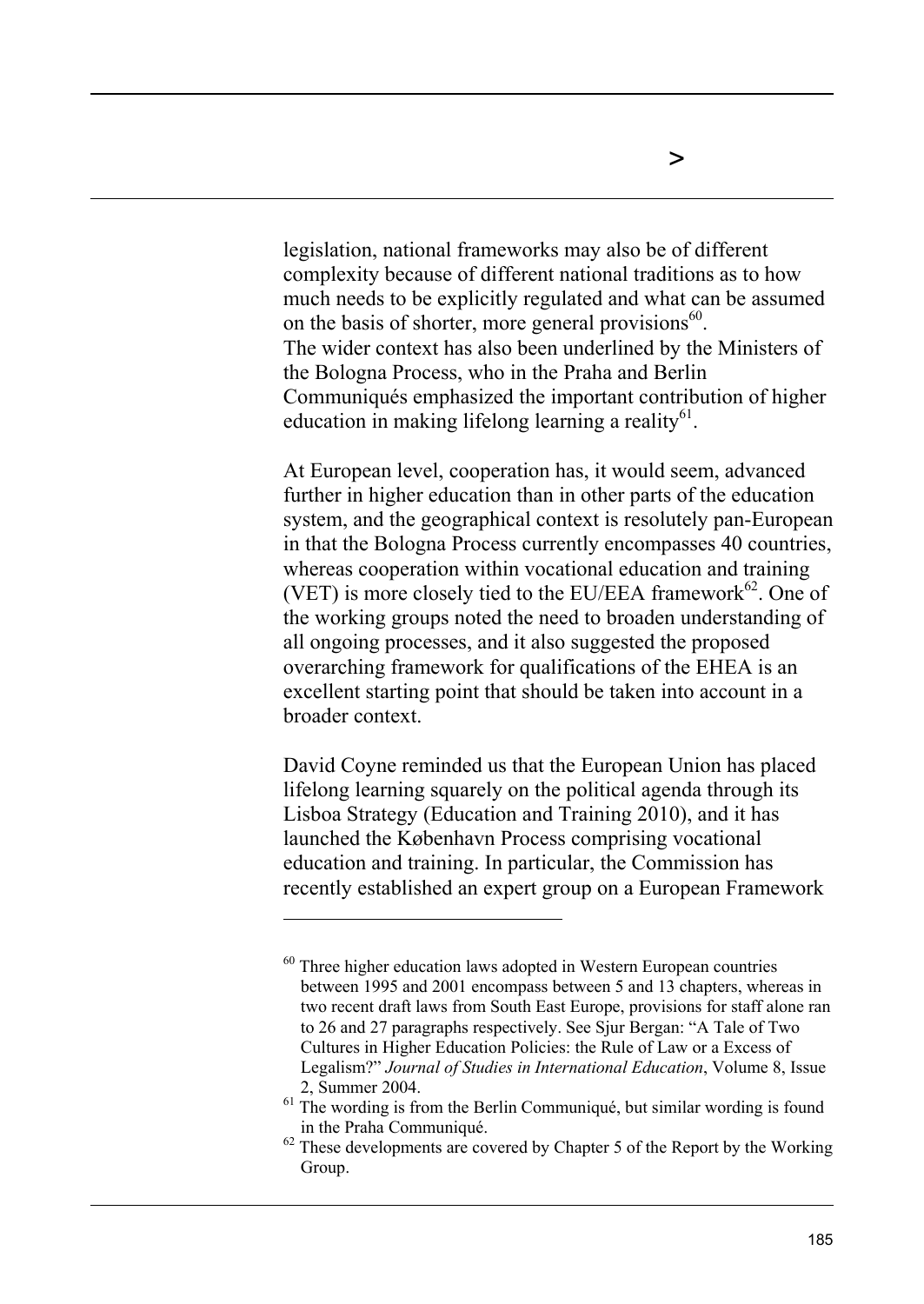for Qualifications (EQF), with a mandate to build on the Bologna Process for higher education and the København Process for VET. The most developed mandate, however, comes from the recent EU Ministerial meting in Maastricht, where Ministers gave a mandate for developing a European Qualifications Framework. The mandate is remarkably similar to the mandate given to the BFUG Working Group, except for the specific reference to higher education. David Coyne also underlined the need for cross-reference between the various processes.

>

The reasons for the need for cross-reference is found in the very rationale for an overall framework, as presented by David Coyne: a single coherent framework is best for the users – learners and employers - and this was well illustrated by the discussion at the conference as to whether access qualifications should be apart of the overarching EHEA framework. Another reason is that it is impossible to say where advanced vocational education and training ends and higher education begins.

In fulfilling the mandate given by the EU Ministers in Maastricht, David Coyne envisaged a framework that covers all levels of education and training through 7 or 8 levels ranging from learning normally acquired through basic education and emphasizing general knowledge and skills to doctoral qualifications. The framework should focus on competences rather than structures. One could even question whether the term "qualifications framework" is the appropriate term, or whether "competence framework" would not be more suitable.

A European Qualifications Framework will and should change the way we look at learners' qualifications. In many ways, an EQF will do this in the same ways as the EHEA framework: by enabling learners to navigate between qualifications and systems, by providing links to quality assurance, by facilitating recognition in general and recognition of prior and experiential learning in particular. Not least, it will help providers describe and situate their programs, in particular outside of the classic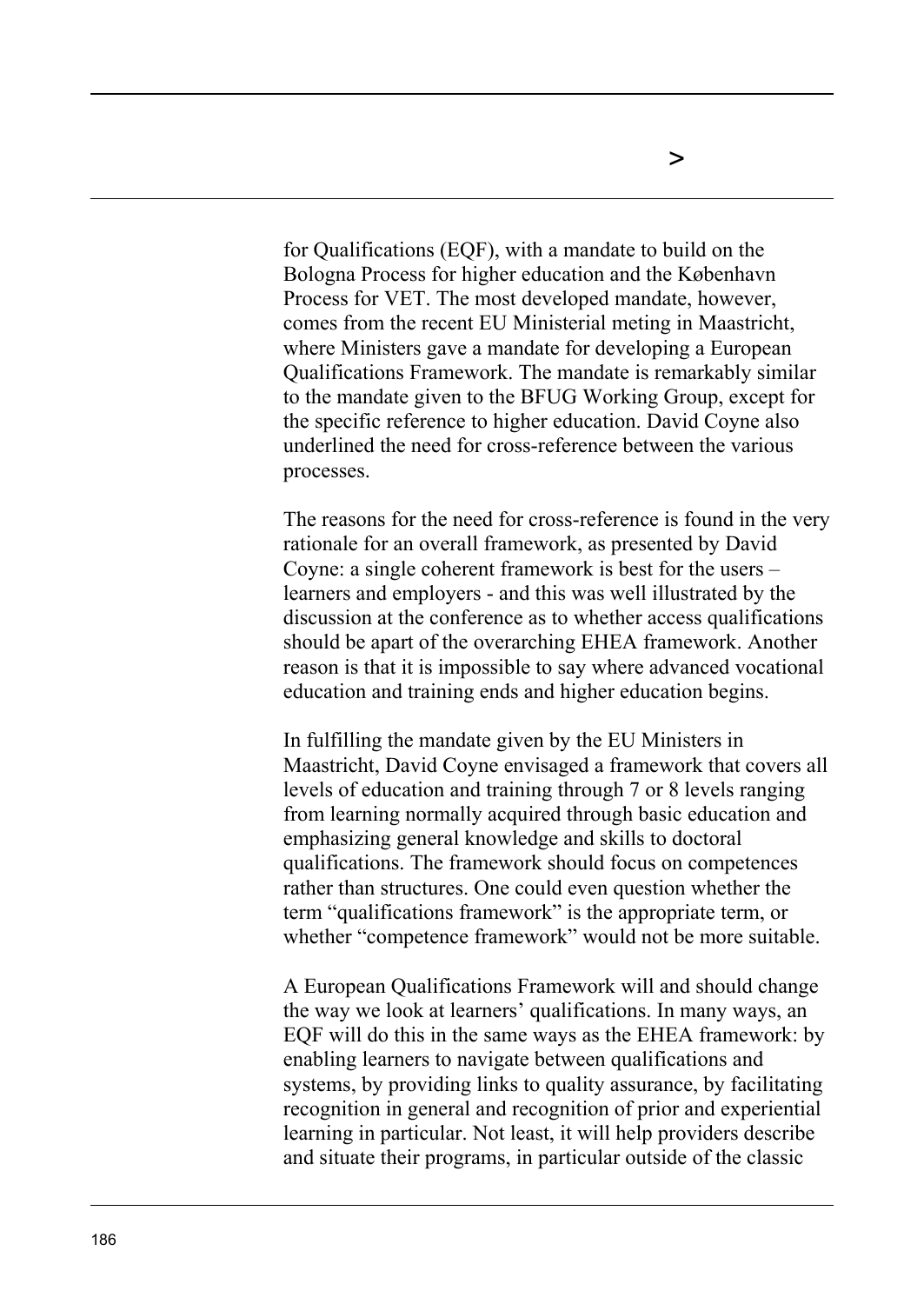higher education programs. In this sense, a qualifications framework may for example help higher education institutions design programs that are particularly adapted to their role in the region in which they are located. David Coyne, however, made an important additional point: an EQF framework will hopefully also help develop a culture of evaluation and quality in all sectors of education, in the way we have come to take it for granted in higher education.

>

The decision by EU Ministers in Maastricht includes a mandate to elaborate a VET credit system, and David Coyne strongly emphasized that this should not be a separate credit system. One overarching qualifications framework would require one credit system: two separate systems would be one too many. There are still tensions between various traditions, so there is need for further consultation. One issue is the relationship between competences and notional learning time, while recognizing that the notion of competence must be expressed through proxies that can be measured. Another issue is the link between levels and credits, which has already been raised by the Helsinki definition of a second cycle ("Masters") qualification.

David Coyne outlined a timetable in which the Commission will present two recommendations to the European Parliament and Council in spring 2006, one of which will address the EQF and the other credit systems. To arrive there, the Commission will aim to present consultation documents in spring 2005, hopefully in April or May, to be followed by a substantive consultation period of 6 months, until October/November 2005. This consultation will include an active effort to seek advice from a wide variety of actors and stakeholders within the EU as well as beyond. The consultation is important also in reducing the time required for the political co-decision process involving the European Parliament and Council.

The initiative to create coherence between the various parts of the education system and between overarching qualifications frameworks at European level is laudable and necessary. It is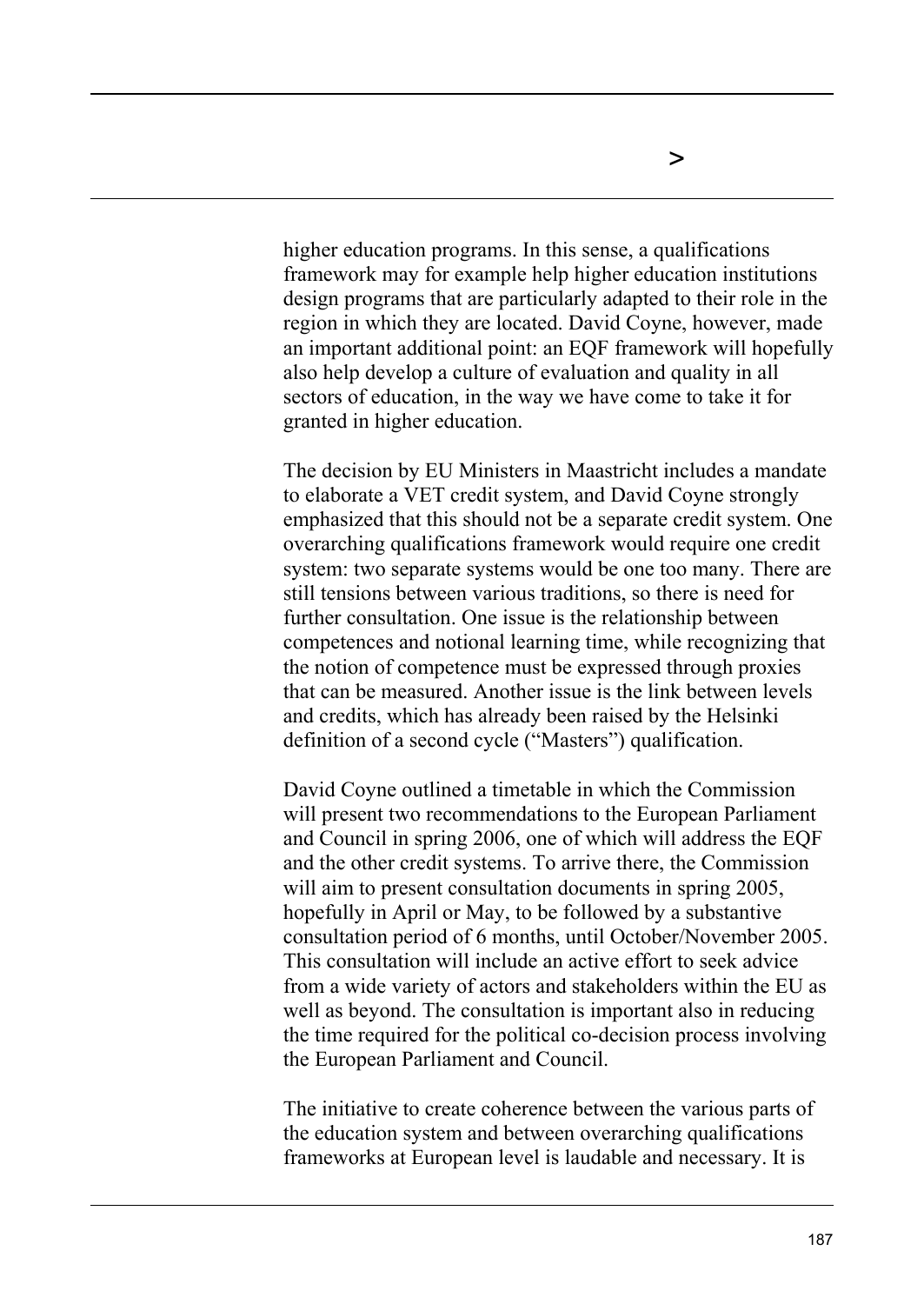nonetheless important to underline, as was done in the plenary discussion, that this work must be carried out in full transparency, and that it must involve all members of the Bologna Process. This is an obvious requirement for the higher education part of the framework, but it is also important for other parts of a future overarching European Qualifications Framework to the extent that these other parts feed into and interact with higher education.

As noted, the considerable disagreement on whether it would be appropriate to include a description of qualifications giving access to higher education in the overarching framework for qualifications of the EHEA could possibly best be resolved within the context of a broader framework encompassing all or at least more kinds of education, as this is done within national frameworks. This further underscores the need to involve all parties to the Bologna Process in the development of such a broader framework. As David Coyne said in response to comments from the plenary, while the legal basis of the Bologna, København and Lisboa Processes are different, they all rest on the political will of the countries involved.

### **FINAL THOUGHTS**

My first "final thought" is to echo the thanks expressed by Germain Dondelinger, as Chair of the Bologna Follow Up Group, to the Danish authorities for hosting this important seminar and to Mogens Berg in particular for all the excellent work he has both done and inspired to develop the concept of qualifications framework and win acceptance for it at European level.

Qualifications frameworks constitute a cornerstone of higher education policies in Europe, whether at national level or in the European Higher Education Area. They are an important concern of structural reform, and their impact is far reaching: by shifting the focus from procedures to learning achievements,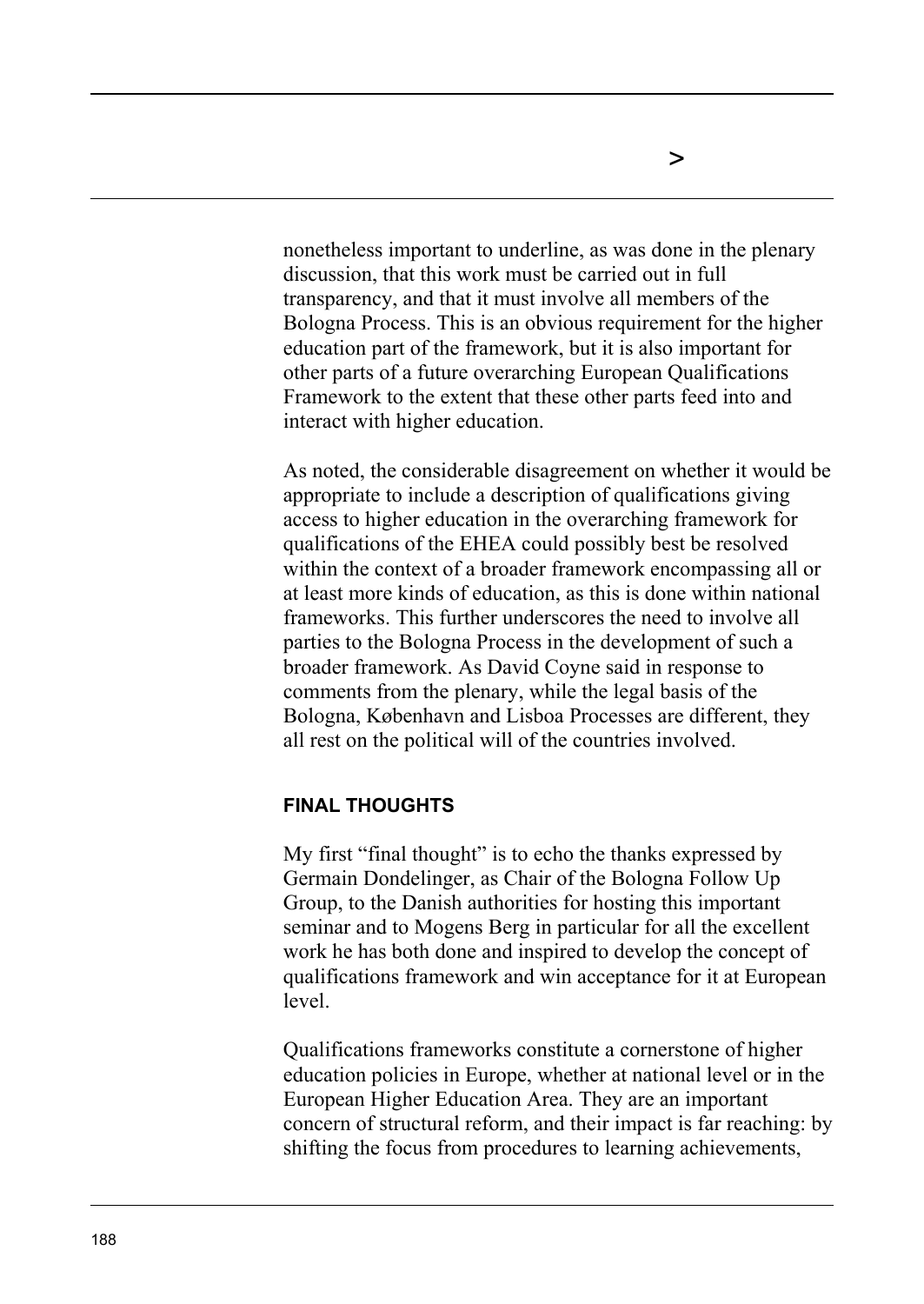qualifications frameworks have the potential to become

building blocks in enhancing the social dimension of higher education. This aspect was particularly emphasized by ESIB, but it is the concern of all, and the social dimension will be the topic of a Bologna seminar to be organized by the French authorities in Paris at the end of January 2005.

>

We now have a proposal for an overarching framework, the conference supported this proposal and hopefully the Ministers will adopt it. Some countries have elaborated national frameworks, and many more will do so in the next few years. This is very positive, and it is in fact an amazing development in such a short time. Nevertheless, it is important to remember that once a framework is in place, it must be implemented. I would like to echo several working groups that underlined the need for cooperation in the implementation of frameworks: cooperation among stakeholders at both national and European level, and also cooperation between countries. Those countries that feel a need for advice or even participation by foreign experts in the elaboration and implementation of their own frameworks should be assured of the support of their fellow EHEA partners, and this could be done through the appropriate international institutions, organizations and bodies.

By opening new learning paths and facilitating the recognition of non-traditional qualifications, frameworks will help opening higher education opportunities for new learners who may never have seen such possibilities before. If Europe is, in the words of the EU Lisboa Strategy, to become the world's most competitive economy by 2010, we can afford to do no less. If, in keeping with Europe's humanist tradition and social concern, even if these have at times at times been honored only in the breaking, we are also to see beyond the economic dimension, we also can afford to do no less.

France has over the past decade or two developed a very strong tradition of musicals, and one of my favourites is *Notre Dame de Paris*, based on the Victor Hugo classic from 1831. In many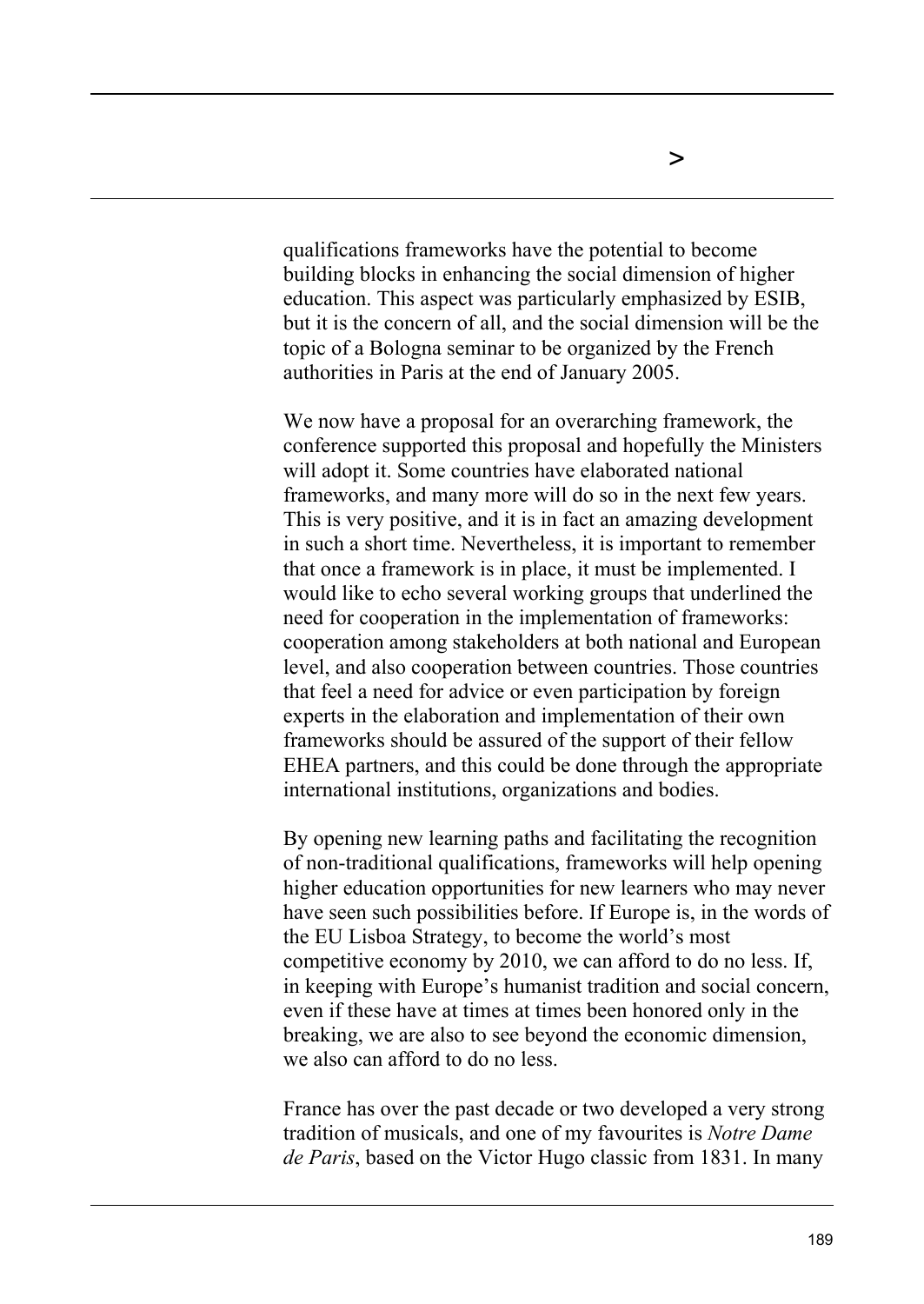ways, this musical is about qualifications frameworks and recognition, even if one might suspect the public is not always aware of the fact. But just take a closer look: *Notre Dame de Paris* is about structures and frameworks, represented by the cathedral that still draws thousands and thousands of visitors even centuries after its construction. It is about recognizing the non-traditional, represented by Quasimodo the Hunchback and Esmeralda the Gypsy. It is about rejecting dogmatism and formalism, represented by Frolon. It is about making an old cultural gem more attractive to new audiences, represented by those who prefer listening to the melodic modern version to reading the original text as well as by those who move between the two as if they were components of a single, coherent framework. It is about the European dimension, represented by the composer Richard Coccinante, who is French but obviously has Italian roots. Not least, it is about the "external dimension", represented by the singer Garou, who is now one of the main stars of the French-speaking world - and who hails from Québec.

The last point underscores the fact that qualifications frameworks and their focus on learning achievements are vital to making "Bologna qualifications" recognized in other parts of the world – what is, for want of a better word, commonly referred to as the "external dimension"63. If all the rest of the world retains of "Bologna" is that "Europe" is reducing the "bachelor" degree from 4 to 3 years, European students will have serious problems by the time the EHEA is established. These problems can only be avoided if we succeed in conveying both the contents and the methodology of our qualifications frameworks - and if we apply the same methodology of

 $63$  The "external dimension" of the Bologna Process was the topic of a major conference organized by the Academic Cooperation Organization in Hamburg on October 18 – 19, 2004, cf. *http://www.acasecretariat.be/08events/Hamburg/HamburgConferenceOverview.htm*. A publication on the basis of the conference is forthcoming.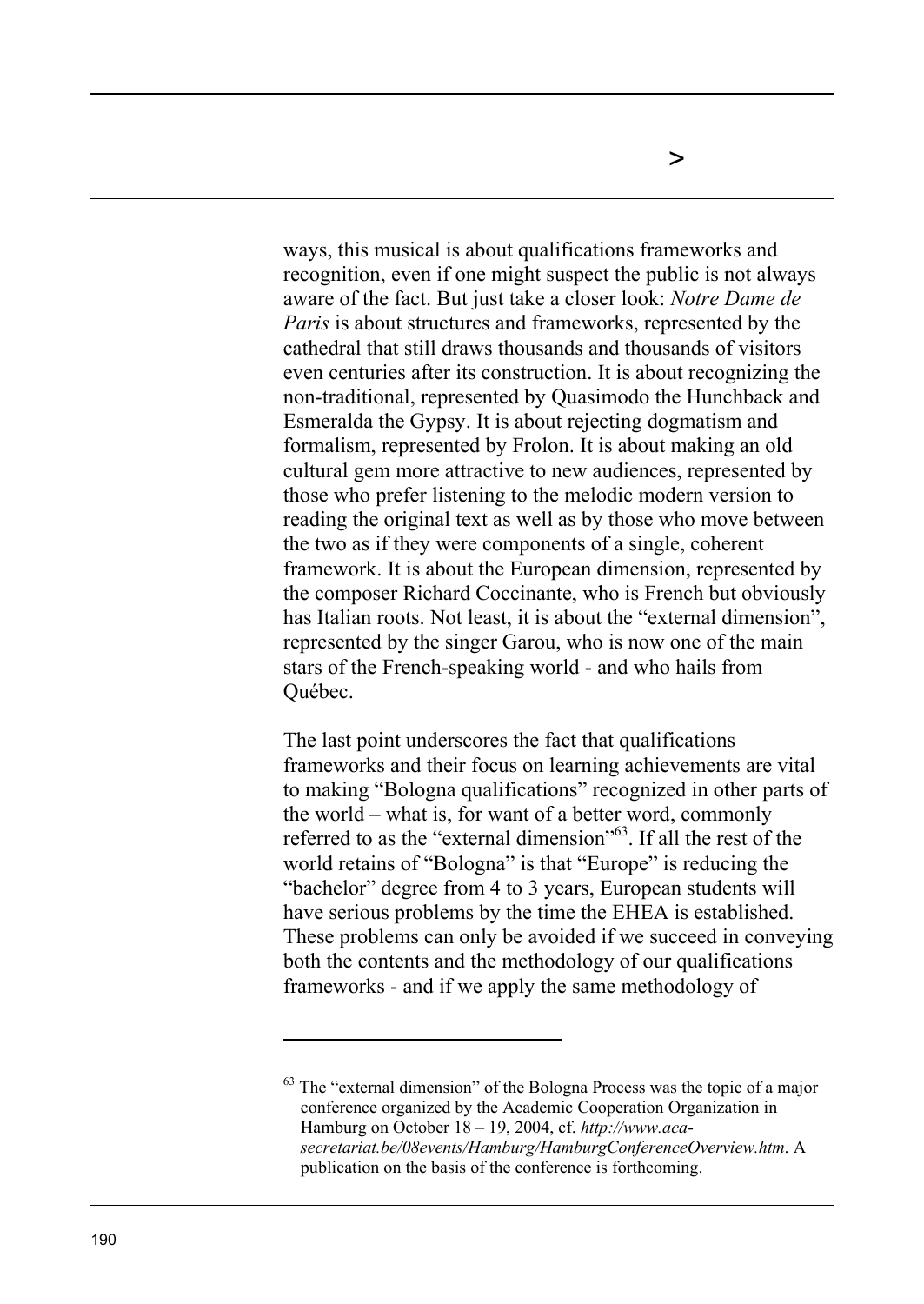recognizing learning achievements rather than procedures when assessing qualifications from other parts of the world.

Like Europe itself, the overarching framework for qualifications of the European Higher Education Area balances diversity and unity. The aim is to make it flexible and diverse enough to be interesting, yet sufficiently coherent to be comprehensible. Our aspiration for the European Higher Education Area and its qualifications frameworks can perhaps best be expressed by a slogan borrowed from our US friends, which they in turn express in a language borrowed from "old Europe":

*e pluribus unum*.

Out of many, one.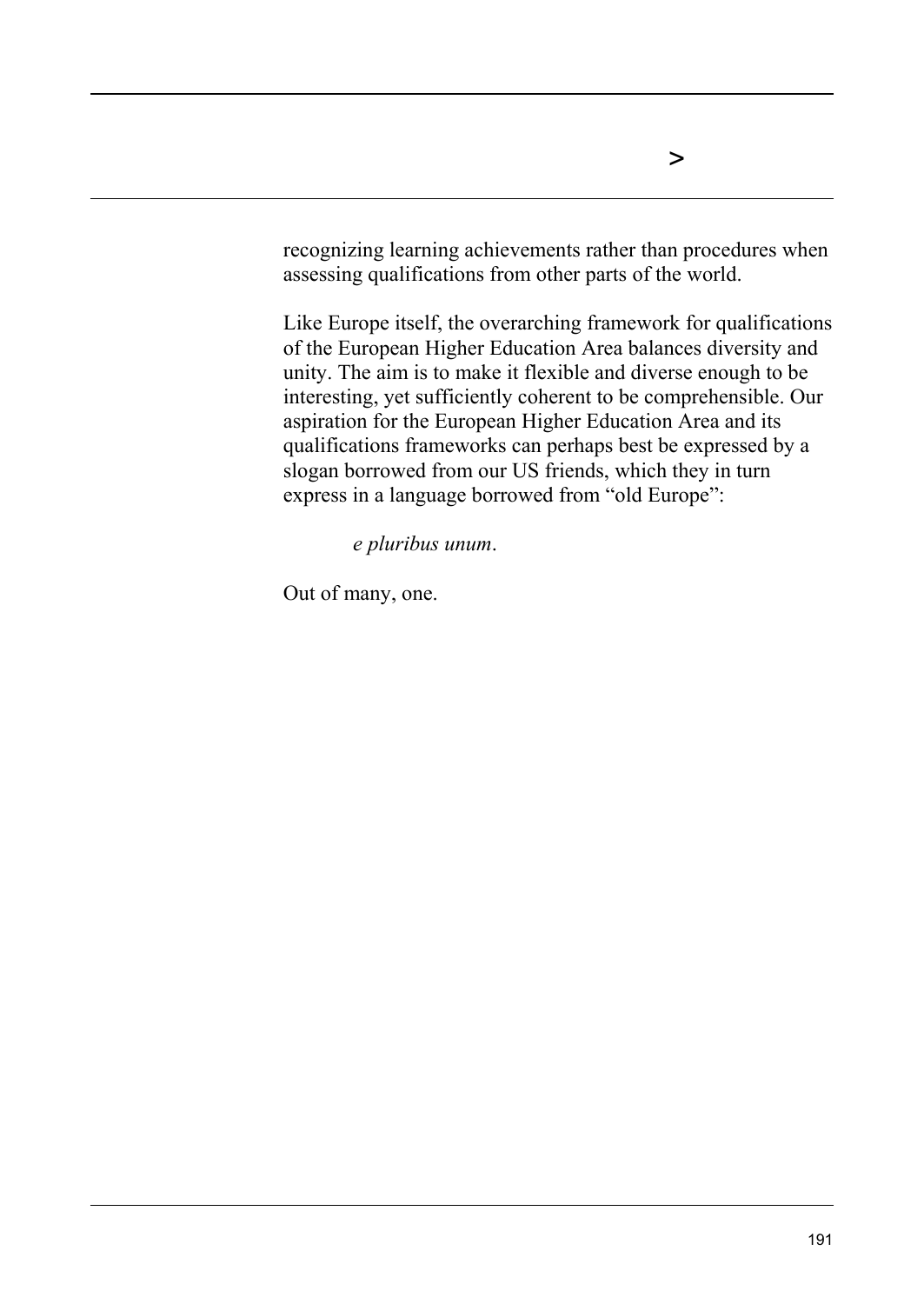$\geq$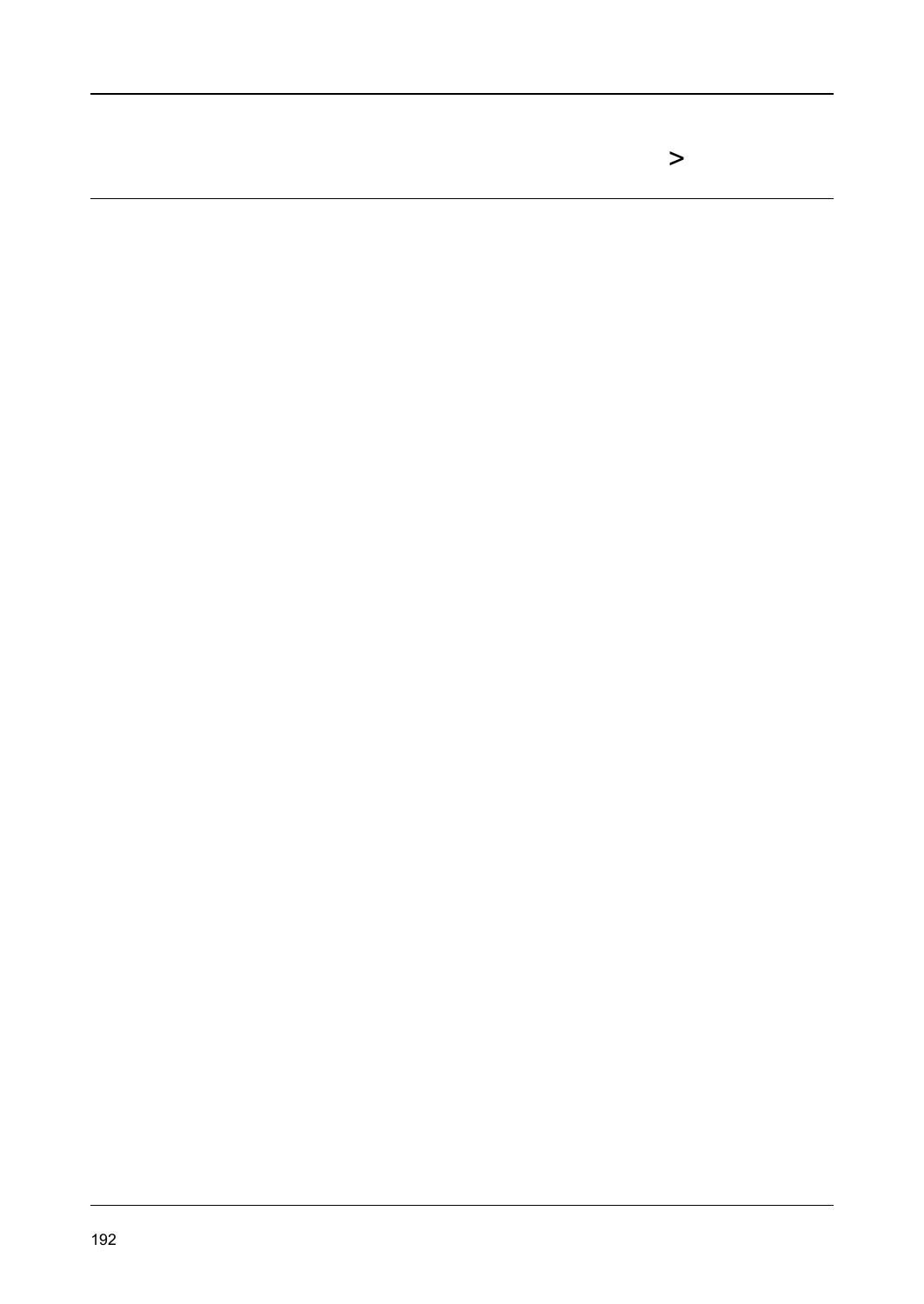# **The framework for qualifications of the European Higher Education Area**

|                                                                          | Outcomes                                                                                                                                                                                                                                                                                                                                                                         | <b>ECTS</b> Credits                         |
|--------------------------------------------------------------------------|----------------------------------------------------------------------------------------------------------------------------------------------------------------------------------------------------------------------------------------------------------------------------------------------------------------------------------------------------------------------------------|---------------------------------------------|
| Short cycle (within<br>or linked to the first<br>cycle)<br>Qualification | Qualifications that signify completion of the<br>higher education short cycle (within or<br>linked to the first cycle) are awarded to<br>students who:<br>have demonstrated knowledge and<br>$\rm{>}$<br>understanding in a field of study that<br>builds upon general secondary<br>education <sup>64</sup> and is typically at a level<br>supported by advanced textbooks; such | approximately<br><b>120 ECTS</b><br>credits |
|                                                                          | knowledge provides an underpinning<br>for a field of work or vocation, personal<br>development, and further studies to<br>complete the first cycle;                                                                                                                                                                                                                              |                                             |
|                                                                          | can apply their knowledge and<br>$\rm{>}$<br>understanding in occupational contexts;                                                                                                                                                                                                                                                                                             |                                             |
|                                                                          | have the ability to identify and use data<br>$\geq$<br>to formulate responses to well-defined<br>concrete and abstract problems;                                                                                                                                                                                                                                                 |                                             |
|                                                                          | can communicate about their<br>$\geq$<br>understanding, skills and activities, with<br>peers, supervisors and clients;                                                                                                                                                                                                                                                           |                                             |
|                                                                          | have the learning skills to undertake<br>$\rm{>}$<br>further studies with some autonomy.                                                                                                                                                                                                                                                                                         |                                             |

 $\overline{a}$ 

<sup>64</sup> General secondary education also includes vocational education with a sufficiently general component.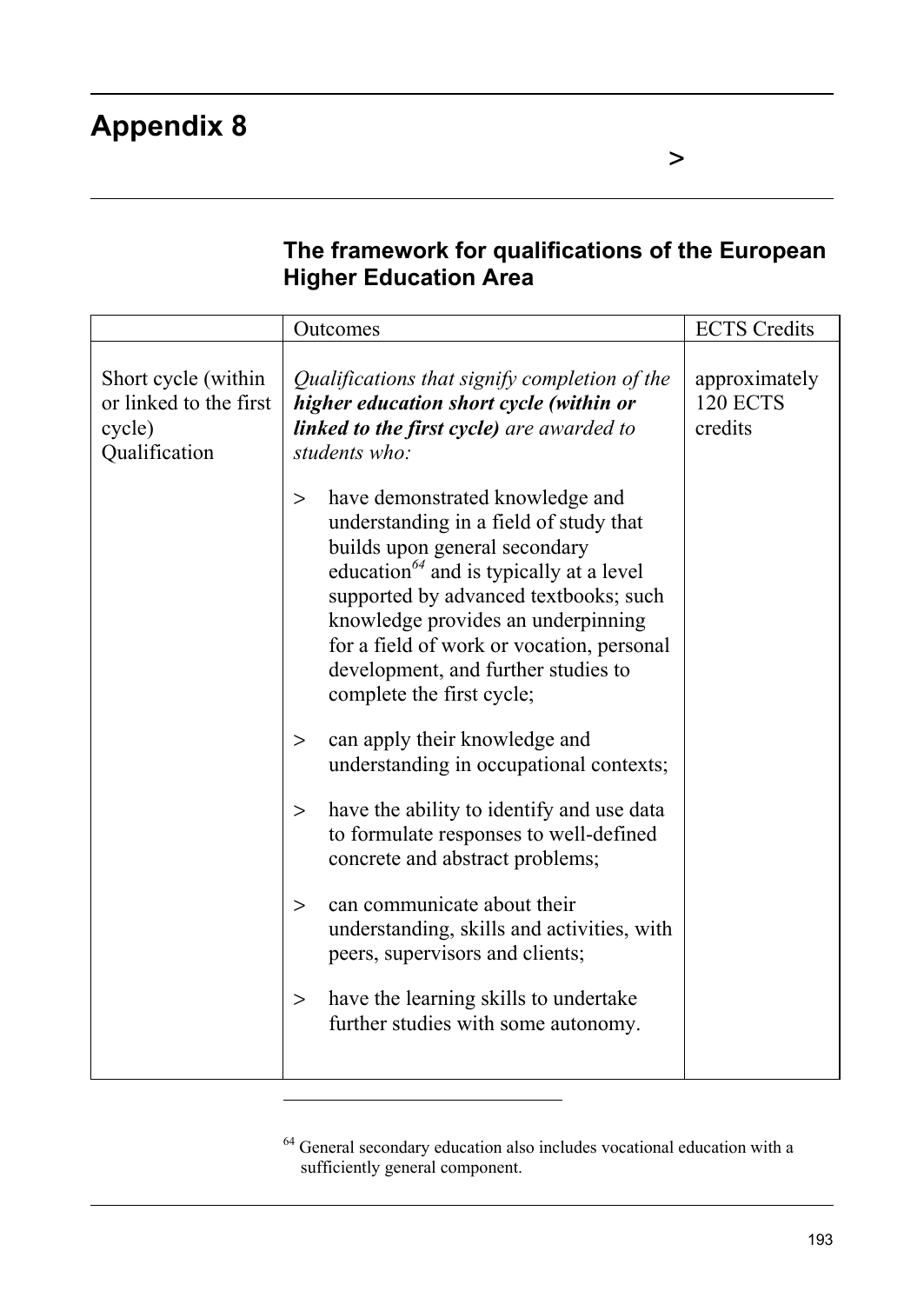<sup>65</sup> The word '**professional**' is used in the descriptors in its broadest sense, relating to those attributes relevant to undertaking work or a vocation and that involves the application of some aspects of advanced learning. It is not used with regard to those specific requirements relating to regulated

professions. The latter may be identified with the profile / specification. 66 The word '**competence**' is used in the descriptors in its broadest sense, allowing for gradation of abilities or skills. It is not used in the narrower sense identified solely on the basis of a 'yes/no' assessment.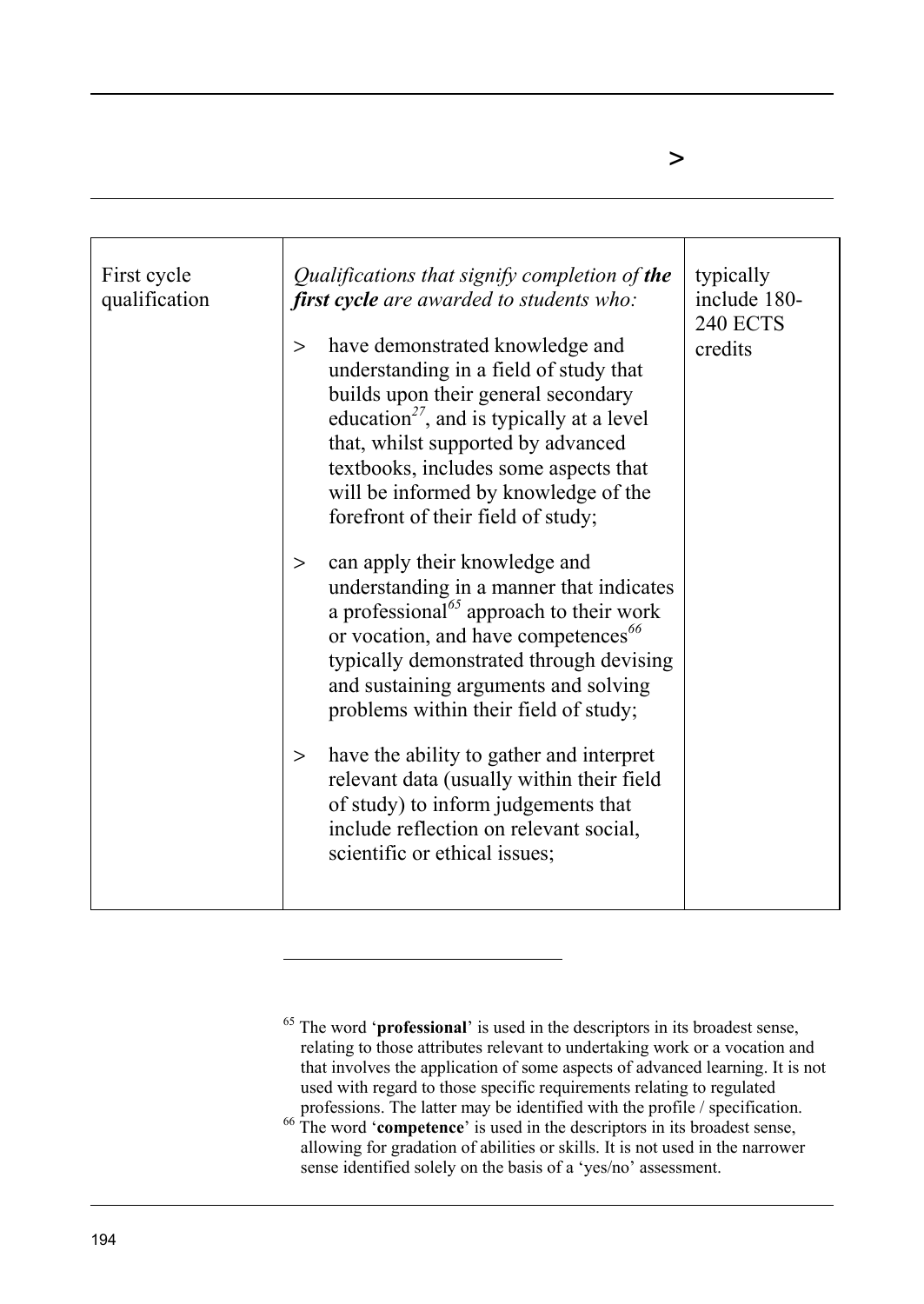|  |  | ↗ |
|--|--|---|
|  |  |   |

|                               | can communicate information, ideas,<br>$\geq$<br>problems and solutions to both<br>specialist and non-specialist audiences;<br>have developed those learning skills<br>$\geq$<br>that are necessary for them to continue<br>to undertake further study with a high<br>degree of autonomy.                                                                                                                                |                                                                                                                                                     |
|-------------------------------|--------------------------------------------------------------------------------------------------------------------------------------------------------------------------------------------------------------------------------------------------------------------------------------------------------------------------------------------------------------------------------------------------------------------------|-----------------------------------------------------------------------------------------------------------------------------------------------------|
| Second cycle<br>qualification | Qualifications that signify completion of the<br>second cycle are awarded to students who:<br>have demonstrated knowledge and<br>$\geq$<br>understanding that is founded upon and<br>extends and/or enhances that typically<br>associated with the first cycle, and that<br>provides a basis or opportunity for<br>originality in developing and/or<br>applying ideas, often within a research <sup>67</sup><br>context; | normally carry<br>90-120 ECTS<br>credits - the<br>minimum<br>requirements<br>should amount<br>to 60 ECTS<br>credits at the<br>second cycle<br>level |

<sup>67</sup> The word '**research**' is used to cover a wide variety of activities, with the context often related to a field of study; the term is used here to represent a careful study or investigation based on a systematic understanding and critical awareness of knowledge. The word is used in an inclusive way to accommodate the range of activities that support original and innovative work in the whole range of academic, professional and technological fields, including the humanities, and traditional, performing, and other creative arts. It is not used in any limited or restricted sense, or relating solely to a traditional 'scientific method'.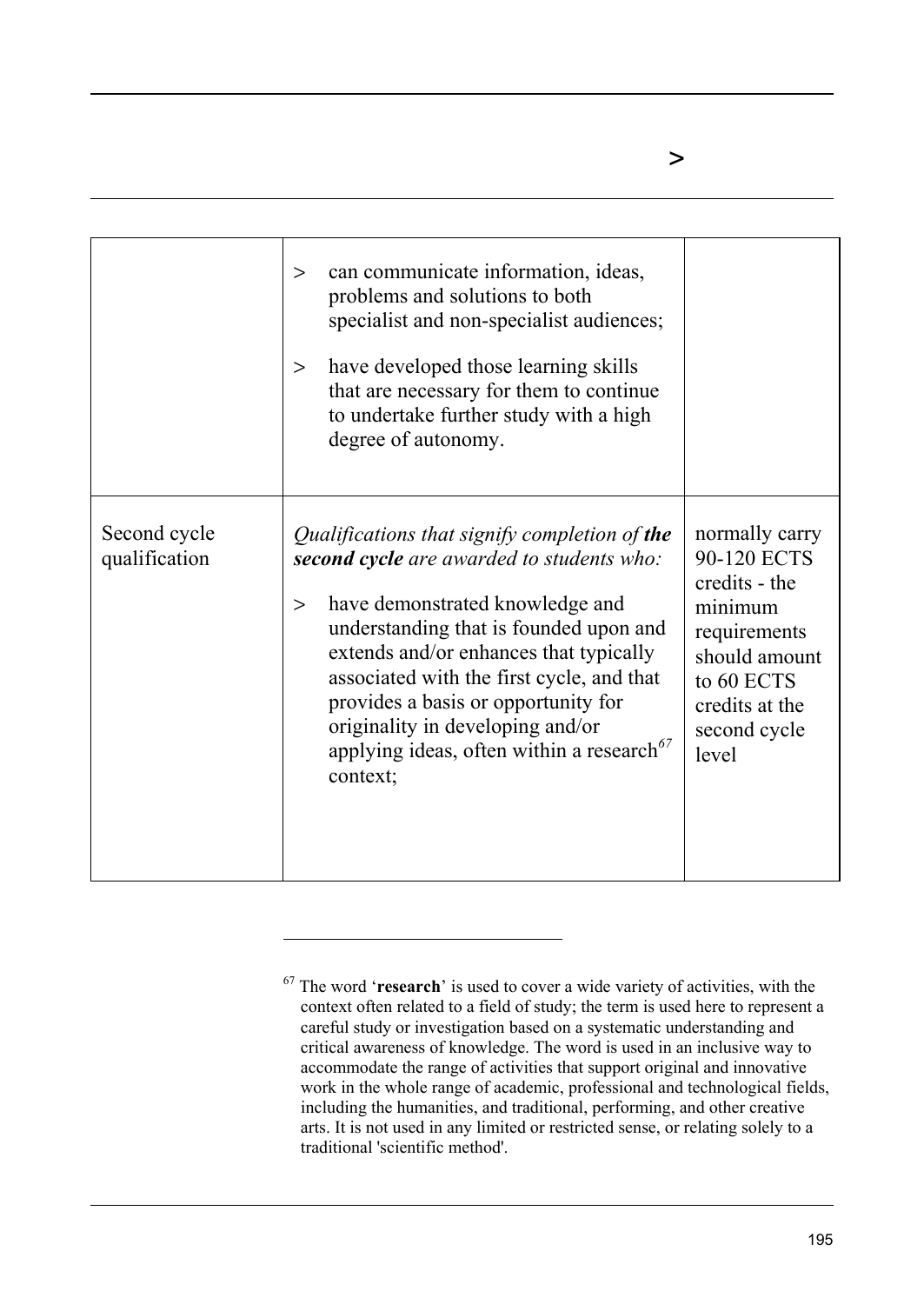|                              | can apply their knowledge and<br>><br>understanding, and problem solving<br>abilities in new or unfamiliar<br>environments within broader (or<br>multidisciplinary) contexts related to<br>their field of study;                                                                       |               |
|------------------------------|----------------------------------------------------------------------------------------------------------------------------------------------------------------------------------------------------------------------------------------------------------------------------------------|---------------|
|                              | have the ability to integrate knowledge<br>><br>and handle complexity, and formulate<br>judgements with incomplete or limited<br>information, but that include reflecting<br>on social and ethical responsibilities<br>linked to the application of their<br>knowledge and judgements; |               |
|                              | can communicate their conclusions, and<br>><br>the knowledge and rationale<br>underpinning these, to specialist and<br>non-specialist audiences clearly and<br>unambiguously;                                                                                                          |               |
|                              | have the learning skills to allow them to<br>$\rm{>}$<br>continue to study in a manner that may<br>be largely self-directed or autonomous.                                                                                                                                             |               |
| Third cycle<br>qualification | Qualifications that signify completion of the<br>third cycle are awarded to students who:<br>have demonstrated a systematic<br>><br>understanding of a field of study and<br>mastery of the skills and methods of<br>research associated with that field;                              | Not specified |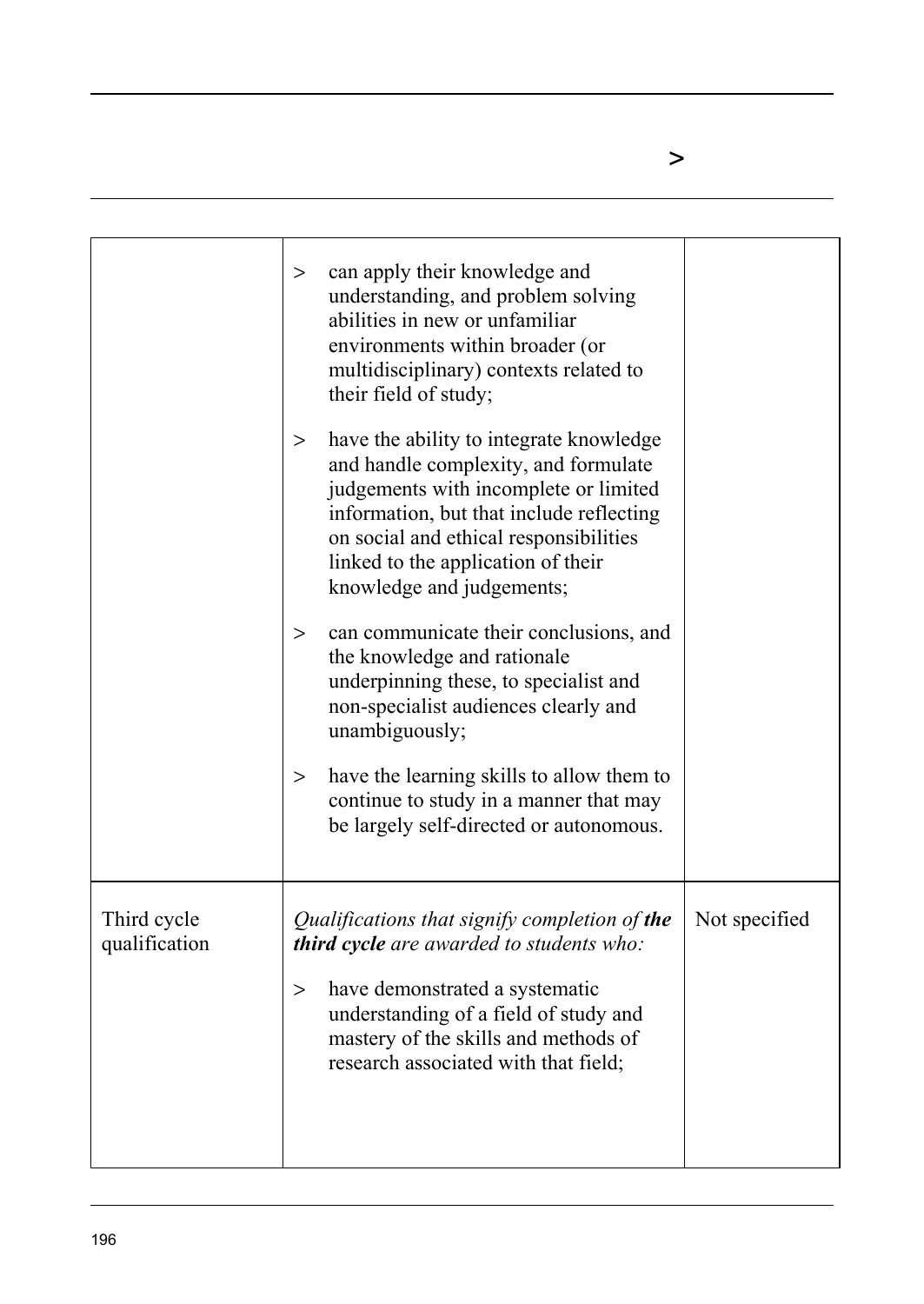| have demonstrated the ability to<br>><br>conceive, design, implement and adapt<br>a substantial process of research with<br>scholarly integrity;                                                                             |  |
|------------------------------------------------------------------------------------------------------------------------------------------------------------------------------------------------------------------------------|--|
| have made a contribution through<br>><br>original research that extends the<br>frontier of knowledge by developing a<br>substantial body of work, some of<br>which merits national or international<br>refereed publication; |  |
| are capable of critical analysis,<br>><br>evaluation and synthesis of new and<br>complex ideas;                                                                                                                              |  |
| can communicate with their peers, the<br>><br>larger scholarly community and with<br>society in general about their areas of<br>expertise;                                                                                   |  |
| can be expected to be able to promote,<br>$\geq$<br>within academic and professional<br>contexts, technological, social or<br>cultural advancement in a knowledge<br>based society.                                          |  |